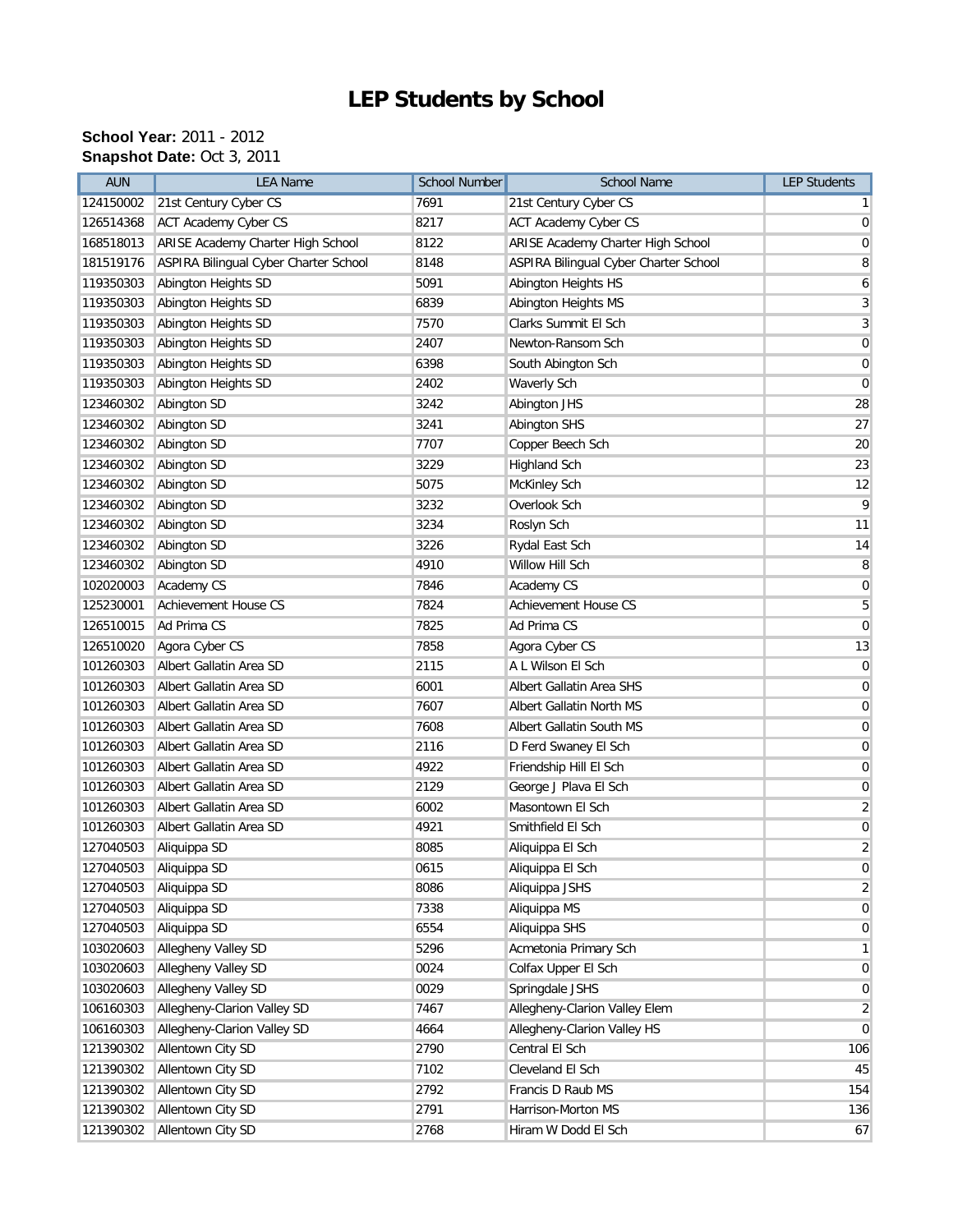| <b>AUN</b> | <b>LEA Name</b>                          | <b>School Number</b> | <b>School Name</b>                       | <b>LEP Students</b> |
|------------|------------------------------------------|----------------------|------------------------------------------|---------------------|
| 121390302  | Allentown City SD                        | 2773                 | Jackson El Sch                           | $\overline{0}$      |
| 121390302  | Allentown City SD                        | 2774                 | Jefferson El Sch                         | 54                  |
| 121390302  | Allentown City SD                        | 2775                 | Lehigh Park El Sch                       | 13                  |
| 121390302  | Allentown City SD                        | 7131                 | Lincoln Early Chld Ctr                   | 19                  |
| 121390302  | Allentown City SD                        | 2795                 | Louis E Dieruff HS                       | 229                 |
| 121390302  | Allentown City SD                        | 8140                 | Luis A. Ramos El Sch                     | 83                  |
| 121390302  | Allentown City SD                        | 2777                 | McKinley El Sch                          | 41                  |
| 121390302  | Allentown City SD                        | 2778                 | Midway Manor Early Chld Ctr              | $\overline{0}$      |
| 121390302  | Allentown City SD                        | 2779                 | Mosser El Sch                            | 54                  |
| 121390302  | Allentown City SD                        | 2780                 | Muhlenberg El Sch                        | 16                  |
| 121390302  | Allentown City SD                        | 2781                 | Ritter El Sch                            | 28                  |
| 121390302  | Allentown City SD                        | 2782                 | Roosevelt El Sch                         | 81                  |
| 121390302  | Allentown City SD                        | 6448                 | Sheridan El Sch                          | 90                  |
| 121390302  | Allentown City SD                        | 2793                 | South Mountain MS                        | 113                 |
| 121390302  | Allentown City SD                        | 4929                 | <b>Trexler MS</b>                        | 126                 |
| 121390302  | Allentown City SD                        | 2785                 | Union Terrace El Sch                     | 75                  |
| 121390302  | Allentown City SD                        | 2786                 | Washington El Sch                        | 73                  |
| 121390302  | Allentown City SD                        | 2794                 | William Allen HS                         | 433                 |
| 126512990  | Alliance for Progress CS                 | 7543                 | Alliance for Progress CS                 | $\overline{0}$      |
| 108070502  | Altoona Area SD                          | 0913                 | Altoona Area HS                          | $\boldsymbol{0}$    |
| 108070502  | Altoona Area SD                          | 7986                 | Altoona Area Jr HS                       | $\mathbf{1}$        |
| 108070502  | Altoona Area SD                          | 0891                 | Baker El Sch                             | $\boldsymbol{0}$    |
| 108070502  | Altoona Area SD                          | 0912                 | D S Keith JHS                            | $\overline{0}$      |
| 108070502  | Altoona Area SD                          | 0908                 | Irving El Sch                            | $\boldsymbol{0}$    |
| 108070502  | Altoona Area SD                          | 0895                 | Juniata El Sch                           | $\boldsymbol{0}$    |
| 108070502  | Altoona Area SD                          | 0930                 | Juniata Gap El Sch                       | $\overline{0}$      |
| 108070502  | Altoona Area SD                          | 7425                 | Kimmel Alternative School                | $\overline{0}$      |
| 108070502  | Altoona Area SD                          | 0933                 | Logan El Sch                             | 0                   |
| 108070502  | Altoona Area SD                          | 7199                 | Mowrie A Ebner El Sch                    | 0                   |
| 108070502  | Altoona Area SD                          | 0909                 | Penn-Lincoln El Sch                      | $\mathbf 0$         |
| 108070502  | Altoona Area SD                          | 0902                 | Pleasant Valley El Sch                   | 11                  |
| 108070502  | Altoona Area SD                          | 0911                 | Theodore Roosevelt JHS                   | $\overline{0}$      |
| 108070502  | Altoona Area SD                          | 6708                 | Washington-Jefferson El Sch              | $\boldsymbol{0}$    |
| 108070502  | Altoona Area SD                          | 5302                 | Wright El Sch                            | $\boldsymbol{0}$    |
| 127040703  | Ambridge Area SD                         | 6555                 | Ambridge Area HS                         | $\overline{2}$      |
| 127040703  | Ambridge Area SD                         | 0633                 | Ambridge Area JHS                        | $\overline{0}$      |
| 127040703  | Ambridge Area SD                         | 0629                 | Economy El Sch                           | $\overline{0}$      |
| 127040703  | Ambridge Area SD                         | 0661                 | Highland El Sch                          | $\vert 4 \vert$     |
| 127040703  | Ambridge Area SD                         | 0632                 | State Street El Sch                      | $\mathbf{1}$        |
| 113380303  | Annville-Cleona SD                       | 2725                 | Annville Cleona HS                       | $\overline{7}$      |
| 113380303  | Annville-Cleona SD                       | 2724                 | Annville El Sch                          | $\mathbf{3}$        |
| 113380303  | Annville-Cleona SD                       | 8178                 | Annville-Cleona MS                       | $\boldsymbol{6}$    |
| 113380303  | Annville-Cleona SD                       | 2723                 | Cleona El Sch                            | $\overline{7}$      |
| 113380303  | Annville-Cleona SD                       | 2722                 | North Annville El Sch                    | $\overline{0}$      |
| 114060503  | Antietam SD                              | 0820                 | Antietam MS/HS                           | 8                   |
| 114060503  | Antietam SD                              | 5205                 | Mt Penn El Sch                           | 13                  |
| 114060503  | Antietam SD                              | 7838                 | Mt Penn Primary Ctr                      | $\overline{2}$      |
| 104510394  | Antonia Pantoja Community Charter School | 8031                 | Antonia Pantoja Community Charter School | 187                 |
| 128030603  | Apollo-Ridge SD                          | 7787                 | Apollo-Ridge Elem Sch                    | $\vert$             |
| 128030603  | Apollo-Ridge SD                          | 2320                 | Apollo-Ridge HS                          | $\overline{0}$      |
| 128030603  | Apollo-Ridge SD                          | 6570                 | Apollo-Ridge MS                          | 0                   |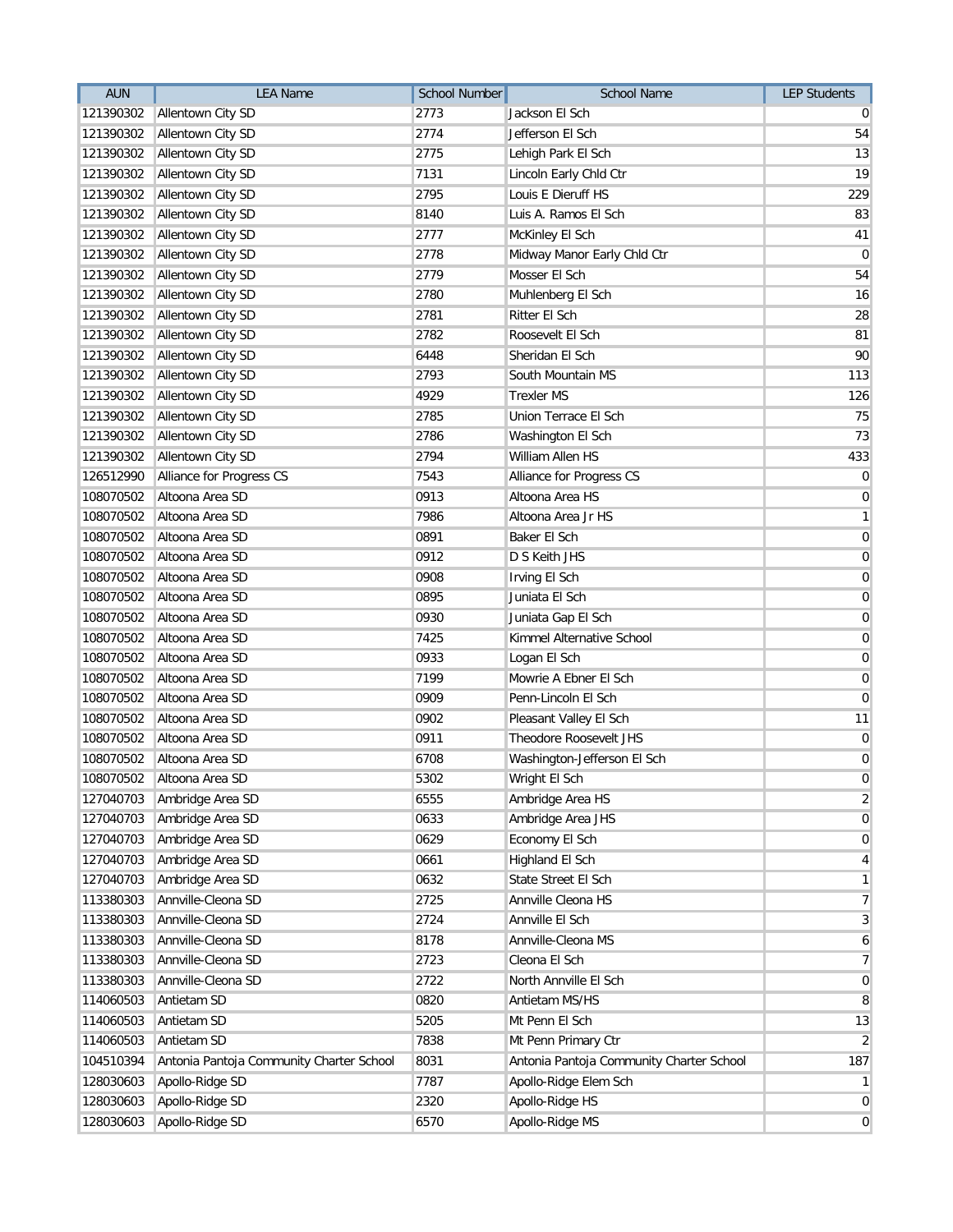| <b>AUN</b> | <b>LEA Name</b>             | School Number | <b>School Name</b>                  | <b>LEP Students</b> |
|------------|-----------------------------|---------------|-------------------------------------|---------------------|
| 128030852  | Armstrong SD                | 0569          | Dayton El Sch                       | $\overline{0}$      |
| 128030852  | Armstrong SD                | 6573          | East Franklin El Sch                | $\overline{0}$      |
| 128030852  | Armstrong SD                | 6574          | Elderton El Sch                     | $\mathbf 0$         |
| 128030852  | Armstrong SD                | 0582          | <b>Elderton JSHS</b>                | $\mathbf{1}$        |
| 128030852  | Armstrong SD                | 6575          | Ford City JSHS                      | $\mathbf 0$         |
| 128030852  | Armstrong SD                | 6572          | Kittanning JHS                      | $\overline{0}$      |
| 128030852  | Armstrong SD                | 0596          | Kittanning SHS                      | $\mathbf{1}$        |
| 128030852  | Armstrong SD                | 0580          | Kittanning Twp El Sch               | $\pmb{0}$           |
| 128030852  | <b>Armstrong SD</b>         | 5002          | Lenape El Sch                       | $\pmb{0}$           |
| 128030852  | Armstrong SD                | 6577          | Shannock Valley El Sch              | $\pmb{0}$           |
| 128030852  | Armstrong SD                | 6642          | West Hills El Sch                   | $\overline{0}$      |
| 128030852  | Armstrong SD                | 7896          | West Hills Intermediate Sch         | $\overline{0}$      |
| 128030852  | Armstrong SD                | 7895          | West Hills Primary Sch              | $\mathbf{1}$        |
| 128030852  | Armstrong SD                | 7640          | West Shamokin JSHS                  | $\mathbf{1}$        |
| 121395927  | Arts Academy CS             | 8214          | Arts Academy CS                     | $\overline{0}$      |
| 117080503  | Athens Area SD              | 0958          | Athens Area HS                      | $\pmb{0}$           |
| 117080503  | Athens Area SD              | 4918          | Audrielle Lynch-Ellen Bustin El Sch | $\mathbf{1}$        |
| 117080503  | Athens Area SD              | 0972          | Gladys Burnham El Sch               | $\mathbf 0$         |
| 117080503  | Athens Area SD              | 6732          | Harlan Rowe JHS                     | $\mathbf 0$         |
| 117080503  | Athens Area SD              | 8220          | Harlan Rowe MS                      | $\pmb{0}$           |
| 117080503  | Athens Area SD              | 6362          | Harriet Child El Sch                | $\pmb{0}$           |
| 117080503  | Athens Area SD              | 7211          | <b>SRUMS</b>                        | $\mathbf{1}$        |
| 117080503  | Athens Area SD              | 8219          | SRU EI Sch                          | $\mathbf 0$         |
| 117080503  | Athens Area SD              | 0952          | Sheshequin-Ulster El Sch            | $\mathbf 0$         |
| 109530304  | Austin Area SD              | 6221          | Austin Area El Sch                  | $\mathbf 0$         |
| 109530304  | Austin Area SD              | 6222          | <b>Austin Area JSHS</b>             | $\mathbf 0$         |
| 101630504  | Avella Area SD              | 4165          | Avella Area JSHS                    | $\mathbf 0$         |
| 101630504  | Avella Area SD              | 7098          | Avella El Center                    | $\mathbf 0$         |
| 124150003  | Avon Grove CS               | 7721          | Avon Grove CS                       | 29                  |
| 124150503  | Avon Grove SD               | 1367          | <b>Avon Grove HS</b>                | 45                  |
| 124150503  | Avon Grove SD               | 1365          | Avon Grove Intrmd Sch               | 130                 |
| 124150503  | Avon Grove SD               | 5216          | Fred S Engle MS                     | 31                  |
| 124150503  | Avon Grove SD               | 7323          | Penn London El Sch                  | 176                 |
|            | 103020753 Avonworth SD      | 0034          | Avonworth El Sch                    | 10                  |
| 103020753  | Avonworth SD                | 5199          | Avonworth HS                        | $\overline{2}$      |
| 103020753  | Avonworth SD                | 7669          | Avonworth MS                        | 3                   |
| 127046517  | Baden Academy CS            | 8211          | Baden Academy CS                    | $\mathbf 0$         |
| 110141003  | <b>Bald Eagle Area SD</b>   | 1335          | <b>Bald Eagle Area JSHS</b>         | $\mathbf{1}$        |
| 110141003  | Bald Eagle Area SD          | 1333          | Howard El Sch                       | $\mathbf 0$         |
| 110141003  | <b>Bald Eagle Area SD</b>   | 1334          | Mountaintop Area El Sch             | $\mathbf 0$         |
| 110141003  | <b>Bald Eagle Area SD</b>   | 1331          | Port Matilda El Sch                 | $\pmb{0}$           |
| 110141003  | Bald Eagle Area SD          | 1330          | Wingate El Sch                      | $\mathbf 0$         |
| 103021102  | <b>Baldwin-Whitehall SD</b> | 0050          | <b>Baldwin SHS</b>                  | 84                  |
| 103021102  | Baldwin-Whitehall SD        | 6787          | <b>Harrison MS</b>                  | 49                  |
| 103021102  | Baldwin-Whitehall SD        | 0037          | McAnnulty El Sch                    | 8                   |
| 103021102  | Baldwin-Whitehall SD        | 5194          | Paynter El Sch                      | 60                  |
| 103021102  | Baldwin-Whitehall SD        | 0048          | Whitehall El Sch                    | 19                  |
| 120480803  | Bangor Area SD              | 3434          | Bangor Area HS                      | 3                   |
| 120480803  | Bangor Area SD              | 5257          | <b>Bangor Area MS</b>               | $\mathbf{1}$        |
| 120480803  | Bangor Area SD              | 7301          | DeFranco El Sch                     | $\mathbf{1}$        |
| 120480803  | Bangor Area SD              | 5099          | Five Points El Sch                  | 3                   |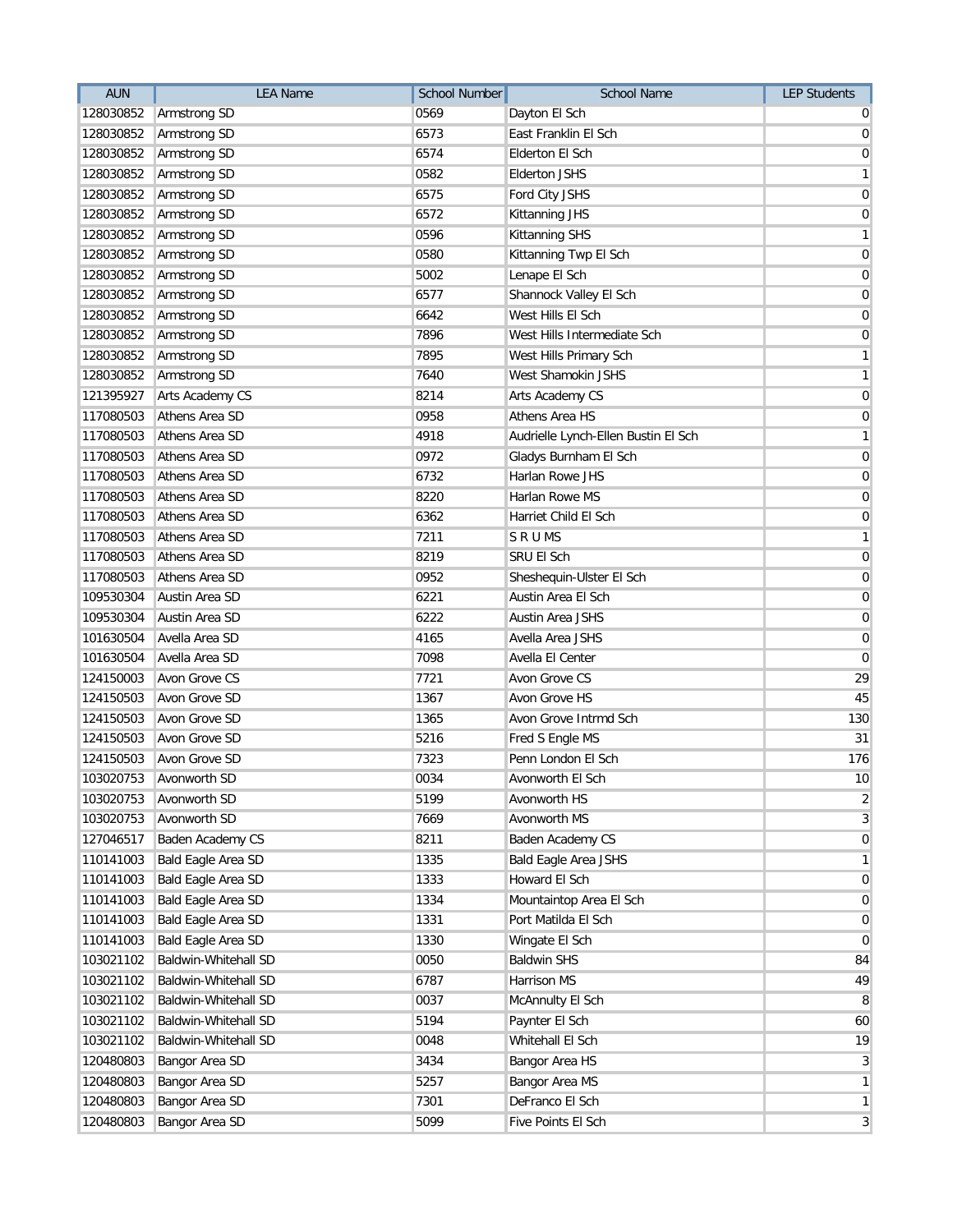| <b>AUN</b> | <b>LEA Name</b>                | <b>School Number</b> | <b>School Name</b>             | <b>LEP Students</b> |
|------------|--------------------------------|----------------------|--------------------------------|---------------------|
| 120480803  | Bangor Area SD                 | 3430                 | Washington El Sch              | 3                   |
| 118400001  | Bear Creek Community CS        | 7827                 | Bear Creek Community CS        | 0                   |
| 127040001  | Beaver Area Academic CS        | 7847                 | Beaver Area Academic CS        | $\mathbf 0$         |
| 127041203  | Beaver Area SD                 | 7386                 | Beaver Area MS                 | $\mathbf{1}$        |
| 127041203  | Beaver Area SD                 | 0640                 | <b>Beaver Area SHS</b>         | $\mathbf 0$         |
| 127041203  | Beaver Area SD                 | 0639                 | College Square El Sch          | $\mathbf 0$         |
| 127041203  | Beaver Area SD                 | 8065                 | College Square El Sch          | $\mathbf 0$         |
| 127041203  | Beaver Area SD                 | 7823                 | Dutch Ridge El Sch             | $\overline{4}$      |
| 108051003  | <b>Bedford Area SD</b>         | 7545                 | <b>Bedford El Sch</b>          | $\overline{2}$      |
| 108051003  | Bedford Area SD                | 7021                 | <b>Bedford MS</b>              | $\mathbf 0$         |
| 108051003  | Bedford Area SD                | 0726                 | <b>Bedford SHS</b>             | $\mathbf{3}$        |
| 108051003  | Bedford Area SD                | 0742                 | Hyndman MSHS                   | $\mathbf 0$         |
| 108051003  | Bedford Area SD                | 0741                 | Hyndman/Londonderry El Sch     | $\mathbf 0$         |
| 107650603  | Belle Vernon Area SD           | 4930                 | Belle Vernon Area HS           | $\overline{2}$      |
| 107650603  | Belle Vernon Area SD           | 4329                 | <b>Bellmar MS</b>              | $\mathbf{1}$        |
| 107650603  | Belle Vernon Area SD           | 4328                 | Marion El Sch                  | $\mathbf{3}$        |
| 107650603  | Belle Vernon Area SD           | 4325                 | Rostraver El Sch               | $\boldsymbol{6}$    |
| 107650603  | Belle Vernon Area SD           | 4330                 | <b>Rostraver MS</b>            | $\overline{2}$      |
| 110141103  | <b>Bellefonte Area SD</b>      | 1343                 | <b>Bellefonte Area HS</b>      | 6                   |
| 110141103  | Bellefonte Area SD             | 1342                 | <b>Bellefonte Area MS</b>      | $\mathbf{3}$        |
| 110141103  | Bellefonte Area SD             | 1341                 | Bellefonte El Sch              | 6                   |
| 110141103  | Bellefonte Area SD             | 1339                 | Benner El Sch                  | 5                   |
| 110141103  | Bellefonte Area SD             | 1340                 | Marion-Walker El Sch           | $\overline{2}$      |
| 110141103  | Bellefonte Area SD             | 6229                 | Pleasant Gap El Sch            | 8                   |
| 108071003  | Bellwood-Antis SD              | 7144                 | <b>Bellwood Antis MS</b>       | $\overline{4}$      |
| 108071003  | Bellwood-Antis SD              | 0917                 | Bellwood-Antis HS              | $\mathbf 0$         |
| 108071003  | Bellwood-Antis SD              | 0914                 | Lewis M Myers El Sch           | 4                   |
| 126513070  | Belmont Academy Charter School | 7557                 | Belmont Academy Charter School | $\pmb{0}$           |
| 126510010  | <b>Belmont Charter School</b>  | 7750                 | <b>Belmont Charter School</b>  | 0                   |
| 122091002  | Bensalem Township SD           | 5211                 | Belmont Hills El Sch           | 19                  |
| 122091002  | Bensalem Township SD           | 4675                 | Benjamin Rush El Sch           | 48                  |
| 122091002  | Bensalem Township SD           | 5116                 | Bensalem Twp HS                | 73                  |
| 122091002  | Bensalem Township SD           | 6451                 | Cecelia Snyder MS              | 21                  |
| 122091002  | Bensalem Township SD           | 1006                 | Cornwells El Sch               | $\overline{7}$      |
| 122091002  | Bensalem Township SD           | 7030                 | Robert K Shafer MS             | 18                  |
| 122091002  | Bensalem Township SD           | 6896                 | Russell C Struble El Sch       | 12                  |
| 122091002  | Bensalem Township SD           | 1008                 | Samuel K Faust El Sch          | 101                 |
| 122091002  | Bensalem Township SD           | 6788                 | Valley El Sch                  | 30                  |
| 116191004  | Benton Area SD                 | 1594                 | Appleman El Sch                | $\mathbf{1}$        |
| 116191004  | Benton Area SD                 | 1595                 | Benton Area MSHS               | $\overline{0}$      |
| 101630903  | Bentworth SD                   | 7987                 | Bentworth El Ctr               | $\overline{0}$      |
| 101630903  | Bentworth SD                   | 7494                 | Bentworth El Ctr               | $\mathbf 0$         |
| 101630903  | Bentworth SD                   | 7988                 | Bentworth MS                   | 0                   |
| 101630903  | Bentworth SD                   | 4189                 | Bentworth MS                   | $\mathbf 0$         |
| 101630903  | Bentworth SD                   | 4188                 | Bentworth SHS                  | $\mathbf 0$         |
| 108561003  | Berlin Brothersvalley SD       | 6206                 | Berlin Brothersvalley El Sch   | 0                   |
| 108561003  | Berlin Brothersvalley SD       | 7645                 | Berlin Brothersvalley MS       | 3                   |
| 108561003  | Berlin Brothersvalley SD       | 6207                 | Berlin Brothersvalley SHS      | $\mathbf{1}$        |
| 112011103  | Bermudian Springs SD           | 7302                 | Bermudian Springs El Sch       | 28                  |
| 112011103  | Bermudian Springs SD           | 0003                 | <b>Bermudian Springs HS</b>    | 17                  |
| 112011103  | Bermudian Springs SD           | 6921                 | Bermudian Springs MS           | 30                  |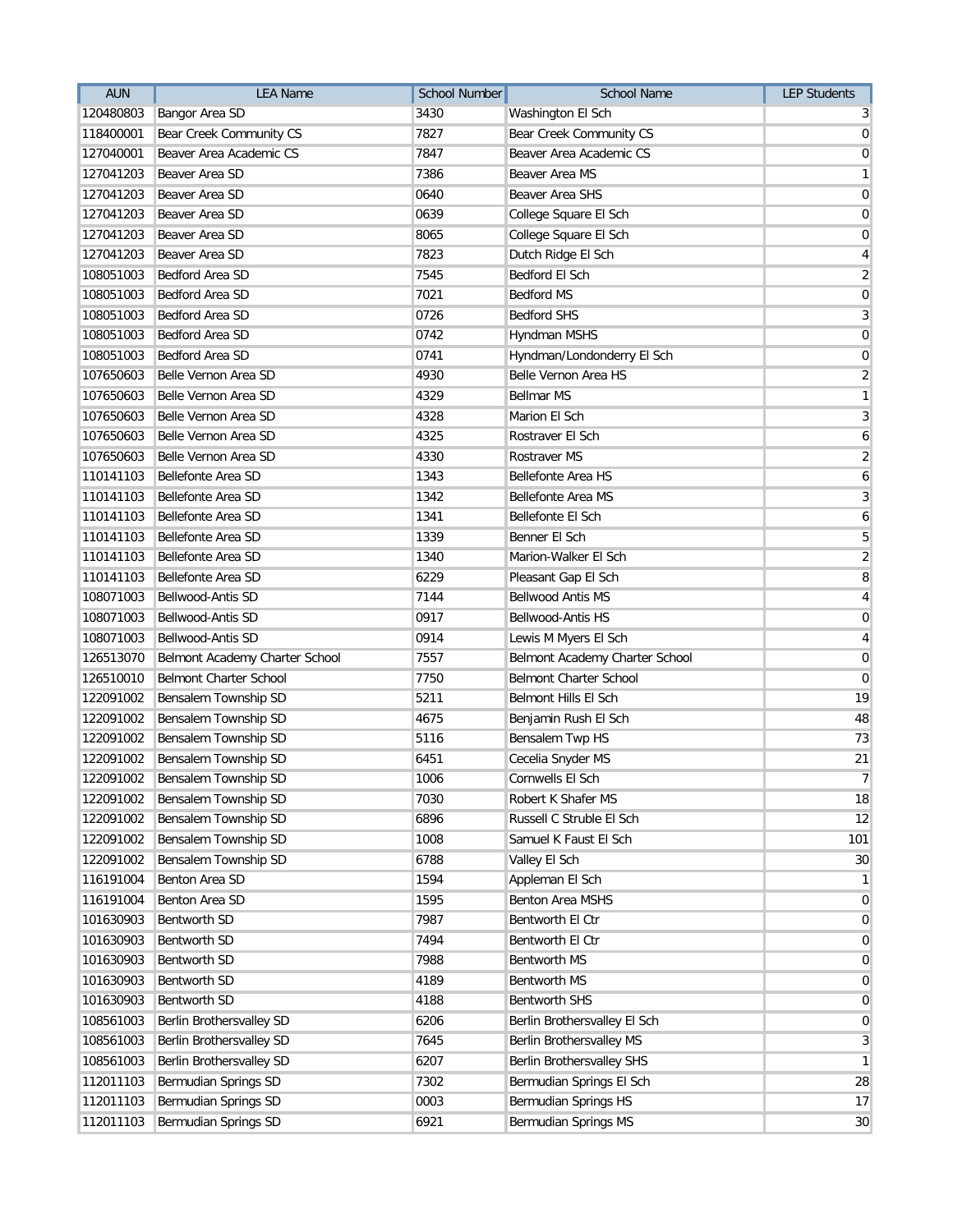| <b>AUN</b> | <b>LEA Name</b>          | <b>School Number</b> | <b>School Name</b>       | <b>LEP Students</b> |
|------------|--------------------------|----------------------|--------------------------|---------------------|
| 116191103  | Berwick Area SD          | 1605                 | Berwick Area HS          | 19                  |
| 116191103  | Berwick Area SD          | 6808                 | <b>Berwick Area MS</b>   | 15                  |
| 116191103  | Berwick Area SD          | 1602                 | Fourteenth Street El Sch | $\overline{2}$      |
| 116191103  | <b>Berwick Area SD</b>   | 7372                 | Mulberry Street El Sch   | $\overline{0}$      |
| 116191103  | Berwick Area SD          | 6349                 | Nescopeck El Sch         | $\overline{0}$      |
| 116191103  | Berwick Area SD          | 1604                 | Orange Street El Sch     | 9                   |
| 116191103  | Berwick Area SD          | 1597                 | Salem El Sch             | $\overline{5}$      |
| 103021252  | <b>Bethel Park SD</b>    | 4802                 | Abraham Lincoln El Sch   | $\overline{0}$      |
| 103021252  | <b>Bethel Park SD</b>    | 7326                 | Benjamin Franklin El Sch | 0                   |
| 103021252  | <b>Bethel Park SD</b>    | 0055                 | Bethel Memorial El Sch   | $\overline{3}$      |
| 103021252  | <b>Bethel Park SD</b>    | 0062                 | <b>Bethel Park HS</b>    | $\vert 4 \vert$     |
| 103021252  | Bethel Park SD           | 4902                 | George Washington El Sch | $\boldsymbol{0}$    |
| 103021252  | <b>Bethel Park SD</b>    | 0061                 | Independence MS          | 1                   |
| 103021252  | <b>Bethel Park SD</b>    | 7327                 | Neil Armstrong 5-6 MS    | $\overline{0}$      |
| 103021252  | <b>Bethel Park SD</b>    | 0060                 | William Penn El Sch      | 0                   |
| 120481002  | Bethlehem Area SD        | 5063                 | Asa Packer El Sch        | $\mathbf{6}$        |
| 120481002  | Bethlehem Area SD        | 3464                 | <b>Broughal MS</b>       | 111                 |
| 120481002  | Bethlehem Area SD        | 3436                 | Calypso El Sch           | 10 <sup>1</sup>     |
| 120481002  | Bethlehem Area SD        | 3453                 | Clearview El Sch         | 33                  |
| 120481002  | Bethlehem Area SD        | 6722                 | Donegan El Sch           | 90                  |
| 120481002  | Bethlehem Area SD        | 4956                 | East Hills MS            | 40                  |
| 120481002  | Bethlehem Area SD        | 3456                 | Farmersville El Sch      | 19                  |
| 120481002  | Bethlehem Area SD        | 6723                 | Fountain Hill El Sch     | 67                  |
| 120481002  | Bethlehem Area SD        | 4957                 | Freedom HS               | 54                  |
| 120481002  | Bethlehem Area SD        | 3458                 | Freemansburg El Sch      | 56                  |
| 120481002  | Bethlehem Area SD        | 3449                 | Governor Wolf El Sch     | 26                  |
| 120481002  | Bethlehem Area SD        | 3459                 | Hanover El Sch           | 3 <sup>1</sup>      |
| 120481002  | Bethlehem Area SD        | 3442                 | James Buchanan El Sch    | 14                  |
| 120481002  | Bethlehem Area SD        | 3465                 | <b>Liberty HS</b>        | 166                 |
| 120481002  | Bethlehem Area SD        | 3443                 | Lincoln El Sch           | 44                  |
| 120481002  | Bethlehem Area SD        | 3454                 | Marvine El Sch           | 73                  |
| 120481002  | Bethlehem Area SD        | 3455                 | Miller Heights El Sch    | 14                  |
| 120481002  | Bethlehem Area SD        | 3463                 | Nitschmann MS            | 8                   |
| 120481002  | Bethlehem Area SD        | 3462                 | Northeast MS             | 56                  |
| 120481002  | Bethlehem Area SD        | 3452                 | Spring Garden El Sch     | 31                  |
| 120481002  | Bethlehem Area SD        | 6633                 | Thomas Jefferson El Sch  | 17                  |
| 120481002  | Bethlehem Area SD        | 6634                 | William Penn El Sch      | 13                  |
| 101631003  | Bethlehem-Center SD      | 6975                 | Bethlehem-Center El Sch  | $\overline{0}$      |
| 101631003  | Bethlehem-Center SD      | 5267                 | Bethlehem-Center MS      | $\overline{0}$      |
| 101631003  | Bethlehem-Center SD      | 4181                 | Bethlehem-Center SHS     | 0                   |
| 127041503  | Big Beaver Falls Area SD | 0649                 | Beaver Falls Area SHS    | $\overline{0}$      |
| 127041503  | Big Beaver Falls Area SD | 0648                 | <b>Beaver Falls MS</b>   | 0                   |
| 127041503  | Big Beaver Falls Area SD | 0650                 | Big Beaver El Sch        | $\overline{0}$      |
| 127041503  | Big Beaver Falls Area SD | 0642                 | Central El Sch           | $\overline{2}$      |
| 115210503  | <b>Big Spring SD</b>     | 1677                 | <b>Big Spring HS</b>     | $\overline{2}$      |
| 115210503  | <b>Big Spring SD</b>     | 6326                 | <b>Big Spring MS</b>     | $\overline{2}$      |
| 115210503  | <b>Big Spring SD</b>     | 1672                 | Frankford El Sch         | $\overline{0}$      |
| 115210503  | <b>Big Spring SD</b>     | 1674                 | Mifflin El Sch           | $\overline{0}$      |
| 115210503  | <b>Big Spring SD</b>     | 7951                 | Mount Rock Elem Sch      | $\overline{0}$      |
| 115210503  | <b>Big Spring SD</b>     | 1676                 | Newville El Sch          | $\overline{0}$      |
| 115210503  | <b>Big Spring SD</b>     | 7355                 | Oak Flat El Sch          | 0                   |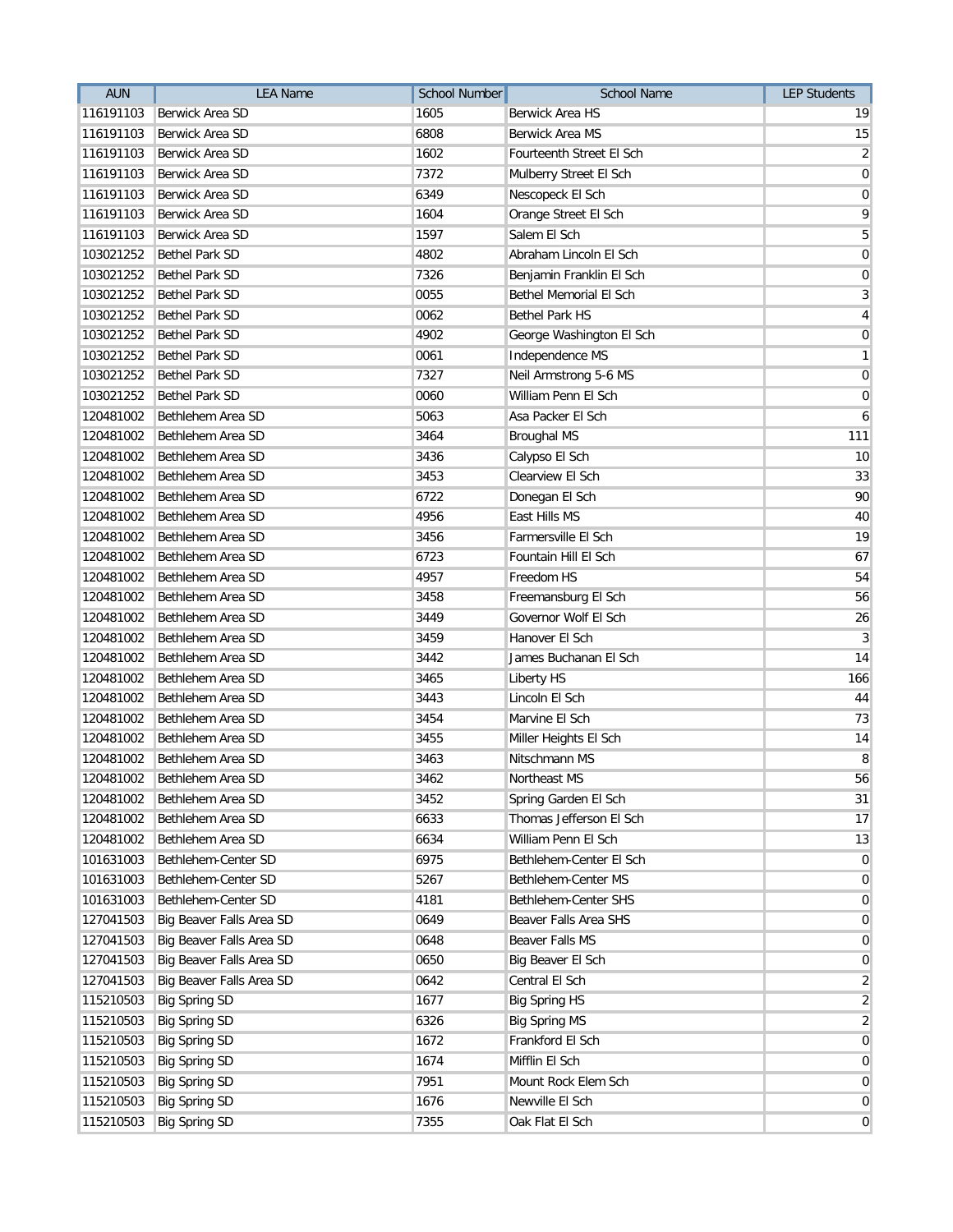| <b>AUN</b> | <b>LEA Name</b>                   | <b>School Number</b> | School Name                       | <b>LEP Students</b> |
|------------|-----------------------------------|----------------------|-----------------------------------|---------------------|
| 115210503  | <b>Big Spring SD</b>              | 1675                 | Plainfield El Sch                 | $\overline{0}$      |
| 126519476  | <b>Birney Preparatory Academy</b> | 8206                 | <b>Birney Preparatory Academy</b> | $\mathbf 0$         |
| 127041603  | <b>Blackhawk SD</b>               | 6707                 | <b>Blackhawk HS</b>               | $\mathbf 0$         |
| 127041603  | <b>Blackhawk SD</b>               | 7127                 | Blackhawk Intermediate Sch        | $\mathbf{1}$        |
| 127041603  | <b>Blackhawk SD</b>               | 6558                 | <b>Highland MS</b>                | $\mathbf{1}$        |
| 127041603  | <b>Blackhawk SD</b>               | 6559                 | Northwestern Primary Sch          | 3                   |
| 127041603  | <b>Blackhawk SD</b>               | 6560                 | Patterson Primary Sch             | $\pmb{0}$           |
| 108110603  | <b>Blacklick Valley SD</b>        | 6828                 | <b>Blacklick Valley El Ctr</b>    | $\pmb{0}$           |
| 108110603  | <b>Blacklick Valley SD</b>        | 5135                 | <b>Blacklick Valley JSHS</b>      | $\pmb{0}$           |
| 128321103  | <b>Blairsville-Saltsburg SD</b>   | 7418                 | <b>Blairsville El Sch</b>         | $\overline{2}$      |
| 128321103  | Blairsville-Saltsburg SD          | 2317                 | <b>Blairsville MS</b>             | $\mathbf 0$         |
| 128321103  | Blairsville-Saltsburg SD          | 4706                 | <b>Blairsville SHS</b>            | $\mathbf 0$         |
| 128321103  | Blairsville-Saltsburg SD          | 2352                 | Saltsburg El Sch                  | $\pmb{0}$           |
| 128321103  | Blairsville-Saltsburg SD          | 2353                 | Saltsburg MS/HS                   | $\mathbf 0$         |
| 116191203  | Bloomsburg Area SD                | 1610                 | Beaver-Main El Sch                | $\mathbf 0$         |
| 116191203  | Bloomsburg Area SD                | 1612                 | Bloomsburg Area HS                | $\overline{4}$      |
| 116191203  | Bloomsburg Area SD                | 1611                 | Bloomsburg Area MS                | $\mathbf{3}$        |
| 116191203  | Bloomsburg Area SD                | 1606                 | Memorial El Sch                   | 13                  |
| 116191203  | Bloomsburg Area SD                | 1608                 | W W Evans Memorial El Sch         | $\mathbf{1}$        |
| 129540803  | <b>Blue Mountain SD</b>           | 7419                 | Blue Mountain El Cressona Sch     | $\pmb{0}$           |
| 129540803  | <b>Blue Mountain SD</b>           | 4659                 | Blue Mountain El East Sch         | $\overline{7}$      |
| 129540803  | <b>Blue Mountain SD</b>           | 3887                 | Blue Mountain El West Sch         | $\pmb{0}$           |
| 129540803  | <b>Blue Mountain SD</b>           | 3891                 | <b>Blue Mountain HS</b>           | 4                   |
| 129540803  | <b>Blue Mountain SD</b>           | 5263                 | <b>Blue Mountain MS</b>           | $\mathbf 0$         |
| 119581003  | <b>Blue Ridge SD</b>              | 6891                 | Blue Ridge El Sch                 | $\overline{2}$      |
| 119581003  | <b>Blue Ridge SD</b>              | 4034                 | <b>Blue Ridge HS</b>              | $\mathbf 0$         |
| 119581003  | <b>Blue Ridge SD</b>              | 7400                 | <b>Blue Ridge MS</b>              | $\overline{2}$      |
| 114060753  | Boyertown Area SD                 | 6804                 | Boyertown Area JHS-East           | $\mathbf 0$         |
| 114060753  | Boyertown Area SD                 | 6305                 | Boyertown Area JHS-West           | $\mathbf{1}$        |
| 114060753  | Boyertown Area SD                 | 6306                 | Boyertown Area SHS                | $\mathbf{1}$        |
| 114060753  | Boyertown Area SD                 | 6307                 | Boyertown El Sch                  | 13                  |
| 114060753  | Boyertown Area SD                 | 0762                 | Colebrookdale El Sch              | $\pmb{0}$           |
| 114060753  | Boyertown Area SD                 | 0763                 | Earl El Sch                       | $\pmb{0}$           |
| 114060753  | Boyertown Area SD                 | 0754                 | Gilbertsville El Sch              | $\mathbf 0$         |
| 114060753  | Boyertown Area SD                 | 0755                 | New Hanover-Upper Frederick El    | $\mathbf 0$         |
| 114060753  | Boyertown Area SD                 | 0761                 | Pine Forge El Sch                 | $\overline{0}$      |
| 114060753  | Boyertown Area SD                 | 0766                 | Washington El Sch                 | $\mathbf 0$         |
| 185515523  | Boys Latin of Philadelphia CS     | 7981                 | Boys Latin of Philadelphia CS     | $\mathbf 0$         |
| 109420803  | Bradford Area SD                  | 4691                 | Bradford Area HS                  | $\mathbf{1}$        |
| 109420803  | Bradford Area SD                  | 3092                 | Floyd C Fretz MS                  | $\mathbf 0$         |
| 109420803  | Bradford Area SD                  | 7037                 | George Blaisdell El Sch           | $\mathbf{1}$        |
| 109420803  | Bradford Area SD                  | 7281                 | School Street El Sch              | 3                   |
| 114060853  | Brandywine Heights Area SD        | 0768                 | Brandywine Heights El Sch         | $\mathbf{1}$        |
| 114060853  | Brandywine Heights Area SD        | 6308                 | <b>Brandywine Heights HS</b>      | 0                   |
| 114060853  | Brandywine Heights Area SD        | 6309                 | Brandywine Heights MS             | 0                   |
| 114060853  | Brandywine Heights Area SD        | 8191                 | Brandywine Intrmd Sch             | $\mathbf 0$         |
| 114060853  | Brandywine Heights Area SD        | 0769                 | Longswamp El Sch                  | 0                   |
| 114060853  | Brandywine Heights Area SD        | 8111                 | Longswamp El Sch                  | $\mathbf 0$         |
| 114060853  | Brandywine Heights Area SD        | 0770                 | Rockland Center El Sch            | $\mathbf 0$         |
| 103021453  | Brentwood Borough SD              | 7342                 | Brentwood MS                      | 0                   |
| 103021453  | <b>Brentwood Borough SD</b>       | 0070                 | <b>Brentwood SHS</b>              | $\mathbf{1}$        |
|            |                                   |                      |                                   |                     |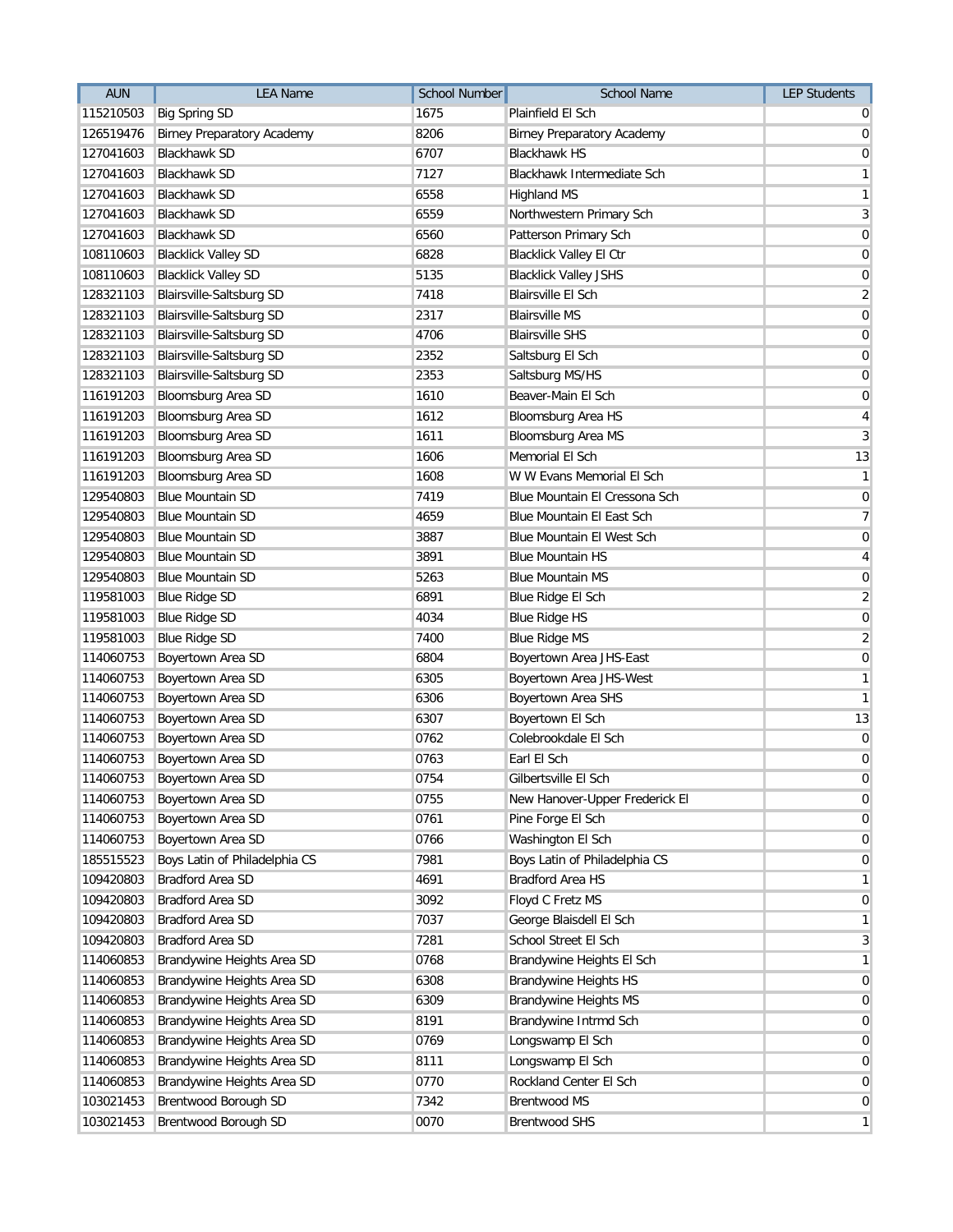| Brentwood Borough SD<br>0069<br>103021453<br>Elroy Avenue El Sch<br>6<br>0068<br>103021453<br>Brentwood Borough SD<br>Moore Sch<br>122091303<br><b>Bristol Borough SD</b><br>1014<br><b>Bristol HS</b><br>122091303<br><b>Bristol Borough SD</b><br>1013<br>Warren Snyder-John Birotti El Sch<br>7743<br>122091303<br><b>Bristol Borough SD</b><br>Warren Snyder-John Girotti MS<br><b>Bristol Township SD</b><br>5305<br>Armstrong MS<br>122091352<br><b>Bristol Township SD</b><br>1021<br>Barton El Sch<br>122091352<br>1015<br>Buchanan El Sch<br>122091352<br><b>Bristol Township SD</b><br>122091352<br><b>Bristol Township SD</b><br>1017<br>Devine El Sch<br>122091352<br><b>Bristol Township SD</b><br>1020<br>Emerson El Sch<br>1018<br>Fitch El Sch<br>122091352<br><b>Bristol Township SD</b><br><b>Bristol Township SD</b><br>7451<br>Franklin MS<br>122091352<br>122091352<br><b>Bristol Township SD</b><br>1023<br>Lafayette El Sch<br><b>Bristol Township SD</b><br>1024<br>Lincoln El Sch<br>122091352<br>122091352<br><b>Bristol Township SD</b><br>1022<br>Maple Shade El Sch<br>122091352<br><b>Bristol Township SD</b><br>1027<br>Roosevelt MS<br>1029<br>122091352<br><b>Bristol Township SD</b><br>Truman SHS<br><b>Bristol Township SD</b><br>1025<br>122091352<br>Washington El Sch<br>5148<br>106330703<br>Brockway Area SD<br>Brockway Area Elementary Sch<br>106330703<br>2362<br>Brockway Area SD<br>Brockway Area JSHS<br>106330803<br>Brookville Area SD<br>6162<br><b>Brookville JSHS</b><br>106330803<br><b>Brookville Area SD</b><br>5231<br>Hickory Grove El Sch<br>6163<br>Northside El Sch<br>106330803<br><b>Brookville Area SD</b><br><b>Brookville Area SD</b><br>2368<br>Pinecreek El Sch<br>106330803<br><b>Brownsville Area SD</b><br>4818<br><b>Brownsville Area HS</b><br>101260803<br>2154<br>101260803<br><b>Brownsville Area SD</b><br><b>Brownsville Area MS</b><br>101260803<br><b>Brownsville Area SD</b><br>2153<br>Cardale El Sch<br><b>Brownsville Area SD</b><br>4725<br>Central El Sch<br>101260803<br>8221<br>101260803<br><b>Brownsville Area SD</b><br>Central El Sch<br><b>Brownsville Area SD</b><br>5145<br>101260803<br>Cox-Donahey El Sch<br>7670<br><b>Bucks County Montessori CS</b><br>122093460<br><b>Bucks County Montessori CS</b><br>1030<br>122091457<br><b>Bucks County Technical High School</b><br><b>Bucks County Technical High School</b><br>101631203<br>Burgettstown Area SD<br>7477<br>Burgettstown El Ctr<br>4195<br>101631203 Burgettstown Area SD<br><b>Burgettstown MS/HS</b><br>107650703<br><b>Burrell SD</b><br>4333<br>Bon Air El Sch<br>4340<br><b>Burrell HS</b><br>107650703<br><b>Burrell SD</b><br>107650703<br><b>Burrell SD</b><br>4339<br>Charles A Huston MS<br><b>Burrell SD</b><br>107650703<br>4336<br>Stewart El Sch<br>104101252<br><b>Butler Area SD</b><br>1135<br>Broad St Sch<br>6690<br>104101252<br><b>Butler Area SD</b><br><b>Butler Area IHS</b><br>6119<br>104101252<br>Butler Area SD<br><b>Butler Area JHS</b><br>104101252<br><b>Butler Area SD</b><br>1147<br><b>Butler Area SHS</b><br><b>Butler Area SD</b><br>104101252<br>1137<br>Center Avenue Sch<br>104101252<br><b>Butler Area SD</b><br>1148<br>Center Twp Sch<br>104101252<br><b>Butler Area SD</b><br>1149<br>Clearfield El Sch<br><b>Butler Area SD</b><br>104101252<br>1150<br>Connoquenessing El Sch<br>1134<br>Emily Brittain El Sch<br>104101252<br><b>Butler Area SD</b><br><b>Butler Area SD</b><br>1138<br>Mcquistion El Sch<br>104101252<br>104101252<br><b>Butler Area SD</b><br>1143<br>Meridian Sch<br>104101252<br><b>Butler Area SD</b><br>1142<br>Northwest Sch<br>104101252<br>Oakland Twp Sch<br><b>Butler Area SD</b><br>1165 | <b>AUN</b> | <b>LEA Name</b> | <b>School Number</b> | <b>School Name</b> | <b>LEP Students</b> |
|---------------------------------------------------------------------------------------------------------------------------------------------------------------------------------------------------------------------------------------------------------------------------------------------------------------------------------------------------------------------------------------------------------------------------------------------------------------------------------------------------------------------------------------------------------------------------------------------------------------------------------------------------------------------------------------------------------------------------------------------------------------------------------------------------------------------------------------------------------------------------------------------------------------------------------------------------------------------------------------------------------------------------------------------------------------------------------------------------------------------------------------------------------------------------------------------------------------------------------------------------------------------------------------------------------------------------------------------------------------------------------------------------------------------------------------------------------------------------------------------------------------------------------------------------------------------------------------------------------------------------------------------------------------------------------------------------------------------------------------------------------------------------------------------------------------------------------------------------------------------------------------------------------------------------------------------------------------------------------------------------------------------------------------------------------------------------------------------------------------------------------------------------------------------------------------------------------------------------------------------------------------------------------------------------------------------------------------------------------------------------------------------------------------------------------------------------------------------------------------------------------------------------------------------------------------------------------------------------------------------------------------------------------------------------------------------------------------------------------------------------------------------------------------------------------------------------------------------------------------------------------------------------------------------------------------------------------------------------------------------------------------------------------------------------------------------------------------------------------------------------------------------------------------------------------------------------------------------------------------------------------------------------------------------------------------------------------------------------------------------------------------------------------------------------------------------------------------------------------------------------------------------------------------------------------------------------------------------------------------------------------------------------------------------------------------------------------------------------------|------------|-----------------|----------------------|--------------------|---------------------|
|                                                                                                                                                                                                                                                                                                                                                                                                                                                                                                                                                                                                                                                                                                                                                                                                                                                                                                                                                                                                                                                                                                                                                                                                                                                                                                                                                                                                                                                                                                                                                                                                                                                                                                                                                                                                                                                                                                                                                                                                                                                                                                                                                                                                                                                                                                                                                                                                                                                                                                                                                                                                                                                                                                                                                                                                                                                                                                                                                                                                                                                                                                                                                                                                                                                                                                                                                                                                                                                                                                                                                                                                                                                                                                                                 |            |                 |                      |                    |                     |
| 6                                                                                                                                                                                                                                                                                                                                                                                                                                                                                                                                                                                                                                                                                                                                                                                                                                                                                                                                                                                                                                                                                                                                                                                                                                                                                                                                                                                                                                                                                                                                                                                                                                                                                                                                                                                                                                                                                                                                                                                                                                                                                                                                                                                                                                                                                                                                                                                                                                                                                                                                                                                                                                                                                                                                                                                                                                                                                                                                                                                                                                                                                                                                                                                                                                                                                                                                                                                                                                                                                                                                                                                                                                                                                                                               |            |                 |                      |                    | $\overline{2}$      |
|                                                                                                                                                                                                                                                                                                                                                                                                                                                                                                                                                                                                                                                                                                                                                                                                                                                                                                                                                                                                                                                                                                                                                                                                                                                                                                                                                                                                                                                                                                                                                                                                                                                                                                                                                                                                                                                                                                                                                                                                                                                                                                                                                                                                                                                                                                                                                                                                                                                                                                                                                                                                                                                                                                                                                                                                                                                                                                                                                                                                                                                                                                                                                                                                                                                                                                                                                                                                                                                                                                                                                                                                                                                                                                                                 |            |                 |                      |                    |                     |
| 9<br>9<br>12<br>8<br>$\boldsymbol{6}$<br>$\overline{5}$<br>6<br>$\mathbf 0$<br>40<br>24<br>23<br>16<br>61<br>9<br>$\overline{2}$<br>$\overline{2}$<br>$\mathbf{1}$<br>$\pmb{0}$<br>$\pmb{0}$<br>$\overline{2}$<br>$\mathbf 0$<br>$\mathbf 0$<br>$\mathbf 0$<br>$\mathbf 0$<br>$\pmb{0}$<br>$\mathbf 0$<br>$\mathbf 0$<br>14<br>$\mathbf 0$<br>$\mathbf{1}$<br>6<br>$\overline{2}$<br>4<br>$\mathbf{1}$<br>3<br>$\mathbf{3}$<br>$\pmb{0}$<br>$\mathbf{1}$<br>5<br>$\overline{3}$<br>$\overline{0}$<br>$\pmb{0}$<br>$\overline{\mathbf{c}}$<br>$\mathbf 0$<br>$\mathbf 0$<br>5<br>$\mathbf 0$                                                                                                                                                                                                                                                                                                                                                                                                                                                                                                                                                                                                                                                                                                                                                                                                                                                                                                                                                                                                                                                                                                                                                                                                                                                                                                                                                                                                                                                                                                                                                                                                                                                                                                                                                                                                                                                                                                                                                                                                                                                                                                                                                                                                                                                                                                                                                                                                                                                                                                                                                                                                                                                                                                                                                                                                                                                                                                                                                                                                                                                                                                                                     |            |                 |                      |                    | 10                  |
|                                                                                                                                                                                                                                                                                                                                                                                                                                                                                                                                                                                                                                                                                                                                                                                                                                                                                                                                                                                                                                                                                                                                                                                                                                                                                                                                                                                                                                                                                                                                                                                                                                                                                                                                                                                                                                                                                                                                                                                                                                                                                                                                                                                                                                                                                                                                                                                                                                                                                                                                                                                                                                                                                                                                                                                                                                                                                                                                                                                                                                                                                                                                                                                                                                                                                                                                                                                                                                                                                                                                                                                                                                                                                                                                 |            |                 |                      |                    |                     |
|                                                                                                                                                                                                                                                                                                                                                                                                                                                                                                                                                                                                                                                                                                                                                                                                                                                                                                                                                                                                                                                                                                                                                                                                                                                                                                                                                                                                                                                                                                                                                                                                                                                                                                                                                                                                                                                                                                                                                                                                                                                                                                                                                                                                                                                                                                                                                                                                                                                                                                                                                                                                                                                                                                                                                                                                                                                                                                                                                                                                                                                                                                                                                                                                                                                                                                                                                                                                                                                                                                                                                                                                                                                                                                                                 |            |                 |                      |                    |                     |
|                                                                                                                                                                                                                                                                                                                                                                                                                                                                                                                                                                                                                                                                                                                                                                                                                                                                                                                                                                                                                                                                                                                                                                                                                                                                                                                                                                                                                                                                                                                                                                                                                                                                                                                                                                                                                                                                                                                                                                                                                                                                                                                                                                                                                                                                                                                                                                                                                                                                                                                                                                                                                                                                                                                                                                                                                                                                                                                                                                                                                                                                                                                                                                                                                                                                                                                                                                                                                                                                                                                                                                                                                                                                                                                                 |            |                 |                      |                    |                     |
|                                                                                                                                                                                                                                                                                                                                                                                                                                                                                                                                                                                                                                                                                                                                                                                                                                                                                                                                                                                                                                                                                                                                                                                                                                                                                                                                                                                                                                                                                                                                                                                                                                                                                                                                                                                                                                                                                                                                                                                                                                                                                                                                                                                                                                                                                                                                                                                                                                                                                                                                                                                                                                                                                                                                                                                                                                                                                                                                                                                                                                                                                                                                                                                                                                                                                                                                                                                                                                                                                                                                                                                                                                                                                                                                 |            |                 |                      |                    |                     |
|                                                                                                                                                                                                                                                                                                                                                                                                                                                                                                                                                                                                                                                                                                                                                                                                                                                                                                                                                                                                                                                                                                                                                                                                                                                                                                                                                                                                                                                                                                                                                                                                                                                                                                                                                                                                                                                                                                                                                                                                                                                                                                                                                                                                                                                                                                                                                                                                                                                                                                                                                                                                                                                                                                                                                                                                                                                                                                                                                                                                                                                                                                                                                                                                                                                                                                                                                                                                                                                                                                                                                                                                                                                                                                                                 |            |                 |                      |                    |                     |
|                                                                                                                                                                                                                                                                                                                                                                                                                                                                                                                                                                                                                                                                                                                                                                                                                                                                                                                                                                                                                                                                                                                                                                                                                                                                                                                                                                                                                                                                                                                                                                                                                                                                                                                                                                                                                                                                                                                                                                                                                                                                                                                                                                                                                                                                                                                                                                                                                                                                                                                                                                                                                                                                                                                                                                                                                                                                                                                                                                                                                                                                                                                                                                                                                                                                                                                                                                                                                                                                                                                                                                                                                                                                                                                                 |            |                 |                      |                    |                     |
|                                                                                                                                                                                                                                                                                                                                                                                                                                                                                                                                                                                                                                                                                                                                                                                                                                                                                                                                                                                                                                                                                                                                                                                                                                                                                                                                                                                                                                                                                                                                                                                                                                                                                                                                                                                                                                                                                                                                                                                                                                                                                                                                                                                                                                                                                                                                                                                                                                                                                                                                                                                                                                                                                                                                                                                                                                                                                                                                                                                                                                                                                                                                                                                                                                                                                                                                                                                                                                                                                                                                                                                                                                                                                                                                 |            |                 |                      |                    |                     |
|                                                                                                                                                                                                                                                                                                                                                                                                                                                                                                                                                                                                                                                                                                                                                                                                                                                                                                                                                                                                                                                                                                                                                                                                                                                                                                                                                                                                                                                                                                                                                                                                                                                                                                                                                                                                                                                                                                                                                                                                                                                                                                                                                                                                                                                                                                                                                                                                                                                                                                                                                                                                                                                                                                                                                                                                                                                                                                                                                                                                                                                                                                                                                                                                                                                                                                                                                                                                                                                                                                                                                                                                                                                                                                                                 |            |                 |                      |                    |                     |
|                                                                                                                                                                                                                                                                                                                                                                                                                                                                                                                                                                                                                                                                                                                                                                                                                                                                                                                                                                                                                                                                                                                                                                                                                                                                                                                                                                                                                                                                                                                                                                                                                                                                                                                                                                                                                                                                                                                                                                                                                                                                                                                                                                                                                                                                                                                                                                                                                                                                                                                                                                                                                                                                                                                                                                                                                                                                                                                                                                                                                                                                                                                                                                                                                                                                                                                                                                                                                                                                                                                                                                                                                                                                                                                                 |            |                 |                      |                    |                     |
|                                                                                                                                                                                                                                                                                                                                                                                                                                                                                                                                                                                                                                                                                                                                                                                                                                                                                                                                                                                                                                                                                                                                                                                                                                                                                                                                                                                                                                                                                                                                                                                                                                                                                                                                                                                                                                                                                                                                                                                                                                                                                                                                                                                                                                                                                                                                                                                                                                                                                                                                                                                                                                                                                                                                                                                                                                                                                                                                                                                                                                                                                                                                                                                                                                                                                                                                                                                                                                                                                                                                                                                                                                                                                                                                 |            |                 |                      |                    |                     |
|                                                                                                                                                                                                                                                                                                                                                                                                                                                                                                                                                                                                                                                                                                                                                                                                                                                                                                                                                                                                                                                                                                                                                                                                                                                                                                                                                                                                                                                                                                                                                                                                                                                                                                                                                                                                                                                                                                                                                                                                                                                                                                                                                                                                                                                                                                                                                                                                                                                                                                                                                                                                                                                                                                                                                                                                                                                                                                                                                                                                                                                                                                                                                                                                                                                                                                                                                                                                                                                                                                                                                                                                                                                                                                                                 |            |                 |                      |                    |                     |
|                                                                                                                                                                                                                                                                                                                                                                                                                                                                                                                                                                                                                                                                                                                                                                                                                                                                                                                                                                                                                                                                                                                                                                                                                                                                                                                                                                                                                                                                                                                                                                                                                                                                                                                                                                                                                                                                                                                                                                                                                                                                                                                                                                                                                                                                                                                                                                                                                                                                                                                                                                                                                                                                                                                                                                                                                                                                                                                                                                                                                                                                                                                                                                                                                                                                                                                                                                                                                                                                                                                                                                                                                                                                                                                                 |            |                 |                      |                    |                     |
|                                                                                                                                                                                                                                                                                                                                                                                                                                                                                                                                                                                                                                                                                                                                                                                                                                                                                                                                                                                                                                                                                                                                                                                                                                                                                                                                                                                                                                                                                                                                                                                                                                                                                                                                                                                                                                                                                                                                                                                                                                                                                                                                                                                                                                                                                                                                                                                                                                                                                                                                                                                                                                                                                                                                                                                                                                                                                                                                                                                                                                                                                                                                                                                                                                                                                                                                                                                                                                                                                                                                                                                                                                                                                                                                 |            |                 |                      |                    |                     |
|                                                                                                                                                                                                                                                                                                                                                                                                                                                                                                                                                                                                                                                                                                                                                                                                                                                                                                                                                                                                                                                                                                                                                                                                                                                                                                                                                                                                                                                                                                                                                                                                                                                                                                                                                                                                                                                                                                                                                                                                                                                                                                                                                                                                                                                                                                                                                                                                                                                                                                                                                                                                                                                                                                                                                                                                                                                                                                                                                                                                                                                                                                                                                                                                                                                                                                                                                                                                                                                                                                                                                                                                                                                                                                                                 |            |                 |                      |                    |                     |
|                                                                                                                                                                                                                                                                                                                                                                                                                                                                                                                                                                                                                                                                                                                                                                                                                                                                                                                                                                                                                                                                                                                                                                                                                                                                                                                                                                                                                                                                                                                                                                                                                                                                                                                                                                                                                                                                                                                                                                                                                                                                                                                                                                                                                                                                                                                                                                                                                                                                                                                                                                                                                                                                                                                                                                                                                                                                                                                                                                                                                                                                                                                                                                                                                                                                                                                                                                                                                                                                                                                                                                                                                                                                                                                                 |            |                 |                      |                    |                     |
|                                                                                                                                                                                                                                                                                                                                                                                                                                                                                                                                                                                                                                                                                                                                                                                                                                                                                                                                                                                                                                                                                                                                                                                                                                                                                                                                                                                                                                                                                                                                                                                                                                                                                                                                                                                                                                                                                                                                                                                                                                                                                                                                                                                                                                                                                                                                                                                                                                                                                                                                                                                                                                                                                                                                                                                                                                                                                                                                                                                                                                                                                                                                                                                                                                                                                                                                                                                                                                                                                                                                                                                                                                                                                                                                 |            |                 |                      |                    |                     |
|                                                                                                                                                                                                                                                                                                                                                                                                                                                                                                                                                                                                                                                                                                                                                                                                                                                                                                                                                                                                                                                                                                                                                                                                                                                                                                                                                                                                                                                                                                                                                                                                                                                                                                                                                                                                                                                                                                                                                                                                                                                                                                                                                                                                                                                                                                                                                                                                                                                                                                                                                                                                                                                                                                                                                                                                                                                                                                                                                                                                                                                                                                                                                                                                                                                                                                                                                                                                                                                                                                                                                                                                                                                                                                                                 |            |                 |                      |                    |                     |
|                                                                                                                                                                                                                                                                                                                                                                                                                                                                                                                                                                                                                                                                                                                                                                                                                                                                                                                                                                                                                                                                                                                                                                                                                                                                                                                                                                                                                                                                                                                                                                                                                                                                                                                                                                                                                                                                                                                                                                                                                                                                                                                                                                                                                                                                                                                                                                                                                                                                                                                                                                                                                                                                                                                                                                                                                                                                                                                                                                                                                                                                                                                                                                                                                                                                                                                                                                                                                                                                                                                                                                                                                                                                                                                                 |            |                 |                      |                    |                     |
|                                                                                                                                                                                                                                                                                                                                                                                                                                                                                                                                                                                                                                                                                                                                                                                                                                                                                                                                                                                                                                                                                                                                                                                                                                                                                                                                                                                                                                                                                                                                                                                                                                                                                                                                                                                                                                                                                                                                                                                                                                                                                                                                                                                                                                                                                                                                                                                                                                                                                                                                                                                                                                                                                                                                                                                                                                                                                                                                                                                                                                                                                                                                                                                                                                                                                                                                                                                                                                                                                                                                                                                                                                                                                                                                 |            |                 |                      |                    |                     |
|                                                                                                                                                                                                                                                                                                                                                                                                                                                                                                                                                                                                                                                                                                                                                                                                                                                                                                                                                                                                                                                                                                                                                                                                                                                                                                                                                                                                                                                                                                                                                                                                                                                                                                                                                                                                                                                                                                                                                                                                                                                                                                                                                                                                                                                                                                                                                                                                                                                                                                                                                                                                                                                                                                                                                                                                                                                                                                                                                                                                                                                                                                                                                                                                                                                                                                                                                                                                                                                                                                                                                                                                                                                                                                                                 |            |                 |                      |                    |                     |
|                                                                                                                                                                                                                                                                                                                                                                                                                                                                                                                                                                                                                                                                                                                                                                                                                                                                                                                                                                                                                                                                                                                                                                                                                                                                                                                                                                                                                                                                                                                                                                                                                                                                                                                                                                                                                                                                                                                                                                                                                                                                                                                                                                                                                                                                                                                                                                                                                                                                                                                                                                                                                                                                                                                                                                                                                                                                                                                                                                                                                                                                                                                                                                                                                                                                                                                                                                                                                                                                                                                                                                                                                                                                                                                                 |            |                 |                      |                    |                     |
|                                                                                                                                                                                                                                                                                                                                                                                                                                                                                                                                                                                                                                                                                                                                                                                                                                                                                                                                                                                                                                                                                                                                                                                                                                                                                                                                                                                                                                                                                                                                                                                                                                                                                                                                                                                                                                                                                                                                                                                                                                                                                                                                                                                                                                                                                                                                                                                                                                                                                                                                                                                                                                                                                                                                                                                                                                                                                                                                                                                                                                                                                                                                                                                                                                                                                                                                                                                                                                                                                                                                                                                                                                                                                                                                 |            |                 |                      |                    |                     |
|                                                                                                                                                                                                                                                                                                                                                                                                                                                                                                                                                                                                                                                                                                                                                                                                                                                                                                                                                                                                                                                                                                                                                                                                                                                                                                                                                                                                                                                                                                                                                                                                                                                                                                                                                                                                                                                                                                                                                                                                                                                                                                                                                                                                                                                                                                                                                                                                                                                                                                                                                                                                                                                                                                                                                                                                                                                                                                                                                                                                                                                                                                                                                                                                                                                                                                                                                                                                                                                                                                                                                                                                                                                                                                                                 |            |                 |                      |                    |                     |
|                                                                                                                                                                                                                                                                                                                                                                                                                                                                                                                                                                                                                                                                                                                                                                                                                                                                                                                                                                                                                                                                                                                                                                                                                                                                                                                                                                                                                                                                                                                                                                                                                                                                                                                                                                                                                                                                                                                                                                                                                                                                                                                                                                                                                                                                                                                                                                                                                                                                                                                                                                                                                                                                                                                                                                                                                                                                                                                                                                                                                                                                                                                                                                                                                                                                                                                                                                                                                                                                                                                                                                                                                                                                                                                                 |            |                 |                      |                    |                     |
|                                                                                                                                                                                                                                                                                                                                                                                                                                                                                                                                                                                                                                                                                                                                                                                                                                                                                                                                                                                                                                                                                                                                                                                                                                                                                                                                                                                                                                                                                                                                                                                                                                                                                                                                                                                                                                                                                                                                                                                                                                                                                                                                                                                                                                                                                                                                                                                                                                                                                                                                                                                                                                                                                                                                                                                                                                                                                                                                                                                                                                                                                                                                                                                                                                                                                                                                                                                                                                                                                                                                                                                                                                                                                                                                 |            |                 |                      |                    |                     |
|                                                                                                                                                                                                                                                                                                                                                                                                                                                                                                                                                                                                                                                                                                                                                                                                                                                                                                                                                                                                                                                                                                                                                                                                                                                                                                                                                                                                                                                                                                                                                                                                                                                                                                                                                                                                                                                                                                                                                                                                                                                                                                                                                                                                                                                                                                                                                                                                                                                                                                                                                                                                                                                                                                                                                                                                                                                                                                                                                                                                                                                                                                                                                                                                                                                                                                                                                                                                                                                                                                                                                                                                                                                                                                                                 |            |                 |                      |                    |                     |
|                                                                                                                                                                                                                                                                                                                                                                                                                                                                                                                                                                                                                                                                                                                                                                                                                                                                                                                                                                                                                                                                                                                                                                                                                                                                                                                                                                                                                                                                                                                                                                                                                                                                                                                                                                                                                                                                                                                                                                                                                                                                                                                                                                                                                                                                                                                                                                                                                                                                                                                                                                                                                                                                                                                                                                                                                                                                                                                                                                                                                                                                                                                                                                                                                                                                                                                                                                                                                                                                                                                                                                                                                                                                                                                                 |            |                 |                      |                    |                     |
|                                                                                                                                                                                                                                                                                                                                                                                                                                                                                                                                                                                                                                                                                                                                                                                                                                                                                                                                                                                                                                                                                                                                                                                                                                                                                                                                                                                                                                                                                                                                                                                                                                                                                                                                                                                                                                                                                                                                                                                                                                                                                                                                                                                                                                                                                                                                                                                                                                                                                                                                                                                                                                                                                                                                                                                                                                                                                                                                                                                                                                                                                                                                                                                                                                                                                                                                                                                                                                                                                                                                                                                                                                                                                                                                 |            |                 |                      |                    |                     |
|                                                                                                                                                                                                                                                                                                                                                                                                                                                                                                                                                                                                                                                                                                                                                                                                                                                                                                                                                                                                                                                                                                                                                                                                                                                                                                                                                                                                                                                                                                                                                                                                                                                                                                                                                                                                                                                                                                                                                                                                                                                                                                                                                                                                                                                                                                                                                                                                                                                                                                                                                                                                                                                                                                                                                                                                                                                                                                                                                                                                                                                                                                                                                                                                                                                                                                                                                                                                                                                                                                                                                                                                                                                                                                                                 |            |                 |                      |                    |                     |
|                                                                                                                                                                                                                                                                                                                                                                                                                                                                                                                                                                                                                                                                                                                                                                                                                                                                                                                                                                                                                                                                                                                                                                                                                                                                                                                                                                                                                                                                                                                                                                                                                                                                                                                                                                                                                                                                                                                                                                                                                                                                                                                                                                                                                                                                                                                                                                                                                                                                                                                                                                                                                                                                                                                                                                                                                                                                                                                                                                                                                                                                                                                                                                                                                                                                                                                                                                                                                                                                                                                                                                                                                                                                                                                                 |            |                 |                      |                    |                     |
|                                                                                                                                                                                                                                                                                                                                                                                                                                                                                                                                                                                                                                                                                                                                                                                                                                                                                                                                                                                                                                                                                                                                                                                                                                                                                                                                                                                                                                                                                                                                                                                                                                                                                                                                                                                                                                                                                                                                                                                                                                                                                                                                                                                                                                                                                                                                                                                                                                                                                                                                                                                                                                                                                                                                                                                                                                                                                                                                                                                                                                                                                                                                                                                                                                                                                                                                                                                                                                                                                                                                                                                                                                                                                                                                 |            |                 |                      |                    |                     |
|                                                                                                                                                                                                                                                                                                                                                                                                                                                                                                                                                                                                                                                                                                                                                                                                                                                                                                                                                                                                                                                                                                                                                                                                                                                                                                                                                                                                                                                                                                                                                                                                                                                                                                                                                                                                                                                                                                                                                                                                                                                                                                                                                                                                                                                                                                                                                                                                                                                                                                                                                                                                                                                                                                                                                                                                                                                                                                                                                                                                                                                                                                                                                                                                                                                                                                                                                                                                                                                                                                                                                                                                                                                                                                                                 |            |                 |                      |                    |                     |
|                                                                                                                                                                                                                                                                                                                                                                                                                                                                                                                                                                                                                                                                                                                                                                                                                                                                                                                                                                                                                                                                                                                                                                                                                                                                                                                                                                                                                                                                                                                                                                                                                                                                                                                                                                                                                                                                                                                                                                                                                                                                                                                                                                                                                                                                                                                                                                                                                                                                                                                                                                                                                                                                                                                                                                                                                                                                                                                                                                                                                                                                                                                                                                                                                                                                                                                                                                                                                                                                                                                                                                                                                                                                                                                                 |            |                 |                      |                    |                     |
|                                                                                                                                                                                                                                                                                                                                                                                                                                                                                                                                                                                                                                                                                                                                                                                                                                                                                                                                                                                                                                                                                                                                                                                                                                                                                                                                                                                                                                                                                                                                                                                                                                                                                                                                                                                                                                                                                                                                                                                                                                                                                                                                                                                                                                                                                                                                                                                                                                                                                                                                                                                                                                                                                                                                                                                                                                                                                                                                                                                                                                                                                                                                                                                                                                                                                                                                                                                                                                                                                                                                                                                                                                                                                                                                 |            |                 |                      |                    |                     |
|                                                                                                                                                                                                                                                                                                                                                                                                                                                                                                                                                                                                                                                                                                                                                                                                                                                                                                                                                                                                                                                                                                                                                                                                                                                                                                                                                                                                                                                                                                                                                                                                                                                                                                                                                                                                                                                                                                                                                                                                                                                                                                                                                                                                                                                                                                                                                                                                                                                                                                                                                                                                                                                                                                                                                                                                                                                                                                                                                                                                                                                                                                                                                                                                                                                                                                                                                                                                                                                                                                                                                                                                                                                                                                                                 |            |                 |                      |                    |                     |
|                                                                                                                                                                                                                                                                                                                                                                                                                                                                                                                                                                                                                                                                                                                                                                                                                                                                                                                                                                                                                                                                                                                                                                                                                                                                                                                                                                                                                                                                                                                                                                                                                                                                                                                                                                                                                                                                                                                                                                                                                                                                                                                                                                                                                                                                                                                                                                                                                                                                                                                                                                                                                                                                                                                                                                                                                                                                                                                                                                                                                                                                                                                                                                                                                                                                                                                                                                                                                                                                                                                                                                                                                                                                                                                                 |            |                 |                      |                    |                     |
|                                                                                                                                                                                                                                                                                                                                                                                                                                                                                                                                                                                                                                                                                                                                                                                                                                                                                                                                                                                                                                                                                                                                                                                                                                                                                                                                                                                                                                                                                                                                                                                                                                                                                                                                                                                                                                                                                                                                                                                                                                                                                                                                                                                                                                                                                                                                                                                                                                                                                                                                                                                                                                                                                                                                                                                                                                                                                                                                                                                                                                                                                                                                                                                                                                                                                                                                                                                                                                                                                                                                                                                                                                                                                                                                 |            |                 |                      |                    |                     |
|                                                                                                                                                                                                                                                                                                                                                                                                                                                                                                                                                                                                                                                                                                                                                                                                                                                                                                                                                                                                                                                                                                                                                                                                                                                                                                                                                                                                                                                                                                                                                                                                                                                                                                                                                                                                                                                                                                                                                                                                                                                                                                                                                                                                                                                                                                                                                                                                                                                                                                                                                                                                                                                                                                                                                                                                                                                                                                                                                                                                                                                                                                                                                                                                                                                                                                                                                                                                                                                                                                                                                                                                                                                                                                                                 |            |                 |                      |                    |                     |
|                                                                                                                                                                                                                                                                                                                                                                                                                                                                                                                                                                                                                                                                                                                                                                                                                                                                                                                                                                                                                                                                                                                                                                                                                                                                                                                                                                                                                                                                                                                                                                                                                                                                                                                                                                                                                                                                                                                                                                                                                                                                                                                                                                                                                                                                                                                                                                                                                                                                                                                                                                                                                                                                                                                                                                                                                                                                                                                                                                                                                                                                                                                                                                                                                                                                                                                                                                                                                                                                                                                                                                                                                                                                                                                                 |            |                 |                      |                    |                     |
|                                                                                                                                                                                                                                                                                                                                                                                                                                                                                                                                                                                                                                                                                                                                                                                                                                                                                                                                                                                                                                                                                                                                                                                                                                                                                                                                                                                                                                                                                                                                                                                                                                                                                                                                                                                                                                                                                                                                                                                                                                                                                                                                                                                                                                                                                                                                                                                                                                                                                                                                                                                                                                                                                                                                                                                                                                                                                                                                                                                                                                                                                                                                                                                                                                                                                                                                                                                                                                                                                                                                                                                                                                                                                                                                 |            |                 |                      |                    |                     |
|                                                                                                                                                                                                                                                                                                                                                                                                                                                                                                                                                                                                                                                                                                                                                                                                                                                                                                                                                                                                                                                                                                                                                                                                                                                                                                                                                                                                                                                                                                                                                                                                                                                                                                                                                                                                                                                                                                                                                                                                                                                                                                                                                                                                                                                                                                                                                                                                                                                                                                                                                                                                                                                                                                                                                                                                                                                                                                                                                                                                                                                                                                                                                                                                                                                                                                                                                                                                                                                                                                                                                                                                                                                                                                                                 |            |                 |                      |                    |                     |
|                                                                                                                                                                                                                                                                                                                                                                                                                                                                                                                                                                                                                                                                                                                                                                                                                                                                                                                                                                                                                                                                                                                                                                                                                                                                                                                                                                                                                                                                                                                                                                                                                                                                                                                                                                                                                                                                                                                                                                                                                                                                                                                                                                                                                                                                                                                                                                                                                                                                                                                                                                                                                                                                                                                                                                                                                                                                                                                                                                                                                                                                                                                                                                                                                                                                                                                                                                                                                                                                                                                                                                                                                                                                                                                                 |            |                 |                      |                    |                     |
|                                                                                                                                                                                                                                                                                                                                                                                                                                                                                                                                                                                                                                                                                                                                                                                                                                                                                                                                                                                                                                                                                                                                                                                                                                                                                                                                                                                                                                                                                                                                                                                                                                                                                                                                                                                                                                                                                                                                                                                                                                                                                                                                                                                                                                                                                                                                                                                                                                                                                                                                                                                                                                                                                                                                                                                                                                                                                                                                                                                                                                                                                                                                                                                                                                                                                                                                                                                                                                                                                                                                                                                                                                                                                                                                 |            |                 |                      |                    |                     |
|                                                                                                                                                                                                                                                                                                                                                                                                                                                                                                                                                                                                                                                                                                                                                                                                                                                                                                                                                                                                                                                                                                                                                                                                                                                                                                                                                                                                                                                                                                                                                                                                                                                                                                                                                                                                                                                                                                                                                                                                                                                                                                                                                                                                                                                                                                                                                                                                                                                                                                                                                                                                                                                                                                                                                                                                                                                                                                                                                                                                                                                                                                                                                                                                                                                                                                                                                                                                                                                                                                                                                                                                                                                                                                                                 |            |                 |                      |                    |                     |
|                                                                                                                                                                                                                                                                                                                                                                                                                                                                                                                                                                                                                                                                                                                                                                                                                                                                                                                                                                                                                                                                                                                                                                                                                                                                                                                                                                                                                                                                                                                                                                                                                                                                                                                                                                                                                                                                                                                                                                                                                                                                                                                                                                                                                                                                                                                                                                                                                                                                                                                                                                                                                                                                                                                                                                                                                                                                                                                                                                                                                                                                                                                                                                                                                                                                                                                                                                                                                                                                                                                                                                                                                                                                                                                                 |            |                 |                      |                    |                     |
|                                                                                                                                                                                                                                                                                                                                                                                                                                                                                                                                                                                                                                                                                                                                                                                                                                                                                                                                                                                                                                                                                                                                                                                                                                                                                                                                                                                                                                                                                                                                                                                                                                                                                                                                                                                                                                                                                                                                                                                                                                                                                                                                                                                                                                                                                                                                                                                                                                                                                                                                                                                                                                                                                                                                                                                                                                                                                                                                                                                                                                                                                                                                                                                                                                                                                                                                                                                                                                                                                                                                                                                                                                                                                                                                 |            |                 |                      |                    |                     |
|                                                                                                                                                                                                                                                                                                                                                                                                                                                                                                                                                                                                                                                                                                                                                                                                                                                                                                                                                                                                                                                                                                                                                                                                                                                                                                                                                                                                                                                                                                                                                                                                                                                                                                                                                                                                                                                                                                                                                                                                                                                                                                                                                                                                                                                                                                                                                                                                                                                                                                                                                                                                                                                                                                                                                                                                                                                                                                                                                                                                                                                                                                                                                                                                                                                                                                                                                                                                                                                                                                                                                                                                                                                                                                                                 |            |                 |                      |                    |                     |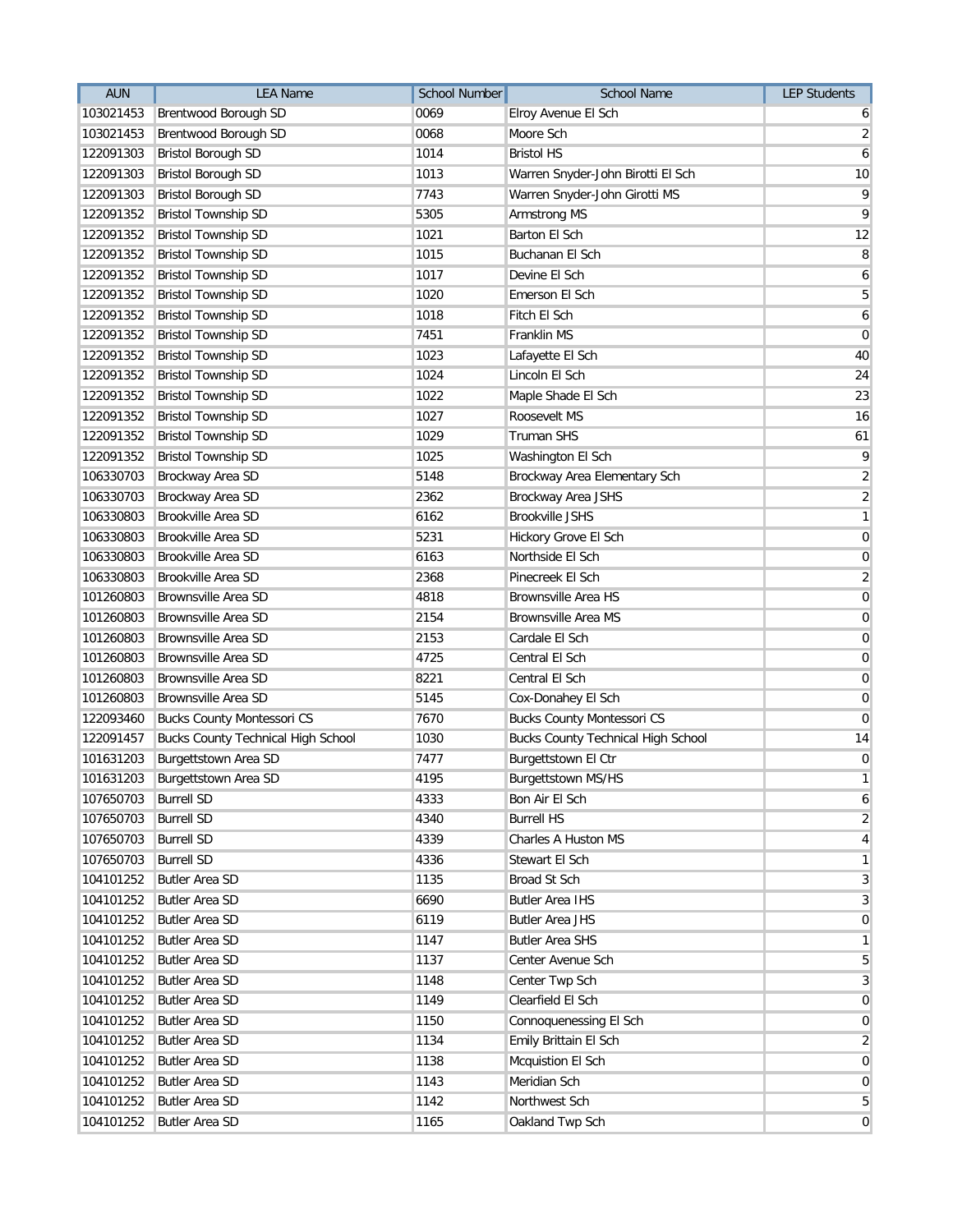| 1184<br>104101252<br><b>Butler Area SD</b><br>Summit El Sch<br>7221<br>101631503<br>California Area SD<br>California Area El Sch<br>101631503<br>California Area SD<br>8051<br>California Area Intermediate MS<br>6939<br>101631503<br>California Area SD<br>California Area MS<br>California Area SD<br>4203<br>101631503<br>California Area SHS<br>Cambria Heights SD<br>7347<br>Cambria Heights El Sch<br>108111203<br>Cambria Heights SD<br>1199<br>108111203<br>Cambria Heights MS<br>Cambria Heights SD<br>5212<br>108111203<br>Cambria Heights SHS<br>109122703<br>Cameron County SD<br>1299<br>Cameron County JSHS<br>109122703<br>Cameron County SD<br>1298<br>Woodland El Sch<br>Camp Hill SD<br>115211003<br>7509<br>Camp Hill MS<br>Camp Hill SD<br>1682<br>115211003<br>Camp Hill SHS<br>1678<br>115211003<br>Camp Hill SD<br>Eisenhower El Sch<br>1681<br>Eisenhower El Sch<br>115211003<br>Camp Hill SD<br>115211003<br>Camp Hill SD<br>1680<br>Hoover El Sch<br>101631703<br>Canon-McMillan SD<br>4211<br>Borland Manor El Sch<br>Canon-McMillan SD<br>4217<br>Canon-McMillan SHS<br>101631703<br>101631703<br>Canon-McMillan SD<br>7217<br>Canonsburg MS<br>Canon-McMillan SD<br>4205<br>Cecil El Sch<br>101631703<br>101631703<br>Canon-McMillan SD<br>7216<br>Cecil Intrmd Sch<br>4207<br>101631703<br>Canon-McMillan SD<br><b>First Street El Sch</b><br>101631703<br>Canon-McMillan SD<br>4938<br>Hills-Hendersonville El Sch<br>Canon-McMillan SD<br>4210<br>Muse El Sch<br>101631703<br>101631703<br>Canon-McMillan SD<br>7764<br>North Strabane Intrmd Sch<br>Canon-McMillan SD<br>101631703<br>4937<br>South Central El<br>101631703<br>Canon-McMillan SD<br>4214<br>Wylandville El Sch<br>117081003<br>Canton Area SD<br>5303<br>Canton Area El Sch<br>117081003<br>Canton Area SD<br>0988<br>Canton JSHS<br>Carbon Career & Technical Institute<br>4870<br>Carbon Career & Technical Institute<br>121131507<br>Carbondale Area SD<br>2420<br>Carbondale Area JSHS<br>119351303<br>Carbondale Area SD<br>7457<br>Carbondale El Sch<br>119351303<br><b>Career Connections CHS</b><br>7577<br><b>Career Connections CHS</b><br>102023180<br>Carlisle Area SD<br>1692<br>115211103<br><b>Bellaire El Sch</b><br>1694<br>115211103 Carlisle Area SD<br>Carlisle Area HS<br>115211103<br>Carlisle Area SD<br>1689<br>Crestview El Sch<br>1691<br>115211103<br>Carlisle Area SD<br>Hamilton El Sch<br>Carlisle Area SD<br>7011<br>Lamberton MS<br>115211103<br>1683<br>115211103<br>Carlisle Area SD<br>Letort El Sch<br>115211103<br>Carlisle Area SD<br>1690<br>Mooreland El Sch<br>115211103<br>Carlisle Area SD<br>1686<br>Mt Holly Springs El Sch<br>Carlisle Area SD<br>1687<br>115211103<br>North Dickinson El Sch<br>Carlisle Area SD<br>7010<br>Wilson MS<br>115211103<br>103021603<br>Carlynton SD<br>0079<br>Carlynton JSHS<br>0077<br>103021603<br>Carlynton SD<br>Carnegie El Sch<br>103021603<br>Carlynton SD<br>0078<br>Crafton El Sch<br>Carmichaels Area SD<br>101301303<br>7315<br>Carmichaels Area El Ctr<br>101301303<br>Carmichaels Area SD<br>7112<br>Carmichaels Area JSHS<br>Catasauqua Area SD<br>2797<br>Catasauqua MS<br>121391303<br>Catasauqua Area SD<br>2798<br>Catasauqua SHS<br>121391303<br>Francis H Sheckler El Sch<br>Catasauqua Area SD<br>6593<br>121391303<br>122092002<br>Centennial SD<br>8222<br>Davis El Sch | <b>AUN</b> | <b>LEA Name</b> | <b>School Number</b> | School Name | <b>LEP Students</b> |
|------------------------------------------------------------------------------------------------------------------------------------------------------------------------------------------------------------------------------------------------------------------------------------------------------------------------------------------------------------------------------------------------------------------------------------------------------------------------------------------------------------------------------------------------------------------------------------------------------------------------------------------------------------------------------------------------------------------------------------------------------------------------------------------------------------------------------------------------------------------------------------------------------------------------------------------------------------------------------------------------------------------------------------------------------------------------------------------------------------------------------------------------------------------------------------------------------------------------------------------------------------------------------------------------------------------------------------------------------------------------------------------------------------------------------------------------------------------------------------------------------------------------------------------------------------------------------------------------------------------------------------------------------------------------------------------------------------------------------------------------------------------------------------------------------------------------------------------------------------------------------------------------------------------------------------------------------------------------------------------------------------------------------------------------------------------------------------------------------------------------------------------------------------------------------------------------------------------------------------------------------------------------------------------------------------------------------------------------------------------------------------------------------------------------------------------------------------------------------------------------------------------------------------------------------------------------------------------------------------------------------------------------------------------------------------------------------------------------------------------------------------------------------------------------------------------------------------------------------------------------------------------------------------------------------------------------------------------------------------------------------------------------------------------------------------------------------------------------------------------------------------------------------------------------------------------------------------------------------------------------------------------------------------------------------------------------------------------------------------------------------|------------|-----------------|----------------------|-------------|---------------------|
|                                                                                                                                                                                                                                                                                                                                                                                                                                                                                                                                                                                                                                                                                                                                                                                                                                                                                                                                                                                                                                                                                                                                                                                                                                                                                                                                                                                                                                                                                                                                                                                                                                                                                                                                                                                                                                                                                                                                                                                                                                                                                                                                                                                                                                                                                                                                                                                                                                                                                                                                                                                                                                                                                                                                                                                                                                                                                                                                                                                                                                                                                                                                                                                                                                                                                                                                                                              |            |                 |                      |             | 0                   |
| $\overline{0}$<br>$\mathbf 0$<br>$\mathbf 0$<br>$\mathbf{1}$<br>$\mathbf 0$<br>$\mathbf{1}$<br>$\mathbf 0$<br>$\mathbf 0$<br>6<br>9<br>6<br>$\overline{0}$<br>10<br>$\mathbf{3}$<br>6<br>$\overline{4}$<br>$\mathbf 0$<br>$\mathbf 0$<br>$\mathbf{1}$<br>$\mathbf{1}$<br>$\mathbf 0$<br>$\mathbf{1}$<br>9<br>$\mathbf 0$<br>$\mathbf 0$<br>$\boldsymbol{0}$<br>$\mathbf{1}$<br>$\boldsymbol{0}$<br>$\overline{0}$<br>$\overline{0}$<br>27<br>18<br>6<br>8<br>$\overline{0}$<br>$\overline{7}$<br>13<br>4<br>$\mathbf 0$<br>18<br>11<br>8<br>$\overline{0}$<br>$\overline{0}$<br>$\mathbf 0$<br>8<br>5<br>12<br>$\mathbf 0$                                                                                                                                                                                                                                                                                                                                                                                                                                                                                                                                                                                                                                                                                                                                                                                                                                                                                                                                                                                                                                                                                                                                                                                                                                                                                                                                                                                                                                                                                                                                                                                                                                                                                                                                                                                                                                                                                                                                                                                                                                                                                                                                                                                                                                                                                                                                                                                                                                                                                                                                                                                                                                                                                                                                                   |            |                 |                      |             | $\overline{0}$      |
|                                                                                                                                                                                                                                                                                                                                                                                                                                                                                                                                                                                                                                                                                                                                                                                                                                                                                                                                                                                                                                                                                                                                                                                                                                                                                                                                                                                                                                                                                                                                                                                                                                                                                                                                                                                                                                                                                                                                                                                                                                                                                                                                                                                                                                                                                                                                                                                                                                                                                                                                                                                                                                                                                                                                                                                                                                                                                                                                                                                                                                                                                                                                                                                                                                                                                                                                                                              |            |                 |                      |             |                     |
|                                                                                                                                                                                                                                                                                                                                                                                                                                                                                                                                                                                                                                                                                                                                                                                                                                                                                                                                                                                                                                                                                                                                                                                                                                                                                                                                                                                                                                                                                                                                                                                                                                                                                                                                                                                                                                                                                                                                                                                                                                                                                                                                                                                                                                                                                                                                                                                                                                                                                                                                                                                                                                                                                                                                                                                                                                                                                                                                                                                                                                                                                                                                                                                                                                                                                                                                                                              |            |                 |                      |             |                     |
|                                                                                                                                                                                                                                                                                                                                                                                                                                                                                                                                                                                                                                                                                                                                                                                                                                                                                                                                                                                                                                                                                                                                                                                                                                                                                                                                                                                                                                                                                                                                                                                                                                                                                                                                                                                                                                                                                                                                                                                                                                                                                                                                                                                                                                                                                                                                                                                                                                                                                                                                                                                                                                                                                                                                                                                                                                                                                                                                                                                                                                                                                                                                                                                                                                                                                                                                                                              |            |                 |                      |             |                     |
|                                                                                                                                                                                                                                                                                                                                                                                                                                                                                                                                                                                                                                                                                                                                                                                                                                                                                                                                                                                                                                                                                                                                                                                                                                                                                                                                                                                                                                                                                                                                                                                                                                                                                                                                                                                                                                                                                                                                                                                                                                                                                                                                                                                                                                                                                                                                                                                                                                                                                                                                                                                                                                                                                                                                                                                                                                                                                                                                                                                                                                                                                                                                                                                                                                                                                                                                                                              |            |                 |                      |             |                     |
|                                                                                                                                                                                                                                                                                                                                                                                                                                                                                                                                                                                                                                                                                                                                                                                                                                                                                                                                                                                                                                                                                                                                                                                                                                                                                                                                                                                                                                                                                                                                                                                                                                                                                                                                                                                                                                                                                                                                                                                                                                                                                                                                                                                                                                                                                                                                                                                                                                                                                                                                                                                                                                                                                                                                                                                                                                                                                                                                                                                                                                                                                                                                                                                                                                                                                                                                                                              |            |                 |                      |             |                     |
|                                                                                                                                                                                                                                                                                                                                                                                                                                                                                                                                                                                                                                                                                                                                                                                                                                                                                                                                                                                                                                                                                                                                                                                                                                                                                                                                                                                                                                                                                                                                                                                                                                                                                                                                                                                                                                                                                                                                                                                                                                                                                                                                                                                                                                                                                                                                                                                                                                                                                                                                                                                                                                                                                                                                                                                                                                                                                                                                                                                                                                                                                                                                                                                                                                                                                                                                                                              |            |                 |                      |             |                     |
|                                                                                                                                                                                                                                                                                                                                                                                                                                                                                                                                                                                                                                                                                                                                                                                                                                                                                                                                                                                                                                                                                                                                                                                                                                                                                                                                                                                                                                                                                                                                                                                                                                                                                                                                                                                                                                                                                                                                                                                                                                                                                                                                                                                                                                                                                                                                                                                                                                                                                                                                                                                                                                                                                                                                                                                                                                                                                                                                                                                                                                                                                                                                                                                                                                                                                                                                                                              |            |                 |                      |             |                     |
|                                                                                                                                                                                                                                                                                                                                                                                                                                                                                                                                                                                                                                                                                                                                                                                                                                                                                                                                                                                                                                                                                                                                                                                                                                                                                                                                                                                                                                                                                                                                                                                                                                                                                                                                                                                                                                                                                                                                                                                                                                                                                                                                                                                                                                                                                                                                                                                                                                                                                                                                                                                                                                                                                                                                                                                                                                                                                                                                                                                                                                                                                                                                                                                                                                                                                                                                                                              |            |                 |                      |             |                     |
|                                                                                                                                                                                                                                                                                                                                                                                                                                                                                                                                                                                                                                                                                                                                                                                                                                                                                                                                                                                                                                                                                                                                                                                                                                                                                                                                                                                                                                                                                                                                                                                                                                                                                                                                                                                                                                                                                                                                                                                                                                                                                                                                                                                                                                                                                                                                                                                                                                                                                                                                                                                                                                                                                                                                                                                                                                                                                                                                                                                                                                                                                                                                                                                                                                                                                                                                                                              |            |                 |                      |             |                     |
|                                                                                                                                                                                                                                                                                                                                                                                                                                                                                                                                                                                                                                                                                                                                                                                                                                                                                                                                                                                                                                                                                                                                                                                                                                                                                                                                                                                                                                                                                                                                                                                                                                                                                                                                                                                                                                                                                                                                                                                                                                                                                                                                                                                                                                                                                                                                                                                                                                                                                                                                                                                                                                                                                                                                                                                                                                                                                                                                                                                                                                                                                                                                                                                                                                                                                                                                                                              |            |                 |                      |             |                     |
|                                                                                                                                                                                                                                                                                                                                                                                                                                                                                                                                                                                                                                                                                                                                                                                                                                                                                                                                                                                                                                                                                                                                                                                                                                                                                                                                                                                                                                                                                                                                                                                                                                                                                                                                                                                                                                                                                                                                                                                                                                                                                                                                                                                                                                                                                                                                                                                                                                                                                                                                                                                                                                                                                                                                                                                                                                                                                                                                                                                                                                                                                                                                                                                                                                                                                                                                                                              |            |                 |                      |             |                     |
|                                                                                                                                                                                                                                                                                                                                                                                                                                                                                                                                                                                                                                                                                                                                                                                                                                                                                                                                                                                                                                                                                                                                                                                                                                                                                                                                                                                                                                                                                                                                                                                                                                                                                                                                                                                                                                                                                                                                                                                                                                                                                                                                                                                                                                                                                                                                                                                                                                                                                                                                                                                                                                                                                                                                                                                                                                                                                                                                                                                                                                                                                                                                                                                                                                                                                                                                                                              |            |                 |                      |             |                     |
|                                                                                                                                                                                                                                                                                                                                                                                                                                                                                                                                                                                                                                                                                                                                                                                                                                                                                                                                                                                                                                                                                                                                                                                                                                                                                                                                                                                                                                                                                                                                                                                                                                                                                                                                                                                                                                                                                                                                                                                                                                                                                                                                                                                                                                                                                                                                                                                                                                                                                                                                                                                                                                                                                                                                                                                                                                                                                                                                                                                                                                                                                                                                                                                                                                                                                                                                                                              |            |                 |                      |             |                     |
|                                                                                                                                                                                                                                                                                                                                                                                                                                                                                                                                                                                                                                                                                                                                                                                                                                                                                                                                                                                                                                                                                                                                                                                                                                                                                                                                                                                                                                                                                                                                                                                                                                                                                                                                                                                                                                                                                                                                                                                                                                                                                                                                                                                                                                                                                                                                                                                                                                                                                                                                                                                                                                                                                                                                                                                                                                                                                                                                                                                                                                                                                                                                                                                                                                                                                                                                                                              |            |                 |                      |             |                     |
|                                                                                                                                                                                                                                                                                                                                                                                                                                                                                                                                                                                                                                                                                                                                                                                                                                                                                                                                                                                                                                                                                                                                                                                                                                                                                                                                                                                                                                                                                                                                                                                                                                                                                                                                                                                                                                                                                                                                                                                                                                                                                                                                                                                                                                                                                                                                                                                                                                                                                                                                                                                                                                                                                                                                                                                                                                                                                                                                                                                                                                                                                                                                                                                                                                                                                                                                                                              |            |                 |                      |             |                     |
|                                                                                                                                                                                                                                                                                                                                                                                                                                                                                                                                                                                                                                                                                                                                                                                                                                                                                                                                                                                                                                                                                                                                                                                                                                                                                                                                                                                                                                                                                                                                                                                                                                                                                                                                                                                                                                                                                                                                                                                                                                                                                                                                                                                                                                                                                                                                                                                                                                                                                                                                                                                                                                                                                                                                                                                                                                                                                                                                                                                                                                                                                                                                                                                                                                                                                                                                                                              |            |                 |                      |             |                     |
|                                                                                                                                                                                                                                                                                                                                                                                                                                                                                                                                                                                                                                                                                                                                                                                                                                                                                                                                                                                                                                                                                                                                                                                                                                                                                                                                                                                                                                                                                                                                                                                                                                                                                                                                                                                                                                                                                                                                                                                                                                                                                                                                                                                                                                                                                                                                                                                                                                                                                                                                                                                                                                                                                                                                                                                                                                                                                                                                                                                                                                                                                                                                                                                                                                                                                                                                                                              |            |                 |                      |             |                     |
|                                                                                                                                                                                                                                                                                                                                                                                                                                                                                                                                                                                                                                                                                                                                                                                                                                                                                                                                                                                                                                                                                                                                                                                                                                                                                                                                                                                                                                                                                                                                                                                                                                                                                                                                                                                                                                                                                                                                                                                                                                                                                                                                                                                                                                                                                                                                                                                                                                                                                                                                                                                                                                                                                                                                                                                                                                                                                                                                                                                                                                                                                                                                                                                                                                                                                                                                                                              |            |                 |                      |             |                     |
|                                                                                                                                                                                                                                                                                                                                                                                                                                                                                                                                                                                                                                                                                                                                                                                                                                                                                                                                                                                                                                                                                                                                                                                                                                                                                                                                                                                                                                                                                                                                                                                                                                                                                                                                                                                                                                                                                                                                                                                                                                                                                                                                                                                                                                                                                                                                                                                                                                                                                                                                                                                                                                                                                                                                                                                                                                                                                                                                                                                                                                                                                                                                                                                                                                                                                                                                                                              |            |                 |                      |             |                     |
|                                                                                                                                                                                                                                                                                                                                                                                                                                                                                                                                                                                                                                                                                                                                                                                                                                                                                                                                                                                                                                                                                                                                                                                                                                                                                                                                                                                                                                                                                                                                                                                                                                                                                                                                                                                                                                                                                                                                                                                                                                                                                                                                                                                                                                                                                                                                                                                                                                                                                                                                                                                                                                                                                                                                                                                                                                                                                                                                                                                                                                                                                                                                                                                                                                                                                                                                                                              |            |                 |                      |             |                     |
|                                                                                                                                                                                                                                                                                                                                                                                                                                                                                                                                                                                                                                                                                                                                                                                                                                                                                                                                                                                                                                                                                                                                                                                                                                                                                                                                                                                                                                                                                                                                                                                                                                                                                                                                                                                                                                                                                                                                                                                                                                                                                                                                                                                                                                                                                                                                                                                                                                                                                                                                                                                                                                                                                                                                                                                                                                                                                                                                                                                                                                                                                                                                                                                                                                                                                                                                                                              |            |                 |                      |             |                     |
|                                                                                                                                                                                                                                                                                                                                                                                                                                                                                                                                                                                                                                                                                                                                                                                                                                                                                                                                                                                                                                                                                                                                                                                                                                                                                                                                                                                                                                                                                                                                                                                                                                                                                                                                                                                                                                                                                                                                                                                                                                                                                                                                                                                                                                                                                                                                                                                                                                                                                                                                                                                                                                                                                                                                                                                                                                                                                                                                                                                                                                                                                                                                                                                                                                                                                                                                                                              |            |                 |                      |             |                     |
|                                                                                                                                                                                                                                                                                                                                                                                                                                                                                                                                                                                                                                                                                                                                                                                                                                                                                                                                                                                                                                                                                                                                                                                                                                                                                                                                                                                                                                                                                                                                                                                                                                                                                                                                                                                                                                                                                                                                                                                                                                                                                                                                                                                                                                                                                                                                                                                                                                                                                                                                                                                                                                                                                                                                                                                                                                                                                                                                                                                                                                                                                                                                                                                                                                                                                                                                                                              |            |                 |                      |             |                     |
|                                                                                                                                                                                                                                                                                                                                                                                                                                                                                                                                                                                                                                                                                                                                                                                                                                                                                                                                                                                                                                                                                                                                                                                                                                                                                                                                                                                                                                                                                                                                                                                                                                                                                                                                                                                                                                                                                                                                                                                                                                                                                                                                                                                                                                                                                                                                                                                                                                                                                                                                                                                                                                                                                                                                                                                                                                                                                                                                                                                                                                                                                                                                                                                                                                                                                                                                                                              |            |                 |                      |             |                     |
|                                                                                                                                                                                                                                                                                                                                                                                                                                                                                                                                                                                                                                                                                                                                                                                                                                                                                                                                                                                                                                                                                                                                                                                                                                                                                                                                                                                                                                                                                                                                                                                                                                                                                                                                                                                                                                                                                                                                                                                                                                                                                                                                                                                                                                                                                                                                                                                                                                                                                                                                                                                                                                                                                                                                                                                                                                                                                                                                                                                                                                                                                                                                                                                                                                                                                                                                                                              |            |                 |                      |             |                     |
|                                                                                                                                                                                                                                                                                                                                                                                                                                                                                                                                                                                                                                                                                                                                                                                                                                                                                                                                                                                                                                                                                                                                                                                                                                                                                                                                                                                                                                                                                                                                                                                                                                                                                                                                                                                                                                                                                                                                                                                                                                                                                                                                                                                                                                                                                                                                                                                                                                                                                                                                                                                                                                                                                                                                                                                                                                                                                                                                                                                                                                                                                                                                                                                                                                                                                                                                                                              |            |                 |                      |             |                     |
|                                                                                                                                                                                                                                                                                                                                                                                                                                                                                                                                                                                                                                                                                                                                                                                                                                                                                                                                                                                                                                                                                                                                                                                                                                                                                                                                                                                                                                                                                                                                                                                                                                                                                                                                                                                                                                                                                                                                                                                                                                                                                                                                                                                                                                                                                                                                                                                                                                                                                                                                                                                                                                                                                                                                                                                                                                                                                                                                                                                                                                                                                                                                                                                                                                                                                                                                                                              |            |                 |                      |             |                     |
|                                                                                                                                                                                                                                                                                                                                                                                                                                                                                                                                                                                                                                                                                                                                                                                                                                                                                                                                                                                                                                                                                                                                                                                                                                                                                                                                                                                                                                                                                                                                                                                                                                                                                                                                                                                                                                                                                                                                                                                                                                                                                                                                                                                                                                                                                                                                                                                                                                                                                                                                                                                                                                                                                                                                                                                                                                                                                                                                                                                                                                                                                                                                                                                                                                                                                                                                                                              |            |                 |                      |             |                     |
|                                                                                                                                                                                                                                                                                                                                                                                                                                                                                                                                                                                                                                                                                                                                                                                                                                                                                                                                                                                                                                                                                                                                                                                                                                                                                                                                                                                                                                                                                                                                                                                                                                                                                                                                                                                                                                                                                                                                                                                                                                                                                                                                                                                                                                                                                                                                                                                                                                                                                                                                                                                                                                                                                                                                                                                                                                                                                                                                                                                                                                                                                                                                                                                                                                                                                                                                                                              |            |                 |                      |             |                     |
|                                                                                                                                                                                                                                                                                                                                                                                                                                                                                                                                                                                                                                                                                                                                                                                                                                                                                                                                                                                                                                                                                                                                                                                                                                                                                                                                                                                                                                                                                                                                                                                                                                                                                                                                                                                                                                                                                                                                                                                                                                                                                                                                                                                                                                                                                                                                                                                                                                                                                                                                                                                                                                                                                                                                                                                                                                                                                                                                                                                                                                                                                                                                                                                                                                                                                                                                                                              |            |                 |                      |             |                     |
|                                                                                                                                                                                                                                                                                                                                                                                                                                                                                                                                                                                                                                                                                                                                                                                                                                                                                                                                                                                                                                                                                                                                                                                                                                                                                                                                                                                                                                                                                                                                                                                                                                                                                                                                                                                                                                                                                                                                                                                                                                                                                                                                                                                                                                                                                                                                                                                                                                                                                                                                                                                                                                                                                                                                                                                                                                                                                                                                                                                                                                                                                                                                                                                                                                                                                                                                                                              |            |                 |                      |             |                     |
|                                                                                                                                                                                                                                                                                                                                                                                                                                                                                                                                                                                                                                                                                                                                                                                                                                                                                                                                                                                                                                                                                                                                                                                                                                                                                                                                                                                                                                                                                                                                                                                                                                                                                                                                                                                                                                                                                                                                                                                                                                                                                                                                                                                                                                                                                                                                                                                                                                                                                                                                                                                                                                                                                                                                                                                                                                                                                                                                                                                                                                                                                                                                                                                                                                                                                                                                                                              |            |                 |                      |             |                     |
|                                                                                                                                                                                                                                                                                                                                                                                                                                                                                                                                                                                                                                                                                                                                                                                                                                                                                                                                                                                                                                                                                                                                                                                                                                                                                                                                                                                                                                                                                                                                                                                                                                                                                                                                                                                                                                                                                                                                                                                                                                                                                                                                                                                                                                                                                                                                                                                                                                                                                                                                                                                                                                                                                                                                                                                                                                                                                                                                                                                                                                                                                                                                                                                                                                                                                                                                                                              |            |                 |                      |             |                     |
|                                                                                                                                                                                                                                                                                                                                                                                                                                                                                                                                                                                                                                                                                                                                                                                                                                                                                                                                                                                                                                                                                                                                                                                                                                                                                                                                                                                                                                                                                                                                                                                                                                                                                                                                                                                                                                                                                                                                                                                                                                                                                                                                                                                                                                                                                                                                                                                                                                                                                                                                                                                                                                                                                                                                                                                                                                                                                                                                                                                                                                                                                                                                                                                                                                                                                                                                                                              |            |                 |                      |             |                     |
|                                                                                                                                                                                                                                                                                                                                                                                                                                                                                                                                                                                                                                                                                                                                                                                                                                                                                                                                                                                                                                                                                                                                                                                                                                                                                                                                                                                                                                                                                                                                                                                                                                                                                                                                                                                                                                                                                                                                                                                                                                                                                                                                                                                                                                                                                                                                                                                                                                                                                                                                                                                                                                                                                                                                                                                                                                                                                                                                                                                                                                                                                                                                                                                                                                                                                                                                                                              |            |                 |                      |             |                     |
|                                                                                                                                                                                                                                                                                                                                                                                                                                                                                                                                                                                                                                                                                                                                                                                                                                                                                                                                                                                                                                                                                                                                                                                                                                                                                                                                                                                                                                                                                                                                                                                                                                                                                                                                                                                                                                                                                                                                                                                                                                                                                                                                                                                                                                                                                                                                                                                                                                                                                                                                                                                                                                                                                                                                                                                                                                                                                                                                                                                                                                                                                                                                                                                                                                                                                                                                                                              |            |                 |                      |             |                     |
|                                                                                                                                                                                                                                                                                                                                                                                                                                                                                                                                                                                                                                                                                                                                                                                                                                                                                                                                                                                                                                                                                                                                                                                                                                                                                                                                                                                                                                                                                                                                                                                                                                                                                                                                                                                                                                                                                                                                                                                                                                                                                                                                                                                                                                                                                                                                                                                                                                                                                                                                                                                                                                                                                                                                                                                                                                                                                                                                                                                                                                                                                                                                                                                                                                                                                                                                                                              |            |                 |                      |             |                     |
|                                                                                                                                                                                                                                                                                                                                                                                                                                                                                                                                                                                                                                                                                                                                                                                                                                                                                                                                                                                                                                                                                                                                                                                                                                                                                                                                                                                                                                                                                                                                                                                                                                                                                                                                                                                                                                                                                                                                                                                                                                                                                                                                                                                                                                                                                                                                                                                                                                                                                                                                                                                                                                                                                                                                                                                                                                                                                                                                                                                                                                                                                                                                                                                                                                                                                                                                                                              |            |                 |                      |             |                     |
|                                                                                                                                                                                                                                                                                                                                                                                                                                                                                                                                                                                                                                                                                                                                                                                                                                                                                                                                                                                                                                                                                                                                                                                                                                                                                                                                                                                                                                                                                                                                                                                                                                                                                                                                                                                                                                                                                                                                                                                                                                                                                                                                                                                                                                                                                                                                                                                                                                                                                                                                                                                                                                                                                                                                                                                                                                                                                                                                                                                                                                                                                                                                                                                                                                                                                                                                                                              |            |                 |                      |             |                     |
|                                                                                                                                                                                                                                                                                                                                                                                                                                                                                                                                                                                                                                                                                                                                                                                                                                                                                                                                                                                                                                                                                                                                                                                                                                                                                                                                                                                                                                                                                                                                                                                                                                                                                                                                                                                                                                                                                                                                                                                                                                                                                                                                                                                                                                                                                                                                                                                                                                                                                                                                                                                                                                                                                                                                                                                                                                                                                                                                                                                                                                                                                                                                                                                                                                                                                                                                                                              |            |                 |                      |             |                     |
|                                                                                                                                                                                                                                                                                                                                                                                                                                                                                                                                                                                                                                                                                                                                                                                                                                                                                                                                                                                                                                                                                                                                                                                                                                                                                                                                                                                                                                                                                                                                                                                                                                                                                                                                                                                                                                                                                                                                                                                                                                                                                                                                                                                                                                                                                                                                                                                                                                                                                                                                                                                                                                                                                                                                                                                                                                                                                                                                                                                                                                                                                                                                                                                                                                                                                                                                                                              |            |                 |                      |             |                     |
|                                                                                                                                                                                                                                                                                                                                                                                                                                                                                                                                                                                                                                                                                                                                                                                                                                                                                                                                                                                                                                                                                                                                                                                                                                                                                                                                                                                                                                                                                                                                                                                                                                                                                                                                                                                                                                                                                                                                                                                                                                                                                                                                                                                                                                                                                                                                                                                                                                                                                                                                                                                                                                                                                                                                                                                                                                                                                                                                                                                                                                                                                                                                                                                                                                                                                                                                                                              |            |                 |                      |             |                     |
|                                                                                                                                                                                                                                                                                                                                                                                                                                                                                                                                                                                                                                                                                                                                                                                                                                                                                                                                                                                                                                                                                                                                                                                                                                                                                                                                                                                                                                                                                                                                                                                                                                                                                                                                                                                                                                                                                                                                                                                                                                                                                                                                                                                                                                                                                                                                                                                                                                                                                                                                                                                                                                                                                                                                                                                                                                                                                                                                                                                                                                                                                                                                                                                                                                                                                                                                                                              |            |                 |                      |             |                     |
|                                                                                                                                                                                                                                                                                                                                                                                                                                                                                                                                                                                                                                                                                                                                                                                                                                                                                                                                                                                                                                                                                                                                                                                                                                                                                                                                                                                                                                                                                                                                                                                                                                                                                                                                                                                                                                                                                                                                                                                                                                                                                                                                                                                                                                                                                                                                                                                                                                                                                                                                                                                                                                                                                                                                                                                                                                                                                                                                                                                                                                                                                                                                                                                                                                                                                                                                                                              |            |                 |                      |             |                     |
|                                                                                                                                                                                                                                                                                                                                                                                                                                                                                                                                                                                                                                                                                                                                                                                                                                                                                                                                                                                                                                                                                                                                                                                                                                                                                                                                                                                                                                                                                                                                                                                                                                                                                                                                                                                                                                                                                                                                                                                                                                                                                                                                                                                                                                                                                                                                                                                                                                                                                                                                                                                                                                                                                                                                                                                                                                                                                                                                                                                                                                                                                                                                                                                                                                                                                                                                                                              |            |                 |                      |             |                     |
|                                                                                                                                                                                                                                                                                                                                                                                                                                                                                                                                                                                                                                                                                                                                                                                                                                                                                                                                                                                                                                                                                                                                                                                                                                                                                                                                                                                                                                                                                                                                                                                                                                                                                                                                                                                                                                                                                                                                                                                                                                                                                                                                                                                                                                                                                                                                                                                                                                                                                                                                                                                                                                                                                                                                                                                                                                                                                                                                                                                                                                                                                                                                                                                                                                                                                                                                                                              |            |                 |                      |             |                     |
|                                                                                                                                                                                                                                                                                                                                                                                                                                                                                                                                                                                                                                                                                                                                                                                                                                                                                                                                                                                                                                                                                                                                                                                                                                                                                                                                                                                                                                                                                                                                                                                                                                                                                                                                                                                                                                                                                                                                                                                                                                                                                                                                                                                                                                                                                                                                                                                                                                                                                                                                                                                                                                                                                                                                                                                                                                                                                                                                                                                                                                                                                                                                                                                                                                                                                                                                                                              |            |                 |                      |             |                     |
|                                                                                                                                                                                                                                                                                                                                                                                                                                                                                                                                                                                                                                                                                                                                                                                                                                                                                                                                                                                                                                                                                                                                                                                                                                                                                                                                                                                                                                                                                                                                                                                                                                                                                                                                                                                                                                                                                                                                                                                                                                                                                                                                                                                                                                                                                                                                                                                                                                                                                                                                                                                                                                                                                                                                                                                                                                                                                                                                                                                                                                                                                                                                                                                                                                                                                                                                                                              |            |                 |                      |             |                     |
|                                                                                                                                                                                                                                                                                                                                                                                                                                                                                                                                                                                                                                                                                                                                                                                                                                                                                                                                                                                                                                                                                                                                                                                                                                                                                                                                                                                                                                                                                                                                                                                                                                                                                                                                                                                                                                                                                                                                                                                                                                                                                                                                                                                                                                                                                                                                                                                                                                                                                                                                                                                                                                                                                                                                                                                                                                                                                                                                                                                                                                                                                                                                                                                                                                                                                                                                                                              |            |                 |                      |             |                     |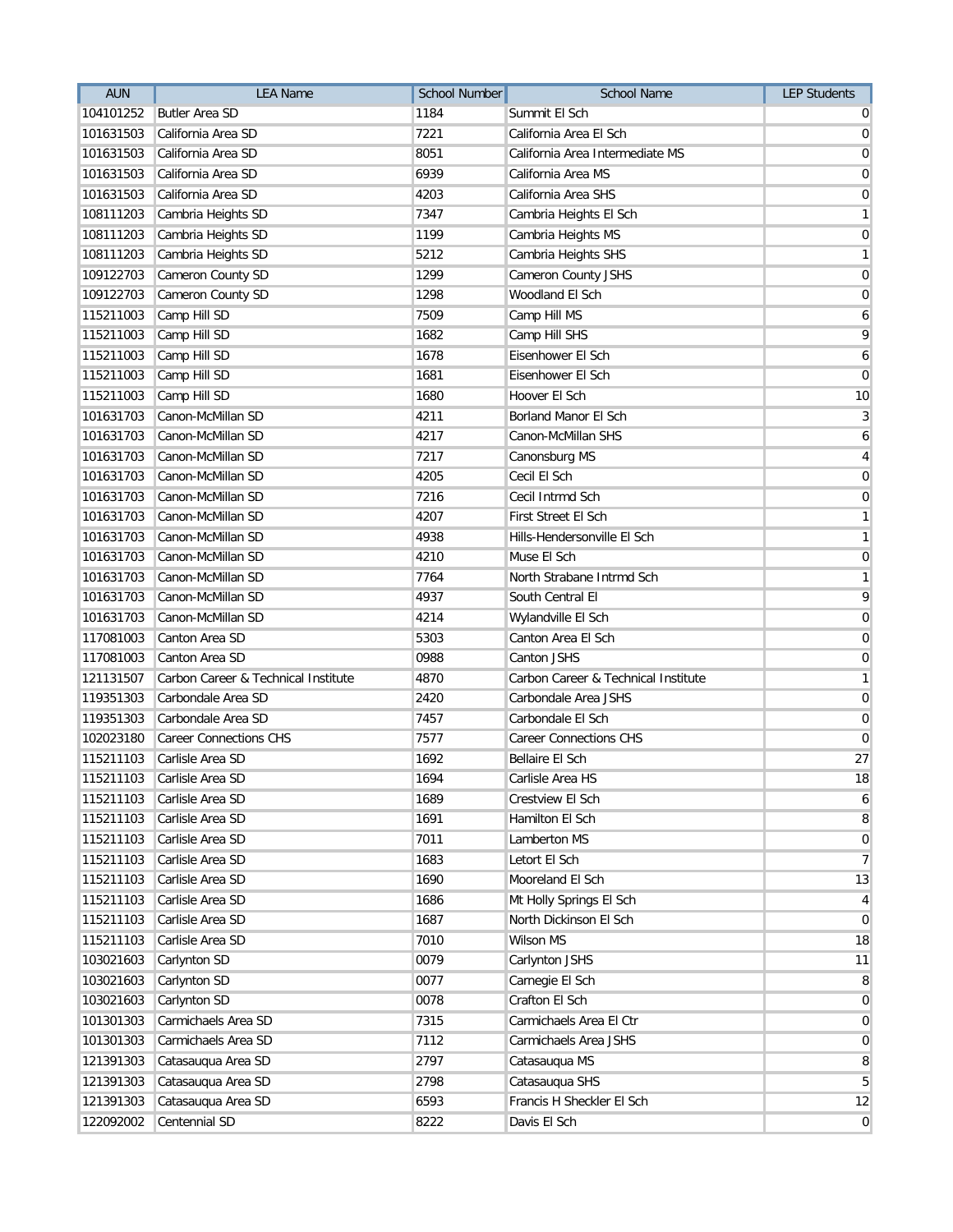| <b>AUN</b> | <b>LEA Name</b>                          | School Number | School Name                          | <b>LEP Students</b> |
|------------|------------------------------------------|---------------|--------------------------------------|---------------------|
| 122092002  | Centennial SD                            | 1039          | Davis El Sch                         | 0                   |
| 122092002  | Centennial SD                            | 7271          | Klinger MS                           | 15                  |
| 122092002  | Centennial SD                            | 1034          | Leary El Sch                         | $\boldsymbol{0}$    |
| 122092002  | Centennial SD                            | 7274          | Log College MS                       | $\overline{2}$      |
| 122092002  | Centennial SD                            | 1038          | Longstreth El Sch                    | $\overline{0}$      |
| 122092002  | Centennial SD                            | 5007          | McDonald El Sch                      | 100                 |
| 122092002  | Centennial SD                            | 4676          | Stackpole El Sch                     | $\overline{0}$      |
| 122092002  | Centennial SD                            | 1040          | <b>William Tennent HS</b>            | 26                  |
| 122092002  | Centennial SD                            | 5210          | Willow Dale El Sch                   | $\overline{0}$      |
| 122092002  | Centennial SD                            | 8200          | Willow Dale El Sch                   | 62                  |
| 127041903  | Center Area SD                           | 5003          | Center Area MS                       | $\overline{0}$      |
| 127041903  | Center Area SD                           | 0654          | Center Area SHS                      | $\overline{0}$      |
| 127041903  | Center Area SD                           | 7949          | Center Grange Primary School         | $\overline{0}$      |
| 127041903  | Center Area SD                           | 5300          | Todd Lane El Sch                     | $\overline{0}$      |
| 122090001  | Center for Student Learning CS at Pennsb | 7726          | Center for Student Lrng CS Pennsbury | $\overline{0}$      |
| 122092102  | Central Bucks SD                         | 4683          | Barclay El Sch                       | $\vert 4 \vert$     |
| 122092102  | Central Bucks SD                         | 7796          | Bridge Valley El Sch                 | $\overline{0}$      |
| 122092102  | Central Bucks SD                         | 1044          | Buckingham El Sch                    | $\boldsymbol{0}$    |
| 122092102  | <b>Central Bucks SD</b>                  | 1081          | <b>Butler El Sch</b>                 | $\overline{2}$      |
| 122092102  | Central Bucks SD                         | 5133          | Central Bucks HS-East                | $\overline{0}$      |
| 122092102  | Central Bucks SD                         | 7790          | Central Bucks HS-South               | $\overline{0}$      |
| 122092102  | Central Bucks SD                         | 1043          | <b>Central Bucks HS-West</b>         | 19                  |
| 122092102  | Central Bucks SD                         | 7435          | Cold Spring El Sch                   | $\overline{0}$      |
| 122092102  | Central Bucks SD                         | 4852          | Doyle El Sch                         | $\overline{0}$      |
| 122092102  | Central Bucks SD                         | 1048          | Gayman El Sch                        | $\overline{0}$      |
| 122092102  | Central Bucks SD                         | 7653          | Groveland El Sch                     | 32                  |
| 122092102  | Central Bucks SD                         | 5307          | <b>Holicong MS</b>                   | $\overline{0}$      |
| 122092102  | Central Bucks SD                         | 7520          | Jamison El Sch                       | 0                   |
| 122092102  | Central Bucks SD                         | 1047          | Kutz El Sch                          | $\overline{0}$      |
| 122092102  | Central Bucks SD                         | 1041          | Lenape MS                            | 0                   |
| 122092102  | Central Bucks SD                         | 1057          | Linden El Sch                        | $\overline{0}$      |
| 122092102  | Central Bucks SD                         | 7654          | Mill Creek El Sch                    | 24                  |
| 122092102  | Central Bucks SD                         | 5306          | Pine Run El Sch                      | $\overline{0}$      |
| 122092102  | Central Bucks SD                         | 1042          | Tamanend MS                          | $\overline{0}$      |
| 122092102  | Central Bucks SD                         | 1131          | Titus El Sch                         | $\overline{0}$      |
| 122092102  | Central Bucks SD                         | 7715          | <b>Tohickon MS</b>                   | 9                   |
| 122092102  | Central Bucks SD                         | 4678          | Unami MS                             | $\overline{0}$      |
| 122092102  | Central Bucks SD                         | 1132          | Warwick El Sch                       | $\overline{0}$      |
| 108111303  | Central Cambria SD                       | 6646          | Cambria El Sch                       | $\overline{0}$      |
| 108111303  | Central Cambria SD                       | 1208          | Central Cambria HS                   | $\mathbf{1}$        |
| 108111303  | Central Cambria SD                       | 1202          | Central Cambria MS                   | $\overline{0}$      |
| 108111303  | Central Cambria SD                       | 1205          | Jackson El Sch                       | $\mathbf{1}$        |
| 116191503  | Central Columbia SD                      | 7201          | Central Columbia El Sch              | $\mathbf{3}$        |
| 116191503  | Central Columbia SD                      | 5390          | Central Columbia MS                  | $\overline{0}$      |
| 116191503  | Central Columbia SD                      | 1619          | Central Columbia SHS                 | $\mathbf{2}$        |
| 115221402  | Central Dauphin SD                       | 1744          | Central Dauphin East MS              | 51                  |
| 115221402  | Central Dauphin SD                       | 1746          | Central Dauphin East SHS             | 87                  |
| 115221402  | Central Dauphin SD                       | 7820          | Central Dauphin MS                   | $\overline{0}$      |
| 115221402  | Central Dauphin SD                       | 1745          | Central Dauphin SHS                  | $\overline{0}$      |
| 115221402  | Central Dauphin SD                       | 1812          | Chamber Hill El Sch                  | $\overline{0}$      |
| 115221402  | Central Dauphin SD                       | 7306          | Lawnton El Sch                       | $\overline{0}$      |
|            |                                          |               |                                      |                     |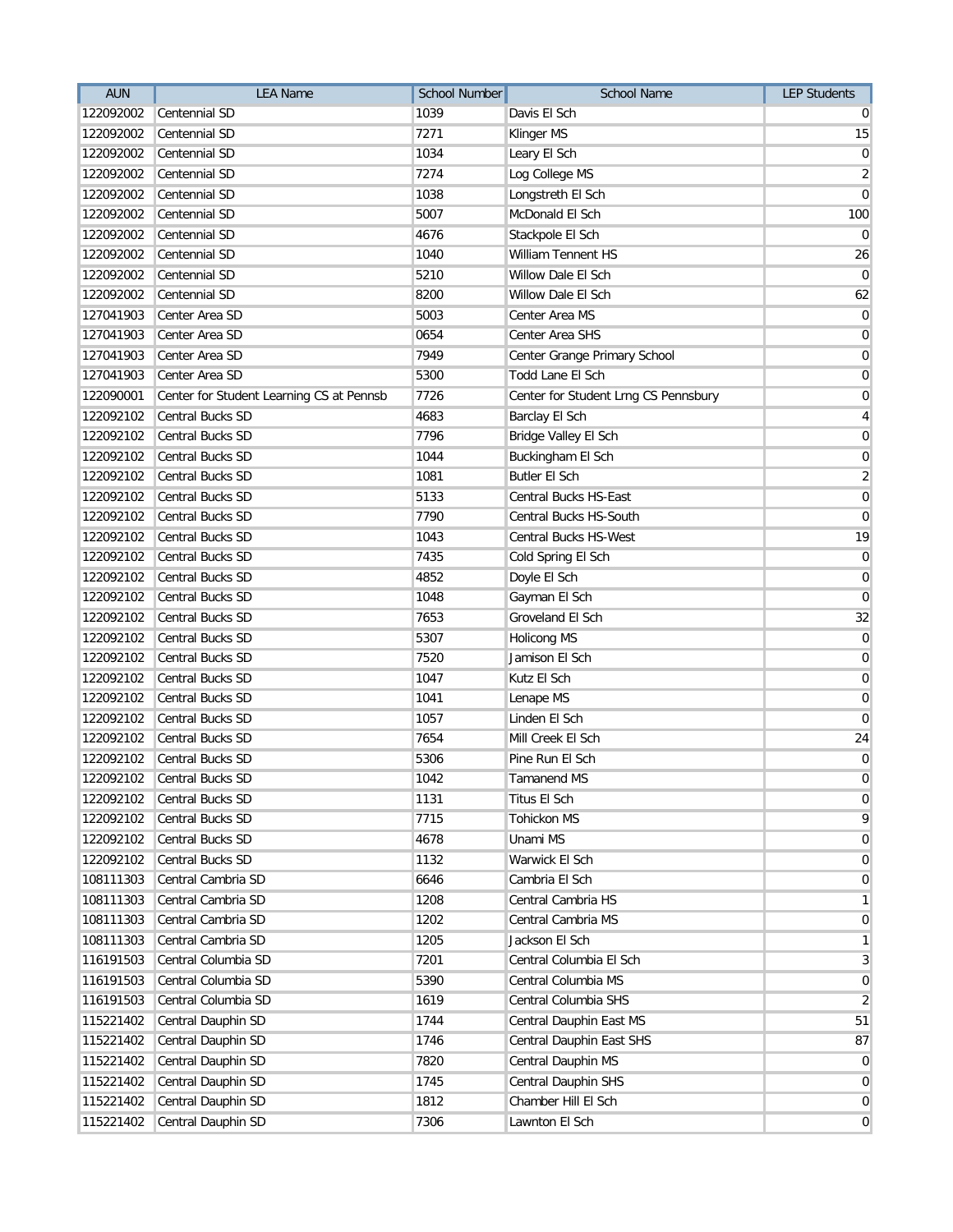| <b>AUN</b> | <b>LEA Name</b>                          | <b>School Number</b> | School Name                           | <b>LEP Students</b> |
|------------|------------------------------------------|----------------------|---------------------------------------|---------------------|
| 115221402  | Central Dauphin SD                       | 1777                 | Linglestown El Sch                    | $\overline{0}$      |
| 115221402  | Central Dauphin SD                       | 6783                 | Linglestown MS                        | 15                  |
| 115221402  | Central Dauphin SD                       | 1791                 | Middle Paxton El Sch                  | $\overline{0}$      |
| 115221402  | Central Dauphin SD                       | 1782                 | Mountain View El Sch                  | $\mathbf 0$         |
| 115221402  | Central Dauphin SD                       | 1781                 | North Side El Sch                     | 29                  |
| 115221402  | Central Dauphin SD                       | 1795                 | Paxtang El Sch                        | 30                  |
| 115221402  | Central Dauphin SD                       | 1778                 | Paxtonia El Sch                       | $\overline{0}$      |
| 115221402  | Central Dauphin SD                       | 1779                 | Phillips El Sch                       | 60                  |
| 115221402  | Central Dauphin SD                       | 1811                 | Rutherford El Sch                     | 31                  |
| 115221402  | Central Dauphin SD                       | 1780                 | South Side El Sch                     | 32                  |
| 115221402  | Central Dauphin SD                       | 1742                 | Swatara MS                            | 24                  |
| 115221402  | Central Dauphin SD                       | 5320                 | <b>Tri-Community El Sch</b>           | 46                  |
| 115221402  | Central Dauphin SD                       | 1817                 | West Hanover El Sch                   | $\overline{0}$      |
| 111291304  | Central Fulton SD                        | 2248                 | McConnellsburg El Sch                 | $\vert 4 \vert$     |
| 111291304  | Central Fulton SD                        | 6252                 | McConnellsburg HS                     | $\overline{0}$      |
| 111291304  | Central Fulton SD                        | 7734                 | McConnellsburg MS                     | $\boldsymbol{0}$    |
| 101301403  | Central Greene SD                        | 6010                 | Miller MS                             | $\mathbf{1}$        |
| 101301403  | Central Greene SD                        | 2269                 | Perry El Sch                          | $\overline{0}$      |
| 101301403  | Central Greene SD                        | 7476                 | Waynesburg Central El School          | $\boldsymbol{0}$    |
| 101301403  | Central Greene SD                        | 5118                 | Waynesburg Central HS                 | $\overline{2}$      |
| 108070001  | Central PA Digital Learning Foundation C | 7720                 | Central PA Digital Lrng Foundation CS | $\boldsymbol{0}$    |
| 127042003  | Central Valley SD                        | 8045                 | Center Grange Primary School          | $\overline{3}$      |
| 127042003  | Central Valley SD                        | 8044                 | Central Valley HS                     | $\overline{2}$      |
| 127042003  | Central Valley SD                        | 8043                 | Central Valley MS                     | $\vert 4 \vert$     |
| 127042003  | Central Valley SD                        | 8042                 | Monaca JSHS                           | $\overline{0}$      |
| 127042003  | Central Valley SD                        | 8046                 | Todd Lane El Sch                      | $\mathbf{1}$        |
| 112671303  | Central York SD                          | 4545                 | Central York HS                       | 22                  |
| 112671303  | Central York SD                          | 4544                 | Central York MS                       | 13                  |
| 112671303  | Central York SD                          | 4537                 | Hayshire El Sch                       | 6                   |
| 112671303  | Central York SD                          | 4540                 | North Hills El Sch                    | 10                  |
| 112671303  | Central York SD                          | 4539                 | Roundtown El Sch                      | $\overline{5}$      |
| 112671303  | Central York SD                          | 7696                 | Sinking Springs El Sch                | 5 <sup>1</sup>      |
| 112671303  | <b>Central York SD</b>                   | 5088                 | Stony Brook El Sch                    | 14                  |
| 110143060  | Centre Learning Community CS             | 7552                 | Centre Learning Community CS          | $\overline{2}$      |
| 112281302  | Chambersburg Area SD                     | 8047                 | Benjamin Chambers El Sch              | 42                  |
| 112281302  | Chambersburg Area SD                     | 2192                 | Buchanan El Sch                       | 16                  |
| 112281302  | Chambersburg Area SD                     | 8244                 | Chambersburg Area Career Magnet Sch   | $\overline{0}$      |
| 112281302  | Chambersburg Area SD                     | 2190                 | Chambersburg Area MS - North          | 27                  |
| 112281302  | Chambersburg Area SD                     | 6615                 | Chambersburg Area MS - South          | 66                  |
| 112281302  | Chambersburg Area SD                     | 2191                 | Chambersburg Area SHS                 | 96                  |
| 112281302  | Chambersburg Area SD                     | 2193                 | Coldbrook El Sch                      | $\overline{0}$      |
| 112281302  | Chambersburg Area SD                     | 2210                 | Duffield El Sch                       | $\overline{0}$      |
| 112281302  | Chambersburg Area SD                     | 4825                 | Falling Spring El Sch                 | 13                  |
| 112281302  | Chambersburg Area SD                     | 6273                 | Fayetteville El Sch                   | $\overline{9}$      |
| 112281302  | Chambersburg Area SD                     | 2198                 | Gordy El Sch                          | $\overline{0}$      |
| 112281302  | Chambersburg Area SD                     | 2208                 | Grandview El Sch                      | $\mathbf{3}$        |
| 112281302  | Chambersburg Area SD                     | 2215                 | Guilford Hills El Sch                 | $\overline{7}$      |
| 112281302  | Chambersburg Area SD                     | 6274                 | Hamilton Heights El Sch               | 12                  |
| 112281302  | Chambersburg Area SD                     | 6275                 | King Street El Sch                    | $\overline{0}$      |
| 112281302  | Chambersburg Area SD                     | 2225                 | Lurgan El Sch                         | $\overline{4}$      |
| 112281302  | Chambersburg Area SD                     | 6276                 | Marion El Sch                         | $5\overline{)}$     |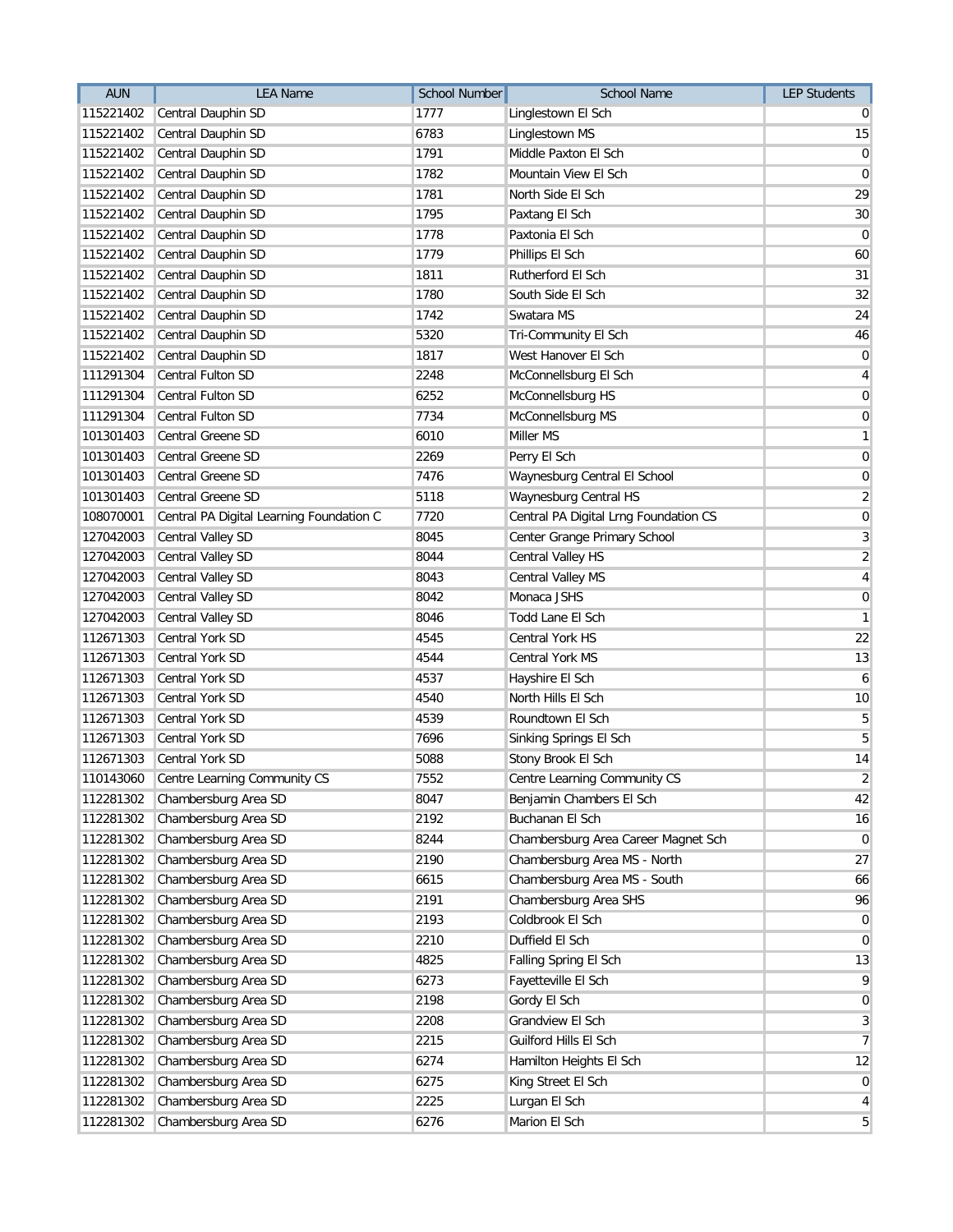| <b>AUN</b> | <b>LEA Name</b>                          | School Number | <b>School Name</b>                       | <b>LEP Students</b> |
|------------|------------------------------------------|---------------|------------------------------------------|---------------------|
| 112281302  | Chambersburg Area SD                     | 2212          | New Franklin El Sch                      | 10                  |
| 112281302  | Chambersburg Area SD                     | 2209          | Scotland El Sch                          | 15                  |
| 112281302  | Chambersburg Area SD                     | 6277          | Sharpe El Sch                            | $\overline{0}$      |
| 112281302  | Chambersburg Area SD                     | 2216          | South Hamilton El Sch                    | 8                   |
| 112281302  | Chambersburg Area SD                     | 2196          | Stevens El Sch                           | 70                  |
| 101631803  | Charleroi SD                             | 7258          | Charleroi Area El Ctr                    | $\overline{2}$      |
| 101631803  | Charleroi SD                             | 4715          | Charleroi Area HS                        | $\overline{2}$      |
| 101631803  | Charleroi SD                             | 7157          | Charleroi Area MS                        | $\mathbf{1}$        |
| 126513190  | Charter High School for Architecture and | 7578          | Charter High School for Architecture and | $\mathbf 0$         |
| 103021752  | <b>Chartiers Valley SD</b>               | 6706          | Chartiers Valley HS                      | 10                  |
| 103021752  | Chartiers Valley SD                      | 7415          | Chartiers Valley Intrmd School           | 17                  |
| 103021752  | Chartiers Valley SD                      | 0094          | Chartiers Valley MS                      | 8                   |
| 103021752  | Chartiers Valley SD                      | 7445          | Chartiers Valley Primary Sch             | 38                  |
| 101631903  | Chartiers-Houston SD                     | 4234          | Allison Park El Sch                      | $\overline{2}$      |
| 101631903  | Chartiers-Houston SD                     | 4235          | Chartiers-Houston JSHS                   | $\overline{2}$      |
| 123461302  | Cheltenham Township SD                   | 5250          | Cedarbrook MS                            | 5                   |
| 123461302  | Cheltenham Township SD                   | 3250          | Cheltenham El Sch                        | 29                  |
| 123461302  | Cheltenham Township SD                   | 3260          | Cheltenham HS                            | 11                  |
| 123461302  | Cheltenham Township SD                   | 3257          | Elkins Park Sch                          | 15                  |
| 123461302  | Cheltenham Township SD                   | 3256          | Glenside El Sch                          | $\mathbf{1}$        |
| 123461302  | Cheltenham Township SD                   | 3252          | Myers El Sch                             | $\mathbf 0$         |
| 123461302  | Cheltenham Township SD                   | 3255          | Wyncote El Sch                           | 23                  |
| 125236827  | Chester CS for the Arts                  | 8258          | Chester CS for the Arts                  | $\overline{0}$      |
| 124152880  | Chester Co Family Academy CS             | 7514          | Chester Co Family Academy CS             | 13                  |
| 125232950  | <b>Chester Community CS</b>              | 7539          | Chester Community CS                     | 129                 |
| 124151607  | Chester County Technical College High Sc | 7293          | Chester County Technical College High Sc | 6                   |
| 125231232  | Chester-Upland SD                        | 6492          | Chester HS                               | 43                  |
| 125231232  | Chester-Upland SD                        | 8022          | Chester HS - Crozier Allied Health Campu | 11                  |
| 125231232  | Chester-Upland SD                        | 8023          | Chester HS - Science and Discovery Campu | $\mathbf{3}$        |
| 125231232  | Chester-Upland SD                        | 8250          | Chester Upland STEM HS                   | $\overline{0}$      |
| 125231232  | Chester-Upland SD                        | 8020          | Chester Upland Sch of Arts               | $\overline{0}$      |
| 125231232  | Chester-Upland SD                        | 6491          | Columbus El Sch                          | 75                  |
| 125231232  | Chester-Upland SD                        | 1838          | Edward A Parry MS                        | $\boldsymbol{0}$    |
|            | 125231232 Chester-Upland SD              | 1958          | Main Street Sch                          | $\overline{3}$      |
| 125231232  | Chester-Upland SD                        | 8248          | Showalter Intermediate                   | $\overline{0}$      |
| 125231232  | Chester-Upland SD                        | 1835          | Showalter MS                             | $\overline{0}$      |
| 125231232  | Chester-Upland SD                        | 6499          | Smedley MS                               | $\mathbf 0$         |
| 125231232  | Chester-Upland SD                        | 8019          | Smedley MS                               | $\mathbf 0$         |
| 125231232  | Chester-Upland SD                        | 1829          | Stetser El Sch                           | 3                   |
| 125231232  | Chester-Upland SD                        | 8021          | The Village at Chester Upland            | 17                  |
| 125231232  | Chester-Upland SD                        | 8249          | Toby Farms Intermediate School           | $\overline{0}$      |
| 125231232  | Chester-Upland SD                        | 1842          | Toby Farms Sch                           | 6                   |
| 125231232  | Chester-Upland SD                        | 7911          | Wetherill Prep Acad Comm Service Learnin | 0                   |
| 108051503  | Chestnut Ridge SD                        | 0730          | Chestnut Ridge Central El Sch            | $\overline{2}$      |
| 108051503  | Chestnut Ridge SD                        | 0729          | Chestnut Ridge MS                        | $\overline{2}$      |
| 108051503  | Chestnut Ridge SD                        | 0732          | Chestnut Ridge SHS                       | $\mathbf 0$         |
| 108051503  | Chestnut Ridge SD                        | 0731          | New Paris Center El Sch                  | $\mathbf 0$         |
| 125231303  | Chichester SD                            | 1843          | Boothwyn El Sch                          | 5                   |
| 125231303  | Chichester SD                            | 7276          | Chichester MS                            | 11                  |
| 125231303  | Chichester SD                            | 1849          | Chichester SHS                           | 5                   |
| 125231303  | Chichester SD                            | 5322          | Hilltop El Sch                           | 8                   |
|            |                                          |               |                                          |                     |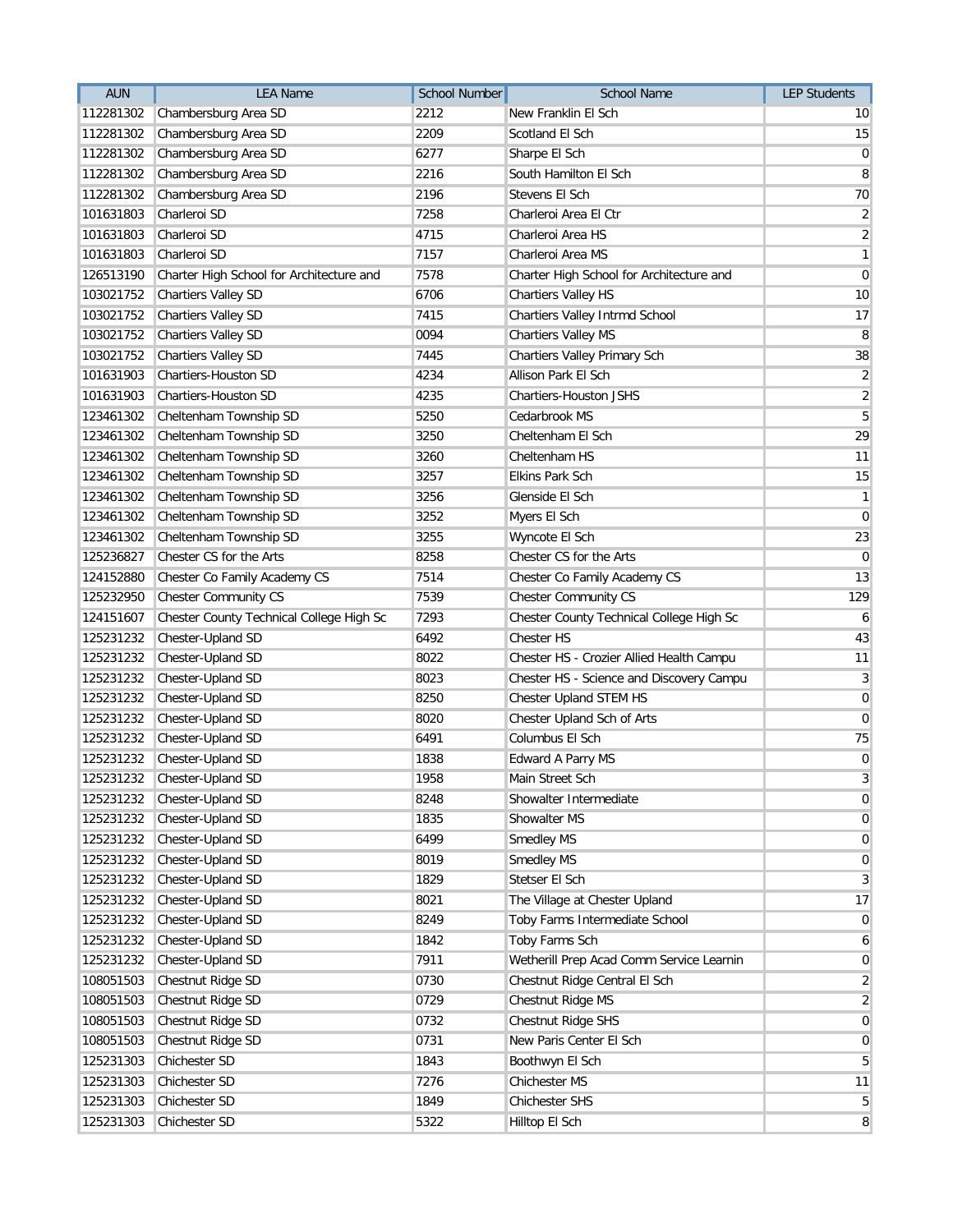| <b>AUN</b> | <b>LEA Name</b>           | <b>School Number</b> | <b>School Name</b>             | <b>LEP Students</b>     |
|------------|---------------------------|----------------------|--------------------------------|-------------------------|
| 125231303  | <b>Chichester SD</b>      | 1847                 | Linwood El Sch                 | $\mathbf{1}$            |
| 125231303  | <b>Chichester SD</b>      | 1893                 | Marcus Hook El Sch             | $\overline{4}$          |
| 126513160  | Christopher Columbus CS   | 7575                 | Christopher Columbus CS        | 41                      |
| 102020001  | City CHS                  | 7727                 | City CHS                       | $\overline{0}$          |
| 103021903  | Clairton City SD          | 7371                 | Clairton El Sch                | $\mathbf{1}$            |
| 103021903  | Clairton City SD          | 7156                 | <b>Clairton HS</b>             | $\mathbf 0$             |
| 103021903  | Clairton City SD          | 7370                 | <b>Clairton MS</b>             | $\pmb{0}$               |
| 103021903  | Clairton City SD          | 8094                 | Clairton MS/HS                 | $\pmb{0}$               |
| 106161203  | Clarion Area SD           | 5217                 | Clarion Area El Sch            | $\pmb{0}$               |
| 106161203  | Clarion Area SD           | 1475                 | Clarion Area JSHS              | $\overline{0}$          |
| 106161703  | Clarion-Limestone Area SD | 1480                 | Clarion-Limestone Area JSHS    | $\mathbf 0$             |
| 106161703  | Clarion-Limestone Area SD | 1479                 | Clarion-Limestone El Sch       | $\mathbf 0$             |
| 108071504  | Claysburg-Kimmel SD       | 7374                 | Claysburg-Kimmel El Sch        | $\overline{0}$          |
| 108071504  | Claysburg-Kimmel SD       | 0921                 | Claysburg-Kimmel HS            | $\pmb{0}$               |
| 110171003  | Clearfield Area SD        | 1507                 | Bradford Twp El Sch            | $\mathbf 0$             |
| 110171003  | Clearfield Area SD        | 1521                 | Centre El Sch                  | $\pmb{0}$               |
| 110171003  | Clearfield Area SD        | 6236                 | Clearfield Area HS             | $\mathbf{3}$            |
| 110171003  | Clearfield Area SD        | 6649                 | Clearfield Area MS             | $\mathbf{1}$            |
| 110171003  | Clearfield Area SD        | 7537                 | Clearfield El Sch              | $\mathbf{1}$            |
| 110171003  | Clearfield Area SD        | 7761                 | Girard-Goshen El Sch           | $\mathbf 0$             |
| 124151902  | Coatesville Area SD       | 1376                 | Caln El Sch                    | 30                      |
| 124151902  | Coatesville Area SD       | 5012                 | Coatesville Area SHS           | 45                      |
| 124151902  | Coatesville Area SD       | 1385                 | Coatesville IHS                | $\mathbf 0$             |
| 124151902  | Coatesville Area SD       | 1374                 | East Fallowfield El Sch        | 9                       |
| 124151902  | Coatesville Area SD       | 1377                 | Friendship El Sch              | 12                      |
| 124151902  | Coatesville Area SD       | 6472                 | Gordon EL Sch                  | $\overline{0}$          |
| 124151902  | Coatesville Area SD       | 7989                 | <b>Gordon Education Center</b> | $\mathbf 0$             |
| 124151902  | Coatesville Area SD       | 1375                 | Kings Highway El Sch           | 18                      |
| 124151902  | Coatesville Area SD       | 6473                 | North Brandywine MS            | 11                      |
| 124151902  | Coatesville Area SD       | 1370                 | Rainbow El Sch                 | 30                      |
| 124151902  | Coatesville Area SD       | 7334                 | Reeceville El Sch              | 29                      |
| 124151902  | Coatesville Area SD       | 7767                 | Scott MS                       | 11                      |
| 124151902  | Coatesville Area SD       | 6474                 | South Brandywine MS            | 23                      |
| 113361303  | Cocalico SD               | 2510                 | Adamstown El Sch               | $14$                    |
| 113361303  | Cocalico SD               | 6289                 | Cocalico MS                    | 8                       |
| 113361303  | Cocalico SD               | 6290                 | Cocalico SHS                   | 10                      |
| 113361303  | Cocalico SD               | 2506                 | Denver El Sch                  | $\sqrt{5}$              |
| 113361303  | Cocalico SD               | 5053                 | Reamstown El Sch               | 15                      |
| 113361303  | Cocalico SD               | 2508                 | Schoeneck El Sch               | $\mathbf 0$             |
| 124153320  | Collegium CS              | 7628                 | Collegium CS                   | 86                      |
| 123461602  | Colonial SD               | 7143                 | Colonial El Sch                | 6                       |
| 123461602  | Colonial SD               | 5077                 | Colonial MS                    | $\overline{5}$          |
| 123461602  | Colonial SD               | 3261                 | Conshohocken El Sch            | 10                      |
| 123461602  | Colonial SD               | 4711                 | Plymouth El Sch                | 12                      |
| 123461602  | Colonial SD               | 3333                 | Plymouth-Whitemarsh SHS        | 14                      |
| 123461602  | Colonial SD               | 3332                 | Ridge Park El Sch              | 12                      |
| 123461602  | Colonial SD               | 3411                 | Whitemarsh El Sch              | 8                       |
| 113361503  | Columbia Borough SD       | 2515                 | Columbia JSHS                  | 13                      |
| 113361503  | Columbia Borough SD       | 7056                 | Park El Sch                    | 16                      |
| 113361503  | Columbia Borough SD       | 2514                 | Taylor El Sch                  | $\overline{\mathbf{c}}$ |
| 116191757  | Columbia-Montour AVTS     | 5178                 | Columbia-Montour AVTS          | $\mathbf 0$             |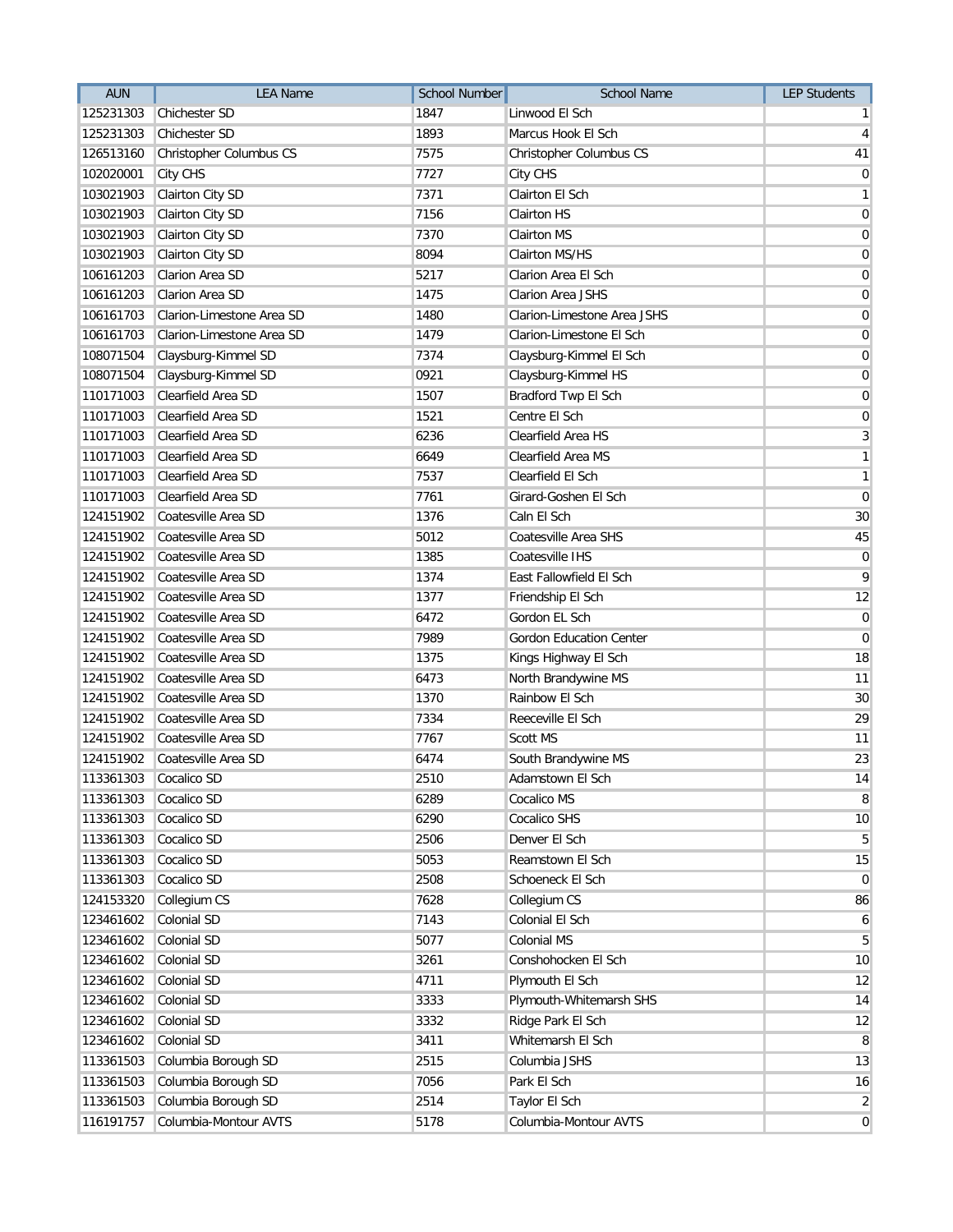| <b>AUN</b> | <b>LEA Name</b>                          | School Number | <b>School Name</b>                       | <b>LEP Students</b> |
|------------|------------------------------------------|---------------|------------------------------------------|---------------------|
| 104431304  | Commodore Perry SD                       | 6122          | Commodore Perry JSHS                     | $\overline{0}$      |
| 104431304  | Commodore Perry SD                       | 7450          | Commodore Perry Sch                      | $\overline{0}$      |
| 115220002  | Commonwealth Connections Academy CS      | 7774          | Commonwealth Connections Academy CS      | 20                  |
| 126512840  | Community Academy of Philadelphia CS     | 7510          | Community Academy of Philadelphia CS     | 77                  |
| 108561803  | Conemaugh Township Area SD               | 3977          | Conemaugh Twp Area El Sch                | $\overline{2}$      |
| 108561803  | Conemaugh Township Area SD               | 3978          | Conemaugh Twp Area MS/SHS                | $\mathbf 0$         |
| 108561803  | Conemaugh Township Area SD               | 3976          | Conemaugh Twp Area Primary Sch           | $\pmb{0}$           |
| 108111403  | Conemaugh Valley SD                      | 5213          | Conemaugh Valley El Sch                  | $\mathbf{1}$        |
| 108111403  | Conemaugh Valley SD                      | 5136          | Conemaugh Valley JSHS                    | $\pmb{0}$           |
| 108111403  | Conemaugh Valley SD                      | 1218          | East Taylor El Sch                       | $\mathbf 0$         |
| 113361703  | Conestoga Valley SD                      | 2517          | Brownstown El Sch                        | 25                  |
| 113361703  | Conestoga Valley SD                      | 2531          | Conestoga Valley MS                      | 30                  |
| 113361703  | Conestoga Valley SD                      | 2532          | Conestoga Valley SHS                     | 48                  |
| 113361703  | Conestoga Valley SD                      | 5113          | Fritz El Sch                             | 19                  |
| 113361703  | Conestoga Valley SD                      | 2522          | Leola El Sch                             | 44                  |
| 113361703  | Conestoga Valley SD                      | 2523          | Penn Johns El Sch                        | $\overline{0}$      |
| 113361703  | Conestoga Valley SD                      | 2521          | Smoketown El Sch                         | 20                  |
| 112011603  | Conewago Valley SD                       | 6268          | Conewago Twp El Sch                      | 9                   |
| 112011603  | Conewago Valley SD                       | 7822          | Conewago Valley Intrmd Sch               | 17                  |
| 112011603  | Conewago Valley SD                       | 6267          | New Oxford El Sch                        | 29                  |
| 112011603  | Conewago Valley SD                       | 6898          | New Oxford MS                            | 12                  |
| 112011603  | Conewago Valley SD                       | 0017          | New Oxford SHS                           | 21                  |
| 105201033  | Conneaut SD                              | 7110          | Alice Schafer El Sch                     | $\mathbf 0$         |
| 105201033  | Conneaut SD                              | 8224          | Conneaut Area Senior High                | $\mathbf 0$         |
| 105201033  | Conneaut SD                              | 1637          | Conneaut Lake HS                         | $\mathbf 0$         |
| 105201033  | Conneaut SD                              | 8225          | Conneaut Lake MS                         | $\mathbf 0$         |
| 105201033  | Conneaut SD                              | 6132          | Conneaut Lake-Sadsbury El Sch            | $\mathbf 0$         |
| 105201033  | Conneaut SD                              | 6133          | Conneaut Valley El Sch                   | $\boldsymbol{0}$    |
| 105201033  | Conneaut SD                              | 1639          | Conneaut Valley HS                       | $\mathbf 0$         |
| 105201033  | Conneaut SD                              | 8226          | Conneaut Valley MS                       | $\boldsymbol{0}$    |
| 105201033  | Conneaut SD                              | 1644          | Linesville HS                            | $\mathbf 0$         |
| 101266007  | Connellsville Area Career & Technical Ce | 6643          | Connellsville Area Career & Technical Ce | $\mathbf 0$         |
| 101261302  | Connellsville Area SD                    | 2097          | Bullskin El Sch                          | $\pmb{0}$           |
|            | 101261302 Connellsville Area SD          | 5047          | Clifford N Pritts El Sch                 | $\mathbf 0$         |
| 101261302  | Connellsville Area SD                    | 2105          | Connellsville Area JHS                   | $\mathbf 0$         |
| 101261302  | Connellsville Area SD                    | 5228          | Connellsville Area SHS                   | $\overline{2}$      |
| 101261302  | Connellsville Area SD                    | 2113          | Connellsville JHS West                   | $\mathbf{1}$        |
| 101261302  | Connellsville Area SD                    | 2103          | Connellsville Twp El Sch                 | $\overline{0}$      |
| 101261302  | Connellsville Area SD                    | 2107          | Dunbar Boro El Sch                       | $\mathbf{1}$        |
| 101261302  | Connellsville Area SD                    | 5048          | Dunbar Twp El Sch                        | $\mathbf 0$         |
| 101261302  | Connellsville Area SD                    | 4819          | South Side El Sch                        | $\mathbf{1}$        |
| 101261302  | Connellsville Area SD                    | 2172          | Springfield El Sch                       | $\mathbf 0$         |
| 101261302  | Connellsville Area SD                    | 4939          | Zachariah Connell El Sch                 | $\mathbf 0$         |
| 114061103  | Conrad Weiser Area SD                    | 7284          | Conrad Weiser East El Sch                | 10                  |
| 114061103  | Conrad Weiser Area SD                    | 0777          | Conrad Weiser HS                         | 15                  |
| 114061103  | Conrad Weiser Area SD                    | 7651          | Conrad Weiser MS                         | 5                   |
| 114061103  | Conrad Weiser Area SD                    | 5203          | Conrad Weiser West El Sch                | 7                   |
| 103022103  | Cornell SD                               | 6944          | Cornell El Sch                           | $\overline{2}$      |
| 103022103  | Cornell SD                               | 8087          | Cornell HS                               | $\mathbf{0}$        |
| 103022103  | Cornell SD                               | 6945          | Cornell JHS                              | 0                   |
| 103022103  | Cornell SD                               | 6946          | Cornell SHS                              | $\mathbf 0$         |
|            |                                          |               |                                          |                     |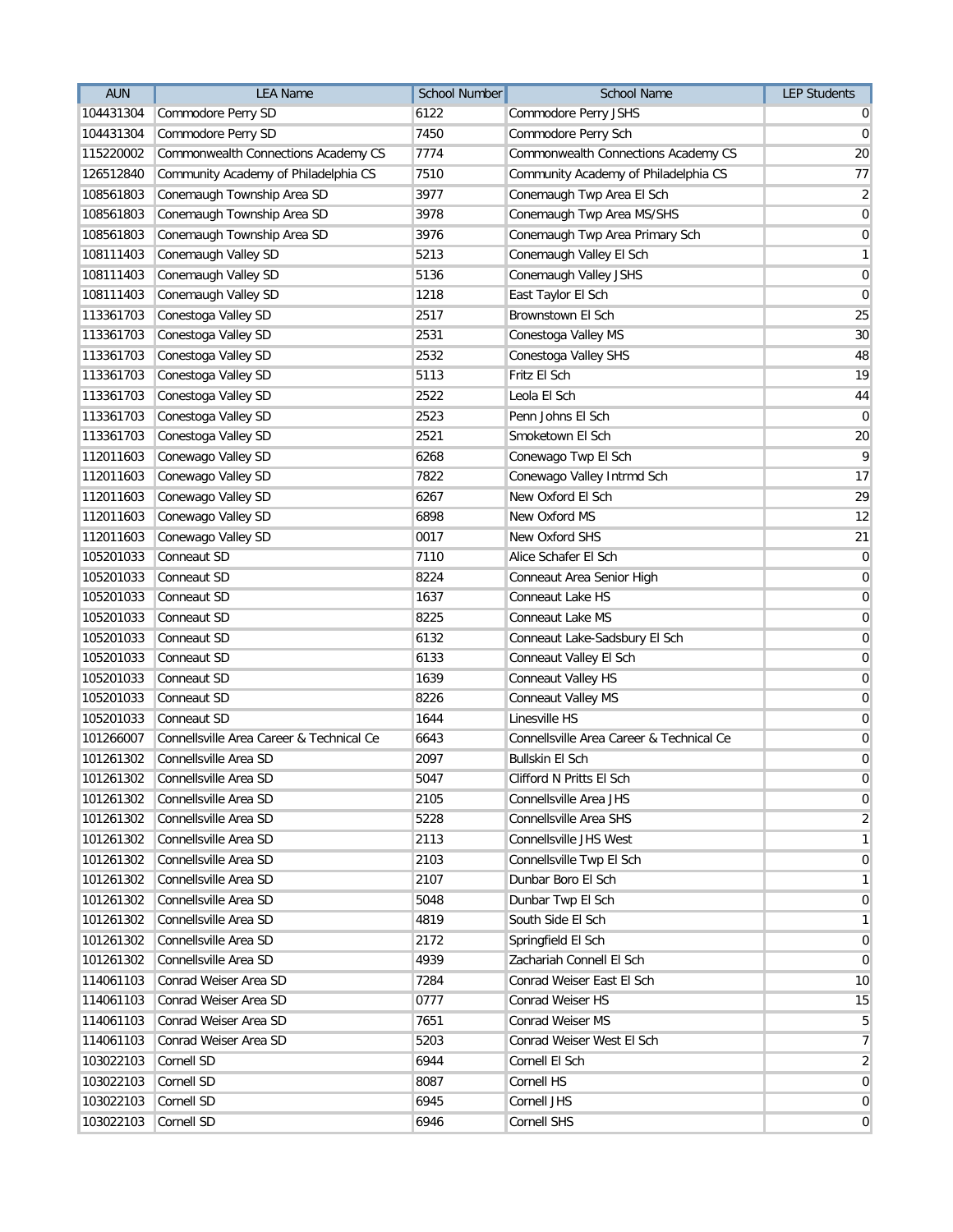| <b>AUN</b> | <b>LEA Name</b>               | <b>School Number</b> | School Name                   | <b>LEP Students</b> |
|------------|-------------------------------|----------------------|-------------------------------|---------------------|
| 113381303  | Cornwall-Lebanon SD           | 4800                 | Cedar Crest HS                | 45                  |
| 113381303  | Cornwall-Lebanon SD           | 6301                 | Cedar Crest MS                | 37                  |
| 113381303  | Cornwall-Lebanon SD           | 6302                 | Cornwall El Sch               | 6                   |
| 113381303  | Cornwall-Lebanon SD           | 2728                 | Ebenezer El Sch               | 14                  |
| 113381303  | Cornwall-Lebanon SD           | 2729                 | South Lebanon El Sch          | 30                  |
| 113381303  | Cornwall-Lebanon SD           | 7300                 | Union Canal El Sch            | 24                  |
| 105251453  | Corry Area SD                 | 1997                 | Columbus El Sch               | $\overline{0}$      |
| 105251453  | Corry Area SD                 | 1996                 | Concord El Sch                | $\boldsymbol{0}$    |
| 105251453  | Corry Area SD                 | 1994                 | Conelway El Sch               | $\overline{0}$      |
| 105251453  | Corry Area SD                 | 1998                 | Corry Area HS                 | $\overline{0}$      |
| 105251453  | Corry Area SD                 | 7793                 | Corry Area MS                 | 0                   |
| 105251453  | Corry Area SD                 | 7935                 | Corry El Sch                  | $\overline{0}$      |
| 105251453  | Corry Area SD                 | 6141                 | Sparta El Sch                 | $\boldsymbol{0}$    |
| 105251453  | Corry Area SD                 | 1993                 | Wright El Sch                 | $\overline{0}$      |
| 109531304  | Coudersport Area SD           | 3868                 | Coudersport Area El Sch       | $\overline{2}$      |
| 109531304  | Coudersport Area SD           | 3869                 | Coudersport Area JSHS         | $\overline{0}$      |
| 122092353  | Council Rock SD               | 1088                 | Churchville El Sch            | 14                  |
| 122092353  | Council Rock SD               | 5096                 | Council Rock HS North         | 21                  |
| 122092353  | Council Rock SD               | 7749                 | Council Rock HS South         | 13                  |
| 122092353  | Council Rock SD               | 1086                 | Goodnoe El Sch                | 9                   |
| 122092353  | Council Rock SD               | 7208                 | Hillcrest El Sch              | 28                  |
| 122092353  | Council Rock SD               | 4680                 | Holland El Sch                | 9                   |
| 122092353  | Council Rock SD               | 6833                 | <b>Holland MS</b>             | 6                   |
| 122092353  | Council Rock SD               | 7657                 | Maureen M Welch El Sch        | 10                  |
| 122092353  | Council Rock SD               | 7432                 | Newtown El Sch                | 9                   |
| 122092353  | Council Rock SD               | 6453                 | Newtown MS                    | 6                   |
| 122092353  | Council Rock SD               | 1087                 | Richboro El Sch               | 13                  |
| 122092353  | Council Rock SD               | 6454                 | Richboro MS                   | $\mathsf{q}$        |
| 122092353  | Council Rock SD               | 5308                 | Rolling Hills El Sch          | 21                  |
| 122092353  | Council Rock SD               | 1130                 | Sol Feinstone El Sch          | 12                  |
| 122092353  | Council Rock SD               | 1133                 | Wrightstown El Sch            | $\overline{5}$      |
| 106611303  | Cranberry Area SD             | 4098                 | Cranberry Area JSHS           | $\overline{0}$      |
| 106611303  | Cranberry Area SD             | 6595                 | Cranberry El Sch              | $\mathbf{1}$        |
|            | 106611303 Cranberry Area SD   | 4095                 | Pinegrove El Sch              | $\overline{0}$      |
| 106611303  | Cranberry Area SD             | 4094                 | Rockland El Sch               | $\overline{0}$      |
| 105201352  | Crawford Central SD           | 5037                 | Cochranton El Sch             | $\overline{0}$      |
| 105201352  | Crawford Central SD           | 1632                 | Cochranton JSHS               | $\overline{2}$      |
| 105201352  | Crawford Central SD           | 1645                 | East End El Sch               | $\overline{0}$      |
| 105201352  | <b>Crawford Central SD</b>    | 1651                 | First District El Sch         | $\overline{0}$      |
| 105201352  | Crawford Central SD           | 1654                 | Meadville Area SHS            | $\overline{2}$      |
| 105201352  | <b>Crawford Central SD</b>    | 1653                 | Meadville MS                  | $\overline{2}$      |
| 105201352  | Crawford Central SD           | 1650                 | Neason Hill El Sch            | $\boldsymbol{6}$    |
| 105201352  | Crawford Central SD           | 6135                 | Second District El Sch        | $\overline{0}$      |
| 105201352  | Crawford Central SD           | 7194                 | West End El Sch               | $\overline{0}$      |
| 118401403  | Crestwood SD                  | 2860                 | Crestwood HS                  | $\vert 4 \vert$     |
| 118401403  | Crestwood SD                  | 7655                 | Crestwood MS                  | $\mathbf{1}$        |
| 118401403  | Crestwood SD                  | 2858                 | Fairview El Sch               | 8                   |
| 118401403  | Crestwood SD                  | 5341                 | Rice El Sch                   | $\mathbf{3}$        |
| 112673300  | Crispus Attucks Youthbuild CS | 7624                 | Crispus Attucks Youthbuild CS | $\overline{0}$      |
| 115211603  | <b>Cumberland Valley SD</b>   | 1701                 | <b>Cumberland Valley HS</b>   | 32                  |
| 115211603  | <b>Cumberland Valley SD</b>   | 6714                 | Eagle View MS                 | 19                  |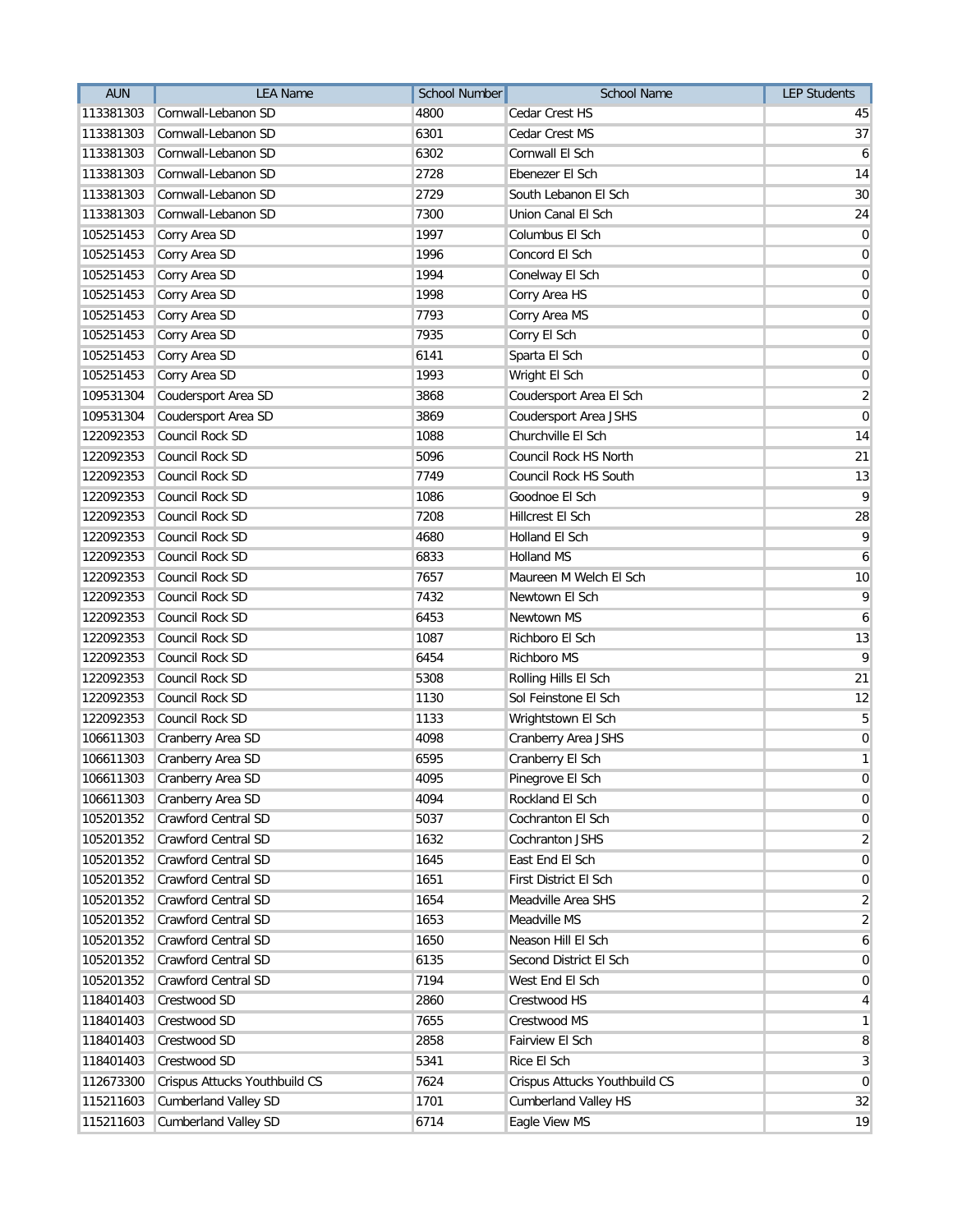| <b>AUN</b> | <b>LEA Name</b>                 | <b>School Number</b> | <b>School Name</b>               | <b>LEP Students</b> |
|------------|---------------------------------|----------------------|----------------------------------|---------------------|
| 115211603  | Cumberland Valley SD            | 4849                 | Good Hope MS                     | 14                  |
| 115211603  | <b>Cumberland Valley SD</b>     | 1700                 | Green Ridge El Sch               | 19                  |
| 115211603  | <b>Cumberland Valley SD</b>     | 5020                 | Hampden El Sch                   | 33                  |
| 115211603  | <b>Cumberland Valley SD</b>     | 1697                 | Middlesex El Sch                 | $\mathbf{1}$        |
| 115211603  | <b>Cumberland Valley SD</b>     | 1698                 | Monroe El Sch                    | $\mathbf 0$         |
| 115211603  | Cumberland Valley SD            | 1696                 | Shaull El Sch                    | $\overline{4}$      |
| 115211603  | Cumberland Valley SD            | 1699                 | Silver Spring El Sch             | 18                  |
| 115211603  | <b>Cumberland Valley SD</b>     | 1695                 | Sporting Hill El Sch             | 36                  |
| 110171803  | Curwensville Area SD            | 6238                 | Curwensville Area El Sch         | $\mathbf 0$         |
| 110171803  | Curwensville Area SD            | 1529                 | Curwensville Area JSHS           | $\mathbf{1}$        |
| 110171803  | Curwensville Area SD            | 6613                 | Penn-Grampian El Sch             | $\mathbf 0$         |
| 118401603  | Dallas SD                       | 2868                 | Dallas El Sch                    | $\overline{2}$      |
| 118401603  | Dallas SD                       | 5150                 | Dallas MS                        | $\mathbf 0$         |
| 118401603  | Dallas SD                       | 2869                 | Dallas SHS                       | $\mathbf{1}$        |
| 118401603  | Dallas SD                       | 7596                 | Wycallis El Sch                  | $\overline{2}$      |
| 112671603  | Dallastown Area SD              | 8132                 | Dallastown Area Intermediate Sch | 19                  |
| 112671603  | Dallastown Area SD              | 6598                 | Dallastown Area MS               | $\overline{7}$      |
| 112671603  | Dallastown Area SD              | 4553                 | Dallastown Area SHS              | 9                   |
| 112671603  | Dallastown Area SD              | 4546                 | Dallastown El Sch                | $\pmb{0}$           |
| 112671603  | Dallastown Area SD              | 4701                 | Leaders Heights El Sch           | $\pmb{0}$           |
| 112671603  | Dallastown Area SD              | 4547                 | Loganville-Springfield El Sch    | $\mathbf{3}$        |
| 112671603  | Dallastown Area SD              | 4551                 | Ore Valley El Sch                | 42                  |
| 112671603  | Dallastown Area SD              | 4549                 | York Twp El Sch                  | 27                  |
| 114061503  | Daniel Boone Area SD            | 7729                 | Amity Intrmd Ctr                 | $\overline{2}$      |
| 114061503  | Daniel Boone Area SD            | 0781                 | Amity Primary Ctr                | $\overline{c}$      |
| 114061503  | Daniel Boone Area SD            | 7272                 | Birdsboro El Ctr                 | $\mathbf 0$         |
| 114061503  | Daniel Boone Area SD            | 4810                 | Daniel Boone Area HS             | $\overline{2}$      |
| 114061503  | Daniel Boone Area SD            | 7544                 | Daniel Boone Area MS             | $\overline{2}$      |
| 114061503  | Daniel Boone Area SD            | 8007                 | Monocacy El Ctr                  | 0                   |
| 114061503  | Daniel Boone Area SD            | 0780                 | Monocacy Kdg Ctr                 | $\mathbf 0$         |
| 116471803  | Danville Area SD                | 3424                 | Danville Area MS                 | 3                   |
| 116471803  | Danville Area SD                | 3425                 | Danville Area SHS                | $\mathbf{1}$        |
| 116471803  | Danville Area SD                | 8059                 | Danville El Sch                  | $\boldsymbol{0}$    |
|            | 116471803 Danville Area SD      | 6846                 | Danville El Sch                  | $\pmb{0}$           |
| 116471803  | Danville Area SD                | 8201                 | Danville Primary Sch             | $\mathbf{1}$        |
| 116471803  | Danville Area SD                | 4833                 | Liberty-Valley El Sch            | $\overline{2}$      |
| 116471803  | Danville Area SD                | 3419                 | Mahoning-Cooper El Sch           | $\mathbf 0$         |
| 116471803  | Danville Area SD                | 8060                 | Mahoning-Cooper El Sch           | $\mathbf 0$         |
| 116471803  | Danville Area SD                | 8061                 | Riverside El Sch                 | $\mathbf 0$         |
| 116471803  | Danville Area SD                | 3421                 | Riverside El Sch                 | 0                   |
| 115221607  | Dauphin County Technical School | 5278                 | Dauphin County Technical School  | 13                  |
| 103022253  | Deer Lakes SD                   | 0511                 | Curtisville Pri Ctr              | 3                   |
| 103022253  | Deer Lakes SD                   | 0513                 | Deer Lakes HS                    | 0                   |
| 103022253  | Deer Lakes SD                   | 7595                 | Deer Lakes MS                    | $\mathbf{1}$        |
| 103022253  | Deer Lakes SD                   | 6695                 | East Union Intrmd Sch            | $\overline{2}$      |
| 126513470  | Delaware Valley CHS             | 7671                 | Delaware Valley CHS              | $\mathbf 0$         |
| 120522003  | Delaware Valley SD              | 7162                 | Delaware Valley El Sch           | 7                   |
| 120522003  | Delaware Valley SD              | 5261                 | Delaware Valley HS               | $\overline{7}$      |
| 120522003  | Delaware Valley SD              | 3865                 | Delaware Valley MS               | $\mathbf{1}$        |
| 120522003  | Delaware Valley SD              | 3864                 | Dingman-Delaware El Sch          | $\overline{c}$      |
| 120522003  | Delaware Valley SD              | 7408                 | Dingman-Delaware MS              | $\mathbf 0$         |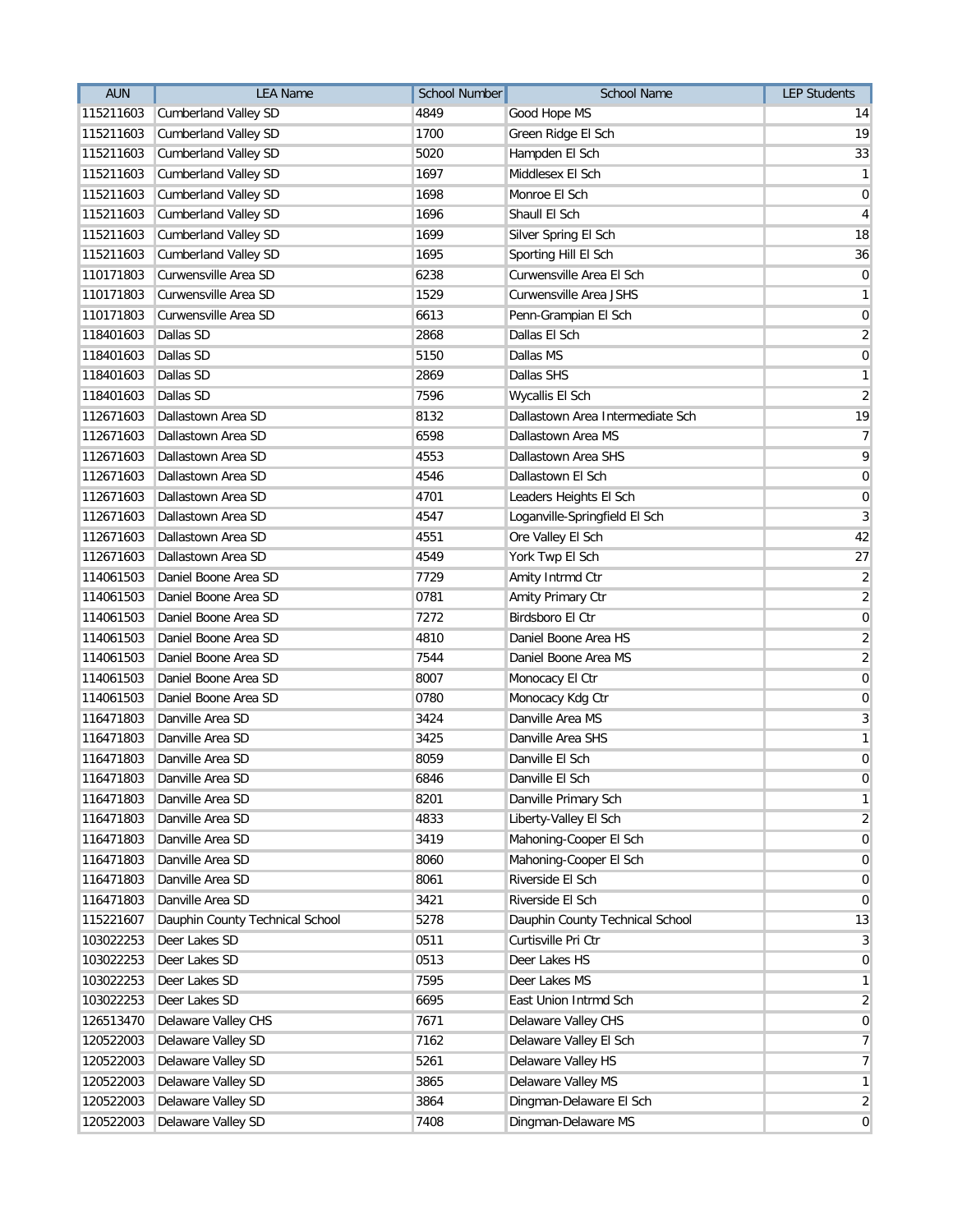| <b>AUN</b> | <b>LEA Name</b>           | <b>School Number</b> | School Name                  | <b>LEP Students</b> |
|------------|---------------------------|----------------------|------------------------------|---------------------|
| 120522003  | Delaware Valley SD        | 7625                 | Dingman-Delaware Primary Sch | 3                   |
| 120522003  | Delaware Valley SD        | 3866                 | Shohola El Sch               | $\mathbf{1}$        |
| 107651603  | Derry Area SD             | 4351                 | Derry Area MS                | $\mathbf 0$         |
| 107651603  | Derry Area SD             | 4352                 | Derry Area SHS               | $\mathbf{1}$        |
| 107651603  | Derry Area SD             | 6927                 | Grandview El Sch             | $\mathbf{1}$        |
| 107651603  | Derry Area SD             | 4344                 | Loyalhanna El Sch            | $\mathbf 0$         |
| 107651603  | Derry Area SD             | 4346                 | New Derry El Sch             | $\pmb{0}$           |
| 115221753  | Derry Township SD         | 7731                 | Hershey Early Childhood Ctr  | $\overline{7}$      |
| 115221753  | Derry Township SD         | 4801                 | Hershey HS                   | 13                  |
| 115221753  | Derry Township SD         | 7186                 | Hershey Intrmd El Sch        | 5                   |
| 115221753  | Derry Township SD         | 6678                 | Hershey MS                   | 6                   |
| 115221753  | Derry Township SD         | 1749                 | Hershey Primary El Sch       | 10                  |
| 126510011  | Discovery Charter School  | 7775                 | Discovery Charter School     | $\pmb{0}$           |
| 113362203  | Donegal SD                | 8228                 | Donegal Intermediate School  | $\overline{0}$      |
| 113362203  | Donegal SD                | 7165                 | Donegal JH                   | 15                  |
| 113362203  | Donegal SD                | 8011                 | Donegal Kindergarten Center  | $\mathbf 0$         |
| 113362203  | Donegal SD                | 7786                 | Donegal Primary School       | 31                  |
| 113362203  | Donegal SD                | 2539                 | Donegal SHS                  | 11                  |
| 113362203  | Donegal SD                | 6291                 | Maytown El Sch               | $\pmb{0}$           |
| 113362203  | Donegal SD                | 5234                 | Riverview El Sch             | $\mathbf{1}$        |
| 112671803  | Dover Area SD             | 4554                 | Dover Area El Sch            | $\overline{2}$      |
| 112671803  | Dover Area SD             | 8229                 | Dover Area El Sch            | $\pmb{0}$           |
| 112671803  | Dover Area SD             | 4558                 | Dover Area HS                | 3                   |
| 112671803  | Dover Area SD             | 6283                 | Dover Area Intrmd Sch        | $\overline{2}$      |
| 112671803  | Dover Area SD             | 4555                 | Kralltown El Sch             | $\pmb{0}$           |
| 112671803  | Dover Area SD             | 4557                 | Leib El Sch                  | 5                   |
| 112671803  | Dover Area SD             | 7555                 | North Salem El Sch           | 3                   |
| 112671803  | Dover Area SD             | 4556                 | Weigelstown El Sch           | 17                  |
| 124152003  | Downingtown Area SD       | 1391                 | Beaver Creek El Sch          | 9                   |
| 124152003  | Downingtown Area SD       | 7266                 | Bradford Hgts El Sch         | $\overline{7}$      |
| 124152003  | Downingtown Area SD       | 1431                 | Brandywine-Wallace El Sch    | $\mathbf{1}$        |
| 124152003  | Downingtown Area SD       | 7517                 | Downington MS                | 6                   |
| 124152003  | Downingtown Area SD       | 7759                 | Downingtown HS East Campus   | 10                  |
| 124152003  | Downingtown Area SD       | 1387                 | Downingtown HS West Campus   | 5                   |
| 124152003  | Downingtown Area SD       | 8174                 | Downingtown STEM Academy     | $\mathbf 0$         |
| 124152003  | Downingtown Area SD       | 5011                 | East Ward El Sch             | 3                   |
| 124152003  | Downingtown Area SD       | 6476                 | Lionville El Sch             | 5                   |
| 124152003  | Downingtown Area SD       | 7516                 | Lionville MS                 | 12                  |
| 124152003  | Downingtown Area SD       | 1432                 | Pickering Valley El Sch      | 13                  |
| 124152003  | Downingtown Area SD       | 7265                 | Shamona Creek El Sch         | 5                   |
| 124152003  | Downingtown Area SD       | 7990                 | Springton Manor El Sch       | $\mathbf 0$         |
| 124152003  | Downingtown Area SD       | 6621                 | Uwchlan Hills El Sch         | $\overline{2}$      |
| 124152003  | Downingtown Area SD       | 6477                 | West Bradford El Sch         | 4                   |
| 107653040  | Dr Robert Ketterer CS Inc | 7550                 | Dr Robert Ketterer CS Inc.   | $\overline{0}$      |
| 106172003  | Dubois Area SD            | 2385                 | C G Johnson El Sch           | $\overline{0}$      |
| 106172003  | Dubois Area SD            | 1541                 | Dubois Area MS               | $\mathbf 0$         |
| 106172003  | Dubois Area SD            | 6156                 | Dubois Area SHS              | 3                   |
| 106172003  | Dubois Area SD            | 6919                 | Highland Street El Sch       | $\mathbf 0$         |
| 106172003  | Dubois Area SD            | 6157                 | Juniata El Sch               | $\mathbf 0$         |
| 106172003  | Dubois Area SD            | 1530                 | Luthersburg El Sch           | 0                   |
| 106172003  | Dubois Area SD            | 1532                 | Oklahoma El Sch              | $\overline{2}$      |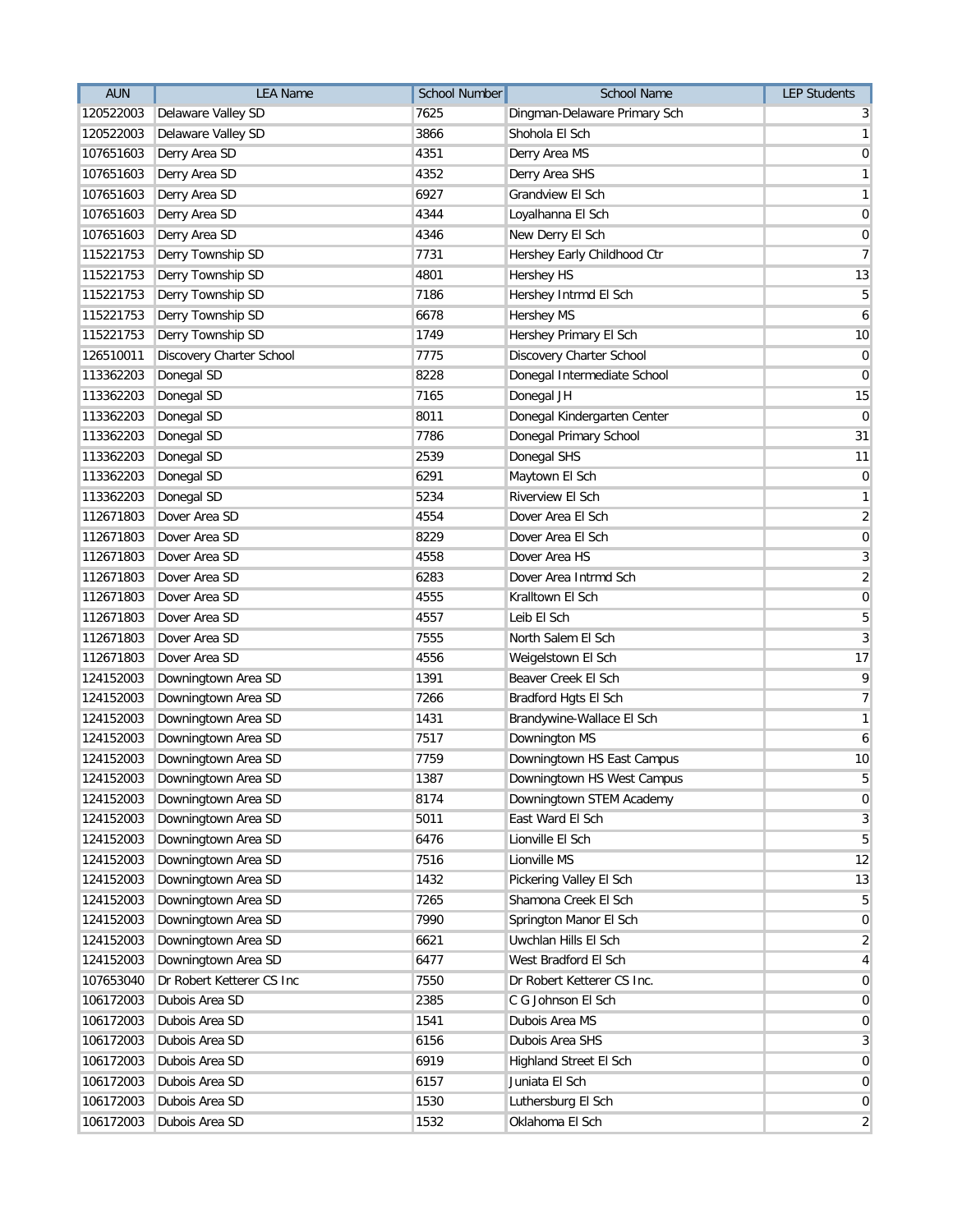| <b>AUN</b> | <b>LEA Name</b>             | <b>School Number</b> | School Name                  | <b>LEP Students</b> |
|------------|-----------------------------|----------------------|------------------------------|---------------------|
| 106172003  | Dubois Area SD              | 1540                 | Penfield El Sch              | 0                   |
| 106172003  | Dubois Area SD              | 2389                 | Sykesville El Sch            | $\mathbf 0$         |
| 106172003  | Dubois Area SD              | 6918                 | Wasson Avenue El Sch         | $\mathbf{1}$        |
| 119352203  | Dunmore SD                  | 6591                 | Dunmore El Ctr               | $\overline{3}$      |
| 119352203  | Dunmore SD                  | 2429                 | Dunmore HS                   | $\mathbf{1}$        |
| 119352203  | Dunmore SD                  | 7712                 | Dunmore MS                   | $\mathbf 0$         |
| 103022503  | Duquesne City SD            | 7908                 | Duquesne El Sch              | $\pmb{0}$           |
| 103022503  | Duquesne City SD            | 7109                 | Duquesne El Sch              | $\pmb{0}$           |
| 103022503  | Duquesne City SD            | 8215                 | Duquesne JHS                 | $\pmb{0}$           |
| 103022803  | East Allegheny SD           | 7991                 | Early Childhood Center       | $\pmb{0}$           |
| 103022803  | East Allegheny SD           | 5193                 | East Allegheny HS            | 3                   |
| 103022803  | East Allegheny SD           | 0542                 | Green Valley Primary Sch     | $\overline{2}$      |
| 103022803  | East Allegheny SD           | 7926                 | Logan MS                     | $\pmb{0}$           |
| 103022803  | East Allegheny SD           | 6100                 | Westinghouse El Sch          | $\mathbf 0$         |
| 117412003  | East Lycoming SD            | 3021                 | Carl G Renn El Sch           | $\mathbf 0$         |
| 117412003  | East Lycoming SD            | 3018                 | George A Ferrell El Sch      | $\pmb{0}$           |
| 117412003  | East Lycoming SD            | 6364                 | Hughesville JSHS             | $\mathbf{1}$        |
| 117412003  | East Lycoming SD            | 3019                 | Joseph C Ashkar El Sch       | $\mathbf{1}$        |
| 121392303  | East Penn SD                | 2799                 | Alburtis El Sch              | $\overline{7}$      |
| 121392303  | East Penn SD                | 2809                 | <b>Emmaus HS</b>             | 23                  |
| 121392303  | East Penn SD                | 7560                 | Eyer MS                      | $\boldsymbol{6}$    |
| 121392303  | East Penn SD                | 2808                 | Jefferson El Sch             | $\boldsymbol{6}$    |
| 121392303  | East Penn SD                | 2802                 | Lincoln El Sch               | 18                  |
| 121392303  | East Penn SD                | 2803                 | Lower Macungie El Sch        | $\mathbf 0$         |
| 121392303  | East Penn SD                | 7559                 | Lower Macungie MS            | 15                  |
| 121392303  | East Penn SD                | 2804                 | Macungie El Sch              | $5\overline{)}$     |
| 121392303  | East Penn SD                | 5239                 | Shoemaker El Sch             | 16                  |
| 121392303  | East Penn SD                | 4827                 | Wescosville El Sch           | 37                  |
| 121392303  | East Penn SD                | 8133                 | Willow Lane El Sch           | 17                  |
| 115212503  | East Pennsboro Area SD      | 5220                 | East Pennsboro Area MS       | 4                   |
| 115212503  | East Pennsboro Area SD      | 1707                 | East Pennsboro Area SHS      | 14                  |
| 115212503  | East Pennsboro Area SD      | 1705                 | East Pennsboro El Sch        | 11                  |
| 115212503  | East Pennsboro Area SD      | 4850                 | West Creek Hills El Sch      | 27                  |
| 120452003  | East Stroudsburg Area SD    | 7536                 | <b>Bushkill El Sch</b>       | 15                  |
| 120452003  | East Stroudsburg Area SD    | 6798                 | East Stroudsburg El Sch      | $\mathbf 0$         |
| 120452003  | East Stroudsburg Area SD    | 8016                 | East Stroudsburg El Sch      | $\overline{7}$      |
| 120452003  | East Stroudsburg Area SD    | 7641                 | East Stroudsburg SHS North   | 6                   |
| 120452003  | East Stroudsburg Area SD    | 6935                 | East Stroudsburg SHS South   | 14                  |
| 120452003  | East Stroudsburg Area SD    | 3204                 | J M Hill El Sch              | 15                  |
| 120452003  | East Stroudsburg Area SD    | 7366                 | J T Lambert Intermediate Sch | 9                   |
| 120452003  | East Stroudsburg Area SD    | 7642                 | Lehman Intermediate Sch      | $\overline{7}$      |
| 120452003  | East Stroudsburg Area SD    | 3201                 | Middle Smithfield El Sch     | 18                  |
| 120452003  | East Stroudsburg Area SD    | 7411                 | Resica El Sch                | 5                   |
| 120452003  | East Stroudsburg Area SD    | 3202                 | Smithfield El Sch            | 10                  |
| 113362303  | Eastern Lancaster County SD | 2552                 | Blue Ball El Sch             | $\mathbf{1}$        |
| 113362303  | Eastern Lancaster County SD | 2500                 | Brecknock El Sch             | 43                  |
| 113362303  | Eastern Lancaster County SD | 4926                 | Caernarvon El Sch            | $\mathbf 0$         |
| 113362303  | Eastern Lancaster County SD | 7209                 | Garden Spot MS               | 10                  |
| 113362303  | Eastern Lancaster County SD | 2554                 | Garden Spot SHS              | 13                  |
| 113362303  | Eastern Lancaster County SD | 4707                 | New Holland Elementary       | 0                   |
| 113382303  | Eastern Lebanon County SD   | 8137                 | ELCO Intermd Sch             | $\mathbf{1}$        |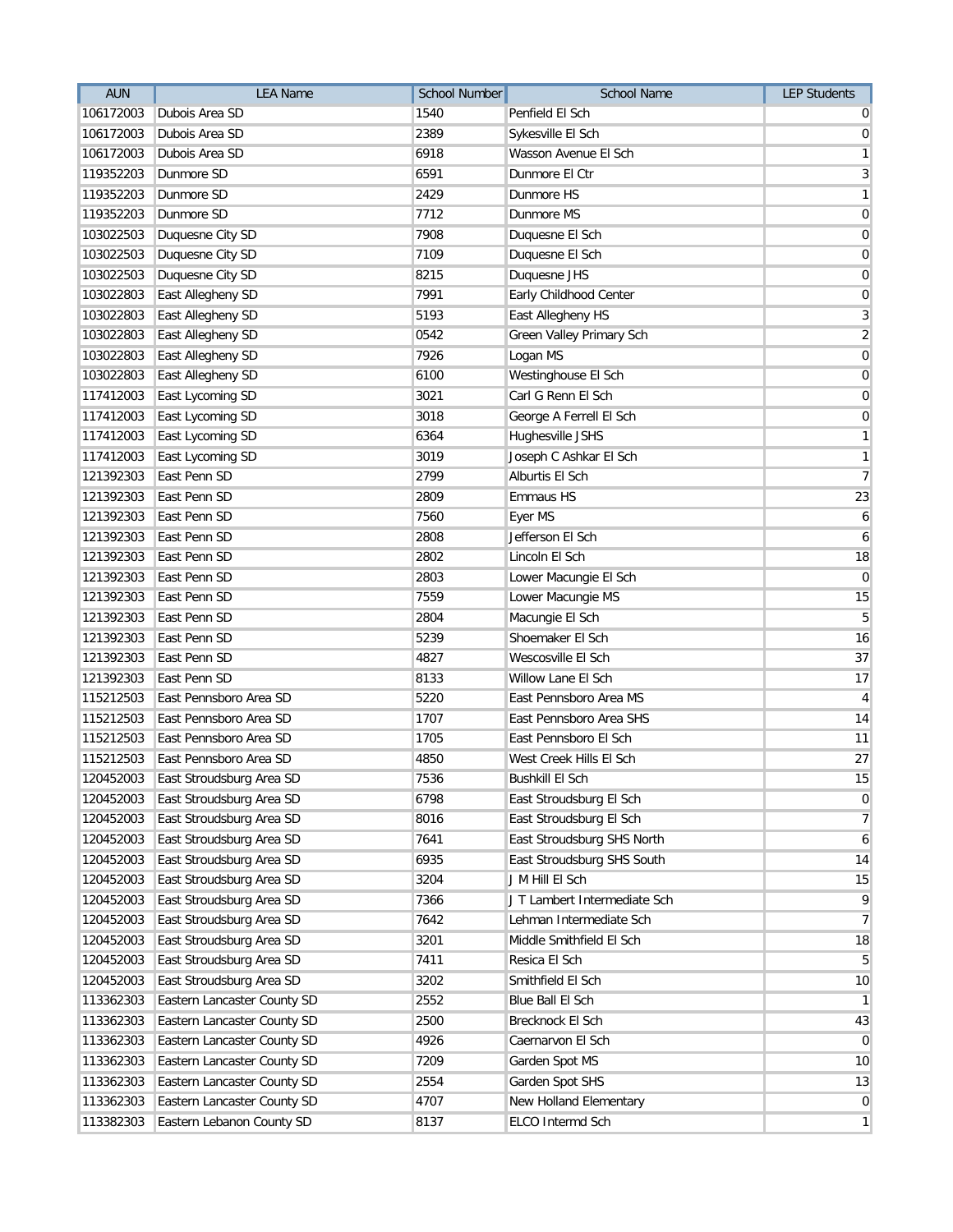| <b>AUN</b> | <b>LEA Name</b>                          | <b>School Number</b> | <b>School Name</b>                       | <b>LEP Students</b> |
|------------|------------------------------------------|----------------------|------------------------------------------|---------------------|
| 113382303  | Eastern Lebanon County SD                | 6612                 | Eastern Lebanon Co MS                    | $\overline{4}$      |
| 113382303  | Eastern Lebanon County SD                | 2740                 | Eastern Lebanon Co SHS                   | $\vert$             |
| 113382303  | Eastern Lebanon County SD                | 6611                 | Fort Zeller El Sch                       | $\vert 4 \vert$     |
| 113382303  | Eastern Lebanon County SD                | 2735                 | Jackson El Sch                           | $\overline{0}$      |
| 113382303  | Eastern Lebanon County SD                | 2739                 | Myerstown El Sch                         | $\overline{0}$      |
| 113382303  | Eastern Lebanon County SD                | 2738                 | Schaefferstown El Sch                    | $\overline{0}$      |
| 177518712  | Eastern University Academy Charter Schoo | 8127                 | Eastern University Academy Charter Schoo | $\mathbf{1}$        |
| 112672203  | Eastern York SD                          | 4559                 | Canadochly El Sch                        | $\boldsymbol{0}$    |
| 112672203  | Eastern York SD                          | 4564                 | <b>Eastern York HS</b>                   | $\mathbf{1}$        |
| 112672203  | Eastern York SD                          | 7439                 | Eastern York MS                          | $\overline{2}$      |
| 112672203  | Eastern York SD                          | 6285                 | Kreutz Creek El Sch                      | $\overline{0}$      |
| 112672203  | Eastern York SD                          | 4563                 | Wrightsville El Sch                      | $\overline{2}$      |
| 120483302  | Easton Area SD                           | 4915                 | Cheston El Sch                           | 47                  |
| 120483302  | Easton Area SD                           | 3482                 | Easton Area HS                           | 87                  |
| 120483302  | Easton Area SD                           | 7008                 | Easton Area MS Campus Grades 5-6         | 28                  |
| 120483302  | Easton Area SD                           | 6925                 | Easton Area MS Campus Grades 7-8         | 47                  |
| 120483302  | Easton Area SD                           | 3477                 | Forks El Sch                             | 8                   |
| 120483302  | Easton Area SD                           | 3478                 | March El Sch                             | 29                  |
| 120483302  | Easton Area SD                           | 3473                 | Palmer El Sch                            | 21                  |
| 120483302  | Easton Area SD                           | 5350                 | Paxinosa El Sch                          | 67                  |
| 120483302  | Easton Area SD                           | 8058                 | Shawnee El Sch                           | 14                  |
| 120483302  | Easton Area SD                           | 5064                 | Tracy El Sch                             | 5                   |
| 126519119  | Education Plus Academy Cyber CS          | 8223                 | <b>Education Plus Academy Cyber CS</b>   | 0                   |
| 103023153  | Elizabeth Forward SD                     | 0136                 | Central El Sch                           | $\overline{0}$      |
| 103023153  | Elizabeth Forward SD                     | 0140                 | Elizabeth El Sch                         | $\overline{0}$      |
| 103023153  | Elizabeth Forward SD                     | 4804                 | Elizabeth Forward MS                     | $\overline{0}$      |
| 103023153  | Elizabeth Forward SD                     | 0144                 | Elizabeth Forward SHS                    | $\overline{0}$      |
| 103023153  | Elizabeth Forward SD                     | 8115                 | Greenock El Sch                          | 0                   |
| 103023153  | Elizabeth Forward SD                     | 7495                 | Greenock El Sch                          | 0                   |
| 103023153  | Elizabeth Forward SD                     | 0142                 | Mt Vernon El Sch                         | $\overline{0}$      |
| 103023153  | Elizabeth Forward SD                     | 0139                 | William Penn El Sch                      | $\boldsymbol{0}$    |
| 113362403  | Elizabethtown Area SD                    | 2555                 | Bainbridge El Sch                        | $\mathbf 0$         |
| 113362403  | Elizabethtown Area SD                    | 8190                 | Bear Creek School                        | 8                   |
|            | 113362403 Elizabethtown Area SD          | 2561                 | East High Street El Sch                  | 19                  |
| 113362403  | Elizabethtown Area SD                    | 6862                 | Elizabethtown Area MS                    | 5                   |
| 113362403  | Elizabethtown Area SD                    | 2562                 | Elizabethtown Area SHS                   | 12                  |
| 113362403  | Elizabethtown Area SD                    | 2557                 | Fairview El Sch                          | $\overline{0}$      |
| 113362403  | Elizabethtown Area SD                    | 2558                 | Mill Road El Sch                         | $\overline{0}$      |
| 113362403  | Elizabethtown Area SD                    | 2559                 | Rheems El Sch                            | $\overline{0}$      |
| 119582503  | Elk Lake SD                              | 6417                 | Elk Lake El Sch                          | $\overline{7}$      |
| 119582503  | Elk Lake SD                              | 6418                 | <b>Elk Lake JSHS</b>                     | $\vert 4 \vert$     |
| 104372003  | Ellwood City Area SD                     | 8166                 | Hartman Intrmd Sch                       | $\overline{2}$      |
| 104372003  | Ellwood City Area SD                     | 2674                 | Hartman Sch                              | $\overline{0}$      |
| 104372003  | Ellwood City Area SD                     | 2675                 | Lincoln JSHS                             | $\mathbf{1}$        |
| 104372003  | Ellwood City Area SD                     | 8167                 | North Side Primary School                | $\overline{2}$      |
| 104372003  | Ellwood City Area SD                     | 2664                 | North Side Sch                           | $\overline{0}$      |
| 104372003  | Ellwood City Area SD                     | 8165                 | Perry Lower Intrmd Sch                   | $\vert 4 \vert$     |
| 104372003  | Ellwood City Area SD                     | 2668                 | Perry Twp Sch                            | $\overline{0}$      |
| 104372003  | Ellwood City Area SD                     | 2665                 | Walnut Ridge Sch                         | $\overline{0}$      |
| 199025446  | Environmental Charter School at Frick Pa | 8028                 | Environmental Charter School at Frick Pa | $\overline{0}$      |
| 113362603  | Ephrata Area SD                          | 2564                 | Akron El Sch                             | 17                  |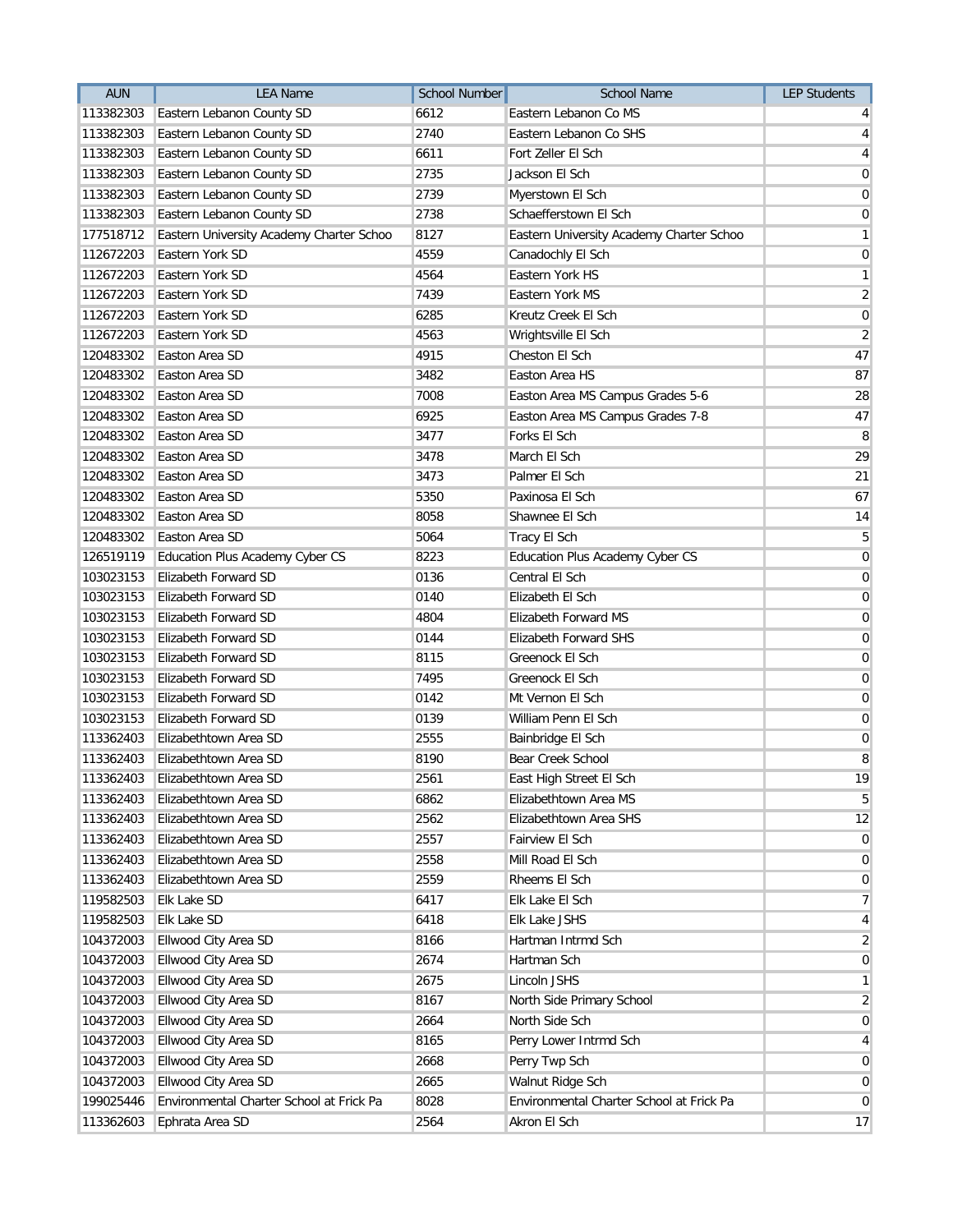| <b>AUN</b> | <b>LEA Name</b>                          | <b>School Number</b> | School Name                              | <b>LEP Students</b> |
|------------|------------------------------------------|----------------------|------------------------------------------|---------------------|
| 113362603  | Ephrata Area SD                          | 2568                 | Clay El Sch                              | 17                  |
| 113362603  | Ephrata Area SD                          | 6712                 | Ephrata MS                               | 34                  |
| 113362603  | Ephrata Area SD                          | 6293                 | Ephrata SHS                              | 12                  |
| 113362603  | Ephrata Area SD                          | 2563                 | Fulton El Sch                            | 15                  |
| 113362603  | Ephrata Area SD                          | 2570                 | Highland El Sch                          | 21                  |
| 113362603  | Ephrata Area SD                          | 8104                 | Washington Educational Center            | $\overline{0}$      |
| 105252602  | Erie City SD                             | 7842                 | <b>AEP/Transition Sch</b>                | $\overline{2}$      |
| 105252602  | Erie City SD                             | 2000                 | <b>Burton El Sch</b>                     | 67                  |
| 105252602  | Erie City SD                             | 7294                 | <b>Central HS</b>                        | 33                  |
| 105252602  | Erie City SD                             | 2001                 | Cleveland El Sch                         | 35                  |
| 105252602  | Erie City SD                             | 2021                 | Connell El Sch                           | 19                  |
| 105252602  | Erie City SD                             | 2003                 | Diehl El Sch                             | 67                  |
| 105252602  | Erie City SD                             | 2026                 | East SHS                                 | 199                 |
| 105252602  | Erie City SD                             | 2004                 | Edison El Sch                            | 22                  |
| 105252602  | Erie City SD                             | 2022                 | Emerson-Gridley El Sch                   | 20                  |
| 105252602  | Erie City SD                             | 2007                 | Glenwood El Sch                          | 22                  |
| 105252602  | Erie City SD                             | 2009                 | Harding El Sch                           | 8                   |
| 105252602  | Erie City SD                             | 2010                 | Irving El Sch                            | 57                  |
| 105252602  | Erie City SD                             | 2011                 | Jefferson El Sch                         | 58                  |
| 105252602  | Erie City SD                             | 2013                 | Lincoln El Sch                           | 27                  |
| 105252602  | Erie City SD                             | 2016                 | McKinley El Sch                          | 42                  |
| 105252602  | Erie City SD                             | 7515                 | Northwest PA Collegiate Academy          | $\mathbf{1}$        |
| 105252602  | Erie City SD                             | 7912                 | P E A C E Sch of Excellence              | $\overline{3}$      |
| 105252602  | Erie City SD                             | 2018                 | Perry El Sch                             | 14                  |
| 105252602  | Erie City SD                             | 7035                 | Pfeiffer-Burleigh El Sch                 | 91                  |
| 105252602  | Erie City SD                             | 2024                 | Roosevelt MS                             | 18                  |
| 105252602  | Erie City SD                             | 2027                 | <b>Strong Vincent HS</b>                 | 52                  |
| 105252602  | Erie City SD                             | 6959                 | Wayne MS                                 | 68                  |
| 105252602  | Erie City SD                             | 2025                 | <b>Wilson MS</b>                         | 83                  |
| 105257512  | Erie Rise Leadership Academy Charter Sch | 8163                 | Erie Rise Leadership Academy Charter Sch | $\overline{0}$      |
| 124150001  | Erin Dudley Forbes CS                    | 7680                 | Erin Dudley Forbes CS                    | $\overline{0}$      |
| 126513440  | Esperanza Academy Charter High School    | 7665                 | Esperanza Academy Charter High School    | 130                 |
| 126511563  | Esperanza Cyber CS                       | 8216                 | Esperanza Cyber CS                       | $\overline{0}$      |
|            | 126513100 Eugenio Maria De Hostos CS     | 7564                 | Eugenio Maria DE Hostos CS               | 57                  |
| 108053003  | Everett Area SD                          | 0735                 | Breezewood El Sch                        | 1                   |
| 108053003  | Everett Area SD                          | 0737                 | Chaneysville-Cove El Sch                 | $\overline{0}$      |
| 108053003  | Everett Area SD                          | 7006                 | Everett Area El Sch                      | $\overline{0}$      |
| 108053003  | Everett Area SD                          | 7897                 | Everett Area HS                          | $\overline{0}$      |
| 108053003  | Everett Area SD                          | 7898                 | Everett Area MS                          | $\overline{0}$      |
| 108053003  | Everett Area SD                          | 0734                 | Mann-Monroe El Sch                       | $\overline{0}$      |
| 120450003  | <b>Evergreen Community CS</b>            | 7866                 | <b>Evergreen Community CS</b>            | $\overline{0}$      |
| 114062003  | <b>Exeter Township SD</b>                | 0787                 | <b>Exeter Twp JHS</b>                    | $\overline{3}$      |
| 114062003  | Exeter Township SD                       | 0788                 | <b>Exeter Twp SHS</b>                    | $\vert 4 \vert$     |
| 114062003  | Exeter Township SD                       | 6731                 | Jacksonwald El Sch                       | $6 \mid$            |
| 114062003  | Exeter Township SD                       | 0786                 | Lorane El Sch                            | $\boldsymbol{6}$    |
| 114062003  | Exeter Township SD                       | 0783                 | Owatin Creek El Sch                      | $\overline{3}$      |
| 114062003  | Exeter Township SD                       | 7755                 | <b>Reiffton Sch</b>                      | $\overline{7}$      |
| 112013054  | Fairfield Area SD                        | 6270                 | Fairfield Area El Sch                    | 1                   |
| 112013054  | Fairfield Area SD                        | 6269                 | Fairfield Area HS                        | 1                   |
| 112013054  | Fairfield Area SD                        | 7322                 | Fairfield Area MS                        | $\overline{0}$      |
| 105253303  | <b>Fairview SD</b>                       | 7466                 | Fairview El Sch                          | $\overline{7}$      |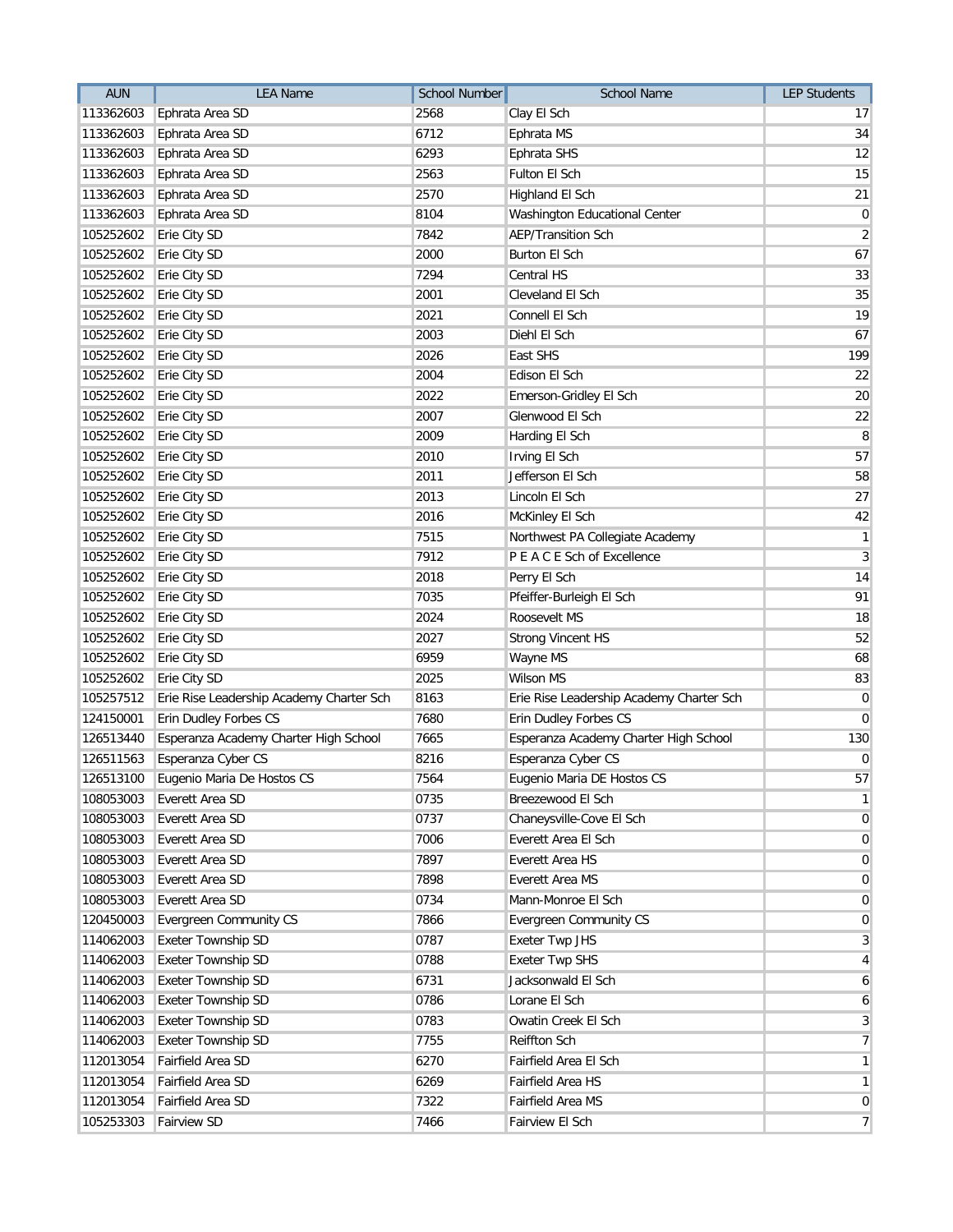| <b>Fairview SD</b><br>6737<br>105253303<br><b>Fairview HS</b><br>$\mathbf{1}$<br>105253303<br><b>Fairview SD</b><br>2032<br><b>Fairview MS</b><br>$\mathbf{1}$<br>6826<br>112282004<br>Fannett-Metal SD<br><b>Fannett-Metal El Sch</b><br>$\mathbf 0$<br><b>Fannett-Metal SD</b><br>7508<br><b>Fannett-Metal MS</b><br>112282004<br>Fannett-Metal SD<br>2201<br>Fannett-Metal SHS<br>112282004<br>Farrell Area SD<br>7119<br>Farrell Area ES/LMS<br>104432503<br>Farrell Area SD<br>5248<br>Farrell Area HS/UMS<br>104432503<br><b>Fell CS</b><br>7746<br>Fell CS<br>119350001<br>108112003<br>Ferndale Area SD<br>1225<br>Ferndale Area JSHS<br>Ferndale Area SD<br>1223<br>Ferndale El Sch<br>108112003<br>7744<br>100510000<br>First Phila CS For Literacy<br>First Phila CS For Literacy<br>114062503<br>Fleetwood Area SD<br>0791<br>Andrew Maier El Sch<br>Fleetwood Area SD<br>0789<br>Fleetwood El Sch<br>114062503<br>114062503<br>Fleetwood Area SD<br>6311<br>Fleetwood MS<br>Fleetwood Area SD<br>5023<br>114062503<br><b>Fleetwood SHS</b><br>Fleetwood Area SD<br>0860<br>5<br>114062503<br>Richmond El Sch<br>Fleetwood Area SD<br>8057<br>Willow Creek El Sch<br>114062503<br><b>Folk Arts-Cultural Treasures CS</b><br>7857<br>Folk Arts-Cultural Treasures CS<br>126510021<br>6840<br>111292304<br>Forbes Road SD<br>Forbes Road El Sch<br>111292304<br>Forbes Road SD<br>2246<br>Forbes Road JSHS<br>Forest Area SD<br>6160<br>106272003<br>East Forest El Sch<br>Forest Area SD<br>East Forest JSHS<br>106272003<br>6159<br>Forest Area SD<br>6701<br>West Forest El Sch<br>106272003<br>Forest Area SD<br>6161<br>West Forest JSHS<br>106272003<br>119583003<br>Forest City Regional SD<br>6420<br>Forest City Regional El Sch<br>Forest City Regional SD<br>6419<br>Forest City Regional HS<br>119583003<br>108112203<br><b>Forest Hills SD</b><br>6899<br>Forest Hills El Sch<br>108112203<br>Forest Hills SD<br>1191<br>Forest Hills HS<br>Forest Hills SD<br>1287<br>108112203<br>Forest Hills MS<br>Fort Cherry SD<br>7187<br>101632403<br>Fort Cherry El Ctr<br>Fort Cherry SD<br>4242<br>Fort Cherry JSHS<br>101632403<br>Fort LeBoeuf SD<br>5328<br>Fort LeBoeuf MS<br>105253553<br>105253553<br>Fort LeBoeuf SD<br>2037<br>Fort LeBoeuf SHS<br>5226<br>105253553 Fort LeBoeuf SD<br>Mill Village El Sch<br>105253553<br>Fort LeBoeuf SD<br>2036<br>Robison El Sch<br>Fort LeBoeuf SD<br>2035<br>Waterford El Sch<br>105253553<br>Fox Chapel Area SD<br>0147<br>Dorseyville MS<br>103023912<br>Fairview El Sch<br>103023912<br>Fox Chapel Area SD<br>0149<br>Fox Chapel Area SD<br>103023912<br>0156<br>Fox Chapel Area HS<br>Fox Chapel Area SD<br>6780<br>103023912<br>Hartwood El Sch<br>Fox Chapel Area SD<br>0153<br>Kerr El Sch<br>103023912<br>Fox Chapel Area SD<br>0461<br>OHara El Sch<br>103023912<br>106612203<br>Franklin Area SD<br>4667<br>Central El Sch<br>Franklin Area SD<br>4106<br>106612203<br>Franklin Area HS<br>Franklin Area SD<br>6984<br>Franklin Area MS<br>106612203<br>Franklin Area SD<br>106612203<br>4103<br>Polk El Sch<br>Franklin Area SD<br>106612203<br>4101<br>Sandycreek El Sch<br>Franklin Area SD<br>4104<br>Seventh Street El Sch<br>106612203<br>Franklin Area SD<br>4102<br>Utica El Sch<br>106612203<br>Franklin Area SD<br>106612203<br>6166<br>Victory El Sch | <b>AUN</b> | <b>LEA Name</b>      | <b>School Number</b> | <b>School Name</b>   | <b>LEP Students</b> |
|---------------------------------------------------------------------------------------------------------------------------------------------------------------------------------------------------------------------------------------------------------------------------------------------------------------------------------------------------------------------------------------------------------------------------------------------------------------------------------------------------------------------------------------------------------------------------------------------------------------------------------------------------------------------------------------------------------------------------------------------------------------------------------------------------------------------------------------------------------------------------------------------------------------------------------------------------------------------------------------------------------------------------------------------------------------------------------------------------------------------------------------------------------------------------------------------------------------------------------------------------------------------------------------------------------------------------------------------------------------------------------------------------------------------------------------------------------------------------------------------------------------------------------------------------------------------------------------------------------------------------------------------------------------------------------------------------------------------------------------------------------------------------------------------------------------------------------------------------------------------------------------------------------------------------------------------------------------------------------------------------------------------------------------------------------------------------------------------------------------------------------------------------------------------------------------------------------------------------------------------------------------------------------------------------------------------------------------------------------------------------------------------------------------------------------------------------------------------------------------------------------------------------------------------------------------------------------------------------------------------------------------------------------------------------------------------------------------------------------------------------------------------------------------------------------------------------------------------------------------------------------------------------------------------------------------------------------------------------------------------------------------------------------------------------------------------------------------------------------------------------------------------------------------------------------------------------------------------------------------------------------------------------------------------------------------------------------------------|------------|----------------------|----------------------|----------------------|---------------------|
|                                                                                                                                                                                                                                                                                                                                                                                                                                                                                                                                                                                                                                                                                                                                                                                                                                                                                                                                                                                                                                                                                                                                                                                                                                                                                                                                                                                                                                                                                                                                                                                                                                                                                                                                                                                                                                                                                                                                                                                                                                                                                                                                                                                                                                                                                                                                                                                                                                                                                                                                                                                                                                                                                                                                                                                                                                                                                                                                                                                                                                                                                                                                                                                                                                                                                                                                             |            |                      |                      |                      |                     |
|                                                                                                                                                                                                                                                                                                                                                                                                                                                                                                                                                                                                                                                                                                                                                                                                                                                                                                                                                                                                                                                                                                                                                                                                                                                                                                                                                                                                                                                                                                                                                                                                                                                                                                                                                                                                                                                                                                                                                                                                                                                                                                                                                                                                                                                                                                                                                                                                                                                                                                                                                                                                                                                                                                                                                                                                                                                                                                                                                                                                                                                                                                                                                                                                                                                                                                                                             |            |                      |                      |                      |                     |
|                                                                                                                                                                                                                                                                                                                                                                                                                                                                                                                                                                                                                                                                                                                                                                                                                                                                                                                                                                                                                                                                                                                                                                                                                                                                                                                                                                                                                                                                                                                                                                                                                                                                                                                                                                                                                                                                                                                                                                                                                                                                                                                                                                                                                                                                                                                                                                                                                                                                                                                                                                                                                                                                                                                                                                                                                                                                                                                                                                                                                                                                                                                                                                                                                                                                                                                                             |            |                      |                      |                      |                     |
| $\overline{0}$<br>$\mathbf 0$<br>$\pmb{0}$<br>$\pmb{0}$<br>$\mathbf{1}$<br>3<br>$\mathbf 0$<br>9<br>$\overline{0}$<br>12<br>$\overline{7}$<br>$\overline{4}$<br>73<br>$\pmb{0}$<br>$\mathbf 0$<br>$\mathbf 0$<br>$\mathbf 0$<br>$\mathbf 0$<br>$\mathbf 0$<br>$\mathbf{3}$<br>$\mathbf 0$<br>$\mathbf 0$<br>$\mathbf 0$<br>$\mathbf 0$<br>$\mathbf{1}$<br>$\mathbf{1}$<br>$\mathbf{1}$<br>$\mathbf{1}$<br>$\pmb{0}$<br>$\overline{2}$<br>$\overline{0}$<br>11<br>$\overline{2}$<br>11<br>$\overline{7}$<br>10<br>17<br>$\mathbf 0$<br>3<br>$\overline{2}$<br>$\overline{2}$<br>$\mathbf 0$<br>$\mathbf 0$<br>$\mathbf 0$<br>$\mathbf{1}$                                                                                                                                                                                                                                                                                                                                                                                                                                                                                                                                                                                                                                                                                                                                                                                                                                                                                                                                                                                                                                                                                                                                                                                                                                                                                                                                                                                                                                                                                                                                                                                                                                                                                                                                                                                                                                                                                                                                                                                                                                                                                                                                                                                                                                                                                                                                                                                                                                                                                                                                                                                                                                                                                                    |            |                      |                      |                      | $\overline{0}$      |
|                                                                                                                                                                                                                                                                                                                                                                                                                                                                                                                                                                                                                                                                                                                                                                                                                                                                                                                                                                                                                                                                                                                                                                                                                                                                                                                                                                                                                                                                                                                                                                                                                                                                                                                                                                                                                                                                                                                                                                                                                                                                                                                                                                                                                                                                                                                                                                                                                                                                                                                                                                                                                                                                                                                                                                                                                                                                                                                                                                                                                                                                                                                                                                                                                                                                                                                                             |            |                      |                      |                      |                     |
|                                                                                                                                                                                                                                                                                                                                                                                                                                                                                                                                                                                                                                                                                                                                                                                                                                                                                                                                                                                                                                                                                                                                                                                                                                                                                                                                                                                                                                                                                                                                                                                                                                                                                                                                                                                                                                                                                                                                                                                                                                                                                                                                                                                                                                                                                                                                                                                                                                                                                                                                                                                                                                                                                                                                                                                                                                                                                                                                                                                                                                                                                                                                                                                                                                                                                                                                             |            |                      |                      |                      |                     |
|                                                                                                                                                                                                                                                                                                                                                                                                                                                                                                                                                                                                                                                                                                                                                                                                                                                                                                                                                                                                                                                                                                                                                                                                                                                                                                                                                                                                                                                                                                                                                                                                                                                                                                                                                                                                                                                                                                                                                                                                                                                                                                                                                                                                                                                                                                                                                                                                                                                                                                                                                                                                                                                                                                                                                                                                                                                                                                                                                                                                                                                                                                                                                                                                                                                                                                                                             |            |                      |                      |                      |                     |
|                                                                                                                                                                                                                                                                                                                                                                                                                                                                                                                                                                                                                                                                                                                                                                                                                                                                                                                                                                                                                                                                                                                                                                                                                                                                                                                                                                                                                                                                                                                                                                                                                                                                                                                                                                                                                                                                                                                                                                                                                                                                                                                                                                                                                                                                                                                                                                                                                                                                                                                                                                                                                                                                                                                                                                                                                                                                                                                                                                                                                                                                                                                                                                                                                                                                                                                                             |            |                      |                      |                      |                     |
|                                                                                                                                                                                                                                                                                                                                                                                                                                                                                                                                                                                                                                                                                                                                                                                                                                                                                                                                                                                                                                                                                                                                                                                                                                                                                                                                                                                                                                                                                                                                                                                                                                                                                                                                                                                                                                                                                                                                                                                                                                                                                                                                                                                                                                                                                                                                                                                                                                                                                                                                                                                                                                                                                                                                                                                                                                                                                                                                                                                                                                                                                                                                                                                                                                                                                                                                             |            |                      |                      |                      |                     |
|                                                                                                                                                                                                                                                                                                                                                                                                                                                                                                                                                                                                                                                                                                                                                                                                                                                                                                                                                                                                                                                                                                                                                                                                                                                                                                                                                                                                                                                                                                                                                                                                                                                                                                                                                                                                                                                                                                                                                                                                                                                                                                                                                                                                                                                                                                                                                                                                                                                                                                                                                                                                                                                                                                                                                                                                                                                                                                                                                                                                                                                                                                                                                                                                                                                                                                                                             |            |                      |                      |                      |                     |
|                                                                                                                                                                                                                                                                                                                                                                                                                                                                                                                                                                                                                                                                                                                                                                                                                                                                                                                                                                                                                                                                                                                                                                                                                                                                                                                                                                                                                                                                                                                                                                                                                                                                                                                                                                                                                                                                                                                                                                                                                                                                                                                                                                                                                                                                                                                                                                                                                                                                                                                                                                                                                                                                                                                                                                                                                                                                                                                                                                                                                                                                                                                                                                                                                                                                                                                                             |            |                      |                      |                      |                     |
|                                                                                                                                                                                                                                                                                                                                                                                                                                                                                                                                                                                                                                                                                                                                                                                                                                                                                                                                                                                                                                                                                                                                                                                                                                                                                                                                                                                                                                                                                                                                                                                                                                                                                                                                                                                                                                                                                                                                                                                                                                                                                                                                                                                                                                                                                                                                                                                                                                                                                                                                                                                                                                                                                                                                                                                                                                                                                                                                                                                                                                                                                                                                                                                                                                                                                                                                             |            |                      |                      |                      |                     |
|                                                                                                                                                                                                                                                                                                                                                                                                                                                                                                                                                                                                                                                                                                                                                                                                                                                                                                                                                                                                                                                                                                                                                                                                                                                                                                                                                                                                                                                                                                                                                                                                                                                                                                                                                                                                                                                                                                                                                                                                                                                                                                                                                                                                                                                                                                                                                                                                                                                                                                                                                                                                                                                                                                                                                                                                                                                                                                                                                                                                                                                                                                                                                                                                                                                                                                                                             |            |                      |                      |                      |                     |
|                                                                                                                                                                                                                                                                                                                                                                                                                                                                                                                                                                                                                                                                                                                                                                                                                                                                                                                                                                                                                                                                                                                                                                                                                                                                                                                                                                                                                                                                                                                                                                                                                                                                                                                                                                                                                                                                                                                                                                                                                                                                                                                                                                                                                                                                                                                                                                                                                                                                                                                                                                                                                                                                                                                                                                                                                                                                                                                                                                                                                                                                                                                                                                                                                                                                                                                                             |            |                      |                      |                      |                     |
|                                                                                                                                                                                                                                                                                                                                                                                                                                                                                                                                                                                                                                                                                                                                                                                                                                                                                                                                                                                                                                                                                                                                                                                                                                                                                                                                                                                                                                                                                                                                                                                                                                                                                                                                                                                                                                                                                                                                                                                                                                                                                                                                                                                                                                                                                                                                                                                                                                                                                                                                                                                                                                                                                                                                                                                                                                                                                                                                                                                                                                                                                                                                                                                                                                                                                                                                             |            |                      |                      |                      |                     |
|                                                                                                                                                                                                                                                                                                                                                                                                                                                                                                                                                                                                                                                                                                                                                                                                                                                                                                                                                                                                                                                                                                                                                                                                                                                                                                                                                                                                                                                                                                                                                                                                                                                                                                                                                                                                                                                                                                                                                                                                                                                                                                                                                                                                                                                                                                                                                                                                                                                                                                                                                                                                                                                                                                                                                                                                                                                                                                                                                                                                                                                                                                                                                                                                                                                                                                                                             |            |                      |                      |                      |                     |
|                                                                                                                                                                                                                                                                                                                                                                                                                                                                                                                                                                                                                                                                                                                                                                                                                                                                                                                                                                                                                                                                                                                                                                                                                                                                                                                                                                                                                                                                                                                                                                                                                                                                                                                                                                                                                                                                                                                                                                                                                                                                                                                                                                                                                                                                                                                                                                                                                                                                                                                                                                                                                                                                                                                                                                                                                                                                                                                                                                                                                                                                                                                                                                                                                                                                                                                                             |            |                      |                      |                      |                     |
|                                                                                                                                                                                                                                                                                                                                                                                                                                                                                                                                                                                                                                                                                                                                                                                                                                                                                                                                                                                                                                                                                                                                                                                                                                                                                                                                                                                                                                                                                                                                                                                                                                                                                                                                                                                                                                                                                                                                                                                                                                                                                                                                                                                                                                                                                                                                                                                                                                                                                                                                                                                                                                                                                                                                                                                                                                                                                                                                                                                                                                                                                                                                                                                                                                                                                                                                             |            |                      |                      |                      |                     |
|                                                                                                                                                                                                                                                                                                                                                                                                                                                                                                                                                                                                                                                                                                                                                                                                                                                                                                                                                                                                                                                                                                                                                                                                                                                                                                                                                                                                                                                                                                                                                                                                                                                                                                                                                                                                                                                                                                                                                                                                                                                                                                                                                                                                                                                                                                                                                                                                                                                                                                                                                                                                                                                                                                                                                                                                                                                                                                                                                                                                                                                                                                                                                                                                                                                                                                                                             |            |                      |                      |                      |                     |
|                                                                                                                                                                                                                                                                                                                                                                                                                                                                                                                                                                                                                                                                                                                                                                                                                                                                                                                                                                                                                                                                                                                                                                                                                                                                                                                                                                                                                                                                                                                                                                                                                                                                                                                                                                                                                                                                                                                                                                                                                                                                                                                                                                                                                                                                                                                                                                                                                                                                                                                                                                                                                                                                                                                                                                                                                                                                                                                                                                                                                                                                                                                                                                                                                                                                                                                                             |            |                      |                      |                      |                     |
|                                                                                                                                                                                                                                                                                                                                                                                                                                                                                                                                                                                                                                                                                                                                                                                                                                                                                                                                                                                                                                                                                                                                                                                                                                                                                                                                                                                                                                                                                                                                                                                                                                                                                                                                                                                                                                                                                                                                                                                                                                                                                                                                                                                                                                                                                                                                                                                                                                                                                                                                                                                                                                                                                                                                                                                                                                                                                                                                                                                                                                                                                                                                                                                                                                                                                                                                             |            |                      |                      |                      |                     |
|                                                                                                                                                                                                                                                                                                                                                                                                                                                                                                                                                                                                                                                                                                                                                                                                                                                                                                                                                                                                                                                                                                                                                                                                                                                                                                                                                                                                                                                                                                                                                                                                                                                                                                                                                                                                                                                                                                                                                                                                                                                                                                                                                                                                                                                                                                                                                                                                                                                                                                                                                                                                                                                                                                                                                                                                                                                                                                                                                                                                                                                                                                                                                                                                                                                                                                                                             |            |                      |                      |                      |                     |
|                                                                                                                                                                                                                                                                                                                                                                                                                                                                                                                                                                                                                                                                                                                                                                                                                                                                                                                                                                                                                                                                                                                                                                                                                                                                                                                                                                                                                                                                                                                                                                                                                                                                                                                                                                                                                                                                                                                                                                                                                                                                                                                                                                                                                                                                                                                                                                                                                                                                                                                                                                                                                                                                                                                                                                                                                                                                                                                                                                                                                                                                                                                                                                                                                                                                                                                                             |            |                      |                      |                      |                     |
|                                                                                                                                                                                                                                                                                                                                                                                                                                                                                                                                                                                                                                                                                                                                                                                                                                                                                                                                                                                                                                                                                                                                                                                                                                                                                                                                                                                                                                                                                                                                                                                                                                                                                                                                                                                                                                                                                                                                                                                                                                                                                                                                                                                                                                                                                                                                                                                                                                                                                                                                                                                                                                                                                                                                                                                                                                                                                                                                                                                                                                                                                                                                                                                                                                                                                                                                             |            |                      |                      |                      |                     |
|                                                                                                                                                                                                                                                                                                                                                                                                                                                                                                                                                                                                                                                                                                                                                                                                                                                                                                                                                                                                                                                                                                                                                                                                                                                                                                                                                                                                                                                                                                                                                                                                                                                                                                                                                                                                                                                                                                                                                                                                                                                                                                                                                                                                                                                                                                                                                                                                                                                                                                                                                                                                                                                                                                                                                                                                                                                                                                                                                                                                                                                                                                                                                                                                                                                                                                                                             |            |                      |                      |                      |                     |
|                                                                                                                                                                                                                                                                                                                                                                                                                                                                                                                                                                                                                                                                                                                                                                                                                                                                                                                                                                                                                                                                                                                                                                                                                                                                                                                                                                                                                                                                                                                                                                                                                                                                                                                                                                                                                                                                                                                                                                                                                                                                                                                                                                                                                                                                                                                                                                                                                                                                                                                                                                                                                                                                                                                                                                                                                                                                                                                                                                                                                                                                                                                                                                                                                                                                                                                                             |            |                      |                      |                      |                     |
|                                                                                                                                                                                                                                                                                                                                                                                                                                                                                                                                                                                                                                                                                                                                                                                                                                                                                                                                                                                                                                                                                                                                                                                                                                                                                                                                                                                                                                                                                                                                                                                                                                                                                                                                                                                                                                                                                                                                                                                                                                                                                                                                                                                                                                                                                                                                                                                                                                                                                                                                                                                                                                                                                                                                                                                                                                                                                                                                                                                                                                                                                                                                                                                                                                                                                                                                             |            |                      |                      |                      |                     |
|                                                                                                                                                                                                                                                                                                                                                                                                                                                                                                                                                                                                                                                                                                                                                                                                                                                                                                                                                                                                                                                                                                                                                                                                                                                                                                                                                                                                                                                                                                                                                                                                                                                                                                                                                                                                                                                                                                                                                                                                                                                                                                                                                                                                                                                                                                                                                                                                                                                                                                                                                                                                                                                                                                                                                                                                                                                                                                                                                                                                                                                                                                                                                                                                                                                                                                                                             |            |                      |                      |                      |                     |
|                                                                                                                                                                                                                                                                                                                                                                                                                                                                                                                                                                                                                                                                                                                                                                                                                                                                                                                                                                                                                                                                                                                                                                                                                                                                                                                                                                                                                                                                                                                                                                                                                                                                                                                                                                                                                                                                                                                                                                                                                                                                                                                                                                                                                                                                                                                                                                                                                                                                                                                                                                                                                                                                                                                                                                                                                                                                                                                                                                                                                                                                                                                                                                                                                                                                                                                                             |            |                      |                      |                      |                     |
|                                                                                                                                                                                                                                                                                                                                                                                                                                                                                                                                                                                                                                                                                                                                                                                                                                                                                                                                                                                                                                                                                                                                                                                                                                                                                                                                                                                                                                                                                                                                                                                                                                                                                                                                                                                                                                                                                                                                                                                                                                                                                                                                                                                                                                                                                                                                                                                                                                                                                                                                                                                                                                                                                                                                                                                                                                                                                                                                                                                                                                                                                                                                                                                                                                                                                                                                             |            |                      |                      |                      |                     |
|                                                                                                                                                                                                                                                                                                                                                                                                                                                                                                                                                                                                                                                                                                                                                                                                                                                                                                                                                                                                                                                                                                                                                                                                                                                                                                                                                                                                                                                                                                                                                                                                                                                                                                                                                                                                                                                                                                                                                                                                                                                                                                                                                                                                                                                                                                                                                                                                                                                                                                                                                                                                                                                                                                                                                                                                                                                                                                                                                                                                                                                                                                                                                                                                                                                                                                                                             |            |                      |                      |                      |                     |
|                                                                                                                                                                                                                                                                                                                                                                                                                                                                                                                                                                                                                                                                                                                                                                                                                                                                                                                                                                                                                                                                                                                                                                                                                                                                                                                                                                                                                                                                                                                                                                                                                                                                                                                                                                                                                                                                                                                                                                                                                                                                                                                                                                                                                                                                                                                                                                                                                                                                                                                                                                                                                                                                                                                                                                                                                                                                                                                                                                                                                                                                                                                                                                                                                                                                                                                                             |            |                      |                      |                      |                     |
|                                                                                                                                                                                                                                                                                                                                                                                                                                                                                                                                                                                                                                                                                                                                                                                                                                                                                                                                                                                                                                                                                                                                                                                                                                                                                                                                                                                                                                                                                                                                                                                                                                                                                                                                                                                                                                                                                                                                                                                                                                                                                                                                                                                                                                                                                                                                                                                                                                                                                                                                                                                                                                                                                                                                                                                                                                                                                                                                                                                                                                                                                                                                                                                                                                                                                                                                             |            |                      |                      |                      |                     |
|                                                                                                                                                                                                                                                                                                                                                                                                                                                                                                                                                                                                                                                                                                                                                                                                                                                                                                                                                                                                                                                                                                                                                                                                                                                                                                                                                                                                                                                                                                                                                                                                                                                                                                                                                                                                                                                                                                                                                                                                                                                                                                                                                                                                                                                                                                                                                                                                                                                                                                                                                                                                                                                                                                                                                                                                                                                                                                                                                                                                                                                                                                                                                                                                                                                                                                                                             |            |                      |                      |                      |                     |
|                                                                                                                                                                                                                                                                                                                                                                                                                                                                                                                                                                                                                                                                                                                                                                                                                                                                                                                                                                                                                                                                                                                                                                                                                                                                                                                                                                                                                                                                                                                                                                                                                                                                                                                                                                                                                                                                                                                                                                                                                                                                                                                                                                                                                                                                                                                                                                                                                                                                                                                                                                                                                                                                                                                                                                                                                                                                                                                                                                                                                                                                                                                                                                                                                                                                                                                                             |            |                      |                      |                      |                     |
|                                                                                                                                                                                                                                                                                                                                                                                                                                                                                                                                                                                                                                                                                                                                                                                                                                                                                                                                                                                                                                                                                                                                                                                                                                                                                                                                                                                                                                                                                                                                                                                                                                                                                                                                                                                                                                                                                                                                                                                                                                                                                                                                                                                                                                                                                                                                                                                                                                                                                                                                                                                                                                                                                                                                                                                                                                                                                                                                                                                                                                                                                                                                                                                                                                                                                                                                             |            |                      |                      |                      |                     |
|                                                                                                                                                                                                                                                                                                                                                                                                                                                                                                                                                                                                                                                                                                                                                                                                                                                                                                                                                                                                                                                                                                                                                                                                                                                                                                                                                                                                                                                                                                                                                                                                                                                                                                                                                                                                                                                                                                                                                                                                                                                                                                                                                                                                                                                                                                                                                                                                                                                                                                                                                                                                                                                                                                                                                                                                                                                                                                                                                                                                                                                                                                                                                                                                                                                                                                                                             |            |                      |                      |                      |                     |
|                                                                                                                                                                                                                                                                                                                                                                                                                                                                                                                                                                                                                                                                                                                                                                                                                                                                                                                                                                                                                                                                                                                                                                                                                                                                                                                                                                                                                                                                                                                                                                                                                                                                                                                                                                                                                                                                                                                                                                                                                                                                                                                                                                                                                                                                                                                                                                                                                                                                                                                                                                                                                                                                                                                                                                                                                                                                                                                                                                                                                                                                                                                                                                                                                                                                                                                                             |            |                      |                      |                      |                     |
|                                                                                                                                                                                                                                                                                                                                                                                                                                                                                                                                                                                                                                                                                                                                                                                                                                                                                                                                                                                                                                                                                                                                                                                                                                                                                                                                                                                                                                                                                                                                                                                                                                                                                                                                                                                                                                                                                                                                                                                                                                                                                                                                                                                                                                                                                                                                                                                                                                                                                                                                                                                                                                                                                                                                                                                                                                                                                                                                                                                                                                                                                                                                                                                                                                                                                                                                             |            |                      |                      |                      |                     |
|                                                                                                                                                                                                                                                                                                                                                                                                                                                                                                                                                                                                                                                                                                                                                                                                                                                                                                                                                                                                                                                                                                                                                                                                                                                                                                                                                                                                                                                                                                                                                                                                                                                                                                                                                                                                                                                                                                                                                                                                                                                                                                                                                                                                                                                                                                                                                                                                                                                                                                                                                                                                                                                                                                                                                                                                                                                                                                                                                                                                                                                                                                                                                                                                                                                                                                                                             |            |                      |                      |                      |                     |
|                                                                                                                                                                                                                                                                                                                                                                                                                                                                                                                                                                                                                                                                                                                                                                                                                                                                                                                                                                                                                                                                                                                                                                                                                                                                                                                                                                                                                                                                                                                                                                                                                                                                                                                                                                                                                                                                                                                                                                                                                                                                                                                                                                                                                                                                                                                                                                                                                                                                                                                                                                                                                                                                                                                                                                                                                                                                                                                                                                                                                                                                                                                                                                                                                                                                                                                                             |            |                      |                      |                      |                     |
|                                                                                                                                                                                                                                                                                                                                                                                                                                                                                                                                                                                                                                                                                                                                                                                                                                                                                                                                                                                                                                                                                                                                                                                                                                                                                                                                                                                                                                                                                                                                                                                                                                                                                                                                                                                                                                                                                                                                                                                                                                                                                                                                                                                                                                                                                                                                                                                                                                                                                                                                                                                                                                                                                                                                                                                                                                                                                                                                                                                                                                                                                                                                                                                                                                                                                                                                             |            |                      |                      |                      |                     |
|                                                                                                                                                                                                                                                                                                                                                                                                                                                                                                                                                                                                                                                                                                                                                                                                                                                                                                                                                                                                                                                                                                                                                                                                                                                                                                                                                                                                                                                                                                                                                                                                                                                                                                                                                                                                                                                                                                                                                                                                                                                                                                                                                                                                                                                                                                                                                                                                                                                                                                                                                                                                                                                                                                                                                                                                                                                                                                                                                                                                                                                                                                                                                                                                                                                                                                                                             |            |                      |                      |                      |                     |
|                                                                                                                                                                                                                                                                                                                                                                                                                                                                                                                                                                                                                                                                                                                                                                                                                                                                                                                                                                                                                                                                                                                                                                                                                                                                                                                                                                                                                                                                                                                                                                                                                                                                                                                                                                                                                                                                                                                                                                                                                                                                                                                                                                                                                                                                                                                                                                                                                                                                                                                                                                                                                                                                                                                                                                                                                                                                                                                                                                                                                                                                                                                                                                                                                                                                                                                                             |            |                      |                      |                      |                     |
|                                                                                                                                                                                                                                                                                                                                                                                                                                                                                                                                                                                                                                                                                                                                                                                                                                                                                                                                                                                                                                                                                                                                                                                                                                                                                                                                                                                                                                                                                                                                                                                                                                                                                                                                                                                                                                                                                                                                                                                                                                                                                                                                                                                                                                                                                                                                                                                                                                                                                                                                                                                                                                                                                                                                                                                                                                                                                                                                                                                                                                                                                                                                                                                                                                                                                                                                             |            |                      |                      |                      |                     |
|                                                                                                                                                                                                                                                                                                                                                                                                                                                                                                                                                                                                                                                                                                                                                                                                                                                                                                                                                                                                                                                                                                                                                                                                                                                                                                                                                                                                                                                                                                                                                                                                                                                                                                                                                                                                                                                                                                                                                                                                                                                                                                                                                                                                                                                                                                                                                                                                                                                                                                                                                                                                                                                                                                                                                                                                                                                                                                                                                                                                                                                                                                                                                                                                                                                                                                                                             |            |                      |                      |                      |                     |
|                                                                                                                                                                                                                                                                                                                                                                                                                                                                                                                                                                                                                                                                                                                                                                                                                                                                                                                                                                                                                                                                                                                                                                                                                                                                                                                                                                                                                                                                                                                                                                                                                                                                                                                                                                                                                                                                                                                                                                                                                                                                                                                                                                                                                                                                                                                                                                                                                                                                                                                                                                                                                                                                                                                                                                                                                                                                                                                                                                                                                                                                                                                                                                                                                                                                                                                                             |            |                      |                      |                      |                     |
|                                                                                                                                                                                                                                                                                                                                                                                                                                                                                                                                                                                                                                                                                                                                                                                                                                                                                                                                                                                                                                                                                                                                                                                                                                                                                                                                                                                                                                                                                                                                                                                                                                                                                                                                                                                                                                                                                                                                                                                                                                                                                                                                                                                                                                                                                                                                                                                                                                                                                                                                                                                                                                                                                                                                                                                                                                                                                                                                                                                                                                                                                                                                                                                                                                                                                                                                             |            |                      |                      |                      |                     |
|                                                                                                                                                                                                                                                                                                                                                                                                                                                                                                                                                                                                                                                                                                                                                                                                                                                                                                                                                                                                                                                                                                                                                                                                                                                                                                                                                                                                                                                                                                                                                                                                                                                                                                                                                                                                                                                                                                                                                                                                                                                                                                                                                                                                                                                                                                                                                                                                                                                                                                                                                                                                                                                                                                                                                                                                                                                                                                                                                                                                                                                                                                                                                                                                                                                                                                                                             |            |                      |                      |                      |                     |
|                                                                                                                                                                                                                                                                                                                                                                                                                                                                                                                                                                                                                                                                                                                                                                                                                                                                                                                                                                                                                                                                                                                                                                                                                                                                                                                                                                                                                                                                                                                                                                                                                                                                                                                                                                                                                                                                                                                                                                                                                                                                                                                                                                                                                                                                                                                                                                                                                                                                                                                                                                                                                                                                                                                                                                                                                                                                                                                                                                                                                                                                                                                                                                                                                                                                                                                                             |            |                      |                      |                      |                     |
|                                                                                                                                                                                                                                                                                                                                                                                                                                                                                                                                                                                                                                                                                                                                                                                                                                                                                                                                                                                                                                                                                                                                                                                                                                                                                                                                                                                                                                                                                                                                                                                                                                                                                                                                                                                                                                                                                                                                                                                                                                                                                                                                                                                                                                                                                                                                                                                                                                                                                                                                                                                                                                                                                                                                                                                                                                                                                                                                                                                                                                                                                                                                                                                                                                                                                                                                             | 107652603  | Franklin Regional SD | 7602                 | Franklin Regional MS | $\overline{2}$      |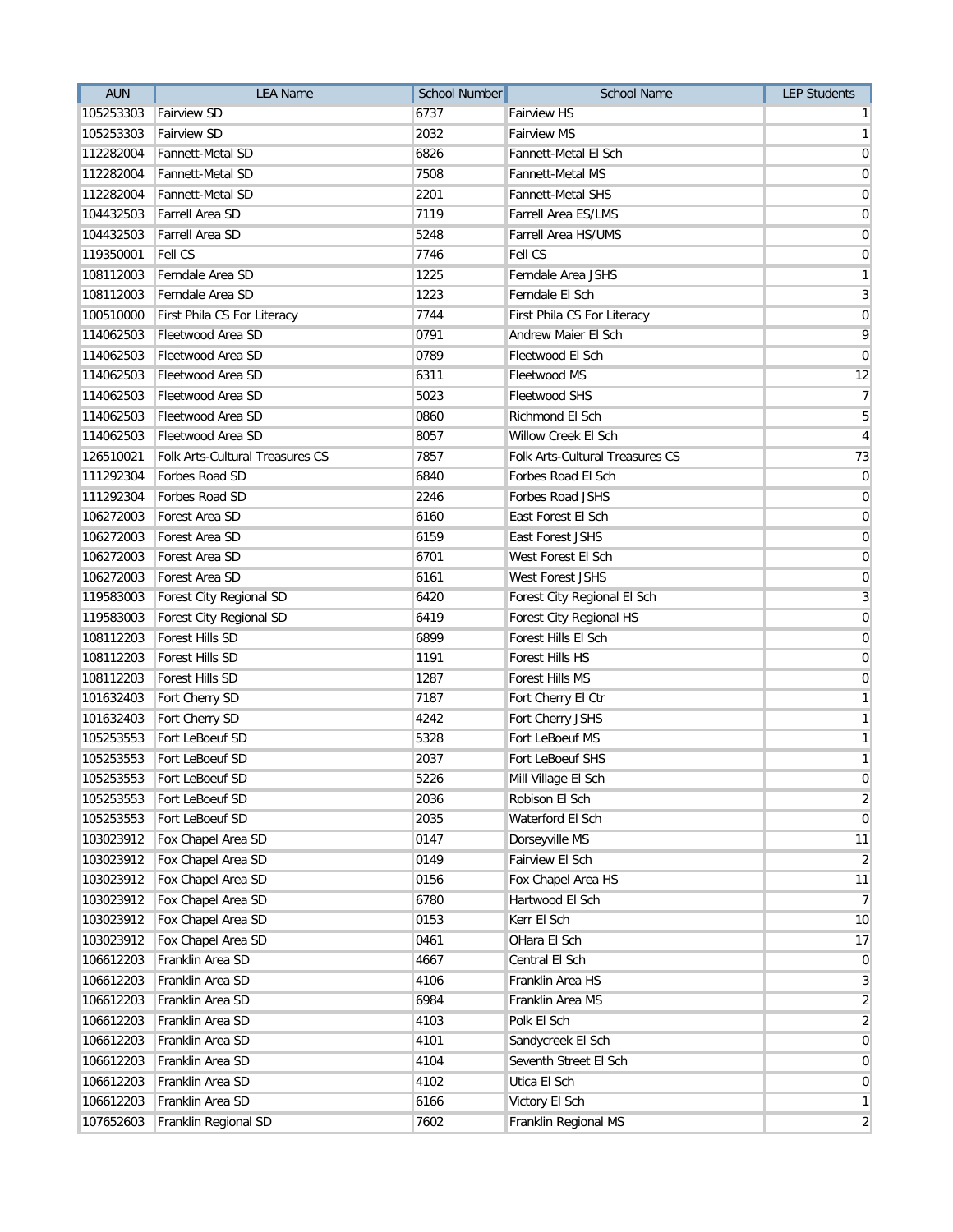| <b>AUN</b> | <b>LEA Name</b>                          | School Number | <b>School Name</b>                       | <b>LEP Students</b> |
|------------|------------------------------------------|---------------|------------------------------------------|---------------------|
| 107652603  | Franklin Regional SD                     | 4360          | Franklin Regional SHS                    | 3                   |
| 107652603  | Franklin Regional SD                     | 7163          | Heritage El Sch                          | 9                   |
| 107652603  | Franklin Regional SD                     | 4354          | Newlonsburg El Sch                       | $\overline{2}$      |
| 107652603  | Franklin Regional SD                     | 4357          | Sloan El Sch                             | 6                   |
| 126513450  | Franklin Towne CHS                       | 7666          | Franklin Towne CHS                       | $\overline{0}$      |
| 147513703  | Franklin Towne Charter Elementary School | 8123          | Franklin Towne Charter Elementary School | $\overline{0}$      |
| 101262903  | Frazier SD                               | 6687          | Central El Sch                           | $\mathbf{1}$        |
| 101262903  | Frazier SD                               | 2126          | <b>Frazier HS</b>                        | $\pmb{0}$           |
| 101262903  | <b>Frazier SD</b>                        | 7176          | <b>Frazier MS</b>                        | $\pmb{0}$           |
| 101262903  | <b>Frazier SD</b>                        | 6686          | Perry El Sch                             | $\pmb{0}$           |
| 127042853  | Freedom Area SD                          | 7052          | Big Knob El Sch                          | $\mathbf{1}$        |
| 127042853  | Freedom Area SD                          | 7050          | Conway El Sch                            | $\overline{0}$      |
| 127042853  | Freedom Area SD                          | 7865          | Freedom Area Intrmd Sch                  | $\mathbf 0$         |
| 127042853  | Freedom Area SD                          | 6564          | Freedom Area MS                          | $\mathbf 0$         |
| 127042853  | Freedom Area SD                          | 6563          | Freedom Area SHS                         | $\mathbf{1}$        |
| 128033053  | Freeport Area SD                         | 0591          | <b>Buffalo El Sch</b>                    | $\pmb{0}$           |
| 128033053  | Freeport Area SD                         | 0593          | Freeport Area JHS                        | $\overline{0}$      |
| 128033053  | Freeport Area SD                         | 0594          | Freeport Area SHS                        | $\overline{0}$      |
| 128033053  | Freeport Area SD                         | 0590          | Freeport Kdg Ctr                         | $\mathbf 0$         |
| 128033053  | Freeport Area SD                         | 0592          | South Buffalo El Sch                     | $\mathbf 0$         |
| 126513270  | Freire CS                                | 7586          | Freire CS                                | $\mathbf{3}$        |
| 126517648  | Frontier Virtual Charter High School     | 8159          | Frontier Virtual Charter High School     | $\mathbf 0$         |
| 109532804  | Galeton Area SD                          | 6223          | Galeton Area Sch                         | $\mathbf{0}$        |
| 125234103  | Garnet Valley SD                         | 7714          | Bethel Springs El Sch                    | 11                  |
| 125234103  | <b>Garnet Valley SD</b>                  | 6506          | Concord El Sch                           | 12                  |
| 125234103  | <b>Garnet Valley SD</b>                  | 7486          | Garnet Valley El Sch                     | 6                   |
| 125234103  | Garnet Valley SD                         | 1869          | Garnet Valley HS                         | 4                   |
| 125234103  | Garnet Valley SD                         | 7313          | Garnet Valley MS                         | $\overline{7}$      |
| 103024102  | Gateway SD                               | 0161          | Dr Cleveland Steward Jr El Sch           | 6                   |
| 103024102  | Gateway SD                               | 0157          | Evergreen El Sch                         | 12                  |
| 103024102  | Gateway SD                               | 0167          | Gateway MS                               | $\sqrt{5}$          |
| 103024102  | Gateway SD                               | 0170          | Gateway SHS                              | 9                   |
| 103024102  | Gateway SD                               | 0169          | Moss Side MS                             | 5                   |
|            | 103024102 Gateway SD                     | 0168          | Pitcairn El Sch                          | $\pmb{0}$           |
| 103024102  | Gateway SD                               | 5191          | Ramsey El Sch                            | 5                   |
| 103024102  | Gateway SD                               | 0165          | University Park El Sch                   | 6                   |
| 105253903  | General McLane SD                        | 2038          | Edinboro El Sch                          | $\mathbf{1}$        |
| 105253903  | General McLane SD                        | 2040          | General McLane HS                        | $\overline{c}$      |
| 105253903  | General McLane SD                        | 5225          | James W Parker MS                        | $\overline{2}$      |
| 105253903  | <b>General McLane SD</b>                 | 2039          | McKean El Sch                            | $\overline{0}$      |
| 126513260  | <b>Germantown Settlement CS</b>          | 7585          | Germantown Settlement CS                 | $\mathbf 0$         |
| 112013753  | Gettysburg Area SD                       | 0009          | Eisenhower El Sch                        | $\overline{0}$      |
| 112013753  | Gettysburg Area SD                       | 0006          | Franklin Twp El Sch                      | $\overline{0}$      |
| 112013753  | Gettysburg Area SD                       | 8176          | Franklin Twp El Sch                      | 18                  |
| 112013753  | Gettysburg Area SD                       | 6271          | Gettysburg Area HS                       | 27                  |
| 112013753  | Gettysburg Area SD                       | 0010          | Gettysburg Area MS                       | 17                  |
| 112013753  | Gettysburg Area SD                       | 5126          | James Gettys El Sch                      | 6                   |
| 112013753  | Gettysburg Area SD                       | 7592          | Lincoln El Sch                           | 48                  |
| 197010542  | Gettysburg Montessori Charter School     | 8147          | Gettysburg Montessori Charter School     | $\mathbf 0$         |
| 129544907  | Gillingham Charter School                | 8161          | Gillingham Charter School                | 0                   |
| 105254053  | <b>Girard SD</b>                         | 2042          | Elk Valley El Sch                        | 3                   |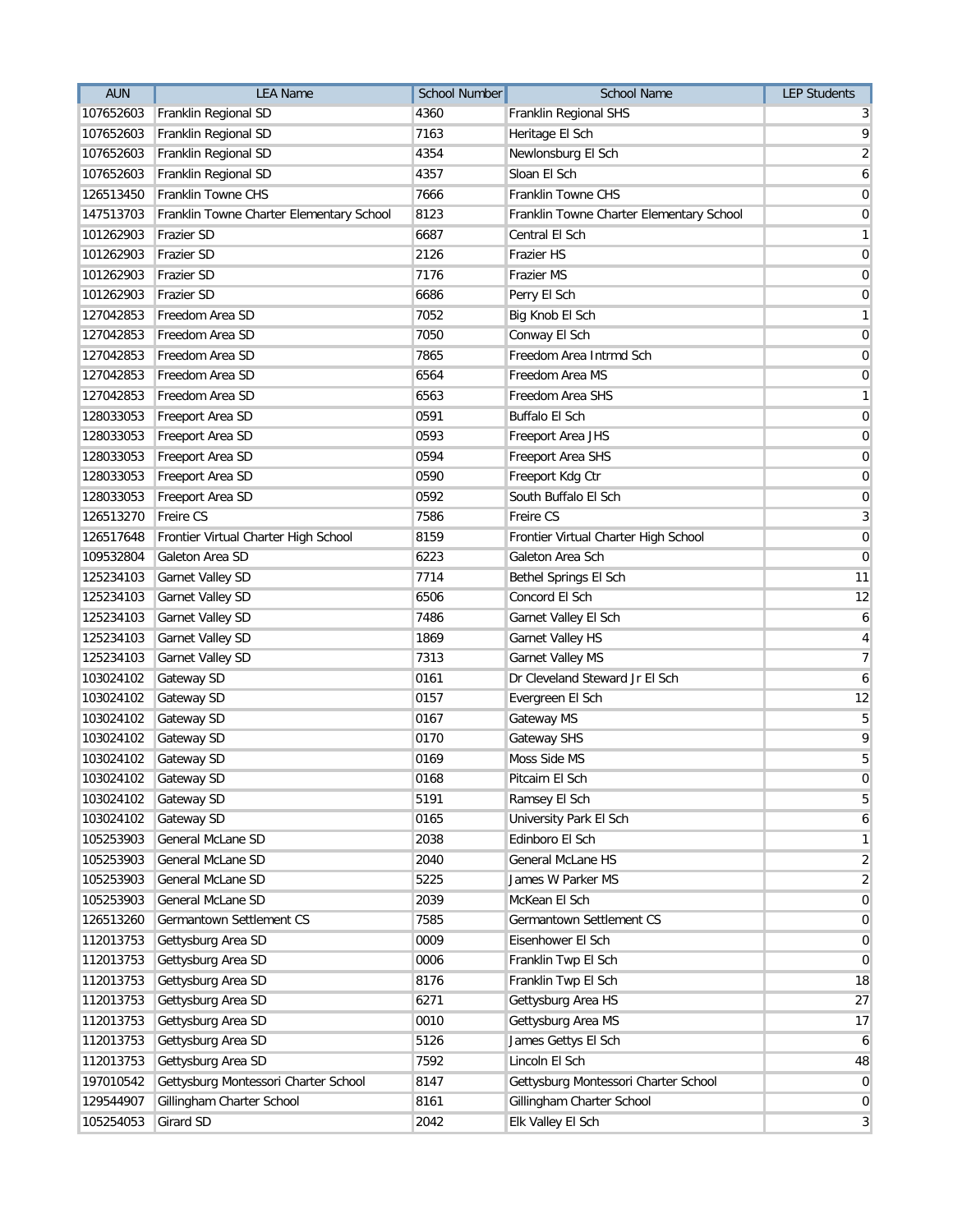| <b>AUN</b> | <b>LEA Name</b>              | <b>School Number</b> | School Name                   | <b>LEP Students</b> |
|------------|------------------------------|----------------------|-------------------------------|---------------------|
| 105254053  | Girard SD                    | 2043                 | Girard HS                     | 0                   |
| 105254053  | Girard SD                    | 6777                 | Rice Avenue MS                | $\overline{2}$      |
| 110173003  | Glendale SD                  | 6952                 | Glendale El Sch               | $\overline{0}$      |
| 110173003  | Glendale SD                  | 5219                 | Glendale JSHS                 | $\mathbf 0$         |
| 126513380  | Global Leadership Academy CS | 7639                 | Global Leadership Academy CS  | $\mathbf 0$         |
| 114063003  | Governor Mifflin SD          | 0793                 | Brecknock El Sch              | $\overline{0}$      |
| 114063003  | Governor Mifflin SD          | 0794                 | Cumru El Sch                  | $\overline{2}$      |
| 114063003  | Governor Mifflin SD          | 0801                 | <b>Governor Mifflin MS</b>    | $\boldsymbol{6}$    |
| 114063003  | Governor Mifflin SD          | 0802                 | <b>Governor Mifflin SHS</b>   | 15                  |
| 114063003  | Governor Mifflin SD          | 6794                 | Intermediate Sch              | 16                  |
| 114063003  | Governor Mifflin SD          | 8096                 | Mifflin Park El Sch           | 28                  |
| 124153510  | Graystone Academy CS         | 7728                 | Graystone Academy CS          | 95                  |
| 124153503  | <b>Great Valley SD</b>       | 1368                 | Charlestown El Sch            | $\overline{2}$      |
| 124153503  | <b>Great Valley SD</b>       | 7695                 | General Wayne El Sch          | $\mathfrak{b}$      |
| 124153503  | <b>Great Valley SD</b>       | 1424                 | <b>Great Valley HS</b>        | 12                  |
| 124153503  | <b>Great Valley SD</b>       | 1422                 | <b>Great Valley MS</b>        | 6                   |
| 124153503  | <b>Great Valley SD</b>       | 6479                 | Kathryn D. Markley El Sch     | 17                  |
| 124153503  | <b>Great Valley SD</b>       | 1461                 | Sugartown El Sch              | 27                  |
| 108112502  | Greater Johnstown SD         | 5315                 | East Side El Sch              | $\overline{2}$      |
| 108112502  | Greater Johnstown SD         | 1252                 | Greater Johnstown MS          | 3                   |
| 108112502  | Greater Johnstown SD         | 1251                 | <b>Greater Johnstown SHS</b>  | $\, 8$              |
| 108112502  | Greater Johnstown SD         | 1250                 | West Side El Sch              | $\overline{7}$      |
| 107653102  | Greater Latrobe SD           | 4379                 | Baggaley El Sch               | $\mathbf 0$         |
| 107653102  | <b>Greater Latrobe SD</b>    | 6957                 | <b>Greater Latrobe JHS</b>    | $\mathbf{1}$        |
| 107653102  | <b>Greater Latrobe SD</b>    | 4845                 | <b>Greater Latrobe SHS</b>    | $\mathbf{1}$        |
| 107653102  | <b>Greater Latrobe SD</b>    | 4386                 | Latrobe El Sch                | $\mathbf 0$         |
| 107653102  | <b>Greater Latrobe SD</b>    | 4380                 | Mountain View El Sch          | 3                   |
| 118402603  | Greater Nanticoke Area SD    | 7768                 | <b>GNA El Ctr</b>             | $\overline{7}$      |
| 118402603  | Greater Nanticoke Area SD    | 7610                 | Greater Nanticoke Area Ed Ctr | $\sqrt{5}$          |
| 118402603  | Greater Nanticoke Area SD    | 5242                 | Greater Nanticoke Area SHS    | 8                   |
| 118402603  | Greater Nanticoke Area SD    | 2933                 | J F Kennedy El Sch            | $\mathbf{1}$        |
| 118402603  | Greater Nanticoke Area SD    | 2939                 | K M Smith El Sch              | $\pmb{0}$           |
| 126510005  | Green Woods CS               | 7748                 | Green Woods CS                | $\pmb{0}$           |
| 112283003  | Greencastle-Antrim SD        | 2202                 | Greencastle-Antrim El Sch     | $\overline{5}$      |
| 112283003  | Greencastle-Antrim SD        | 5117                 | Greencastle-Antrim MS         | $\mathbf{3}$        |
| 112283003  | Greencastle-Antrim SD        | 7427                 | Greencastle-Antrim Pri Sch    | 10                  |
| 112283003  | Greencastle-Antrim SD        | 2206                 | Greencastle-Antrim SHS        | $\mathbf{1}$        |
| 107653203  | Greensburg Salem SD          | 7329                 | Amos K Hutchinson El Sch      | $\overline{2}$      |
| 107653203  | Greensburg Salem SD          | 4373                 | Greensburg-Salem HS           | $\mathbf 0$         |
| 107653203  | Greensburg Salem SD          | 4372                 | Greensburg-Salem MS           | $\mathbf 0$         |
| 107653203  | Greensburg Salem SD          | 5166                 | Metzgar El Sch                | $\pmb{0}$           |
| 107653203  | Greensburg Salem SD          | 5165                 | Nicely El Sch                 | $\mathbf 0$         |
| 104432803  | Greenville Area SD           | 3135                 | East El Sch                   | $\overline{2}$      |
| 104432803  | Greenville Area SD           | 3137                 | Greenville JSHS               | $\mathbf{1}$        |
| 104432803  | Greenville Area SD           | 3133                 | Hempfield El Sch              | $\mathbf{1}$        |
| 115503004  | Greenwood SD                 | 7062                 | Greenwood El Sch              | $\mathbf 0$         |
| 115503004  | Greenwood SD                 | 6341                 | Greenwood HS                  | $\mathbf 0$         |
| 115503004  | Greenwood SD                 | 7468                 | Greenwood MS                  | $\mathbf 0$         |
| 104432903  | Grove City Area SD           | 6125                 | George Jr Republic HS         | 16                  |
| 104432903  | Grove City Area SD           | 7316                 | George Jr Republic MS         | 3                   |
| 104432903  | Grove City Area SD           | 3145                 | Grove City Area HS            | $\mathbf 0$         |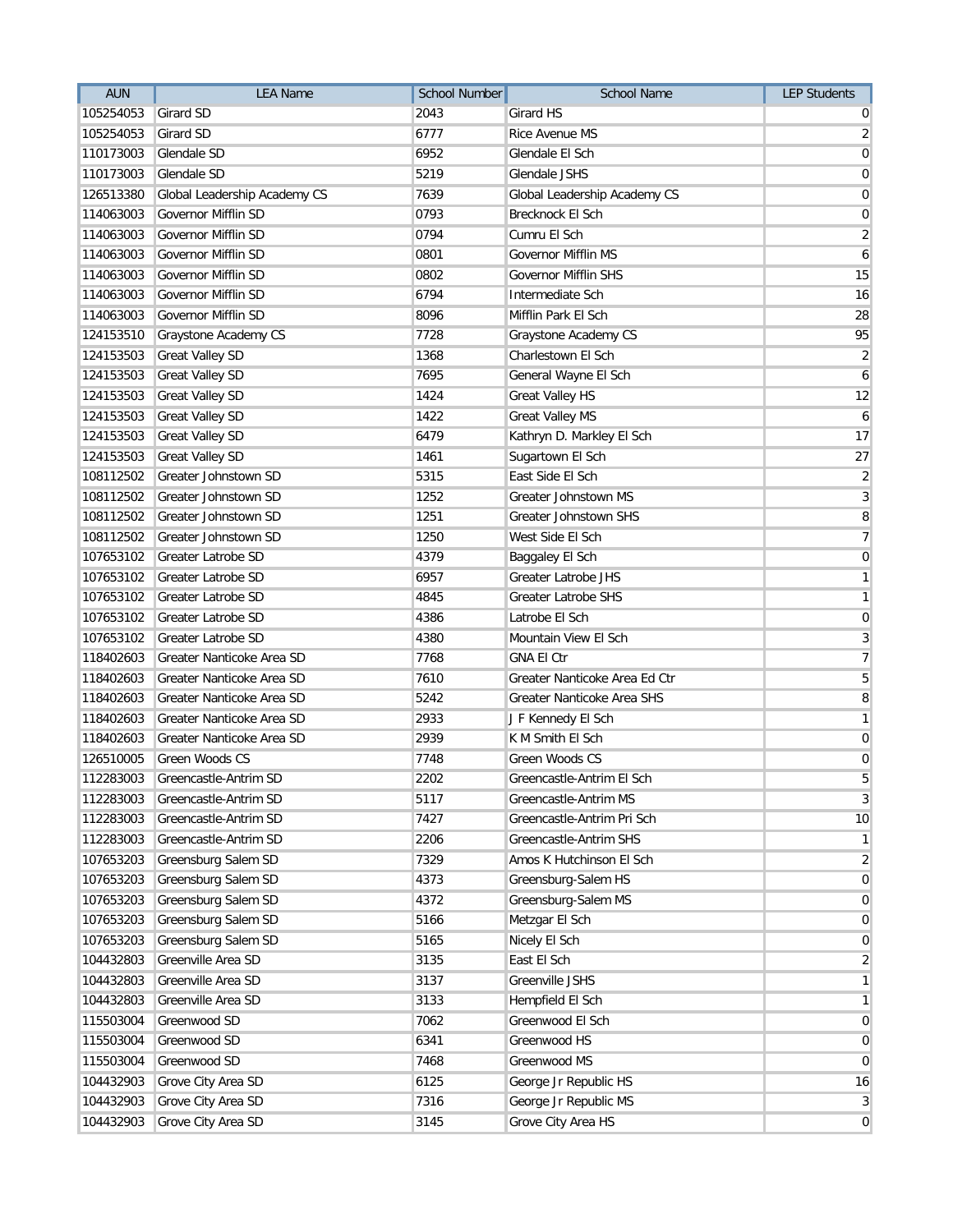| <b>AUN</b> | <b>LEA Name</b>           | <b>School Number</b> | <b>School Name</b>              | <b>LEP Students</b> |
|------------|---------------------------|----------------------|---------------------------------|---------------------|
| 104432903  | Grove City Area SD        | 3144                 | Grove City Area MS              | 0                   |
| 104432903  | Grove City Area SD        | 8202                 | Grove City Area MS              | $\overline{2}$      |
| 104432903  | Grove City Area SD        | 3143                 | Highland El Sch                 | $\mathbf 0$         |
| 104432903  | Grove City Area SD        | 6844                 | Hillview El Sch                 | $\overline{4}$      |
| 104432903  | Grove City Area SD        | 7120                 | Washington Kdg Ctr              | $\mathbf 0$         |
| 108057079  | HOPE for Hyndman CS       | 8154                 | HOPE for Hyndman Charter School | $\mathbf 0$         |
| 115222504  | Halifax Area SD           | 1753                 | Enders-Fisherville El Sch       | $\mathbf{1}$        |
| 115222504  | Halifax Area SD           | 5038                 | Halifax Area El Sch             | $\pmb{0}$           |
| 115222504  | Halifax Area SD           | 6330                 | Halifax Area HS                 | $\mathbf{1}$        |
| 115222504  | Halifax Area SD           | 6331                 | <b>Halifax Area MS</b>          | $\overline{0}$      |
| 114063503  | Hamburg Area SD           | 0808                 | Hamburg Area HS                 | 4                   |
| 114063503  | Hamburg Area SD           | 7447                 | Hamburg Area Middle School      | 3                   |
| 114063503  | Hamburg Area SD           | 0807                 | Hamburg El Sch                  | $\mathbf 0$         |
| 114063503  | Hamburg Area SD           | 0809                 | Perry El Sch                    | 3                   |
| 114063503  | Hamburg Area SD           | 0804                 | Strausstown El Sch              | $\mathbf 0$         |
| 114063503  | Hamburg Area SD           | 7992                 | Tilden El Center                | $\mathbf{3}$        |
| 114063503  | Hamburg Area SD           | 0806                 | Upper Bern El Sch               | $\pmb{0}$           |
| 103024603  | Hampton Township SD       | 0175                 | Central El Sch                  | $\mathbf 0$         |
| 103024603  | Hampton Township SD       | 5190                 | Hampton HS                      | $\overline{2}$      |
| 103024603  | Hampton Township SD       | 0179                 | Hampton MS                      | $\overline{4}$      |
| 103024603  | Hampton Township SD       | 0178                 | Poff El Sch                     | $\pmb{0}$           |
| 103024603  | Hampton Township SD       | 0176                 | Wyland El Sch                   | $\overline{7}$      |
| 118403003  | Hanover Area SD           | 2891                 | Hanover Area JSHS               | 9                   |
| 118403003  | Hanover Area SD           | 7007                 | Hanover Area Memorial El Sch    | 6                   |
| 118403003  | Hanover Area SD           | 8199                 | Hanover Green El Sch            | $\mathbf{1}$        |
| 118403003  | Hanover Area SD           | 2887                 | Hanover Green El Sch            | $\mathbf 0$         |
| 118403003  | Hanover Area SD           | 2888                 | Lee Park El Sch                 | 6                   |
| 118403003  | Hanover Area SD           | 2889                 | Lyndwood El Sch                 | $\pmb{0}$           |
| 112672803  | Hanover Public SD         | 4565                 | Clearview El Sch                | 5                   |
| 112672803  | Hanover Public SD         | 4570                 | Hanover MS                      | 37                  |
| 112672803  | Hanover Public SD         | 4571                 | Hanover SHS                     | 18                  |
| 112672803  | Hanover Public SD         | 4566                 | Hanover Street El Sch           | 29                  |
| 112672803  | Hanover Public SD         | 4568                 | Washington El Sch               | 13                  |
| 105254353  | Harbor Creek SD           | 2047                 | Clark El Sch                    | $\pmb{0}$           |
| 105254353  | Harbor Creek SD           | 2048                 | Harbor Creek Junior HS          | 3                   |
| 105254353  | Harbor Creek SD           | 7948                 | Harbor Creek Senior HS          | $\mathbf 0$         |
| 105254353  | Harbor Creek SD           | 2046                 | Klein El Sch                    | $\mathbf{1}$        |
| 105254353  | Harbor Creek SD           | 5227                 | Rolling Ridge El Sch            | $\mathbf{1}$        |
| 126513290  | Hardy Williams Academy CS | 7588                 | Hardy Williams Academy CS       | $\overline{0}$      |
| 110173504  | Harmony Area SD           | 7195                 | Harmony Area El Sch             | $\mathbf 0$         |
| 110173504  | Harmony Area SD           | 1547                 | Harmony Area HS                 | $\overline{0}$      |
| 110173504  | Harmony Area SD           | 7196                 | Harmony Area MS                 | $\mathbf 0$         |
| 115222752  | Harrisburg City SD        | 7899                 | ACTS @ William Penn School      | $\overline{0}$      |
| 115222752  | Harrisburg City SD        | 1764                 | Benjamin Franklin Sch           | 23                  |
| 115222752  | Harrisburg City SD        | 1769                 | Camp Curtin Sch                 | 45                  |
| 115222752  | Harrisburg City SD        | 7900                 | Career Technology Academy       | $\overline{0}$      |
| 115222752  | Harrisburg City SD        | 1765                 | Downey Sch                      | 31                  |
| 115222752  | Harrisburg City SD        | 1766                 | Foose Sch                       | 106                 |
| 115222752  | Harrisburg City SD        | 1757                 | Hamilton Sch                    | $\overline{0}$      |
| 115222752  | Harrisburg City SD        | 6333                 | Harrisburg HS                   | 205                 |
| 115222752  | Harrisburg City SD        | 7902                 | Harrisburg HS - SciTech Cmp     | $\overline{7}$      |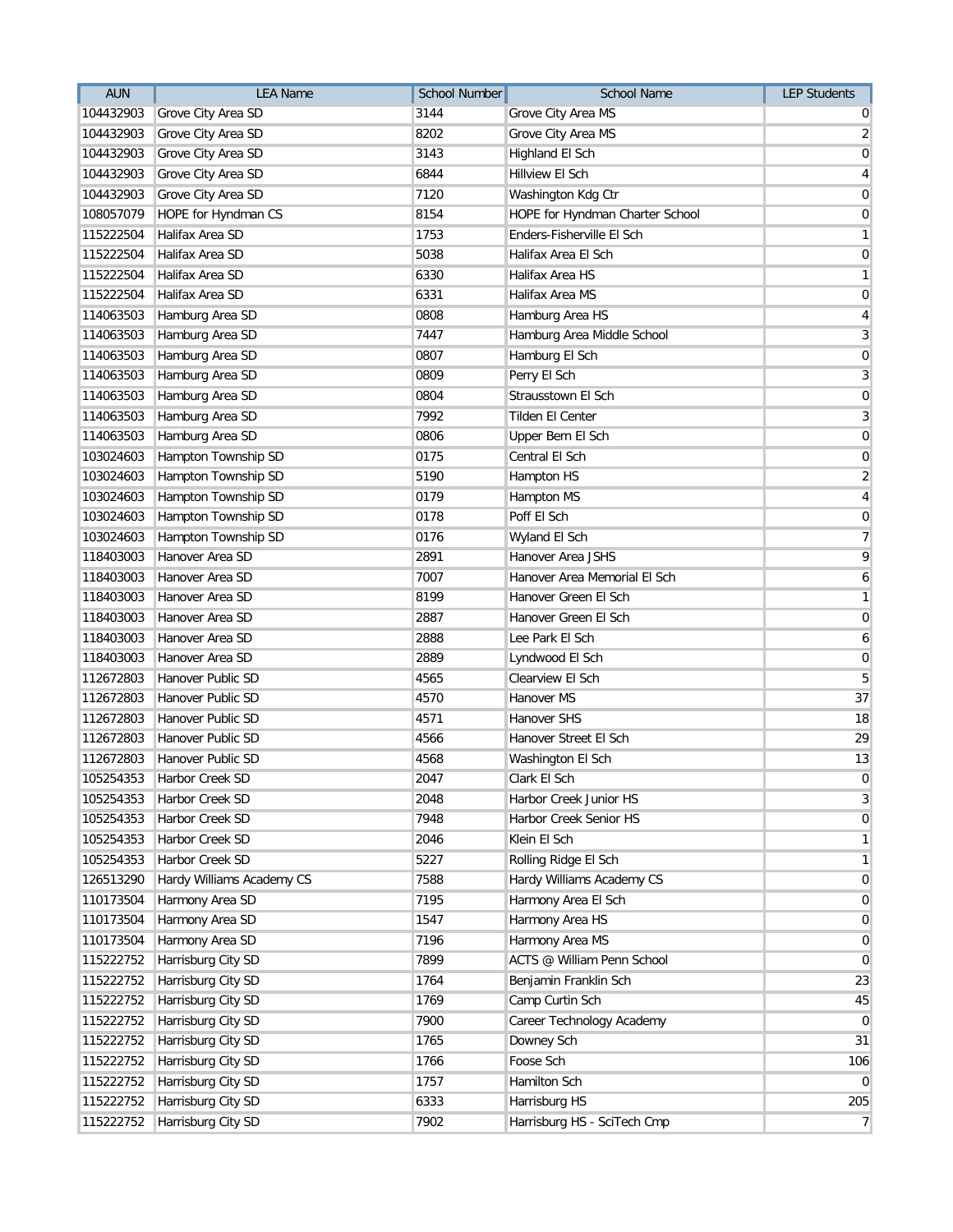| <b>AUN</b> | <b>LEA Name</b>                | <b>School Number</b> | School Name                    | <b>LEP Students</b> |
|------------|--------------------------------|----------------------|--------------------------------|---------------------|
| 115222752  | Harrisburg City SD             | 1758                 | Lincoln Sch                    | $\Omega$            |
| 115222752  | Harrisburg City SD             | 1759                 | Marshall Sch                   | 66                  |
| 115222752  | Harrisburg City SD             | 7901                 | Math Science Academy           | $\mathbf{3}$        |
| 115222752  | Harrisburg City SD             | 1767                 | Melrose Sch                    | 39                  |
| 115222752  | Harrisburg City SD             | 7623                 | Rowland Sch                    | 94                  |
| 115222752  | Harrisburg City SD             | 7667                 | Scott Sch                      | 95                  |
| 115222752  | Harrisburg City SD             | 1761                 | Shimmell Sch                   | $\overline{0}$      |
| 115222752  | Harrisburg City SD             | 1762                 | Steele Sch                     | $\overline{0}$      |
| 115222752  | Harrisburg City SD             | 7959                 | Steele Sch                     | 0                   |
| 115222752  | Harrisburg City SD             | 7464                 | William Penn Sch               | $\overline{0}$      |
| 123463603  | Hatboro-Horsham SD             | 5079                 | Blair Mill El Sch              | $\overline{7}$      |
| 123463603  | Hatboro-Horsham SD             | 3268                 | <b>Crooked Billet El Sch</b>   | 5                   |
| 123463603  | Hatboro-Horsham SD             | 3271                 | Hallowell El Sch               | $\overline{2}$      |
| 123463603  | Hatboro-Horsham SD             | 3272                 | Hatboro-Horsham SHS            | $\overline{5}$      |
| 123463603  | Hatboro-Horsham SD             | 6639                 | Keith Valley MS                | $6 \mid$            |
| 123463603  | Hatboro-Horsham SD             | 7600                 | Limekiln-Simmons El Sch        | $\mathbf{1}$        |
| 123463603  | Hatboro-Horsham SD             | 3267                 | Pennypack El Sch               | 9                   |
| 123463603  | Hatboro-Horsham SD             | 3270                 | Simmons El Sch                 | 1                   |
| 125234502  | Haverford Township SD          | 1871                 | Chatham Park El Sch            | $\mathbf{1}$        |
| 125234502  | Haverford Township SD          | 1876                 | Chestnutwold El Sch            | $\overline{2}$      |
| 125234502  | Haverford Township SD          | 1877                 | Coopertown El Sch              | $\vert 4 \vert$     |
| 125234502  | Haverford Township SD          | 1878                 | Haverford MS                   | 9                   |
| 125234502  | Haverford Township SD          | 1879                 | <b>Haverford SHS</b>           | 9                   |
| 125234502  | Haverford Township SD          | 1874                 | Lynnewood El Sch               | $\vert 4 \vert$     |
| 125234502  | Haverford Township SD          | 1875                 | Manoa El Sch                   | $5\overline{)}$     |
| 118403302  | Hazleton Area SD               | 7605                 | Arthur Street El Sch           | $\overline{0}$      |
| 118403302  | Hazleton Area SD               | 7937                 | Arthur Street El Sch           | 96                  |
| 118403302  | Hazleton Area SD               | 8100                 | Arthur Street El Sch Annex     | $\overline{2}$      |
| 118403302  | Hazleton Area SD               | 7661                 | Drums EI/MS                    | 7 <sup>1</sup>      |
| 118403302  | Hazleton Area SD               | 6718                 | Freeland EI/MS                 | 18                  |
| 118403302  | Hazleton Area SD               | 4855                 | Hazle El Sch                   | $\boldsymbol{0}$    |
| 118403302  | Hazleton Area SD               | 7348                 | Hazleton Area HS               | 419                 |
| 118403302  | Hazleton Area SD               | 7936                 | Hazleton El/MS                 | 208                 |
| 118403302  | Hazleton Area SD               | 6930                 | Heights Terrace El/MS          | 235                 |
| 118403302  | Hazleton Area SD               | 7004                 | McAdoo-Kelayres El Sch         | 11                  |
| 118403302  | Hazleton Area SD               | 8245                 | McAdoo-Kelayres El/MS          | $\overline{0}$      |
| 118403302  | Hazleton Area SD               | 7340                 | Valley El/MS                   | $\overline{2}$      |
| 118403302  | Hazleton Area SD               | 7569                 | West Hazleton EI/MS            | 154                 |
| 134677866  | Helen Thackston Charter School | 8041                 | Helen Thackston Charter School | 93                  |
| 113363103  | Hempfield SD                   | 5236                 | Centerville El Sch             | 25                  |
| 113363103  | Hempfield SD                   | 5055                 | Centerville MS                 | 19                  |
| 113363103  | Hempfield SD                   | 2574                 | East Petersburg El Sch         | 19                  |
| 113363103  | Hempfield SD                   | 2577                 | Farmdale El Sch                | 5 <sup>1</sup>      |
| 113363103  | Hempfield SD                   | 2578                 | <b>Hempfield SHS</b>           | 89                  |
| 113363103  | Hempfield SD                   | 6294                 | Landisville Intrmd Ctr         | $\overline{7}$      |
| 113363103  | Hempfield SD                   | 7421                 | Landisville MS                 | 18                  |
| 113363103  | Hempfield SD                   | 7442                 | Landisville Pri Ctr            | 29                  |
| 113363103  | Hempfield SD                   | 2576                 | Mountville El Sch              | 18                  |
| 113363103  | Hempfield SD                   | 2575                 | Rohrerstown El Sch             | 55                  |
| 107653802  | Hempfield Area SD              | 6851                 | Bovard El Sch                  | $\overline{0}$      |
| 107653802  | Hempfield Area SD              | 7747                 | Crossroads Sch                 | 0                   |
|            |                                |                      |                                |                     |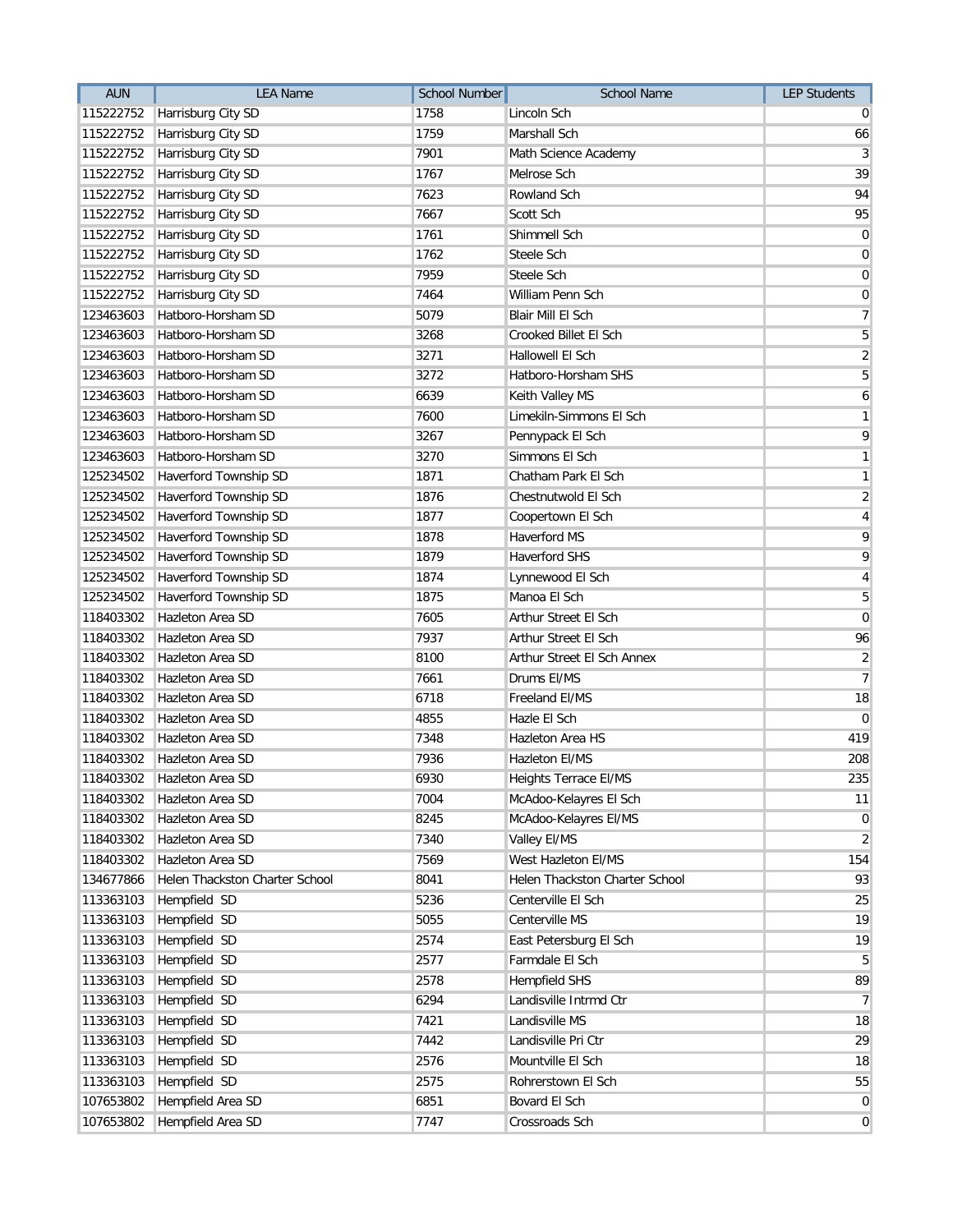| <b>AUN</b> | <b>LEA Name</b>                         | School Number | School Name                             | <b>LEP Students</b> |
|------------|-----------------------------------------|---------------|-----------------------------------------|---------------------|
| 107653802  | Hempfield Area SD                       | 4393          | East Hempfield El Sch                   | 0                   |
| 107653802  | Hempfield Area SD                       | 4389          | Fort Allen El Sch                       | $\overline{2}$      |
| 107653802  | Hempfield Area SD                       | 7268          | Harrold MS                              | $\mathbf{1}$        |
| 107653802  | Hempfield Area SD                       | 4404          | Hempfield Area SHS                      | $\overline{4}$      |
| 107653802  | Hempfield Area SD                       | 4394          | Maxwell El Sch                          | $\pmb{0}$           |
| 107653802  | Hempfield Area SD                       | 5359          | Stanwood El Sch                         | $\mathbf 0$         |
| 107653802  | Hempfield Area SD                       | 7269          | Wendover MS                             | $\pmb{0}$           |
| 107653802  | Hempfield Area SD                       | 4399          | West Hempfield El Sch                   | $\pmb{0}$           |
| 107653802  | Hempfield Area SD                       | 7270          | West Hempfield MS                       | $\pmb{0}$           |
| 107653802  | Hempfield Area SD                       | 4400          | West Point El Sch                       | $\pmb{0}$           |
| 104433303  | Hermitage SD                            | 3146          | Artman El Sch                           | 10                  |
| 104433303  | Hermitage SD                            | 5247          | Delahunty MS                            | $\mathbf 0$         |
| 104433303  | Hermitage SD                            | 8069          | Delahunty MS                            | $\mathbf{1}$        |
| 104433303  | Hermitage SD                            | 8070          | Hermitage MS                            | $\mathbf{1}$        |
| 104433303  | Hermitage SD                            | 3149          | Hermitage MS                            | $\mathbf 0$         |
| 104433303  | Hermitage SD                            | 3150          | <b>Hickory HS</b>                       | $\sqrt{3}$          |
| 104433303  | Hermitage SD                            | 3147          | Karen A. Ionta El Sch                   | $\pmb{0}$           |
| 103024753  | <b>Highlands SD</b>                     | 0182          | Fairmount Primary Center                | $\overline{2}$      |
| 103024753  | <b>Highlands SD</b>                     | 0180          | Fawn Primary Center                     | $\pmb{0}$           |
| 103024753  | <b>Highlands SD</b>                     | 0191          | Grandview Upper El Sch                  | $\mathbf{1}$        |
| 103024753  | <b>Highlands SD</b>                     | 8198          | Heights Early Childhood Center          | $\boldsymbol{0}$    |
| 103024753  | <b>Highlands SD</b>                     | 0190          | Heights El Sch                          | $\pmb{0}$           |
| 103024753  | <b>Highlands SD</b>                     | 7202          | <b>Highlands MS</b>                     | $\mathbf{1}$        |
| 103024753  | <b>Highlands SD</b>                     | 5153          | <b>Highlands SHS</b>                    | $\mathbf{1}$        |
| 108073503  | Hollidaysburg Area SD                   | 0888          | Allegheny El Sch #1                     | $\mathbf 0$         |
| 108073503  | Hollidaysburg Area SD                   | 7097          | Charles W Longer El Sch                 | $\mathbf 0$         |
| 108073503  | Hollidaysburg Area SD                   | 7381          | Foot of Ten El Sch                      | 9                   |
| 108073503  | Hollidaysburg Area SD                   | 6195          | Frankstown El Sch                       | $\overline{7}$      |
| 108073503  | Hollidaysburg Area SD                   | 0927          | Hollidaysburg Area JHS                  | 3                   |
| 108073503  | Hollidaysburg Area SD                   | 5207          | Hollidaysburg Area SHS                  | $\mathbf{1}$        |
| 128323303  | Homer-Center SD                         | 6797          | Homer-Center El Sch                     | $\mathbf 0$         |
| 128323303  | Homer-Center SD                         | 2331          | Homer-Center JSHS                       | $\pmb{0}$           |
| 126510003  | Hope CS                                 | 7723          | Hope CS                                 | $\pmb{0}$           |
|            | 127044103 Hopewell Area SD              | 0672          | <b>Hopewell El Sch</b>                  | $\overline{c}$      |
| 127044103  | Hopewell Area SD                        | 0674          | <b>Hopewell JHS</b>                     | $\overline{2}$      |
| 127044103  | Hopewell Area SD                        | 0675          | <b>Hopewell SHS</b>                     | $\mathbf 0$         |
| 127044103  | Hopewell Area SD                        | 0671          | Independence El Sch                     | $\mathbf{1}$        |
| 127044103  | <b>Hopewell Area SD</b>                 | 7280          | Margaret Ross El Sch                    | $\pmb{0}$           |
| 127044103  | Hopewell Area SD                        | 0669          | Raccoon El Sch                          | $\mathbf 0$         |
| 119355028  | Howard Gardner Multiple Intelligence CS | 8209          | Howard Gardner Multiple Intelligence CS | $\mathbf 0$         |
| 111312503  | Huntingdon Area SD                      | 2298          | Brady-Henderson Mill Creek El           | $\mathbf 0$         |
| 111312503  | Huntingdon Area SD                      | 5333          | Huntingdon Area MS                      | 4                   |
| 111312503  | Huntingdon Area SD                      | 2305          | Huntingdon Area SHS                     | 3                   |
| 111312503  | Huntingdon Area SD                      | 2303          | Jackson-Miller El Sch                   | $\mathbf 0$         |
| 111312503  | Huntingdon Area SD                      | 7525          | Southside El Sch                        | 5                   |
| 111312503  | Huntingdon Area SD                      | 7620          | Standing Stone El Sch                   | $\overline{4}$      |
| 114060392  | I-LEAD Charter School                   | 8155          | I-LEAD Charter School                   | 34                  |
| 126513200  | Imani Education Circle CS               | 7579          | Imani Educationl Circle CS              | $\overline{2}$      |
| 126512980  | Imhotep Institute CHS                   | 7542          | Imhotep Institute CHS                   | $\mathbf{1}$        |
| 126513510  | Independence CS                         | 7683          | Independence CS                         | 35                  |
| 128323703  | Indiana Area SD                         | 2314          | Ben Franklin El Sch                     | 10                  |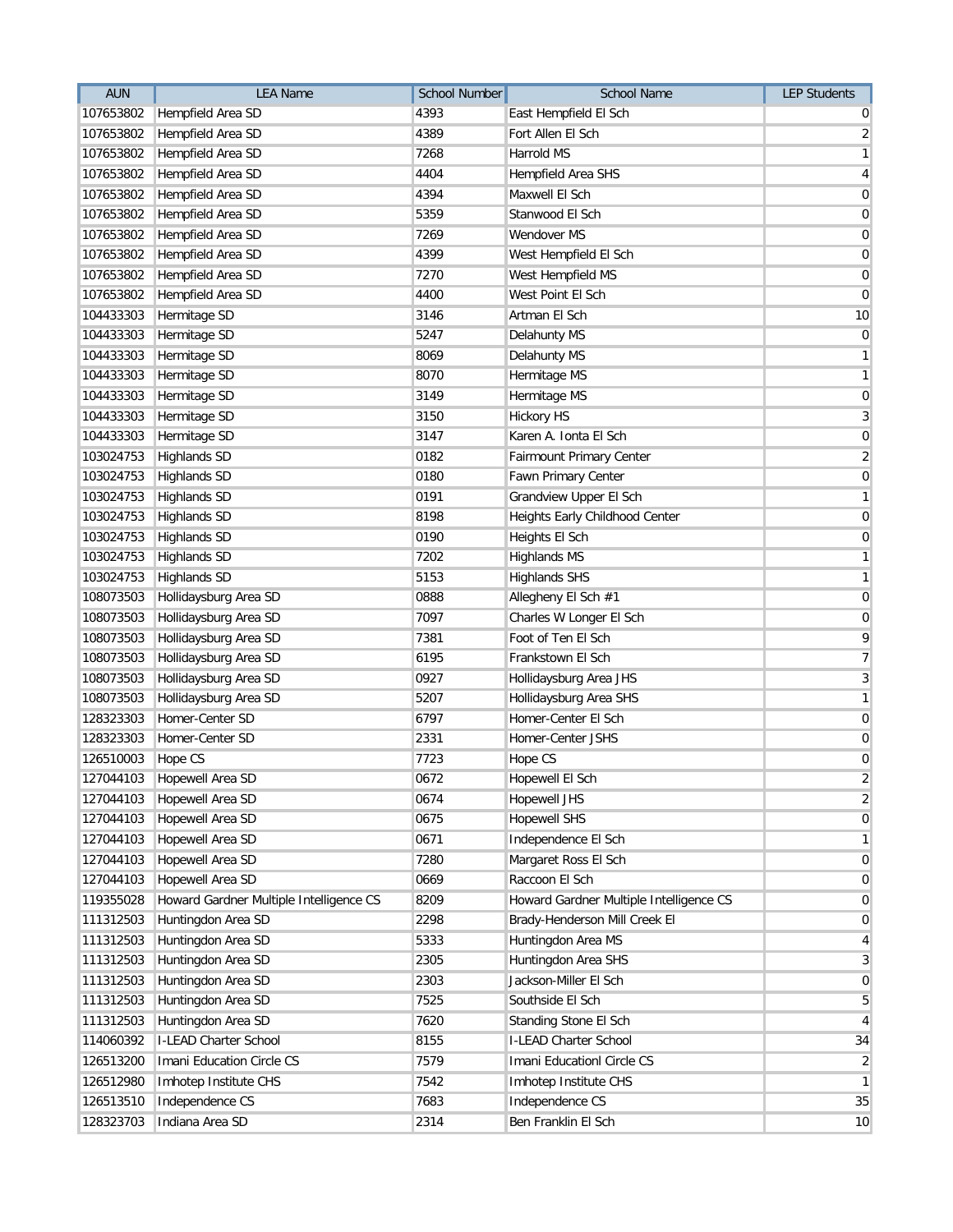| <b>AUN</b> | <b>LEA Name</b>                | <b>School Number</b> | <b>School Name</b>             | <b>LEP Students</b> |
|------------|--------------------------------|----------------------|--------------------------------|---------------------|
| 128323703  | Indiana Area SD                | 4964                 | East Pike El Sch               | 3                   |
| 128323703  | Indiana Area SD                | 2321                 | Eisenhower El Sch              | 6                   |
| 128323703  | Indiana Area SD                | 2322                 | Horace Mann El Sch             | 6                   |
| 128323703  | Indiana Area SD                | 2324                 | Indiana Area JHS               | 11                  |
| 128323703  | Indiana Area SD                | 2325                 | Indiana Area SHS               | 4                   |
| 115220001  | Infinity CS                    | 7765                 | Infinity CS                    | $\mathbf 0$         |
| 125235103  | Interboro SD                   | 1881                 | Glenolden Sch                  | 16                  |
| 125235103  | Interboro SD                   | 1885                 | <b>Interboro SHS</b>           | 13                  |
| 125235103  | Interboro SD                   | 7643                 | Kindergarten Academy           | 9                   |
| 125235103  | Interboro SD                   | 1883                 | Norwood Sch                    | 6                   |
| 125235103  | Interboro SD                   | 6508                 | Prospect Park Sch              | $\overline{7}$      |
| 125235103  | Interboro SD                   | 4847                 | <b>Tinicum Sch</b>             | 11                  |
| 105256553  | <b>Iroquois SD</b>             | 2052                 | Iroquois El Sch                | $\mathbf{3}$        |
| 105256553  | <b>Iroquois SD</b>             | 4817                 | Iroquois JSHS                  | $\mathbf{1}$        |
| 105256553  | Iroquois SD                    | 2051                 | Wesleyville El Sch             | $\mathbf 0$         |
| 104433604  | Jamestown Area SD              | 6127                 | Jamestown Area El Sch          | $\pmb{0}$           |
| 104433604  | Jamestown Area SD              | 6126                 | Jamestown Area JSHS            | $\mathbf 0$         |
| 107654103  | Jeannette City SD              | 8024                 | Jeannette McKee El Sch         | $\mathbf 0$         |
| 107654103  | Jeannette City SD              | 7405                 | Jeannette McKee El/MS          | $\mathbf 0$         |
| 107654103  | Jeannette City SD              | 8025                 | Jeannette McKee MS             | $\pmb{0}$           |
| 107654103  | Jeannette City SD              | 4412                 | Jeannette SHS                  | $\pmb{0}$           |
| 106333407  | Jefferson County-DuBois AVTS   | 5180                 | Jefferson County-DuBois AVTS   | $\pmb{0}$           |
| 101303503  | Jefferson-Morgan SD            | 7029                 | Jefferson-Morgan El Sch        | $\mathbf{1}$        |
| 101303503  | Jefferson-Morgan SD            | 2280                 | Jefferson-Morgan MS/HS         | $\mathbf 0$         |
| 123463803  | Jenkintown SD                  | 3276                 | Jenkintown El Sch              | 15                  |
| 123463803  | Jenkintown SD                  | 3277                 | Jenkintown HS                  | $\mathbf 0$         |
| 123463803  | Jenkintown SD                  | 7598                 | Jenkintown MS                  | $\mathbf 0$         |
| 123463803  | Jenkintown SD                  | 8049                 | Jenkintown Middle/High School  | $\overline{2}$      |
| 117414003  | Jersey Shore Area SD           | 3031                 | Avis El Sch                    | $\mathbf 0$         |
| 117414003  | Jersey Shore Area SD           | 5243                 | Jersey Shore Area El Sch       | $\mathbf 0$         |
| 117414003  | Jersey Shore Area SD           | 3034                 | Jersey Shore Area SHS          | $\mathbf{1}$        |
| 117414003  | Jersey Shore Area SD           | 3033                 | Jersey Shore MS                | $\pmb{0}$           |
| 117414003  | Jersey Shore Area SD           | 6988                 | Nippenose Valley El Sch        | $\pmb{0}$           |
|            | 117414003 Jersey Shore Area SD | 5060                 | Salladasburg El Sch            | $\pmb{0}$           |
| 121135003  | Jim Thorpe Area SD             | 1307                 | Jim Thorpe Area SHS            | 3                   |
| 121135003  | Jim Thorpe Area SD             | 6965                 | L B Morris El Sch              | 3                   |
| 121135003  | Jim Thorpe Area SD             | 7785                 | Penn/Kidder Campus             | $\overline{5}$      |
| 133513315  | John B. Stetson Charter School | 8149                 | John B. Stetson Charter School | 207                 |
| 109243503  | Johnsonburg Area SD            | 5326                 | Johnsonburg Area El Sch        | $\mathbf 0$         |
| 109243503  | Johnsonburg Area SD            | 6218                 | Johnsonburg Area HS            | $\mathbf 0$         |
| 111343603  | Juniata County SD              | 2394                 | East Juniata JSHS              | $\mathbf 0$         |
| 111343603  | Juniata County SD              | 2390                 | Fayette Twp El Sch             | $\mathbf 0$         |
| 111343603  | Juniata County SD              | 4947                 | Fermanagh-Mifflintown El Sch   | $\mathbf 0$         |
| 111343603  | Juniata County SD              | 6255                 | Juniata SHS                    | $\overline{7}$      |
| 111343603  | Juniata County SD              | 2399                 | Lack-Tuscarora El Sch          | $\mathbf 0$         |
| 111343603  | Juniata County SD              | 2391                 | Monroe Twp El Sch              | $\mathbf 0$         |
| 111343603  | Juniata County SD              | 2395                 | Mountain View El Sch           | $\mathbf 0$         |
| 111343603  | Juniata County SD              | 2392                 | Susquehanna Twp El Sch         | $\mathbf 0$         |
| 111343603  | Juniata County SD              | 2393                 | Thompsontown-Delaware El Sch   | $\mathbf 0$         |
| 111343603  | Juniata County SD              | 7220                 | Tuscarora MS                   | 0                   |
| 111343603  | Juniata County SD              | 2400                 | Tuscarora Valley El Sch        | $\mathbf 0$         |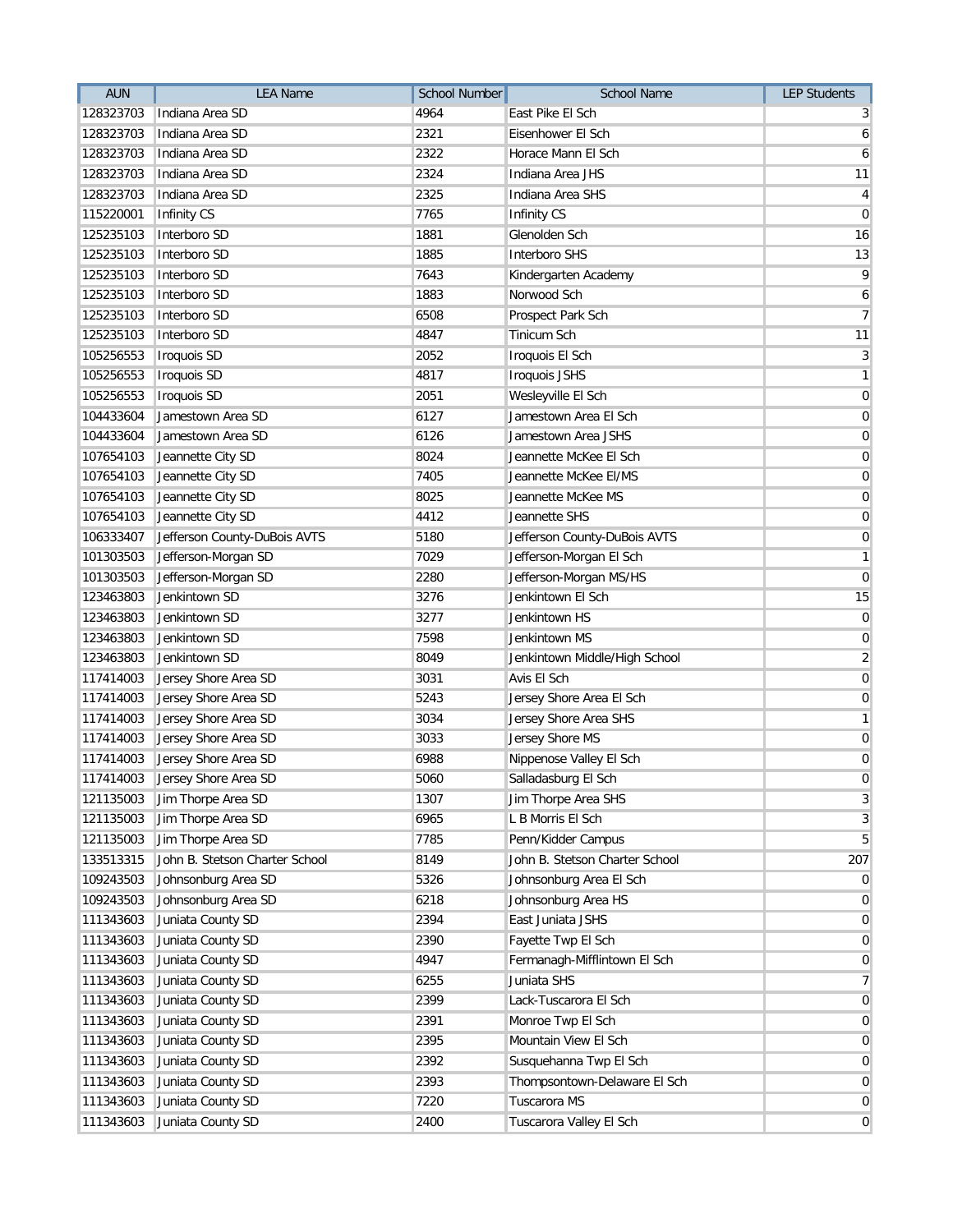| <b>AUN</b> | <b>LEA Name</b>                          | <b>School Number</b> | <b>School Name</b>                       | <b>LEP Students</b> |
|------------|------------------------------------------|----------------------|------------------------------------------|---------------------|
| 111343603  | Juniata County SD                        | 2396                 | Walker Twp El Sch                        | $\overline{0}$      |
| 111312804  | Juniata Valley SD                        | 5230                 | Juniata Valley El Sch                    | $\overline{0}$      |
| 111312804  | Juniata Valley SD                        | 2308                 | Juniata Valley JSHS                      | 0                   |
| 126510013  | KIPP Philadelphia Charter School         | 7776                 | KIPP Philadelphia Charter School         | $\vert 4 \vert$     |
| 172510793  | KIPP West Philadelphia Preparatory Chart | 8124                 | KIPP West Philadelphia Preparatory Chart | $\overline{0}$      |
| 109422303  | Kane Area SD                             | 5244                 | Kane Area El Sch                         | $\overline{0}$      |
| 109422303  | Kane Area SD                             | 5245                 | Kane Area HS                             | $\boldsymbol{0}$    |
| 109422303  | Kane Area SD                             | 3100                 | Kane Area MS                             | $\boldsymbol{0}$    |
| 109422303  | Kane Area SD                             | 3099                 | Mt Jewett El Sch                         | $\overline{0}$      |
| 104103603  | Karns City Area SD                       | 4906                 | Bruin El Sch                             | $\overline{0}$      |
| 104103603  | Karns City Area SD                       | 1153                 | Chicora El Sch                           | 0                   |
| 104103603  | Karns City Area SD                       | 1154                 | Karns City HS                            | $\mathbf 0$         |
| 104103603  | Karns City Area SD                       | 7396                 | Sugarcreek El Sch                        | $\overline{0}$      |
| 124154003  | Kennett Consolidated SD                  | 8172                 | Bancroft El Sch                          | 82                  |
| 124154003  | Kennett Consolidated SD                  | 1401                 | Greenwood El Sch                         | 92                  |
| 124154003  | Kennett Consolidated SD                  | 6482                 | <b>Kennett HS</b>                        | 118                 |
| 124154003  | Kennett Consolidated SD                  | 6834                 | Kennett MS                               | 99                  |
| 124154003  | Kennett Consolidated SD                  | 6481                 | Mary D Lang El Sch                       | $\mathbf 0$         |
| 124154003  | Kennett Consolidated SD                  | 8171                 | Mary D Lang Kdg Ctr                      | 73                  |
| 124154003  | Kennett Consolidated SD                  | 1400                 | New Garden El Sch                        | 101                 |
| 106166503  | Keystone SD                              | 6694                 | Keystone El Sch                          | $\overline{0}$      |
| 106166503  | Keystone SD                              | 1486                 | Keystone JSHS                            | $\boldsymbol{0}$    |
| 110183602  | Keystone Central SD                      | 7795                 | <b>Bucktail Area MS</b>                  | $\overline{0}$      |
| 110183602  | Keystone Central SD                      | 6241                 | <b>Bucktail HS</b>                       | $\boldsymbol{0}$    |
| 110183602  | Keystone Central SD                      | 7589                 | Central Mountain HS                      | $\overline{2}$      |
| 110183602  | Keystone Central SD                      | 7590                 | Central Mountain MS                      | $\vert 4 \vert$     |
| 110183602  | Keystone Central SD                      | 4815                 | Dickey El Sch                            | $\boldsymbol{0}$    |
| 110183602  | Keystone Central SD                      | 1568                 | Lamar Twp El Sch                         | 0                   |
| 110183602  | Keystone Central SD                      | 4917                 | Liberty-Curtin El Sch                    | $\boldsymbol{0}$    |
| 110183602  | Keystone Central SD                      | 1570                 | Mill Hall El Sch                         | 0                   |
| 110183602  | Keystone Central SD                      | 6242                 | Renovo El Sch                            | $\mathbf 0$         |
| 110183602  | Keystone Central SD                      | 6245                 | Robb El Sch                              | 12                  |
| 110183602  | Keystone Central SD                      | 7474                 | Sugar Valley El Sch                      | $\boldsymbol{0}$    |
|            | 110183602 Keystone Central SD            | 1588                 | Woodward El Sch                          | $\boldsymbol{0}$    |
| 104432830  | Keystone Education Center CS             | 7506                 | Keystone Education Center CS             | $\overline{0}$      |
| 103025002  | Keystone Oaks SD                         | 7461                 | Dormont El Sch                           | $\mathbf{3}$        |
| 103025002  | Keystone Oaks SD                         | 0203                 | Fred L Aiken El Sch                      | $\overline{7}$      |
| 103025002  | Keystone Oaks SD                         | 5112                 | Keystone Oaks HS                         | 11                  |
| 103025002  | Keystone Oaks SD                         | 7462                 | Keystone Oaks MS                         | $^{\rm 8}$          |
| 103025002  | Keystone Oaks SD                         | 0204                 | Myrtle Ave Sch                           | 22                  |
| 126510017  | Khepera CS                               | 7826                 | Khepera CS                               | $\overline{0}$      |
| 107654403  | Kiski Area SD                            | 7190                 | Allegheny-Hyde Park El Sch               | $\overline{0}$      |
| 107654403  | Kiski Area SD                            | 6177                 | Bell Avon El Sch                         | $\overline{0}$      |
| 107654403  | Kiski Area SD                            | 4431                 | Kiski Area HS                            | $\overline{0}$      |
| 107654403  | Kiski Area SD                            | 7189                 | Kiski Area IHS                           | $\overline{0}$      |
| 107654403  | Kiski Area SD                            | 4415                 | Laurel Point El Sch                      | $\overline{0}$      |
| 107654403  | Kiski Area SD                            | 4516                 | Mamont El Sch                            | $\overline{4}$      |
| 107654403  | Kiski Area SD                            | 4519                 | North Washington El Sch                  | $\overline{0}$      |
| 107654403  | Kiski Area SD                            | 7191                 | Vandergrift El Sch                       | $\overline{0}$      |
| 107654403  | Kiski Area SD                            | 4520                 | Washington El Sch                        | $\overline{0}$      |
| 114064003  | Kutztown Area SD                         | 6314                 | Albany El Sch                            | $\overline{0}$      |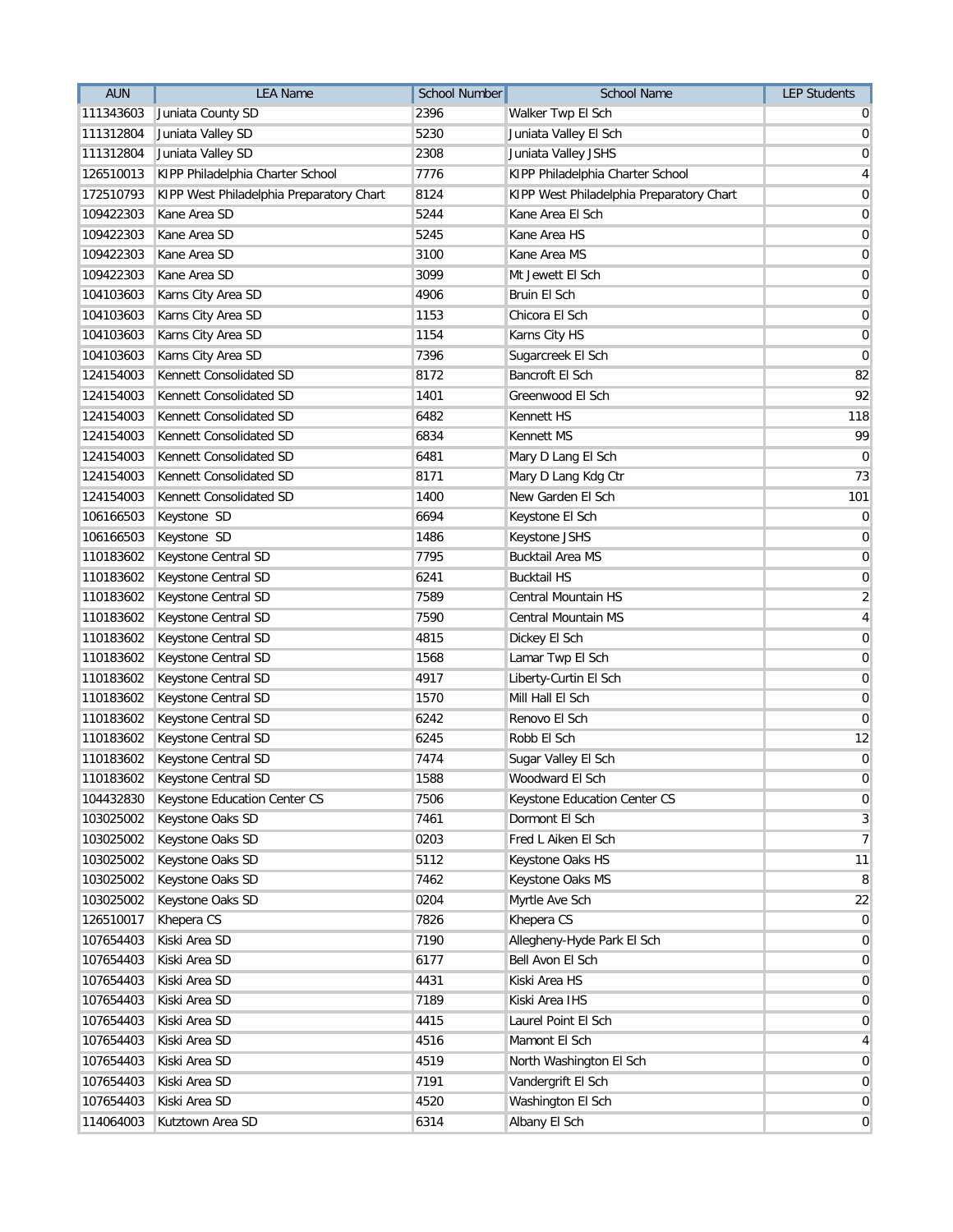| <b>AUN</b> | <b>LEA Name</b>                        | School Number | School Name                            | <b>LEP Students</b>     |
|------------|----------------------------------------|---------------|----------------------------------------|-------------------------|
| 114064003  | Kutztown Area SD                       | 8095          | Albany El Sch                          | $\overline{0}$          |
| 114064003  | Kutztown Area SD                       | 0810          | Greenwich-Lenhartsville El Sch         | $\overline{0}$          |
| 114064003  | Kutztown Area SD                       | 6315          | Kutztown Area MS                       | $\mathbf 0$             |
| 114064003  | Kutztown Area SD                       | 0816          | Kutztown Area SHS                      | $\mathbf 0$             |
| 114064003  | Kutztown Area SD                       | 6316          | Kutztown El Sch                        | $\overline{2}$          |
| 114064003  | Kutztown Area SD                       | 0812          | Maxatawny El Sch                       | $\mathbf 0$             |
| 113362940  | La Academia Partnership Charter School | 7538          | La Academia Partnership Charter School | 39                      |
| 126513110  | Laboratory CS                          | 7565          | Laboratory CS                          | $\mathbf 0$             |
| 119665003  | Lackawanna Trail SD                    | 4524          | Lackawanna Trail El Ctr                | $\mathbf 0$             |
| 119665003  | Lackawanna Trail SD                    | 4528          | Lackawanna Trail JSHS                  | $\mathbf 0$             |
| 118403903  | Lake-Lehman SD                         | 2924          | Lake-Lehman JSHS                       | $\mathbf{1}$            |
| 118403903  | Lake-Lehman SD                         | 7060          | Lake-Noxen El Sch                      | $\mathbf 0$             |
| 118403903  | Lake-Lehman SD                         | 2922          | Lehman-Jackson El Sch                  | $\mathbf{1}$            |
| 118403903  | Lake-Lehman SD                         | 2920          | Ross El Sch                            | $\mathbf 0$             |
| 119354603  | Lakeland SD                            | 6403          | Lakeland El Sch                        | 3                       |
| 119354603  | Lakeland SD                            | 6404          | Lakeland JSHS                          | $\mathbf{1}$            |
| 119354603  | Lakeland SD                            | 7146          | Mayfield El Sch                        | $\mathbf 0$             |
| 104433903  | Lakeview SD                            | 3155          | Lakeview HS                            | $\mathbf 0$             |
| 104433903  | Lakeview SD                            | 7069          | Lakeview MS                            | $\mathbf{1}$            |
| 104433903  | Lakeview SD                            | 3154          | Oakview El Sch                         | $\mathbf 0$             |
| 113363603  | Lampeter-Strasburg SD                  | 2606          | Hans Herr El Sch                       | 10                      |
| 113363603  | Lampeter-Strasburg SD                  | 7939          | Lampeter El Sch                        | 8                       |
| 113363603  | Lampeter-Strasburg SD                  | 2607          | Lampeter-Strasburg SHS                 | 11                      |
| 113363603  | Lampeter-Strasburg SD                  | 6297          | Martin Meylin MS                       | 5                       |
| 113363603  | Lampeter-Strasburg SD                  | 6298          | Strasburg El Sch                       | $\mathbf 0$             |
| 113363603  | Lampeter-Strasburg SD                  | 2601          | Willow Street El Sch                   | $\mathbf{0}$            |
| 113364002  | Lancaster SD                           | 7403          | Buehrle Alternative Ed Sch             | 13                      |
| 113364002  | Lancaster SD                           | 2598          | <b>Burrowes Sch</b>                    | 67                      |
| 113364002  | Lancaster SD                           | 7182          | Carter and MacRae El Sch               | 62                      |
| 113364002  | Lancaster SD                           | 2599          | Elizabeth R Martin El Sch              | 46                      |
| 113364002  | Lancaster SD                           | 2581          | Fulton El Sch                          | 96                      |
| 113364002  | Lancaster SD                           | 2589          | George Washington El Sch               | 168                     |
| 113364002  | Lancaster SD                           | 2592          | Hamilton El Sch                        | 74                      |
| 113364002  | Lancaster SD                           | 2593          | Hand MS                                | 159                     |
| 113364002  | Lancaster SD                           | 2597          | James Buchanan El Sch                  | 24                      |
| 113364002  | Lancaster SD                           | 5056          | King El Sch                            | 115                     |
| 113364002  | Lancaster SD                           | 2584          | Lafayette El Sch                       | 70                      |
| 113364002  | Lancaster SD                           | 2595          | Lincoln MS                             | 126                     |
| 113364002  | Lancaster SD                           | 2596          | McCaskey Campus                        | 516                     |
| 113364002  | Lancaster SD                           | 7922          | Phoenix Academy                        | 36                      |
| 113364002  | Lancaster SD                           | 6762          | Price El Sch                           | 62                      |
| 113364002  | Lancaster SD                           | 2594          | Reynolds MS                            | 107                     |
| 113364002  | Lancaster SD                           | 2587          | Ross El Sch                            | 29                      |
| 113364002  | Lancaster SD                           | 2590          | Thomas Wharton El Sch                  | 24                      |
| 113364002  | Lancaster SD                           | 2600          | Wheatland MS                           | 95                      |
| 113364002  | Lancaster SD                           | 2591          | Wickersham El Sch                      | 67                      |
| 101264003  | Laurel Highlands SD                    | 2146          | Clark El Sch                           | $\mathbf 0$             |
| 101264003  | Laurel Highlands SD                    | 2163          | Hatfield El Sch                        | $\mathbf{1}$            |
| 101264003  | Laurel Highlands SD                    | 4700          | Hutchinson El Sch                      | $\mathbf{1}$            |
| 101264003  | Laurel Highlands SD                    | 5146          | Laurel Highlands MS                    | $\overline{\mathbf{c}}$ |
| 101264003  | Laurel Highlands SD                    | 6600          | Laurel Highlands SHS                   | 4                       |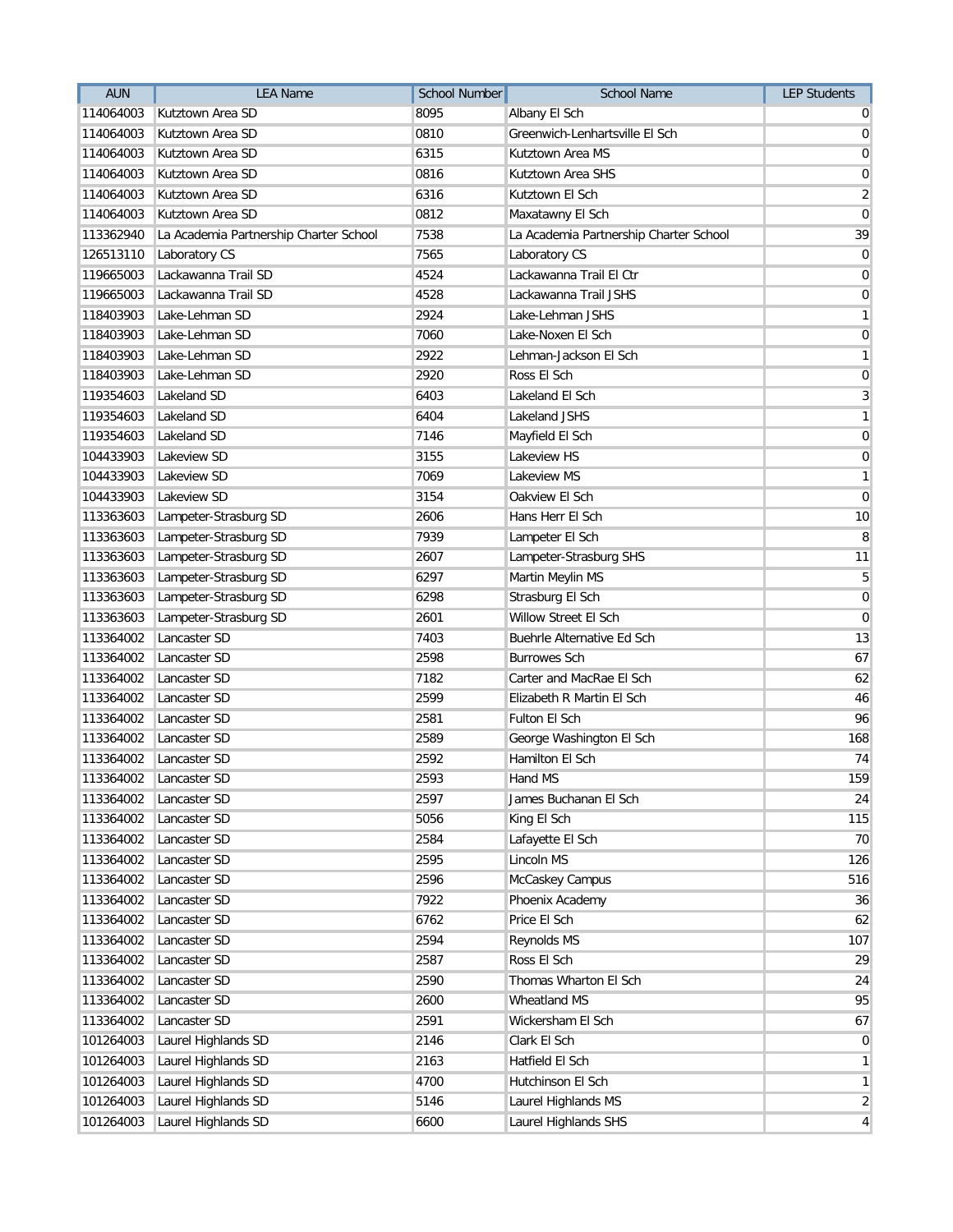| <b>AUN</b> | <b>LEA Name</b>                          | <b>School Number</b> | <b>School Name</b>                       | <b>LEP Students</b> |
|------------|------------------------------------------|----------------------|------------------------------------------|---------------------|
| 101264003  | Laurel Highlands SD                      | 4820                 | Marshall El Sch                          | $\overline{0}$      |
| 104374003  | Laurel SD                                | 7001                 | Laurel El Sch                            | $\overline{0}$      |
| 104374003  | Laurel SD                                | 2680                 | Laurel JSHS                              | $\boldsymbol{0}$    |
| 104374207  | Lawrence County CTC                      | 4940                 | Lawrence County CTC                      | $\boldsymbol{0}$    |
| 113384603  | Lebanon SD                               | 6616                 | Harding El Sch                           | 36                  |
| 113384603  | Lebanon SD                               | 5337                 | Houck El Sch                             | 15                  |
| 113384603  | Lebanon SD                               | 2754                 | Lebanon MS                               | 177                 |
| 113384603  | Lebanon SD                               | 5155                 | Lebanon SHS                              | 180                 |
| 113384603  | Lebanon SD                               | 6894                 | Northwest El Sch                         | 81                  |
| 113384603  | Lebanon SD                               | 2746                 | Southeast El Sch                         | 36                  |
| 113384603  | Lebanon SD                               | 2743                 | Southwest El Sch                         | 38                  |
| 128034503  | Leechburg Area SD                        | 6579                 | David Leech El Sch                       | 5                   |
| 128034503  | Leechburg Area SD                        | 7923                 | Leechburg Area HS                        | $\overline{0}$      |
| 128034503  | Leechburg Area SD                        | 0603                 | Leechburg Area HS                        | $\overline{0}$      |
| 128034503  | Leechburg Area SD                        | 7478                 | Leechburg Area MS                        | $\overline{0}$      |
| 120480002  | Lehigh Valley Academy Regional CS        | 7681                 | Lehigh Valley Academy Regional CS        | 22                  |
| 120483170  | Lehigh Valley CHS for Performing Arts    | 7634                 | Lehigh Valley CHS for Performing Arts    | $\overline{0}$      |
| 139481451  | Lehigh Valley Dual Language Charter Scho | 8130                 | Lehigh Valley Dual Language Charter Scho | 72                  |
| 121135503  | Lehighton Area SD                        | 1312                 | East Penn El Sch                         | $\boldsymbol{0}$    |
| 121135503  | Lehighton Area SD                        | 1313                 | Franklin El Sch                          | $\overline{7}$      |
| 121135503  | Lehighton Area SD                        | 1315                 | Lehighton Area HS                        | $\overline{2}$      |
| 121135503  | Lehighton Area SD                        | 1314                 | Lehighton Area MS                        | $5\overline{)}$     |
| 121135503  | Lehighton Area SD                        | 1311                 | Mahoning El Sch                          | $\boldsymbol{0}$    |
| 121135503  | Lehighton Area SD                        | 1310                 | Shull-David El Sch                       | $\overline{2}$      |
| 128034607  | Lenape Tech                              | 4807                 | Lenape Tech                              | $\overline{0}$      |
| 116604003  | Lewisburg Area SD                        | 4665                 | Donald H Eichhorn MS                     | 12                  |
| 116604003  | Lewisburg Area SD                        | 4084                 | Kelly El Sch                             | 14                  |
| 116604003  | Lewisburg Area SD                        | 4085                 | Lewisburg HS                             | 8                   |
| 116604003  | Lewisburg Area SD                        | 4081                 | Linntown El Sch                          | 8                   |
| 107654903  | Ligonier Valley SD                       | 6940                 | Laurel Valley El Sch                     | 0                   |
| 107654903  | Ligonier Valley SD                       | 4437                 | Laurel Valley MS/HS                      | $\boldsymbol{0}$    |
| 107654903  | Ligonier Valley SD                       | 4442                 | Ligonier Valley HS                       | $\boldsymbol{0}$    |
| 107654903  | Ligonier Valley SD                       | 4440                 | Ligonier Valley MS                       | $\overline{0}$      |
|            | 107654903 Ligonier Valley SD             | 5361                 | Mellon El Sch                            | $\overline{2}$      |
| 112673500  | Lincoln CS                               | 7675                 | Lincoln CS                               | 74                  |
| 175390169  | Lincoln Leadership Academy Charter Schoo | 8125                 | Lincoln Leadership Academy Charter Schoo | 34                  |
| 127040002  | Lincoln Park Performing Arts CS          | 7859                 | Lincoln Park Performing Arts CS          | $\overline{0}$      |
| 116493503  | Line Mountain SD                         | 3529                 | Dalmatia El Sch                          | $\overline{0}$      |
| 116493503  | Line Mountain SD                         | 3531                 | Leck Kill El Sch                         | $\overline{0}$      |
| 116493503  | Line Mountain SD                         | 3532                 | Line Mountain JSHS                       | $\overline{2}$      |
| 116493503  | Line Mountain SD                         | 6786                 | <b>Trevorton El Sch</b>                  | $\overline{5}$      |
| 112015203  | Littlestown Area SD                      | 7784                 | Alloway Creek Intrmd Sch                 | $\mathbf{1}$        |
| 112015203  | Littlestown Area SD                      | 0014                 | Littlestown SHS                          | $\mathbf{3}$        |
| 112015203  | Littlestown Area SD                      | 0013                 | Maple Avenue MS                          | $\overline{3}$      |
| 112015203  | Littlestown Area SD                      | 0012                 | Rolling Acres El Sch                     | $\overline{0}$      |
| 115224003  | Lower Dauphin SD                         | 1747                 | Conewago El Sch                          | $\overline{0}$      |
| 115224003  | Lower Dauphin SD                         | 1752                 | East Hanover El Sch                      | 11                  |
| 115224003  | Lower Dauphin SD                         | 1775                 | Londonderry El Sch                       | 6                   |
| 115224003  | Lower Dauphin SD                         | 1776                 | Lower Dauphin HS                         | $\mathbf{3}$        |
| 115224003  | Lower Dauphin SD                         | 7414                 | Lower Dauphin MS                         | $\mathbf{1}$        |
| 115224003  | Lower Dauphin SD                         | 1774                 | Nye El Sch                               | 6                   |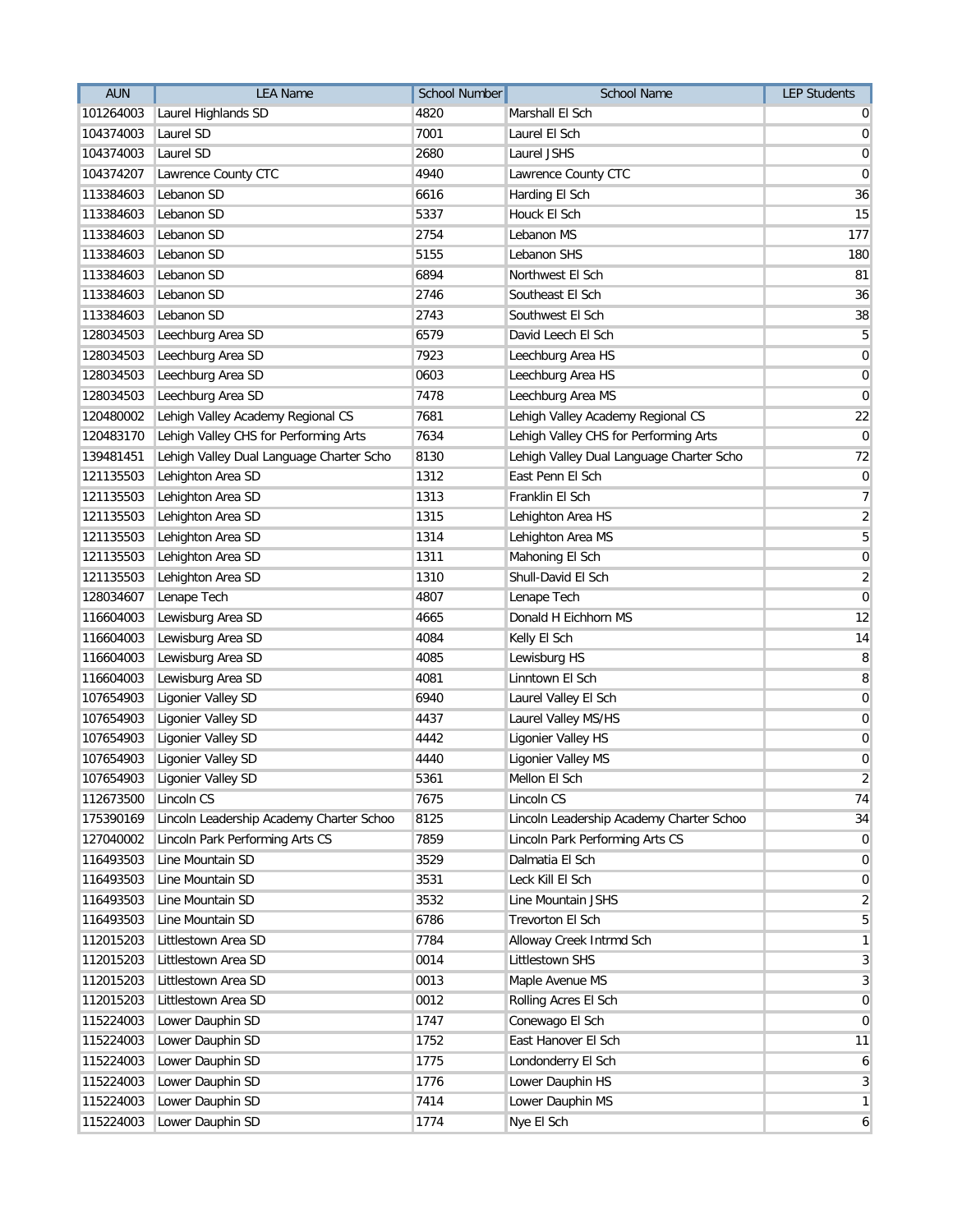| 7844<br>115224003<br>Lower Dauphin SD<br>Price<br>Lower Dauphin SD<br>1797<br>South Hanover El Sch<br>115224003<br>123464502<br>Lower Merion SD<br>3293 | 0<br>$\vert 4 \vert$<br>14 |
|---------------------------------------------------------------------------------------------------------------------------------------------------------|----------------------------|
|                                                                                                                                                         |                            |
|                                                                                                                                                         |                            |
| Bala-Cynwyd MS                                                                                                                                          |                            |
| <b>Lower Merion SD</b><br>7597<br>Belmont Hills El Sch<br>123464502                                                                                     | 14                         |
| Lower Merion SD<br>3286<br>Cynwyd Sch<br>123464502                                                                                                      | $\overline{4}$             |
| Lower Merion SD<br>3291<br>Gladwyne Sch<br>123464502                                                                                                    | 9                          |
| 3296<br>Lower Merion SD<br><b>Harriton SHS</b><br>123464502                                                                                             | 13                         |
| 123464502<br>Lower Merion SD<br>3295<br><b>Lower Merion HS</b>                                                                                          | 18                         |
| 3287<br>123464502<br>Lower Merion SD<br>Merion El Sch                                                                                                   | 21                         |
| 3288<br>123464502<br>Lower Merion SD<br>Penn Valley Sch                                                                                                 | 9                          |
| 123464502<br>Lower Merion SD<br>3289<br>Penn Wynne Sch                                                                                                  | 7 <sup>1</sup>             |
| Lower Merion SD<br>3294<br>Welsh Valley MS<br>123464502                                                                                                 | 7 <sup>1</sup>             |
| Lower Moreland Township SD<br>4960<br>Lower Moreland HS<br>123464603                                                                                    | $\overline{7}$             |
| Lower Moreland Township SD<br>7212<br>Murray Avenue Sch<br>123464603                                                                                    | 10 <sup>°</sup>            |
| 3297<br>Lower Moreland Township SD<br>Pine Road El Sch<br>123464603                                                                                     | 94                         |
| 3036<br>Loyalsock Township SD<br>Donald E. Schick Sch<br>117414203                                                                                      | $\overline{3}$             |
| Loyalsock Township SD<br>3037<br>117414203<br>Loyalsock Twp MS                                                                                          | 1                          |
| Loyalsock Township SD<br>4828<br>117414203<br>Loyalsock Twp SHS                                                                                         | 1                          |
| 7574<br>126513150<br>MAST Community Charter School<br>MAST Community Charter School                                                                     | 9                          |
| 129544503<br>Mahanoy Area SD<br>7223<br>Mahanoy Area El Sch                                                                                             | $\vert 4 \vert$            |
| 129544503<br>Mahanoy Area SD<br>7012<br>Mahanoy Area HS                                                                                                 | $\overline{2}$             |
| 3902<br>129544503<br>Mahanoy Area SD<br>Mahanoy Area MS                                                                                                 | $\overline{0}$             |
| 7549<br>102023030<br>Manchester Academic CS<br>Manchester Academic CS                                                                                   | 0                          |
| Manheim Central SD<br>2611<br>Burgard El Sch<br>113364403                                                                                               | $\overline{0}$             |
| 7954<br>Manheim Central SD<br>Burgard El Sch<br>113364403                                                                                               | 8                          |
| 7955<br>Doe Run El Sch<br>113364403<br>Manheim Central SD                                                                                               | 5 <sup>1</sup>             |
| 113364403<br>Manheim Central SD<br>7356<br>Doe Run El Sch                                                                                               | $\overline{0}$             |
| Manheim Central SD<br>2616<br>Elm Tree El Sch<br>113364403                                                                                              | $\boldsymbol{0}$           |
| 7953<br>113364403<br>Manheim Central SD<br>Manheim Central MS                                                                                           | 9                          |
| 2617<br>113364403<br>Manheim Central SD<br>Manheim Central MS                                                                                           | $\overline{0}$             |
| 2618<br>113364403<br>Manheim Central SD<br><b>Manheim Central SHS</b>                                                                                   | $\overline{3}$             |
| 2614<br>Mastersonville El Sch<br>113364403<br>Manheim Central SD                                                                                        | $\boldsymbol{0}$           |
| 113364403<br>2615<br>Manheim Central SD<br>Sporting Hill El Sch                                                                                         | $\overline{0}$             |
| 2610<br>113364403<br>Manheim Central SD<br>Stiegel El Sch                                                                                               | $\overline{0}$             |
| Manheim Central SD<br>7956<br>Stiegel El Sch<br>113364403                                                                                               | $\overline{3}$             |
| Manheim Township SD<br>2619<br>113364503<br><b>Brecht Sch</b>                                                                                           | 27                         |
| 113364503<br>Manheim Township SD<br>6733<br><b>Bucher Sch</b>                                                                                           | 37                         |
| 113364503<br>Manheim Township SD<br>8246<br>Landis Run Intermediate School                                                                              | $\overline{0}$             |
| 2623<br>113364503<br>Manheim Township SD<br>Manheim Twp HS                                                                                              | 46                         |
| 113364503<br>Manheim Township SD<br>5114<br>Manheim Twp MS                                                                                              | 34                         |
| 113364503<br>Manheim Township SD<br>7609<br>Neff 6                                                                                                      | 20                         |
| Manheim Township SD<br>2621<br>113364503<br>Neff Sch                                                                                                    | 18                         |
| 113364503<br>Manheim Township SD<br>4708<br>Nitrauer Sch                                                                                                | 25                         |
| 7383<br>113364503<br>Manheim Township SD<br>Reidenbaugh El Sch                                                                                          | 11                         |
| 2620<br>Schaeffer Sch<br>113364503<br>Manheim Township SD                                                                                               | 12                         |
| 7672<br>126513480<br>Mariana Bracetti Academy CS<br>Mariana Bracetti Academy CS                                                                         | 178                        |
| Marion Center Area SD<br>8068<br>Canoe-Grant El Sch<br>128325203                                                                                        | $\overline{0}$             |
| Marion Center Area SD<br>8067<br>128325203<br>Creekside-Washington El Sch                                                                               | $\overline{0}$             |
| Marion Center Area SD<br>7184<br>Marion Center Area El Sch<br>128325203                                                                                 | $\overline{0}$             |
| Marion Center Area SD<br>2339<br>128325203<br>Marion Center Area JR/SR HS                                                                               | $\overline{0}$             |
| 128325203<br>6581<br>Marion Center Area SD<br>Marion Center Area MS                                                                                     | $\overline{0}$             |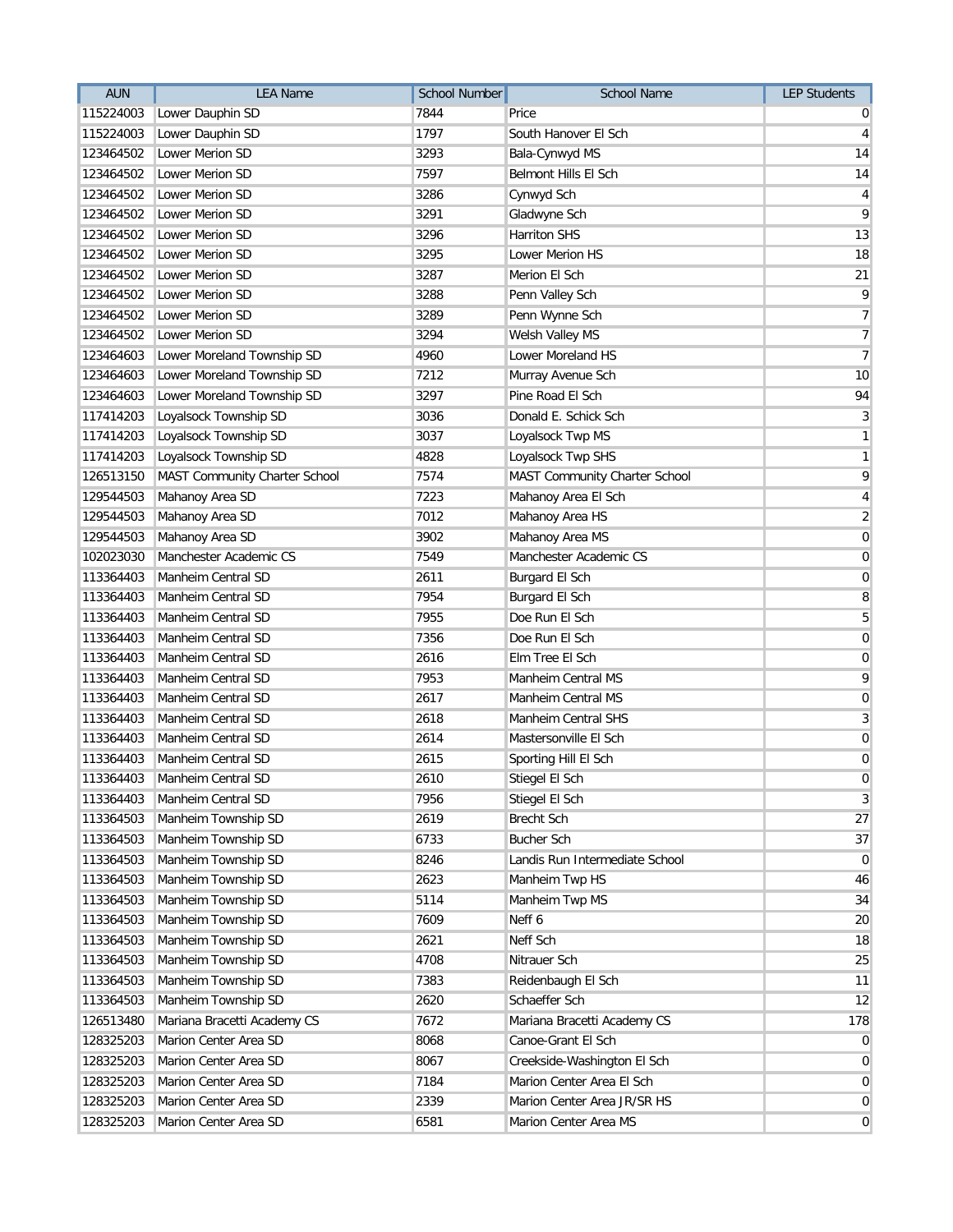| <b>AUN</b> | <b>LEA Name</b>                      | <b>School Number</b> | <b>School Name</b>                   | <b>LEP Students</b> |
|------------|--------------------------------------|----------------------|--------------------------------------|---------------------|
| 128325203  | Marion Center Area SD                | 8066                 | Rayne El Sch                         | $\mathbf{1}$        |
| 128325203  | Marion Center Area SD                | 8138                 | W.A. McCreery El Sch                 | $\overline{0}$      |
| 126510014  | Maritime Academy Charter School      | 7777                 | Maritime Academy CS                  | $\sqrt{5}$          |
| 125235502  | Marple Newtown SD                    | 1898                 | Culbertson El Sch                    | $\overline{4}$      |
| 125235502  | Marple Newtown SD                    | 1899                 | Loomis El Sch                        | 18                  |
| 125235502  | Marple Newtown SD                    | 1902                 | Marple Newtown SHS                   | 13                  |
| 125235502  | Marple Newtown SD                    | 1901                 | Paxon Hollow MS                      | 15                  |
| 125235502  | Marple Newtown SD                    | 1894                 | Russell El Sch                       | $\overline{9}$      |
| 125235502  | Marple Newtown SD                    | 1896                 | Worrall El Sch                       | 10                  |
| 104105003  | Mars Area SD                         | 7929                 | Mars Area Centennial Sch             | 4                   |
| 104105003  | Mars Area SD                         | 1155                 | Mars Area El Sch                     | 8                   |
| 104105003  | Mars Area SD                         | 5363                 | Mars Area MS                         | $\mathbf 0$         |
| 104105003  | Mars Area SD                         | 1158                 | Mars Area Primary Ctr                | 3                   |
| 104105003  | Mars Area SD                         | 1159                 | Mars Area SHS                        | $\mathbf{1}$        |
| 126519644  | Mastery CS-Cleveland Elementary      | 8259                 | Mastery CS-Cleveland Elementary      | $\mathbf 0$         |
| 126511748  | Mastery CS-Clymer Elementary         | 8208                 | Mastery CS-Clymer Elementary         | $\pmb{0}$           |
| 126513734  | Mastery CS-Gratz Campus              | 8207                 | Mastery CS-Gratz Campus              | $\pmb{0}$           |
| 126516457  | Mastery CS-Harrity Campus            | 8153                 | Mastery CS-Harrity Campus            | $\overline{2}$      |
| 126519433  | Mastery CS-Mann Campus               | 8152                 | Mastery Charter School Mann Campus   | 18                  |
| 151514721  | Mastery CS-Pickett Campus            | 7961                 | Mastery CS-Pickett Campus            | $\boldsymbol{2}$    |
| 126510022  | Mastery CS-Shoemaker Campus          | 7909                 | Mastery CS - Shoemaker Campus        | 9                   |
| 126517286  | Mastery CS-Smedley Campus            | 8151                 | Mastery CS-Smedley Campus            | 18                  |
| 126510023  | Mastery CS-Thomas Campus             | 7910                 | Mastery CS - Thomas Campus           | 28                  |
| 126510002  | Mastery Charter High School          | 7678                 | Mastery Charter High School          | $\overline{7}$      |
| 126513230  | Math Civics and Sciences CS          | 7582                 | Math Civics and Sciences CS          | $\mathbf 0$         |
| 101633903  | McGuffey SD                          | 4248                 | Claysville El Sch                    | $\mathbf 0$         |
| 101633903  | McGuffey SD                          | 4244                 | Joe Walker El Sch                    | $\mathbf 0$         |
| 101633903  | McGuffey SD                          | 4249                 | McGuffey HS                          | $\boldsymbol{0}$    |
| 101633903  | McGuffey SD                          | 6976                 | McGuffey MS                          | $\boldsymbol{0}$    |
| 103026002  | McKeesport Area SD                   | 0213                 | Centennial El Sch                    | $\mathbf{1}$        |
| 103026002  | McKeesport Area SD                   | 0224                 | Cornell Intrmd Sch                   | $\mathbf 0$         |
| 103026002  | McKeesport Area SD                   | 7673                 | Founders Hall Sch                    | $\pmb{0}$           |
| 103026002  | McKeesport Area SD                   | 0222                 | George Washington Sch                | $\boldsymbol{0}$    |
|            | 103026002 McKeesport Area SD         | 0499                 | McClure Intrmd Sch                   | $\mathbf{1}$        |
| 103026002  | McKeesport Area SD                   | 6105                 | McKeesport Area SHS                  | $\overline{2}$      |
| 103026002  | McKeesport Area SD                   | 0498                 | White Oak El Sch                     | $\overline{7}$      |
| 115216503  | Mechanicsburg Area SD                | 1709                 | Broad Street El Sch                  | $\overline{2}$      |
| 115216503  | Mechanicsburg Area SD                | 7837                 | Elmwood El Sch                       | $\overline{2}$      |
| 115216503  | Mechanicsburg Area SD                | 8008                 | Kindergarten Center at Filbert St    | $\overline{7}$      |
| 115216503  | Mechanicsburg Area SD                | 5098                 | Mechanicsburg Area SHS               | 32                  |
| 115216503  | Mechanicsburg Area SD                | 1715                 | Mechanicsburg MS                     | 21                  |
| 115216503  | Mechanicsburg Area SD                | 5021                 | Northside El Sch                     | 17                  |
| 115216503  | Mechanicsburg Area SD                | 1711                 | Shepherdstown El Sch                 | 0                   |
| 115216503  | Mechanicsburg Area SD                | 4851                 | Upper Allen El Sch                   | $\overline{0}$      |
| 121392881  | Medical Academy CS                   | 8210                 | Medical Academy CS                   | $\overline{0}$      |
| 126519392  | Memphis Street Academy CS @ JP Jones | 8257                 | Memphis Street Academy CS @ JP Jones | $\overline{0}$      |
| 104435003  | Mercer Area SD                       | 3157                 | Mercer Area El Sch                   | $\mathbf 0$         |
| 104435003  | Mercer Area SD                       | 7792                 | Mercer Area MS                       | $\mathbf 0$         |
| 104435003  | Mercer Area SD                       | 3158                 | Mercer Area SHS                      | $\mathbf 0$         |
| 123465303  | Methacton SD                         | 6716                 | Arcola Intrmd Sch                    | 8                   |
| 123465303  | Methacton SD                         | 6845                 | Arrowhead El Sch                     | 6                   |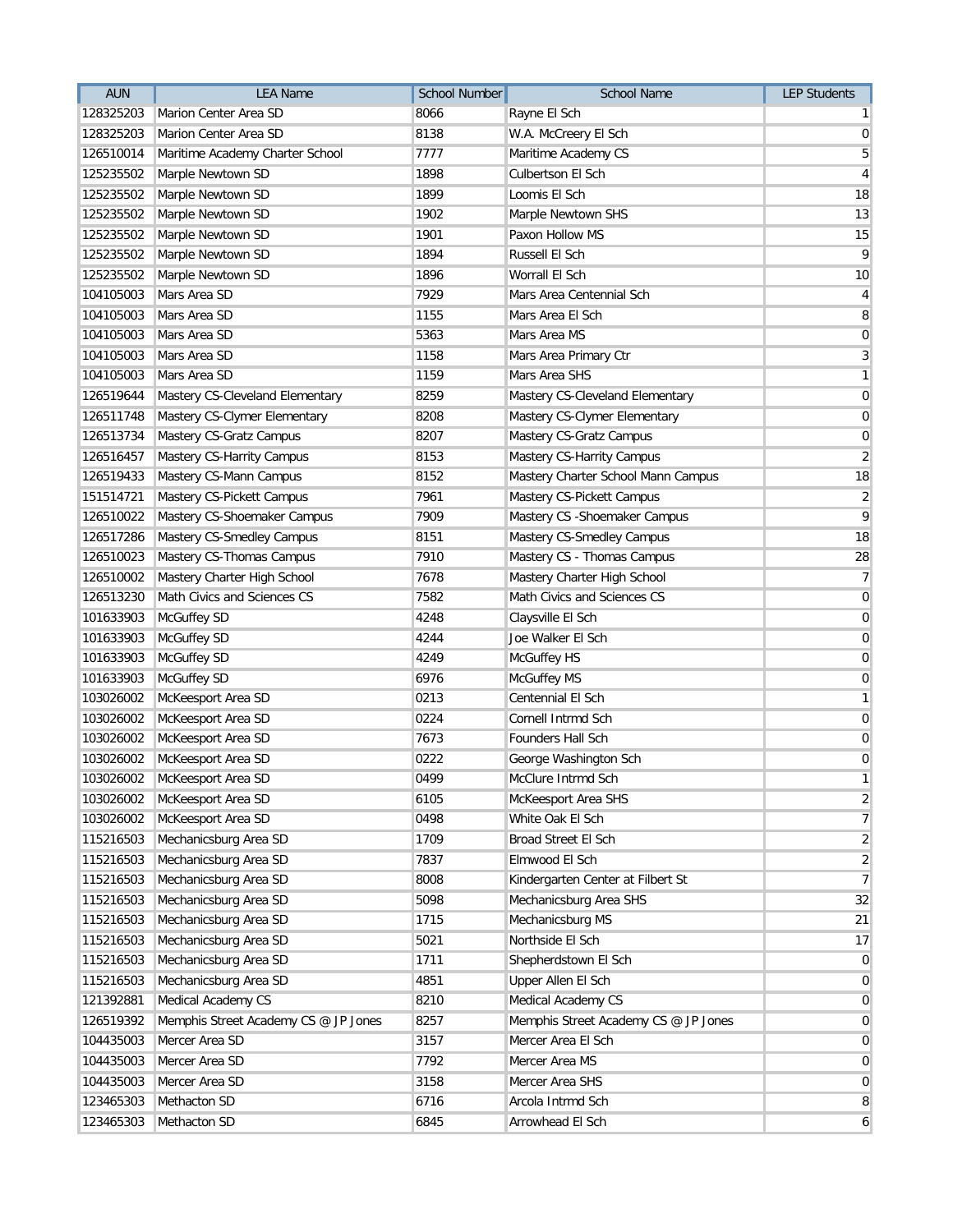| <b>AUN</b> | <b>LEA Name</b>             | <b>School Number</b> | <b>School Name</b>          | <b>LEP Students</b> |
|------------|-----------------------------|----------------------|-----------------------------|---------------------|
| 123465303  | Methacton SD                | 7433                 | Audubon El Sch              | 31                  |
| 123465303  | Methacton SD                | 3303                 | Eagleville El Sch           | 12                  |
| 123465303  | Methacton SD                | 3305                 | Methacton HS                | 16                  |
| 123465303  | Methacton SD                | 8139                 | Skyview Upper El Sch        | 10                  |
| 123465303  | Methacton SD                | 5252                 | Woodland El Sch             | 9                   |
| 123465303  | Methacton SD                | 7573                 | Worcester El Sch            | 8                   |
| 108565203  | Meyersdale Area SD          | 6208                 | Meyersdale Area El Sch      | $\pmb{0}$           |
| 108565203  | Meyersdale Area SD          | 3994                 | Meyersdale Area HS          | $\pmb{0}$           |
| 108565203  | Meyersdale Area SD          | 7613                 | Meyersdale Area MS          | $\pmb{0}$           |
| 119355503  | Mid Valley SD               | 2423                 | Mid Valley El Ctr           | $\overline{2}$      |
| 119355503  | Mid Valley SD               | 7890                 | Mid Valley HS               | $\mathbf{3}$        |
| 119355503  | Mid Valley SD               | 7891                 | Mid Valley MS               | 4                   |
| 119355503  | Mid Valley SD               | 7065                 | Mid Valley Sec Ctr          | $\overline{0}$      |
| 116555003  | Midd-West SD                | 3962                 | Midd-West HS                | $\pmb{0}$           |
| 116555003  | Midd-West SD                | 7799                 | Midd-West MS                | $\mathbf 0$         |
| 116555003  | Midd-West SD                | 3961                 | Middleburg El Sch           | $\pmb{0}$           |
| 116555003  | Midd-West SD                | 3960                 | Perry-West Perry El Sch     | $\pmb{0}$           |
| 116555003  | Midd-West SD                | 6359                 | West Beaver El Sch          | $\mathbf 0$         |
| 116555003  | Midd-West SD                | 8232                 | West Snyder El Sch          | $\pmb{0}$           |
| 116555003  | Midd-West SD                | 7807                 | West Snyder MS              | $\pmb{0}$           |
| 115226003  | Middletown Area SD          | 4685                 | Fink El Sch                 | $\pmb{0}$           |
| 115226003  | Middletown Area SD          | 8005                 | Fink El Sch                 | $\pmb{0}$           |
| 115226003  | Middletown Area SD          | 1788                 | Kunkel El Sch               | $\mathbf{1}$        |
| 115226003  | Middletown Area SD          | 1790                 | Middletown Area HS          | 6                   |
| 115226003  | Middletown Area SD          | 1785                 | Middletown Area MS          | 6                   |
| 115226003  | Middletown Area SD          | 7756                 | Robert Reid El Sch          | 19                  |
| 127045303  | Midland Borough SD          | 6566                 | Midland El/MS               | $\mathbf{1}$        |
| 111444602  | Mifflin County SD           | 3185                 | Armagh El Sch               | $\boldsymbol{0}$    |
| 111444602  | Mifflin County SD           | 6257                 | Brown El Sch                | $\boldsymbol{0}$    |
| 111444602  | Mifflin County SD           | 6258                 | Buchanan El Sch             | $\boldsymbol{0}$    |
| 111444602  | Mifflin County SD           | 6261                 | East Derry El Sch           | $\mathbf 0$         |
| 111444602  | Mifflin County SD           | 7188                 | Highland Park Area El Sch   | $\mathbf 0$         |
| 111444602  | Mifflin County SD           | 8182                 | Indian Valley El Sch        | $\boldsymbol{0}$    |
|            | 111444602 Mifflin County SD | 8183                 | Indian Valley Intrmd Sch    | $\pmb{0}$           |
| 111444602  | Mifflin County SD           | 7171                 | <b>Indian Valley MS</b>     | $\overline{0}$      |
| 111444602  | Mifflin County SD           | 7170                 | <b>Indian Valley SHS</b>    | $\overline{0}$      |
| 111444602  | Mifflin County SD           | 6887                 | Lewistown Area SHS          | $\overline{0}$      |
| 111444602  | Mifflin County SD           | 7789                 | Lewistown El Sch            | 14                  |
| 111444602  | Mifflin County SD           | 8184                 | Lewistown Intrmd Sch        | 6                   |
| 111444602  | Mifflin County SD           | 6950                 | Lewistown MS                | $\overline{0}$      |
| 111444602  | Mifflin County SD           | 8187                 | Mifflin Co HS               | 5                   |
| 111444602  | Mifflin County SD           | 8186                 | Mifflin Co JHS              | $\mathbf{1}$        |
| 111444602  | Mifflin County SD           | 8185                 | Mifflin Co MS               | $\overline{2}$      |
| 111444602  | Mifflin County SD           | 3196                 | Strodes Mills El Sch        | $\overline{0}$      |
| 111444602  | Mifflin County SD           | 6951                 | Strodes Mills MS            | $\mathbf 0$         |
| 111444602  | Mifflin County SD           | 6265                 | Union Twp El Sch            | $\mathbf 0$         |
| 116605003  | Mifflinburg Area SD         | 4087                 | Buffalo Cross Roads El Sch  | $\mathbf 0$         |
| 116605003  | Mifflinburg Area SD         | 4088                 | Laurelton El Sch            | $\mathbf 0$         |
| 116605003  | Mifflinburg Area SD         | 7863                 | Mifflinburg Area Intrmd Sch | $\mathbf{1}$        |
| 116605003  | Mifflinburg Area SD         | 6809                 | Mifflinburg Area MS         | $\overline{2}$      |
| 116605003  | Mifflinburg Area SD         | 4091                 | Mifflinburg Area SHS        | $\mathbf 0$         |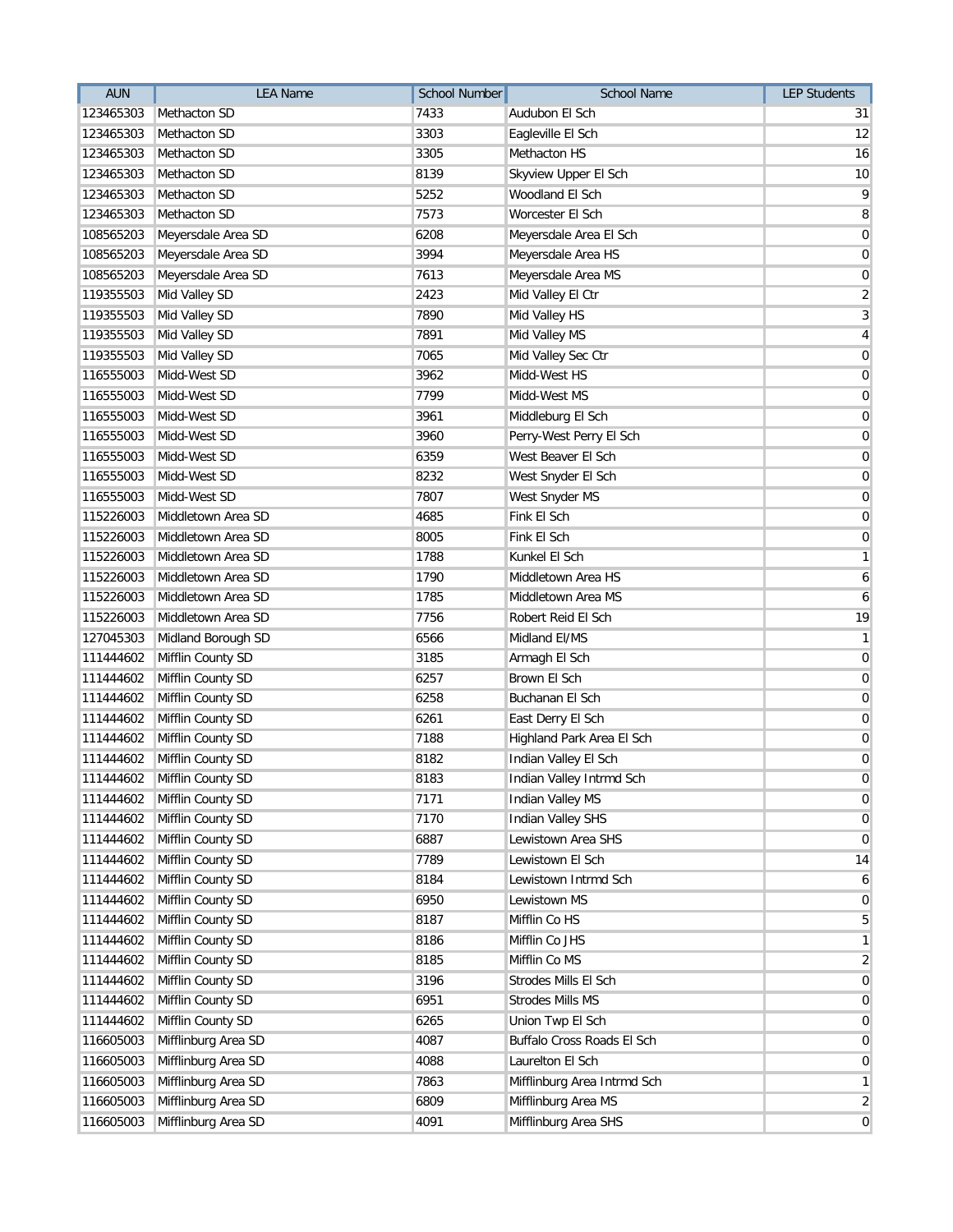| <b>AUN</b>          | <b>LEA Name</b>        | School Number | School Name               | <b>LEP Students</b> |
|---------------------|------------------------|---------------|---------------------------|---------------------|
| 116605003           | Mifflinburg Area SD    | 6360          | Mifflinburg El Sch        | 8                   |
| 116605003           | Mifflinburg Area SD    | 4089          | New Berlin El Sch         | $\boldsymbol{0}$    |
| 105257602           | Millcreek Township SD  | 2053          | Asbury El Sch             | $\overline{2}$      |
| 105257602           | Millcreek Township SD  | 2054          | Belle Valley El Sch       | 12                  |
| 105257602           | Millcreek Township SD  | 4724          | Chestnut Hill El Sch      | 14                  |
| 105257602           | Millcreek Township SD  | 5329          | Grandview El Sch          | 29                  |
| 105257602           | Millcreek Township SD  | 4954          | James S Wilson MS         | 11                  |
| 105257602           | Millcreek Township SD  | 8071          | McDowell HS               | 9                   |
| 105257602           | Millcreek Township SD  | 6711          | McDowell IHS              | $\mathbf 0$         |
| 105257602           | Millcreek Township SD  | 2063          | McDowell SHS              | $\mathbf 0$         |
| 105257602           | Millcreek Township SD  | 7995          | Millcreek Learning Center | $\overline{0}$      |
| 105257602           | Millcreek Township SD  | 7471          | North Coast School        | $\mathbf 0$         |
| 105257602           | Millcreek Township SD  | 2058          | Ridgefield El Sch         | $\overline{c}$      |
| 105257602           | Millcreek Township SD  | 2059          | Tracy El Sch              | $\pmb{0}$           |
| 105257602           | Millcreek Township SD  | 2060          | Vernondale El Sch         | $\mathbf{3}$        |
| 105257602           | Millcreek Township SD  | 7384          | Walnut Creek MS           | $\mathbf{1}$        |
| 105257602           | Millcreek Township SD  | 2062          | Westlake MS               | $\mathbf{1}$        |
| 115226103           | Millersburg Area SD    | 1793          | Lenkerville El Sch        | $\pmb{0}$           |
| 115226103           | Millersburg Area SD    | 6682          | Millersburg Area MS       | $\pmb{0}$           |
| 115226103           | Millersburg Area SD    | 1794          | Millersburg Area SHS      | $\pmb{0}$           |
| 116195004           | Millville Area SD      | 7064          | Millville Area El Sch     | $\boldsymbol{0}$    |
| 116195004           | Millville Area SD      | 1623          | Millville Area JSHS       | $\mathbf{1}$        |
| 116495003           | Milton Area SD         | 5353          | James F Baugher El Sch    | 42                  |
| 116495003           | Milton Area SD         | 6863          | Milton Area MS            | 14                  |
| 116495003           | Milton Area SD         | 3541          | Milton HS                 | 29                  |
| 116495003           | Milton Area SD         | 7034          | Montandon El Sch          | $\overline{2}$      |
| 116495003           | Milton Area SD         | 3537          | White Deer El Sch         | 13                  |
| 129544703           | Minersville Area SD    | 4836          | Early Childhood Edu Ctr   | $\mathbf{1}$        |
| 129544703           | Minersville Area SD    | 6699          | Minersville Area El Ctr   | $\overline{2}$      |
| 129544703           | Minersville Area SD    | 6583          | Minersville Area JSHS     | $\overline{2}$      |
| 104375003           | Mohawk Area SD         | 7108          | Mohawk El Sch             | $\pmb{0}$           |
| 104375003           | Mohawk Area SD         | 2686          | Mohawk JSHS               | $\pmb{0}$           |
| 127045453           | Monaca SD              | 0682          | Fifth Ward El Sch         | $\pmb{0}$           |
| 127045453 Monaca SD |                        | 0681          | High School El            | $\mathbf 0$         |
| 127045453           | Monaca SD              | 6979          | Mangin El Sch             | $\pmb{0}$           |
| 127045453           | Monaca SD              | 0685          | Monaca JSHS               | $\overline{0}$      |
| 107655803           | Monessen City SD       | 4444          | Monessen El Ctr           | $\mathbf 0$         |
| 107655803           | Monessen City SD       | 7399          | Monessen MS               | $\pmb{0}$           |
| 107655803           | Monessen City SD       | 6181          | Monessen SHS              | $\pmb{0}$           |
| 104105353           | Moniteau SD            | 6605          | Dassa McKinney El Sch     | $\mathbf{1}$        |
| 104105353           | Moniteau SD            | 1164          | Moniteau JSHS             | $\pmb{0}$           |
| 105250004           | Montessori Regional CS | 7800          | Montessori Regional CS    | $\mathbf 0$         |
| 117415004           | Montgomery Area SD     | 3038          | Elimsport El Sch          | $\overline{0}$      |
| 117415004           | Montgomery Area SD     | 3039          | Montgomery El Sch         | $\mathbf 0$         |
| 117415004           | Montgomery Area SD     | 7523          | Montgomery MS             | $\overline{0}$      |
| 117415004           | Montgomery Area SD     | 3040          | Montgomery SHS            | $\overline{0}$      |
| 103026303           | Montour SD             | 7840          | David E Williams Lower MS | $\mathbf 0$         |
| 103026303           | Montour SD             | 8177          | David E Williams MS       | 5                   |
| 103026303           | Montour SD             | 4805          | David E Williams Upper MS | $\mathbf 0$         |
| 103026303           | Montour SD             | 6596          | Forest Grove El Sch       | $\mathbf 0$         |
| 103026303           | Montour SD             | 0234          | Ingram El Sch             | $\mathbf 0$         |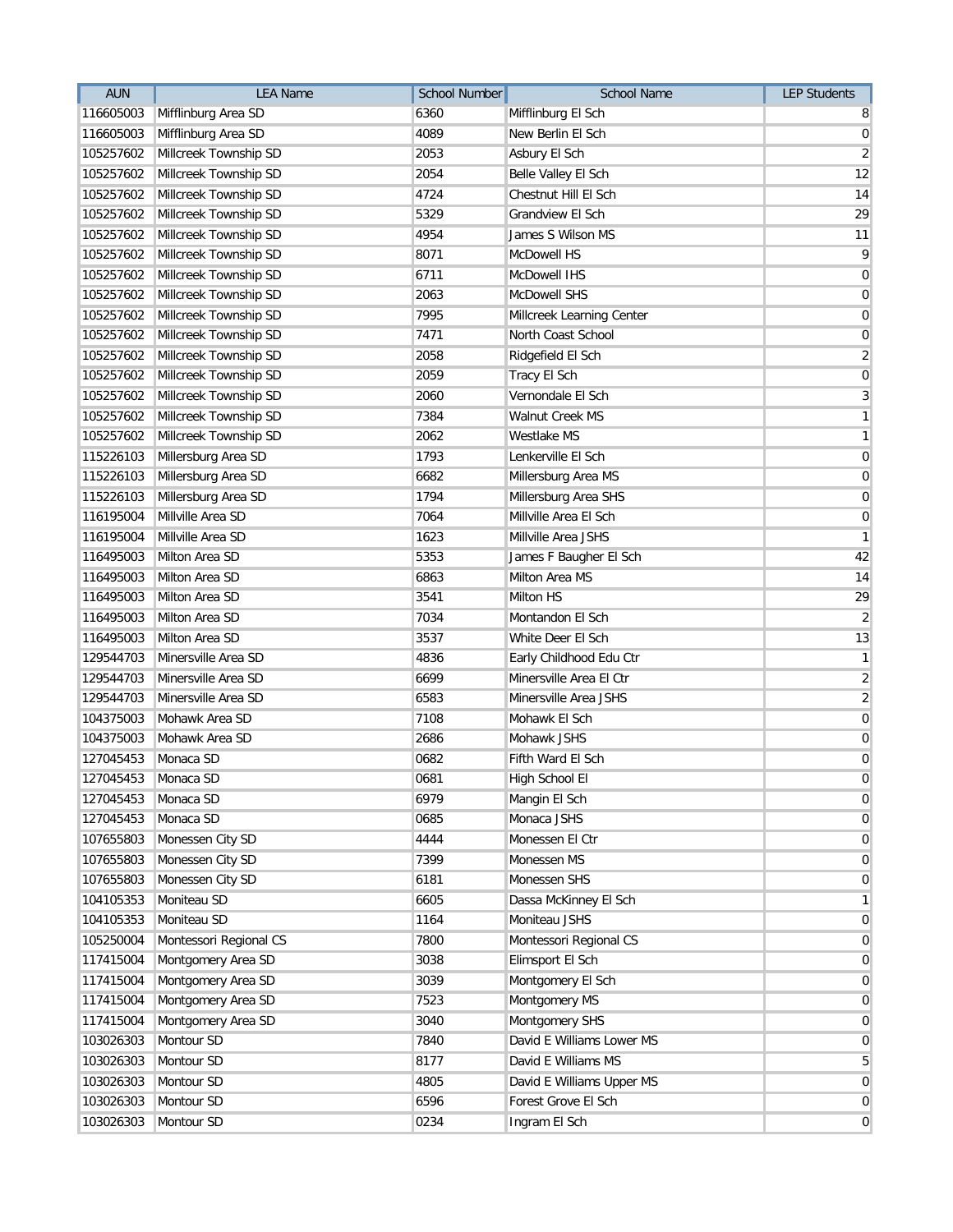| <b>AUN</b> | <b>LEA Name</b>                  | School Number | <b>School Name</b>           | <b>LEP Students</b> |
|------------|----------------------------------|---------------|------------------------------|---------------------|
| 103026303  | Montour SD                       | 0229          | J W Burkett El Sch           | $12 \overline{ }$   |
| 103026303  | Montour SD                       | 5017          | Montour HS                   | $\mathsf{q}$        |
| 117415103  | Montoursville Area SD            | 5343          | C E McCall MS                | $\overline{2}$      |
| 117415103  | Montoursville Area SD            | 3044          | Loyalsock Valley El Sch      | $\overline{0}$      |
| 117415103  | Montoursville Area SD            | 3042          | Lyter El Sch                 | $\overline{3}$      |
| 117415103  | Montoursville Area SD            | 3045          | Montoursville Area SHS       | 5 <sup>1</sup>      |
| 119584503  | Montrose Area SD                 | 5354          | Choconut Valley El Sch       | $\boldsymbol{0}$    |
| 119584503  | Montrose Area SD                 | 6421          | Lathrop Street El Sch        | $\overline{2}$      |
| 119584503  | Montrose Area SD                 | 4044          | Montrose Area JSHS           | $\overline{4}$      |
| 103026343  | Moon Area SD                     | 5127          | Allard El Sch                | $\overline{1}$      |
| 103026343  | Moon Area SD                     | 0240          | Bon Meade El Sch             | $\boldsymbol{0}$    |
| 103026343  | Moon Area SD                     | 5299          | Hyde El Sch                  | $\overline{2}$      |
| 103026343  | Moon Area SD                     | 7441          | J H Brooks Sch               | $\overline{3}$      |
| 103026343  | Moon Area SD                     | 7952          | McCormick Elem Sch           | $\overline{1}$      |
| 103026343  | Moon Area SD                     | 8253          | Moon Area Lower MS           | $\boldsymbol{0}$    |
| 103026343  | Moon Area SD                     | 8254          | Moon Area Upper MS           | $\boldsymbol{0}$    |
| 103026343  | Moon Area SD                     | 7205          | Moon MS                      | $\mathbf{3}$        |
| 103026343  | Moon Area SD                     | 4951          | <b>Moon SHS</b>              | $\overline{2}$      |
| 122097203  | Morrisville Borough SD           | 8112          | <b>Grandview El Sch</b>      | 31                  |
| 122097203  | Morrisville Borough SD           | 1058          | Grandview El Sch             | $\overline{0}$      |
| 122097203  | Morrisville Borough SD           | 1061          | M R Reiter El Sch            | $\overline{0}$      |
| 122097203  | Morrisville Borough SD           | 7932          | M R Reiter El Sch            | $\mathbf 0$         |
| 122097203  | Morrisville Borough SD           | 1062          | Morrisville Boro MS/HS       | $\overline{0}$      |
| 122097203  | Morrisville Borough SD           | 8114          | Morrisville HS               | 15                  |
| 122097203  | Morrisville Borough SD           | 8113          | Morrisville Intermediate Sch | 26                  |
| 110175003  | Moshannon Valley SD              | 6929          | Moshannon Valley El Sch      | $\overline{0}$      |
| 110175003  | Moshannon Valley SD              | 1550          | Moshannon Valley JSHS        | $\overline{0}$      |
| 116495103  | Mount Carmel Area SD             | 7498          | Mount Carmel Area El Sch     | $\overline{7}$      |
| 116495103  | Mount Carmel Area SD             | 6936          | Mount Carmel Area HS         | $\mathbf{1}$        |
| 116495103  | Mount Carmel Area SD             | 8135          | Mount Carmel Area JH         | $\overline{0}$      |
| 107655903  | Mount Pleasant Area SD           | 4454          | Donegal El Sch               | $\overline{0}$      |
| 107655903  | Mount Pleasant Area SD           | 4458          | Mount Pleasant Area HS       | $\boldsymbol{0}$    |
| 107655903  | Mount Pleasant Area SD           | 7791          | Mount Pleasant Area JHS      | $\boldsymbol{0}$    |
|            | 107655903 Mount Pleasant Area SD | 4455          | Norvelt El Sch               | $\boldsymbol{0}$    |
| 107655903  | Mount Pleasant Area SD           | 4457          | Ramsay El Sch                | $\mathbf{1}$        |
| 107655903  | Mount Pleasant Area SD           | 4453          | Rumbaugh El Sch              | $\overline{0}$      |
| 111316003  | Mount Union Area SD              | 2295          | Mapleton-Union El Sch        | $\overline{0}$      |
| 111316003  | Mount Union Area SD              | 2297          | Mount Union Area JHS         | $\overline{0}$      |
| 111316003  | Mount Union Area SD              | 7944          | Mount Union Area SHS         | $\mathbf{1}$        |
| 111316003  | Mount Union Area SD              | 7733          | Mount Union-Kistler El Sch   | $\overline{0}$      |
| 111316003  | Mount Union Area SD              | 2291          | Shirley Twp El Sch           | $\mathbf{1}$        |
| 119584603  | Mountain View SD                 | 7339          | Mountain View El Sch         | $\overline{0}$      |
| 119584603  | Mountain View SD                 | 4049          | Mountain View JSHS           | $\overline{0}$      |
| 103026402  | Mt Lebanon SD                    | 0249          | Foster El Sch                | $\overline{3}$      |
| 103026402  | Mt Lebanon SD                    | 0251          | Hoover El Sch                | $\mathbf{6}$        |
| 103026402  | Mt Lebanon SD                    | 0248          | Howe El Sch                  | $\overline{2}$      |
| 103026402  | Mt Lebanon SD                    | 0250          | Jefferson El Sch             | 6                   |
| 103026402  | Mt Lebanon SD                    | 7535          | Jefferson MS                 | $\vert$             |
| 103026402  | Mt Lebanon SD                    | 0246          | Lincoln El Sch               | $\overline{6}$      |
| 103026402  | Mt Lebanon SD                    | 0247          | Markham El Sch               | $\mathbf{1}$        |
| 103026402  | Mt Lebanon SD                    | 7534          | Mellon MS                    | $\overline{7}$      |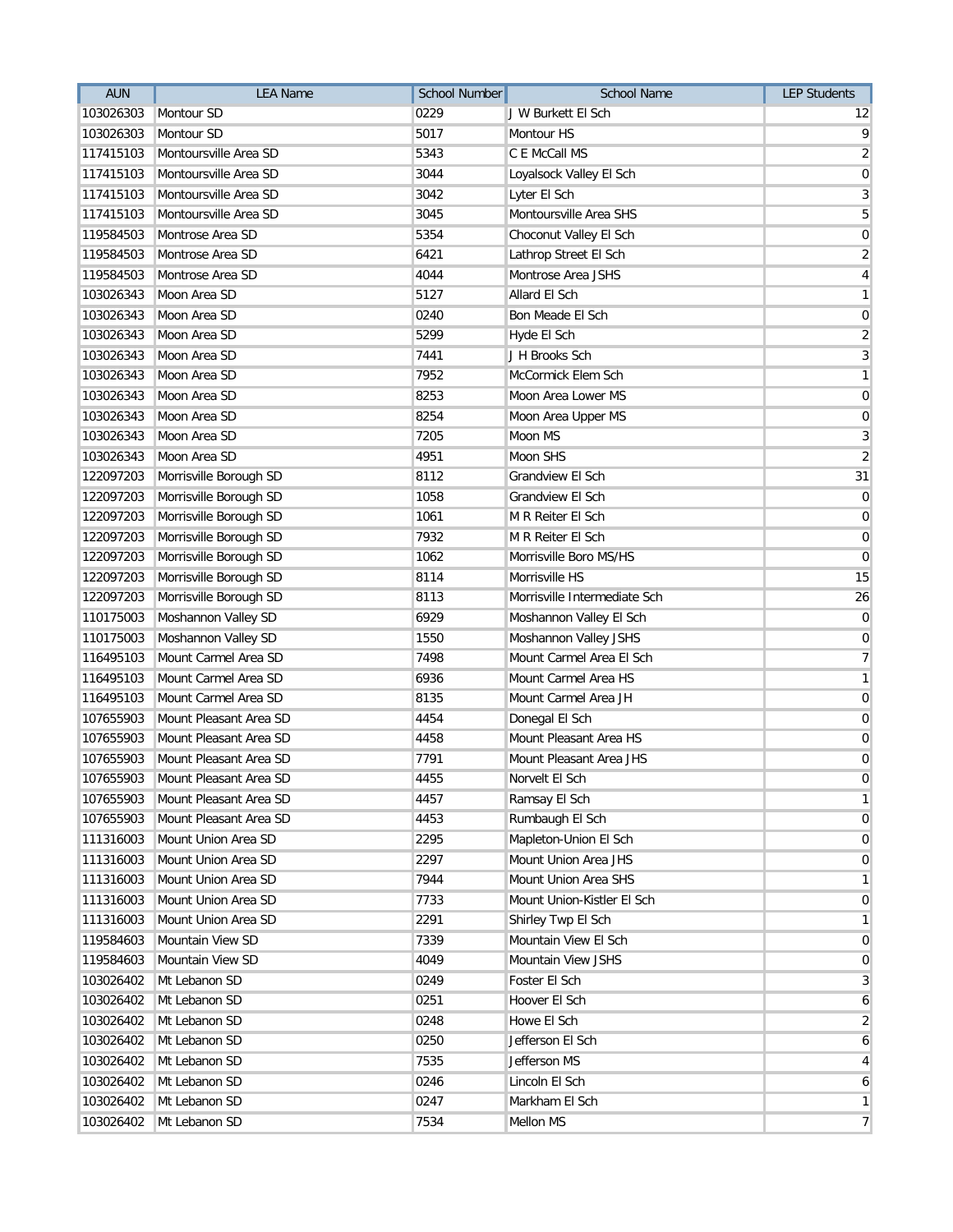| <b>AUN</b> | <b>LEA Name</b>           | <b>School Number</b> | <b>School Name</b>             | <b>LEP Students</b> |
|------------|---------------------------|----------------------|--------------------------------|---------------------|
| 103026402  | Mt Lebanon SD             | 0254                 | Mt Lebanon SHS                 | 37                  |
| 103026402  | Mt Lebanon SD             | 0245                 | Washington El Sch              | 15                  |
| 114065503  | Muhlenberg SD             | 8006                 | C E Cole Intermediate Sch      | 20                  |
| 114065503  | Muhlenberg SD             | 4919                 | Muhlenberg El Ctr              | 63                  |
| 114065503  | Muhlenberg SD             | 6610                 | Muhlenberg HS                  | 37                  |
| 114065503  | Muhlenberg SD             | 0827                 | Muhlenberg MS                  | 38                  |
| 126513000  | Multi-Cultural Academy CS | 7546                 | Multi-Cultural Academy CS      | $\overline{0}$      |
| 117415303  | Muncy SD                  | 3048                 | Muncy JSHS                     | $\overline{2}$      |
| 117415303  | Muncy SD                  | 3047                 | Ward L Myers El Sch            | $\mathbf{1}$        |
| 120484803  | Nazareth Area SD          | 3488                 | <b>Bushkill El Sch</b>         | $\overline{0}$      |
| 120484803  | Nazareth Area SD          | 8054                 | <b>Bushkill El Sch</b>         | $\mathbf{1}$        |
| 120484803  | Nazareth Area SD          | 8055                 | Lower Nazareth El Sch          | 5 <sup>1</sup>      |
| 120484803  | Nazareth Area SD          | 6717                 | Lower Nazareth El Sch          | $\boldsymbol{0}$    |
| 120484803  | Nazareth Area SD          | 3495                 | Nazareth Area HS               | $\overline{2}$      |
| 120484803  | Nazareth Area SD          | 8053                 | Nazareth Area Intermediate Sch | 8                   |
| 120484803  | Nazareth Area SD          | 3494                 | Nazareth Area MS               | $\overline{3}$      |
| 120484803  | Nazareth Area SD          | 3493                 | Shafer El Sch                  | $\overline{0}$      |
| 120484803  | Nazareth Area SD          | 8056                 | Shafer El Sch                  | $\vert 4 \vert$     |
| 122097502  | Neshaminy SD              | 5154                 | <b>Buck El Sch</b>             | $\overline{2}$      |
| 122097502  | Neshaminy SD              | 1070                 | Everitt El Sch                 | $\overline{2}$      |
| 122097502  | Neshaminy SD              | 4948                 | Heckman El Sch                 | $\boldsymbol{0}$    |
| 122097502  | Neshaminy SD              | 7128                 | Hoover El Sch                  | $\overline{2}$      |
| 122097502  | Neshaminy SD              | 1069                 | Joseph E Ferderbar El Sch      | 5                   |
| 122097502  | Neshaminy SD              | 1065                 | Lower Southampton El Sch       | $\mathbf{3}$        |
| 122097502  | <b>Neshaminy SD</b>       | 7380                 | Maple Point MS                 | $\mathbf{1}$        |
| 122097502  | Neshaminy SD              | 1071                 | Miller El Sch                  | $\overline{2}$      |
| 122097502  | Neshaminy SD              | 6455                 | Neshaminy HS                   | 14                  |
| 122097502  | Neshaminy SD              | 4679                 | <b>Neshaminy MS</b>            | 0                   |
| 122097502  | Neshaminy SD              | 1077                 | Poquessing MS                  | $\overline{3}$      |
| 122097502  | <b>Neshaminy SD</b>       | 1076                 | Sandburg MS                    | $\overline{2}$      |
| 122097502  | Neshaminy SD              | 1072                 | Schweitzer El Sch              | 5 <sup>1</sup>      |
| 122097502  | Neshaminy SD              | 7732                 | Tawanka Learning Ctr           | $\overline{0}$      |
| 104375203  | Neshannock Township SD    | 2689                 | Neshannock JSHS                | $\overline{2}$      |
| 104375203  | Neshannock Township SD    | 2688                 | Neshannock Memorial El Sch     | $\vert$             |
| 127045653  | New Brighton Area SD      | 6720                 | New Brighton Area El Sch       | $\boldsymbol{0}$    |
| 127045653  | New Brighton Area SD      | 0695                 | New Brighton Area HS           | $\overline{0}$      |
| 127045653  | New Brighton Area SD      | 0694                 | New Brighton Area MS           | $\boldsymbol{0}$    |
| 104375302  | New Castle Area SD        | 2701                 | Croton Pre-Kdg Ctr             | $\overline{0}$      |
| 104375302  | New Castle Area SD        | 2691                 | Harry W Lockley Kdg Ctr        | $\overline{0}$      |
| 104375302  | New Castle Area SD        | 2699                 | John F Kennedy Sch             | 0                   |
| 104375302  | New Castle Area SD        | 2704                 | New Castle JSHS                | $\mathbf{3}$        |
| 104375302  | New Castle Area SD        | 2700                 | Thaddeus Stevens Sch           | 3                   |
| 104375302  | New Castle Area SD        | 7164                 | Washington Intrmd Sch          | $\vert 4 \vert$     |
| 104375302  | New Castle Area SD        | 2697                 | West Side Sch                  | $\overline{0}$      |
| 111440001  | New Day Charter School    | 7762                 | New Day Charter School         | $\overline{0}$      |
| 126513420  | New Foundations CS        | 7649                 | New Foundations CS             | $\mathbf{3}$        |
| 181677919  | New Hope Academy CS       | 7942                 | New Hope Academy CS            | 114                 |
| 122097604  | New Hope-Solebury SD      | 1084                 | New Hope-Solebury HS           | $\overline{2}$      |
| 122097604  | New Hope-Solebury SD      | 1082                 | New Hope-Solebury Lower El Sch | 10                  |
| 122097604  | New Hope-Solebury SD      | 7561                 | New Hope-Solebury MS           | $\overline{2}$      |
| 122097604  | New Hope-Solebury SD      | 7830                 | New Hope-Solebury Upper El Sch | 9                   |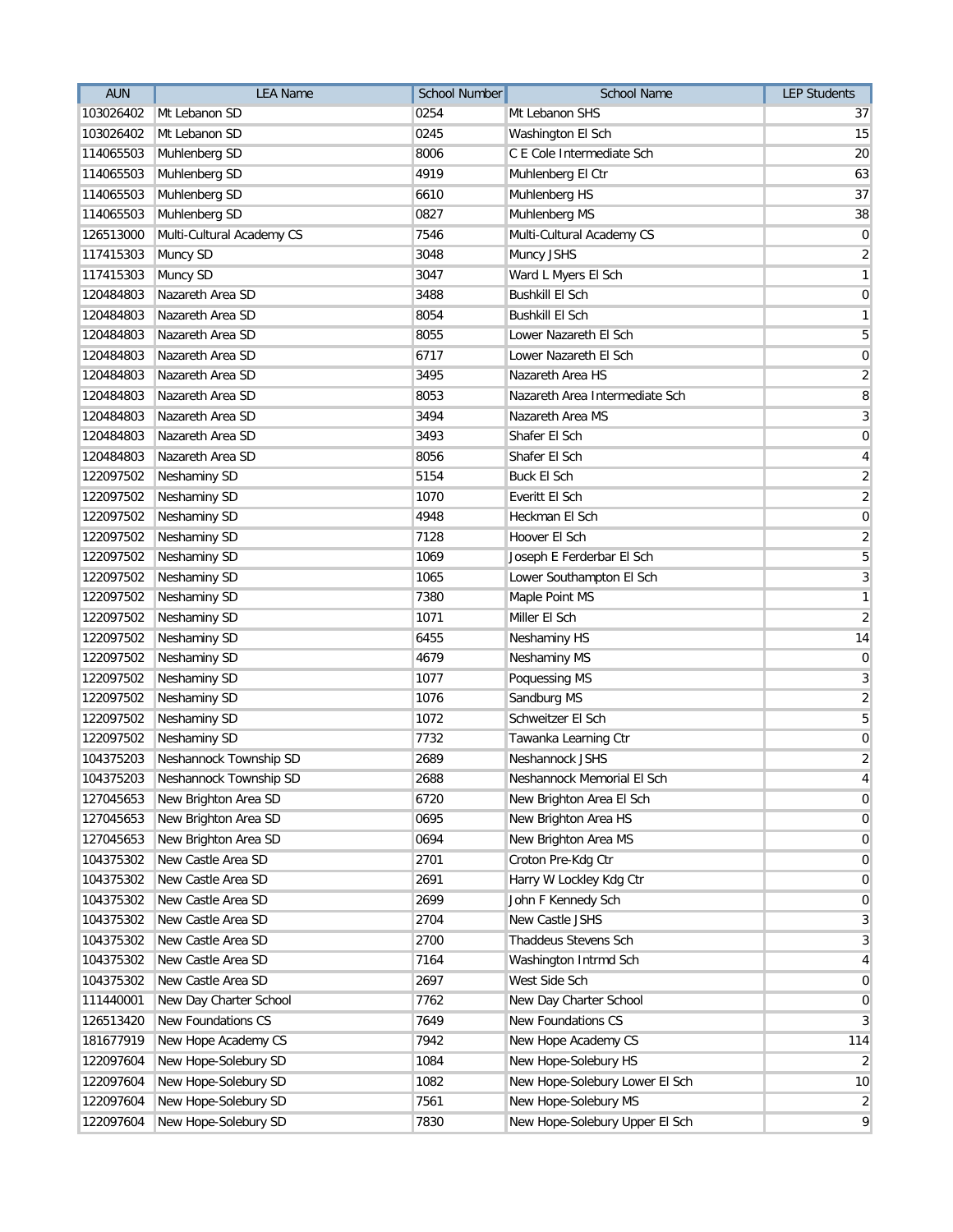| 5167<br>107656303<br>New Kensington-Arnold SD<br><b>Berkey Sch</b><br>4463<br>Fort Crawford Sch<br>107656303<br>New Kensington-Arnold SD<br>Greenwald Memorial Sch<br>107656303<br>New Kensington-Arnold SD<br>4462<br>4466<br>107656303<br>New Kensington-Arnold SD<br>Martin Sch<br>107656303<br>New Kensington-Arnold SD<br>6184<br><b>Valley MS</b><br>New Kensington-Arnold SD<br>4469<br>107656303<br>Valley SHS | 1 <sup>1</sup><br>$\overline{2}$<br>$\mathbf 0$<br>$\overline{0}$<br>3<br>$\overline{3}$<br>$\overline{0}$<br>$\mathbf{1}$<br>$\overline{2}$ |
|------------------------------------------------------------------------------------------------------------------------------------------------------------------------------------------------------------------------------------------------------------------------------------------------------------------------------------------------------------------------------------------------------------------------|----------------------------------------------------------------------------------------------------------------------------------------------|
|                                                                                                                                                                                                                                                                                                                                                                                                                        |                                                                                                                                              |
|                                                                                                                                                                                                                                                                                                                                                                                                                        |                                                                                                                                              |
|                                                                                                                                                                                                                                                                                                                                                                                                                        |                                                                                                                                              |
|                                                                                                                                                                                                                                                                                                                                                                                                                        |                                                                                                                                              |
|                                                                                                                                                                                                                                                                                                                                                                                                                        |                                                                                                                                              |
|                                                                                                                                                                                                                                                                                                                                                                                                                        |                                                                                                                                              |
| New Media Technology CS<br>7829<br>126510018<br>New Media Technology CS                                                                                                                                                                                                                                                                                                                                                |                                                                                                                                              |
| 5260<br>115504003<br>Newport SD<br>Newport El Sch                                                                                                                                                                                                                                                                                                                                                                      |                                                                                                                                              |
| 7930<br>115504003<br>Newport SD<br>Newport HS                                                                                                                                                                                                                                                                                                                                                                          |                                                                                                                                              |
| 3583<br>Newport JSHS<br>115504003<br>Newport SD                                                                                                                                                                                                                                                                                                                                                                        | $\overline{0}$                                                                                                                               |
| 7931<br>115504003<br>Newport SD<br>Newport MS                                                                                                                                                                                                                                                                                                                                                                          | $\mathbf 0$                                                                                                                                  |
| 7566<br>110143120<br>Nittany Valley CS<br>Nittany Valley CS                                                                                                                                                                                                                                                                                                                                                            | $\overline{0}$                                                                                                                               |
| Norristown Area SD<br>3263<br>Cole Manor El Sch<br>123465602                                                                                                                                                                                                                                                                                                                                                           | 73                                                                                                                                           |
| Norristown Area SD<br>3265<br>East Norriton MS<br>123465602                                                                                                                                                                                                                                                                                                                                                            | 73                                                                                                                                           |
| 3321<br>123465602<br>Norristown Area SD<br><b>Eisenhower MS</b>                                                                                                                                                                                                                                                                                                                                                        | 48                                                                                                                                           |
| 5080<br>123465602<br>Norristown Area SD<br>Gotwals El Sch                                                                                                                                                                                                                                                                                                                                                              | 100                                                                                                                                          |
| Norristown Area SD<br>123465602<br>3318<br>Hancock El Sch                                                                                                                                                                                                                                                                                                                                                              | 43                                                                                                                                           |
| Norristown Area SD<br>3408<br>Marshall Street El Sch<br>123465602                                                                                                                                                                                                                                                                                                                                                      | 89                                                                                                                                           |
| 6729<br>123465602<br>Norristown Area SD<br>Norristown Area HS                                                                                                                                                                                                                                                                                                                                                          | 91                                                                                                                                           |
| 123465602<br>Norristown Area SD<br>5253<br>Paul V Fly El Sch                                                                                                                                                                                                                                                                                                                                                           | 44                                                                                                                                           |
| 6998<br>123465602<br>Norristown Area SD<br>Roosevelt Altern Sch                                                                                                                                                                                                                                                                                                                                                        | 13                                                                                                                                           |
| 3320<br><b>Stewart MS</b><br>123465602<br>Norristown Area SD                                                                                                                                                                                                                                                                                                                                                           | 44                                                                                                                                           |
| 7364<br>123465602<br>Norristown Area SD<br>Whitehall El Sch                                                                                                                                                                                                                                                                                                                                                            | 103                                                                                                                                          |
| 103026852<br>North Allegheny SD<br>0263<br>Bradford Woods El Sch                                                                                                                                                                                                                                                                                                                                                       | $\overline{0}$                                                                                                                               |
| 5108<br>103026852<br>North Allegheny SD<br>Carson MS                                                                                                                                                                                                                                                                                                                                                                   | 13                                                                                                                                           |
| North Allegheny SD<br>0265<br>Franklin El Sch<br>103026852                                                                                                                                                                                                                                                                                                                                                             | $\overline{0}$                                                                                                                               |
| North Allegheny SD<br>6603<br>Hosack El Sch<br>103026852                                                                                                                                                                                                                                                                                                                                                               | $\overline{0}$                                                                                                                               |
| North Allegheny SD<br>0266<br>Ingomar El Sch<br>103026852                                                                                                                                                                                                                                                                                                                                                              | 0                                                                                                                                            |
| North Allegheny SD<br>0270<br>103026852<br>Ingomar MS                                                                                                                                                                                                                                                                                                                                                                  | 0                                                                                                                                            |
| North Allegheny SD<br>7346<br>Marshall El Sch<br>103026852                                                                                                                                                                                                                                                                                                                                                             | 9                                                                                                                                            |
| North Allegheny SD<br>7379<br>Marshall MS<br>103026852                                                                                                                                                                                                                                                                                                                                                                 | $\vert 4 \vert$                                                                                                                              |
| North Allegheny SD<br>0268<br>103026852<br>McKnight El Sch                                                                                                                                                                                                                                                                                                                                                             | 33                                                                                                                                           |
| 103026852<br>North Allegheny SD<br>0271<br>North Allegheny IHS                                                                                                                                                                                                                                                                                                                                                         | 5                                                                                                                                            |
| 6793<br>103026852 North Allegheny SD<br>North Allegheny SHS                                                                                                                                                                                                                                                                                                                                                            | $\overline{4}$                                                                                                                               |
| North Allegheny SD<br>103026852<br>0269<br>Peebles El Sch                                                                                                                                                                                                                                                                                                                                                              | $\overline{0}$                                                                                                                               |
| North Clarion County SD<br>5139<br>North Clarion Co El Sch<br>106167504                                                                                                                                                                                                                                                                                                                                                | $\overline{0}$                                                                                                                               |
| North Clarion Co JSHS<br>106167504<br>North Clarion County SD<br>1489                                                                                                                                                                                                                                                                                                                                                  | $\overline{0}$                                                                                                                               |
| North East SD<br>105258303<br>4946<br>Earle C Davis Primary                                                                                                                                                                                                                                                                                                                                                            | $\overline{0}$                                                                                                                               |
| 105258303<br>North East SD<br>6145<br>North East HS                                                                                                                                                                                                                                                                                                                                                                    | $\overline{0}$                                                                                                                               |
| 105258303<br>North East SD<br>6144<br>North East Intrmd El                                                                                                                                                                                                                                                                                                                                                             | $\overline{0}$                                                                                                                               |
| North East SD<br>North East MS<br>105258303<br>7360                                                                                                                                                                                                                                                                                                                                                                    | $\mathbf{1}$                                                                                                                                 |
| 103026902<br>North Hills SD<br>0286<br>Highcliff El Sch                                                                                                                                                                                                                                                                                                                                                                | $\overline{0}$                                                                                                                               |
| 103026902<br>North Hills SD<br>8142<br>Highcliff El Sch                                                                                                                                                                                                                                                                                                                                                                | $\overline{0}$                                                                                                                               |
| 103026902<br>North Hills SD<br>4869<br>McIntyre El Sch                                                                                                                                                                                                                                                                                                                                                                 | $\overline{0}$                                                                                                                               |
| 103026902<br>North Hills SD<br>8052<br>McIntyre El Sch                                                                                                                                                                                                                                                                                                                                                                 | 15                                                                                                                                           |
| 6106<br>103026902<br>North Hills SD<br>North Hills JHS                                                                                                                                                                                                                                                                                                                                                                 | 9                                                                                                                                            |
| 7101<br>North Hills SHS<br>103026902<br>North Hills SD                                                                                                                                                                                                                                                                                                                                                                 | 13                                                                                                                                           |
| Northway El Sch<br>103026902<br>North Hills SD<br>0287                                                                                                                                                                                                                                                                                                                                                                 | $\overline{0}$                                                                                                                               |
| Perrysville El Sch<br>103026902<br>North Hills SD<br>0282                                                                                                                                                                                                                                                                                                                                                              | $\overline{0}$                                                                                                                               |
| North Hills SD<br>0291<br>Ross El Sch<br>103026902                                                                                                                                                                                                                                                                                                                                                                     | $\overline{0}$                                                                                                                               |
| 103026902<br>North Hills SD<br>0285<br>Seville El Sch                                                                                                                                                                                                                                                                                                                                                                  | $\overline{0}$                                                                                                                               |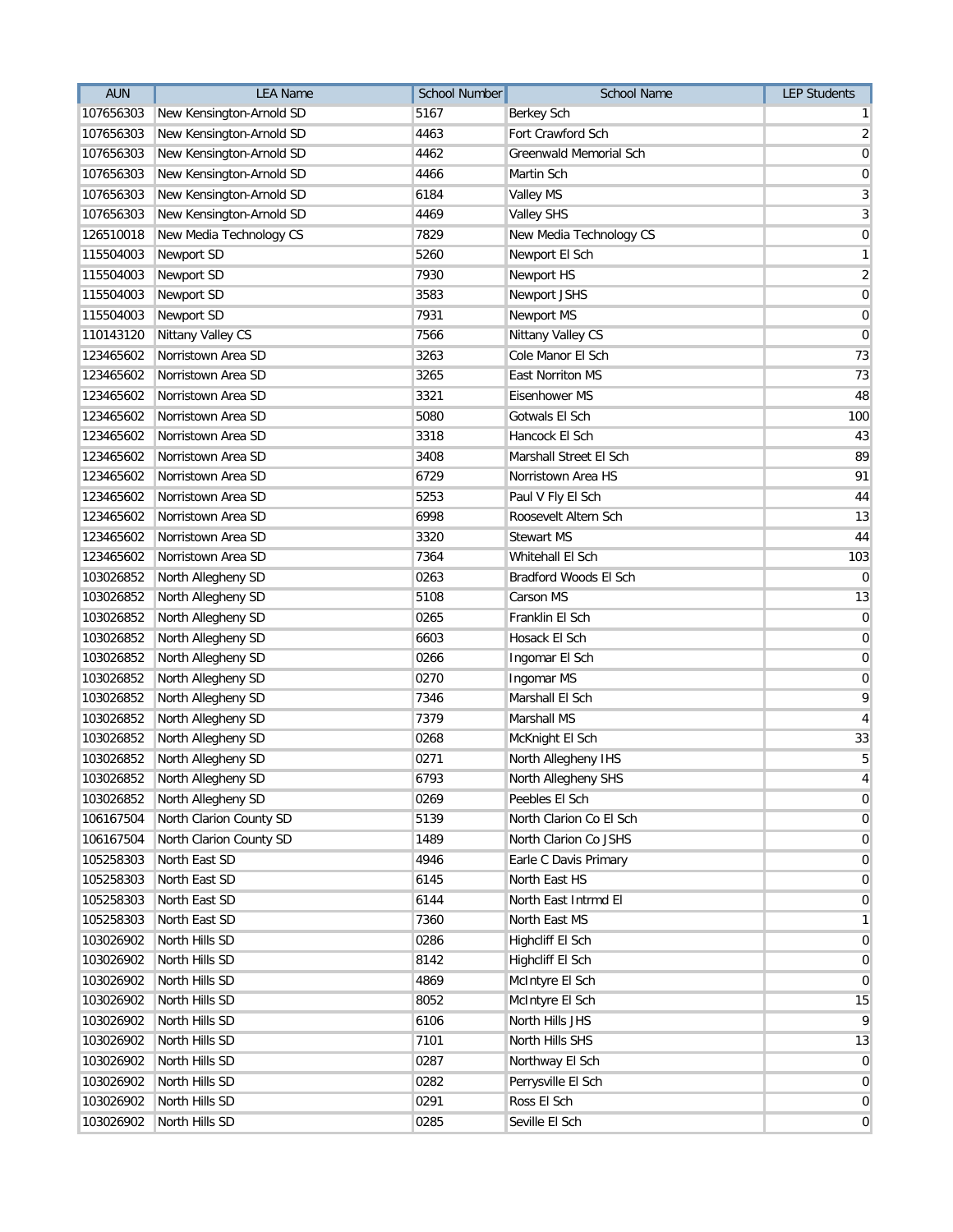| <b>AUN</b> | <b>LEA Name</b>                 | <b>School Number</b> | <b>School Name</b>              | <b>LEP Students</b> |
|------------|---------------------------------|----------------------|---------------------------------|---------------------|
| 103026902  | North Hills SD                  | 0290                 | West View El Sch                | 0                   |
| 123465507  | North Montco Tech Career Center | 4958                 | North Montco Tech Career Center | $\overline{2}$      |
| 123465702  | North Penn SD                   | 7406                 | <b>Bridle Path El Sch</b>       | $\overline{7}$      |
| 123465702  | North Penn SD                   | 6907                 | General Nash El Sch             | $\overline{2}$      |
| 123465702  | North Penn SD                   | 4831                 | Gwyn-Nor El Sch                 | 14                  |
| 123465702  | North Penn SD                   | 7314                 | Gwynedd Square El Sch           | 21                  |
| 123465702  | North Penn SD                   | 5344                 | Hatfield El Sch                 | 80                  |
| 123465702  | North Penn SD                   | 3379                 | Inglewood El Sch                | 23                  |
| 123465702  | North Penn SD                   | 3309                 | Knapp El Sch                    | 51                  |
| 123465702  | North Penn SD                   | 3275                 | Kulp El Sch                     | 25                  |
| 123465702  | North Penn SD                   | 4830                 | Montgomery El Sch               | 12                  |
| 123465702  | North Penn SD                   | 5345                 | North Penn SHS                  | 75                  |
| 123465702  | North Penn SD                   | 3325                 | North Wales El Sch              | $\overline{2}$      |
| 123465702  | North Penn SD                   | 3280                 | Oak Park El Sch                 | 46                  |
| 123465702  | North Penn SD                   | 3322                 | Pennbrook MS                    | 6                   |
| 123465702  | North Penn SD                   | 3324                 | Penndale MS                     | 41                  |
| 123465702  | North Penn SD                   | 3323                 | Pennfield MS                    | 28                  |
| 123465702  | North Penn SD                   | 7407                 | Walton Farm El Sch              | $\overline{7}$      |
| 123465702  | North Penn SD                   | 3278                 | York Avenue El Sch              | 19                  |
| 119356503  | North Pocono SD                 | 2447                 | Academy Street School           | $\pmb{0}$           |
| 119356503  | North Pocono SD                 | 8097                 | Jefferson El Sch                | $\mathbf 0$         |
| 119356503  | North Pocono SD                 | 2444                 | Jefferson El Sch                | $\mathbf 0$         |
| 119356503  | North Pocono SD                 | 7409                 | Moscow El Ctr                   | $\mathbf 0$         |
| 119356503  | North Pocono SD                 | 8098                 | Moscow El Sch                   | $\mathbf{1}$        |
| 119356503  | North Pocono SD                 | 2446                 | North Pocono HS                 | $\mathbf{1}$        |
| 119356503  | North Pocono SD                 | 8099                 | North Pocono Intmd Sch          | $\mathbf 0$         |
| 119356503  | North Pocono SD                 | 5233                 | North Pocono MS                 | $\mathbf{1}$        |
| 129545003  | North Schuylkill SD             | 6974                 | Ashland Area El Sch             | $\boldsymbol{0}$    |
| 129545003  | North Schuylkill SD             | 6973                 | Frackville Area El Sch          | $\boldsymbol{0}$    |
| 129545003  | North Schuylkill SD             | 7950                 | North Schuylkill Elem Sch       | $\mathbf{1}$        |
| 129545003  | North Schuylkill SD             | 3883                 | North Schuylkill JSHS           | $\mathbf{1}$        |
| 129545003  | North Schuylkill SD             | 6584                 | Ringtown El Sch                 | $\pmb{0}$           |
| 108565503  | North Star SD                   | 4837                 | North Star Central El Sch       | $\boldsymbol{0}$    |
|            | 108565503 North Star SD         | 7499                 | North Star East El Sch          | $\pmb{0}$           |
| 108565503  | North Star SD                   | 7259                 | North Star East MS              | $\mathbf 0$         |
| 108565503  | North Star SD                   | 3988                 | North Star HS                   | $\mathbf 0$         |
| 120484903  | Northampton Area SD             | 5062                 | George Wolf El Sch              | 8                   |
| 120484903  | Northampton Area SD             | 3499                 | Lehigh Twp El Sch               | $\overline{2}$      |
| 120484903  | Northampton Area SD             | 3500                 | Moore Twp El Sch                | $\pmb{0}$           |
| 120484903  | Northampton Area SD             | 3505                 | Northampton Area HS             | $\overline{7}$      |
| 120484903  | Northampton Area SD             | 7430                 | Northampton Borough El          | 10                  |
| 120484903  | Northampton Area SD             | 5258                 | Northampton MS                  | $\overline{7}$      |
| 117083004  | Northeast Bradford SD           | 5209                 | Northeast Bradford El Sch       | $\mathbf 0$         |
| 117083004  | Northeast Bradford SD           | 0964                 | Northeast Bradford JSHS         | $\mathbf 0$         |
| 112674403  | Northeastern York SD            | 4572                 | Conewago El Sch                 | 3                   |
| 112674403  | Northeastern York SD            | 7375                 | Mt Wolf El Sch                  | $\overline{2}$      |
| 112674403  | Northeastern York SD            | 4578                 | Northeastern MS                 | $\boldsymbol{2}$    |
| 112674403  | Northeastern York SD            | 4577                 | Northeastern SHS                | 9                   |
| 112674403  | Northeastern York SD            | 5272                 | Orendorf El Sch                 | 9                   |
| 112674403  | Northeastern York SD            | 7962                 | Shallow Brook Inter Sch         | 6                   |
| 112674403  | Northeastern York SD            | 7644                 | Spring Forge Intrd Sch          | $\mathbf 0$         |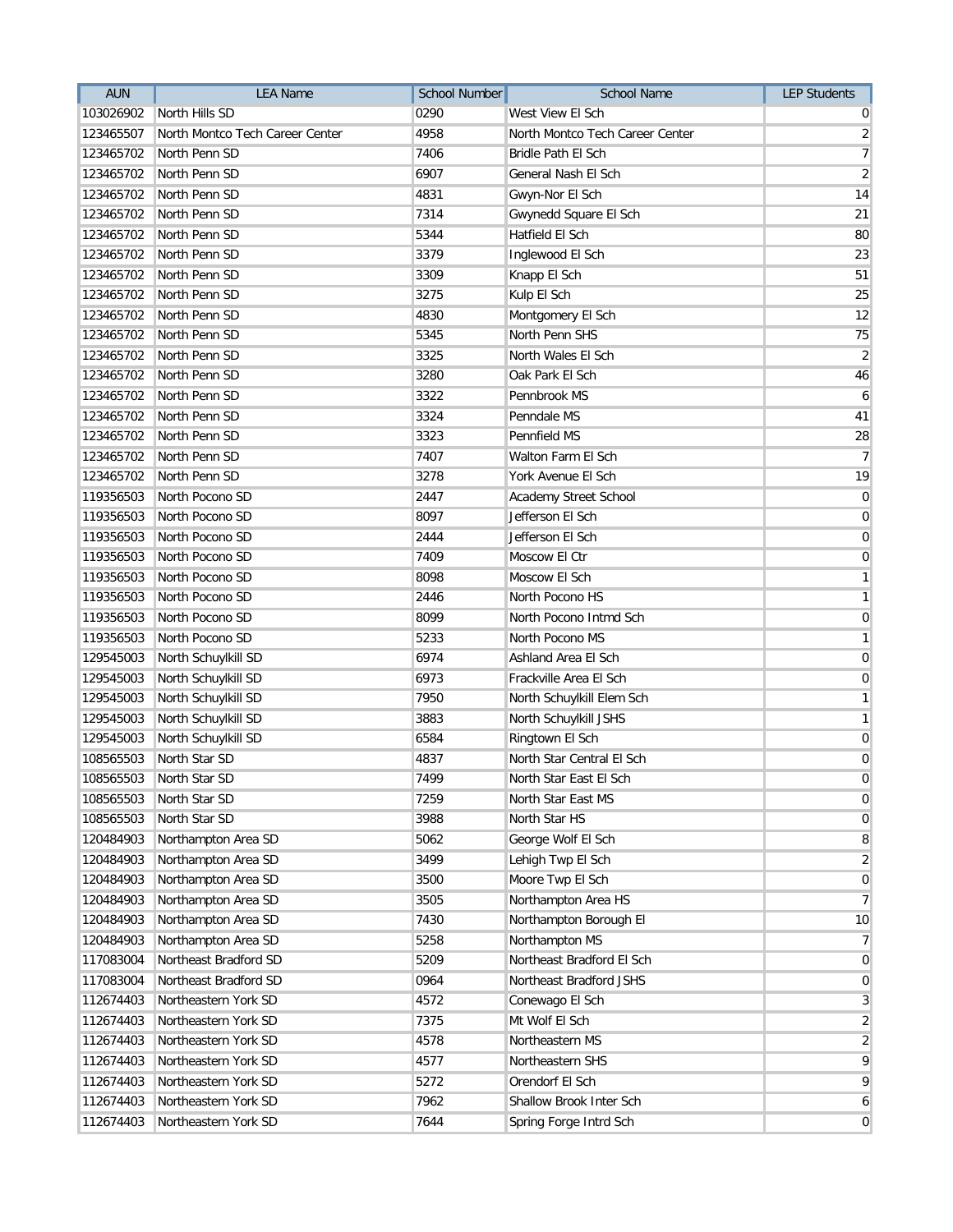| <b>AUN</b> | <b>LEA Name</b>            | <b>School Number</b> | <b>School Name</b>              | <b>LEP Students</b> |
|------------|----------------------------|----------------------|---------------------------------|---------------------|
| 112674403  | Northeastern York SD       | 4576                 | York Haven El Sch               | $\overline{2}$      |
| 108056004  | Northern Bedford County SD | 7167                 | Northern Bedford Co El Sch      | $\overline{4}$      |
| 108056004  | Northern Bedford County SD | 0747                 | Northern Bedford Co MS/SHS      | $\mathbf{1}$        |
| 108114503  | Northern Cambria SD        | 6859                 | Northern Cambria El Sch         | 0                   |
| 108114503  | Northern Cambria SD        | 6201                 | Northern Cambria HS             | $\mathbf{1}$        |
| 108114503  | Northern Cambria SD        | 6860                 | Northern Cambria MS             | $\mathbf 0$         |
| 113385003  | Northern Lebanon SD        | 2758                 | East Hanover El Sch             | 17                  |
| 113385003  | Northern Lebanon SD        | 2755                 | Fredericksburg El Sch           | $\mathbf 0$         |
| 113385003  | Northern Lebanon SD        | 2757                 | Jonestown El Sch                | $\pmb{0}$           |
| 113385003  | Northern Lebanon SD        | 2756                 | Lickdale El Sch                 | $\mathbf 0$         |
| 113385003  | Northern Lebanon SD        | 7392                 | Northern Lebanon MS             | 5                   |
| 113385003  | Northern Lebanon SD        | 2760                 | Northern Lebanon SHS            | 12                  |
| 121394503  | Northern Lehigh SD         | 6829                 | Northern Lehigh MS              | $\overline{4}$      |
| 121394503  | Northern Lehigh SD         | 2818                 | Northern Lehigh SHS             | $\overline{4}$      |
| 121394503  | Northern Lehigh SD         | 2813                 | Peters El Sch                   | $\pmb{0}$           |
| 121394503  | Northern Lehigh SD         | 6727                 | Slatington El Sch               | $\overline{2}$      |
| 109535504  | Northern Potter SD         | 6931                 | Northern Potter Childrens Sch   | $\mathbf 0$         |
| 109535504  | Northern Potter SD         | 3875                 | Northern Potter JSHS            | $\mathbf 0$         |
| 117596003  | Northern Tioga SD          | 6371                 | Clark Wood El Sch               | $\pmb{0}$           |
| 117596003  | Northern Tioga SD          | 4058                 | Cowanesque Valley JSHS          | $\pmb{0}$           |
| 117596003  | Northern Tioga SD          | 6372                 | <b>Elkland Area HS</b>          | $\pmb{0}$           |
| 117596003  | Northern Tioga SD          | 4060                 | Russell B Walter El Sch         | $\mathbf 0$         |
| 117596003  | Northern Tioga SD          | 4057                 | Westfield Area El Sch           | $\mathbf 0$         |
| 117596003  | Northern Tioga SD          | 6373                 | Williamson SHS                  | $\mathbf 0$         |
| 115674603  | Northern York County SD    | 4579                 | Dillsburg El Sch                | $\mathbf 0$         |
| 115674603  | Northern York County SD    | 4581                 | Northern El Sch                 | 5                   |
| 115674603  | Northern York County SD    | 6345                 | Northern HS                     | $\overline{2}$      |
| 115674603  | Northern York County SD    | 6346                 | Northern MS                     | 3                   |
| 115674603  | Northern York County SD    | 7572                 | South Mountain El Sch           | $\mathbf{1}$        |
| 115674603  | Northern York County SD    | 4580                 | <b>Wellsville Campus</b>        | $\boldsymbol{0}$    |
| 103026873  | Northgate SD               | 0030                 | Avalon El Sch                   | $\pmb{0}$           |
| 103026873  | Northgate SD               | 6977                 | <b>Bellevue El Sch</b>          | $\overline{5}$      |
| 103026873  | Northgate SD               | 0053                 | Northgate MSHS                  | 12                  |
| 118406003  | Northwest Area SD          | 2957                 | Garrison Memorial Sch           | $\pmb{0}$           |
| 118406003  | Northwest Area SD          | 2958                 | Northwest Area HS               | 0                   |
| 118406003  | Northwest Area SD          | 2955                 | Northwest Area Intermediate Sch | $\mathbf 0$         |
| 118406003  | Northwest Area SD          | 2956                 | Northwest Area Primary Sch      | $\mathbf 0$         |
| 105258503  | Northwestern SD            | 5144                 | Northwestern El Sch             | $\overline{2}$      |
| 105258503  | Northwestern SD            | 6146                 | Northwestern MS                 | $\overline{0}$      |
| 105258503  | Northwestern SD            | 6745                 | Northwestern SHS                | 0                   |
| 105258503  | Northwestern SD            | 2070                 | Springfield El Sch              | $\overline{0}$      |
| 121394603  | Northwestern Lehigh SD     | 6449                 | Northwestern Lehigh El Sch      | 6                   |
| 121394603  | Northwestern Lehigh SD     | 2821                 | Northwestern Lehigh HS          | $\overline{2}$      |
| 121394603  | Northwestern Lehigh SD     | 7353                 | Northwestern Lehigh MS          | 4                   |
| 121394603  | Northwestern Lehigh SD     | 2819                 | Weisenberg El Sch               | $\overline{0}$      |
| 126510019  | Northwood Academy CS       | 7856                 | Northwood Academy CS            | 14                  |
| 107656502  | Norwin SD                  | 8101                 | Hahntown El Sch                 | $\overline{a}$      |
| 107656502  | Norwin SD                  | 7758                 | Hillcrest Intermediate Sch      | $\mathbf{1}$        |
| 107656502  | Norwin SD                  | 4482                 | Norwin MS                       | $\overline{4}$      |
| 107656502  | Norwin SD                  | 4717                 | Norwin SHS                      | $\mathbf{1}$        |
| 107656502  | Norwin SD                  | 4474                 | Scull El Sch                    | 0                   |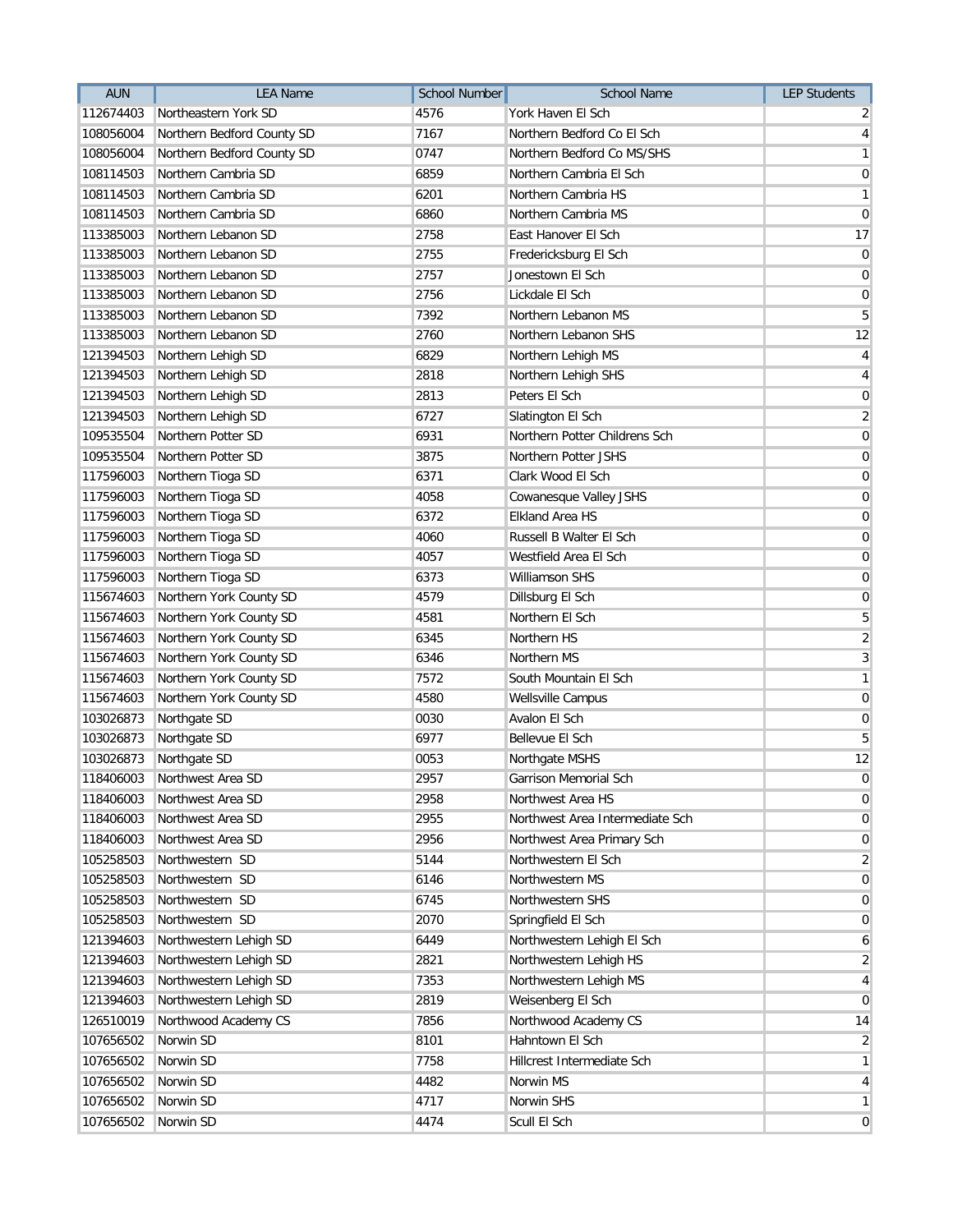| 7757<br>Sheridan Terrace El Sch<br>107656502<br>Norwin SD<br>0<br>Norwin SD<br>5270<br>Stewartsville El Sch<br>107656502<br>$\boldsymbol{0}$<br>107656502<br>Norwin SD<br>7716<br>Sunset Valley El Sch<br>Octorara Area SD<br>1414<br>Octorara Area JSHS<br>5<br>124156503<br>Octorara Area SD<br>Octorara El Sch<br>124156503<br>1413<br>Octorara Area SD<br>8004<br>Octorara Intermediate Sch<br>124156503<br>Octorara Area SD<br>6484<br>Octorara MS<br>124156503<br>7656<br>124156503<br>Octorara Area SD<br>Octorara Primary LC<br>106616203<br>Oil City Area SD<br>4115<br>Hasson Heights Sch<br>106616203<br>Oil City Area SD<br>4109<br>Oakland Sch<br>Oil City Area SD<br>Oil City Area MS<br>106616203<br>7215<br>Oil City Area SD<br>4931<br>Oil City SHS<br>106616203<br>Oil City Area SD<br>8235<br>Seventh Street Sch<br>106616203<br>Oil City Area SD<br>4112<br>Seventh Street Sch<br>106616203<br>106616203<br>Oil City Area SD<br>4116<br>Smedley Street Sch<br>Old Forge SD<br>119356603<br>2448<br>Old Forge El Sch<br>Old Forge SD<br>2449<br>119356603<br>Old Forge JSHS<br>Oley Valley SD<br>7378<br>114066503<br>Oley Valley El Sch<br>114066503<br>Oley Valley SD<br>6319<br>Oley Valley MS<br>114066503<br>Oley Valley SD<br>6318<br>Oley Valley SHS<br>126513452<br>Olney Charter High School<br>8205<br>Olney Charter High School<br>265<br>Oswayo Valley SD<br>Oswayo Valley El Sch<br>109537504<br>3876<br>Oswayo Valley SD<br>3877<br>Oswayo Valley HS<br>109537504<br>Oswayo Valley SD<br>7753<br>Oswayo Valley MS<br>109537504<br>109426003<br>Otto-Eldred SD<br>3106<br>Otto-Eldred El Sch<br>Otto-Eldred SD<br>3107<br>Otto-Eldred JSHS<br>109426003<br>124156603<br>Owen J Roberts SD<br>7304<br>East Coventry El Sch<br>Owen J Roberts SD<br>7198<br>East Vincent El Sch<br>124156603<br>7197<br>124156603<br>Owen J Roberts SD<br>French Creek El Sch<br>Owen J Roberts SD<br>6487<br>124156603<br>North Coventry El Sch<br>Owen J Roberts SD<br>1406<br>Owen J Roberts HS<br>124156603<br>5010<br>124156603<br>Owen J Roberts SD<br>Owen J Roberts MS<br>124156603<br>Owen J Roberts SD<br>7994<br>West Vincent El Sch<br>7358<br>124156703<br>Elk Ridge School<br>Oxford Area SD<br>Oxford Area SD<br>124156703<br>8063<br>Elk Ridge School<br>Oxford Area SD<br>8064<br>124156703<br>Hopewell El Sch<br>Oxford Area SD<br>124156703<br>6624<br>Jordan Bank Sch<br>Oxford Area SD<br>6623<br>124156703<br>Nottingham Sch<br>Oxford Area SD<br>Oxford Area HS<br>124156703<br>1420<br>Oxford Area SD<br>124156703<br>1418<br>Penn's Grove Sch<br>7690<br>103020001<br>PA Learners Online Regional Cyber CS<br>PA Learners Online Regional Cyber CS<br>122098003<br>Palisades SD<br>7063<br>Durham-Nockamixon El Sch<br>Palisades SD<br>122098003<br>1094<br>Palisades HS<br>Palisades SD<br>7312<br>122098003<br>Palisades MS<br>122098003<br>Palisades SD<br>1091<br>Springfield El Sch<br>122098003<br>Palisades SD<br>6456<br>Tinicum El Sch<br>7993<br>121136503<br>Palmerton Area SD<br>Palmer Franklin Education Center<br>Palmerton Area SD<br>Palmerton Area HS<br>121136503<br>4734<br>Palmerton Area SD<br>7140<br>Palmerton Area JHS<br>121136503<br>Palmerton Area SD<br>7172<br>S S Palmer El Sch<br>121136503 | <b>AUN</b> | <b>LEA Name</b>   | <b>School Number</b> | <b>School Name</b> | <b>LEP Students</b> |
|--------------------------------------------------------------------------------------------------------------------------------------------------------------------------------------------------------------------------------------------------------------------------------------------------------------------------------------------------------------------------------------------------------------------------------------------------------------------------------------------------------------------------------------------------------------------------------------------------------------------------------------------------------------------------------------------------------------------------------------------------------------------------------------------------------------------------------------------------------------------------------------------------------------------------------------------------------------------------------------------------------------------------------------------------------------------------------------------------------------------------------------------------------------------------------------------------------------------------------------------------------------------------------------------------------------------------------------------------------------------------------------------------------------------------------------------------------------------------------------------------------------------------------------------------------------------------------------------------------------------------------------------------------------------------------------------------------------------------------------------------------------------------------------------------------------------------------------------------------------------------------------------------------------------------------------------------------------------------------------------------------------------------------------------------------------------------------------------------------------------------------------------------------------------------------------------------------------------------------------------------------------------------------------------------------------------------------------------------------------------------------------------------------------------------------------------------------------------------------------------------------------------------------------------------------------------------------------------------------------------------------------------------------------------------------------------------------------------------------------------------------------------------------------------------------------------------------------------------------------------------------------------------------------------------------------------------------------------------------------------------------------------------------------------------------------------------------------------------------------------------------------------------------------------------------------------------------------------------------------------------------------------|------------|-------------------|----------------------|--------------------|---------------------|
|                                                                                                                                                                                                                                                                                                                                                                                                                                                                                                                                                                                                                                                                                                                                                                                                                                                                                                                                                                                                                                                                                                                                                                                                                                                                                                                                                                                                                                                                                                                                                                                                                                                                                                                                                                                                                                                                                                                                                                                                                                                                                                                                                                                                                                                                                                                                                                                                                                                                                                                                                                                                                                                                                                                                                                                                                                                                                                                                                                                                                                                                                                                                                                                                                                                                    |            |                   |                      |                    |                     |
|                                                                                                                                                                                                                                                                                                                                                                                                                                                                                                                                                                                                                                                                                                                                                                                                                                                                                                                                                                                                                                                                                                                                                                                                                                                                                                                                                                                                                                                                                                                                                                                                                                                                                                                                                                                                                                                                                                                                                                                                                                                                                                                                                                                                                                                                                                                                                                                                                                                                                                                                                                                                                                                                                                                                                                                                                                                                                                                                                                                                                                                                                                                                                                                                                                                                    |            |                   |                      |                    |                     |
| 9<br>4<br>$\mathbf 0$<br>30<br>5<br>$\mathbf 0$<br>4<br>4<br>$\mathbf 0$<br>$\pmb{0}$<br>$\mathbf 0$<br>$\mathbf{3}$<br>$\overline{2}$<br>$\pmb{0}$<br>$\mathbf{1}$<br>5<br>$\mathbf 0$<br>$\mathbf 0$<br>$\mathbf 0$<br>$\mathbf 0$<br>$\mathbf 0$<br>4<br>$\mathbf{3}$<br>$\mathbf{1}$<br>$\mathbf{3}$<br>6<br>5<br>$\overline{4}$<br>$\mathbf 0$<br>56<br>36<br>32<br>75<br>36<br>32<br>$\mathbf 0$<br>8<br>$\mathbf{1}$<br>$\overline{2}$<br>$\pmb{0}$<br>$\mathbf{1}$<br>$\overline{a}$<br>$\mathbf{1}$<br>$\mathbf 0$<br>5                                                                                                                                                                                                                                                                                                                                                                                                                                                                                                                                                                                                                                                                                                                                                                                                                                                                                                                                                                                                                                                                                                                                                                                                                                                                                                                                                                                                                                                                                                                                                                                                                                                                                                                                                                                                                                                                                                                                                                                                                                                                                                                                                                                                                                                                                                                                                                                                                                                                                                                                                                                                                                                                                                                                   |            |                   |                      |                    | $\mathbf{3}$        |
|                                                                                                                                                                                                                                                                                                                                                                                                                                                                                                                                                                                                                                                                                                                                                                                                                                                                                                                                                                                                                                                                                                                                                                                                                                                                                                                                                                                                                                                                                                                                                                                                                                                                                                                                                                                                                                                                                                                                                                                                                                                                                                                                                                                                                                                                                                                                                                                                                                                                                                                                                                                                                                                                                                                                                                                                                                                                                                                                                                                                                                                                                                                                                                                                                                                                    |            |                   |                      |                    |                     |
|                                                                                                                                                                                                                                                                                                                                                                                                                                                                                                                                                                                                                                                                                                                                                                                                                                                                                                                                                                                                                                                                                                                                                                                                                                                                                                                                                                                                                                                                                                                                                                                                                                                                                                                                                                                                                                                                                                                                                                                                                                                                                                                                                                                                                                                                                                                                                                                                                                                                                                                                                                                                                                                                                                                                                                                                                                                                                                                                                                                                                                                                                                                                                                                                                                                                    |            |                   |                      |                    |                     |
|                                                                                                                                                                                                                                                                                                                                                                                                                                                                                                                                                                                                                                                                                                                                                                                                                                                                                                                                                                                                                                                                                                                                                                                                                                                                                                                                                                                                                                                                                                                                                                                                                                                                                                                                                                                                                                                                                                                                                                                                                                                                                                                                                                                                                                                                                                                                                                                                                                                                                                                                                                                                                                                                                                                                                                                                                                                                                                                                                                                                                                                                                                                                                                                                                                                                    |            |                   |                      |                    |                     |
|                                                                                                                                                                                                                                                                                                                                                                                                                                                                                                                                                                                                                                                                                                                                                                                                                                                                                                                                                                                                                                                                                                                                                                                                                                                                                                                                                                                                                                                                                                                                                                                                                                                                                                                                                                                                                                                                                                                                                                                                                                                                                                                                                                                                                                                                                                                                                                                                                                                                                                                                                                                                                                                                                                                                                                                                                                                                                                                                                                                                                                                                                                                                                                                                                                                                    |            |                   |                      |                    |                     |
|                                                                                                                                                                                                                                                                                                                                                                                                                                                                                                                                                                                                                                                                                                                                                                                                                                                                                                                                                                                                                                                                                                                                                                                                                                                                                                                                                                                                                                                                                                                                                                                                                                                                                                                                                                                                                                                                                                                                                                                                                                                                                                                                                                                                                                                                                                                                                                                                                                                                                                                                                                                                                                                                                                                                                                                                                                                                                                                                                                                                                                                                                                                                                                                                                                                                    |            |                   |                      |                    |                     |
|                                                                                                                                                                                                                                                                                                                                                                                                                                                                                                                                                                                                                                                                                                                                                                                                                                                                                                                                                                                                                                                                                                                                                                                                                                                                                                                                                                                                                                                                                                                                                                                                                                                                                                                                                                                                                                                                                                                                                                                                                                                                                                                                                                                                                                                                                                                                                                                                                                                                                                                                                                                                                                                                                                                                                                                                                                                                                                                                                                                                                                                                                                                                                                                                                                                                    |            |                   |                      |                    |                     |
|                                                                                                                                                                                                                                                                                                                                                                                                                                                                                                                                                                                                                                                                                                                                                                                                                                                                                                                                                                                                                                                                                                                                                                                                                                                                                                                                                                                                                                                                                                                                                                                                                                                                                                                                                                                                                                                                                                                                                                                                                                                                                                                                                                                                                                                                                                                                                                                                                                                                                                                                                                                                                                                                                                                                                                                                                                                                                                                                                                                                                                                                                                                                                                                                                                                                    |            |                   |                      |                    |                     |
|                                                                                                                                                                                                                                                                                                                                                                                                                                                                                                                                                                                                                                                                                                                                                                                                                                                                                                                                                                                                                                                                                                                                                                                                                                                                                                                                                                                                                                                                                                                                                                                                                                                                                                                                                                                                                                                                                                                                                                                                                                                                                                                                                                                                                                                                                                                                                                                                                                                                                                                                                                                                                                                                                                                                                                                                                                                                                                                                                                                                                                                                                                                                                                                                                                                                    |            |                   |                      |                    |                     |
|                                                                                                                                                                                                                                                                                                                                                                                                                                                                                                                                                                                                                                                                                                                                                                                                                                                                                                                                                                                                                                                                                                                                                                                                                                                                                                                                                                                                                                                                                                                                                                                                                                                                                                                                                                                                                                                                                                                                                                                                                                                                                                                                                                                                                                                                                                                                                                                                                                                                                                                                                                                                                                                                                                                                                                                                                                                                                                                                                                                                                                                                                                                                                                                                                                                                    |            |                   |                      |                    |                     |
|                                                                                                                                                                                                                                                                                                                                                                                                                                                                                                                                                                                                                                                                                                                                                                                                                                                                                                                                                                                                                                                                                                                                                                                                                                                                                                                                                                                                                                                                                                                                                                                                                                                                                                                                                                                                                                                                                                                                                                                                                                                                                                                                                                                                                                                                                                                                                                                                                                                                                                                                                                                                                                                                                                                                                                                                                                                                                                                                                                                                                                                                                                                                                                                                                                                                    |            |                   |                      |                    |                     |
|                                                                                                                                                                                                                                                                                                                                                                                                                                                                                                                                                                                                                                                                                                                                                                                                                                                                                                                                                                                                                                                                                                                                                                                                                                                                                                                                                                                                                                                                                                                                                                                                                                                                                                                                                                                                                                                                                                                                                                                                                                                                                                                                                                                                                                                                                                                                                                                                                                                                                                                                                                                                                                                                                                                                                                                                                                                                                                                                                                                                                                                                                                                                                                                                                                                                    |            |                   |                      |                    |                     |
|                                                                                                                                                                                                                                                                                                                                                                                                                                                                                                                                                                                                                                                                                                                                                                                                                                                                                                                                                                                                                                                                                                                                                                                                                                                                                                                                                                                                                                                                                                                                                                                                                                                                                                                                                                                                                                                                                                                                                                                                                                                                                                                                                                                                                                                                                                                                                                                                                                                                                                                                                                                                                                                                                                                                                                                                                                                                                                                                                                                                                                                                                                                                                                                                                                                                    |            |                   |                      |                    |                     |
|                                                                                                                                                                                                                                                                                                                                                                                                                                                                                                                                                                                                                                                                                                                                                                                                                                                                                                                                                                                                                                                                                                                                                                                                                                                                                                                                                                                                                                                                                                                                                                                                                                                                                                                                                                                                                                                                                                                                                                                                                                                                                                                                                                                                                                                                                                                                                                                                                                                                                                                                                                                                                                                                                                                                                                                                                                                                                                                                                                                                                                                                                                                                                                                                                                                                    |            |                   |                      |                    |                     |
|                                                                                                                                                                                                                                                                                                                                                                                                                                                                                                                                                                                                                                                                                                                                                                                                                                                                                                                                                                                                                                                                                                                                                                                                                                                                                                                                                                                                                                                                                                                                                                                                                                                                                                                                                                                                                                                                                                                                                                                                                                                                                                                                                                                                                                                                                                                                                                                                                                                                                                                                                                                                                                                                                                                                                                                                                                                                                                                                                                                                                                                                                                                                                                                                                                                                    |            |                   |                      |                    |                     |
|                                                                                                                                                                                                                                                                                                                                                                                                                                                                                                                                                                                                                                                                                                                                                                                                                                                                                                                                                                                                                                                                                                                                                                                                                                                                                                                                                                                                                                                                                                                                                                                                                                                                                                                                                                                                                                                                                                                                                                                                                                                                                                                                                                                                                                                                                                                                                                                                                                                                                                                                                                                                                                                                                                                                                                                                                                                                                                                                                                                                                                                                                                                                                                                                                                                                    |            |                   |                      |                    |                     |
|                                                                                                                                                                                                                                                                                                                                                                                                                                                                                                                                                                                                                                                                                                                                                                                                                                                                                                                                                                                                                                                                                                                                                                                                                                                                                                                                                                                                                                                                                                                                                                                                                                                                                                                                                                                                                                                                                                                                                                                                                                                                                                                                                                                                                                                                                                                                                                                                                                                                                                                                                                                                                                                                                                                                                                                                                                                                                                                                                                                                                                                                                                                                                                                                                                                                    |            |                   |                      |                    |                     |
|                                                                                                                                                                                                                                                                                                                                                                                                                                                                                                                                                                                                                                                                                                                                                                                                                                                                                                                                                                                                                                                                                                                                                                                                                                                                                                                                                                                                                                                                                                                                                                                                                                                                                                                                                                                                                                                                                                                                                                                                                                                                                                                                                                                                                                                                                                                                                                                                                                                                                                                                                                                                                                                                                                                                                                                                                                                                                                                                                                                                                                                                                                                                                                                                                                                                    |            |                   |                      |                    |                     |
|                                                                                                                                                                                                                                                                                                                                                                                                                                                                                                                                                                                                                                                                                                                                                                                                                                                                                                                                                                                                                                                                                                                                                                                                                                                                                                                                                                                                                                                                                                                                                                                                                                                                                                                                                                                                                                                                                                                                                                                                                                                                                                                                                                                                                                                                                                                                                                                                                                                                                                                                                                                                                                                                                                                                                                                                                                                                                                                                                                                                                                                                                                                                                                                                                                                                    |            |                   |                      |                    |                     |
|                                                                                                                                                                                                                                                                                                                                                                                                                                                                                                                                                                                                                                                                                                                                                                                                                                                                                                                                                                                                                                                                                                                                                                                                                                                                                                                                                                                                                                                                                                                                                                                                                                                                                                                                                                                                                                                                                                                                                                                                                                                                                                                                                                                                                                                                                                                                                                                                                                                                                                                                                                                                                                                                                                                                                                                                                                                                                                                                                                                                                                                                                                                                                                                                                                                                    |            |                   |                      |                    |                     |
|                                                                                                                                                                                                                                                                                                                                                                                                                                                                                                                                                                                                                                                                                                                                                                                                                                                                                                                                                                                                                                                                                                                                                                                                                                                                                                                                                                                                                                                                                                                                                                                                                                                                                                                                                                                                                                                                                                                                                                                                                                                                                                                                                                                                                                                                                                                                                                                                                                                                                                                                                                                                                                                                                                                                                                                                                                                                                                                                                                                                                                                                                                                                                                                                                                                                    |            |                   |                      |                    |                     |
|                                                                                                                                                                                                                                                                                                                                                                                                                                                                                                                                                                                                                                                                                                                                                                                                                                                                                                                                                                                                                                                                                                                                                                                                                                                                                                                                                                                                                                                                                                                                                                                                                                                                                                                                                                                                                                                                                                                                                                                                                                                                                                                                                                                                                                                                                                                                                                                                                                                                                                                                                                                                                                                                                                                                                                                                                                                                                                                                                                                                                                                                                                                                                                                                                                                                    |            |                   |                      |                    |                     |
|                                                                                                                                                                                                                                                                                                                                                                                                                                                                                                                                                                                                                                                                                                                                                                                                                                                                                                                                                                                                                                                                                                                                                                                                                                                                                                                                                                                                                                                                                                                                                                                                                                                                                                                                                                                                                                                                                                                                                                                                                                                                                                                                                                                                                                                                                                                                                                                                                                                                                                                                                                                                                                                                                                                                                                                                                                                                                                                                                                                                                                                                                                                                                                                                                                                                    |            |                   |                      |                    |                     |
|                                                                                                                                                                                                                                                                                                                                                                                                                                                                                                                                                                                                                                                                                                                                                                                                                                                                                                                                                                                                                                                                                                                                                                                                                                                                                                                                                                                                                                                                                                                                                                                                                                                                                                                                                                                                                                                                                                                                                                                                                                                                                                                                                                                                                                                                                                                                                                                                                                                                                                                                                                                                                                                                                                                                                                                                                                                                                                                                                                                                                                                                                                                                                                                                                                                                    |            |                   |                      |                    |                     |
|                                                                                                                                                                                                                                                                                                                                                                                                                                                                                                                                                                                                                                                                                                                                                                                                                                                                                                                                                                                                                                                                                                                                                                                                                                                                                                                                                                                                                                                                                                                                                                                                                                                                                                                                                                                                                                                                                                                                                                                                                                                                                                                                                                                                                                                                                                                                                                                                                                                                                                                                                                                                                                                                                                                                                                                                                                                                                                                                                                                                                                                                                                                                                                                                                                                                    |            |                   |                      |                    |                     |
|                                                                                                                                                                                                                                                                                                                                                                                                                                                                                                                                                                                                                                                                                                                                                                                                                                                                                                                                                                                                                                                                                                                                                                                                                                                                                                                                                                                                                                                                                                                                                                                                                                                                                                                                                                                                                                                                                                                                                                                                                                                                                                                                                                                                                                                                                                                                                                                                                                                                                                                                                                                                                                                                                                                                                                                                                                                                                                                                                                                                                                                                                                                                                                                                                                                                    |            |                   |                      |                    |                     |
|                                                                                                                                                                                                                                                                                                                                                                                                                                                                                                                                                                                                                                                                                                                                                                                                                                                                                                                                                                                                                                                                                                                                                                                                                                                                                                                                                                                                                                                                                                                                                                                                                                                                                                                                                                                                                                                                                                                                                                                                                                                                                                                                                                                                                                                                                                                                                                                                                                                                                                                                                                                                                                                                                                                                                                                                                                                                                                                                                                                                                                                                                                                                                                                                                                                                    |            |                   |                      |                    |                     |
|                                                                                                                                                                                                                                                                                                                                                                                                                                                                                                                                                                                                                                                                                                                                                                                                                                                                                                                                                                                                                                                                                                                                                                                                                                                                                                                                                                                                                                                                                                                                                                                                                                                                                                                                                                                                                                                                                                                                                                                                                                                                                                                                                                                                                                                                                                                                                                                                                                                                                                                                                                                                                                                                                                                                                                                                                                                                                                                                                                                                                                                                                                                                                                                                                                                                    |            |                   |                      |                    |                     |
|                                                                                                                                                                                                                                                                                                                                                                                                                                                                                                                                                                                                                                                                                                                                                                                                                                                                                                                                                                                                                                                                                                                                                                                                                                                                                                                                                                                                                                                                                                                                                                                                                                                                                                                                                                                                                                                                                                                                                                                                                                                                                                                                                                                                                                                                                                                                                                                                                                                                                                                                                                                                                                                                                                                                                                                                                                                                                                                                                                                                                                                                                                                                                                                                                                                                    |            |                   |                      |                    |                     |
|                                                                                                                                                                                                                                                                                                                                                                                                                                                                                                                                                                                                                                                                                                                                                                                                                                                                                                                                                                                                                                                                                                                                                                                                                                                                                                                                                                                                                                                                                                                                                                                                                                                                                                                                                                                                                                                                                                                                                                                                                                                                                                                                                                                                                                                                                                                                                                                                                                                                                                                                                                                                                                                                                                                                                                                                                                                                                                                                                                                                                                                                                                                                                                                                                                                                    |            |                   |                      |                    |                     |
|                                                                                                                                                                                                                                                                                                                                                                                                                                                                                                                                                                                                                                                                                                                                                                                                                                                                                                                                                                                                                                                                                                                                                                                                                                                                                                                                                                                                                                                                                                                                                                                                                                                                                                                                                                                                                                                                                                                                                                                                                                                                                                                                                                                                                                                                                                                                                                                                                                                                                                                                                                                                                                                                                                                                                                                                                                                                                                                                                                                                                                                                                                                                                                                                                                                                    |            |                   |                      |                    |                     |
|                                                                                                                                                                                                                                                                                                                                                                                                                                                                                                                                                                                                                                                                                                                                                                                                                                                                                                                                                                                                                                                                                                                                                                                                                                                                                                                                                                                                                                                                                                                                                                                                                                                                                                                                                                                                                                                                                                                                                                                                                                                                                                                                                                                                                                                                                                                                                                                                                                                                                                                                                                                                                                                                                                                                                                                                                                                                                                                                                                                                                                                                                                                                                                                                                                                                    |            |                   |                      |                    |                     |
|                                                                                                                                                                                                                                                                                                                                                                                                                                                                                                                                                                                                                                                                                                                                                                                                                                                                                                                                                                                                                                                                                                                                                                                                                                                                                                                                                                                                                                                                                                                                                                                                                                                                                                                                                                                                                                                                                                                                                                                                                                                                                                                                                                                                                                                                                                                                                                                                                                                                                                                                                                                                                                                                                                                                                                                                                                                                                                                                                                                                                                                                                                                                                                                                                                                                    |            |                   |                      |                    |                     |
|                                                                                                                                                                                                                                                                                                                                                                                                                                                                                                                                                                                                                                                                                                                                                                                                                                                                                                                                                                                                                                                                                                                                                                                                                                                                                                                                                                                                                                                                                                                                                                                                                                                                                                                                                                                                                                                                                                                                                                                                                                                                                                                                                                                                                                                                                                                                                                                                                                                                                                                                                                                                                                                                                                                                                                                                                                                                                                                                                                                                                                                                                                                                                                                                                                                                    |            |                   |                      |                    |                     |
|                                                                                                                                                                                                                                                                                                                                                                                                                                                                                                                                                                                                                                                                                                                                                                                                                                                                                                                                                                                                                                                                                                                                                                                                                                                                                                                                                                                                                                                                                                                                                                                                                                                                                                                                                                                                                                                                                                                                                                                                                                                                                                                                                                                                                                                                                                                                                                                                                                                                                                                                                                                                                                                                                                                                                                                                                                                                                                                                                                                                                                                                                                                                                                                                                                                                    |            |                   |                      |                    |                     |
|                                                                                                                                                                                                                                                                                                                                                                                                                                                                                                                                                                                                                                                                                                                                                                                                                                                                                                                                                                                                                                                                                                                                                                                                                                                                                                                                                                                                                                                                                                                                                                                                                                                                                                                                                                                                                                                                                                                                                                                                                                                                                                                                                                                                                                                                                                                                                                                                                                                                                                                                                                                                                                                                                                                                                                                                                                                                                                                                                                                                                                                                                                                                                                                                                                                                    |            |                   |                      |                    |                     |
|                                                                                                                                                                                                                                                                                                                                                                                                                                                                                                                                                                                                                                                                                                                                                                                                                                                                                                                                                                                                                                                                                                                                                                                                                                                                                                                                                                                                                                                                                                                                                                                                                                                                                                                                                                                                                                                                                                                                                                                                                                                                                                                                                                                                                                                                                                                                                                                                                                                                                                                                                                                                                                                                                                                                                                                                                                                                                                                                                                                                                                                                                                                                                                                                                                                                    |            |                   |                      |                    |                     |
|                                                                                                                                                                                                                                                                                                                                                                                                                                                                                                                                                                                                                                                                                                                                                                                                                                                                                                                                                                                                                                                                                                                                                                                                                                                                                                                                                                                                                                                                                                                                                                                                                                                                                                                                                                                                                                                                                                                                                                                                                                                                                                                                                                                                                                                                                                                                                                                                                                                                                                                                                                                                                                                                                                                                                                                                                                                                                                                                                                                                                                                                                                                                                                                                                                                                    |            |                   |                      |                    |                     |
|                                                                                                                                                                                                                                                                                                                                                                                                                                                                                                                                                                                                                                                                                                                                                                                                                                                                                                                                                                                                                                                                                                                                                                                                                                                                                                                                                                                                                                                                                                                                                                                                                                                                                                                                                                                                                                                                                                                                                                                                                                                                                                                                                                                                                                                                                                                                                                                                                                                                                                                                                                                                                                                                                                                                                                                                                                                                                                                                                                                                                                                                                                                                                                                                                                                                    |            |                   |                      |                    |                     |
|                                                                                                                                                                                                                                                                                                                                                                                                                                                                                                                                                                                                                                                                                                                                                                                                                                                                                                                                                                                                                                                                                                                                                                                                                                                                                                                                                                                                                                                                                                                                                                                                                                                                                                                                                                                                                                                                                                                                                                                                                                                                                                                                                                                                                                                                                                                                                                                                                                                                                                                                                                                                                                                                                                                                                                                                                                                                                                                                                                                                                                                                                                                                                                                                                                                                    |            |                   |                      |                    |                     |
|                                                                                                                                                                                                                                                                                                                                                                                                                                                                                                                                                                                                                                                                                                                                                                                                                                                                                                                                                                                                                                                                                                                                                                                                                                                                                                                                                                                                                                                                                                                                                                                                                                                                                                                                                                                                                                                                                                                                                                                                                                                                                                                                                                                                                                                                                                                                                                                                                                                                                                                                                                                                                                                                                                                                                                                                                                                                                                                                                                                                                                                                                                                                                                                                                                                                    |            |                   |                      |                    |                     |
|                                                                                                                                                                                                                                                                                                                                                                                                                                                                                                                                                                                                                                                                                                                                                                                                                                                                                                                                                                                                                                                                                                                                                                                                                                                                                                                                                                                                                                                                                                                                                                                                                                                                                                                                                                                                                                                                                                                                                                                                                                                                                                                                                                                                                                                                                                                                                                                                                                                                                                                                                                                                                                                                                                                                                                                                                                                                                                                                                                                                                                                                                                                                                                                                                                                                    |            |                   |                      |                    |                     |
|                                                                                                                                                                                                                                                                                                                                                                                                                                                                                                                                                                                                                                                                                                                                                                                                                                                                                                                                                                                                                                                                                                                                                                                                                                                                                                                                                                                                                                                                                                                                                                                                                                                                                                                                                                                                                                                                                                                                                                                                                                                                                                                                                                                                                                                                                                                                                                                                                                                                                                                                                                                                                                                                                                                                                                                                                                                                                                                                                                                                                                                                                                                                                                                                                                                                    |            |                   |                      |                    |                     |
|                                                                                                                                                                                                                                                                                                                                                                                                                                                                                                                                                                                                                                                                                                                                                                                                                                                                                                                                                                                                                                                                                                                                                                                                                                                                                                                                                                                                                                                                                                                                                                                                                                                                                                                                                                                                                                                                                                                                                                                                                                                                                                                                                                                                                                                                                                                                                                                                                                                                                                                                                                                                                                                                                                                                                                                                                                                                                                                                                                                                                                                                                                                                                                                                                                                                    |            |                   |                      |                    |                     |
|                                                                                                                                                                                                                                                                                                                                                                                                                                                                                                                                                                                                                                                                                                                                                                                                                                                                                                                                                                                                                                                                                                                                                                                                                                                                                                                                                                                                                                                                                                                                                                                                                                                                                                                                                                                                                                                                                                                                                                                                                                                                                                                                                                                                                                                                                                                                                                                                                                                                                                                                                                                                                                                                                                                                                                                                                                                                                                                                                                                                                                                                                                                                                                                                                                                                    |            |                   |                      |                    |                     |
|                                                                                                                                                                                                                                                                                                                                                                                                                                                                                                                                                                                                                                                                                                                                                                                                                                                                                                                                                                                                                                                                                                                                                                                                                                                                                                                                                                                                                                                                                                                                                                                                                                                                                                                                                                                                                                                                                                                                                                                                                                                                                                                                                                                                                                                                                                                                                                                                                                                                                                                                                                                                                                                                                                                                                                                                                                                                                                                                                                                                                                                                                                                                                                                                                                                                    |            |                   |                      |                    |                     |
|                                                                                                                                                                                                                                                                                                                                                                                                                                                                                                                                                                                                                                                                                                                                                                                                                                                                                                                                                                                                                                                                                                                                                                                                                                                                                                                                                                                                                                                                                                                                                                                                                                                                                                                                                                                                                                                                                                                                                                                                                                                                                                                                                                                                                                                                                                                                                                                                                                                                                                                                                                                                                                                                                                                                                                                                                                                                                                                                                                                                                                                                                                                                                                                                                                                                    |            |                   |                      |                    |                     |
|                                                                                                                                                                                                                                                                                                                                                                                                                                                                                                                                                                                                                                                                                                                                                                                                                                                                                                                                                                                                                                                                                                                                                                                                                                                                                                                                                                                                                                                                                                                                                                                                                                                                                                                                                                                                                                                                                                                                                                                                                                                                                                                                                                                                                                                                                                                                                                                                                                                                                                                                                                                                                                                                                                                                                                                                                                                                                                                                                                                                                                                                                                                                                                                                                                                                    |            |                   |                      |                    |                     |
|                                                                                                                                                                                                                                                                                                                                                                                                                                                                                                                                                                                                                                                                                                                                                                                                                                                                                                                                                                                                                                                                                                                                                                                                                                                                                                                                                                                                                                                                                                                                                                                                                                                                                                                                                                                                                                                                                                                                                                                                                                                                                                                                                                                                                                                                                                                                                                                                                                                                                                                                                                                                                                                                                                                                                                                                                                                                                                                                                                                                                                                                                                                                                                                                                                                                    | 121136503  | Palmerton Area SD | 1319                 | Towamensing El Sch | $\mathbf 0$         |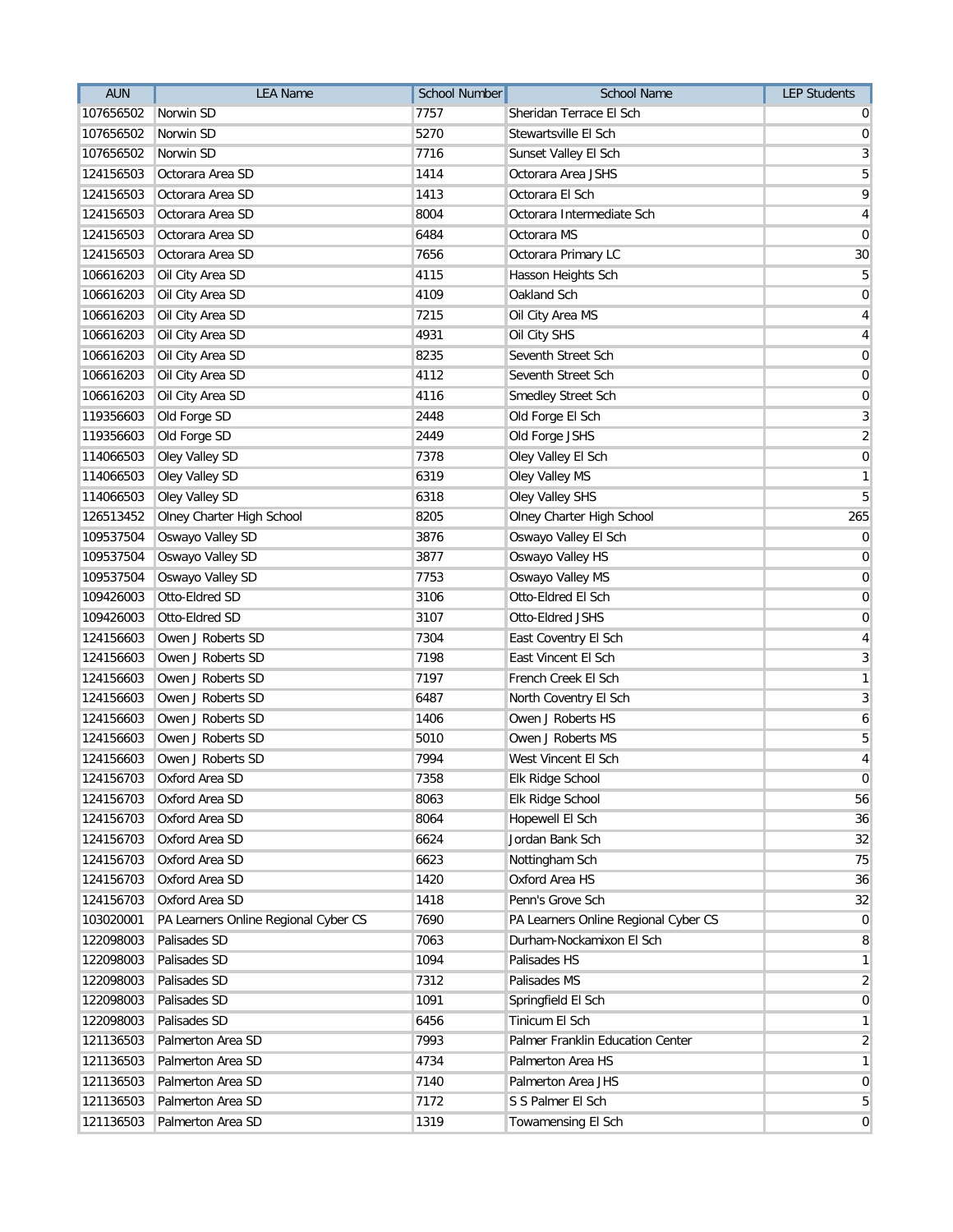| <b>AUN</b> | <b>LEA Name</b>                          | <b>School Number</b> | <b>School Name</b>                       | <b>LEP Students</b> |
|------------|------------------------------------------|----------------------|------------------------------------------|---------------------|
| 113385303  | Palmyra Area SD                          | 2761                 | Forge Road El Sch                        | 0                   |
| 113385303  | Palmyra Area SD                          | 8157                 | Lingle Avenue El Sch                     | $\mathbf{3}$        |
| 113385303  | Palmyra Area SD                          | 8162                 | Northside El Sch                         | $\mathbf{1}$        |
| 113385303  | Palmyra Area SD                          | 4904                 | Northside El Sch                         | $\overline{0}$      |
| 113385303  | Palmyra Area SD                          | 2765                 | Palmyra Area MS                          | $\overline{0}$      |
| 113385303  | Palmyra Area SD                          | 2766                 | Palmyra Area SHS                         | 9                   |
| 113385303  | Palmyra Area SD                          | 2764                 | Pine Street El Sch                       | 5                   |
| 173515368  | Pan American Academy CS                  | 7985                 | Pan American Academy CS                  | 83                  |
| 121136603  | Panther Valley SD                        | 1322                 | Panther Valley El Sch                    | 12                  |
| 121136603  | Panther Valley SD                        | 1323                 | Panther Valley MS                        | $\overline{2}$      |
| 121136603  | Panther Valley SD                        | 6693                 | Panther Valley SHS                       | $\overline{3}$      |
| 121395103  | Parkland SD                              | 2824                 | Cetronia Sch                             | 22                  |
| 121395103  | Parkland SD                              | 4672                 | Fogelsville Sch                          | 11                  |
| 121395103  | Parkland SD                              | 8141                 | Fred J. Jaindl El Sch                    | 16                  |
| 121395103  | Parkland SD                              | 2823                 | <b>Ironton Sch</b>                       | 4                   |
| 121395103  | Parkland SD                              | 6801                 | Kernsville Sch                           | $\overline{2}$      |
| 121395103  | Parkland SD                              | 2827                 | Kratzer Sch                              | 9                   |
| 121395103  | Parkland SD                              | 7604                 | Orefield MS                              | 9                   |
| 121395103  | Parkland SD                              | 2829                 | Parkland SHS                             | 22                  |
| 121395103  | Parkland SD                              | 2826                 | Parkway Manor Sch                        | 12                  |
| 121395103  | Parkland SD                              | 2825                 | Schnecksville Sch                        | $\mathbf{3}$        |
| 121395103  | Parkland SD                              | 7603                 | Springhouse MS                           | 15                  |
| 120485603  | Pen Argyl Area SD                        | 6439                 | Pen Argyl Area HS                        | $\mathbf 0$         |
| 120485603  | Pen Argyl Area SD                        | 3511                 | Plainfield El Sch                        | 10                  |
| 120485603  | Pen Argyl Area SD                        | 5351                 | Wind Gap MS                              | $\overline{2}$      |
| 108116003  | Penn Cambria SD                          | 1213                 | Penn Cambria HS                          | $\mathbf{1}$        |
| 108116003  | Penn Cambria SD                          | 7139                 | Penn Cambria Intrmd Sch                  | $\mathbf{1}$        |
| 108116003  | Penn Cambria SD                          | 6990                 | Penn Cambria MS                          | $\boldsymbol{0}$    |
| 108116003  | Penn Cambria SD                          | 6202                 | Penn Cambria Pre-Primary                 | $\mathbf 0$         |
| 108116003  | Penn Cambria SD                          | 1255                 | Penn Cambria Primary Sch                 | $\boldsymbol{0}$    |
| 103022481  | Penn Hills Charter School for Entreprene | 8160                 | Penn Hills Charter School for Entreprene | $\mathbf 0$         |
| 103027352  | Penn Hills SD                            | 5171                 | Dible El Sch                             | $\pmb{0}$           |
| 103027352  | Penn Hills SD                            | 8012                 | Dible El Sch                             | $\boldsymbol{0}$    |
|            | 103027352 Penn Hills SD                  | 0305                 | Forbes El Sch                            | $\pmb{0}$           |
| 103027352  | Penn Hills SD                            | 8013                 | Forbes El Sch                            | $\mathbf{1}$        |
| 103027352  | Penn Hills SD                            | 5019                 | Linton MS                                | 5                   |
| 103027352  | Penn Hills SD                            | 0297                 | Penn Hebron El Academy                   | $\mathbf 0$         |
| 103027352  | Penn Hills SD                            | 8014                 | Penn Hebron El Academy                   | $\overline{2}$      |
| 103027352  | Penn Hills SD                            | 0309                 | Penn Hills SHS                           | 5                   |
| 103027352  | Penn Hills SD                            | 4663                 | Shenandoah El Sch                        | $\mathbf 0$         |
| 103027352  | Penn Hills SD                            | 0306                 | Washington El Sch                        | $\overline{0}$      |
| 103027352  | Penn Hills SD                            | 8015                 | Washington El Sch                        | $\mathbf{1}$        |
| 103027352  | Penn Hills SD                            | 0302                 | William Penn El Sch                      | $\overline{0}$      |
| 113365203  | Penn Manor SD                            | 7141                 | Central Manor El Sch                     | 12                  |
| 113365203  | Penn Manor SD                            | 2516                 | Conestoga El Sch                         | $\mathbf 0$         |
| 113365203  | Penn Manor SD                            | 2629                 | Eshleman El Sch                          | $\mathbf{3}$        |
| 113365203  | Penn Manor SD                            | 2626                 | Hambright El Sch                         | 14                  |
| 113365203  | Penn Manor SD                            | 2627                 | Letort El Sch                            | 5                   |
| 113365203  | Penn Manor SD                            | 7410                 | Manor Middle School                      | 6                   |
| 113365203  | Penn Manor SD                            | 2628                 | Martic El Sch                            | $\mathbf 0$         |
| 113365203  | Penn Manor SD                            | 5238                 | Marticville MS                           | $\mathbf 0$         |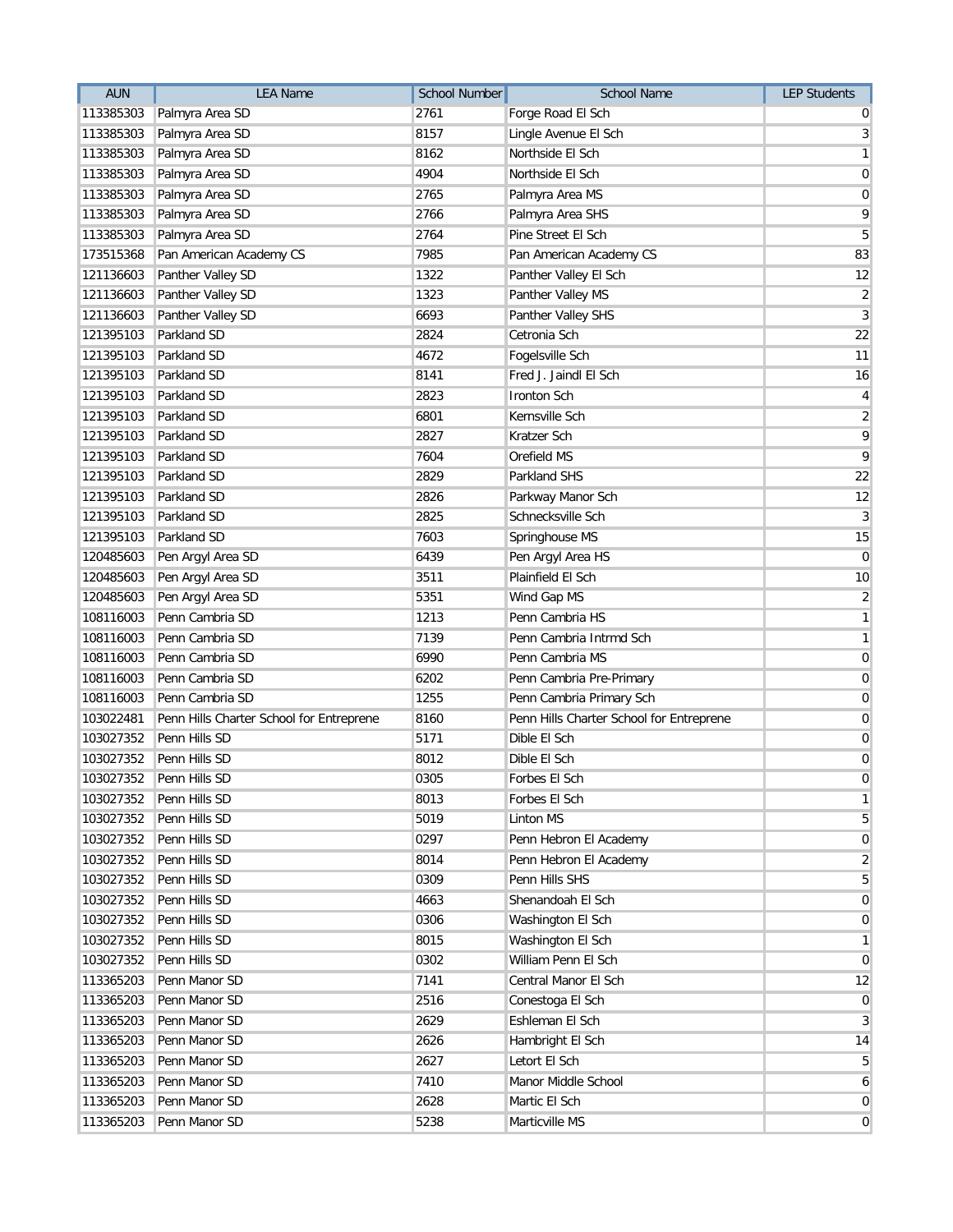| <b>AUN</b> | <b>LEA Name</b>        | <b>School Number</b> | School Name                         | <b>LEP Students</b> |
|------------|------------------------|----------------------|-------------------------------------|---------------------|
| 113365203  | Penn Manor SD          | 2633                 | Penn Manor HS                       | 21                  |
| 113365203  | Penn Manor SD          | 2634                 | Pequea El Sch                       | $\vert$             |
| 125236903  | Penn-Delco SD          | 1911                 | Aston El Sch                        | $\overline{2}$      |
| 125236903  | Penn-Delco SD          | 1910                 | Coebourn El Sch                     | $\vert 4 \vert$     |
| 125236903  | Penn-Delco SD          | 5143                 | Northley MS                         | $\mathbf{3}$        |
| 125236903  | Penn-Delco SD          | 1912                 | Parkside El Sch                     | 6                   |
| 125236903  | Penn-Delco SD          | 5223                 | Pennell El Sch                      | $\mathbf{1}$        |
| 125236903  | Penn-Delco SD          | 1915                 | Sun Valley HS                       | 10                  |
| 107657103  | Penn-Trafford SD       | 6185                 | <b>Harrison Park El Sch</b>         | $\mathbf{1}$        |
| 107657103  | Penn-Trafford SD       | 6186                 | Level Green El Sch                  | $\mathbf{1}$        |
| 107657103  | Penn-Trafford SD       | 4490                 | McCullough El Sch                   | $\mathbf{3}$        |
| 107657103  | Penn-Trafford SD       | 4492                 | Penn MS                             | $\overline{2}$      |
| 107657103  | Penn-Trafford SD       | 6648                 | Penn Trafford HS                    | $\overline{2}$      |
| 107657103  | Penn-Trafford SD       | 6187                 | Sunrise El Sch                      | $\overline{0}$      |
| 107657103  | Penn-Trafford SD       | 7111                 | <b>Trafford El Sch</b>              | $\mathbf{1}$        |
| 107657103  | Penn-Trafford SD       | 6189                 | <b>Trafford MS</b>                  | $\overline{0}$      |
| 105204703  | Penncrest SD           | 1630                 | Cambridge Springs El Sch            | $\mathbf{3}$        |
| 105204703  | Penncrest SD           | 1629                 | Cambridge Springs JSHS              | $\overline{0}$      |
| 105204703  | Penncrest SD           | 1640                 | Cussewago El Sch                    | $\overline{0}$      |
| 105204703  | Penncrest SD           | 6137                 | Maplewood El Sch                    | $\boldsymbol{0}$    |
| 105204703  | Penncrest SD           | 6942                 | Maplewood JSHS                      | $\boldsymbol{0}$    |
| 105204703  | Penncrest SD           | 7278                 | Saegertown El Sch                   | $\overline{1}$      |
| 105204703  | Penncrest SD           | 6136                 | Saegertown JSHS                     | 10                  |
| 122098103  | Pennridge SD           | 1053                 | Bedminster El Sch                   | 53                  |
| 122098103  | Pennridge SD           | 1054                 | Deibler El Sch                      | $\boldsymbol{0}$    |
| 122098103  | Pennridge SD           | 1055                 | Grasse El Sch                       | $\overline{0}$      |
| 122098103  | Pennridge SD           | 1097                 | Patricia A Guth El Sch              | $\overline{0}$      |
| 122098103  | Pennridge SD           | 4681                 | Pennridge Central MS                | 0                   |
| 122098103  | Pennridge SD           | 1100                 | Pennridge HS                        | 11                  |
| 122098103  | Pennridge SD           | 7957                 | Pennridge North MS                  | 11                  |
| 122098103  | Pennridge SD           | 1099                 | Pennridge South MS                  | $\mathbf 0$         |
| 122098103  | Pennridge SD           | 1098                 | Sellersville El Sch                 | $\overline{0}$      |
| 122098103  | Pennridge SD           | 1052                 | Seylar El Sch                       | $\overline{0}$      |
|            | 122098103 Pennridge SD | 7260                 | West Rockhill El Sch                | $\boldsymbol{0}$    |
| 128326303  | Penns Manor Area SD    | 7028                 | Penns Manor Area El Sch             | $\overline{0}$      |
| 128326303  | Penns Manor Area SD    | 2345                 | Penns Manor Area JSHS               | $\overline{0}$      |
| 110147003  | Penns Valley Area SD   | 1347                 | Centre Hall-Potter El Sch           | $\mathbf{1}$        |
| 110147003  | Penns Valley Area SD   | 1346                 | Miles Township El Sch               | $\overline{0}$      |
| 110147003  | Penns Valley Area SD   | 6847                 | Penns Valley Area El and Intrmd Sch | $\overline{5}$      |
| 110147003  | Penns Valley Area SD   | 6231                 | Penns Valley Area JSHS              | $\overline{0}$      |
| 122098202  | Pennsbury SD           | 7519                 | Afton El Sch                        | 13                  |
| 122098202  | Pennsbury SD           | 7308                 | Charles H Boehm MS                  | 8                   |
| 122098202  | Pennsbury SD           | 4853                 | Edgewood El Sch                     | 12                  |
| 122098202  | Pennsbury SD           | 1111                 | Eleanor Roosevelt El Sch            | 11                  |
| 122098202  | Pennsbury SD           | 7465                 | Fallsington El Sch                  | 12                  |
| 122098202  | Pennsbury SD           | 1109                 | Makefield El Sch                    | $\mathbf{3}$        |
| 122098202  | Pennsbury SD           | 1107                 | Manor El Sch                        | 10                  |
| 122098202  | Pennsbury SD           | 1106                 | Oxford Valley El Sch                | $\vert 4 \vert$     |
| 122098202  | Pennsbury SD           | 1101                 | Penn Valley El Sch                  | 6                   |
| 122098202  | Pennsbury SD           | 4682                 | Pennsbury HS                        | 16                  |
| 122098202  | Pennsbury SD           | 1116                 | Pennwood MS                         | $\overline{7}$      |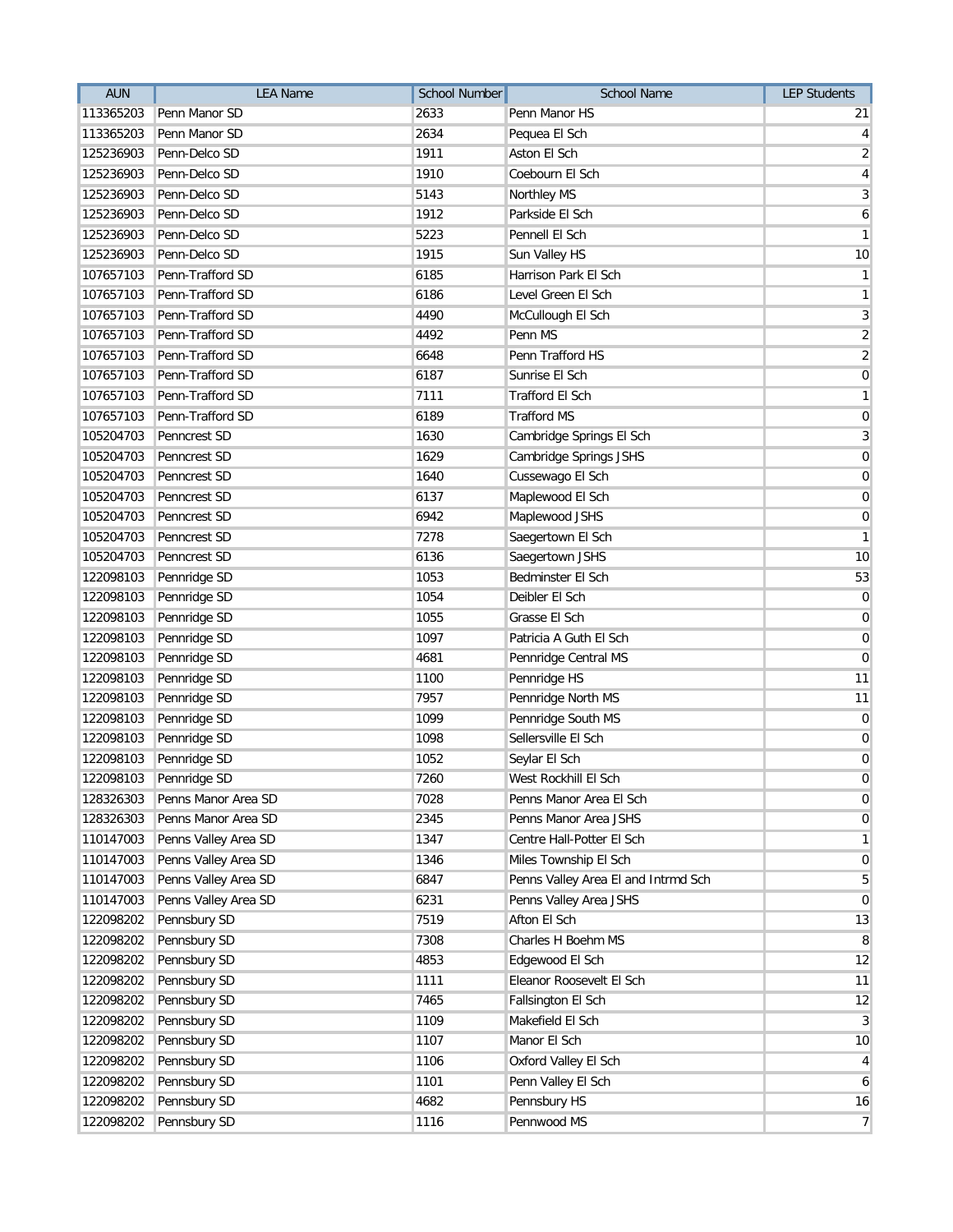| <b>AUN</b> | <b>LEA Name</b>                        | <b>School Number</b> | <b>School Name</b>                | <b>LEP Students</b> |
|------------|----------------------------------------|----------------------|-----------------------------------|---------------------|
| 122098202  | Pennsbury SD                           | 1102                 | Quarry Hill El Sch                | 8                   |
| 122098202  | Pennsbury SD                           | 1104                 | Village Park El Sch               | 14                  |
| 122098202  | Pennsbury SD                           | 1112                 | Walt Disney El Sch                | 10                  |
| 122098202  | Pennsbury SD                           | 1113                 | William Penn MS                   | $\overline{7}$      |
| 127043430  | Pennsylvania Cyber CS                  | 7650                 | Pennsylvania Cyber CS             | $\overline{0}$      |
| 115220003  | Pennsylvania Distance Learning CS      | 7821                 | Pennsylvania Distance Learning CS | $\mathbf{1}$        |
| 124150004  | Pennsylvania Leadership Charter School | 7819                 | Pennsylvania Leadership CS        | 18                  |
| 123460001  | Pennsylvania Virtual CS                | 7687                 | Pennsylvania Virtual CS           | $\mathbf{1}$        |
| 126510004  | People for People CS                   | 7685                 | People for People CS              | $\mathbf 0$         |
| 113365303  | Pequea Valley SD                       | 2635                 | Leacock El Sch                    | $\mathbf 0$         |
| 113365303  | Pequea Valley SD                       | 8037                 | Paradise El Sch                   | 10                  |
| 113365303  | Pequea Valley SD                       | 2647                 | Paradise El Sch                   | $\overline{0}$      |
| 113365303  | Pequea Valley SD                       | 2649                 | Pequea Valley HS                  | 6                   |
| 113365303  | Pequea Valley SD                       | 6300                 | Pequea Valley Intrmd Sch          | $\sqrt{5}$          |
| 113365303  | Pequea Valley SD                       | 2648                 | Salisbury El Sch                  | $\overline{0}$      |
| 123466103  | Perkiomen Valley SD                    | 7459                 | Evergreen El Sch                  | $\overline{3}$      |
| 123466103  | Perkiomen Valley SD                    | 3328                 | Perkiomen Valley HS               | $\overline{7}$      |
| 123466103  | Perkiomen Valley SD                    | 3326                 | Perkiomen Valley MS-East          | $\mathbf{3}$        |
| 123466103  | Perkiomen Valley SD                    | 7794                 | Perkiomen Valley MS-West          | $\overline{2}$      |
| 123466103  | Perkiomen Valley SD                    | 7766                 | Schwenksville El Sch              | 9                   |
| 123466103  | Perkiomen Valley SD                    | 7554                 | Skippack El Sch                   | $\boldsymbol{6}$    |
| 123466103  | Perkiomen Valley SD                    | 3327                 | South El Sch                      | 10                  |
| 105250001  | Perseus House CS of Excellence         | 7770                 | Perseus House CS of Excellence    | 99                  |
| 101636503  | Peters Township SD                     | 7594                 | Bower Hill El Sch                 | $\mathbf{1}$        |
| 101636503  | Peters Township SD                     | 7393                 | McMurray El Sch                   | $\overline{2}$      |
| 101636503  | Peters Township SD                     | 5083                 | Peters Twp HS                     | $\overline{0}$      |
| 101636503  | Peters Township SD                     | 4256                 | Peters Twp MS                     | $\overline{0}$      |
| 101636503  | Peters Township SD                     | 4255                 | Pleasant Valley El Sch            | $\overline{5}$      |
| 126513280  | Philadelphia Academy CS                | 7587                 | Philadelphia Academy CS           | 5                   |
| 126515001  | Philadelphia City SD                   | 7904                 | Academy at Palumbo                | 16                  |
| 126515001  | Philadelphia City SD                   | 7256                 | Adaire Alexander Sch              | $\vert 4 \vert$     |
| 126515001  | Philadelphia City SD                   | 3617                 | Alcorn James Sch                  | $\boldsymbol{6}$    |
| 126515001  | Philadelphia City SD                   | 5292                 | Allen Dr Ethel Sch                | $\overline{1}$      |
|            | 126515001 Philadelphia City SD         | 3758                 | Allen Ethan Sch                   | 128                 |
| 126515001  | Philadelphia City SD                   | 6823                 | Amy At Martin                     | $\overline{2}$      |
| 126515001  | Philadelphia City SD                   | 7024                 | Amy NW                            | $\overline{0}$      |
| 126515001  | Philadelphia City SD                   | 3804                 | Anderson Add B Sch                | $\overline{2}$      |
| 126515001  | Philadelphia City SD                   | 3805                 | Arthur Chester A Sch              | $\overline{5}$      |
| 126515001  | Philadelphia City SD                   | 8039                 | Arts Academy at Benjamin Rush     | 11                  |
| 126515001  | Philadelphia City SD                   | 8040                 | <b>Audenried SHS</b>              | $\boldsymbol{0}$    |
| 126515001  | Philadelphia City SD                   | 3618                 | Bache-Martin Sch                  | $\vert 4 \vert$     |
| 126515001  | Philadelphia City SD                   | 6824                 | Baldi C C A MS                    | 98                  |
| 126515001  | Philadelphia City SD                   | 7237                 | Barratt Norris S MS               | $\overline{0}$      |
| 126515001  | Philadelphia City SD                   | 7919                 | Barry Comm John Sch               | $\overline{0}$      |
| 126515001  | Philadelphia City SD                   | 3598                 | Barry Comm John Sch               | $\overline{0}$      |
| 126515001  | Philadelphia City SD                   | 8029                 | Barry Comm John Sch               | $\overline{0}$      |
| 126515001  | Philadelphia City SD                   | 3732                 | Barton Clara Sch                  | 134                 |
| 126515001  | Philadelphia City SD                   | 3847                 | Bartram John - Main               | 108                 |
| 126515001  | Philadelphia City SD                   | 7238                 | Beeber Dimner MS                  | $\mathbf{3}$        |
| 126515001  | Philadelphia City SD                   | 5183                 | Bethune Mary McLeod Sch           | 56                  |
| 126515001  | Philadelphia City SD                   | 3733                 | Birney Gen Davis B Sch            | $\overline{0}$      |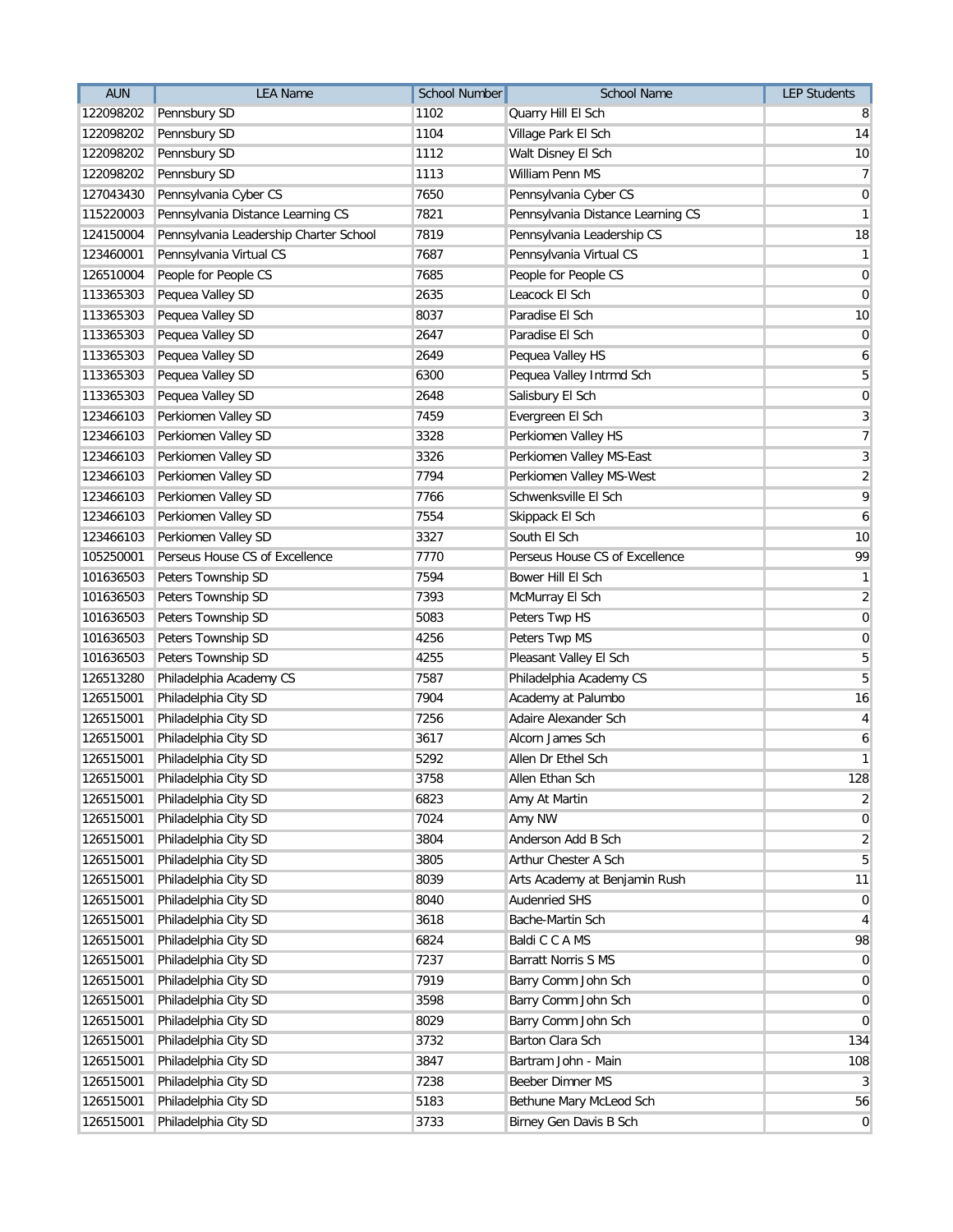| <b>AUN</b> | <b>LEA Name</b>                | <b>School Number</b> | <b>School Name</b>                  | <b>LEP Students</b> |
|------------|--------------------------------|----------------------|-------------------------------------|---------------------|
| 126515001  | Philadelphia City SD           | 3662                 | Blaine James G Sch                  | $\mathbf{1}$        |
| 126515001  | Philadelphia City SD           | 3663                 | Blankenburg Rudolph Sch             | $\overline{0}$      |
| 126515001  | Philadelphia City SD           | 3792                 | <b>Bluford Guion El Sch</b>         | $\overline{0}$      |
| 126515001  | Philadelphia City SD           | 7070                 | Bodine William W HS                 | $\overline{7}$      |
| 126515001  | Philadelphia City SD           | 3840                 | Bok Edw W Technical High School     | 67                  |
| 126515001  | Philadelphia City SD           | 3638                 | Boone Daniel Sch                    | $\boldsymbol{0}$    |
| 126515001  | Philadelphia City SD           | 3620                 | Bregy F Amedee Sch                  | 9                   |
| 126515001  | Philadelphia City SD           | 3745                 | Bridesburg Sch                      | $\mathbf{1}$        |
| 126515001  | Philadelphia City SD           | 3684                 | Brown Henry A Sch                   | 83                  |
| 126515001  | Philadelphia City SD           | 6529                 | Brown Joseph H Sch                  | 56                  |
| 126515001  | Philadelphia City SD           | 3601                 | Bryant William C Sch                | $\mathbf{3}$        |
| 126515001  | Philadelphia City SD           | 7783                 | CEP/Allegheny                       | $\mathbf 0$         |
| 126515001  | Philadelphia City SD           | 7676                 | CEP/Hunting Park                    | $\overline{0}$      |
| 126515001  | Philadelphia City SD           | 7230                 | Carnell Laura H Sch                 | 251                 |
| 126515001  | Philadelphia City SD           | 4728                 | <b>Carroll Charles Sch</b>          | 23                  |
| 126515001  | Philadelphia City SD           | 7023                 | Carver HS                           | 22                  |
| 126515001  | Philadelphia City SD           | 3664                 | Cassidy Lewis C AC Plus Sch         | 26                  |
| 126515001  | Philadelphia City SD           | 3602                 | Catharine Joseph Sch                | 67                  |
| 126515001  | Philadelphia City SD           | 7404                 | Cayuga School                       | 86                  |
| 126515001  | Philadelphia City SD           | 3848                 | Central HS                          | 21                  |
| 126515001  | Philadelphia City SD           | 3622                 | Childs George W Sch                 | 104                 |
| 126515001  | Philadelphia City SD           | 6767                 | Clemente Roberto MS                 | 146                 |
| 126515001  | Philadelphia City SD           | 3666                 | Cleveland Grover Sch                | 5                   |
| 126515001  | Philadelphia City SD           | 4733                 | Clymer George Sch                   | $\boldsymbol{0}$    |
| 126515001  | Philadelphia City SD           | 3782                 | Comegys Benjamin B Sch              | $\overline{0}$      |
| 126515001  | Philadelphia City SD           | 3760                 | Comly Watson Sch                    | 60                  |
| 126515001  | Philadelphia City SD           | 7781                 | <b>Communications Technology HS</b> | 11                  |
| 126515001  | Philadelphia City SD           | 7905                 | <b>Constitution HS</b>              | 18                  |
| 126515001  | Philadelphia City SD           | 6525                 | <b>Conwell Russell MS</b>           | 12                  |
| 126515001  | Philadelphia City SD           | 5122                 | Cook-Wissahickon Sch                | $\mathbf 0$         |
| 126515001  | Philadelphia City SD           | 7239                 | Cooke Jay MS                        | 16                  |
| 126515001  | Philadelphia City SD           | 5123                 | Cramp William Sch                   | 97                  |
| 126515001  | Philadelphia City SD           | 6996                 | Creative and Performing Arts        | 11                  |
|            | 126515001 Philadelphia City SD | 3736                 | Creighton Thomas Sch                | 146                 |
| 126515001  | Philadelphia City SD           | 3762                 | Crossan Kennedy C Sch               | 45                  |
| 126515001  | Philadelphia City SD           | 6763                 | Daroff Samuel Sch                   | $\boldsymbol{0}$    |
| 126515001  | Philadelphia City SD           | 3706                 | Day Anna B Sch                      | $\overline{3}$      |
| 126515001  | Philadelphia City SD           | 7175                 | DeBurgos Bilingual Magnet MS        | 160                 |
| 126515001  | Philadelphia City SD           | 4727                 | Decatur Stephen Sch                 | 26                  |
| 126515001  | Philadelphia City SD           | 3786                 | Dick William Sch                    | $\overline{0}$      |
| 126515001  | Philadelphia City SD           | 3763                 | Disston Hamilton Sch                | 44                  |
| 126515001  | Philadelphia City SD           | 3841                 | Dobbins AVT HS                      | 13                  |
| 126515001  | Philadelphia City SD           | 3726                 | Dobson James Sch                    | $\overline{2}$      |
| 126515001  | Philadelphia City SD           | 3787                 | Douglas Stephen A Sch               | 21                  |
| 126515001  | Philadelphia City SD           | 3624                 | Douglass Frederick Sch              | $\overline{0}$      |
| 126515001  | Philadelphia City SD           | 3604                 | Drew Charles R Sch                  | 31                  |
| 126515001  | Philadelphia City SD           | 5040                 | Duckrey Tanner Sch                  | $\overline{3}$      |
| 126515001  | Philadelphia City SD           | 3687                 | Dunbar Paul L Sch                   | $\mathbf{1}$        |
| 126515001  | Philadelphia City SD           | 3849                 | Edison HS/Fareira Skills            | 362                 |
| 126515001  | Philadelphia City SD           | 3708                 | Edmonds Franklin S Sch              | $\overline{4}$      |
| 126515001  | Philadelphia City SD           | 3737                 | Edmunds Henry R Sch                 | 121                 |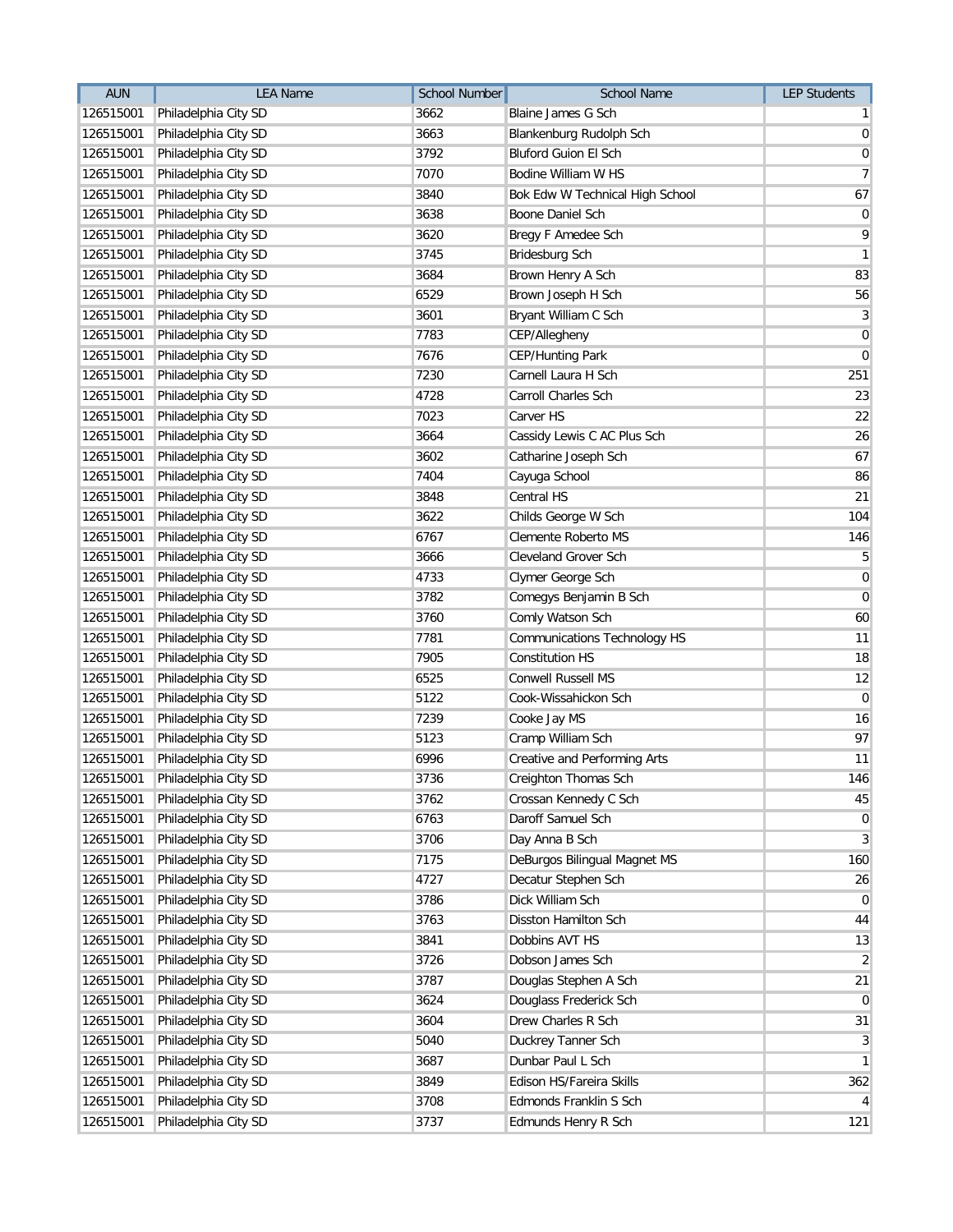| <b>AUN</b> | <b>LEA Name</b>                | <b>School Number</b> | School Name                        | <b>LEP Students</b> |
|------------|--------------------------------|----------------------|------------------------------------|---------------------|
| 126515001  | Philadelphia City SD           | 3688                 | Elkin Lewis Sch                    | 175                 |
| 126515001  | Philadelphia City SD           | 3738                 | Ellwood Sch                        | $\mathbf{1}$        |
| 126515001  | Philadelphia City SD           | 3709                 | Emlen Eleanor C Sch                | 5                   |
| 126515001  | Philadelphia City SD           | 5039                 | <b>Fairhill Sch</b>                | 63                  |
| 126515001  | Philadelphia City SD           | 7235                 | <b>Farrell Louis H Sch</b>         | 149                 |
| 126515001  | Philadelphia City SD           | 7226                 | Fell D Newlin Sch                  | 115                 |
| 126515001  | Philadelphia City SD           | 3816                 | Fels Samuel HS                     | 210                 |
| 126515001  | Philadelphia City SD           | 3751                 | Feltonville Intermediate School    | 119                 |
| 126515001  | Philadelphia City SD           | 7368                 | Feltonville Sch of Arts & Sciences | 118                 |
| 126515001  | Philadelphia City SD           | 3690                 | Ferguson Joseph C Sch              | 36                  |
| 126515001  | Philadelphia City SD           | 3739                 | Finletter Thomas K Sch             | 42                  |
| 126515001  | Philadelphia City SD           | 6913                 | <b>Fitler Academics Plus</b>       | $\overline{0}$      |
| 126515001  | Philadelphia City SD           | 3781                 | Fitzpatrick Aloysius L Sch         | 28                  |
| 126515001  | Philadelphia City SD           | 7240                 | <b>Fitzsimons Thomas HS</b>        | $\overline{0}$      |
| 126515001  | Philadelphia City SD           | 3764                 | Forrest Edwin Sch                  | 33                  |
| 126515001  | Philadelphia City SD           | 3765                 | Fox Chase Sch                      | 30 <sup>°</sup>     |
| 126515001  | Philadelphia City SD           | 3803                 | Frank Anne Sch                     | 119                 |
| 126515001  | Philadelphia City SD           | 3850                 | Frankford HS                       | 148                 |
| 126515001  | Philadelphia City SD           | 3851                 | Franklin Benjamin HS               | 36                  |
| 126515001  | Philadelphia City SD           | 7231                 | Franklin Benjamin Sch              | 133                 |
| 126515001  | Philadelphia City SD           | 6822                 | Franklin LC                        | 14                  |
| 126515001  | Philadelphia City SD           | 3791                 | <b>Fulton Robert Sch</b>           | 5                   |
| 126515001  | Philadelphia City SD           | 3818                 | Furness Horace HS                  | 195                 |
| 126515001  | Philadelphia City SD           | 7664                 | Gamp                               | 1                   |
| 126515001  | Philadelphia City SD           | 3852                 | Germantown HS                      | $\boldsymbol{6}$    |
| 126515001  | Philadelphia City SD           | 3625                 | Gideon Edward Sch                  | $\overline{0}$      |
| 126515001  | Philadelphia City SD           | 7241                 | Gillespie Eliz D MS                | $\overline{0}$      |
| 126515001  | Philadelphia City SD           | 3776                 | Girard Stephen Sch                 | 122                 |
| 126515001  | Philadelphia City SD           | 3843                 | Girls HS                           | 18                  |
| 126515001  | Philadelphia City SD           | 3668                 | Gompers Samuel Sch                 | $\overline{3}$      |
| 126515001  | Philadelphia City SD           | 3853                 | <b>Gratz Simon HS</b>              | $\overline{0}$      |
| 126515001  | Philadelphia City SD           | 4726                 | Greenberg Joseph Sch               | 37                  |
| 126515001  | Philadelphia City SD           | 5186                 | Greenfield Albert M Sch            | 8                   |
|            | 126515001 Philadelphia City SD | 5120                 | Hackett Horatio B Sch              | $\overline{2}$      |
| 126515001  | Philadelphia City SD           | 5185                 | Hamilton Andrew Sch                | $\overline{2}$      |
| 126515001  | Philadelphia City SD           | 5041                 | Hancock John Sch                   | 31                  |
| 126515001  | Philadelphia City SD           | 7242                 | Harding Warren G MS                | 56                  |
| 126515001  | Philadelphia City SD           | 6528                 | Harrington Avery D Sch             | 5 <sup>1</sup>      |
| 126515001  | Philadelphia City SD           | 3793                 | Harrison William H Sch             | $\overline{1}$      |
| 126515001  | Philadelphia City SD           | 3608                 | Harrity William F Sch              | $\overline{0}$      |
| 126515001  | Philadelphia City SD           | 5125                 | Hartranft John F Sch               | 31                  |
| 126515001  | Philadelphia City SD           | 3712                 | Henry Charles W Sch                | 1 <sup>1</sup>      |
| 126515001  | Philadelphia City SD           | 5187                 | <b>Heston Edward Sch</b>           | $\overline{0}$      |
| 126515001  | Philadelphia City SD           | 7229                 | Hill J E/Freedman Samson           | $\overline{0}$      |
| 126515001  | Philadelphia City SD           | 3806                 | Hill Leslie P Sch                  | $\overline{0}$      |
| 126515001  | Philadelphia City SD           | 3766                 | Holme Thomas Sch                   | 36                  |
| 126515001  | Philadelphia City SD           | 3742                 | Hopkinson Francis Sch              | 119                 |
| 126515001  | Philadelphia City SD           | 3713                 | Houston Henry E Sch                | 5                   |
| 126515001  | Philadelphia City SD           | 3743                 | Howe Julia Ward Sch                | $\boldsymbol{0}$    |
| 126515001  | Philadelphia City SD           | 3807                 | Huey Samuel B Sch                  | 8                   |
| 126515001  | Philadelphia City SD           | 3693                 | Hunter William H Sch               | 67                  |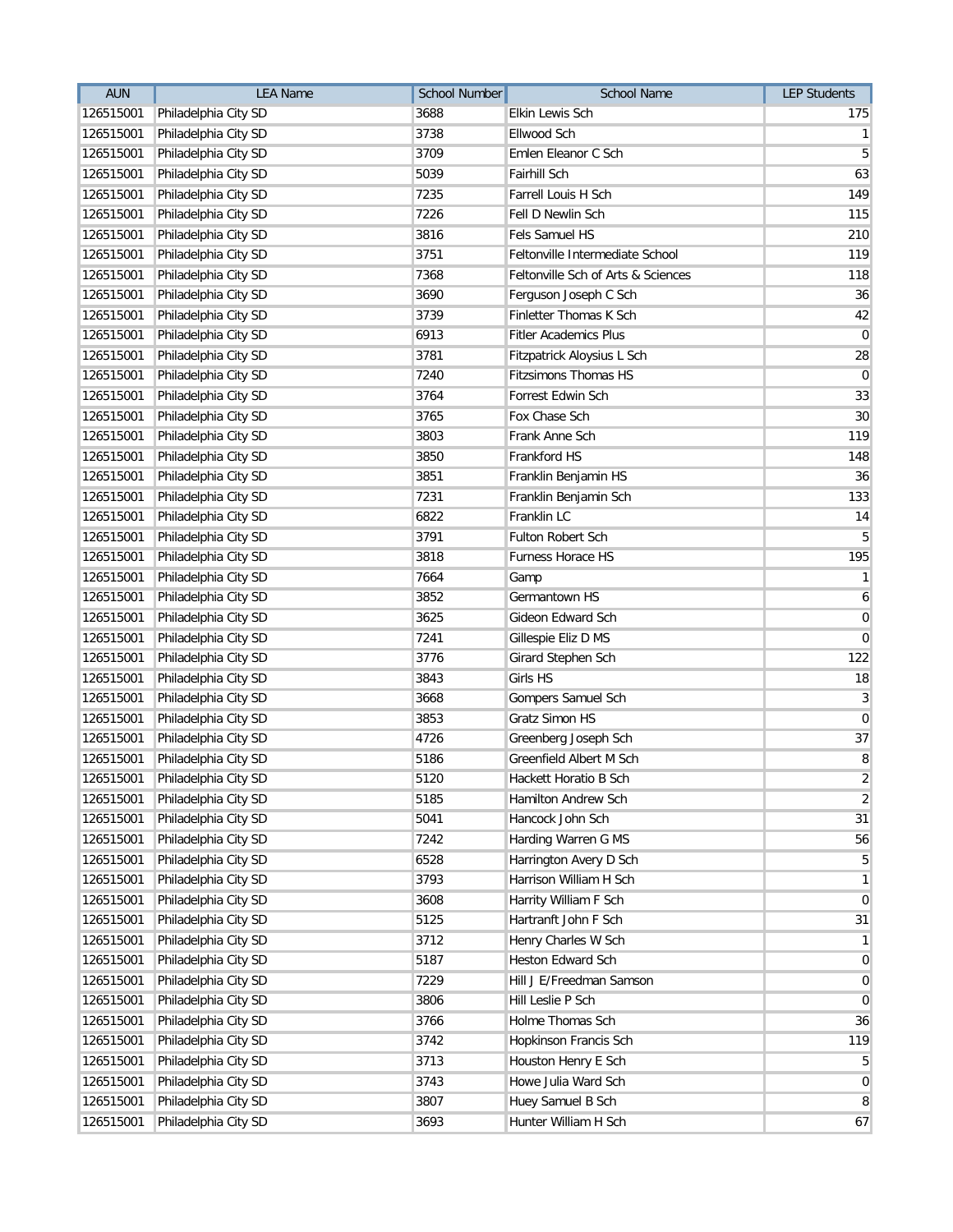| <b>AUN</b> | <b>LEA Name</b>                | <b>School Number</b> | School Name                              | <b>LEP Students</b> |
|------------|--------------------------------|----------------------|------------------------------------------|---------------------|
| 126515001  | Philadelphia City SD           | 3642                 | Jackson Andrew Sch                       | 61                  |
| 126515001  | Philadelphia City SD           | 7227                 | Jenks Abram Sch                          | 8                   |
| 126515001  | Philadelphia City SD           | 3714                 | Jenks John S Sch                         | $\overline{2}$      |
| 126515001  | Philadelphia City SD           | 7243                 | Jones John Paul MS                       | 163                 |
| 126515001  | Philadelphia City SD           | 7963                 | Juniata Park Academy                     | 175                 |
| 126515001  | Philadelphia City SD           | 3645                 | Kearny Gen Philip Sch                    | $\vert 4 \vert$     |
| 126515001  | Philadelphia City SD           | 3626                 | Kelley William D Sch                     | $\vert 4 \vert$     |
| 126515001  | Philadelphia City SD           | 5294                 | Kelly John B Sch                         | $\overline{2}$      |
| 126515001  | Philadelphia City SD           | 3795                 | Kenderton Sch                            | $\mathbf{1}$        |
| 126515001  | Philadelphia City SD           | 7852                 | Kensington Creative & Performing Arts HS | 73                  |
| 126515001  | Philadelphia City SD           | 7855                 | Kensington Culinary Arts                 | 59                  |
| 126515001  | Philadelphia City SD           | 7851                 | Kensington Intern Business Finance & En  | 68                  |
| 126515001  | Philadelphia City SD           | 8143                 | Kensington Urban Education Academy       | 21                  |
| 126515001  | Philadelphia City SD           | 7228                 | Key Francis Scott Sch                    | 188                 |
| 126515001  | Philadelphia City SD           | 6675                 | King Martin Luther HS                    | 23                  |
| 126515001  | Philadelphia City SD           | 3715                 | Kinsey John L Sch                        | $\overline{5}$      |
| 126515001  | Philadelphia City SD           | 3647                 | Kirkbride Eliza B Sch                    | 193                 |
| 126515001  | Philadelphia City SD           | 6825                 | La Brum Gen J Harry MS                   | $\mathbf{6}$        |
| 126515001  | Philadelphia City SD           | 3670                 | Lamberton Robert E Sch                   | 16                  |
| 126515001  | Philadelphia City SD           | 7810                 | Lamberton Robert HS                      | $\mathbf{1}$        |
| 126515001  | Philadelphia City SD           | 7811                 | Lankenau HS                              | $\overline{2}$      |
| 126515001  | Philadelphia City SD           | 3744                 | Lawton Henry W Sch                       | 50                  |
| 126515001  | Philadelphia City SD           | 6530                 | Lea Henry C Sch                          | 57                  |
| 126515001  | Philadelphia City SD           | 3822                 | Leeds Morris E MS                        | $\mathbf{1}$        |
| 126515001  | Philadelphia City SD           | 3671                 | Leidy Joseph Sch                         | $\boldsymbol{0}$    |
| 126515001  | Philadelphia City SD           | 3716                 | Levering William Sch                     | $\boldsymbol{0}$    |
| 126515001  | Philadelphia City SD           | 6764                 | Lewis Ada H MS                           | $\overline{0}$      |
| 126515001  | Philadelphia City SD           | 3845                 | Lincoln HS                               | 101                 |
| 126515001  | Philadelphia City SD           | 3717                 | Lingelbach Anna L Sch                    | 29                  |
| 126515001  | Philadelphia City SD           | 4732                 | Locke Alain Sch                          | $\overline{2}$      |
| 126515001  | Philadelphia City SD           | 4961                 | Loesche William H Sch                    | 170                 |
| 126515001  | Philadelphia City SD           | 3718                 | Logan James Sch                          | $\mathsf{g}$        |
| 126515001  | Philadelphia City SD           | 6533                 | Longstreth William C Sch                 | $\boldsymbol{6}$    |
|            | 126515001 Philadelphia City SD | 7232                 | Lowell James R Sch                       | 195                 |
| 126515001  | Philadelphia City SD           | 3694                 | Ludlow James R Sch                       | 26                  |
| 126515001  | Philadelphia City SD           | 3672                 | Mann William B Sch                       | $\overline{0}$      |
| 126515001  | Philadelphia City SD           | 3797                 | Marshall John Sch                        | 27                  |
| 126515001  | Philadelphia City SD           | 7521                 | Marshall Thurgood                        | 92                  |
| 126515001  | Philadelphia City SD           | 3842                 | Mastbaum Jules E AVTS                    | 88                  |
| 126515001  | Philadelphia City SD           | 3808                 | Masterman Julia R Sec Sch                | 6                   |
| 126515001  | Philadelphia City SD           | 3769                 | Mayfair Sch                              | 125                 |
| 126515001  | Philadelphia City SD           | 3648                 | McCall Gen George A Sch                  | 151                 |
| 126515001  | Philadelphia City SD           | 3719                 | McCloskey John F Sch                     | $\overline{0}$      |
| 126515001  | Philadelphia City SD           | 6534                 | McClure Alexander K Sch                  | 99                  |
| 126515001  | Philadelphia City SD           | 3629                 | McDaniel Delaplaine Sch                  | 5 <sup>5</sup>      |
| 126515001  | Philadelphia City SD           | 5293                 | McKinley William Sch                     | 33                  |
| 126515001  | Philadelphia City SD           | 3611                 | McMichael Morton Sch                     | $\mathbf{1}$        |
| 126515001  | Philadelphia City SD           | 3630                 | Meade Gen George C Sch                   | $\vert$             |
| 126515001  | Philadelphia City SD           | 6768                 | Meehan Austin MS                         | 31                  |
| 126515001  | Philadelphia City SD           | 3649                 | Meredith William M Sch                   | $\mathbf{1}$        |
| 126515001  | Philadelphia City SD           | 7022                 | Middle Years Alternative                 | 6                   |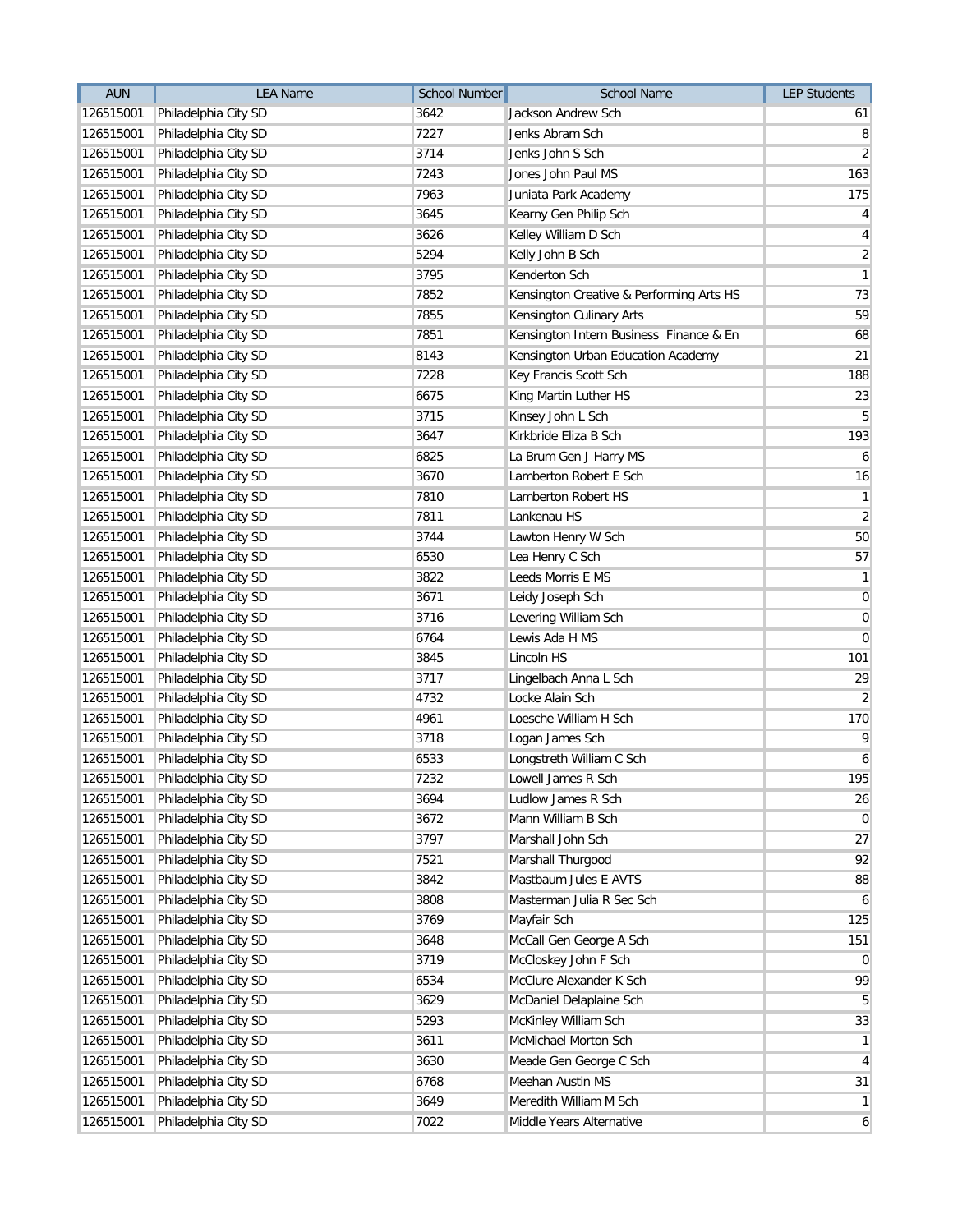| <b>AUN</b> | <b>LEA Name</b>                | <b>School Number</b> | <b>School Name</b>                     | <b>LEP Students</b> |
|------------|--------------------------------|----------------------|----------------------------------------|---------------------|
| 126515001  | Philadelphia City SD           | 3720                 | Mifflin Thomas Sch                     | $\overline{0}$      |
| 126515001  | Philadelphia City SD           | 3809                 | Miller E S Sch                         | $\overline{0}$      |
| 126515001  | Philadelphia City SD           | 3798                 | Mitchell El Sch                        | 6                   |
| 126515001  | Philadelphia City SD           | 3697                 | Moffet John Sch                        | 43                  |
| 126515001  | Philadelphia City SD           | 3770                 | Moore J Hampton Sch                    | 249                 |
| 126515001  | Philadelphia City SD           | 4868                 | Morris Robert Sch                      | $\mathbf{1}$        |
| 126515001  | Philadelphia City SD           | 3749                 | Morrison Andrew J Sch                  | 68                  |
| 126515001  | Philadelphia City SD           | 6535                 | Morton Thomas G Sch                    | 75                  |
| 126515001  | Philadelphia City SD           | 7815                 | Motivation HS                          | 8                   |
| 126515001  | Philadelphia City SD           | 7522                 | Munoz-Marin Luis                       | 119                 |
| 126515001  | Philadelphia City SD           | 3650                 | Nebinger George W Sch                  | 27                  |
| 126515001  | Philadelphia City SD           | 3855                 | Northeast HS                           | 460                 |
| 126515001  | Philadelphia City SD           | 3750                 | Olney El Sch                           | 165                 |
| 126515001  | Philadelphia City SD           | 7853                 | Olney HS East                          | $\boldsymbol{0}$    |
| 126515001  | Philadelphia City SD           | 7854                 | Olney HS West                          | $\boldsymbol{0}$    |
| 126515001  | Philadelphia City SD           | 6960                 | Overbrook Edu Ctr                      | $\overline{7}$      |
| 126515001  | Philadelphia City SD           | 7472                 | Overbrook Elementary School            | $\overline{0}$      |
| 126515001  | Philadelphia City SD           | 3857                 | Overbrook HS                           | 8                   |
| 126515001  | Philadelphia City SD           | 6548                 | Parkway Northwest                      | $\mathbf{1}$        |
| 126515001  | Philadelphia City SD           | 7808                 | Parkway West                           | $\overline{2}$      |
| 126515001  | Philadelphia City SD           | 7782                 | Parkway-Center City                    | $\boldsymbol{6}$    |
| 126515001  | Philadelphia City SD           | 3721                 | Pastorius Francis P Sch                | $\boldsymbol{0}$    |
| 126515001  | Philadelphia City SD           | 3613                 | Patterson John M Sch                   | 94                  |
| 126515001  | Philadelphia City SD           | 7780                 | Paul Robeson HS for Human Services     | $\mathbf{1}$        |
| 126515001  | Philadelphia City SD           | 3675                 | Peirce Thomas M Sch                    | $\overline{0}$      |
| 126515001  | Philadelphia City SD           | 3799                 | Peirce William S MS                    | $\overline{0}$      |
| 126515001  | Philadelphia City SD           | 7706                 | Penn Alexander Sch                     | 38                  |
| 126515001  | Philadelphia City SD           | 7244                 | Penn Treaty MS                         | 26                  |
| 126515001  | Philadelphia City SD           | 8119                 | Penn William HS                        | $\mathbf 0$         |
| 126515001  | Philadelphia City SD           | 3858                 | Penn William HS                        | 0                   |
| 126515001  | Philadelphia City SD           | 3722                 | Pennell Joseph Sch                     | $\boldsymbol{0}$    |
| 126515001  | Philadelphia City SD           | 6539                 | Pennypacker Samuel Sch                 | 8                   |
| 126515001  | Philadelphia City SD           | 3616                 | Penrose Sch                            | 26                  |
|            | 126515001 Philadelphia City SD | 6821                 | Pepper George MS                       | 62                  |
| 126515001  | Philadelphia City SD           | 7814                 | Philadelphia HS for Business & Tech    | $\overline{7}$      |
| 126515001  | Philadelphia City SD           | 8120                 | Philadelphia Learning Academy - North  | 16                  |
| 126515001  | Philadelphia City SD           | 8121                 | Philadelphia Learning Academy - South  | $\overline{2}$      |
| 126515001  | Philadelphia City SD           | 7850                 | Philadelphia Military Acad at Elverson | 8                   |
| 126515001  | Philadelphia City SD           | 7812                 | Philadelphia Military Acad at Leeds    | $\mathbf{6}$        |
| 126515001  | Philadelphia City SD           | 5184                 | Pickett Clarence E MS                  | $\overline{0}$      |
| 126515001  | Philadelphia City SD           | 3801                 | Pollock Robert B Sch                   | 96                  |
| 126515001  | Philadelphia City SD           | 5121                 | Potter-Thomas Sch                      | 80                  |
| 126515001  | Philadelphia City SD           | 3783                 | Powel Samuel Sch                       | $\mathbf{3}$        |
| 126515001  | Philadelphia City SD           | 6540                 | Pratt Anna B Sch                       | $\overline{0}$      |
| 126515001  | Philadelphia City SD           | 6765                 | Prince Hall                            | $\mathbf{3}$        |
| 126515001  | Philadelphia City SD           | 7813                 | Randolph A. Philip AVT HS              | $\overline{7}$      |
| 126515001  | Philadelphia City SD           | 3632                 | Reynolds Gen John F Sch                | $\overline{0}$      |
| 126515001  | Philadelphia City SD           | 3771                 | Rhawnhurst Sch                         | 113                 |
| 126515001  | Philadelphia City SD           | 3614                 | Rhoads James Sch                       | $\boldsymbol{0}$    |
| 126515001  | Philadelphia City SD           | 6522                 | Rhodes E Washington MS                 | $\overline{0}$      |
| 126515001  | Philadelphia City SD           | 3701                 | Richmond Sch                           | 47                  |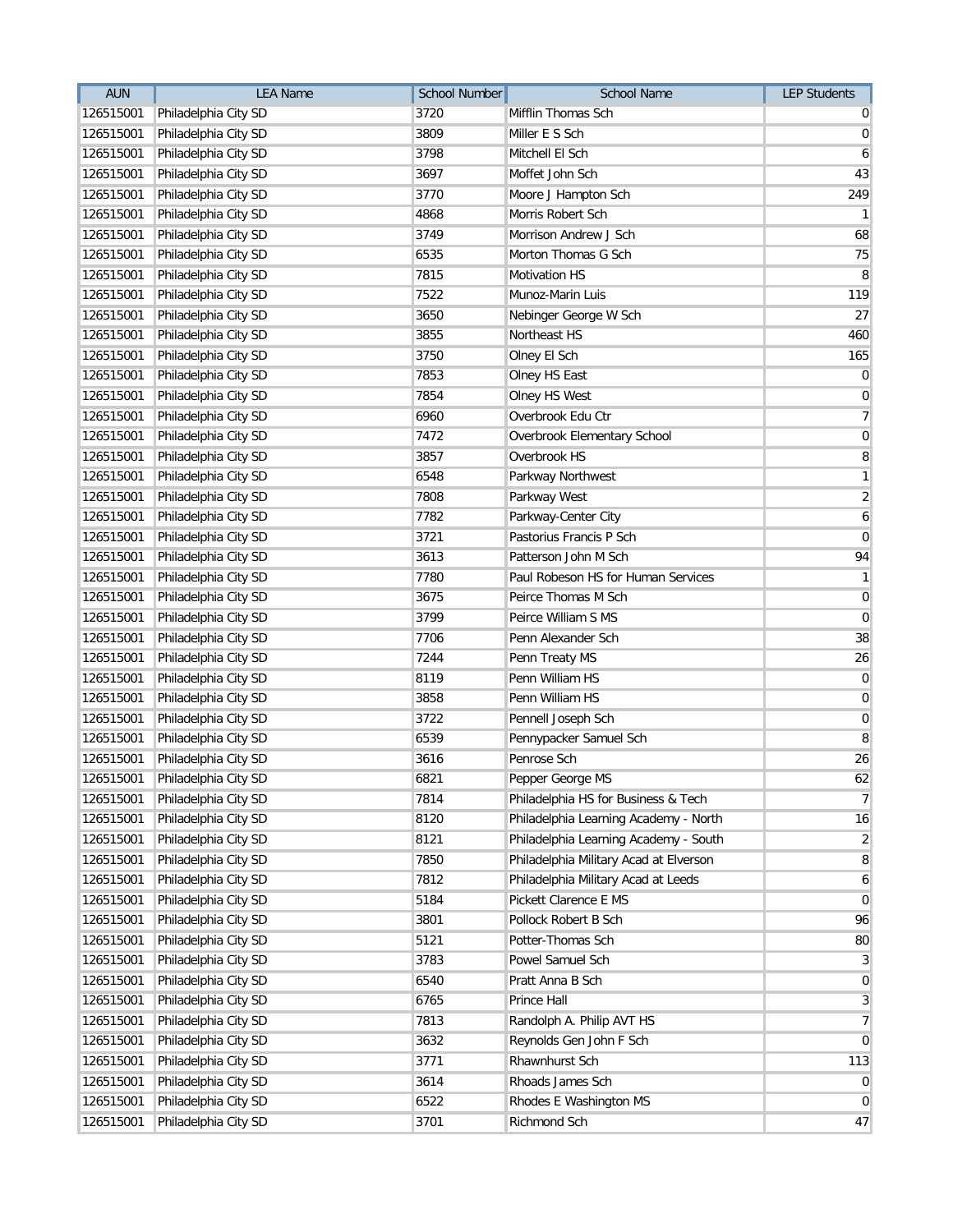| <b>AUN</b> | <b>LEA Name</b>                | <b>School Number</b> | <b>School Name</b>           | <b>LEP Students</b> |
|------------|--------------------------------|----------------------|------------------------------|---------------------|
| 126515001  | Philadelphia City SD           | 3824                 | Roosevelt Theodore MS        | 3                   |
| 126515001  | Philadelphia City SD           | 3724                 | Rowen William Sch            | $\mathbf{1}$        |
| 126515001  | Philadelphia City SD           | 3844                 | Roxborough HS                | 9                   |
| 126515001  | Philadelphia City SD           | 5042                 | Rush Benjamin MS             | $\boldsymbol{0}$    |
| 126515001  | Philadelphia City SD           | 3861                 | Saul W B Agricultural School | 4                   |
| 126515001  | Philadelphia City SD           | 7245                 | Sayre William L MS           | 3                   |
| 126515001  | Philadelphia City SD           | 7903                 | School of the Future         | $\overline{7}$      |
| 126515001  | Philadelphia City SD           | 7906                 | Science Leadership Academy   | $\boldsymbol{6}$    |
| 126515001  | Philadelphia City SD           | 3653                 | Sharswood George Sch         | 36                  |
| 126515001  | Philadelphia City SD           | 7246                 | Shaw Anna H MS               | $\mathbf{1}$        |
| 126515001  | Philadelphia City SD           | 3725                 | Shawmont Sch                 | 5                   |
| 126515001  | Philadelphia City SD           | 3702                 | Sheppard Isaac Sch           | 81                  |
| 126515001  | Philadelphia City SD           | 3800                 | Sheridan Sch                 | 102                 |
| 126515001  | Philadelphia City SD           | 7809                 | Sheridan West                | 30                  |
| 126515001  | Philadelphia City SD           | 3752                 | Smedley Franklin Sch         | $\mathbf 0$         |
| 126515001  | Philadelphia City SD           | 3634                 | Smith Walter G Sch           | 3                   |
| 126515001  | Philadelphia City SD           | 3773                 | Solis-Cohen Solomon Sch      | 287                 |
| 126515001  | Philadelphia City SD           | 3859                 | South Philadelphia HS        | 203                 |
| 126515001  | Philadelphia City SD           | 3654                 | Southwark Sch                | 195                 |
| 126515001  | Philadelphia City SD           | 3655                 | Spring Garden Sch            | $\overline{9}$      |
| 126515001  | Philadelphia City SD           | 7234                 | Spruance Gilbert Sch         | 170                 |
| 126515001  | Philadelphia City SD           | 3635                 | Stanton Edwin M Sch          | $\mathbf{3}$        |
| 126515001  | Philadelphia City SD           | 6541                 | Stanton M Hall Sch           | $\mathbf 0$         |
| 126515001  | Philadelphia City SD           | 4963                 | Stearne Allen M Sch          | 31                  |
| 126515001  | Philadelphia City SD           | 3727                 | Steel Edward Sch             | 6                   |
| 126515001  | Philadelphia City SD           | 7248                 | Stetson John B MS            | $\mathbf 0$         |
| 126515001  | Philadelphia City SD           | 7255                 | <b>Strawberry Mansion HS</b> | $\mathbf{1}$        |
| 126515001  | Philadelphia City SD           | 3753                 | Sullivan James J Sch         | 44                  |
| 126515001  | Philadelphia City SD           | 7249                 | Sulzberger Mayer MS          | $\mathbf 0$         |
| 126515001  | Philadelphia City SD           | 8030                 | Sulzberger Mayer MS          | $\overline{0}$      |
| 126515001  | Philadelphia City SD           | 7072                 | Swenson Arts & Technology HS | 50                  |
| 126515001  | Philadelphia City SD           | 3657                 | Taggart John H Sch           | 123                 |
| 126515001  | Philadelphia City SD           | 3755                 | Taylor Bayard Sch            | 128                 |
|            | 126515001 Philadelphia City SD | 3832                 | Tilden William T MS          | 19                  |
| 126515001  | Philadelphia City SD           | 6521                 | Turner John P MS             | $\mathbf 0$         |
| 126515001  | Philadelphia City SD           | 6523                 | University City HS           | 48                  |
| 126515001  | Philadelphia City SD           | 3658                 | Vare Abigail Sch             | 57                  |
| 126515001  | Philadelphia City SD           | 7251                 | Vare Edwin H MS              | $\mathbf 0$         |
| 126515001  | Philadelphia City SD           | 7252                 | Vaux Roberts HS              | $\overline{c}$      |
| 126515001  | Philadelphia City SD           | 3835                 | Wagner Gen Louis MS          | 5                   |
| 126515001  | Philadelphia City SD           | 7225                 | Waring Laura W Sch           | 5                   |
| 126515001  | Philadelphia City SD           | 6527                 | Washington George HS         | 219                 |
| 126515001  | Philadelphia City SD           | 3659                 | Washington George Sch        | 62                  |
| 126515001  | Philadelphia City SD           | 7663                 | Washington Grover Jr Sch     | 61                  |
| 126515001  | Philadelphia City SD           | 3615                 | Washington Martha Sch        | 4                   |
| 126515001  | Philadelphia City SD           | 5124                 | Webster Sch                  | 65                  |
| 126515001  | Philadelphia City SD           | 3703                 | Welsh John Sch               | 75                  |
| 126515001  | Philadelphia City SD           | 3860                 | West Philadelphia HS         | 17                  |
| 126515001  | Philadelphia City SD           | 3681                 | Whittier John G Sch          | $\mathbf 0$         |
| 126515001  | Philadelphia City SD           | 3728                 | Widener Memorial Sch         | 5                   |
| 126515001  | Philadelphia City SD           | 6544                 | Willard Frances E Sch        | 91                  |
|            |                                |                      |                              |                     |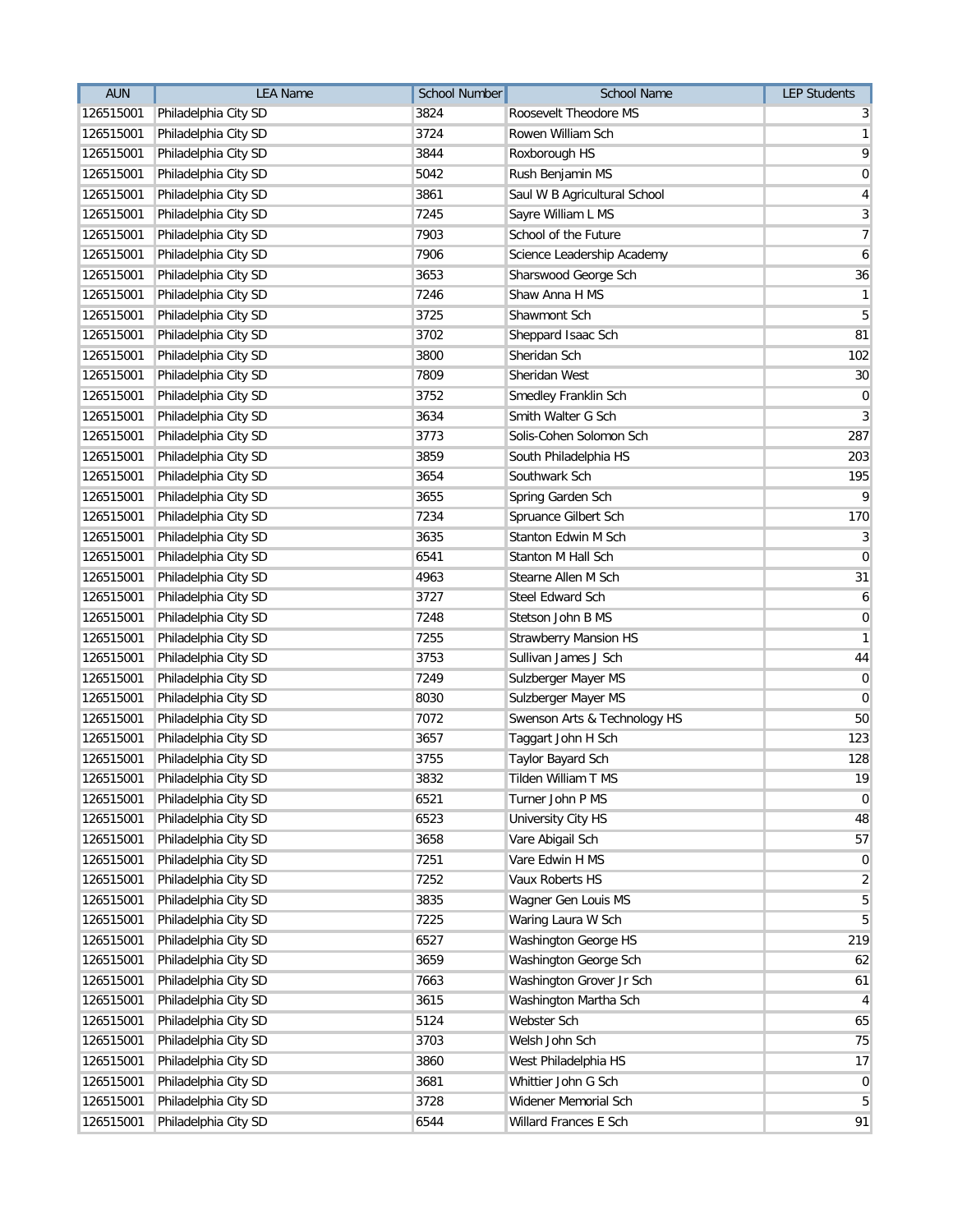| 3775<br>Wilson Alexander Sch<br>126515001<br>Philadelphia City SD<br>13<br>7253<br>Wilson Woodrow MS<br>127<br>126515001<br>Philadelphia City SD<br>Philadelphia City SD<br>3731<br>Wister John Sch<br>126515001<br>5188<br>126515001<br>Philadelphia City SD<br>Wright Richard R Sch<br>126515001<br>Philadelphia City SD<br>7233<br>Ziegler William H Sch<br>7737<br>126510009<br>Philadelphia Electrical & Tech CHS<br>Philadelphia Electrical & Tech CHS<br>Philadelphia Harambee Inst CS<br>7511<br>Philadelphia Harambee Inst CS<br>126512850<br>126510016<br>Philadelphia Montessori CS<br>7828<br>Philadelphia Montessori CS<br>Philadelphia Performing Arts CS<br>7647<br>126513400<br>Philadelphia Performing Arts CS<br>Philipsburg-Osceola Area SD<br>110177003<br>8170<br>North Lincoln Hill El Sch<br>Philipsburg-Osceola Area SD<br>5140<br>110177003<br>North Lincoln Hill El Sch<br>110177003<br>Philipsburg-Osceola Area SD<br>6239<br>Osceola Mills El Sch<br>1555<br>110177003<br>Philipsburg-Osceola Area SD<br>Philipsburg El Sch<br>Philipsburg-Osceola Area SD<br>1560<br>Philipsburg-Osceola Area HS<br>110177003<br>Philipsburg-Osceola JHS<br>Philipsburg-Osceola Area SD<br>1559<br>110177003<br>124157203<br>Phoenixville Area SD<br>1430<br>Barkley El Sch<br>Phoenixville Area SD<br>1396<br>124157203<br>East Pikeland El Sch<br>Phoenixville Area SD<br>1426<br>Phoenixville Area HS<br>124157203<br>Phoenixville Area SD<br>7213<br>Phoenixville Area Kdg Ctr<br>124157203<br>Phoenixville Area SD<br>1425<br>Phoenixville Area MS<br>124157203<br>124157203<br>Phoenixville Area SD<br>4841<br>Schuylkill El Sch<br>129546003<br>Pine Grove Area SD<br>3910<br>Pine Grove Area HS<br>Pine Grove Area SD<br>5262<br>Pine Grove Area MS<br>129546003<br>129546003<br>Pine Grove Area SD<br>3909<br>Pine Grove El Sch<br>Pine-Richland SD<br>7999<br>Eden Hall Upper El Sch<br>103021003<br>103021003<br>Pine-Richland SD<br>0312<br>Hance El Sch<br>103021003<br>Pine-Richland SD<br>7998<br>Hance El Sch<br>Pine-Richland SD<br>0315<br>Pine-Richland HS<br>103021003<br>0314<br>Pine-Richland SD<br>Pine-Richland MS<br>103021003<br>7997<br>Richland El Sch<br>103021003<br>Pine-Richland SD<br>Pine-Richland SD<br>7416<br>103021003<br>Richland El Sch<br>Pine-Richland SD<br>7996<br>Wexford El Sch<br>103021003<br>Pine-Richland SD<br>0313<br>103021003<br>Wexford El Sch<br>8203<br>102027451 Pittsburgh SD<br>Acadamy at Westinghouse<br>Pittsburgh SD<br>102027451<br>6015<br><b>Arsenal MS</b><br>Pittsburgh SD<br>6020<br>Brookline El Sch<br>102027451<br>102027451<br>Pittsburgh SD<br>7617<br>Clayton El Sch<br>Pittsburgh SD<br>Columbus MS<br>102027451<br>7618<br>6077<br>East Hills El Sch<br>102027451<br>Pittsburgh SD<br>Pittsburgh SD<br>102027451<br>7816<br>Faison Helen S Arts Acad<br>102027451<br>Pittsburgh SD<br>6030<br>Frick Intl Studies Academy<br>102027451<br>Pittsburgh SD<br>6813<br>Greenway MS<br>Pittsburgh SD<br>King M L El Sch<br>102027451<br>6742<br>Pittsburgh SD<br>7631<br>Knoxville El Sch<br>102027451<br>Knoxville MS<br>102027451<br>Pittsburgh SD<br>6039<br>Pittsburgh SD<br>Lemington El Sch<br>102027451<br>6040<br>Pittsburgh SD<br>102027451<br>7361<br>McCleary El Sch<br>Pittsburgh SD<br>6048<br>Mifflin El Sch<br>102027451<br>Pittsburgh SD<br>102027451<br>7872<br>Miller African-Centered Academy<br>Pittsburgh SD<br><b>Milliones MS</b><br>102027451<br>6917 | <b>AUN</b> | <b>LEA Name</b> | <b>School Number</b> | <b>School Name</b> | <b>LEP Students</b> |
|--------------------------------------------------------------------------------------------------------------------------------------------------------------------------------------------------------------------------------------------------------------------------------------------------------------------------------------------------------------------------------------------------------------------------------------------------------------------------------------------------------------------------------------------------------------------------------------------------------------------------------------------------------------------------------------------------------------------------------------------------------------------------------------------------------------------------------------------------------------------------------------------------------------------------------------------------------------------------------------------------------------------------------------------------------------------------------------------------------------------------------------------------------------------------------------------------------------------------------------------------------------------------------------------------------------------------------------------------------------------------------------------------------------------------------------------------------------------------------------------------------------------------------------------------------------------------------------------------------------------------------------------------------------------------------------------------------------------------------------------------------------------------------------------------------------------------------------------------------------------------------------------------------------------------------------------------------------------------------------------------------------------------------------------------------------------------------------------------------------------------------------------------------------------------------------------------------------------------------------------------------------------------------------------------------------------------------------------------------------------------------------------------------------------------------------------------------------------------------------------------------------------------------------------------------------------------------------------------------------------------------------------------------------------------------------------------------------------------------------------------------------------------------------------------------------------------------------------------------------------------------------------------------------------------------------------------------------------------------------------------------------------------------------------------------------------------------------------------------------------------------------------------------------------------------------------------------------------------------------------------------------------------------------------------------------------------------------------------------------------------------------------------------------------------------------------------------------------|------------|-----------------|----------------------|--------------------|---------------------|
|                                                                                                                                                                                                                                                                                                                                                                                                                                                                                                                                                                                                                                                                                                                                                                                                                                                                                                                                                                                                                                                                                                                                                                                                                                                                                                                                                                                                                                                                                                                                                                                                                                                                                                                                                                                                                                                                                                                                                                                                                                                                                                                                                                                                                                                                                                                                                                                                                                                                                                                                                                                                                                                                                                                                                                                                                                                                                                                                                                                                                                                                                                                                                                                                                                                                                                                                                                                                                                                                    |            |                 |                      |                    |                     |
|                                                                                                                                                                                                                                                                                                                                                                                                                                                                                                                                                                                                                                                                                                                                                                                                                                                                                                                                                                                                                                                                                                                                                                                                                                                                                                                                                                                                                                                                                                                                                                                                                                                                                                                                                                                                                                                                                                                                                                                                                                                                                                                                                                                                                                                                                                                                                                                                                                                                                                                                                                                                                                                                                                                                                                                                                                                                                                                                                                                                                                                                                                                                                                                                                                                                                                                                                                                                                                                                    |            |                 |                      |                    |                     |
| $\overline{2}$<br>93<br>9<br>$\overline{2}$<br>$\boldsymbol{0}$<br>$\pmb{0}$<br>$\pmb{0}$<br>$\mathbf 0$<br>$\mathbf 0$<br>$\mathbf{1}$<br>$\overline{2}$<br>$\mathbf{1}$<br>29<br>$5\overline{)}$<br>17<br>$\overline{9}$<br>12<br>$\overline{9}$<br>$\pmb{0}$<br>$\overline{2}$<br>$\mathbf{1}$<br>3<br>$\mathbf 0$<br>$\mathbf{1}$<br>$\overline{2}$<br>$\mathbf{1}$<br>$\mathbf 0$<br>$\mathbf 0$<br>$\mathbf{1}$<br>$\pmb{0}$<br>$\pmb{0}$<br>$\mathbf 0$<br>$\mathbf 0$<br>$\mathbf 0$<br>$\mathbf 0$<br>$\mathbf 0$<br>$\mathbf 0$<br>$\pmb{0}$<br>$\mathbf 0$<br>$\mathbf 0$<br>$\mathbf 0$<br>$\mathbf 0$<br>$\mathbf 0$<br>$\mathbf 0$<br>$\mathbf 0$<br>$\mathbf 0$<br>0                                                                                                                                                                                                                                                                                                                                                                                                                                                                                                                                                                                                                                                                                                                                                                                                                                                                                                                                                                                                                                                                                                                                                                                                                                                                                                                                                                                                                                                                                                                                                                                                                                                                                                                                                                                                                                                                                                                                                                                                                                                                                                                                                                                                                                                                                                                                                                                                                                                                                                                                                                                                                                                                                                                                                                                |            |                 |                      |                    | $\overline{0}$      |
|                                                                                                                                                                                                                                                                                                                                                                                                                                                                                                                                                                                                                                                                                                                                                                                                                                                                                                                                                                                                                                                                                                                                                                                                                                                                                                                                                                                                                                                                                                                                                                                                                                                                                                                                                                                                                                                                                                                                                                                                                                                                                                                                                                                                                                                                                                                                                                                                                                                                                                                                                                                                                                                                                                                                                                                                                                                                                                                                                                                                                                                                                                                                                                                                                                                                                                                                                                                                                                                                    |            |                 |                      |                    |                     |
|                                                                                                                                                                                                                                                                                                                                                                                                                                                                                                                                                                                                                                                                                                                                                                                                                                                                                                                                                                                                                                                                                                                                                                                                                                                                                                                                                                                                                                                                                                                                                                                                                                                                                                                                                                                                                                                                                                                                                                                                                                                                                                                                                                                                                                                                                                                                                                                                                                                                                                                                                                                                                                                                                                                                                                                                                                                                                                                                                                                                                                                                                                                                                                                                                                                                                                                                                                                                                                                                    |            |                 |                      |                    |                     |
|                                                                                                                                                                                                                                                                                                                                                                                                                                                                                                                                                                                                                                                                                                                                                                                                                                                                                                                                                                                                                                                                                                                                                                                                                                                                                                                                                                                                                                                                                                                                                                                                                                                                                                                                                                                                                                                                                                                                                                                                                                                                                                                                                                                                                                                                                                                                                                                                                                                                                                                                                                                                                                                                                                                                                                                                                                                                                                                                                                                                                                                                                                                                                                                                                                                                                                                                                                                                                                                                    |            |                 |                      |                    |                     |
|                                                                                                                                                                                                                                                                                                                                                                                                                                                                                                                                                                                                                                                                                                                                                                                                                                                                                                                                                                                                                                                                                                                                                                                                                                                                                                                                                                                                                                                                                                                                                                                                                                                                                                                                                                                                                                                                                                                                                                                                                                                                                                                                                                                                                                                                                                                                                                                                                                                                                                                                                                                                                                                                                                                                                                                                                                                                                                                                                                                                                                                                                                                                                                                                                                                                                                                                                                                                                                                                    |            |                 |                      |                    |                     |
|                                                                                                                                                                                                                                                                                                                                                                                                                                                                                                                                                                                                                                                                                                                                                                                                                                                                                                                                                                                                                                                                                                                                                                                                                                                                                                                                                                                                                                                                                                                                                                                                                                                                                                                                                                                                                                                                                                                                                                                                                                                                                                                                                                                                                                                                                                                                                                                                                                                                                                                                                                                                                                                                                                                                                                                                                                                                                                                                                                                                                                                                                                                                                                                                                                                                                                                                                                                                                                                                    |            |                 |                      |                    |                     |
|                                                                                                                                                                                                                                                                                                                                                                                                                                                                                                                                                                                                                                                                                                                                                                                                                                                                                                                                                                                                                                                                                                                                                                                                                                                                                                                                                                                                                                                                                                                                                                                                                                                                                                                                                                                                                                                                                                                                                                                                                                                                                                                                                                                                                                                                                                                                                                                                                                                                                                                                                                                                                                                                                                                                                                                                                                                                                                                                                                                                                                                                                                                                                                                                                                                                                                                                                                                                                                                                    |            |                 |                      |                    |                     |
|                                                                                                                                                                                                                                                                                                                                                                                                                                                                                                                                                                                                                                                                                                                                                                                                                                                                                                                                                                                                                                                                                                                                                                                                                                                                                                                                                                                                                                                                                                                                                                                                                                                                                                                                                                                                                                                                                                                                                                                                                                                                                                                                                                                                                                                                                                                                                                                                                                                                                                                                                                                                                                                                                                                                                                                                                                                                                                                                                                                                                                                                                                                                                                                                                                                                                                                                                                                                                                                                    |            |                 |                      |                    |                     |
|                                                                                                                                                                                                                                                                                                                                                                                                                                                                                                                                                                                                                                                                                                                                                                                                                                                                                                                                                                                                                                                                                                                                                                                                                                                                                                                                                                                                                                                                                                                                                                                                                                                                                                                                                                                                                                                                                                                                                                                                                                                                                                                                                                                                                                                                                                                                                                                                                                                                                                                                                                                                                                                                                                                                                                                                                                                                                                                                                                                                                                                                                                                                                                                                                                                                                                                                                                                                                                                                    |            |                 |                      |                    |                     |
|                                                                                                                                                                                                                                                                                                                                                                                                                                                                                                                                                                                                                                                                                                                                                                                                                                                                                                                                                                                                                                                                                                                                                                                                                                                                                                                                                                                                                                                                                                                                                                                                                                                                                                                                                                                                                                                                                                                                                                                                                                                                                                                                                                                                                                                                                                                                                                                                                                                                                                                                                                                                                                                                                                                                                                                                                                                                                                                                                                                                                                                                                                                                                                                                                                                                                                                                                                                                                                                                    |            |                 |                      |                    |                     |
|                                                                                                                                                                                                                                                                                                                                                                                                                                                                                                                                                                                                                                                                                                                                                                                                                                                                                                                                                                                                                                                                                                                                                                                                                                                                                                                                                                                                                                                                                                                                                                                                                                                                                                                                                                                                                                                                                                                                                                                                                                                                                                                                                                                                                                                                                                                                                                                                                                                                                                                                                                                                                                                                                                                                                                                                                                                                                                                                                                                                                                                                                                                                                                                                                                                                                                                                                                                                                                                                    |            |                 |                      |                    |                     |
|                                                                                                                                                                                                                                                                                                                                                                                                                                                                                                                                                                                                                                                                                                                                                                                                                                                                                                                                                                                                                                                                                                                                                                                                                                                                                                                                                                                                                                                                                                                                                                                                                                                                                                                                                                                                                                                                                                                                                                                                                                                                                                                                                                                                                                                                                                                                                                                                                                                                                                                                                                                                                                                                                                                                                                                                                                                                                                                                                                                                                                                                                                                                                                                                                                                                                                                                                                                                                                                                    |            |                 |                      |                    |                     |
|                                                                                                                                                                                                                                                                                                                                                                                                                                                                                                                                                                                                                                                                                                                                                                                                                                                                                                                                                                                                                                                                                                                                                                                                                                                                                                                                                                                                                                                                                                                                                                                                                                                                                                                                                                                                                                                                                                                                                                                                                                                                                                                                                                                                                                                                                                                                                                                                                                                                                                                                                                                                                                                                                                                                                                                                                                                                                                                                                                                                                                                                                                                                                                                                                                                                                                                                                                                                                                                                    |            |                 |                      |                    |                     |
|                                                                                                                                                                                                                                                                                                                                                                                                                                                                                                                                                                                                                                                                                                                                                                                                                                                                                                                                                                                                                                                                                                                                                                                                                                                                                                                                                                                                                                                                                                                                                                                                                                                                                                                                                                                                                                                                                                                                                                                                                                                                                                                                                                                                                                                                                                                                                                                                                                                                                                                                                                                                                                                                                                                                                                                                                                                                                                                                                                                                                                                                                                                                                                                                                                                                                                                                                                                                                                                                    |            |                 |                      |                    |                     |
|                                                                                                                                                                                                                                                                                                                                                                                                                                                                                                                                                                                                                                                                                                                                                                                                                                                                                                                                                                                                                                                                                                                                                                                                                                                                                                                                                                                                                                                                                                                                                                                                                                                                                                                                                                                                                                                                                                                                                                                                                                                                                                                                                                                                                                                                                                                                                                                                                                                                                                                                                                                                                                                                                                                                                                                                                                                                                                                                                                                                                                                                                                                                                                                                                                                                                                                                                                                                                                                                    |            |                 |                      |                    |                     |
|                                                                                                                                                                                                                                                                                                                                                                                                                                                                                                                                                                                                                                                                                                                                                                                                                                                                                                                                                                                                                                                                                                                                                                                                                                                                                                                                                                                                                                                                                                                                                                                                                                                                                                                                                                                                                                                                                                                                                                                                                                                                                                                                                                                                                                                                                                                                                                                                                                                                                                                                                                                                                                                                                                                                                                                                                                                                                                                                                                                                                                                                                                                                                                                                                                                                                                                                                                                                                                                                    |            |                 |                      |                    |                     |
|                                                                                                                                                                                                                                                                                                                                                                                                                                                                                                                                                                                                                                                                                                                                                                                                                                                                                                                                                                                                                                                                                                                                                                                                                                                                                                                                                                                                                                                                                                                                                                                                                                                                                                                                                                                                                                                                                                                                                                                                                                                                                                                                                                                                                                                                                                                                                                                                                                                                                                                                                                                                                                                                                                                                                                                                                                                                                                                                                                                                                                                                                                                                                                                                                                                                                                                                                                                                                                                                    |            |                 |                      |                    |                     |
|                                                                                                                                                                                                                                                                                                                                                                                                                                                                                                                                                                                                                                                                                                                                                                                                                                                                                                                                                                                                                                                                                                                                                                                                                                                                                                                                                                                                                                                                                                                                                                                                                                                                                                                                                                                                                                                                                                                                                                                                                                                                                                                                                                                                                                                                                                                                                                                                                                                                                                                                                                                                                                                                                                                                                                                                                                                                                                                                                                                                                                                                                                                                                                                                                                                                                                                                                                                                                                                                    |            |                 |                      |                    |                     |
|                                                                                                                                                                                                                                                                                                                                                                                                                                                                                                                                                                                                                                                                                                                                                                                                                                                                                                                                                                                                                                                                                                                                                                                                                                                                                                                                                                                                                                                                                                                                                                                                                                                                                                                                                                                                                                                                                                                                                                                                                                                                                                                                                                                                                                                                                                                                                                                                                                                                                                                                                                                                                                                                                                                                                                                                                                                                                                                                                                                                                                                                                                                                                                                                                                                                                                                                                                                                                                                                    |            |                 |                      |                    |                     |
|                                                                                                                                                                                                                                                                                                                                                                                                                                                                                                                                                                                                                                                                                                                                                                                                                                                                                                                                                                                                                                                                                                                                                                                                                                                                                                                                                                                                                                                                                                                                                                                                                                                                                                                                                                                                                                                                                                                                                                                                                                                                                                                                                                                                                                                                                                                                                                                                                                                                                                                                                                                                                                                                                                                                                                                                                                                                                                                                                                                                                                                                                                                                                                                                                                                                                                                                                                                                                                                                    |            |                 |                      |                    |                     |
|                                                                                                                                                                                                                                                                                                                                                                                                                                                                                                                                                                                                                                                                                                                                                                                                                                                                                                                                                                                                                                                                                                                                                                                                                                                                                                                                                                                                                                                                                                                                                                                                                                                                                                                                                                                                                                                                                                                                                                                                                                                                                                                                                                                                                                                                                                                                                                                                                                                                                                                                                                                                                                                                                                                                                                                                                                                                                                                                                                                                                                                                                                                                                                                                                                                                                                                                                                                                                                                                    |            |                 |                      |                    |                     |
|                                                                                                                                                                                                                                                                                                                                                                                                                                                                                                                                                                                                                                                                                                                                                                                                                                                                                                                                                                                                                                                                                                                                                                                                                                                                                                                                                                                                                                                                                                                                                                                                                                                                                                                                                                                                                                                                                                                                                                                                                                                                                                                                                                                                                                                                                                                                                                                                                                                                                                                                                                                                                                                                                                                                                                                                                                                                                                                                                                                                                                                                                                                                                                                                                                                                                                                                                                                                                                                                    |            |                 |                      |                    |                     |
|                                                                                                                                                                                                                                                                                                                                                                                                                                                                                                                                                                                                                                                                                                                                                                                                                                                                                                                                                                                                                                                                                                                                                                                                                                                                                                                                                                                                                                                                                                                                                                                                                                                                                                                                                                                                                                                                                                                                                                                                                                                                                                                                                                                                                                                                                                                                                                                                                                                                                                                                                                                                                                                                                                                                                                                                                                                                                                                                                                                                                                                                                                                                                                                                                                                                                                                                                                                                                                                                    |            |                 |                      |                    |                     |
|                                                                                                                                                                                                                                                                                                                                                                                                                                                                                                                                                                                                                                                                                                                                                                                                                                                                                                                                                                                                                                                                                                                                                                                                                                                                                                                                                                                                                                                                                                                                                                                                                                                                                                                                                                                                                                                                                                                                                                                                                                                                                                                                                                                                                                                                                                                                                                                                                                                                                                                                                                                                                                                                                                                                                                                                                                                                                                                                                                                                                                                                                                                                                                                                                                                                                                                                                                                                                                                                    |            |                 |                      |                    |                     |
|                                                                                                                                                                                                                                                                                                                                                                                                                                                                                                                                                                                                                                                                                                                                                                                                                                                                                                                                                                                                                                                                                                                                                                                                                                                                                                                                                                                                                                                                                                                                                                                                                                                                                                                                                                                                                                                                                                                                                                                                                                                                                                                                                                                                                                                                                                                                                                                                                                                                                                                                                                                                                                                                                                                                                                                                                                                                                                                                                                                                                                                                                                                                                                                                                                                                                                                                                                                                                                                                    |            |                 |                      |                    |                     |
|                                                                                                                                                                                                                                                                                                                                                                                                                                                                                                                                                                                                                                                                                                                                                                                                                                                                                                                                                                                                                                                                                                                                                                                                                                                                                                                                                                                                                                                                                                                                                                                                                                                                                                                                                                                                                                                                                                                                                                                                                                                                                                                                                                                                                                                                                                                                                                                                                                                                                                                                                                                                                                                                                                                                                                                                                                                                                                                                                                                                                                                                                                                                                                                                                                                                                                                                                                                                                                                                    |            |                 |                      |                    |                     |
|                                                                                                                                                                                                                                                                                                                                                                                                                                                                                                                                                                                                                                                                                                                                                                                                                                                                                                                                                                                                                                                                                                                                                                                                                                                                                                                                                                                                                                                                                                                                                                                                                                                                                                                                                                                                                                                                                                                                                                                                                                                                                                                                                                                                                                                                                                                                                                                                                                                                                                                                                                                                                                                                                                                                                                                                                                                                                                                                                                                                                                                                                                                                                                                                                                                                                                                                                                                                                                                                    |            |                 |                      |                    |                     |
|                                                                                                                                                                                                                                                                                                                                                                                                                                                                                                                                                                                                                                                                                                                                                                                                                                                                                                                                                                                                                                                                                                                                                                                                                                                                                                                                                                                                                                                                                                                                                                                                                                                                                                                                                                                                                                                                                                                                                                                                                                                                                                                                                                                                                                                                                                                                                                                                                                                                                                                                                                                                                                                                                                                                                                                                                                                                                                                                                                                                                                                                                                                                                                                                                                                                                                                                                                                                                                                                    |            |                 |                      |                    |                     |
|                                                                                                                                                                                                                                                                                                                                                                                                                                                                                                                                                                                                                                                                                                                                                                                                                                                                                                                                                                                                                                                                                                                                                                                                                                                                                                                                                                                                                                                                                                                                                                                                                                                                                                                                                                                                                                                                                                                                                                                                                                                                                                                                                                                                                                                                                                                                                                                                                                                                                                                                                                                                                                                                                                                                                                                                                                                                                                                                                                                                                                                                                                                                                                                                                                                                                                                                                                                                                                                                    |            |                 |                      |                    |                     |
|                                                                                                                                                                                                                                                                                                                                                                                                                                                                                                                                                                                                                                                                                                                                                                                                                                                                                                                                                                                                                                                                                                                                                                                                                                                                                                                                                                                                                                                                                                                                                                                                                                                                                                                                                                                                                                                                                                                                                                                                                                                                                                                                                                                                                                                                                                                                                                                                                                                                                                                                                                                                                                                                                                                                                                                                                                                                                                                                                                                                                                                                                                                                                                                                                                                                                                                                                                                                                                                                    |            |                 |                      |                    |                     |
|                                                                                                                                                                                                                                                                                                                                                                                                                                                                                                                                                                                                                                                                                                                                                                                                                                                                                                                                                                                                                                                                                                                                                                                                                                                                                                                                                                                                                                                                                                                                                                                                                                                                                                                                                                                                                                                                                                                                                                                                                                                                                                                                                                                                                                                                                                                                                                                                                                                                                                                                                                                                                                                                                                                                                                                                                                                                                                                                                                                                                                                                                                                                                                                                                                                                                                                                                                                                                                                                    |            |                 |                      |                    |                     |
|                                                                                                                                                                                                                                                                                                                                                                                                                                                                                                                                                                                                                                                                                                                                                                                                                                                                                                                                                                                                                                                                                                                                                                                                                                                                                                                                                                                                                                                                                                                                                                                                                                                                                                                                                                                                                                                                                                                                                                                                                                                                                                                                                                                                                                                                                                                                                                                                                                                                                                                                                                                                                                                                                                                                                                                                                                                                                                                                                                                                                                                                                                                                                                                                                                                                                                                                                                                                                                                                    |            |                 |                      |                    |                     |
|                                                                                                                                                                                                                                                                                                                                                                                                                                                                                                                                                                                                                                                                                                                                                                                                                                                                                                                                                                                                                                                                                                                                                                                                                                                                                                                                                                                                                                                                                                                                                                                                                                                                                                                                                                                                                                                                                                                                                                                                                                                                                                                                                                                                                                                                                                                                                                                                                                                                                                                                                                                                                                                                                                                                                                                                                                                                                                                                                                                                                                                                                                                                                                                                                                                                                                                                                                                                                                                                    |            |                 |                      |                    |                     |
|                                                                                                                                                                                                                                                                                                                                                                                                                                                                                                                                                                                                                                                                                                                                                                                                                                                                                                                                                                                                                                                                                                                                                                                                                                                                                                                                                                                                                                                                                                                                                                                                                                                                                                                                                                                                                                                                                                                                                                                                                                                                                                                                                                                                                                                                                                                                                                                                                                                                                                                                                                                                                                                                                                                                                                                                                                                                                                                                                                                                                                                                                                                                                                                                                                                                                                                                                                                                                                                                    |            |                 |                      |                    |                     |
|                                                                                                                                                                                                                                                                                                                                                                                                                                                                                                                                                                                                                                                                                                                                                                                                                                                                                                                                                                                                                                                                                                                                                                                                                                                                                                                                                                                                                                                                                                                                                                                                                                                                                                                                                                                                                                                                                                                                                                                                                                                                                                                                                                                                                                                                                                                                                                                                                                                                                                                                                                                                                                                                                                                                                                                                                                                                                                                                                                                                                                                                                                                                                                                                                                                                                                                                                                                                                                                                    |            |                 |                      |                    |                     |
|                                                                                                                                                                                                                                                                                                                                                                                                                                                                                                                                                                                                                                                                                                                                                                                                                                                                                                                                                                                                                                                                                                                                                                                                                                                                                                                                                                                                                                                                                                                                                                                                                                                                                                                                                                                                                                                                                                                                                                                                                                                                                                                                                                                                                                                                                                                                                                                                                                                                                                                                                                                                                                                                                                                                                                                                                                                                                                                                                                                                                                                                                                                                                                                                                                                                                                                                                                                                                                                                    |            |                 |                      |                    |                     |
|                                                                                                                                                                                                                                                                                                                                                                                                                                                                                                                                                                                                                                                                                                                                                                                                                                                                                                                                                                                                                                                                                                                                                                                                                                                                                                                                                                                                                                                                                                                                                                                                                                                                                                                                                                                                                                                                                                                                                                                                                                                                                                                                                                                                                                                                                                                                                                                                                                                                                                                                                                                                                                                                                                                                                                                                                                                                                                                                                                                                                                                                                                                                                                                                                                                                                                                                                                                                                                                                    |            |                 |                      |                    |                     |
|                                                                                                                                                                                                                                                                                                                                                                                                                                                                                                                                                                                                                                                                                                                                                                                                                                                                                                                                                                                                                                                                                                                                                                                                                                                                                                                                                                                                                                                                                                                                                                                                                                                                                                                                                                                                                                                                                                                                                                                                                                                                                                                                                                                                                                                                                                                                                                                                                                                                                                                                                                                                                                                                                                                                                                                                                                                                                                                                                                                                                                                                                                                                                                                                                                                                                                                                                                                                                                                                    |            |                 |                      |                    |                     |
|                                                                                                                                                                                                                                                                                                                                                                                                                                                                                                                                                                                                                                                                                                                                                                                                                                                                                                                                                                                                                                                                                                                                                                                                                                                                                                                                                                                                                                                                                                                                                                                                                                                                                                                                                                                                                                                                                                                                                                                                                                                                                                                                                                                                                                                                                                                                                                                                                                                                                                                                                                                                                                                                                                                                                                                                                                                                                                                                                                                                                                                                                                                                                                                                                                                                                                                                                                                                                                                                    |            |                 |                      |                    |                     |
|                                                                                                                                                                                                                                                                                                                                                                                                                                                                                                                                                                                                                                                                                                                                                                                                                                                                                                                                                                                                                                                                                                                                                                                                                                                                                                                                                                                                                                                                                                                                                                                                                                                                                                                                                                                                                                                                                                                                                                                                                                                                                                                                                                                                                                                                                                                                                                                                                                                                                                                                                                                                                                                                                                                                                                                                                                                                                                                                                                                                                                                                                                                                                                                                                                                                                                                                                                                                                                                                    |            |                 |                      |                    |                     |
|                                                                                                                                                                                                                                                                                                                                                                                                                                                                                                                                                                                                                                                                                                                                                                                                                                                                                                                                                                                                                                                                                                                                                                                                                                                                                                                                                                                                                                                                                                                                                                                                                                                                                                                                                                                                                                                                                                                                                                                                                                                                                                                                                                                                                                                                                                                                                                                                                                                                                                                                                                                                                                                                                                                                                                                                                                                                                                                                                                                                                                                                                                                                                                                                                                                                                                                                                                                                                                                                    |            |                 |                      |                    |                     |
|                                                                                                                                                                                                                                                                                                                                                                                                                                                                                                                                                                                                                                                                                                                                                                                                                                                                                                                                                                                                                                                                                                                                                                                                                                                                                                                                                                                                                                                                                                                                                                                                                                                                                                                                                                                                                                                                                                                                                                                                                                                                                                                                                                                                                                                                                                                                                                                                                                                                                                                                                                                                                                                                                                                                                                                                                                                                                                                                                                                                                                                                                                                                                                                                                                                                                                                                                                                                                                                                    |            |                 |                      |                    |                     |
|                                                                                                                                                                                                                                                                                                                                                                                                                                                                                                                                                                                                                                                                                                                                                                                                                                                                                                                                                                                                                                                                                                                                                                                                                                                                                                                                                                                                                                                                                                                                                                                                                                                                                                                                                                                                                                                                                                                                                                                                                                                                                                                                                                                                                                                                                                                                                                                                                                                                                                                                                                                                                                                                                                                                                                                                                                                                                                                                                                                                                                                                                                                                                                                                                                                                                                                                                                                                                                                                    |            |                 |                      |                    |                     |
|                                                                                                                                                                                                                                                                                                                                                                                                                                                                                                                                                                                                                                                                                                                                                                                                                                                                                                                                                                                                                                                                                                                                                                                                                                                                                                                                                                                                                                                                                                                                                                                                                                                                                                                                                                                                                                                                                                                                                                                                                                                                                                                                                                                                                                                                                                                                                                                                                                                                                                                                                                                                                                                                                                                                                                                                                                                                                                                                                                                                                                                                                                                                                                                                                                                                                                                                                                                                                                                                    |            |                 |                      |                    |                     |
|                                                                                                                                                                                                                                                                                                                                                                                                                                                                                                                                                                                                                                                                                                                                                                                                                                                                                                                                                                                                                                                                                                                                                                                                                                                                                                                                                                                                                                                                                                                                                                                                                                                                                                                                                                                                                                                                                                                                                                                                                                                                                                                                                                                                                                                                                                                                                                                                                                                                                                                                                                                                                                                                                                                                                                                                                                                                                                                                                                                                                                                                                                                                                                                                                                                                                                                                                                                                                                                                    |            |                 |                      |                    |                     |
|                                                                                                                                                                                                                                                                                                                                                                                                                                                                                                                                                                                                                                                                                                                                                                                                                                                                                                                                                                                                                                                                                                                                                                                                                                                                                                                                                                                                                                                                                                                                                                                                                                                                                                                                                                                                                                                                                                                                                                                                                                                                                                                                                                                                                                                                                                                                                                                                                                                                                                                                                                                                                                                                                                                                                                                                                                                                                                                                                                                                                                                                                                                                                                                                                                                                                                                                                                                                                                                                    |            |                 |                      |                    |                     |
|                                                                                                                                                                                                                                                                                                                                                                                                                                                                                                                                                                                                                                                                                                                                                                                                                                                                                                                                                                                                                                                                                                                                                                                                                                                                                                                                                                                                                                                                                                                                                                                                                                                                                                                                                                                                                                                                                                                                                                                                                                                                                                                                                                                                                                                                                                                                                                                                                                                                                                                                                                                                                                                                                                                                                                                                                                                                                                                                                                                                                                                                                                                                                                                                                                                                                                                                                                                                                                                                    |            |                 |                      |                    |                     |
|                                                                                                                                                                                                                                                                                                                                                                                                                                                                                                                                                                                                                                                                                                                                                                                                                                                                                                                                                                                                                                                                                                                                                                                                                                                                                                                                                                                                                                                                                                                                                                                                                                                                                                                                                                                                                                                                                                                                                                                                                                                                                                                                                                                                                                                                                                                                                                                                                                                                                                                                                                                                                                                                                                                                                                                                                                                                                                                                                                                                                                                                                                                                                                                                                                                                                                                                                                                                                                                                    |            |                 |                      |                    |                     |
| Pittsburgh SD<br>102027451<br>7454<br>Morningside El Sch<br>$\mathbf 0$                                                                                                                                                                                                                                                                                                                                                                                                                                                                                                                                                                                                                                                                                                                                                                                                                                                                                                                                                                                                                                                                                                                                                                                                                                                                                                                                                                                                                                                                                                                                                                                                                                                                                                                                                                                                                                                                                                                                                                                                                                                                                                                                                                                                                                                                                                                                                                                                                                                                                                                                                                                                                                                                                                                                                                                                                                                                                                                                                                                                                                                                                                                                                                                                                                                                                                                                                                                            |            |                 |                      |                    |                     |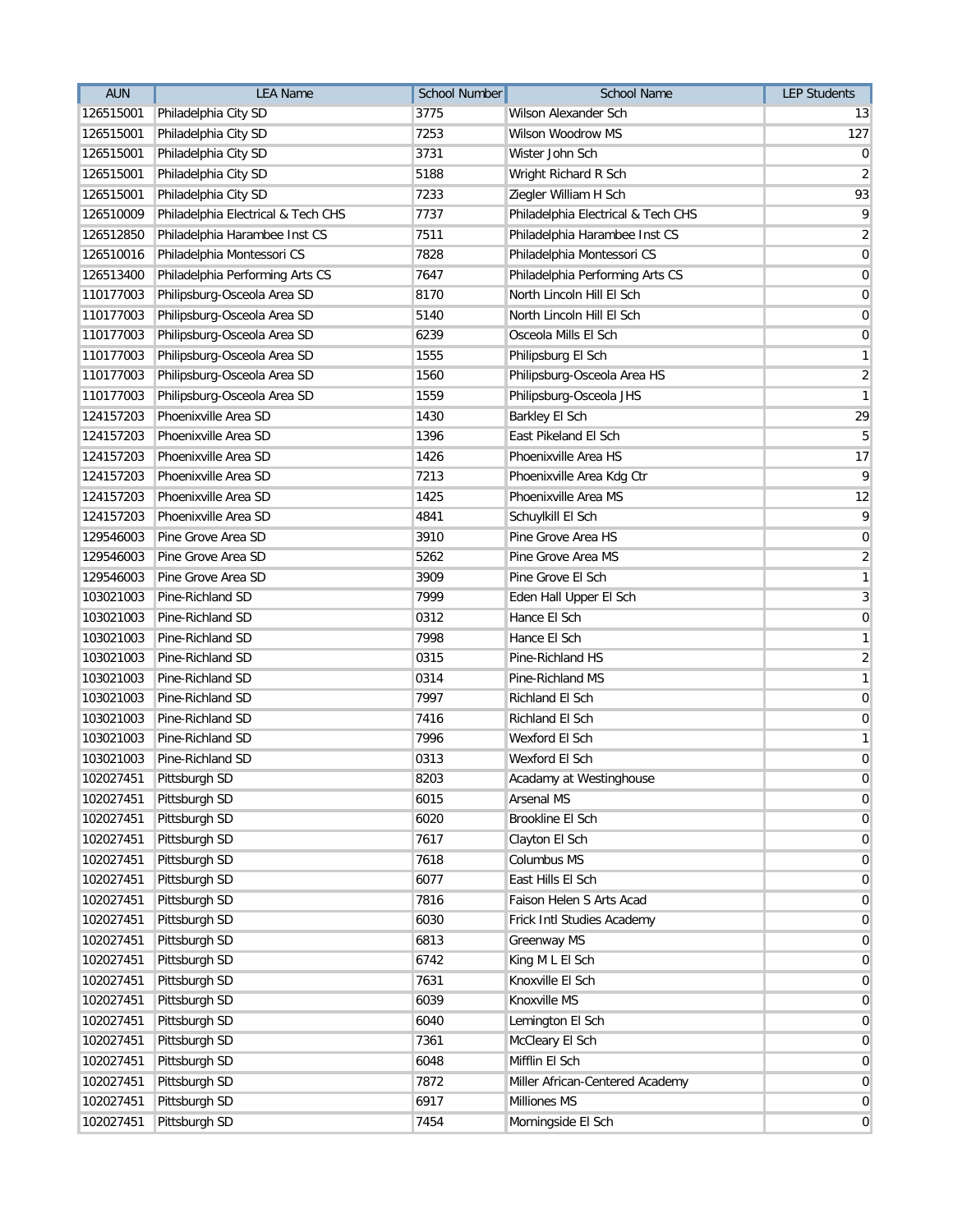| <b>AUN</b> | <b>LEA Name</b>         | <b>School Number</b> | School Name                              | <b>LEP Students</b> |
|------------|-------------------------|----------------------|------------------------------------------|---------------------|
| 102027451  | Pittsburgh SD           | 7443                 | <b>Options Center</b>                    | 0                   |
| 102027451  | Pittsburgh SD           | 0409                 | Pittsburgh Allderdice HS                 | 43                  |
| 102027451  | Pittsburgh SD           | 7616                 | Pittsburgh Allegheny 6-8                 | 0                   |
| 102027451  | Pittsburgh SD           | 7615                 | Pittsburgh Allegheny K-5                 | $\mathbf 0$         |
| 102027451  | Pittsburgh SD           | 7878                 | Pittsburgh Arlington K-8                 | $\mathbf 0$         |
| 102027451  | Pittsburgh SD           | 7886                 | Pittsburgh Arsenal 6-8                   | 29                  |
| 102027451  | Pittsburgh SD           | 7889                 | Pittsburgh Arsenal K-5                   | 45                  |
| 102027451  | Pittsburgh SD           | 7501                 | Pittsburgh Banksville K-5                | 35                  |
| 102027451  | Pittsburgh SD           | 6019                 | Pittsburgh Beechwood K-5                 | 51                  |
| 102027451  | Pittsburgh SD           | 6915                 | Pittsburgh Brashear HS                   | 130                 |
| 102027451  | Pittsburgh SD           | 7868                 | Pittsburgh Brookline K-8                 | 3                   |
| 102027451  | Pittsburgh SD           | 8106                 | Pittsburgh CAPA 6-12                     | 0                   |
| 102027451  | Pittsburgh SD           | 0326                 | Pittsburgh Carmalt K-8                   | 0                   |
| 102027451  | Pittsburgh SD           | 0412                 | Pittsburgh Carrick HS                    | 1                   |
| 102027451  | Pittsburgh SD           | 7913                 | Pittsburgh Chartiers Early Childhood Ctr | 0                   |
| 102027451  | Pittsburgh SD           | 7692                 | Pittsburgh Classical 6-8                 | $\overline{2}$      |
| 102027451  | Pittsburgh SD           | 6022                 | Pittsburgh Colfax K-8                    | 31                  |
| 102027451  | Pittsburgh SD           | 0330                 | Pittsburgh Concord K-5                   | 30                  |
| 102027451  | Pittsburgh SD           | 6811                 | Pittsburgh Conroy                        | 1                   |
| 102027451  | Pittsburgh SD           | 6024                 | Pittsburgh Dilworth K-5                  | $\mathbf 0$         |
| 102027451  | Pittsburgh SD           | 8204                 | Pittsburgh Faison K-5                    | $\mathbf 0$         |
| 102027451  | Pittsburgh SD           | 7869                 | Pittsburgh Faison K-8                    | $\mathbf 0$         |
| 102027451  | Pittsburgh SD           | 7879                 | Pittsburgh Fort Pitt K-5                 | 0                   |
| 102027451  | Pittsburgh SD           | 6026                 | Pittsburgh Fulton K-5                    | 1                   |
| 102027451  | Pittsburgh SD           | 0400                 | Pittsburgh Grandview K-5                 | 0                   |
| 102027451  | Pittsburgh SD           | 6028                 | Pittsburgh Greenfield K-8                | 16                  |
| 102027451  | Pittsburgh SD           | 7103                 | Pittsburgh HS Creat & Per Arts           | $\mathbf 0$         |
| 102027451  | Pittsburgh SD           | 7914                 | Pittsburgh Homewood Early Childhood Ctr  | $\mathbf 0$         |
| 102027451  | Pittsburgh SD           | 7880                 | Pittsburgh King K-8                      | 3                   |
| 102027451  | Pittsburgh SD           | 0415                 | Pittsburgh Langley HS                    | $\mathbf 0$         |
| 102027451  | Pittsburgh SD           | 8255                 | Pittsburgh Langley K-8                   | $\boldsymbol{0}$    |
| 102027451  | Pittsburgh SD           | 6042                 | Pittsburgh Liberty K-5                   | $\mathbf 0$         |
| 102027451  | Pittsburgh SD           | 7870                 | Pittsburgh Lincoln K-5                   | $\mathbf 0$         |
|            | 102027451 Pittsburgh SD | 6044                 | Pittsburgh Linden K-5                    | $\mathbf 0$         |
| 102027451  | Pittsburgh SD           | 7871                 | Pittsburgh Manchester K-8                | 0                   |
| 102027451  | Pittsburgh SD           | 7915                 | Pittsburgh McCleary Early Childhood Ctr  | 0                   |
| 102027451  | Pittsburgh SD           | 7881                 | Pittsburgh Mifflin K-8                   | 0                   |
| 102027451  | Pittsburgh SD           | 8108                 | Pittsburgh Miller K-5                    | 0                   |
| 102027451  | Pittsburgh SD           | 8110                 | Pittsburgh Milliones 6-12                | 0                   |
| 102027451  | Pittsburgh SD           | 0363                 | Pittsburgh Minadeo K-5                   | 30                  |
| 102027451  | Pittsburgh SD           | 0351                 | Pittsburgh Montessori K-8                | 0                   |
| 102027451  | Pittsburgh SD           | 0365                 | Pittsburgh Morrow K-5                    | 1                   |
| 102027451  | Pittsburgh SD           | 7882                 | Pittsburgh Murray K-8                    | 0                   |
| 102027451  | Pittsburgh SD           | 7883                 | Pittsburgh Northview K-8                 | 0                   |
| 102027451  | Pittsburgh SD           | 8105                 | Pittsburgh Obama 6-12                    | $\overline{2}$      |
| 102027451  | Pittsburgh SD           | 6047                 | Pittsburgh Oliver                        | 0                   |
| 102027451  | Pittsburgh SD           | 0422                 | Pittsburgh Oliver HS                     | 0                   |
| 102027451  | Pittsburgh SD           | 8256                 | Pittsburgh Online Academy                | 0                   |
| 102027451  | Pittsburgh SD           | 0424                 | Pittsburgh Peabody HS                    | 0                   |
| 102027451  | Pittsburgh SD           | 0416                 | Pittsburgh Perry HS                      | 0                   |
| 102027451  | Pittsburgh SD           | 0395                 | Pittsburgh Phillips K-5                  | 1                   |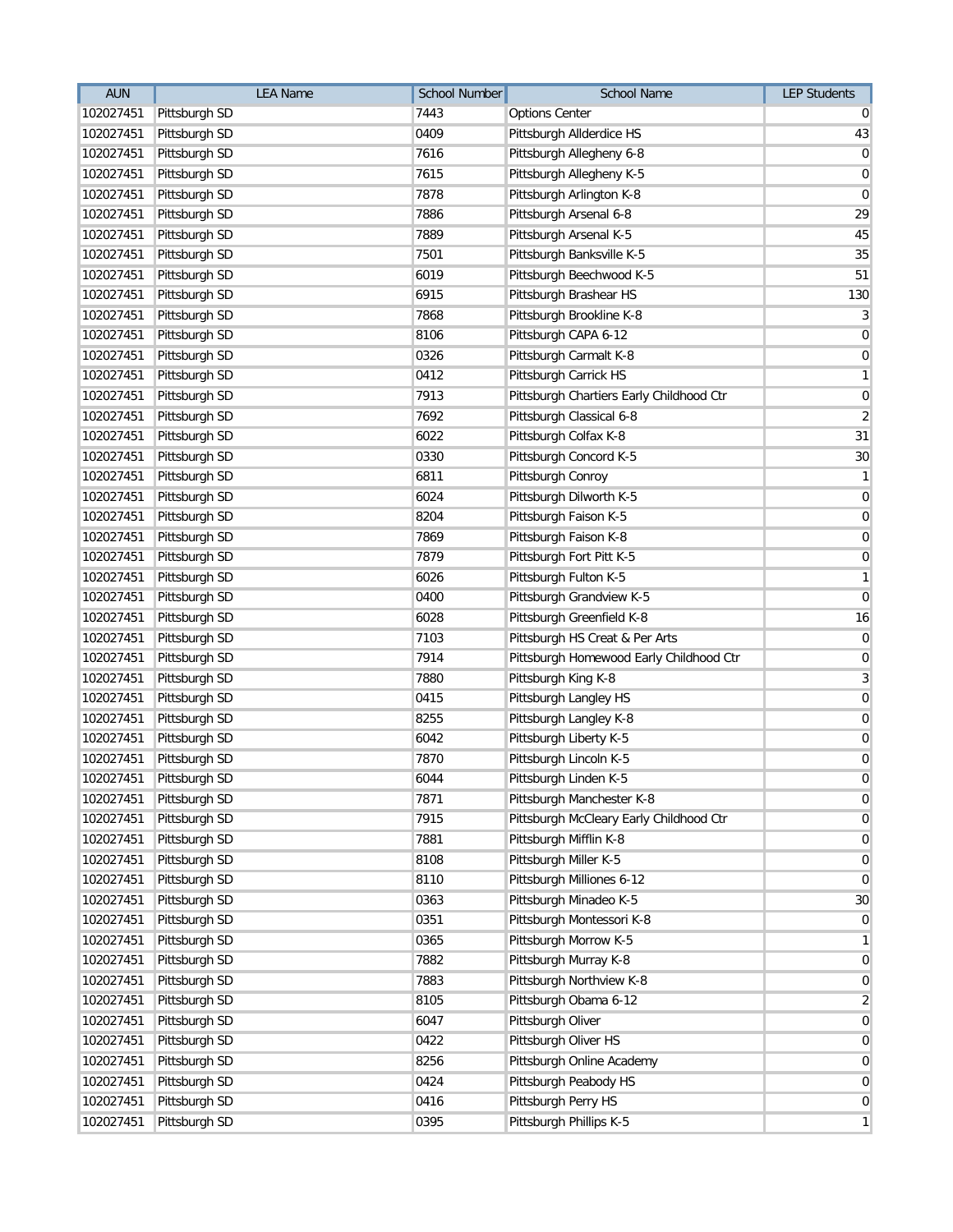| <b>AUN</b> | <b>LEA Name</b>         | <b>School Number</b> | School Name                              | <b>LEP Students</b> |
|------------|-------------------------|----------------------|------------------------------------------|---------------------|
| 102027451  | Pittsburgh SD           | 6664                 | Pittsburgh Pioneer                       | 0                   |
| 102027451  | Pittsburgh SD           | 7742                 | Pittsburgh Roosevelt K -5                | 3                   |
| 102027451  | Pittsburgh SD           | 7873                 | Pittsburgh Schaeffer K-8                 | $\overline{2}$      |
| 102027451  | Pittsburgh SD           | 0425                 | Pittsburgh Schenley HS                   | $\mathbf 0$         |
| 102027451  | Pittsburgh SD           | 0379                 | Pittsburgh Schiller 6-8                  | $\mathbf{1}$        |
| 102027451  | Pittsburgh SD           | 8107                 | Pittsburgh Science and Technology Academ | $\mathbf 0$         |
| 102027451  | Pittsburgh SD           | 7693                 | Pittsburgh South Brook 6-8               | $\mathbf 0$         |
| 102027451  | Pittsburgh SD           | 7888                 | Pittsburgh South Hills 6-8               | 72                  |
| 102027451  | Pittsburgh SD           | 7916                 | Pittsburgh Spring Garden Early Childhood | $\pmb{0}$           |
| 102027451  | Pittsburgh SD           | 7362                 | Pittsburgh Spring Hill K-5               | $\mathbf 0$         |
| 102027451  | Pittsburgh SD           | 7039                 | Pittsburgh Sterrett 6-8                  | $\overline{2}$      |
| 102027451  | Pittsburgh SD           | 7874                 | Pittsburgh Stevens K-8                   | $\mathbf 0$         |
| 102027451  | Pittsburgh SD           | 6873                 | Pittsburgh Student Achievement Ctr       | $\pmb{0}$           |
| 102027451  | Pittsburgh SD           | 7884                 | Pittsburgh Sunnyside K-8                 | $\overline{2}$      |
| 102027451  | Pittsburgh SD           | 8109                 | Pittsburgh Vann K-5                      | $\mathbf 0$         |
| 102027451  | Pittsburgh SD           | 7876                 | Pittsburgh Weil K-8                      | $\pmb{0}$           |
| 102027451  | Pittsburgh SD           | 7694                 | Pittsburgh West Liberty K-5              | $\mathbf 0$         |
| 102027451  | Pittsburgh SD           | 0420                 | Pittsburgh Westinghouse HS               | $\mathbf 0$         |
| 102027451  | Pittsburgh SD           | 7877                 | Pittsburgh Westwood K-8                  | $\pmb{0}$           |
| 102027451  | Pittsburgh SD           | 7885                 | Pittsburgh Whittier K-5                  | $\mathbf 0$         |
| 102027451  | Pittsburgh SD           | 7502                 | Pittsburgh Woolslair K-5                 | 10                  |
| 102027451  | Pittsburgh SD           | 7633                 | Prospect El Sch                          | $\pmb{0}$           |
| 102027451  | Pittsburgh SD           | 7619                 | Prospect MS                              | $\mathbf 0$         |
| 102027451  | Pittsburgh SD           | 6872                 | Reizenstein MS                           | $\mathbf 0$         |
| 102027451  | Pittsburgh SD           | 6080                 | Rogers Ctr Creat & Per Arts              | $\mathbf 0$         |
| 102027451  | Pittsburgh SD           | 7503                 | Rooney Arthur J MS                       | $\mathbf 0$         |
| 102027451  | Pittsburgh SD           | 7887                 | Rooney Arthur J MS                       | $\pmb{0}$           |
| 102027451  | Pittsburgh SD           | 7861                 | South Construction Technology Center     | $\mathbf 0$         |
| 102027451  | Pittsburgh SD           | 7455                 | South Hills MS                           | $\pmb{0}$           |
| 102027451  | Pittsburgh SD           | 6072                 | Stevens El Sch                           | $\mathbf 0$         |
| 102027451  | Pittsburgh SD           | 6068                 | Sunnyside El Sch                         | $\mathbf 0$         |
| 102027451  | Pittsburgh SD           | 8026                 | <b>University Prep</b>                   | $\pmb{0}$           |
| 102027451  | Pittsburgh SD           | 6064                 | Vann El Sch                              | $\pmb{0}$           |
|            | 102027451 Pittsburgh SD | 7875                 | Vann Robert Lee El Sch                   | $\mathbf 0$         |
| 102027451  | Pittsburgh SD           | 7040                 | Washington Polytechnic Academy           | $\mathbf 0$         |
| 118406602  | Pittston Area SD        | 2943                 | Ben Franklin Kdg Ctr                     | $\mathbf{1}$        |
| 118406602  | Pittston Area SD        | 6385                 | Pittston Area MS                         | $\overline{3}$      |
| 118406602  | Pittston Area SD        | 7730                 | Pittston Area Pri Ctr                    | $\overline{c}$      |
| 118406602  | Pittston Area SD        | 5058                 | Pittston Area SHS                        | 3                   |
| 118406602  | Pittston Area SD        | 6622                 | Pittston City Intrmd Ctr                 | $\mathbf{1}$        |
| 182514568  | Planet Abacus CS        | 7979                 | Planet Abacus CS                         | $\mathbf 0$         |
| 120455203  | Pleasant Valley SD      | 3208                 | Chestnuthill El Sch                      | 5                   |
| 120455203  | Pleasant Valley SD      | 3207                 | Eldred El Sch                            | $\mathbf 0$         |
| 120455203  | Pleasant Valley SD      | 7434                 | Pleasant Valley El Sch                   | 13                  |
| 120455203  | Pleasant Valley SD      | 3210                 | Pleasant Valley HS                       | 8                   |
| 120455203  | Pleasant Valley SD      | 7660                 | Pleasant Valley Intrmd Sch               | 8                   |
| 120455203  | Pleasant Valley SD      | 7183                 | Pleasant Valley MS                       | 8                   |
| 120455203  | Pleasant Valley SD      | 3209                 | Polk El Sch                              | 13                  |
| 103027503  | Plum Borough SD         | 0427                 | Center El Sch                            | $\mathbf 0$         |
| 103027503  | Plum Borough SD         | 0432                 | Holiday Park El Sch                      | 6                   |
| 103027503  | Plum Borough SD         | 5105                 | Oblock JHS                               | $\overline{2}$      |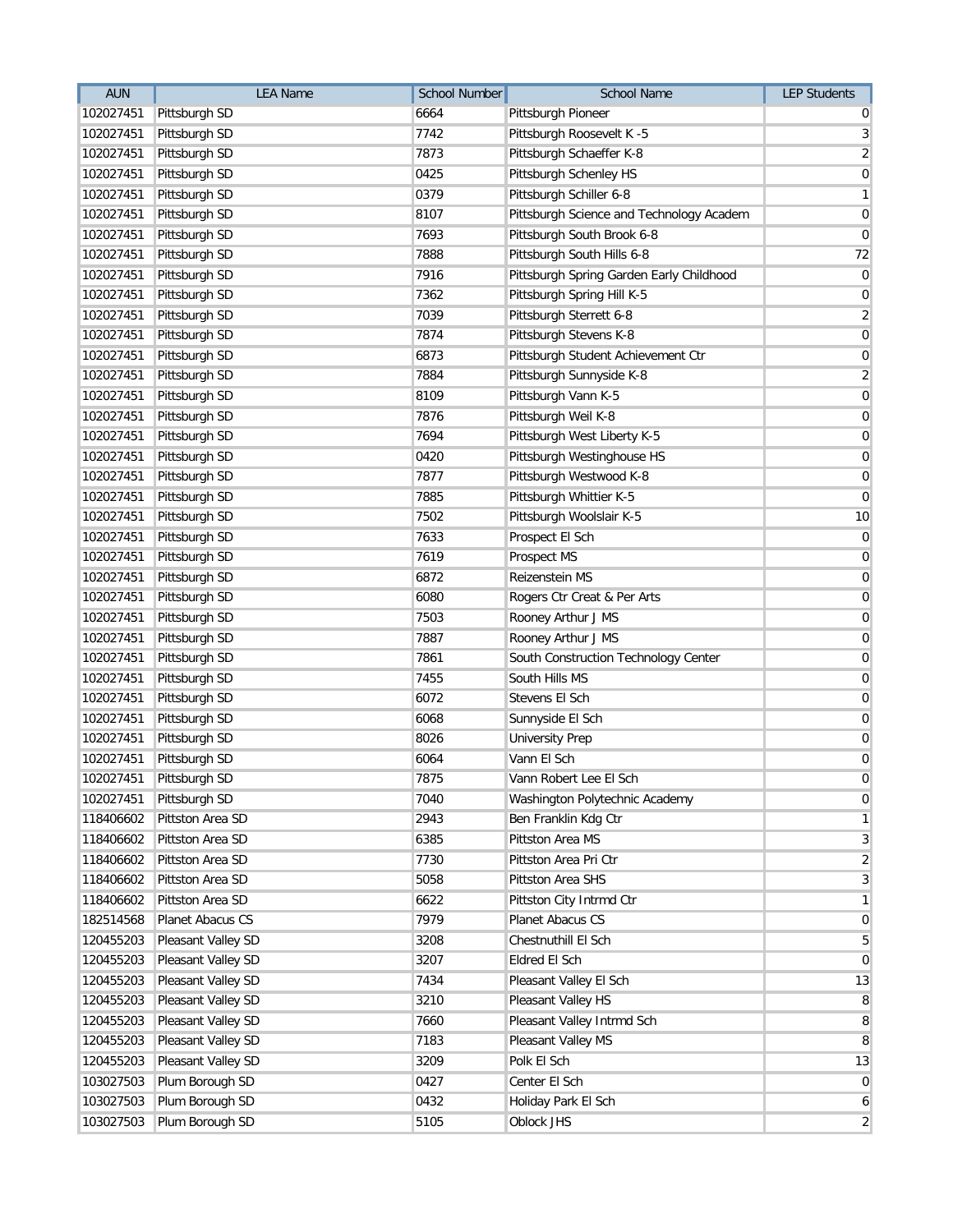| 7193<br>103027503<br>Plum Borough SD<br>Pivik El Sch<br>$\overline{0}$<br>0435<br>103027503<br>Plum Borough SD<br>Plum SHS<br>$\overline{0}$<br>103027503<br>Plum Borough SD<br>0433<br>Regency Park El Sch<br>0<br>4901<br>103027503<br>Plum Borough SD<br>Stevenson El Sch<br>$\boldsymbol{0}$<br>Pocono Mountain Charter School<br>$\overline{2}$<br>120450002<br>7771<br>Pocono Mountain Charter School<br>Pocono Mountain SD<br>3212<br><b>Barrett El Ctr</b><br>16<br>120455403<br>75<br>Pocono Mountain SD<br>7482<br>Clear Run El Ctr<br>120455403<br>Pocono Mountain SD<br>7483<br>Clear Run Intrmd Sch<br>26<br>120455403<br>Pocono Mountain SD<br>8236<br>Clear Run Intrmd Sch<br>120455403<br>3213<br>120455403<br>Pocono Mountain SD<br>Coolbaugh El Ctr<br>7318<br>120455403<br>Pocono Mountain SD<br>Coolbaugh LC<br>$\mathbf 0$<br>Pocono Mountain SD<br>6432<br>Pocono El Ctr<br>120455403<br>3216<br>Pocono Mountain SD<br>Pocono Mountain East HS<br>120455403<br>Pocono Mountain SD<br>8010<br>120455403<br>Pocono Mountain East JHS<br>Pocono Mountain SD<br>7738<br>120455403<br>Pocono Mountain West HS<br>7867<br>120455403<br>Pocono Mountain SD<br>Pocono Mountain West JHS<br>7739<br>120455403<br>Pocono Mountain SD<br>Swiftwater El Ctr<br>Pocono Mountain SD<br>7740<br>$\mathbf 0$<br>120455403<br>Swiftwater Interm Sch<br>Pocono Mountain SD<br>8009<br>Swiftwater Interm Sch<br>120455403<br>Pocono Mountain SD<br>3214<br>15<br>120455403<br>Tobyhanna El Ctr<br>109426303<br>7055<br>Port Allegany SD<br>Port Allegany El Sch<br>109426303<br>Port Allegany SD<br>3111<br>Port Allegany JSHS<br>Portage Area SD<br>7984<br>Portage Area El Sch<br>108116303<br>Portage Area SD<br>1269<br>108116303<br>Portage Area El Sch<br>Portage Area SD<br>1270<br>108116303<br>Portage Area JSHS<br>6857<br>Portage Area SD<br>108116303<br>Portage Area MS<br>123466303<br>Pottsgrove SD<br>3334<br>Lower Pottsgrove El Sch<br>Pottsgrove SD<br>6746<br>Pottsgrove MS<br>6<br>123466303<br>3338<br>Pottsgrove SD<br>Pottsgrove SHS<br>123466303<br>Pottsgrove SD<br>3337<br>123466303<br>Ringing Rocks El Sch<br>0<br>Pottsgrove SD<br>3336<br>123466303<br>West Pottsgrove El Sch<br>0<br>Pottstown SD<br>3345<br>Barth El Sch<br>123466403<br>5<br>5110<br>123466403<br>Pottstown SD<br>Edgewood El Sch<br>3339<br>123466403<br>Pottstown SD<br>Franklin El Sch<br>123466403<br>Pottstown SD<br>3341<br>Lincoln El Sch<br>123466403<br>Pottstown SD<br>3346<br>Pottstown MS<br>123466403<br>Pottstown SD<br>3348<br>Pottstown SHS<br>Pottstown SD<br>123466403<br>3342<br>Rupert El Sch<br>129546103<br>Pottsville Area SD<br>3915<br>Clarke El Ctr<br>Pottsville Area SD<br>129546103<br>5265<br>Lengel MS<br>129546103<br>Pottsville Area SD<br>3924<br>Pottsville Area HS<br>7540<br>126512960<br>Preparatory CS of Mathematics Science<br>Preparatory CS of Mathematics Science<br>103024162<br>Propel CS - Pitcairn<br>8218<br>Propel CS - Pitcairn<br>8129<br>160028259<br>Propel CS-Braddock Hills<br>Propel CS-Braddock Hills<br>103020005<br>7848<br>Propel CS-East<br>Propel CS-East<br>7772<br>103020002<br>Propel CS-Homestead<br>Propel CS-Homestead<br>103020003<br>Propel CS-McKeesport<br>7831<br>Propel CS-McKeesport<br>Propel CS-Montour<br>7832<br>Propel CS-Montour<br>103020004<br>Propel CS-Northside<br>8193<br>Propel CS-Northside<br>103028192<br>8077<br>106338003<br>Punxsutawney Area SD<br>Bell Twp El Sch | <b>AUN</b> | <b>LEA Name</b>      | School Number | School Name     | <b>LEP Students</b> |
|-------------------------------------------------------------------------------------------------------------------------------------------------------------------------------------------------------------------------------------------------------------------------------------------------------------------------------------------------------------------------------------------------------------------------------------------------------------------------------------------------------------------------------------------------------------------------------------------------------------------------------------------------------------------------------------------------------------------------------------------------------------------------------------------------------------------------------------------------------------------------------------------------------------------------------------------------------------------------------------------------------------------------------------------------------------------------------------------------------------------------------------------------------------------------------------------------------------------------------------------------------------------------------------------------------------------------------------------------------------------------------------------------------------------------------------------------------------------------------------------------------------------------------------------------------------------------------------------------------------------------------------------------------------------------------------------------------------------------------------------------------------------------------------------------------------------------------------------------------------------------------------------------------------------------------------------------------------------------------------------------------------------------------------------------------------------------------------------------------------------------------------------------------------------------------------------------------------------------------------------------------------------------------------------------------------------------------------------------------------------------------------------------------------------------------------------------------------------------------------------------------------------------------------------------------------------------------------------------------------------------------------------------------------------------------------------------------------------------------------------------------------------------------------------------------------------------------------------------------------------------------------------------------------------------------------------------------------------------------------------------------------------------------------------------------------------------------------------------------------------------------------------------------------------------------------------------------------------------------------------------------------------------------------------------------------------------------------------------------------------------------------------------------------------------------------------------------------------------|------------|----------------------|---------------|-----------------|---------------------|
|                                                                                                                                                                                                                                                                                                                                                                                                                                                                                                                                                                                                                                                                                                                                                                                                                                                                                                                                                                                                                                                                                                                                                                                                                                                                                                                                                                                                                                                                                                                                                                                                                                                                                                                                                                                                                                                                                                                                                                                                                                                                                                                                                                                                                                                                                                                                                                                                                                                                                                                                                                                                                                                                                                                                                                                                                                                                                                                                                                                                                                                                                                                                                                                                                                                                                                                                                                                                                                                                         |            |                      |               |                 |                     |
|                                                                                                                                                                                                                                                                                                                                                                                                                                                                                                                                                                                                                                                                                                                                                                                                                                                                                                                                                                                                                                                                                                                                                                                                                                                                                                                                                                                                                                                                                                                                                                                                                                                                                                                                                                                                                                                                                                                                                                                                                                                                                                                                                                                                                                                                                                                                                                                                                                                                                                                                                                                                                                                                                                                                                                                                                                                                                                                                                                                                                                                                                                                                                                                                                                                                                                                                                                                                                                                                         |            |                      |               |                 |                     |
|                                                                                                                                                                                                                                                                                                                                                                                                                                                                                                                                                                                                                                                                                                                                                                                                                                                                                                                                                                                                                                                                                                                                                                                                                                                                                                                                                                                                                                                                                                                                                                                                                                                                                                                                                                                                                                                                                                                                                                                                                                                                                                                                                                                                                                                                                                                                                                                                                                                                                                                                                                                                                                                                                                                                                                                                                                                                                                                                                                                                                                                                                                                                                                                                                                                                                                                                                                                                                                                                         |            |                      |               |                 |                     |
|                                                                                                                                                                                                                                                                                                                                                                                                                                                                                                                                                                                                                                                                                                                                                                                                                                                                                                                                                                                                                                                                                                                                                                                                                                                                                                                                                                                                                                                                                                                                                                                                                                                                                                                                                                                                                                                                                                                                                                                                                                                                                                                                                                                                                                                                                                                                                                                                                                                                                                                                                                                                                                                                                                                                                                                                                                                                                                                                                                                                                                                                                                                                                                                                                                                                                                                                                                                                                                                                         |            |                      |               |                 |                     |
|                                                                                                                                                                                                                                                                                                                                                                                                                                                                                                                                                                                                                                                                                                                                                                                                                                                                                                                                                                                                                                                                                                                                                                                                                                                                                                                                                                                                                                                                                                                                                                                                                                                                                                                                                                                                                                                                                                                                                                                                                                                                                                                                                                                                                                                                                                                                                                                                                                                                                                                                                                                                                                                                                                                                                                                                                                                                                                                                                                                                                                                                                                                                                                                                                                                                                                                                                                                                                                                                         |            |                      |               |                 |                     |
|                                                                                                                                                                                                                                                                                                                                                                                                                                                                                                                                                                                                                                                                                                                                                                                                                                                                                                                                                                                                                                                                                                                                                                                                                                                                                                                                                                                                                                                                                                                                                                                                                                                                                                                                                                                                                                                                                                                                                                                                                                                                                                                                                                                                                                                                                                                                                                                                                                                                                                                                                                                                                                                                                                                                                                                                                                                                                                                                                                                                                                                                                                                                                                                                                                                                                                                                                                                                                                                                         |            |                      |               |                 |                     |
|                                                                                                                                                                                                                                                                                                                                                                                                                                                                                                                                                                                                                                                                                                                                                                                                                                                                                                                                                                                                                                                                                                                                                                                                                                                                                                                                                                                                                                                                                                                                                                                                                                                                                                                                                                                                                                                                                                                                                                                                                                                                                                                                                                                                                                                                                                                                                                                                                                                                                                                                                                                                                                                                                                                                                                                                                                                                                                                                                                                                                                                                                                                                                                                                                                                                                                                                                                                                                                                                         |            |                      |               |                 |                     |
|                                                                                                                                                                                                                                                                                                                                                                                                                                                                                                                                                                                                                                                                                                                                                                                                                                                                                                                                                                                                                                                                                                                                                                                                                                                                                                                                                                                                                                                                                                                                                                                                                                                                                                                                                                                                                                                                                                                                                                                                                                                                                                                                                                                                                                                                                                                                                                                                                                                                                                                                                                                                                                                                                                                                                                                                                                                                                                                                                                                                                                                                                                                                                                                                                                                                                                                                                                                                                                                                         |            |                      |               |                 |                     |
| 63<br>34<br>11<br>13<br>14<br>14<br>54<br>19<br>$\mathbf{1}$<br>$\overline{0}$<br>$\mathbf{1}$<br>$\overline{0}$<br>$\overline{2}$<br>$\overline{0}$<br>26<br>11<br>$\vert 4 \vert$<br>12<br>6<br>14<br>$\sqrt{5}$<br>$\vert 4 \vert$<br>$\vert 4 \vert$<br>8<br>$\overline{5}$<br>10<br>$\overline{0}$<br>$\overline{0}$<br>$\overline{0}$<br>$\overline{0}$<br>$\overline{0}$<br>$\overline{0}$<br>$\overline{0}$<br>$\overline{0}$                                                                                                                                                                                                                                                                                                                                                                                                                                                                                                                                                                                                                                                                                                                                                                                                                                                                                                                                                                                                                                                                                                                                                                                                                                                                                                                                                                                                                                                                                                                                                                                                                                                                                                                                                                                                                                                                                                                                                                                                                                                                                                                                                                                                                                                                                                                                                                                                                                                                                                                                                                                                                                                                                                                                                                                                                                                                                                                                                                                                                                   |            |                      |               |                 | $\overline{0}$      |
|                                                                                                                                                                                                                                                                                                                                                                                                                                                                                                                                                                                                                                                                                                                                                                                                                                                                                                                                                                                                                                                                                                                                                                                                                                                                                                                                                                                                                                                                                                                                                                                                                                                                                                                                                                                                                                                                                                                                                                                                                                                                                                                                                                                                                                                                                                                                                                                                                                                                                                                                                                                                                                                                                                                                                                                                                                                                                                                                                                                                                                                                                                                                                                                                                                                                                                                                                                                                                                                                         |            |                      |               |                 |                     |
|                                                                                                                                                                                                                                                                                                                                                                                                                                                                                                                                                                                                                                                                                                                                                                                                                                                                                                                                                                                                                                                                                                                                                                                                                                                                                                                                                                                                                                                                                                                                                                                                                                                                                                                                                                                                                                                                                                                                                                                                                                                                                                                                                                                                                                                                                                                                                                                                                                                                                                                                                                                                                                                                                                                                                                                                                                                                                                                                                                                                                                                                                                                                                                                                                                                                                                                                                                                                                                                                         |            |                      |               |                 |                     |
|                                                                                                                                                                                                                                                                                                                                                                                                                                                                                                                                                                                                                                                                                                                                                                                                                                                                                                                                                                                                                                                                                                                                                                                                                                                                                                                                                                                                                                                                                                                                                                                                                                                                                                                                                                                                                                                                                                                                                                                                                                                                                                                                                                                                                                                                                                                                                                                                                                                                                                                                                                                                                                                                                                                                                                                                                                                                                                                                                                                                                                                                                                                                                                                                                                                                                                                                                                                                                                                                         |            |                      |               |                 |                     |
|                                                                                                                                                                                                                                                                                                                                                                                                                                                                                                                                                                                                                                                                                                                                                                                                                                                                                                                                                                                                                                                                                                                                                                                                                                                                                                                                                                                                                                                                                                                                                                                                                                                                                                                                                                                                                                                                                                                                                                                                                                                                                                                                                                                                                                                                                                                                                                                                                                                                                                                                                                                                                                                                                                                                                                                                                                                                                                                                                                                                                                                                                                                                                                                                                                                                                                                                                                                                                                                                         |            |                      |               |                 |                     |
|                                                                                                                                                                                                                                                                                                                                                                                                                                                                                                                                                                                                                                                                                                                                                                                                                                                                                                                                                                                                                                                                                                                                                                                                                                                                                                                                                                                                                                                                                                                                                                                                                                                                                                                                                                                                                                                                                                                                                                                                                                                                                                                                                                                                                                                                                                                                                                                                                                                                                                                                                                                                                                                                                                                                                                                                                                                                                                                                                                                                                                                                                                                                                                                                                                                                                                                                                                                                                                                                         |            |                      |               |                 |                     |
|                                                                                                                                                                                                                                                                                                                                                                                                                                                                                                                                                                                                                                                                                                                                                                                                                                                                                                                                                                                                                                                                                                                                                                                                                                                                                                                                                                                                                                                                                                                                                                                                                                                                                                                                                                                                                                                                                                                                                                                                                                                                                                                                                                                                                                                                                                                                                                                                                                                                                                                                                                                                                                                                                                                                                                                                                                                                                                                                                                                                                                                                                                                                                                                                                                                                                                                                                                                                                                                                         |            |                      |               |                 |                     |
|                                                                                                                                                                                                                                                                                                                                                                                                                                                                                                                                                                                                                                                                                                                                                                                                                                                                                                                                                                                                                                                                                                                                                                                                                                                                                                                                                                                                                                                                                                                                                                                                                                                                                                                                                                                                                                                                                                                                                                                                                                                                                                                                                                                                                                                                                                                                                                                                                                                                                                                                                                                                                                                                                                                                                                                                                                                                                                                                                                                                                                                                                                                                                                                                                                                                                                                                                                                                                                                                         |            |                      |               |                 |                     |
|                                                                                                                                                                                                                                                                                                                                                                                                                                                                                                                                                                                                                                                                                                                                                                                                                                                                                                                                                                                                                                                                                                                                                                                                                                                                                                                                                                                                                                                                                                                                                                                                                                                                                                                                                                                                                                                                                                                                                                                                                                                                                                                                                                                                                                                                                                                                                                                                                                                                                                                                                                                                                                                                                                                                                                                                                                                                                                                                                                                                                                                                                                                                                                                                                                                                                                                                                                                                                                                                         |            |                      |               |                 |                     |
|                                                                                                                                                                                                                                                                                                                                                                                                                                                                                                                                                                                                                                                                                                                                                                                                                                                                                                                                                                                                                                                                                                                                                                                                                                                                                                                                                                                                                                                                                                                                                                                                                                                                                                                                                                                                                                                                                                                                                                                                                                                                                                                                                                                                                                                                                                                                                                                                                                                                                                                                                                                                                                                                                                                                                                                                                                                                                                                                                                                                                                                                                                                                                                                                                                                                                                                                                                                                                                                                         |            |                      |               |                 |                     |
|                                                                                                                                                                                                                                                                                                                                                                                                                                                                                                                                                                                                                                                                                                                                                                                                                                                                                                                                                                                                                                                                                                                                                                                                                                                                                                                                                                                                                                                                                                                                                                                                                                                                                                                                                                                                                                                                                                                                                                                                                                                                                                                                                                                                                                                                                                                                                                                                                                                                                                                                                                                                                                                                                                                                                                                                                                                                                                                                                                                                                                                                                                                                                                                                                                                                                                                                                                                                                                                                         |            |                      |               |                 |                     |
|                                                                                                                                                                                                                                                                                                                                                                                                                                                                                                                                                                                                                                                                                                                                                                                                                                                                                                                                                                                                                                                                                                                                                                                                                                                                                                                                                                                                                                                                                                                                                                                                                                                                                                                                                                                                                                                                                                                                                                                                                                                                                                                                                                                                                                                                                                                                                                                                                                                                                                                                                                                                                                                                                                                                                                                                                                                                                                                                                                                                                                                                                                                                                                                                                                                                                                                                                                                                                                                                         |            |                      |               |                 |                     |
|                                                                                                                                                                                                                                                                                                                                                                                                                                                                                                                                                                                                                                                                                                                                                                                                                                                                                                                                                                                                                                                                                                                                                                                                                                                                                                                                                                                                                                                                                                                                                                                                                                                                                                                                                                                                                                                                                                                                                                                                                                                                                                                                                                                                                                                                                                                                                                                                                                                                                                                                                                                                                                                                                                                                                                                                                                                                                                                                                                                                                                                                                                                                                                                                                                                                                                                                                                                                                                                                         |            |                      |               |                 |                     |
|                                                                                                                                                                                                                                                                                                                                                                                                                                                                                                                                                                                                                                                                                                                                                                                                                                                                                                                                                                                                                                                                                                                                                                                                                                                                                                                                                                                                                                                                                                                                                                                                                                                                                                                                                                                                                                                                                                                                                                                                                                                                                                                                                                                                                                                                                                                                                                                                                                                                                                                                                                                                                                                                                                                                                                                                                                                                                                                                                                                                                                                                                                                                                                                                                                                                                                                                                                                                                                                                         |            |                      |               |                 |                     |
|                                                                                                                                                                                                                                                                                                                                                                                                                                                                                                                                                                                                                                                                                                                                                                                                                                                                                                                                                                                                                                                                                                                                                                                                                                                                                                                                                                                                                                                                                                                                                                                                                                                                                                                                                                                                                                                                                                                                                                                                                                                                                                                                                                                                                                                                                                                                                                                                                                                                                                                                                                                                                                                                                                                                                                                                                                                                                                                                                                                                                                                                                                                                                                                                                                                                                                                                                                                                                                                                         |            |                      |               |                 |                     |
|                                                                                                                                                                                                                                                                                                                                                                                                                                                                                                                                                                                                                                                                                                                                                                                                                                                                                                                                                                                                                                                                                                                                                                                                                                                                                                                                                                                                                                                                                                                                                                                                                                                                                                                                                                                                                                                                                                                                                                                                                                                                                                                                                                                                                                                                                                                                                                                                                                                                                                                                                                                                                                                                                                                                                                                                                                                                                                                                                                                                                                                                                                                                                                                                                                                                                                                                                                                                                                                                         |            |                      |               |                 |                     |
|                                                                                                                                                                                                                                                                                                                                                                                                                                                                                                                                                                                                                                                                                                                                                                                                                                                                                                                                                                                                                                                                                                                                                                                                                                                                                                                                                                                                                                                                                                                                                                                                                                                                                                                                                                                                                                                                                                                                                                                                                                                                                                                                                                                                                                                                                                                                                                                                                                                                                                                                                                                                                                                                                                                                                                                                                                                                                                                                                                                                                                                                                                                                                                                                                                                                                                                                                                                                                                                                         |            |                      |               |                 |                     |
|                                                                                                                                                                                                                                                                                                                                                                                                                                                                                                                                                                                                                                                                                                                                                                                                                                                                                                                                                                                                                                                                                                                                                                                                                                                                                                                                                                                                                                                                                                                                                                                                                                                                                                                                                                                                                                                                                                                                                                                                                                                                                                                                                                                                                                                                                                                                                                                                                                                                                                                                                                                                                                                                                                                                                                                                                                                                                                                                                                                                                                                                                                                                                                                                                                                                                                                                                                                                                                                                         |            |                      |               |                 |                     |
|                                                                                                                                                                                                                                                                                                                                                                                                                                                                                                                                                                                                                                                                                                                                                                                                                                                                                                                                                                                                                                                                                                                                                                                                                                                                                                                                                                                                                                                                                                                                                                                                                                                                                                                                                                                                                                                                                                                                                                                                                                                                                                                                                                                                                                                                                                                                                                                                                                                                                                                                                                                                                                                                                                                                                                                                                                                                                                                                                                                                                                                                                                                                                                                                                                                                                                                                                                                                                                                                         |            |                      |               |                 |                     |
|                                                                                                                                                                                                                                                                                                                                                                                                                                                                                                                                                                                                                                                                                                                                                                                                                                                                                                                                                                                                                                                                                                                                                                                                                                                                                                                                                                                                                                                                                                                                                                                                                                                                                                                                                                                                                                                                                                                                                                                                                                                                                                                                                                                                                                                                                                                                                                                                                                                                                                                                                                                                                                                                                                                                                                                                                                                                                                                                                                                                                                                                                                                                                                                                                                                                                                                                                                                                                                                                         |            |                      |               |                 |                     |
|                                                                                                                                                                                                                                                                                                                                                                                                                                                                                                                                                                                                                                                                                                                                                                                                                                                                                                                                                                                                                                                                                                                                                                                                                                                                                                                                                                                                                                                                                                                                                                                                                                                                                                                                                                                                                                                                                                                                                                                                                                                                                                                                                                                                                                                                                                                                                                                                                                                                                                                                                                                                                                                                                                                                                                                                                                                                                                                                                                                                                                                                                                                                                                                                                                                                                                                                                                                                                                                                         |            |                      |               |                 |                     |
|                                                                                                                                                                                                                                                                                                                                                                                                                                                                                                                                                                                                                                                                                                                                                                                                                                                                                                                                                                                                                                                                                                                                                                                                                                                                                                                                                                                                                                                                                                                                                                                                                                                                                                                                                                                                                                                                                                                                                                                                                                                                                                                                                                                                                                                                                                                                                                                                                                                                                                                                                                                                                                                                                                                                                                                                                                                                                                                                                                                                                                                                                                                                                                                                                                                                                                                                                                                                                                                                         |            |                      |               |                 |                     |
|                                                                                                                                                                                                                                                                                                                                                                                                                                                                                                                                                                                                                                                                                                                                                                                                                                                                                                                                                                                                                                                                                                                                                                                                                                                                                                                                                                                                                                                                                                                                                                                                                                                                                                                                                                                                                                                                                                                                                                                                                                                                                                                                                                                                                                                                                                                                                                                                                                                                                                                                                                                                                                                                                                                                                                                                                                                                                                                                                                                                                                                                                                                                                                                                                                                                                                                                                                                                                                                                         |            |                      |               |                 |                     |
|                                                                                                                                                                                                                                                                                                                                                                                                                                                                                                                                                                                                                                                                                                                                                                                                                                                                                                                                                                                                                                                                                                                                                                                                                                                                                                                                                                                                                                                                                                                                                                                                                                                                                                                                                                                                                                                                                                                                                                                                                                                                                                                                                                                                                                                                                                                                                                                                                                                                                                                                                                                                                                                                                                                                                                                                                                                                                                                                                                                                                                                                                                                                                                                                                                                                                                                                                                                                                                                                         |            |                      |               |                 |                     |
|                                                                                                                                                                                                                                                                                                                                                                                                                                                                                                                                                                                                                                                                                                                                                                                                                                                                                                                                                                                                                                                                                                                                                                                                                                                                                                                                                                                                                                                                                                                                                                                                                                                                                                                                                                                                                                                                                                                                                                                                                                                                                                                                                                                                                                                                                                                                                                                                                                                                                                                                                                                                                                                                                                                                                                                                                                                                                                                                                                                                                                                                                                                                                                                                                                                                                                                                                                                                                                                                         |            |                      |               |                 |                     |
|                                                                                                                                                                                                                                                                                                                                                                                                                                                                                                                                                                                                                                                                                                                                                                                                                                                                                                                                                                                                                                                                                                                                                                                                                                                                                                                                                                                                                                                                                                                                                                                                                                                                                                                                                                                                                                                                                                                                                                                                                                                                                                                                                                                                                                                                                                                                                                                                                                                                                                                                                                                                                                                                                                                                                                                                                                                                                                                                                                                                                                                                                                                                                                                                                                                                                                                                                                                                                                                                         |            |                      |               |                 |                     |
|                                                                                                                                                                                                                                                                                                                                                                                                                                                                                                                                                                                                                                                                                                                                                                                                                                                                                                                                                                                                                                                                                                                                                                                                                                                                                                                                                                                                                                                                                                                                                                                                                                                                                                                                                                                                                                                                                                                                                                                                                                                                                                                                                                                                                                                                                                                                                                                                                                                                                                                                                                                                                                                                                                                                                                                                                                                                                                                                                                                                                                                                                                                                                                                                                                                                                                                                                                                                                                                                         |            |                      |               |                 |                     |
|                                                                                                                                                                                                                                                                                                                                                                                                                                                                                                                                                                                                                                                                                                                                                                                                                                                                                                                                                                                                                                                                                                                                                                                                                                                                                                                                                                                                                                                                                                                                                                                                                                                                                                                                                                                                                                                                                                                                                                                                                                                                                                                                                                                                                                                                                                                                                                                                                                                                                                                                                                                                                                                                                                                                                                                                                                                                                                                                                                                                                                                                                                                                                                                                                                                                                                                                                                                                                                                                         |            |                      |               |                 |                     |
|                                                                                                                                                                                                                                                                                                                                                                                                                                                                                                                                                                                                                                                                                                                                                                                                                                                                                                                                                                                                                                                                                                                                                                                                                                                                                                                                                                                                                                                                                                                                                                                                                                                                                                                                                                                                                                                                                                                                                                                                                                                                                                                                                                                                                                                                                                                                                                                                                                                                                                                                                                                                                                                                                                                                                                                                                                                                                                                                                                                                                                                                                                                                                                                                                                                                                                                                                                                                                                                                         |            |                      |               |                 |                     |
|                                                                                                                                                                                                                                                                                                                                                                                                                                                                                                                                                                                                                                                                                                                                                                                                                                                                                                                                                                                                                                                                                                                                                                                                                                                                                                                                                                                                                                                                                                                                                                                                                                                                                                                                                                                                                                                                                                                                                                                                                                                                                                                                                                                                                                                                                                                                                                                                                                                                                                                                                                                                                                                                                                                                                                                                                                                                                                                                                                                                                                                                                                                                                                                                                                                                                                                                                                                                                                                                         |            |                      |               |                 |                     |
|                                                                                                                                                                                                                                                                                                                                                                                                                                                                                                                                                                                                                                                                                                                                                                                                                                                                                                                                                                                                                                                                                                                                                                                                                                                                                                                                                                                                                                                                                                                                                                                                                                                                                                                                                                                                                                                                                                                                                                                                                                                                                                                                                                                                                                                                                                                                                                                                                                                                                                                                                                                                                                                                                                                                                                                                                                                                                                                                                                                                                                                                                                                                                                                                                                                                                                                                                                                                                                                                         |            |                      |               |                 |                     |
|                                                                                                                                                                                                                                                                                                                                                                                                                                                                                                                                                                                                                                                                                                                                                                                                                                                                                                                                                                                                                                                                                                                                                                                                                                                                                                                                                                                                                                                                                                                                                                                                                                                                                                                                                                                                                                                                                                                                                                                                                                                                                                                                                                                                                                                                                                                                                                                                                                                                                                                                                                                                                                                                                                                                                                                                                                                                                                                                                                                                                                                                                                                                                                                                                                                                                                                                                                                                                                                                         |            |                      |               |                 |                     |
|                                                                                                                                                                                                                                                                                                                                                                                                                                                                                                                                                                                                                                                                                                                                                                                                                                                                                                                                                                                                                                                                                                                                                                                                                                                                                                                                                                                                                                                                                                                                                                                                                                                                                                                                                                                                                                                                                                                                                                                                                                                                                                                                                                                                                                                                                                                                                                                                                                                                                                                                                                                                                                                                                                                                                                                                                                                                                                                                                                                                                                                                                                                                                                                                                                                                                                                                                                                                                                                                         |            |                      |               |                 |                     |
|                                                                                                                                                                                                                                                                                                                                                                                                                                                                                                                                                                                                                                                                                                                                                                                                                                                                                                                                                                                                                                                                                                                                                                                                                                                                                                                                                                                                                                                                                                                                                                                                                                                                                                                                                                                                                                                                                                                                                                                                                                                                                                                                                                                                                                                                                                                                                                                                                                                                                                                                                                                                                                                                                                                                                                                                                                                                                                                                                                                                                                                                                                                                                                                                                                                                                                                                                                                                                                                                         |            |                      |               |                 |                     |
|                                                                                                                                                                                                                                                                                                                                                                                                                                                                                                                                                                                                                                                                                                                                                                                                                                                                                                                                                                                                                                                                                                                                                                                                                                                                                                                                                                                                                                                                                                                                                                                                                                                                                                                                                                                                                                                                                                                                                                                                                                                                                                                                                                                                                                                                                                                                                                                                                                                                                                                                                                                                                                                                                                                                                                                                                                                                                                                                                                                                                                                                                                                                                                                                                                                                                                                                                                                                                                                                         |            |                      |               |                 |                     |
|                                                                                                                                                                                                                                                                                                                                                                                                                                                                                                                                                                                                                                                                                                                                                                                                                                                                                                                                                                                                                                                                                                                                                                                                                                                                                                                                                                                                                                                                                                                                                                                                                                                                                                                                                                                                                                                                                                                                                                                                                                                                                                                                                                                                                                                                                                                                                                                                                                                                                                                                                                                                                                                                                                                                                                                                                                                                                                                                                                                                                                                                                                                                                                                                                                                                                                                                                                                                                                                                         |            |                      |               |                 |                     |
|                                                                                                                                                                                                                                                                                                                                                                                                                                                                                                                                                                                                                                                                                                                                                                                                                                                                                                                                                                                                                                                                                                                                                                                                                                                                                                                                                                                                                                                                                                                                                                                                                                                                                                                                                                                                                                                                                                                                                                                                                                                                                                                                                                                                                                                                                                                                                                                                                                                                                                                                                                                                                                                                                                                                                                                                                                                                                                                                                                                                                                                                                                                                                                                                                                                                                                                                                                                                                                                                         |            |                      |               |                 |                     |
|                                                                                                                                                                                                                                                                                                                                                                                                                                                                                                                                                                                                                                                                                                                                                                                                                                                                                                                                                                                                                                                                                                                                                                                                                                                                                                                                                                                                                                                                                                                                                                                                                                                                                                                                                                                                                                                                                                                                                                                                                                                                                                                                                                                                                                                                                                                                                                                                                                                                                                                                                                                                                                                                                                                                                                                                                                                                                                                                                                                                                                                                                                                                                                                                                                                                                                                                                                                                                                                                         |            |                      |               |                 |                     |
|                                                                                                                                                                                                                                                                                                                                                                                                                                                                                                                                                                                                                                                                                                                                                                                                                                                                                                                                                                                                                                                                                                                                                                                                                                                                                                                                                                                                                                                                                                                                                                                                                                                                                                                                                                                                                                                                                                                                                                                                                                                                                                                                                                                                                                                                                                                                                                                                                                                                                                                                                                                                                                                                                                                                                                                                                                                                                                                                                                                                                                                                                                                                                                                                                                                                                                                                                                                                                                                                         |            |                      |               |                 |                     |
|                                                                                                                                                                                                                                                                                                                                                                                                                                                                                                                                                                                                                                                                                                                                                                                                                                                                                                                                                                                                                                                                                                                                                                                                                                                                                                                                                                                                                                                                                                                                                                                                                                                                                                                                                                                                                                                                                                                                                                                                                                                                                                                                                                                                                                                                                                                                                                                                                                                                                                                                                                                                                                                                                                                                                                                                                                                                                                                                                                                                                                                                                                                                                                                                                                                                                                                                                                                                                                                                         |            |                      |               |                 |                     |
|                                                                                                                                                                                                                                                                                                                                                                                                                                                                                                                                                                                                                                                                                                                                                                                                                                                                                                                                                                                                                                                                                                                                                                                                                                                                                                                                                                                                                                                                                                                                                                                                                                                                                                                                                                                                                                                                                                                                                                                                                                                                                                                                                                                                                                                                                                                                                                                                                                                                                                                                                                                                                                                                                                                                                                                                                                                                                                                                                                                                                                                                                                                                                                                                                                                                                                                                                                                                                                                                         |            |                      |               |                 |                     |
|                                                                                                                                                                                                                                                                                                                                                                                                                                                                                                                                                                                                                                                                                                                                                                                                                                                                                                                                                                                                                                                                                                                                                                                                                                                                                                                                                                                                                                                                                                                                                                                                                                                                                                                                                                                                                                                                                                                                                                                                                                                                                                                                                                                                                                                                                                                                                                                                                                                                                                                                                                                                                                                                                                                                                                                                                                                                                                                                                                                                                                                                                                                                                                                                                                                                                                                                                                                                                                                                         |            |                      |               |                 |                     |
|                                                                                                                                                                                                                                                                                                                                                                                                                                                                                                                                                                                                                                                                                                                                                                                                                                                                                                                                                                                                                                                                                                                                                                                                                                                                                                                                                                                                                                                                                                                                                                                                                                                                                                                                                                                                                                                                                                                                                                                                                                                                                                                                                                                                                                                                                                                                                                                                                                                                                                                                                                                                                                                                                                                                                                                                                                                                                                                                                                                                                                                                                                                                                                                                                                                                                                                                                                                                                                                                         | 106338003  | Punxsutawney Area SD | 2377          | Bell Twp El Sch | $\overline{0}$      |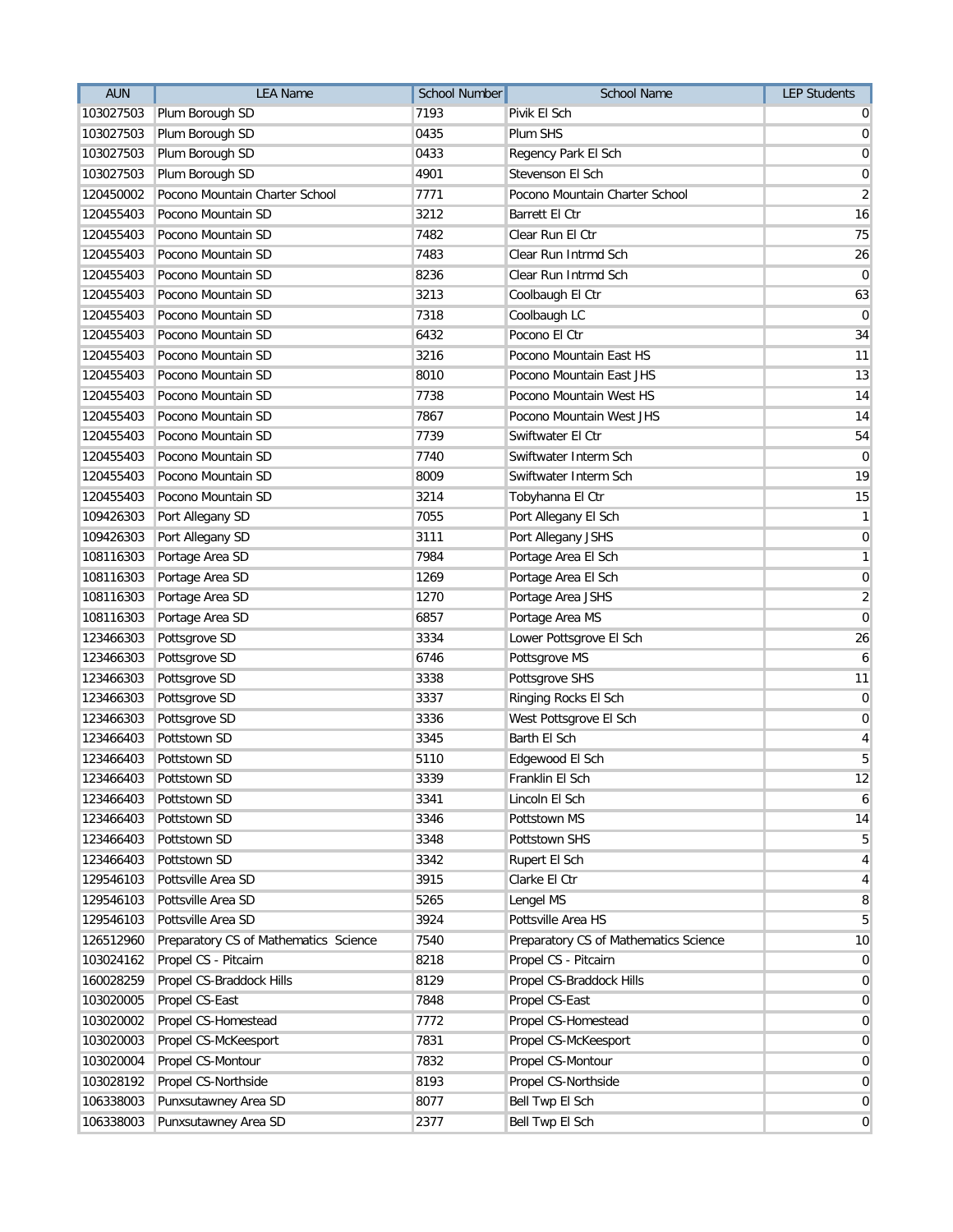| 2373<br>106338003<br>Punxsutawney Area SD<br>Jenks Hill El Sch<br>$\overline{0}$<br>8078<br>106338003<br>Punxsutawney Area SD<br>Jenks Hill El Sch<br>$\overline{0}$<br>8079<br>Punxsutawney Area SD<br>106338003<br>Longview El Sch<br>Punxsutawney Area SD<br>2375<br>106338003<br>Longview El Sch<br>2378<br>106338003<br>Punxsutawney Area SD<br>Mapleview El Sch<br>Punxsutawney Area SD<br>8080<br>106338003<br>Mapleview El Sch<br>2374<br>Mary A Wilson El Sch<br>106338003<br>Punxsutawney Area SD<br>2376<br>106338003<br>Punxsutawney Area SD<br>Parkview El Sch<br>106338003<br>Punxsutawney Area SD<br>8081<br>Parkview El Sch<br>Punxsutawney Area SD<br>Punxsutawney Area HS<br>106338003<br>6165<br>Punxsutawney Area SD<br>8082<br>Punxsutawney Area MS<br>106338003<br>Punxsutawney Area SD<br>7524<br>Punxsutawney Area MS<br>106338003<br>Punxsutawney Area SD<br>2379<br>West End El Sch<br>106338003<br>Purchase Line SD<br>6893<br>128327303<br>Purchase Line El Sch<br>Purchase Line SD<br>2350<br>Purchase Line JSHS<br>128327303<br>6892<br>128327303<br>Purchase Line SD<br>Purchase Line North El Sch<br>103027753<br>Quaker Valley SD<br>6108<br>Edgeworth El Sch<br>6852<br>Osborne El Sch<br>103027753<br>Quaker Valley SD<br>Quaker Valley SD<br>0448<br>Quaker Valley HS<br>103027753<br>Quaker Valley SD<br>0447<br>103027753<br>Quaker Valley MS<br>122098403<br>Quakertown Community SD<br>1118<br>Haycock El Sch<br>Quakertown Community SD<br>6781<br>Milford MS<br>122098403<br>Quakertown Community SD<br>1122<br>122098403<br>Neidig El Sch<br>Quakertown Community SD<br>7836<br>Pfaff El Sch<br>122098403<br>Quakertown Community SD<br>7835<br>Quakertown Community Freshmen Ctr<br>122098403<br>Quakertown Community SD<br>1128<br>Quakertown Community SHS<br>122098403<br>Quakertown Community SD<br>5132<br>Quakertown El Sch<br>122098403<br>Quakertown Community SD<br>1121<br>Richland El Sch<br>122098403<br>4965<br>122098403<br>Quakertown Community SD<br>Strayer MS<br>Quakertown Community SD<br>Tohickon Valley El Sch<br>122098403<br>1123<br>Quakertown Community SD<br>7630<br>Trumbauersville El Sch<br>122098403<br>6510<br>Ithan El Sch<br>125237603<br>Radnor Township SD<br>125237603<br>Radnor Township SD<br>7697<br>Radnor El Sch<br>6511<br>125237603 Radnor Township SD<br>Radnor MS |
|-------------------------------------------------------------------------------------------------------------------------------------------------------------------------------------------------------------------------------------------------------------------------------------------------------------------------------------------------------------------------------------------------------------------------------------------------------------------------------------------------------------------------------------------------------------------------------------------------------------------------------------------------------------------------------------------------------------------------------------------------------------------------------------------------------------------------------------------------------------------------------------------------------------------------------------------------------------------------------------------------------------------------------------------------------------------------------------------------------------------------------------------------------------------------------------------------------------------------------------------------------------------------------------------------------------------------------------------------------------------------------------------------------------------------------------------------------------------------------------------------------------------------------------------------------------------------------------------------------------------------------------------------------------------------------------------------------------------------------------------------------------------------------------------------------------------------------------------------------------------------------------------------------------------------------------------------------------------------------------------------------------------------------------------------------------------------------------------------------------------------------------------------------------------------------------------------------------------------------------------------------------------------------------------------------------------------------------------------------------|
|                                                                                                                                                                                                                                                                                                                                                                                                                                                                                                                                                                                                                                                                                                                                                                                                                                                                                                                                                                                                                                                                                                                                                                                                                                                                                                                                                                                                                                                                                                                                                                                                                                                                                                                                                                                                                                                                                                                                                                                                                                                                                                                                                                                                                                                                                                                                                             |
| $\boldsymbol{0}$<br>$\overline{0}$<br>$\mathbf 0$<br>3<br>$\pmb{0}$<br>$\boldsymbol{0}$                                                                                                                                                                                                                                                                                                                                                                                                                                                                                                                                                                                                                                                                                                                                                                                                                                                                                                                                                                                                                                                                                                                                                                                                                                                                                                                                                                                                                                                                                                                                                                                                                                                                                                                                                                                                                                                                                                                                                                                                                                                                                                                                                                                                                                                                     |
|                                                                                                                                                                                                                                                                                                                                                                                                                                                                                                                                                                                                                                                                                                                                                                                                                                                                                                                                                                                                                                                                                                                                                                                                                                                                                                                                                                                                                                                                                                                                                                                                                                                                                                                                                                                                                                                                                                                                                                                                                                                                                                                                                                                                                                                                                                                                                             |
|                                                                                                                                                                                                                                                                                                                                                                                                                                                                                                                                                                                                                                                                                                                                                                                                                                                                                                                                                                                                                                                                                                                                                                                                                                                                                                                                                                                                                                                                                                                                                                                                                                                                                                                                                                                                                                                                                                                                                                                                                                                                                                                                                                                                                                                                                                                                                             |
|                                                                                                                                                                                                                                                                                                                                                                                                                                                                                                                                                                                                                                                                                                                                                                                                                                                                                                                                                                                                                                                                                                                                                                                                                                                                                                                                                                                                                                                                                                                                                                                                                                                                                                                                                                                                                                                                                                                                                                                                                                                                                                                                                                                                                                                                                                                                                             |
|                                                                                                                                                                                                                                                                                                                                                                                                                                                                                                                                                                                                                                                                                                                                                                                                                                                                                                                                                                                                                                                                                                                                                                                                                                                                                                                                                                                                                                                                                                                                                                                                                                                                                                                                                                                                                                                                                                                                                                                                                                                                                                                                                                                                                                                                                                                                                             |
|                                                                                                                                                                                                                                                                                                                                                                                                                                                                                                                                                                                                                                                                                                                                                                                                                                                                                                                                                                                                                                                                                                                                                                                                                                                                                                                                                                                                                                                                                                                                                                                                                                                                                                                                                                                                                                                                                                                                                                                                                                                                                                                                                                                                                                                                                                                                                             |
| $\pmb{0}$<br>$\overline{0}$<br>$\overline{2}$<br>$\mathbf 0$<br>$\mathbf 0$<br>$\overline{2}$<br>$\mathbf 0$<br>$\pmb{0}$<br>$\overline{2}$<br>$\mathbf 0$<br>4<br>$\mathbf{1}$<br>$\pmb{0}$<br>$\mathbf 0$<br>$\mathbf{1}$<br>$\overline{2}$<br>$\overline{2}$<br>10<br>25<br>23<br>16<br>10<br>$\overline{2}$<br>30<br>13<br>21                                                                                                                                                                                                                                                                                                                                                                                                                                                                                                                                                                                                                                                                                                                                                                                                                                                                                                                                                                                                                                                                                                                                                                                                                                                                                                                                                                                                                                                                                                                                                                                                                                                                                                                                                                                                                                                                                                                                                                                                                           |
|                                                                                                                                                                                                                                                                                                                                                                                                                                                                                                                                                                                                                                                                                                                                                                                                                                                                                                                                                                                                                                                                                                                                                                                                                                                                                                                                                                                                                                                                                                                                                                                                                                                                                                                                                                                                                                                                                                                                                                                                                                                                                                                                                                                                                                                                                                                                                             |
|                                                                                                                                                                                                                                                                                                                                                                                                                                                                                                                                                                                                                                                                                                                                                                                                                                                                                                                                                                                                                                                                                                                                                                                                                                                                                                                                                                                                                                                                                                                                                                                                                                                                                                                                                                                                                                                                                                                                                                                                                                                                                                                                                                                                                                                                                                                                                             |
|                                                                                                                                                                                                                                                                                                                                                                                                                                                                                                                                                                                                                                                                                                                                                                                                                                                                                                                                                                                                                                                                                                                                                                                                                                                                                                                                                                                                                                                                                                                                                                                                                                                                                                                                                                                                                                                                                                                                                                                                                                                                                                                                                                                                                                                                                                                                                             |
|                                                                                                                                                                                                                                                                                                                                                                                                                                                                                                                                                                                                                                                                                                                                                                                                                                                                                                                                                                                                                                                                                                                                                                                                                                                                                                                                                                                                                                                                                                                                                                                                                                                                                                                                                                                                                                                                                                                                                                                                                                                                                                                                                                                                                                                                                                                                                             |
|                                                                                                                                                                                                                                                                                                                                                                                                                                                                                                                                                                                                                                                                                                                                                                                                                                                                                                                                                                                                                                                                                                                                                                                                                                                                                                                                                                                                                                                                                                                                                                                                                                                                                                                                                                                                                                                                                                                                                                                                                                                                                                                                                                                                                                                                                                                                                             |
|                                                                                                                                                                                                                                                                                                                                                                                                                                                                                                                                                                                                                                                                                                                                                                                                                                                                                                                                                                                                                                                                                                                                                                                                                                                                                                                                                                                                                                                                                                                                                                                                                                                                                                                                                                                                                                                                                                                                                                                                                                                                                                                                                                                                                                                                                                                                                             |
|                                                                                                                                                                                                                                                                                                                                                                                                                                                                                                                                                                                                                                                                                                                                                                                                                                                                                                                                                                                                                                                                                                                                                                                                                                                                                                                                                                                                                                                                                                                                                                                                                                                                                                                                                                                                                                                                                                                                                                                                                                                                                                                                                                                                                                                                                                                                                             |
|                                                                                                                                                                                                                                                                                                                                                                                                                                                                                                                                                                                                                                                                                                                                                                                                                                                                                                                                                                                                                                                                                                                                                                                                                                                                                                                                                                                                                                                                                                                                                                                                                                                                                                                                                                                                                                                                                                                                                                                                                                                                                                                                                                                                                                                                                                                                                             |
|                                                                                                                                                                                                                                                                                                                                                                                                                                                                                                                                                                                                                                                                                                                                                                                                                                                                                                                                                                                                                                                                                                                                                                                                                                                                                                                                                                                                                                                                                                                                                                                                                                                                                                                                                                                                                                                                                                                                                                                                                                                                                                                                                                                                                                                                                                                                                             |
|                                                                                                                                                                                                                                                                                                                                                                                                                                                                                                                                                                                                                                                                                                                                                                                                                                                                                                                                                                                                                                                                                                                                                                                                                                                                                                                                                                                                                                                                                                                                                                                                                                                                                                                                                                                                                                                                                                                                                                                                                                                                                                                                                                                                                                                                                                                                                             |
|                                                                                                                                                                                                                                                                                                                                                                                                                                                                                                                                                                                                                                                                                                                                                                                                                                                                                                                                                                                                                                                                                                                                                                                                                                                                                                                                                                                                                                                                                                                                                                                                                                                                                                                                                                                                                                                                                                                                                                                                                                                                                                                                                                                                                                                                                                                                                             |
|                                                                                                                                                                                                                                                                                                                                                                                                                                                                                                                                                                                                                                                                                                                                                                                                                                                                                                                                                                                                                                                                                                                                                                                                                                                                                                                                                                                                                                                                                                                                                                                                                                                                                                                                                                                                                                                                                                                                                                                                                                                                                                                                                                                                                                                                                                                                                             |
|                                                                                                                                                                                                                                                                                                                                                                                                                                                                                                                                                                                                                                                                                                                                                                                                                                                                                                                                                                                                                                                                                                                                                                                                                                                                                                                                                                                                                                                                                                                                                                                                                                                                                                                                                                                                                                                                                                                                                                                                                                                                                                                                                                                                                                                                                                                                                             |
|                                                                                                                                                                                                                                                                                                                                                                                                                                                                                                                                                                                                                                                                                                                                                                                                                                                                                                                                                                                                                                                                                                                                                                                                                                                                                                                                                                                                                                                                                                                                                                                                                                                                                                                                                                                                                                                                                                                                                                                                                                                                                                                                                                                                                                                                                                                                                             |
|                                                                                                                                                                                                                                                                                                                                                                                                                                                                                                                                                                                                                                                                                                                                                                                                                                                                                                                                                                                                                                                                                                                                                                                                                                                                                                                                                                                                                                                                                                                                                                                                                                                                                                                                                                                                                                                                                                                                                                                                                                                                                                                                                                                                                                                                                                                                                             |
|                                                                                                                                                                                                                                                                                                                                                                                                                                                                                                                                                                                                                                                                                                                                                                                                                                                                                                                                                                                                                                                                                                                                                                                                                                                                                                                                                                                                                                                                                                                                                                                                                                                                                                                                                                                                                                                                                                                                                                                                                                                                                                                                                                                                                                                                                                                                                             |
|                                                                                                                                                                                                                                                                                                                                                                                                                                                                                                                                                                                                                                                                                                                                                                                                                                                                                                                                                                                                                                                                                                                                                                                                                                                                                                                                                                                                                                                                                                                                                                                                                                                                                                                                                                                                                                                                                                                                                                                                                                                                                                                                                                                                                                                                                                                                                             |
|                                                                                                                                                                                                                                                                                                                                                                                                                                                                                                                                                                                                                                                                                                                                                                                                                                                                                                                                                                                                                                                                                                                                                                                                                                                                                                                                                                                                                                                                                                                                                                                                                                                                                                                                                                                                                                                                                                                                                                                                                                                                                                                                                                                                                                                                                                                                                             |
|                                                                                                                                                                                                                                                                                                                                                                                                                                                                                                                                                                                                                                                                                                                                                                                                                                                                                                                                                                                                                                                                                                                                                                                                                                                                                                                                                                                                                                                                                                                                                                                                                                                                                                                                                                                                                                                                                                                                                                                                                                                                                                                                                                                                                                                                                                                                                             |
|                                                                                                                                                                                                                                                                                                                                                                                                                                                                                                                                                                                                                                                                                                                                                                                                                                                                                                                                                                                                                                                                                                                                                                                                                                                                                                                                                                                                                                                                                                                                                                                                                                                                                                                                                                                                                                                                                                                                                                                                                                                                                                                                                                                                                                                                                                                                                             |
|                                                                                                                                                                                                                                                                                                                                                                                                                                                                                                                                                                                                                                                                                                                                                                                                                                                                                                                                                                                                                                                                                                                                                                                                                                                                                                                                                                                                                                                                                                                                                                                                                                                                                                                                                                                                                                                                                                                                                                                                                                                                                                                                                                                                                                                                                                                                                             |
|                                                                                                                                                                                                                                                                                                                                                                                                                                                                                                                                                                                                                                                                                                                                                                                                                                                                                                                                                                                                                                                                                                                                                                                                                                                                                                                                                                                                                                                                                                                                                                                                                                                                                                                                                                                                                                                                                                                                                                                                                                                                                                                                                                                                                                                                                                                                                             |
|                                                                                                                                                                                                                                                                                                                                                                                                                                                                                                                                                                                                                                                                                                                                                                                                                                                                                                                                                                                                                                                                                                                                                                                                                                                                                                                                                                                                                                                                                                                                                                                                                                                                                                                                                                                                                                                                                                                                                                                                                                                                                                                                                                                                                                                                                                                                                             |
|                                                                                                                                                                                                                                                                                                                                                                                                                                                                                                                                                                                                                                                                                                                                                                                                                                                                                                                                                                                                                                                                                                                                                                                                                                                                                                                                                                                                                                                                                                                                                                                                                                                                                                                                                                                                                                                                                                                                                                                                                                                                                                                                                                                                                                                                                                                                                             |
|                                                                                                                                                                                                                                                                                                                                                                                                                                                                                                                                                                                                                                                                                                                                                                                                                                                                                                                                                                                                                                                                                                                                                                                                                                                                                                                                                                                                                                                                                                                                                                                                                                                                                                                                                                                                                                                                                                                                                                                                                                                                                                                                                                                                                                                                                                                                                             |
|                                                                                                                                                                                                                                                                                                                                                                                                                                                                                                                                                                                                                                                                                                                                                                                                                                                                                                                                                                                                                                                                                                                                                                                                                                                                                                                                                                                                                                                                                                                                                                                                                                                                                                                                                                                                                                                                                                                                                                                                                                                                                                                                                                                                                                                                                                                                                             |
| Radnor Township SD<br>1921<br>Radnor SHS<br>20<br>125237603                                                                                                                                                                                                                                                                                                                                                                                                                                                                                                                                                                                                                                                                                                                                                                                                                                                                                                                                                                                                                                                                                                                                                                                                                                                                                                                                                                                                                                                                                                                                                                                                                                                                                                                                                                                                                                                                                                                                                                                                                                                                                                                                                                                                                                                                                                 |
| Radnor Township SD<br>17<br>125237603<br>6512<br>Wayne El Sch                                                                                                                                                                                                                                                                                                                                                                                                                                                                                                                                                                                                                                                                                                                                                                                                                                                                                                                                                                                                                                                                                                                                                                                                                                                                                                                                                                                                                                                                                                                                                                                                                                                                                                                                                                                                                                                                                                                                                                                                                                                                                                                                                                                                                                                                                               |
| 114067002<br><b>Reading SD</b><br>0840<br>Amanda E Stout El Sch<br>181                                                                                                                                                                                                                                                                                                                                                                                                                                                                                                                                                                                                                                                                                                                                                                                                                                                                                                                                                                                                                                                                                                                                                                                                                                                                                                                                                                                                                                                                                                                                                                                                                                                                                                                                                                                                                                                                                                                                                                                                                                                                                                                                                                                                                                                                                      |
| 8117<br>114067002<br>Reading SD<br>Citadel Intermediate HS<br>367                                                                                                                                                                                                                                                                                                                                                                                                                                                                                                                                                                                                                                                                                                                                                                                                                                                                                                                                                                                                                                                                                                                                                                                                                                                                                                                                                                                                                                                                                                                                                                                                                                                                                                                                                                                                                                                                                                                                                                                                                                                                                                                                                                                                                                                                                           |
| 114067002<br>Reading SD<br>8118<br>Gateway School for Intl. Business and Wo<br>78                                                                                                                                                                                                                                                                                                                                                                                                                                                                                                                                                                                                                                                                                                                                                                                                                                                                                                                                                                                                                                                                                                                                                                                                                                                                                                                                                                                                                                                                                                                                                                                                                                                                                                                                                                                                                                                                                                                                                                                                                                                                                                                                                                                                                                                                           |
| 114067002<br><b>Reading SD</b><br>7928<br>Gateway School for Performing Arts (magn<br>48                                                                                                                                                                                                                                                                                                                                                                                                                                                                                                                                                                                                                                                                                                                                                                                                                                                                                                                                                                                                                                                                                                                                                                                                                                                                                                                                                                                                                                                                                                                                                                                                                                                                                                                                                                                                                                                                                                                                                                                                                                                                                                                                                                                                                                                                    |
| 114067002<br>Reading SD<br>0844<br>Glenside El Sch<br>67                                                                                                                                                                                                                                                                                                                                                                                                                                                                                                                                                                                                                                                                                                                                                                                                                                                                                                                                                                                                                                                                                                                                                                                                                                                                                                                                                                                                                                                                                                                                                                                                                                                                                                                                                                                                                                                                                                                                                                                                                                                                                                                                                                                                                                                                                                    |
| 114067002<br><b>Reading SD</b><br>0852<br>Lauers Park El Sch<br>146                                                                                                                                                                                                                                                                                                                                                                                                                                                                                                                                                                                                                                                                                                                                                                                                                                                                                                                                                                                                                                                                                                                                                                                                                                                                                                                                                                                                                                                                                                                                                                                                                                                                                                                                                                                                                                                                                                                                                                                                                                                                                                                                                                                                                                                                                         |
| 114067002<br>Reading SD<br>0851<br>Millmont El Sch<br>21                                                                                                                                                                                                                                                                                                                                                                                                                                                                                                                                                                                                                                                                                                                                                                                                                                                                                                                                                                                                                                                                                                                                                                                                                                                                                                                                                                                                                                                                                                                                                                                                                                                                                                                                                                                                                                                                                                                                                                                                                                                                                                                                                                                                                                                                                                    |
| 114067002<br><b>Reading SD</b><br>8247<br>Millmont El Sch<br>$\overline{0}$                                                                                                                                                                                                                                                                                                                                                                                                                                                                                                                                                                                                                                                                                                                                                                                                                                                                                                                                                                                                                                                                                                                                                                                                                                                                                                                                                                                                                                                                                                                                                                                                                                                                                                                                                                                                                                                                                                                                                                                                                                                                                                                                                                                                                                                                                 |
| 114067002<br>0858<br>Northeast MS<br>182<br>Reading SD                                                                                                                                                                                                                                                                                                                                                                                                                                                                                                                                                                                                                                                                                                                                                                                                                                                                                                                                                                                                                                                                                                                                                                                                                                                                                                                                                                                                                                                                                                                                                                                                                                                                                                                                                                                                                                                                                                                                                                                                                                                                                                                                                                                                                                                                                                      |
| 5206<br>114067002<br>Reading SD<br>Northwest El Sch<br>153                                                                                                                                                                                                                                                                                                                                                                                                                                                                                                                                                                                                                                                                                                                                                                                                                                                                                                                                                                                                                                                                                                                                                                                                                                                                                                                                                                                                                                                                                                                                                                                                                                                                                                                                                                                                                                                                                                                                                                                                                                                                                                                                                                                                                                                                                                  |
| 0856<br>114067002<br>Reading SD<br>Northwest MS<br>128                                                                                                                                                                                                                                                                                                                                                                                                                                                                                                                                                                                                                                                                                                                                                                                                                                                                                                                                                                                                                                                                                                                                                                                                                                                                                                                                                                                                                                                                                                                                                                                                                                                                                                                                                                                                                                                                                                                                                                                                                                                                                                                                                                                                                                                                                                      |
| 0859<br>Reading SHS<br>$\pmb{0}$<br>114067002<br>Reading SD                                                                                                                                                                                                                                                                                                                                                                                                                                                                                                                                                                                                                                                                                                                                                                                                                                                                                                                                                                                                                                                                                                                                                                                                                                                                                                                                                                                                                                                                                                                                                                                                                                                                                                                                                                                                                                                                                                                                                                                                                                                                                                                                                                                                                                                                                                 |
| 114067002<br><b>Reading SD</b><br>8116<br>Reading SHS<br>387                                                                                                                                                                                                                                                                                                                                                                                                                                                                                                                                                                                                                                                                                                                                                                                                                                                                                                                                                                                                                                                                                                                                                                                                                                                                                                                                                                                                                                                                                                                                                                                                                                                                                                                                                                                                                                                                                                                                                                                                                                                                                                                                                                                                                                                                                                |
| 114067002<br>Reading SD<br>0845<br>Riverside El Sch<br>145                                                                                                                                                                                                                                                                                                                                                                                                                                                                                                                                                                                                                                                                                                                                                                                                                                                                                                                                                                                                                                                                                                                                                                                                                                                                                                                                                                                                                                                                                                                                                                                                                                                                                                                                                                                                                                                                                                                                                                                                                                                                                                                                                                                                                                                                                                  |
| 114067002<br><b>Reading SD</b><br>7927<br>School of Technology and Communication a<br>56                                                                                                                                                                                                                                                                                                                                                                                                                                                                                                                                                                                                                                                                                                                                                                                                                                                                                                                                                                                                                                                                                                                                                                                                                                                                                                                                                                                                                                                                                                                                                                                                                                                                                                                                                                                                                                                                                                                                                                                                                                                                                                                                                                                                                                                                    |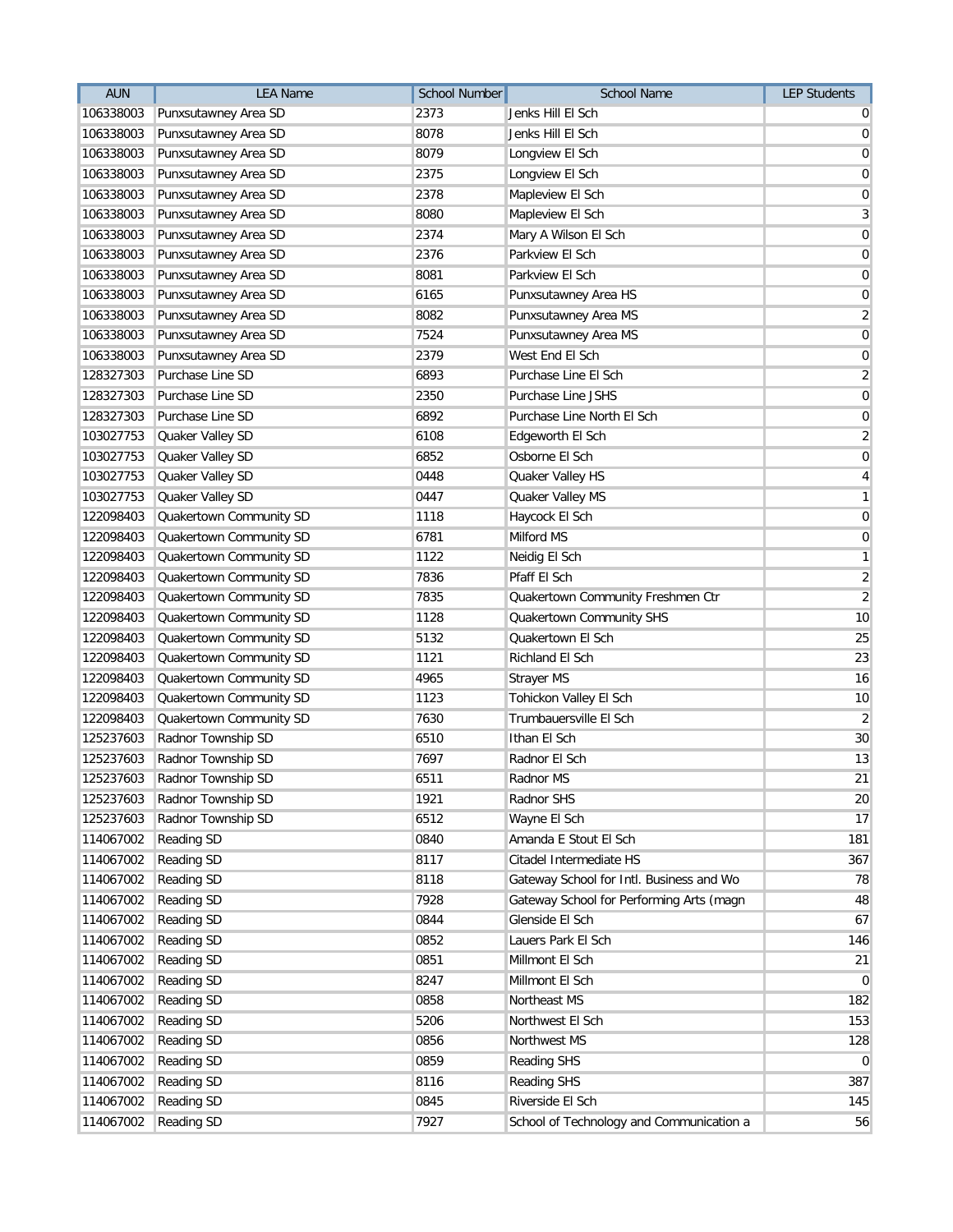| 5028<br>114067002<br>Reading SD<br>Sixteenth & Haak El Sch<br>59<br>0855<br>114067002<br>Reading SD<br>Southern MS<br>115<br>Reading SD<br>0857<br>111<br>114067002<br>Southwest MS<br>5026<br>114067002<br><b>Reading SD</b><br>Tenth & Green El Sch<br>7484<br>114067002<br>Reading SD<br>Tenth & Penn El Sch<br>142<br>8027<br>114067002<br>Reading SD<br>The School of Agriculture Ecology and S<br>5027<br>Thirteenth & Green El Sch<br>142<br>114067002<br><b>Reading SD</b><br>114067002<br>0832<br>Thirteenth & Union El Sch<br><b>Reading SD</b><br>114067002<br><b>Reading SD</b><br>0833<br>Thomas H Ford El Sch<br>5025<br>114067002<br>Reading SD<br>Twelfth & Marion El Sch<br>0831<br>114067002<br>Reading SD<br>Tyson-Schoener El Sch<br>169<br>Red Lion Area SD<br>4592<br>Chanceford El Sch<br>112675503<br>$\overline{0}$<br>112675503<br>Red Lion Area SD<br>6837<br>Clearview El Sch<br>$\overline{0}$<br>4596<br>112675503<br>Red Lion Area SD<br>Edgar Moore El Sch<br>$\mathbf 0$<br>Red Lion Area SD<br>8050<br>Larry J. Macaluso El Sch<br>$\overline{2}$<br>112675503<br>4593<br>$\bf 8$<br>112675503<br>Red Lion Area SD<br>Locust Grove El Sch<br>Red Lion Area SD<br>4595<br>112675503<br>Mazie Gable El Sch<br>6<br>Red Lion Area SD<br>4589<br>$\mathbf 0$<br>112675503<br>N Hopewell-Winterstown El Sch<br>Red Lion Area SD<br>5362<br>Pleasant View El Sch<br>5<br>112675503<br>Red Lion Area SD<br>4597<br>$\overline{a}$<br>112675503<br>Red Lion Area JHS<br>$\overline{2}$<br>112675503<br>Red Lion Area SD<br>4598<br>Red Lion Area SHS<br>112675503<br>Red Lion Area SD<br>7319<br>Windsor Manor El Sch<br>$\mathbf 0$<br>106168003<br>Redbank Valley SD<br>1491<br>Mahoning El Sch<br>$\mathbf 0$<br>Redbank Valley SD<br>1494<br>New Bethlehem-S Bethlehem El<br>$\mathbf 0$<br>106168003<br>Redbank Valley SD<br>1495<br>Redbank Valley HS<br>106168003<br>$\mathbf 0$<br>Redbank Valley SD<br>8168<br>106168003<br>Redbank Valley Intrmd Sch<br>$\mathbf 0$<br>106168003<br>Redbank Valley SD<br>8169<br>Redbank Valley Primary School<br>$\mathbf 0$<br>Redbank Valley SD<br>1493<br>Redbank-Hawthorn El Sch<br>106168003<br>$\mathbf 0$<br>Renaissance Acad Pgh Alt of Hope CS<br>7745<br>Renaissance Acad Pgh Alt of Hope CS<br>$\mathbf 0$<br>102020002<br>7636<br>12<br>124153350<br>Renaissance Academy CS<br>Renaissance Academy CS<br>Renaissance CS<br>7583<br>Renaissance CS<br>$\pmb{0}$<br>126513240<br>3164<br>104435303<br>Reynolds SD<br>Reynolds El Sch<br>$\mathbf 0$<br>$\mathbf 0$<br>104435303<br>Reynolds SD<br>3165<br>Reynolds JSHS<br>7684<br>$\pmb{0}$<br>126510008 Richard Allen Preparatory CS<br>Richard Allen Preparatory CS<br>8<br>108116503<br><b>Richland SD</b><br>1278<br>Richland El Sch<br>Richland SD<br>7941<br>108116503<br>Richland HS<br>$\mathbf{1}$<br><b>Richland SD</b><br>1279<br>Richland MS<br>108116503<br>$\mathbf 0$<br><b>Richland SD</b><br>5214<br><b>Richland SHS</b><br>108116503<br>$\pmb{0}$<br>109246003<br>Ridgway Area SD<br>7413<br>Francis S Grandinetti El Sch<br>$\pmb{0}$<br>Ridgway Area SD<br>109246003<br>1989<br>Ridgway Area HS<br>$\mathbf 0$<br>109246003<br>Ridgway Area SD<br>6805<br>Ridgway Area MS<br>$\pmb{0}$<br><b>Ridley SD</b><br>125237702<br>1925<br>Amosland El Sch<br>$\mathbf{1}$<br><b>Ridley SD</b><br>Eddystone El Sch<br>125237702<br>5043<br>$\overline{2}$<br><b>Ridley SD</b><br>1926<br>9<br>125237702<br>Edgewood El Sch<br>125237702<br><b>Ridley SD</b><br>1928<br>Grace Park El Sch<br>$\mathbf{1}$<br>125237702<br><b>Ridley SD</b><br>4705<br>Lakeview El Sch<br>$\overline{2}$<br>1930<br>Leedom El Sch<br>125237702<br><b>Ridley SD</b><br>$\mathbf{1}$<br><b>Ridley SD</b><br>1934<br>Ridley HS<br>125237702<br>10<br><b>Ridley SD</b><br>7218<br><b>Ridley MS</b><br>8<br>125237702<br>125237702<br><b>Ridley SD</b><br>1932<br>Woodlyn El Sch<br>3 | <b>AUN</b> | <b>LEA Name</b> | <b>School Number</b> | <b>School Name</b> | <b>LEP Students</b> |
|------------------------------------------------------------------------------------------------------------------------------------------------------------------------------------------------------------------------------------------------------------------------------------------------------------------------------------------------------------------------------------------------------------------------------------------------------------------------------------------------------------------------------------------------------------------------------------------------------------------------------------------------------------------------------------------------------------------------------------------------------------------------------------------------------------------------------------------------------------------------------------------------------------------------------------------------------------------------------------------------------------------------------------------------------------------------------------------------------------------------------------------------------------------------------------------------------------------------------------------------------------------------------------------------------------------------------------------------------------------------------------------------------------------------------------------------------------------------------------------------------------------------------------------------------------------------------------------------------------------------------------------------------------------------------------------------------------------------------------------------------------------------------------------------------------------------------------------------------------------------------------------------------------------------------------------------------------------------------------------------------------------------------------------------------------------------------------------------------------------------------------------------------------------------------------------------------------------------------------------------------------------------------------------------------------------------------------------------------------------------------------------------------------------------------------------------------------------------------------------------------------------------------------------------------------------------------------------------------------------------------------------------------------------------------------------------------------------------------------------------------------------------------------------------------------------------------------------------------------------------------------------------------------------------------------------------------------------------------------------------------------------------------------------------------------------------------------------------------------------------------------------------------------------------------------------------------------------------------------------------------------------------------------------------------------------------------------------------------------------------------------------------------------------------------------------------------------------------------------------------------------------------------------------------------------------------------------------------------------------------------------------------------------------------------------------------------------------------------------------------------------------------------------------------------------------------------------------------------------------------------------------------------------|------------|-----------------|----------------------|--------------------|---------------------|
|                                                                                                                                                                                                                                                                                                                                                                                                                                                                                                                                                                                                                                                                                                                                                                                                                                                                                                                                                                                                                                                                                                                                                                                                                                                                                                                                                                                                                                                                                                                                                                                                                                                                                                                                                                                                                                                                                                                                                                                                                                                                                                                                                                                                                                                                                                                                                                                                                                                                                                                                                                                                                                                                                                                                                                                                                                                                                                                                                                                                                                                                                                                                                                                                                                                                                                                                                                                                                                                                                                                                                                                                                                                                                                                                                                                                                                                                                                            |            |                 |                      |                    |                     |
|                                                                                                                                                                                                                                                                                                                                                                                                                                                                                                                                                                                                                                                                                                                                                                                                                                                                                                                                                                                                                                                                                                                                                                                                                                                                                                                                                                                                                                                                                                                                                                                                                                                                                                                                                                                                                                                                                                                                                                                                                                                                                                                                                                                                                                                                                                                                                                                                                                                                                                                                                                                                                                                                                                                                                                                                                                                                                                                                                                                                                                                                                                                                                                                                                                                                                                                                                                                                                                                                                                                                                                                                                                                                                                                                                                                                                                                                                                            |            |                 |                      |                    |                     |
|                                                                                                                                                                                                                                                                                                                                                                                                                                                                                                                                                                                                                                                                                                                                                                                                                                                                                                                                                                                                                                                                                                                                                                                                                                                                                                                                                                                                                                                                                                                                                                                                                                                                                                                                                                                                                                                                                                                                                                                                                                                                                                                                                                                                                                                                                                                                                                                                                                                                                                                                                                                                                                                                                                                                                                                                                                                                                                                                                                                                                                                                                                                                                                                                                                                                                                                                                                                                                                                                                                                                                                                                                                                                                                                                                                                                                                                                                                            |            |                 |                      |                    |                     |
|                                                                                                                                                                                                                                                                                                                                                                                                                                                                                                                                                                                                                                                                                                                                                                                                                                                                                                                                                                                                                                                                                                                                                                                                                                                                                                                                                                                                                                                                                                                                                                                                                                                                                                                                                                                                                                                                                                                                                                                                                                                                                                                                                                                                                                                                                                                                                                                                                                                                                                                                                                                                                                                                                                                                                                                                                                                                                                                                                                                                                                                                                                                                                                                                                                                                                                                                                                                                                                                                                                                                                                                                                                                                                                                                                                                                                                                                                                            |            |                 |                      |                    | 222                 |
|                                                                                                                                                                                                                                                                                                                                                                                                                                                                                                                                                                                                                                                                                                                                                                                                                                                                                                                                                                                                                                                                                                                                                                                                                                                                                                                                                                                                                                                                                                                                                                                                                                                                                                                                                                                                                                                                                                                                                                                                                                                                                                                                                                                                                                                                                                                                                                                                                                                                                                                                                                                                                                                                                                                                                                                                                                                                                                                                                                                                                                                                                                                                                                                                                                                                                                                                                                                                                                                                                                                                                                                                                                                                                                                                                                                                                                                                                                            |            |                 |                      |                    |                     |
|                                                                                                                                                                                                                                                                                                                                                                                                                                                                                                                                                                                                                                                                                                                                                                                                                                                                                                                                                                                                                                                                                                                                                                                                                                                                                                                                                                                                                                                                                                                                                                                                                                                                                                                                                                                                                                                                                                                                                                                                                                                                                                                                                                                                                                                                                                                                                                                                                                                                                                                                                                                                                                                                                                                                                                                                                                                                                                                                                                                                                                                                                                                                                                                                                                                                                                                                                                                                                                                                                                                                                                                                                                                                                                                                                                                                                                                                                                            |            |                 |                      |                    | 57                  |
|                                                                                                                                                                                                                                                                                                                                                                                                                                                                                                                                                                                                                                                                                                                                                                                                                                                                                                                                                                                                                                                                                                                                                                                                                                                                                                                                                                                                                                                                                                                                                                                                                                                                                                                                                                                                                                                                                                                                                                                                                                                                                                                                                                                                                                                                                                                                                                                                                                                                                                                                                                                                                                                                                                                                                                                                                                                                                                                                                                                                                                                                                                                                                                                                                                                                                                                                                                                                                                                                                                                                                                                                                                                                                                                                                                                                                                                                                                            |            |                 |                      |                    |                     |
|                                                                                                                                                                                                                                                                                                                                                                                                                                                                                                                                                                                                                                                                                                                                                                                                                                                                                                                                                                                                                                                                                                                                                                                                                                                                                                                                                                                                                                                                                                                                                                                                                                                                                                                                                                                                                                                                                                                                                                                                                                                                                                                                                                                                                                                                                                                                                                                                                                                                                                                                                                                                                                                                                                                                                                                                                                                                                                                                                                                                                                                                                                                                                                                                                                                                                                                                                                                                                                                                                                                                                                                                                                                                                                                                                                                                                                                                                                            |            |                 |                      |                    | 159                 |
|                                                                                                                                                                                                                                                                                                                                                                                                                                                                                                                                                                                                                                                                                                                                                                                                                                                                                                                                                                                                                                                                                                                                                                                                                                                                                                                                                                                                                                                                                                                                                                                                                                                                                                                                                                                                                                                                                                                                                                                                                                                                                                                                                                                                                                                                                                                                                                                                                                                                                                                                                                                                                                                                                                                                                                                                                                                                                                                                                                                                                                                                                                                                                                                                                                                                                                                                                                                                                                                                                                                                                                                                                                                                                                                                                                                                                                                                                                            |            |                 |                      |                    | 74                  |
|                                                                                                                                                                                                                                                                                                                                                                                                                                                                                                                                                                                                                                                                                                                                                                                                                                                                                                                                                                                                                                                                                                                                                                                                                                                                                                                                                                                                                                                                                                                                                                                                                                                                                                                                                                                                                                                                                                                                                                                                                                                                                                                                                                                                                                                                                                                                                                                                                                                                                                                                                                                                                                                                                                                                                                                                                                                                                                                                                                                                                                                                                                                                                                                                                                                                                                                                                                                                                                                                                                                                                                                                                                                                                                                                                                                                                                                                                                            |            |                 |                      |                    | 163                 |
|                                                                                                                                                                                                                                                                                                                                                                                                                                                                                                                                                                                                                                                                                                                                                                                                                                                                                                                                                                                                                                                                                                                                                                                                                                                                                                                                                                                                                                                                                                                                                                                                                                                                                                                                                                                                                                                                                                                                                                                                                                                                                                                                                                                                                                                                                                                                                                                                                                                                                                                                                                                                                                                                                                                                                                                                                                                                                                                                                                                                                                                                                                                                                                                                                                                                                                                                                                                                                                                                                                                                                                                                                                                                                                                                                                                                                                                                                                            |            |                 |                      |                    |                     |
|                                                                                                                                                                                                                                                                                                                                                                                                                                                                                                                                                                                                                                                                                                                                                                                                                                                                                                                                                                                                                                                                                                                                                                                                                                                                                                                                                                                                                                                                                                                                                                                                                                                                                                                                                                                                                                                                                                                                                                                                                                                                                                                                                                                                                                                                                                                                                                                                                                                                                                                                                                                                                                                                                                                                                                                                                                                                                                                                                                                                                                                                                                                                                                                                                                                                                                                                                                                                                                                                                                                                                                                                                                                                                                                                                                                                                                                                                                            |            |                 |                      |                    |                     |
|                                                                                                                                                                                                                                                                                                                                                                                                                                                                                                                                                                                                                                                                                                                                                                                                                                                                                                                                                                                                                                                                                                                                                                                                                                                                                                                                                                                                                                                                                                                                                                                                                                                                                                                                                                                                                                                                                                                                                                                                                                                                                                                                                                                                                                                                                                                                                                                                                                                                                                                                                                                                                                                                                                                                                                                                                                                                                                                                                                                                                                                                                                                                                                                                                                                                                                                                                                                                                                                                                                                                                                                                                                                                                                                                                                                                                                                                                                            |            |                 |                      |                    |                     |
|                                                                                                                                                                                                                                                                                                                                                                                                                                                                                                                                                                                                                                                                                                                                                                                                                                                                                                                                                                                                                                                                                                                                                                                                                                                                                                                                                                                                                                                                                                                                                                                                                                                                                                                                                                                                                                                                                                                                                                                                                                                                                                                                                                                                                                                                                                                                                                                                                                                                                                                                                                                                                                                                                                                                                                                                                                                                                                                                                                                                                                                                                                                                                                                                                                                                                                                                                                                                                                                                                                                                                                                                                                                                                                                                                                                                                                                                                                            |            |                 |                      |                    |                     |
|                                                                                                                                                                                                                                                                                                                                                                                                                                                                                                                                                                                                                                                                                                                                                                                                                                                                                                                                                                                                                                                                                                                                                                                                                                                                                                                                                                                                                                                                                                                                                                                                                                                                                                                                                                                                                                                                                                                                                                                                                                                                                                                                                                                                                                                                                                                                                                                                                                                                                                                                                                                                                                                                                                                                                                                                                                                                                                                                                                                                                                                                                                                                                                                                                                                                                                                                                                                                                                                                                                                                                                                                                                                                                                                                                                                                                                                                                                            |            |                 |                      |                    |                     |
|                                                                                                                                                                                                                                                                                                                                                                                                                                                                                                                                                                                                                                                                                                                                                                                                                                                                                                                                                                                                                                                                                                                                                                                                                                                                                                                                                                                                                                                                                                                                                                                                                                                                                                                                                                                                                                                                                                                                                                                                                                                                                                                                                                                                                                                                                                                                                                                                                                                                                                                                                                                                                                                                                                                                                                                                                                                                                                                                                                                                                                                                                                                                                                                                                                                                                                                                                                                                                                                                                                                                                                                                                                                                                                                                                                                                                                                                                                            |            |                 |                      |                    |                     |
|                                                                                                                                                                                                                                                                                                                                                                                                                                                                                                                                                                                                                                                                                                                                                                                                                                                                                                                                                                                                                                                                                                                                                                                                                                                                                                                                                                                                                                                                                                                                                                                                                                                                                                                                                                                                                                                                                                                                                                                                                                                                                                                                                                                                                                                                                                                                                                                                                                                                                                                                                                                                                                                                                                                                                                                                                                                                                                                                                                                                                                                                                                                                                                                                                                                                                                                                                                                                                                                                                                                                                                                                                                                                                                                                                                                                                                                                                                            |            |                 |                      |                    |                     |
|                                                                                                                                                                                                                                                                                                                                                                                                                                                                                                                                                                                                                                                                                                                                                                                                                                                                                                                                                                                                                                                                                                                                                                                                                                                                                                                                                                                                                                                                                                                                                                                                                                                                                                                                                                                                                                                                                                                                                                                                                                                                                                                                                                                                                                                                                                                                                                                                                                                                                                                                                                                                                                                                                                                                                                                                                                                                                                                                                                                                                                                                                                                                                                                                                                                                                                                                                                                                                                                                                                                                                                                                                                                                                                                                                                                                                                                                                                            |            |                 |                      |                    |                     |
|                                                                                                                                                                                                                                                                                                                                                                                                                                                                                                                                                                                                                                                                                                                                                                                                                                                                                                                                                                                                                                                                                                                                                                                                                                                                                                                                                                                                                                                                                                                                                                                                                                                                                                                                                                                                                                                                                                                                                                                                                                                                                                                                                                                                                                                                                                                                                                                                                                                                                                                                                                                                                                                                                                                                                                                                                                                                                                                                                                                                                                                                                                                                                                                                                                                                                                                                                                                                                                                                                                                                                                                                                                                                                                                                                                                                                                                                                                            |            |                 |                      |                    |                     |
|                                                                                                                                                                                                                                                                                                                                                                                                                                                                                                                                                                                                                                                                                                                                                                                                                                                                                                                                                                                                                                                                                                                                                                                                                                                                                                                                                                                                                                                                                                                                                                                                                                                                                                                                                                                                                                                                                                                                                                                                                                                                                                                                                                                                                                                                                                                                                                                                                                                                                                                                                                                                                                                                                                                                                                                                                                                                                                                                                                                                                                                                                                                                                                                                                                                                                                                                                                                                                                                                                                                                                                                                                                                                                                                                                                                                                                                                                                            |            |                 |                      |                    |                     |
|                                                                                                                                                                                                                                                                                                                                                                                                                                                                                                                                                                                                                                                                                                                                                                                                                                                                                                                                                                                                                                                                                                                                                                                                                                                                                                                                                                                                                                                                                                                                                                                                                                                                                                                                                                                                                                                                                                                                                                                                                                                                                                                                                                                                                                                                                                                                                                                                                                                                                                                                                                                                                                                                                                                                                                                                                                                                                                                                                                                                                                                                                                                                                                                                                                                                                                                                                                                                                                                                                                                                                                                                                                                                                                                                                                                                                                                                                                            |            |                 |                      |                    |                     |
|                                                                                                                                                                                                                                                                                                                                                                                                                                                                                                                                                                                                                                                                                                                                                                                                                                                                                                                                                                                                                                                                                                                                                                                                                                                                                                                                                                                                                                                                                                                                                                                                                                                                                                                                                                                                                                                                                                                                                                                                                                                                                                                                                                                                                                                                                                                                                                                                                                                                                                                                                                                                                                                                                                                                                                                                                                                                                                                                                                                                                                                                                                                                                                                                                                                                                                                                                                                                                                                                                                                                                                                                                                                                                                                                                                                                                                                                                                            |            |                 |                      |                    |                     |
|                                                                                                                                                                                                                                                                                                                                                                                                                                                                                                                                                                                                                                                                                                                                                                                                                                                                                                                                                                                                                                                                                                                                                                                                                                                                                                                                                                                                                                                                                                                                                                                                                                                                                                                                                                                                                                                                                                                                                                                                                                                                                                                                                                                                                                                                                                                                                                                                                                                                                                                                                                                                                                                                                                                                                                                                                                                                                                                                                                                                                                                                                                                                                                                                                                                                                                                                                                                                                                                                                                                                                                                                                                                                                                                                                                                                                                                                                                            |            |                 |                      |                    |                     |
|                                                                                                                                                                                                                                                                                                                                                                                                                                                                                                                                                                                                                                                                                                                                                                                                                                                                                                                                                                                                                                                                                                                                                                                                                                                                                                                                                                                                                                                                                                                                                                                                                                                                                                                                                                                                                                                                                                                                                                                                                                                                                                                                                                                                                                                                                                                                                                                                                                                                                                                                                                                                                                                                                                                                                                                                                                                                                                                                                                                                                                                                                                                                                                                                                                                                                                                                                                                                                                                                                                                                                                                                                                                                                                                                                                                                                                                                                                            |            |                 |                      |                    |                     |
|                                                                                                                                                                                                                                                                                                                                                                                                                                                                                                                                                                                                                                                                                                                                                                                                                                                                                                                                                                                                                                                                                                                                                                                                                                                                                                                                                                                                                                                                                                                                                                                                                                                                                                                                                                                                                                                                                                                                                                                                                                                                                                                                                                                                                                                                                                                                                                                                                                                                                                                                                                                                                                                                                                                                                                                                                                                                                                                                                                                                                                                                                                                                                                                                                                                                                                                                                                                                                                                                                                                                                                                                                                                                                                                                                                                                                                                                                                            |            |                 |                      |                    |                     |
|                                                                                                                                                                                                                                                                                                                                                                                                                                                                                                                                                                                                                                                                                                                                                                                                                                                                                                                                                                                                                                                                                                                                                                                                                                                                                                                                                                                                                                                                                                                                                                                                                                                                                                                                                                                                                                                                                                                                                                                                                                                                                                                                                                                                                                                                                                                                                                                                                                                                                                                                                                                                                                                                                                                                                                                                                                                                                                                                                                                                                                                                                                                                                                                                                                                                                                                                                                                                                                                                                                                                                                                                                                                                                                                                                                                                                                                                                                            |            |                 |                      |                    |                     |
|                                                                                                                                                                                                                                                                                                                                                                                                                                                                                                                                                                                                                                                                                                                                                                                                                                                                                                                                                                                                                                                                                                                                                                                                                                                                                                                                                                                                                                                                                                                                                                                                                                                                                                                                                                                                                                                                                                                                                                                                                                                                                                                                                                                                                                                                                                                                                                                                                                                                                                                                                                                                                                                                                                                                                                                                                                                                                                                                                                                                                                                                                                                                                                                                                                                                                                                                                                                                                                                                                                                                                                                                                                                                                                                                                                                                                                                                                                            |            |                 |                      |                    |                     |
|                                                                                                                                                                                                                                                                                                                                                                                                                                                                                                                                                                                                                                                                                                                                                                                                                                                                                                                                                                                                                                                                                                                                                                                                                                                                                                                                                                                                                                                                                                                                                                                                                                                                                                                                                                                                                                                                                                                                                                                                                                                                                                                                                                                                                                                                                                                                                                                                                                                                                                                                                                                                                                                                                                                                                                                                                                                                                                                                                                                                                                                                                                                                                                                                                                                                                                                                                                                                                                                                                                                                                                                                                                                                                                                                                                                                                                                                                                            |            |                 |                      |                    |                     |
|                                                                                                                                                                                                                                                                                                                                                                                                                                                                                                                                                                                                                                                                                                                                                                                                                                                                                                                                                                                                                                                                                                                                                                                                                                                                                                                                                                                                                                                                                                                                                                                                                                                                                                                                                                                                                                                                                                                                                                                                                                                                                                                                                                                                                                                                                                                                                                                                                                                                                                                                                                                                                                                                                                                                                                                                                                                                                                                                                                                                                                                                                                                                                                                                                                                                                                                                                                                                                                                                                                                                                                                                                                                                                                                                                                                                                                                                                                            |            |                 |                      |                    |                     |
|                                                                                                                                                                                                                                                                                                                                                                                                                                                                                                                                                                                                                                                                                                                                                                                                                                                                                                                                                                                                                                                                                                                                                                                                                                                                                                                                                                                                                                                                                                                                                                                                                                                                                                                                                                                                                                                                                                                                                                                                                                                                                                                                                                                                                                                                                                                                                                                                                                                                                                                                                                                                                                                                                                                                                                                                                                                                                                                                                                                                                                                                                                                                                                                                                                                                                                                                                                                                                                                                                                                                                                                                                                                                                                                                                                                                                                                                                                            |            |                 |                      |                    |                     |
|                                                                                                                                                                                                                                                                                                                                                                                                                                                                                                                                                                                                                                                                                                                                                                                                                                                                                                                                                                                                                                                                                                                                                                                                                                                                                                                                                                                                                                                                                                                                                                                                                                                                                                                                                                                                                                                                                                                                                                                                                                                                                                                                                                                                                                                                                                                                                                                                                                                                                                                                                                                                                                                                                                                                                                                                                                                                                                                                                                                                                                                                                                                                                                                                                                                                                                                                                                                                                                                                                                                                                                                                                                                                                                                                                                                                                                                                                                            |            |                 |                      |                    |                     |
|                                                                                                                                                                                                                                                                                                                                                                                                                                                                                                                                                                                                                                                                                                                                                                                                                                                                                                                                                                                                                                                                                                                                                                                                                                                                                                                                                                                                                                                                                                                                                                                                                                                                                                                                                                                                                                                                                                                                                                                                                                                                                                                                                                                                                                                                                                                                                                                                                                                                                                                                                                                                                                                                                                                                                                                                                                                                                                                                                                                                                                                                                                                                                                                                                                                                                                                                                                                                                                                                                                                                                                                                                                                                                                                                                                                                                                                                                                            |            |                 |                      |                    |                     |
|                                                                                                                                                                                                                                                                                                                                                                                                                                                                                                                                                                                                                                                                                                                                                                                                                                                                                                                                                                                                                                                                                                                                                                                                                                                                                                                                                                                                                                                                                                                                                                                                                                                                                                                                                                                                                                                                                                                                                                                                                                                                                                                                                                                                                                                                                                                                                                                                                                                                                                                                                                                                                                                                                                                                                                                                                                                                                                                                                                                                                                                                                                                                                                                                                                                                                                                                                                                                                                                                                                                                                                                                                                                                                                                                                                                                                                                                                                            |            |                 |                      |                    |                     |
|                                                                                                                                                                                                                                                                                                                                                                                                                                                                                                                                                                                                                                                                                                                                                                                                                                                                                                                                                                                                                                                                                                                                                                                                                                                                                                                                                                                                                                                                                                                                                                                                                                                                                                                                                                                                                                                                                                                                                                                                                                                                                                                                                                                                                                                                                                                                                                                                                                                                                                                                                                                                                                                                                                                                                                                                                                                                                                                                                                                                                                                                                                                                                                                                                                                                                                                                                                                                                                                                                                                                                                                                                                                                                                                                                                                                                                                                                                            |            |                 |                      |                    |                     |
|                                                                                                                                                                                                                                                                                                                                                                                                                                                                                                                                                                                                                                                                                                                                                                                                                                                                                                                                                                                                                                                                                                                                                                                                                                                                                                                                                                                                                                                                                                                                                                                                                                                                                                                                                                                                                                                                                                                                                                                                                                                                                                                                                                                                                                                                                                                                                                                                                                                                                                                                                                                                                                                                                                                                                                                                                                                                                                                                                                                                                                                                                                                                                                                                                                                                                                                                                                                                                                                                                                                                                                                                                                                                                                                                                                                                                                                                                                            |            |                 |                      |                    |                     |
|                                                                                                                                                                                                                                                                                                                                                                                                                                                                                                                                                                                                                                                                                                                                                                                                                                                                                                                                                                                                                                                                                                                                                                                                                                                                                                                                                                                                                                                                                                                                                                                                                                                                                                                                                                                                                                                                                                                                                                                                                                                                                                                                                                                                                                                                                                                                                                                                                                                                                                                                                                                                                                                                                                                                                                                                                                                                                                                                                                                                                                                                                                                                                                                                                                                                                                                                                                                                                                                                                                                                                                                                                                                                                                                                                                                                                                                                                                            |            |                 |                      |                    |                     |
|                                                                                                                                                                                                                                                                                                                                                                                                                                                                                                                                                                                                                                                                                                                                                                                                                                                                                                                                                                                                                                                                                                                                                                                                                                                                                                                                                                                                                                                                                                                                                                                                                                                                                                                                                                                                                                                                                                                                                                                                                                                                                                                                                                                                                                                                                                                                                                                                                                                                                                                                                                                                                                                                                                                                                                                                                                                                                                                                                                                                                                                                                                                                                                                                                                                                                                                                                                                                                                                                                                                                                                                                                                                                                                                                                                                                                                                                                                            |            |                 |                      |                    |                     |
|                                                                                                                                                                                                                                                                                                                                                                                                                                                                                                                                                                                                                                                                                                                                                                                                                                                                                                                                                                                                                                                                                                                                                                                                                                                                                                                                                                                                                                                                                                                                                                                                                                                                                                                                                                                                                                                                                                                                                                                                                                                                                                                                                                                                                                                                                                                                                                                                                                                                                                                                                                                                                                                                                                                                                                                                                                                                                                                                                                                                                                                                                                                                                                                                                                                                                                                                                                                                                                                                                                                                                                                                                                                                                                                                                                                                                                                                                                            |            |                 |                      |                    |                     |
|                                                                                                                                                                                                                                                                                                                                                                                                                                                                                                                                                                                                                                                                                                                                                                                                                                                                                                                                                                                                                                                                                                                                                                                                                                                                                                                                                                                                                                                                                                                                                                                                                                                                                                                                                                                                                                                                                                                                                                                                                                                                                                                                                                                                                                                                                                                                                                                                                                                                                                                                                                                                                                                                                                                                                                                                                                                                                                                                                                                                                                                                                                                                                                                                                                                                                                                                                                                                                                                                                                                                                                                                                                                                                                                                                                                                                                                                                                            |            |                 |                      |                    |                     |
|                                                                                                                                                                                                                                                                                                                                                                                                                                                                                                                                                                                                                                                                                                                                                                                                                                                                                                                                                                                                                                                                                                                                                                                                                                                                                                                                                                                                                                                                                                                                                                                                                                                                                                                                                                                                                                                                                                                                                                                                                                                                                                                                                                                                                                                                                                                                                                                                                                                                                                                                                                                                                                                                                                                                                                                                                                                                                                                                                                                                                                                                                                                                                                                                                                                                                                                                                                                                                                                                                                                                                                                                                                                                                                                                                                                                                                                                                                            |            |                 |                      |                    |                     |
|                                                                                                                                                                                                                                                                                                                                                                                                                                                                                                                                                                                                                                                                                                                                                                                                                                                                                                                                                                                                                                                                                                                                                                                                                                                                                                                                                                                                                                                                                                                                                                                                                                                                                                                                                                                                                                                                                                                                                                                                                                                                                                                                                                                                                                                                                                                                                                                                                                                                                                                                                                                                                                                                                                                                                                                                                                                                                                                                                                                                                                                                                                                                                                                                                                                                                                                                                                                                                                                                                                                                                                                                                                                                                                                                                                                                                                                                                                            |            |                 |                      |                    |                     |
|                                                                                                                                                                                                                                                                                                                                                                                                                                                                                                                                                                                                                                                                                                                                                                                                                                                                                                                                                                                                                                                                                                                                                                                                                                                                                                                                                                                                                                                                                                                                                                                                                                                                                                                                                                                                                                                                                                                                                                                                                                                                                                                                                                                                                                                                                                                                                                                                                                                                                                                                                                                                                                                                                                                                                                                                                                                                                                                                                                                                                                                                                                                                                                                                                                                                                                                                                                                                                                                                                                                                                                                                                                                                                                                                                                                                                                                                                                            |            |                 |                      |                    |                     |
|                                                                                                                                                                                                                                                                                                                                                                                                                                                                                                                                                                                                                                                                                                                                                                                                                                                                                                                                                                                                                                                                                                                                                                                                                                                                                                                                                                                                                                                                                                                                                                                                                                                                                                                                                                                                                                                                                                                                                                                                                                                                                                                                                                                                                                                                                                                                                                                                                                                                                                                                                                                                                                                                                                                                                                                                                                                                                                                                                                                                                                                                                                                                                                                                                                                                                                                                                                                                                                                                                                                                                                                                                                                                                                                                                                                                                                                                                                            |            |                 |                      |                    |                     |
|                                                                                                                                                                                                                                                                                                                                                                                                                                                                                                                                                                                                                                                                                                                                                                                                                                                                                                                                                                                                                                                                                                                                                                                                                                                                                                                                                                                                                                                                                                                                                                                                                                                                                                                                                                                                                                                                                                                                                                                                                                                                                                                                                                                                                                                                                                                                                                                                                                                                                                                                                                                                                                                                                                                                                                                                                                                                                                                                                                                                                                                                                                                                                                                                                                                                                                                                                                                                                                                                                                                                                                                                                                                                                                                                                                                                                                                                                                            |            |                 |                      |                    |                     |
|                                                                                                                                                                                                                                                                                                                                                                                                                                                                                                                                                                                                                                                                                                                                                                                                                                                                                                                                                                                                                                                                                                                                                                                                                                                                                                                                                                                                                                                                                                                                                                                                                                                                                                                                                                                                                                                                                                                                                                                                                                                                                                                                                                                                                                                                                                                                                                                                                                                                                                                                                                                                                                                                                                                                                                                                                                                                                                                                                                                                                                                                                                                                                                                                                                                                                                                                                                                                                                                                                                                                                                                                                                                                                                                                                                                                                                                                                                            |            |                 |                      |                    |                     |
|                                                                                                                                                                                                                                                                                                                                                                                                                                                                                                                                                                                                                                                                                                                                                                                                                                                                                                                                                                                                                                                                                                                                                                                                                                                                                                                                                                                                                                                                                                                                                                                                                                                                                                                                                                                                                                                                                                                                                                                                                                                                                                                                                                                                                                                                                                                                                                                                                                                                                                                                                                                                                                                                                                                                                                                                                                                                                                                                                                                                                                                                                                                                                                                                                                                                                                                                                                                                                                                                                                                                                                                                                                                                                                                                                                                                                                                                                                            |            |                 |                      |                    |                     |
|                                                                                                                                                                                                                                                                                                                                                                                                                                                                                                                                                                                                                                                                                                                                                                                                                                                                                                                                                                                                                                                                                                                                                                                                                                                                                                                                                                                                                                                                                                                                                                                                                                                                                                                                                                                                                                                                                                                                                                                                                                                                                                                                                                                                                                                                                                                                                                                                                                                                                                                                                                                                                                                                                                                                                                                                                                                                                                                                                                                                                                                                                                                                                                                                                                                                                                                                                                                                                                                                                                                                                                                                                                                                                                                                                                                                                                                                                                            |            |                 |                      |                    |                     |
|                                                                                                                                                                                                                                                                                                                                                                                                                                                                                                                                                                                                                                                                                                                                                                                                                                                                                                                                                                                                                                                                                                                                                                                                                                                                                                                                                                                                                                                                                                                                                                                                                                                                                                                                                                                                                                                                                                                                                                                                                                                                                                                                                                                                                                                                                                                                                                                                                                                                                                                                                                                                                                                                                                                                                                                                                                                                                                                                                                                                                                                                                                                                                                                                                                                                                                                                                                                                                                                                                                                                                                                                                                                                                                                                                                                                                                                                                                            |            |                 |                      |                    |                     |
|                                                                                                                                                                                                                                                                                                                                                                                                                                                                                                                                                                                                                                                                                                                                                                                                                                                                                                                                                                                                                                                                                                                                                                                                                                                                                                                                                                                                                                                                                                                                                                                                                                                                                                                                                                                                                                                                                                                                                                                                                                                                                                                                                                                                                                                                                                                                                                                                                                                                                                                                                                                                                                                                                                                                                                                                                                                                                                                                                                                                                                                                                                                                                                                                                                                                                                                                                                                                                                                                                                                                                                                                                                                                                                                                                                                                                                                                                                            |            |                 |                      |                    |                     |
|                                                                                                                                                                                                                                                                                                                                                                                                                                                                                                                                                                                                                                                                                                                                                                                                                                                                                                                                                                                                                                                                                                                                                                                                                                                                                                                                                                                                                                                                                                                                                                                                                                                                                                                                                                                                                                                                                                                                                                                                                                                                                                                                                                                                                                                                                                                                                                                                                                                                                                                                                                                                                                                                                                                                                                                                                                                                                                                                                                                                                                                                                                                                                                                                                                                                                                                                                                                                                                                                                                                                                                                                                                                                                                                                                                                                                                                                                                            |            |                 |                      |                    |                     |
|                                                                                                                                                                                                                                                                                                                                                                                                                                                                                                                                                                                                                                                                                                                                                                                                                                                                                                                                                                                                                                                                                                                                                                                                                                                                                                                                                                                                                                                                                                                                                                                                                                                                                                                                                                                                                                                                                                                                                                                                                                                                                                                                                                                                                                                                                                                                                                                                                                                                                                                                                                                                                                                                                                                                                                                                                                                                                                                                                                                                                                                                                                                                                                                                                                                                                                                                                                                                                                                                                                                                                                                                                                                                                                                                                                                                                                                                                                            | 101637002  | Ringgold SD     | 4270                 | Carroll MS         | $\mathbf 0$         |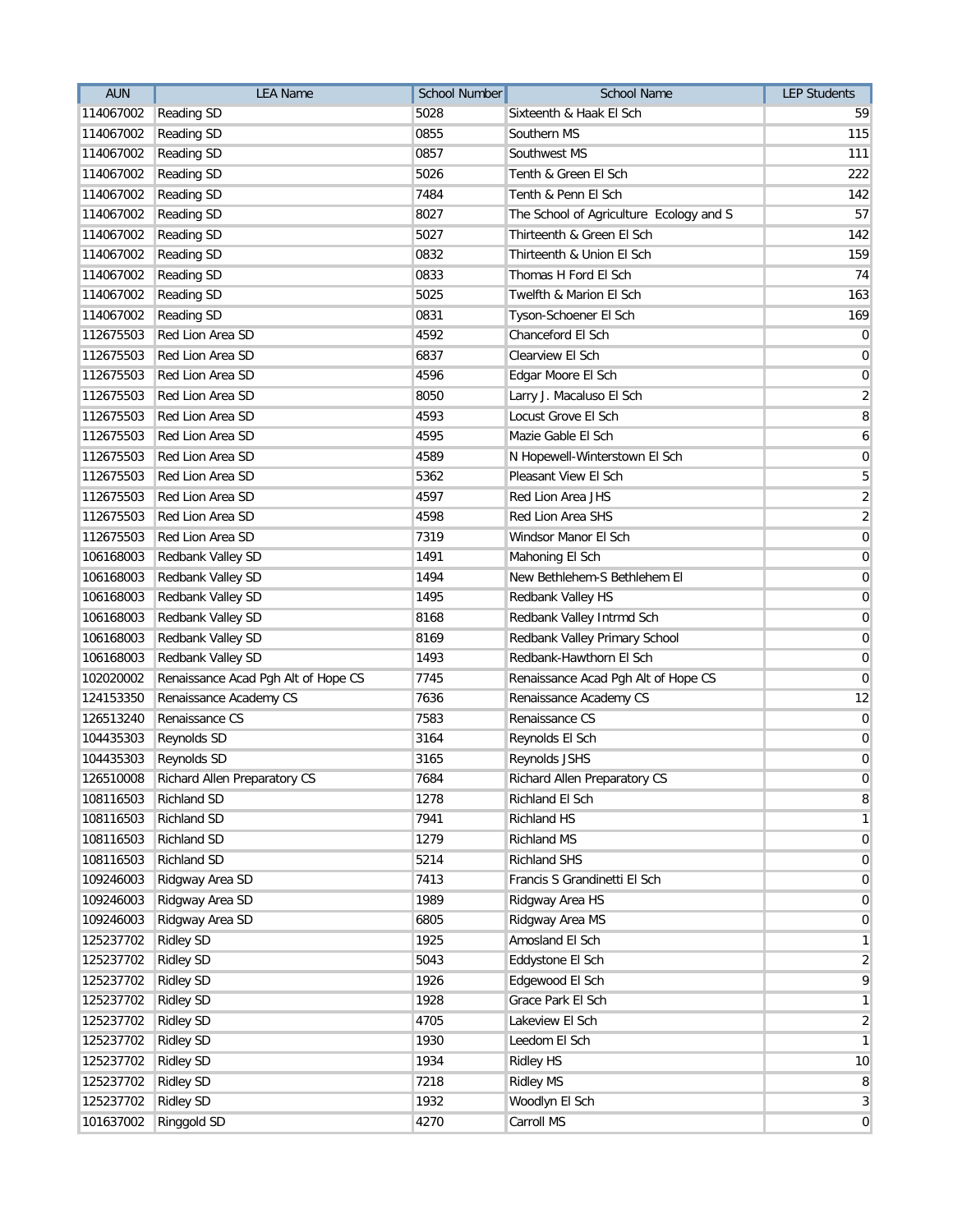| <b>AUN</b> | <b>LEA Name</b>                        | <b>School Number</b> | <b>School Name</b>                     | <b>LEP Students</b> |
|------------|----------------------------------------|----------------------|----------------------------------------|---------------------|
| 101637002  | Ringgold SD                            | 7018                 | Donora El Ctr                          | $\overline{0}$      |
| 101637002  | Ringgold SD                            | 4271                 | <b>Finley MS</b>                       | $\overline{0}$      |
| 101637002  | Ringgold SD                            | 7017                 | Monongahela El Ctr                     | $\mathbf 0$         |
| 101637002  | Ringgold SD                            | 4268                 | Ringgold El Sch North                  | $\mathbf{1}$        |
| 101637002  | Ringgold SD                            | 8197                 | Ringgold El Sch South                  | $\mathbf{3}$        |
| 101637002  | Ringgold SD                            | 8103                 | Ringgold MS                            | $\overline{2}$      |
| 101637002  | Ringgold SD                            | 7019                 | Ringgold SHS                           | $\overline{2}$      |
| 127045853  | Riverside Beaver County SD             | 8189                 | Riverside El Sch                       | $\mathbf{3}$        |
| 127045853  | Riverside Beaver County SD             | 0700                 | Riverside HS                           | $\overline{2}$      |
| 127045853  | Riverside Beaver County SD             | 7285                 | Riverside Intrmd Ctr                   | $\mathbf 0$         |
| 127045853  | Riverside Beaver County SD             | 0696                 | Riverside MS                           | $\overline{0}$      |
| 127045853  | Riverside Beaver County SD             | 8188                 | <b>Riverside MS</b>                    | $\overline{0}$      |
| 127045853  | Riverside Beaver County SD             | 0698                 | Riverside Primary Ctr                  | $\pmb{0}$           |
| 119357003  | Riverside SD                           | 5093                 | Riverside El Sch East                  | $\overline{7}$      |
| 119357003  | <b>Riverside SD</b>                    | 6748                 | Riverside El Sch West                  | 5                   |
| 119357003  | <b>Riverside SD</b>                    | 2496                 | Riverside JSHS                         | 10                  |
| 103028203  | <b>Riverview SD</b>                    | 6928                 | <b>Riverview HS</b>                    | $\overline{2}$      |
| 103028203  | <b>Riverview SD</b>                    | 0295                 | Tenth Street El Sch                    | $\overline{2}$      |
| 103028203  | <b>Riverview SD</b>                    | 6109                 | Verner El Sch                          | $\mathbf 0$         |
| 105252920  | Robert Benjamin Wiley Community CS     | 7532                 | Robert Benjamin Wiley Community CS     | $\overline{0}$      |
| 121393330  | Roberto Clemente CS                    | 7629                 | Roberto Clemente CS                    | 44                  |
| 127046903  | Rochester Area SD                      | 7333                 | Rochester Area El Sch                  | $\mathbf 0$         |
| 127046903  | Rochester Area SD                      | 8000                 | Rochester Area HS                      | $\mathbf 0$         |
| 127046903  | Rochester Area SD                      | 0712                 | Rochester Area HS                      | $\mathbf 0$         |
| 127046903  | Rochester Area SD                      | 7401                 | Rochester Area MS                      | $\mathbf 0$         |
| 108566303  | Rockwood Area SD                       | 3996                 | Kingwood El Sch                        | $\mathbf 0$         |
| 108566303  | Rockwood Area SD                       | 6209                 | Rockwood Area El Sch                   | $\mathbf 0$         |
| 108566303  | Rockwood Area SD                       | 6210                 | Rockwood Area JSHS                     | $\mathbf 0$         |
| 125237903  | Rose Tree Media SD                     | 1940                 | Glenwood El Sch                        | 5                   |
| 125237903  | Rose Tree Media SD                     | 7365                 | Indian Lane El Sch                     | 8                   |
| 125237903  | Rose Tree Media SD                     | 6514                 | Media El Sch                           | 12                  |
| 125237903  | Rose Tree Media SD                     | 1942                 | Penncrest HS                           | 10                  |
| 125237903  | Rose Tree Media SD                     | 1937                 | Rose Tree El Sch                       | 9                   |
| 125237903  | Rose Tree Media SD                     | 6625                 | Springton Lake MS                      | 8                   |
| 126510001  | <b>Russell Byers CS</b>                | 7677                 | Russell Byers CS                       | 5                   |
| 129546803  | Saint Clair Area SD                    | 3930                 | Saint Clair Area El/MS                 | $\overline{2}$      |
| 109248003  | Saint Marys Area SD                    | 1978                 | Bennetts Valley El Sch                 | $\mathbf 0$         |
| 109248003  | Saint Marys Area SD                    | 1991                 | Fox Twp El Sch                         | $\mathbf 0$         |
| 109248003  | Saint Marys Area SD                    | 6697                 | South St Marys Street El Sch           | $\overline{2}$      |
| 109248003  | Saint Marys Area SD                    | 1992                 | St Marys Area MS                       | $\mathbf 0$         |
| 109248003  | Saint Marys Area SD                    | 5169                 | St Marys Area SHS                      | $\mathbf 0$         |
| 121395603  | Salisbury Township SD                  | 6864                 | Harry S Truman El Sch                  | 29                  |
| 121395603  | Salisbury Township SD                  | 5365                 | Salisbury MS                           | 14                  |
| 121395603  | Salisbury Township SD                  | 2833                 | Salisbury SHS                          | 11                  |
| 121395603  | Salisbury Township SD                  | 2832                 | Western Salisbury El Sch               | 10                  |
| 108567004  | Salisbury-Elk Lick SD                  | 6818                 | Salisbury-Elk Lick El Sch              | $\overline{0}$      |
| 108567004  | Salisbury-Elk Lick SD                  | 4002                 | Salisbury-Elk Lick JSHS                | $\mathbf 0$         |
| 124150005  | Sankofa Academy CS                     | 7834                 | Sankofa Academy CS                     | $\mathbf 0$         |
| 114514135  | Sankofa Freedom Academy Charter School | 8083                 | Sankofa Freedom Academy Charter School | 12                  |
| 120486003  | Saucon Valley SD                       | 3485                 | Saucon Valley El Sch                   | 15                  |
| 120486003  | Saucon Valley SD                       | 7210                 | Saucon Valley MS                       | 5                   |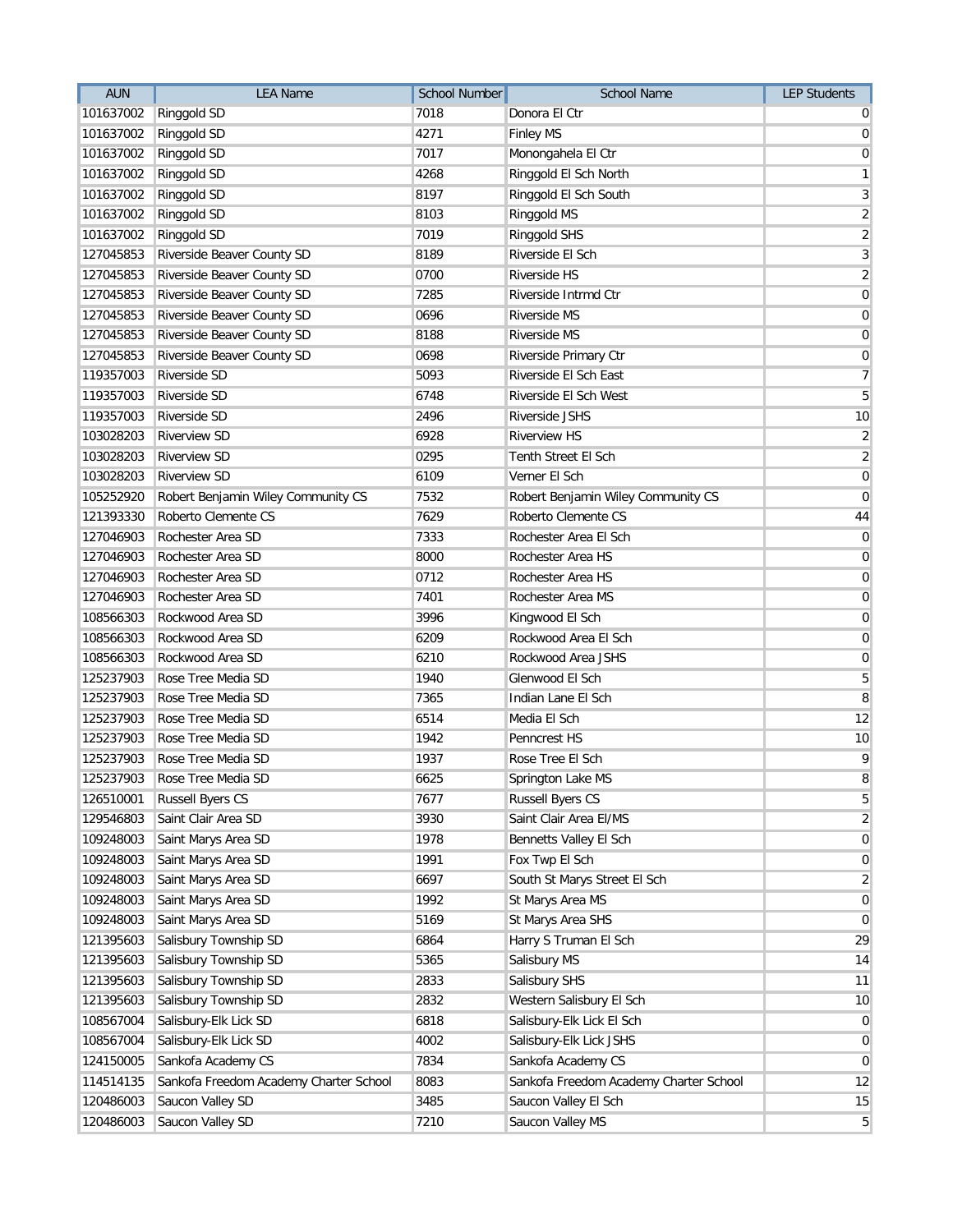| <b>AUN</b> | <b>LEA Name</b>                  | <b>School Number</b> | School Name                      | <b>LEP Students</b> |
|------------|----------------------------------|----------------------|----------------------------------|---------------------|
| 120486003  | Saucon Valley SD                 | 5352                 | Saucon Valley SHS                | 5 <sup>1</sup>      |
| 117086003  | Sayre Area SD                    | 4949                 | Litchfield Twp El Sch            | $\overline{0}$      |
| 117086003  | Sayre Area SD                    | 0965                 | Sayre Area HS                    | $\boldsymbol{0}$    |
| 117086003  | Sayre Area SD                    | 6713                 | Snyder El Sch                    | $\overline{0}$      |
| 122093140  | School Lane CS                   | 7568                 | School Lane CS                   | 21                  |
| 129547303  | Schuylkill Haven Area SD         | 7331                 | Schuylkill Haven El Ctr          | $\overline{2}$      |
| 129547303  | Schuylkill Haven Area SD         | 3935                 | Schuylkill Haven MS              | $\overline{0}$      |
| 129547303  | Schuylkill Haven Area SD         | 5264                 | Schuylkill Haven SHS             | $\overline{2}$      |
| 114067503  | Schuylkill Valley SD             | 7429                 | Schuylkill Valley El Sch         | $\overline{2}$      |
| 114067503  | Schuylkill Valley SD             | 0864                 | Schuylkill Valley HS             | 14                  |
| 114067503  | Schuylkill Valley SD             | 6888                 | Schuylkill Valley MS             | 1                   |
| 119357402  | Scranton SD                      | 5149                 | Charles Sumner #18               | 5                   |
| 119357402  | Scranton SD                      | 2474                 | Frances Willard #32              | 21                  |
| 119357402  | Scranton SD                      | 2476                 | George Bancroft #34              | 39                  |
| 119357402  | Scranton SD                      | 2481                 | Isaac Tripp El Sch               | 24                  |
| 119357402  | Scranton SD                      | 2455                 | John Adams #4                    | 38                  |
| 119357402  | Scranton SD                      | 4736                 | John F. Kennedy #7               | 33                  |
| 119357402  | Scranton SD                      | 4858                 | John G Whittier #2               | 26                  |
| 119357402  | Scranton SD                      | 2482                 | John J. Audubon #42              | 28                  |
| 119357402  | Scranton SD                      | 6971                 | Lincoln-Jackson #14              | $\overline{0}$      |
| 119357402  | Scranton SD                      | 6970                 | McNichols Plaza                  | 66                  |
| 119357402  | Scranton SD                      | 5232                 | Neil Armstrong #40               | 21                  |
| 119357402  | Scranton SD                      | 7700                 | Northeast Intrmd Sch             | 70                  |
| 119357402  | Scranton SD                      | 4952                 | Robert Morris #27                | $\vert 4 \vert$     |
| 119357402  | Scranton SD                      | 6413                 | <b>Scranton HS</b>               | 201                 |
| 119357402  | Scranton SD                      | 2487                 | South Scranton Intrmd Sch        | 49                  |
| 119357402  | Scranton SD                      | 2489                 | West Scranton HS                 | 23                  |
| 119357402  | Scranton SD                      | 6791                 | West Scranton Intrmd Sch         | 25                  |
| 119357402  | Scranton SD                      | 4857                 | William Prescott #38             | 29                  |
| 116557103  | Selinsgrove Area SD              | 3965                 | Jackson-Penn El Sch              | $\overline{0}$      |
| 116557103  | Selinsgrove Area SD              | 3968                 | Selinsgrove Area El Sch          | 8                   |
| 116557103  | Selinsgrove Area SD              | 3969                 | Selinsgrove Area HS              | 14                  |
| 116557103  | Selinsgrove Area SD              | 6817                 | Selinsgrove Area MS              | 6 <sup>1</sup>      |
|            | 116557103 Selinsgrove Area SD    | 7507                 | Selinsgrove Intrmd Sch           | 10                  |
| 104107903  | Seneca Valley SD                 | 1178                 | Connoquenessing Valley El Sch    | 1                   |
| 104107903  | Seneca Valley SD                 | 1180                 | Evans City El Sch                | $\vert 4 \vert$     |
| 104107903  | Seneca Valley SD                 | 7488                 | Evans City MS                    | 1                   |
| 104107903  | Seneca Valley SD                 | 4907                 | Haine El Sch                     | 15                  |
| 104107903  | Seneca Valley SD                 | 7489                 | Haine MS                         | $\overline{2}$      |
| 104107903  | Seneca Valley SD                 | 1179                 | Rowan El Sch                     | 3 <sup>1</sup>      |
| 104107903  | Seneca Valley SD                 | 7412                 | Seneca Valley IHS                | $6 \mid$            |
| 104107903  | Seneca Valley SD                 | 5311                 | Seneca Valley MS                 | $\overline{2}$      |
| 104107903  | Seneca Valley SD                 | 1183                 | Seneca Valley SHS                | $6 \mid$            |
| 188392660  | Seven Generations Charter School | 8084                 | Seven Generations Charter School | $\overline{0}$      |
| 108567204  | Shade-Central City SD            | 6594                 | Cairnbrook El Sch                | $\overline{0}$      |
| 108567204  | Shade-Central City SD            | 4006                 | Shade JSHS                       | $\overline{0}$      |
| 103028302  | Shaler Area SD                   | 4696                 | <b>Burchfield Primary Sch</b>    | $\overline{0}$      |
| 103028302  | Shaler Area SD                   | 0457                 | Jeffery Primary Sch              | $\overline{0}$      |
| 103028302  | Shaler Area SD                   | 5101                 | Marzolf Primary Sch              | $\overline{0}$      |
| 103028302  | Shaler Area SD                   | 4843                 | Reserve Primary Sch              | $\mathbf{1}$        |
| 103028302  | Shaler Area SD                   | 0458                 | Rogers Primary Sch               | 0                   |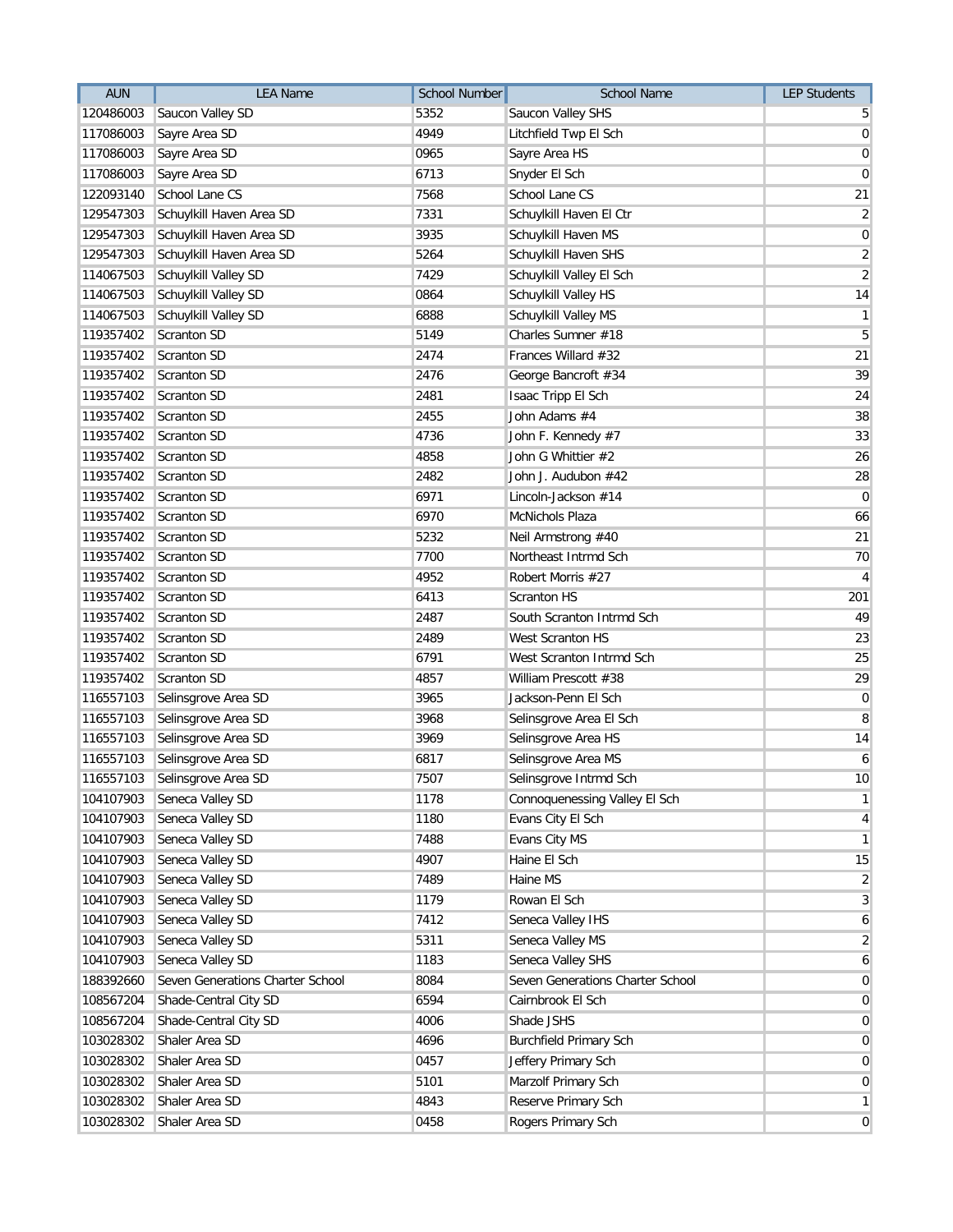| <b>AUN</b> | <b>LEA Name</b>           | School Number | <b>School Name</b>            | <b>LEP Students</b> |
|------------|---------------------------|---------------|-------------------------------|---------------------|
| 103028302  | Shaler Area SD            | 8001          | Shaler Area El Sch            | 3                   |
| 103028302  | Shaler Area SD            | 0460          | Shaler Area HS                | 2                   |
| 103028302  | Shaler Area SD            | 7558          | Shaler Area Imtrmd Sch        | $\mathbf 0$         |
| 103028302  | Shaler Area SD            | 8002          | Shaler Area MS                | 3                   |
| 103028302  | Shaler Area SD            | 7002          | Shaler Area MS                | 0                   |
| 116496503  | Shamokin Area SD          | 7009          | Shamokin Area El Sch          | 5                   |
| 116496503  | Shamokin Area SD          | 7893          | Shamokin Area HS              | $\sqrt{2}$          |
| 116496503  | Shamokin Area SD          | 6354          | Shamokin Area JSHS            | $\mathbf 0$         |
| 116496503  | Shamokin Area SD          | 7892          | Shamokin Area MS              | $\overline{2}$      |
| 108567404  | Shanksville-Stonycreek SD | 7397          | Shanksville-Stonycreek El Sch | $\mathbf 0$         |
| 108567404  | Shanksville-Stonycreek SD | 6800          | Shanksville-Stonycreek HS     | 0                   |
| 108567404  | Shanksville-Stonycreek SD | 7398          | Shanksville-Stonycreek MS     | 0                   |
| 104435603  | Sharon City SD            | 3173          | Case Avenue El Sch            | 4                   |
| 104435603  | Sharon City SD            | 3170          | Musser El Sch                 | 1                   |
| 104435603  | Sharon City SD            | 8093          | Sharon HS                     | 7                   |
| 104435603  | Sharon City SD            | 8092          | Sharon MS                     | 1                   |
| 104435603  | Sharon City SD            | 5246          | Sharon MS/HS                  | 0                   |
| 104435603  | Sharon City SD            | 3171          | West Hill El Sch              | $\overline{7}$      |
| 104435703  | Sharpsville Area SD       | 7705          | Sharpsville Area El Sch       | 1                   |
| 104435703  | Sharpsville Area SD       | 7387          | Sharpsville Area MS           | $\mathbf 0$         |
| 104435703  | Sharpsville Area SD       | 3124          | Sharpsville Area SHS          | $\mathbf 0$         |
| 129547203  | Shenandoah Valley SD      | 3938          | Shenandoah Valley El Sch      | 74                  |
| 129547203  | Shenandoah Valley SD      | 3940          | Shenandoah Valley JSHS        | 21                  |
| 104376203  | Shenango Area SD          | 2706          | Shenango El Sch               | 3                   |
| 104376203  | Shenango Area SD          | 2708          | Shenango HS                   | $\mathbf{1}$        |
| 116496603  | Shikellamy SD             | 7741          | Chief Shikellamy Sch          | 12                  |
| 116496603  | Shikellamy SD             | 6357          | Grace S Beck Sch              | 6                   |
| 116496603  | Shikellamy SD             | 3567          | Oaklyn Sch                    | $\mathbf 0$         |
| 116496603  | Shikellamy SD             | 3549          | Priestley Sch                 | $\overline{2}$      |
| 116496603  | Shikellamy SD             | 3552          | Rice MS                       | $\boldsymbol{0}$    |
| 116496603  | Shikellamy SD             | 3569          | Shikellamy HS                 | 9                   |
| 116496603  | Shikellamy SD             | 8181          | Shikellamy MS                 | 10                  |
| 116496603  | Shikellamy SD             | 3568          | Sunbury MS                    | $\mathbf 0$         |
| 115218003  | Shippensburg Area SD      | 1724          | Grace B Luhrs Univ Elem       | $\mathbf 0$         |
| 115218003  | Shippensburg Area SD      | 1726          | James Burd El Sch             | 0                   |
| 115218003  | Shippensburg Area SD      | 7925          | James Burd El Sch             | 1                   |
| 115218003  | Shippensburg Area SD      | 1725          | Nancy Grayson El Sch          | $\mathbf 0$         |
| 115218003  | Shippensburg Area SD      | 7924          | Nancy Grayson El Sch          | 1                   |
| 115218003  | Shippensburg Area SD      | 1729          | Shippensburg Area MS          | 6                   |
| 115218003  | Shippensburg Area SD      | 5221          | Shippensburg Area SHS         | 4                   |
| 115218003  | Shippensburg Area SD      | 7921          | Shippensburg Intrm Sch        | 4                   |
| 104107503  | Slippery Rock Area SD     | 1167          | Har-Mer El Sch                | 0                   |
| 104107503  | Slippery Rock Area SD     | 1169          | Moraine El Sch                | $\overline{2}$      |
| 104107503  | Slippery Rock Area SD     | 1171          | Slippery Rock Area El Sch     | 3                   |
| 104107503  | Slippery Rock Area SD     | 1172          | Slippery Rock Area HS         | $\overline{2}$      |
| 104107503  | Slippery Rock Area SD     | 6647          | Slippery Rock Area MS         | $\overline{2}$      |
| 109427503  | Smethport Area SD         | 3116          | Smethport Area El Sch         | 1                   |
| 109427503  | Smethport Area SD         | 3117          | Smethport Area JSHS           | 0                   |
| 113367003  | Solanco SD                | 2656          | Bart-Colerain El Sch          | 4                   |
| 113367003  | Solanco SD                | 7354          | Clermont El Sch               | 8                   |
| 113367003  | Solanco SD                | 2654          | Providence El Sch             | 3                   |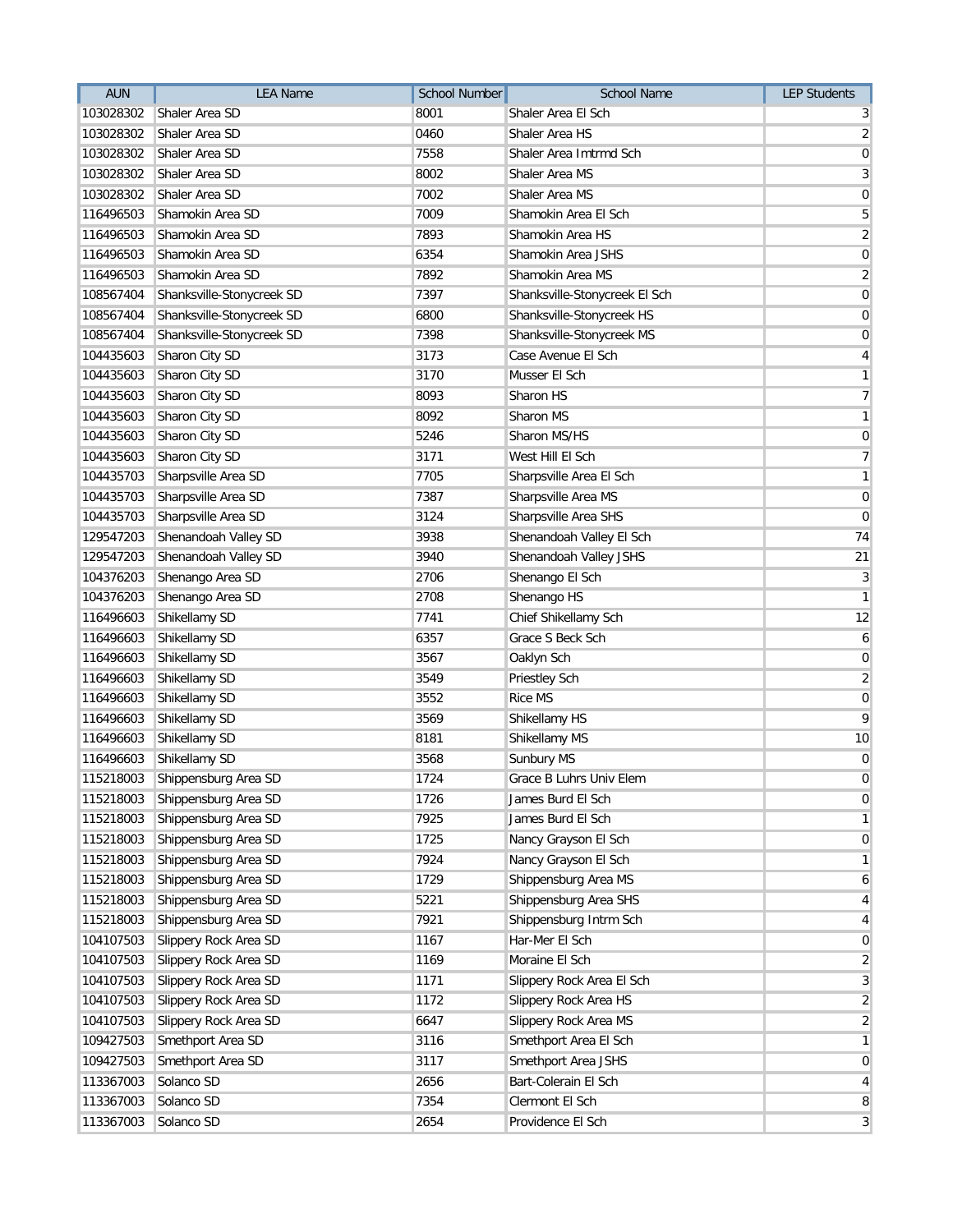| <b>AUN</b> | <b>LEA Name</b>             | <b>School Number</b> | <b>School Name</b>                  | <b>LEP Students</b> |
|------------|-----------------------------|----------------------|-------------------------------------|---------------------|
| 113367003  | Solanco SD                  | 2655                 | Quarryville El Sch                  | 7                   |
| 113367003  | Solanco SD                  | 2657                 | Smith MS                            | 3                   |
| 113367003  | Solanco SD                  | 2658                 | Solanco HS                          | $\overline{7}$      |
| 113367003  | Solanco SD                  | 5054                 | Swift MS                            | $\mathbf{1}$        |
| 126512213  | Solomon Charter School Inc. | 8227                 | Solomon Charter School Inc.         | $\mathbf 0$         |
| 108567703  | Somerset Area SD            | 7481                 | Eagle View El Sch                   | 5                   |
| 108567703  | Somerset Area SD            | 4012                 | Friedens El Sch                     | $\pmb{0}$           |
| 108567703  | Somerset Area SD            | 4009                 | Maple Ridge El Sch                  | 9                   |
| 108567703  | Somerset Area SD            | 4011                 | Sipesville El Sch                   | $\mathbf 0$         |
| 108567703  | Somerset Area SD            | 4015                 | Somerset Area HS                    | $\mathbf{1}$        |
| 108567703  | Somerset Area SD            | 4014                 | Somerset Area MS                    | 5                   |
| 123467103  | Souderton Area SD           | 3357                 | E M Crouthamel El Sch               | 55                  |
| 123467103  | Souderton Area SD           | 3266                 | Franconia El Sch                    | 25                  |
| 123467103  | Souderton Area SD           | 4721                 | <b>Indian Crest JHS</b>             | $\overline{0}$      |
| 123467103  | Souderton Area SD           | 8062                 | <b>Indian Crest MS</b>              | 33                  |
| 123467103  | Souderton Area SD           | 4722                 | <b>Indian Valley MS</b>             | $\overline{3}$      |
| 123467103  | Souderton Area SD           | 3306                 | Lower Salford El Sch                | 8                   |
| 123467103  | Souderton Area SD           | 7262                 | Oak Ridge El Sch                    | 14                  |
| 123467103  | Souderton Area SD           | 3350                 | Salford Hills El Sch                | $\overline{4}$      |
| 123467103  | Souderton Area SD           | 3354                 | Souderton Area SHS                  | 39                  |
| 123467103  | Souderton Area SD           | 7752                 | Vernfield El Sch                    | 6                   |
| 123467103  | Souderton Area SD           | 4900                 | West Broad Street El Sch            | 39                  |
| 123463370  | Souderton CS Collaborative  | 7638                 | Souderton CS Collaborative          | $\mathbf{0}$        |
| 103028653  | South Allegheny SD          | 0438                 | South Allegheny Early Childhood Ctr | $\mathbf 0$         |
| 103028653  | South Allegheny SD          | 7751                 | South Allegheny El Sch              | $\mathbf 0$         |
| 103028653  | South Allegheny SD          | 0440                 | South Allegheny MS/HS               | $\mathbf 0$         |
| 104107803  | South Butler County SD      | 1177                 | Knoch HS                            | $\mathbf{1}$        |
| 104107803  | South Butler County SD      | 7460                 | Knoch MS                            | $\mathbf 0$         |
| 104107803  | South Butler County SD      | 7718                 | South Butler Intermediate EL Sch    | $\overline{0}$      |
| 104107803  | South Butler County SD      | 7717                 | South Butler Primary Sch            | $\mathbf 0$         |
| 112676203  | South Eastern SD            | 4599                 | Delta-Peach Bottom El Sch           | $\overline{0}$      |
| 112676203  | South Eastern SD            | 4601                 | Fawn Area El Sch                    | $\mathbf{1}$        |
| 112676203  | South Eastern SD            | 4602                 | Kennard-Dale HS                     | $\mathbf{1}$        |
| 112676203  | South Eastern SD            | 6832                 | South Eastern MS West               | $\mathbf{1}$        |
| 112676203  | South Eastern SD            | 7699                 | South Eastern MS-East               | $\mathbf{1}$        |
| 112676203  | South Eastern SD            | 4600                 | Stewartstown El Sch                 | 3                   |
| 103028703  | South Fayette Township SD   | 7490                 | South Fayette MS                    | $\overline{4}$      |
| 103028703  | South Fayette Township SD   | 0468                 | South Fayette Twp El Sch            | 6                   |
| 103028703  | South Fayette Township SD   | 0470                 | South Fayette Twp HS                | $\overline{2}$      |
| 115218303  | South Middleton SD          | 6328                 | <b>Boiling Springs HS</b>           | $\mathbf{1}$        |
| 115218303  | South Middleton SD          | 6853                 | Iron Forge Educnl Ctr               | 6                   |
| 115218303  | South Middleton SD          | 1730                 | W.G. Rice El Sch                    | $\overline{7}$      |
| 115218303  | South Middleton SD          | 7611                 | Yellow Breeches MS                  | 4                   |
| 103028753  | South Park SD               | 7682                 | South Park Elem Center              | 3                   |
| 103028753  | South Park SD               | 6906                 | South Park MS                       | 4                   |
| 103028753  | South Park SD               | 0467                 | South Park SHS                      | $\mathbf{1}$        |
| 127047404  | South Side Area SD          | 6568                 | South Side El Sch                   | $\mathbf 0$         |
| 127047404  | South Side Area SD          | 0714                 | South Side HS                       | $\mathbf 0$         |
| 127047404  | South Side Area SD          | 6937                 | South Side MS                       | $\mathbf 0$         |
| 112676403  | South Western SD            | 4603                 | Baresville El Sch                   | 10                  |
| 112676403  | South Western SD            | 4605                 | Manheim El Sch                      | $\mathbf 0$         |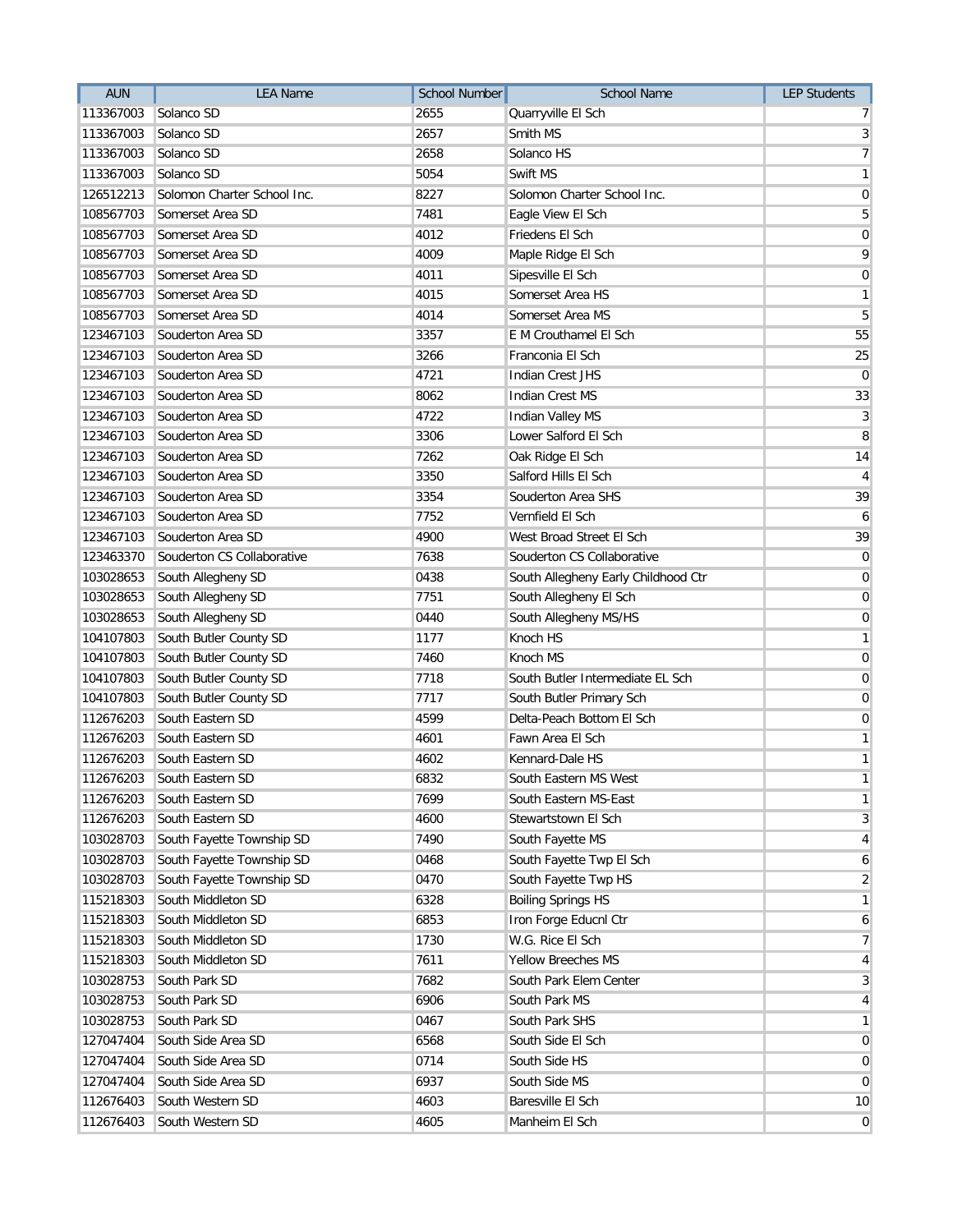| <b>AUN</b> | <b>LEA Name</b>               | <b>School Number</b> | <b>School Name</b>                  | <b>LEP Students</b> |
|------------|-------------------------------|----------------------|-------------------------------------|---------------------|
| 112676403  | South Western SD              | 6641                 | Markle Intrmd Sch                   | 7                   |
| 112676403  | South Western SD              | 4606                 | Park Hills El Sch                   | 13                  |
| 112676403  | South Western SD              | 4608                 | South Western SHS                   | $\mathbf{3}$        |
| 112676403  | South Western SD              | 4607                 | West Manheim El Sch                 | $\mathbf 0$         |
| 117416103  | South Williamsport Area SD    | 3054                 | Central El Sch                      | $\mathbf{1}$        |
| 117416103  | South Williamsport Area SD    | 7719                 | Rommelt El Sch                      | $\overline{0}$      |
| 117416103  | South Williamsport Area SD    | 3056                 | South Williamsport Area JSHS        | $\overline{4}$      |
| 125238402  | Southeast Delco SD            | 6516                 | Academy Park HS                     | 26                  |
| 125238402  | Southeast Delco SD            | 1861                 | Darby Twp Sch                       | 9                   |
| 125238402  | Southeast Delco SD            | 6505                 | Delcroft Sch                        | 18                  |
| 125238402  | Southeast Delco SD            | 6501                 | Harris Sch                          | 24                  |
| 125238402  | Southeast Delco SD            | 1943                 | Sharon Hill Sch                     | 30                  |
| 125238402  | Southeast Delco SD            | 7946                 | Southeast Delco Kindergarten Center | $\mathbf{1}$        |
| 101306503  | Southeastern Greene SD        | 2271                 | Bobtown El Sch                      | $\overline{0}$      |
| 101306503  | Southeastern Greene SD        | 2284                 | Mapletown JSHS                      | $\mathbf 0$         |
| 116197503  | Southern Columbia Area SD     | 6900                 | Hartman El Ctr                      | $\sqrt{3}$          |
| 116197503  | Southern Columbia Area SD     | 1627                 | Southern Columbia HS                | $\overline{0}$      |
| 116197503  | Southern Columbia Area SD     | 7668                 | Southern Columbia MS                | $\overline{0}$      |
| 111297504  | Southern Fulton SD            | 7391                 | Southern Fulton El Sch              | 3                   |
| 111297504  | Southern Fulton SD            | 2253                 | Southern Fulton JSHS                | $\mathbf{1}$        |
| 111317503  | Southern Huntingdon County SD | 2309                 | Rockhill El Sch                     | $\mathbf 0$         |
| 111317503  | Southern Huntingdon County SD | 2310                 | Shade Gap El Sch                    | $\mathbf 0$         |
| 111317503  | Southern Huntingdon County SD | 2313                 | Southern Huntingdon Co HS/MS        | $\mathbf 0$         |
| 111317503  | Southern Huntingdon County SD | 2312                 | Spring Farms El Sch                 | $\mathbf 0$         |
| 111317503  | Southern Huntingdon County SD | 2311                 | Trough Creek Valley El Sch          | $\mathbf 0$         |
| 121395703  | Southern Lehigh SD            | 5240                 | Hopewell El Sch                     | $\mathbf 0$         |
| 121395703  | Southern Lehigh SD            | 8072                 | Hopewell El Sch                     | $\mathbf 0$         |
| 121395703  | Southern Lehigh SD            | 2838                 | Liberty Bell El Sch                 | $\mathbf 0$         |
| 121395703  | Southern Lehigh SD            | 8073                 | Liberty Bell El Sch                 | 9                   |
| 121395703  | Southern Lehigh SD            | 2837                 | Lower Milford El Sch                | $\mathbf 0$         |
| 121395703  | Southern Lehigh SD            | 8074                 | Lower Milford El Sch                | $\mathbf{1}$        |
| 121395703  | Southern Lehigh SD            | 8075                 | Southern Lehigh Intermediate Sch    | $\overline{7}$      |
| 121395703  | Southern Lehigh SD            | 4808                 | Southern Lehigh MS                  | $\mathbf{1}$        |
| 121395703  | Southern Lehigh SD            | 2839                 | Southern Lehigh SHS                 | 3                   |
| 117597003  | Southern Tioga SD             | 4070                 | <b>Blossburg El Sch</b>             | $\pmb{0}$           |
| 117597003  | Southern Tioga SD             | 4062                 | Liberty El Sch                      | $\overline{0}$      |
| 117597003  | Southern Tioga SD             | 4064                 | Liberty JSHS                        | $\mathbf 0$         |
| 117597003  | Southern Tioga SD             | 4068                 | Mansfield JSHS                      | $\overline{2}$      |
| 117597003  | Southern Tioga SD             | 4071                 | North Penn JSHS                     | $\pmb{0}$           |
| 117597003  | Southern Tioga SD             | 4839                 | Warren L Miller El Sch              | 9                   |
| 112676503  | Southern York County SD       | 4613                 | Friendship El Sch                   | 9                   |
| 112676503  | Southern York County SD       | 7556                 | Shrewsbury El Sch                   | $\overline{c}$      |
| 112676503  | Southern York County SD       | 6692                 | Southern El Sch                     | $\mathbf{1}$        |
| 112676503  | Southern York County SD       | 6286                 | Southern MS                         | 5                   |
| 112676503  | Southern York County SD       | 4614                 | Susquehannock HS                    | $\mathbf{1}$        |
| 107657503  | Southmoreland SD              | 6190                 | Alverton El Sch                     | $\overline{0}$      |
| 107657503  | Southmoreland SD              | 4496                 | Ruffsdale El Sch                    | $\mathbf 0$         |
| 107657503  | Southmoreland SD              | 6932                 | Southmoreland El Sch                | $\mathbf{1}$        |
| 107657503  | Southmoreland SD              | 4502                 | Southmoreland JHS                   | $\mathbf 0$         |
| 107657503  | Southmoreland SD              | 8102                 | Southmoreland MS                    | 0                   |
| 107657503  | Southmoreland SD              | 7978                 | Southmoreland Primary Center        | $\overline{2}$      |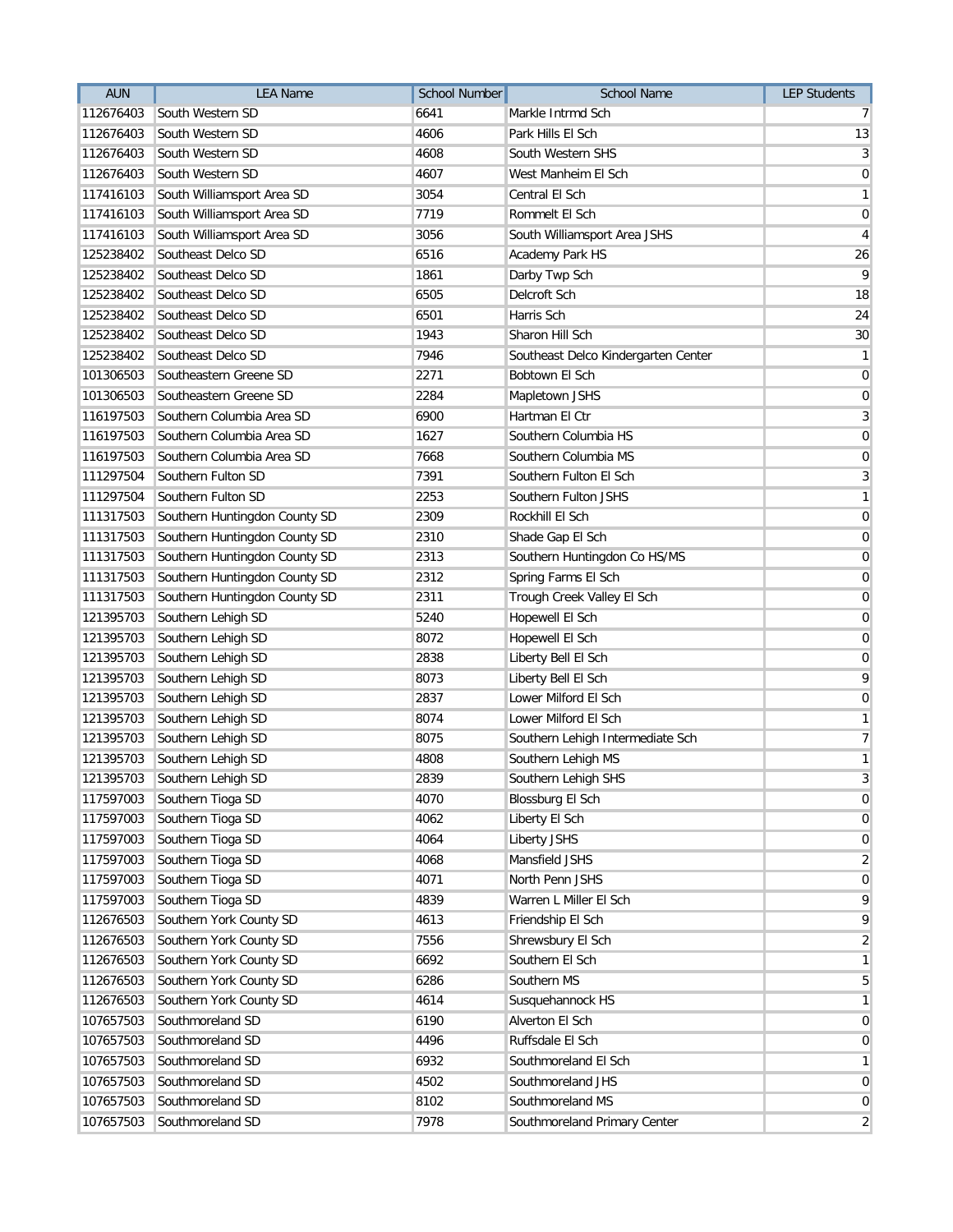| <b>AUN</b> | <b>LEA Name</b>                 | School Number | <b>School Name</b>              | <b>LEP Students</b> |
|------------|---------------------------------|---------------|---------------------------------|---------------------|
| 107657503  | Southmoreland SD                | 6191          | Southmoreland SHS               | 0                   |
| 108515107  | Southwest Leadership Academy CS | 7960          | Southwest Leadership Academy CS | $\overline{2}$      |
| 103023410  | Spectrum CS                     | 7648          | Spectrum CS                     | $\pmb{0}$           |
| 108077503  | Spring Cove SD                  | 0941          | Central HS                      | $\overline{1}$      |
| 108077503  | Spring Cove SD                  | 0934          | East Freedom El Sch             | $\pmb{0}$           |
| 108077503  | Spring Cove SD                  | 0936          | Martinsburg El Sch              | $\overline{2}$      |
| 108077503  | Spring Cove SD                  | 0939          | Roaring Spring El Sch           | $\boldsymbol{0}$    |
| 108077503  | Spring Cove SD                  | 8076          | Spring Cove El Sch              | $\mathbf{1}$        |
| 108077503  | Spring Cove SD                  | 5130          | Spring Cove MS                  | $\pmb{0}$           |
| 112676703  | Spring Grove Area SD            | 4617          | New Salem El Sch                | $\pmb{0}$           |
| 112676703  | Spring Grove Area SD            | 4620          | Paradise El Sch                 | $\pmb{0}$           |
| 112676703  | Spring Grove Area SD            | 4622          | Spring Grove Area Intrmd Sch    | 6                   |
| 112676703  | Spring Grove Area SD            | 6725          | Spring Grove Area MS            | $\mathbf{1}$        |
| 112676703  | Spring Grove Area SD            | 4623          | Spring Grove Area SHS           | 12                  |
| 112676703  | Spring Grove Area SD            | 4618          | Spring Grove El Sch             | 19                  |
| 123467303  | Spring-Ford Area SD             | 7321          | Brooke El Sch                   | $\overline{2}$      |
| 123467303  | Spring-Ford Area SD             | 7940          | Evans El Sch                    | $\mathbf{1}$        |
| 123467303  | Spring-Ford Area SD             | 3358          | Limerick El Sch                 | $\overline{2}$      |
| 123467303  | Spring-Ford Area SD             | 4809          | Oaks El Sch                     | 27                  |
| 123467303  | Spring-Ford Area SD             | 3364          | Royersford El Sch               | $\overline{2}$      |
| 123467303  | Spring-Ford Area SD             | 7458          | Spring City El Sch              | $\mathbf 0$         |
| 123467303  | Spring-Ford Area SD             | 3365          | Spring-Ford Intrmd Sch 5th/6th  | $\overline{4}$      |
| 123467303  | Spring-Ford Area SD             | 7817          | Spring-Ford MS 7th Grade Ctr    | $\mathbf{1}$        |
| 123467303  | Spring-Ford Area SD             | 7818          | Spring-Ford MS 8th Grade Ctr    | $\mathbf 0$         |
| 123467303  | Spring-Ford Area SD             | 3367          | Spring-Ford SHS 10-12 Gr Ctr    | $\overline{a}$      |
| 123467303  | Spring-Ford Area SD             | 7599          | Spring-Ford SHS 9th Grade Ctr   | $\mathbf{1}$        |
| 123467303  | Spring-Ford Area SD             | 7763          | Upper Providence El Sch         | 3                   |
| 125238502  | Springfield SD                  | 1949          | Richardson MS                   | 4                   |
| 125238502  | Springfield SD                  | 6518          | Sabold El Sch                   | 17                  |
| 125238502  | Springfield SD                  | 6519          | Scenic Hills El Sch             | $\overline{7}$      |
| 125238502  | Springfield SD                  | 1950          | Springfield HS                  | 8                   |
| 125238502  | Springfield SD                  | 8134          | Springfield Literacy Center     | 23                  |
| 123467203  | Springfield Township SD         | 3368          | Springfield Twp El Sch-Enfield  | 11                  |
| 123467203  | Springfield Township SD         | 3370          | Springfield Twp El Sch-Erdenhm  | 5                   |
| 123467203  | Springfield Township SD         | 3376          | Springfield Twp HS              | 11                  |
| 123467203  | Springfield Township SD         | 3375          | Springfield Twp MS              | 6                   |
| 110148002  | State College Area SD           | 1354          | Corl Street El Sch              | $\mathbf{1}$        |
| 110148002  | State College Area SD           | 1356          | Easterly Parkway El Sch         | 22                  |
| 110148002  | State College Area SD           | 1350          | Ferguson Twp El Sch             | 8                   |
| 110148002  | State College Area SD           | 7735          | Gray's Woods El Sch             | $\mathbf 0$         |
| 110148002  | State College Area SD           | 1357          | Houserville/Lemont El Sch       | $\mathbf{1}$        |
| 110148002  | State College Area SD           | 1358          | Mount Nittany El Sch            | 18                  |
| 110148002  | State College Area SD           | 7426          | Mount Nittany MS                | 12                  |
| 110148002  | State College Area SD           | 6233          | Park Forest El Sch              | 24                  |
| 110148002  | State College Area SD           | 6234          | Park Forest MS                  | 14                  |
| 110148002  | State College Area SD           | 1359          | Radio Park El Sch               | 29                  |
| 110148002  | State College Area SD           | 1364          | State College Area HS           | 26                  |
| 103028833  | Steel Valley SD                 | 0193          | Barrett El Sch                  | $\mathbf{1}$        |
| 103028833  | <b>Steel Valley SD</b>          | 0256          | Franklin Primary Ctr            | $\mathbf 0$         |
| 103028833  | <b>Steel Valley SD</b>          | 0259          | Park El Sch                     | $\overline{2}$      |
| 103028833  | <b>Steel Valley SD</b>          | 0260          | Steel Valley MS                 | 3                   |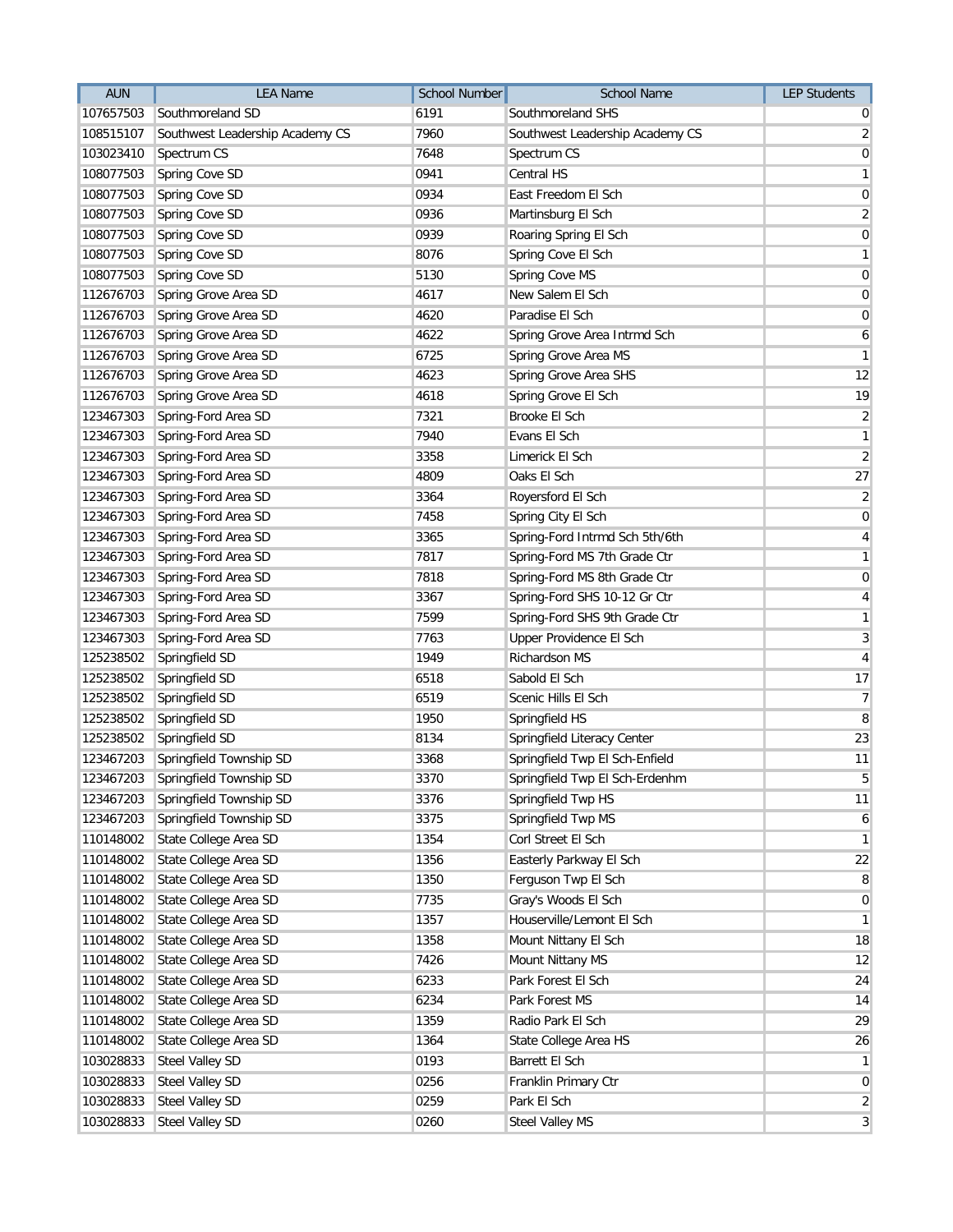| <b>AUN</b> | <b>LEA Name</b>                          | <b>School Number</b> | <b>School Name</b>                       | <b>LEP Students</b> |
|------------|------------------------------------------|----------------------|------------------------------------------|---------------------|
| 103028833  | <b>Steel Valley SD</b>                   | 0196                 | <b>Steel Valley SHS</b>                  | $\overline{0}$      |
| 115228003  | Steelton-Highspire SD                    | 1799                 | Steelton-Highspire El Sch                | 16                  |
| 115228003  | Steelton-Highspire SD                    | 1801                 | Steelton-Highspire HS                    | 19                  |
| 103028853  | Sto-Rox SD                               | 0475                 | Foster Kindergarten Ctr                  | 0                   |
| 103028853  | Sto-Rox SD                               | 7505                 | Sto-Rox El Sch                           | $\overline{2}$      |
| 103028853  | Sto-Rox SD                               | 0477                 | Sto-Rox HS                               | $\overline{2}$      |
| 103028853  | Sto-Rox SD                               | 7606                 | Sto-Rox MS                               | $\overline{2}$      |
| 111315438  | Stone Valley Community CS                | 8158                 | Stone Valley Community CS                | $\boldsymbol{0}$    |
| 120456003  | Stroudsburg Area SD                      | 7123                 | Arlington Heights El Sch                 | 16                  |
| 120456003  | Stroudsburg Area SD                      | 3221                 | <b>B F Morey El Sch</b>                  | 16                  |
| 120456003  | Stroudsburg Area SD                      | 3219                 | Clearview El Sch                         | 11                  |
| 120456003  | Stroudsburg Area SD                      | 3223                 | Hamilton Twp El Sch                      | $\overline{2}$      |
| 120456003  | Stroudsburg Area SD                      | 3224                 | Stroudsburg HS                           | 11                  |
| 120456003  | Stroudsburg Area SD                      | 6683                 | Stroudsburg Intrmd El Sch                | 31                  |
| 120456003  | Stroudsburg Area SD                      | 7593                 | Stroudsburg JHS                          | 9                   |
| 120456003  | Stroudsburg Area SD                      | 7839                 | Stroudsburg MS                           | 30                  |
| 120456003  | Stroudsburg Area SD                      | 3222                 | W H Ramsey El Sch                        | 16                  |
| 101833400  | Sugar Valley Rural CS                    | 7635                 | Sugar Valley Rural CS                    | $\mathbf{1}$        |
| 117576303  | Sullivan County SD                       | 5159                 | Sullivan Co El Sch                       | $\overline{0}$      |
| 117576303  | Sullivan County SD                       | 8180                 | Sullivan Co El Sch                       | $\boldsymbol{0}$    |
| 117576303  | Sullivan County SD                       | 4030                 | Sullivan Co JSHS                         | $\boldsymbol{0}$    |
| 117576303  | Sullivan County SD                       | 4028                 | Turnpike Area El Sch                     | $\boldsymbol{0}$    |
| 116493130  | Susq-Cyber CS                            | 7567                 | Susq-Cyber CS                            | $\overline{0}$      |
| 119586503  | Susquehanna Community SD                 | 6885                 | Susquehanna Community El Sch             | $\overline{0}$      |
| 119586503  | Susquehanna Community SD                 | 4054                 | Susquehanna Community JSHS               | $\mathbf{1}$        |
| 115228303  | Susquehanna Township SD                  | 1803                 | Anna L Carter Kdg Ctr                    | $\boldsymbol{0}$    |
| 115228303  | Susquehanna Township SD                  | 4945                 | Sara Lindemuth El Sch                    | 15                  |
| 115228303  | Susquehanna Township SD                  | 1806                 | Susquehanna Twp HS                       | 19                  |
| 115228303  | Susquehanna Township SD                  | 1805                 | Susquehanna Twp MS                       | $\overline{7}$      |
| 115228303  | Susquehanna Township SD                  | 1802                 | Thomas W Holtzman Jr El Sch              | 6                   |
| 115506003  | Susquenita SD                            | 6608                 | Susquenita El Sch                        | $\vert 4 \vert$     |
| 115506003  | Susquenita SD                            | 3589                 | Susquenita HS                            | $\overline{2}$      |
| 115506003  | Susquenita SD                            | 7367                 | Susquenita MS                            | $\overline{1}$      |
| 115223050  | Sylvan Heights Science CS                | 7551                 | Sylvan Heights Science CS                | $\overline{2}$      |
| 192518422  | Tacony Academy Charter School            | 8126                 | Tacony Academy Charter School            | $\overline{0}$      |
| 129547603  | Tamaqua Area SD                          | 6588                 | Rush El Sch                              | $\overline{0}$      |
| 129547603  | Tamaqua Area SD                          | 8136                 | Rush El Sch                              | $\sqrt{5}$          |
| 129547603  | Tamaqua Area SD                          | 7662                 | Tamaqua Area MS                          | $\mathbf{1}$        |
| 129547603  | Tamaqua Area SD                          | 5070                 | Tamaqua Area SHS                         | 10                  |
| 129547603  | Tamaqua Area SD                          | 7031                 | Tamaqua El Sch                           | 6                   |
| 129547603  | Tamaqua Area SD                          | 3948                 | West Penn Twp El Sch                     | $\overline{0}$      |
| 126515691  | The Philadelphia CS for Arts and Science | 8252                 | The Philadelphia CS for Arts and Science | $\overline{0}$      |
| 105620001  | <b>Tidioute Community CS</b>             | 7833                 | <b>Tidioute Community CS</b>             | $\overline{0}$      |
| 106617203  | Titusville Area SD                       | 1665                 | Cherrytree El Sch                        | $\overline{0}$      |
| 106617203  | Titusville Area SD                       | 7363                 | Early Childhood Lc                       | $\overline{2}$      |
| 106617203  | Titusville Area SD                       | 1666                 | Hydetown El Sch                          | $\mathbf{1}$        |
| 106617203  | Titusville Area SD                       | 1663                 | Main Street El Sch                       | $\overline{7}$      |
| 106617203  | Titusville Area SD                       | 6168                 | Pleasantville El Sch                     | $\overline{0}$      |
| 106617203  | Titusville Area SD                       | 7601                 | <b>Titusville MS</b>                     | $\mathbf{1}$        |
| 106617203  | Titusville Area SD                       | 1668                 | <b>Titusville SHS</b>                    | $\overline{0}$      |
| 117086503  | Towanda Area SD                          | 4811                 | Morrow El Sch                            | $\overline{3}$      |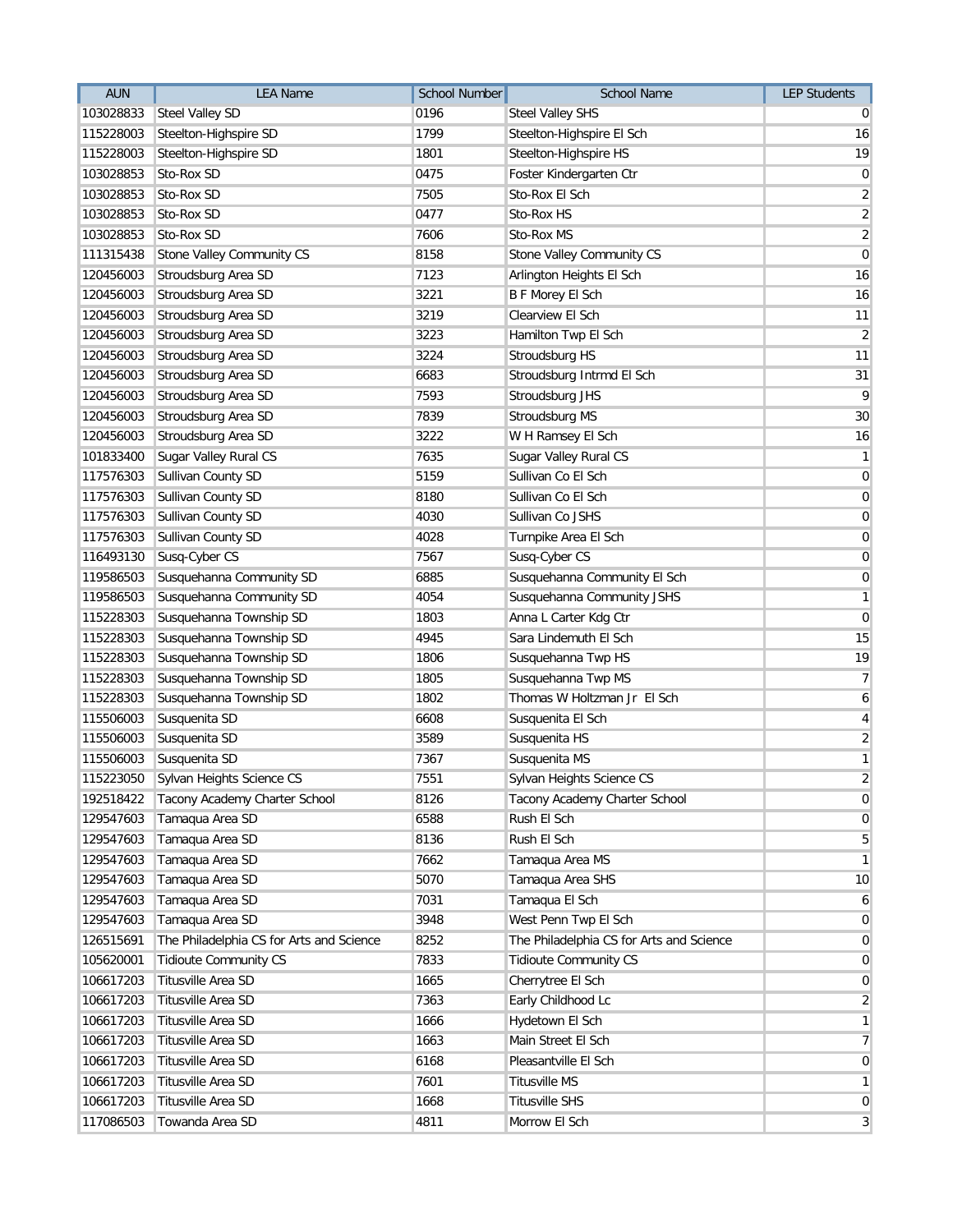| <b>AUN</b> | <b>LEA Name</b>               | School Number | <b>School Name</b>            | <b>LEP Students</b> |
|------------|-------------------------------|---------------|-------------------------------|---------------------|
| 117086503  | Towanda Area SD               | 7862          | Towanda Area El Sch           | 5                   |
| 117086503  | Towanda Area SD               | 5208          | Towanda Area JSHS             | $\overline{4}$      |
| 124157802  | Tredyffrin-Easttown SD        | 4690          | Beaumont El Sch               | 11                  |
| 124157802  | Tredyffrin-Easttown SD        | 1423          | Conestoga SHS                 | 19                  |
| 124157802  | Tredyffrin-Easttown SD        | 1434          | Devon El Sch                  | 22                  |
| 124157802  | Tredyffrin-Easttown SD        | 1439          | Hillside El Sch               | 8                   |
| 124157802  | Tredyffrin-Easttown SD        | 1440          | New Eagle El Sch              | 6                   |
| 124157802  | Tredyffrin-Easttown SD        | 1421          | Tredyffrin-Easttown MS        | 8                   |
| 124157802  | Tredyffrin-Easttown SD        | 1438          | Valley Forge El Sch           | 13                  |
| 124157802  | Tredyffrin-Easttown SD        | 4689          | Valley Forge MS               | 12                  |
| 129547803  | <b>Tri-Valley SD</b>          | 3955          | Hegins-Hubley El Sch          | $\mathbf 0$         |
| 129547803  | <b>Tri-Valley SD</b>          | 3954          | Mahantongo El Sch             | $\pmb{0}$           |
| 129547803  | Tri-Valley SD                 | 3957          | Tri-Valley JSHS               | $\pmb{0}$           |
| 101638003  | <b>Trinity Area SD</b>        | 4276          | Trinity East El Sch           | $\mathbf 0$         |
| 101638003  | <b>Trinity Area SD</b>        | 6638          | <b>Trinity MS</b>             | $\mathbf 0$         |
| 101638003  | <b>Trinity Area SD</b>        | 7402          | Trinity North El Sch          | $\overline{1}$      |
| 101638003  | <b>Trinity Area SD</b>        | 6012          | <b>Trinity SHS</b>            | $\mathbf{1}$        |
| 101638003  | <b>Trinity Area SD</b>        | 7424          | Trinity South El Sch          | $\pmb{0}$           |
| 101638003  | <b>Trinity Area SD</b>        | 7388          | Trinity West El Sch           | $\overline{2}$      |
| 117086653  | Troy Area SD                  | 1000          | Troy Area JSHS                | $\mathbf{1}$        |
| 117086653  | Troy Area SD                  | 5304          | Troy El Ctr East              | $\pmb{0}$           |
| 117086653  | Troy Area SD                  | 8192          | Troy Intrmd Sch               | $\mathbf{1}$        |
| 117086653  | Troy Area SD                  | 0999          | <b>Troy Intrmd Sch</b>        | $\mathbf 0$         |
| 117086653  | Troy Area SD                  | 0996          | W R Croman Primary Sch        | $\mathbf 0$         |
| 117086653  | Troy Area SD                  | 0994          | Wells Twp El Sch              | $\mathbf 0$         |
| 171510293  | Truebright Science Academy CS | 7982          | Truebright Science Academy CS | $\mathbf 0$         |
| 171510293  | Truebright Science Academy CS | 7983          | Truebright Science Academy CS | $\mathbf 0$         |
| 114068003  | Tulpehocken Area SD           | 6321          | Bethel El Sch                 | 19                  |
| 114068003  | Tulpehocken Area SD           | 6322          | Penn Bernville El Sch         | 14                  |
| 114068003  | Tulpehocken Area SD           | 4670          | Tulpehocken JSHS              | 23                  |
| 118667503  | Tunkhannock Area SD           | 6991          | Evans Falls El Sch            | $\pmb{0}$           |
| 118667503  | Tunkhannock Area SD           | 6993          | Mehoopany El Sch              | $\pmb{0}$           |
| 118667503  | Tunkhannock Area SD           | 6992          | Mill City El Sch              | $\pmb{0}$           |
| 118667503  | Tunkhannock Area SD           | 6396          | Roslund El Sch                | $\, 8$              |
| 118667503  | Tunkhannock Area SD           | 5271          | Tunkhannock HS                | $\mathbf{1}$        |
| 118667503  | Tunkhannock Area SD           | 4536          | Tunkhannock MS                | $\mathbf 0$         |
| 108568404  | Turkeyfoot Valley Area SD     | 6215          | Turkeyfoot Valley Area El Sch | $\mathbf 0$         |
| 108568404  | Turkeyfoot Valley Area SD     | 6216          | Turkeyfoot Valley Area JSHS   | $\mathbf{1}$        |
| 112286003  | Tuscarora SD                  | 6280          | James Buchanan HS             | $\mathbf 0$         |
| 112286003  | Tuscarora SD                  | 6281          | James Buchanan MS             | 3                   |
| 112286003  | Tuscarora SD                  | 6282          | Mercersburg El Sch            | 5                   |
| 112286003  | Tuscarora SD                  | 2221          | Montgomery El Sch             | $\overline{c}$      |
| 112286003  | Tuscarora SD                  | 2222          | Mountain View El Sch          | $\overline{2}$      |
| 112286003  | Tuscarora SD                  | 2226          | St Thomas El Sch              | 5                   |
| 108058003  | <b>Tussey Mountain SD</b>     | 0748          | Defiance Gr Sch               | $\mathbf 0$         |
| 108058003  | <b>Tussey Mountain SD</b>     | 0751          | Robertsdale Gr Sch            | $\mathbf 0$         |
| 108058003  | Tussey Mountain SD            | 0752          | Saxton-Liberty Gr Sch         | $\mathbf 0$         |
| 108058003  | <b>Tussey Mountain SD</b>     | 0753          | <b>Tussey Mountain HS</b>     | $\mathbf 0$         |
| 108058003  | <b>Tussey Mountain SD</b>     | 8144          | Tussey Mountain JH            | $\mathbf 0$         |
| 114068103  | Twin Valley SD                | 0872          | Honey Brook El Ctr            | $\overline{2}$      |
| 114068103  | Twin Valley SD                | 0868          | Robeson El Ctr                | $\mathbf 0$         |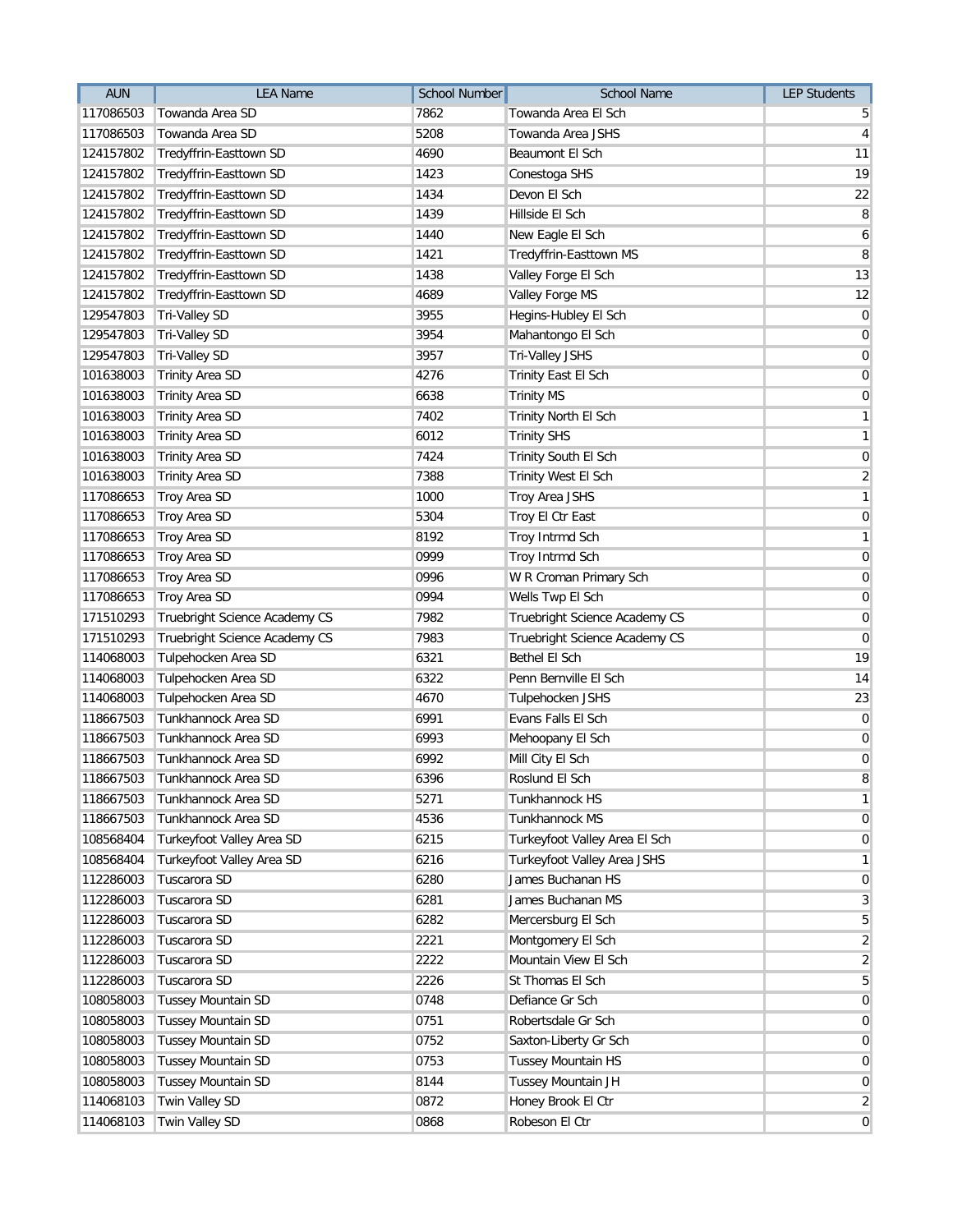| <b>AUN</b> | <b>LEA Name</b>                              | <b>School Number</b> | <b>School Name</b>                 | <b>LEP Students</b> |
|------------|----------------------------------------------|----------------------|------------------------------------|---------------------|
| 114068103  | Twin Valley SD                               | 5029                 | Twin Valley El Ctr                 | $\mathbf{1}$        |
| 114068103  | Twin Valley SD                               | 0873                 | Twin Valley HS                     | $\mathbf{3}$        |
| 114068103  | Twin Valley SD                               | 7328                 | Twin Valley MS                     | 6                   |
| 108078003  | Tyrone Area SD                               | 7614                 | Tyrone Area El Sch                 | 3                   |
| 108078003  | Tyrone Area SD                               | 0949                 | Tyrone Area HS                     | 3                   |
| 108078003  | Tyrone Area SD                               | 7518                 | Tyrone Area MS                     | $\overline{4}$      |
| 104377003  | Union Area SD                                | 2712                 | Union Area HS                      | $\mathbf{1}$        |
| 104377003  | Union Area SD                                | 7083                 | Union Area MS                      | $\pmb{0}$           |
| 104377003  | Union Area SD                                | 2709                 | Union Memorial El Sch              | $\mathbf{1}$        |
| 105259103  | Union City Area SD                           | 6795                 | Union City El Sch                  | $\overline{2}$      |
| 105259103  | Union City Area SD                           | 2075                 | Union City HS                      | $\mathbf 0$         |
| 105259103  | Union City Area SD                           | 7289                 | Union City MS                      | $\mathbf 0$         |
| 106169003  | Union SD                                     | 5033                 | Rimersburg El Sch                  | $\mathbf 0$         |
| 106169003  | Union SD                                     | 5034                 | Sligo El Sch                       | $\pmb{0}$           |
| 106169003  | Union SD                                     | 1501                 | <b>Union HS</b>                    | $\mathbf 0$         |
| 101268003  | Uniontown Area SD                            | 6933                 | A J McMullen Sch                   | $\mathbf{1}$        |
| 101268003  | Uniontown Area SD                            | 2182                 | Ben Franklin Sch                   | $\pmb{0}$           |
| 101268003  | Uniontown Area SD                            | 6007                 | Franklin Sch                       | $\mathbf 0$         |
| 101268003  | Uniontown Area SD                            | 7933                 | Lafayette El Sch                   | $\pmb{0}$           |
| 101268003  | Uniontown Area SD                            | 7934                 | Lafayette MS                       | $\pmb{0}$           |
| 101268003  | Uniontown Area SD                            | 7100                 | Lafayette Sch                      | $\pmb{0}$           |
| 101268003  | Uniontown Area SD                            | 2137                 | Marclay Sch                        | $\pmb{0}$           |
| 101268003  | Uniontown Area SD                            | 2139                 | Menallen Sch                       | $\mathbf 0$         |
| 101268003  | Uniontown Area SD                            | 2184                 | Uniontown Area SHS                 | $\mathbf 0$         |
| 101268003  | Uniontown Area SD                            | 2185                 | <b>Wharton Sch</b>                 | $\mathbf{1}$        |
| 124158503  | Unionville-Chadds Ford SD                    | 1441                 | Chadds Ford El Sch                 | 4                   |
| 124158503  | Unionville-Chadds Ford SD                    | 6719                 | <b>Charles F Patton MS</b>         | 6                   |
| 124158503  | Unionville-Chadds Ford SD                    | 7214                 | Hillendale El Sch                  | $\mathbf{1}$        |
| 124158503  | Unionville-Chadds Ford SD                    | 7736                 | Pocopson El Sch                    | $\overline{2}$      |
| 124158503  | Unionville-Chadds Ford SD                    | 1442                 | Unionville El Sch                  | 21                  |
| 124158503  | Unionville-Chadds Ford SD                    | 1443                 | Unionville HS                      | $\overline{5}$      |
| 128328003  | <b>United SD</b>                             | 6680                 | United El Sch                      | $\pmb{0}$           |
| 128328003  | <b>United SD</b>                             | 2358                 | <b>United JSHS</b>                 | $\mathbf 0$         |
|            | 126519434 Universal Audenried Charter School | 8195                 | Universal Audenried Charter School | $\pmb{0}$           |
| 168513758  | Universal Bluford Charter School             | 8145                 | Universal Bluford Charter School   | 0                   |
| 126517442  | Universal Creighton Charter School           | 8251                 | Universal Creighton Charter School | $\mathbf 0$         |
| 103519376  | Universal Daroff Charter School              | 8146                 | Universal Daroff Charter School    | 11                  |
| 126513210  | Universal Institute CS                       | 7580                 | Universal Institute CS             | 14                  |
| 126513415  | Universal Vare Charter School                | 8196                 | Universal Vare Charter School      | 28                  |
| 112018523  | <b>Upper Adams SD</b>                        | 0018                 | Arendtsville El Sch                | 8                   |
| 112018523  | <b>Upper Adams SD</b>                        | 0019                 | Bendersville El Sch                | 17                  |
| 112018523  | <b>Upper Adams SD</b>                        | 0020                 | <b>Biglerville El Sch</b>          | $\mathbf 0$         |
| 112018523  | <b>Upper Adams SD</b>                        | 7938                 | Biglerville El Sch                 | 42                  |
| 112018523  | <b>Upper Adams SD</b>                        | 0021                 | <b>Biglerville HS</b>              | 8                   |
| 112018523  | <b>Upper Adams SD</b>                        | 7437                 | <b>Upper Adams MS</b>              | 9                   |
| 125239452  | <b>Upper Darby SD</b>                        | 1959                 | Aronimink El Sch                   | 9                   |
| 125239452  | <b>Upper Darby SD</b>                        | 1970                 | Beverly Hills MS                   | 127                 |
| 125239452  | <b>Upper Darby SD</b>                        | 1960                 | Bywood El Sch                      | 76                  |
| 125239452  | <b>Upper Darby SD</b>                        | 7943                 | Charles Kelly El Sch               | 33                  |
| 125239452  | <b>Upper Darby SD</b>                        | 1971                 | Drexel Hill MS                     | 24                  |
| 125239452  | <b>Upper Darby SD</b>                        | 1964                 | Garrettford El Sch                 | 25                  |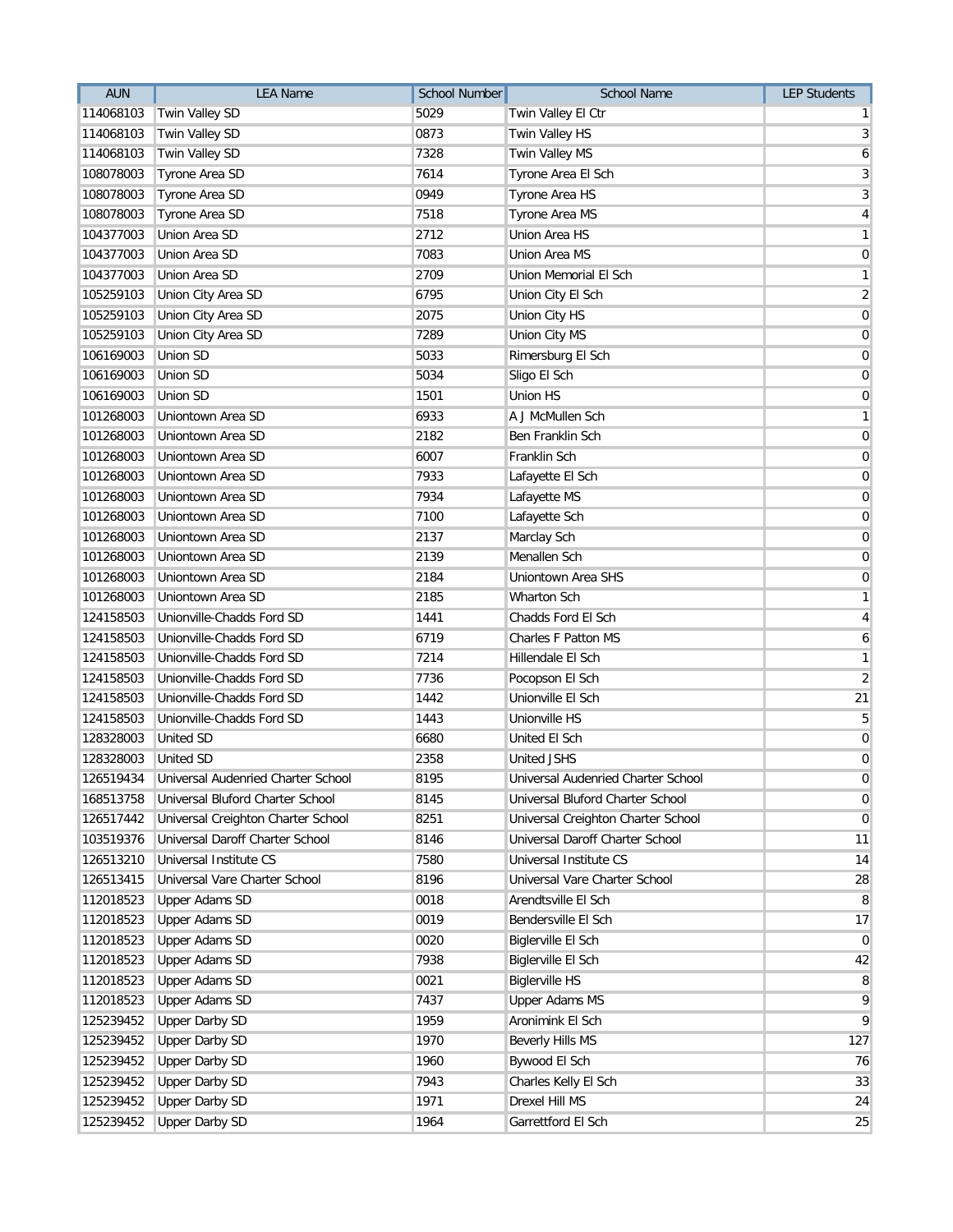| <b>AUN</b> | <b>LEA Name</b>                          | <b>School Number</b> | School Name                              | <b>LEP Students</b> |
|------------|------------------------------------------|----------------------|------------------------------------------|---------------------|
| 125239452  | <b>Upper Darby SD</b>                    | 1965                 | Highland Park El Sch                     | 66                  |
| 125239452  | <b>Upper Darby SD</b>                    | 1966                 | Hillcrest El Sch                         | 17                  |
| 125239452  | <b>Upper Darby SD</b>                    | 7359                 | Primos El Sch                            | 20                  |
| 125239452  | <b>Upper Darby SD</b>                    | 1968                 | Stonehurst Hills El Sch                  | 35                  |
| 125239452  | <b>Upper Darby SD</b>                    | 7480                 | Upper Darby Kdg Ctr                      | 55                  |
| 125239452  | <b>Upper Darby SD</b>                    | 1972                 | <b>Upper Darby SHS</b>                   | 187                 |
| 125239452  | <b>Upper Darby SD</b>                    | 7845                 | Walter M Senkow El Sch                   | 59                  |
| 125239452  | <b>Upper Darby SD</b>                    | 1969                 | Westbrook Park El Sch                    | 9                   |
| 115229003  | Upper Dauphin Area SD                    | 7263                 | Upper Dauphin Area El Sch                | $\mathbf{1}$        |
| 115229003  | Upper Dauphin Area SD                    | 6340                 | Upper Dauphin Area HS                    | $\mathbf{1}$        |
| 115229003  | Upper Dauphin Area SD                    | 6339                 | Upper Dauphin Area MS                    | 0                   |
| 123468303  | <b>Upper Dublin SD</b>                   | 3385                 | Fitzwater El Sch                         | $\vert 4 \vert$     |
| 123468303  | <b>Upper Dublin SD</b>                   | 5251                 | Fort Washington El Sch                   | 6                   |
| 123468303  | <b>Upper Dublin SD</b>                   | 3382                 | Jarrettown El Sch                        | 6                   |
| 123468303  | <b>Upper Dublin SD</b>                   | 7652                 | Maple Glen El Sch                        | 9                   |
| 123468303  | <b>Upper Dublin SD</b>                   | 4943                 | Sandy Run MS                             | 9                   |
| 123468303  | <b>Upper Dublin SD</b>                   | 5078                 | <b>Upper Dublin HS</b>                   | 11                  |
| 123468402  | <b>Upper Merion Area SD</b>              | 6468                 | Bridgeport El Sch                        | 21                  |
| 123468402  | <b>Upper Merion Area SD</b>              | 4832                 | Caley El Sch                             | 25                  |
| 123468402  | <b>Upper Merion Area SD</b>              | 3389                 | Candlebrook El Sch                       | 32                  |
| 123468402  | <b>Upper Merion Area SD</b>              | 3391                 | Roberts El Sch                           | 19                  |
| 123468402  | <b>Upper Merion Area SD</b>              | 3395                 | <b>Upper Merion HS</b>                   | 22                  |
| 123468402  | <b>Upper Merion Area SD</b>              | 3394                 | <b>Upper Merion MS</b>                   | 23                  |
| 123468503  | Upper Moreland Township SD               | 3401                 | <b>Upper Moreland HS</b>                 | 17                  |
| 123468503  | <b>Upper Moreland Township SD</b>        | 7798                 | Upper Moreland Intermediate Sch          | 21                  |
| 123468503  | Upper Moreland Township SD               | 5249                 | <b>Upper Moreland MS</b>                 | 11                  |
| 123468503  | Upper Moreland Township SD               | 7797                 | Upper Moreland Primary Sch               | 29                  |
| 123468603  | <b>Upper Perkiomen SD</b>                | 7073                 | Hereford El Sch                          | 9                   |
| 123468603  | Upper Perkiomen SD                       | 7264                 | Marlborough El Sch                       | $\overline{3}$      |
| 123468603  | <b>Upper Perkiomen SD</b>                | 5081                 | <b>Upper Perkiomen HS</b>                | $\boldsymbol{6}$    |
| 123468603  | <b>Upper Perkiomen SD</b>                | 3406                 | <b>Upper Perkiomen MS</b>                | $\mathbf{1}$        |
| 103029203  | Upper Saint Clair SD                     | 5195                 | Baker El Sch                             | $\,8$               |
| 103029203  | <b>Upper Saint Clair SD</b>              | 5196                 | Boyce MS                                 | $\overline{2}$      |
| 103029203  | Upper Saint Clair SD                     | 0490                 | Eisenhower El Sch                        | $\mathsf q$         |
| 103029203  | Upper Saint Clair SD                     | 0491                 | Fort Couch MS                            | $\vert 4 \vert$     |
| 103029203  | <b>Upper Saint Clair SD</b>              | 4859                 | Streams El Sch                           | 8                   |
| 103029203  | <b>Upper Saint Clair SD</b>              | 0492                 | <b>Upper Saint Clair HS</b>              | 8                   |
| 103023090  | Urban League of Greater Pittsburgh CS    | 7563                 | Urban League of Greater Pittsburgh CS    | $\overline{0}$      |
| 102023080  | Urban Pathways 6-12 CS                   | 7562                 | Urban Pathways 6-12 CS                   | $\overline{0}$      |
| 103028246  | Urban Pathways K-5 College Charter Schoo | 8194                 | Urban Pathways K-5 College Charter Schoo | $\overline{0}$      |
| 106618603  | Valley Grove SD                          | 4122                 | Cooperstown El Sch                       | $\overline{0}$      |
| 106618603  | Valley Grove SD                          | 4125                 | Rocky Grove El Sch                       | $\boldsymbol{0}$    |
| 106618603  | Valley Grove SD                          | 4126                 | Rocky Grove JSHS                         | $\overline{0}$      |
| 106618603  | Valley Grove SD                          | 5161                 | Sugarcreek Intrm Sch                     | $\overline{0}$      |
| 106618603  | Valley Grove SD                          | 7920                 | Valley Grove El Sch                      | $\overline{0}$      |
| 119358403  | Valley View SD                           | 6776                 | Valley View El Ctr                       | $\overline{5}$      |
| 119358403  | Valley View SD                           | 6775                 | Valley View HS                           | $\overline{5}$      |
| 119358403  | Valley View SD                           | 7487                 | Valley View Intrmd Sch                   | $\overline{2}$      |
| 119358403  | Valley View SD                           | 7283                 | Valley View MS                           | $\overline{2}$      |
| 141019741  | Vida Charter School                      | 8128                 | Vida Charter School                      | 75                  |
| 125232900  | Village CS of Chester-Upland             | 7530                 | Village CS of Chester-Upland             | $\overline{0}$      |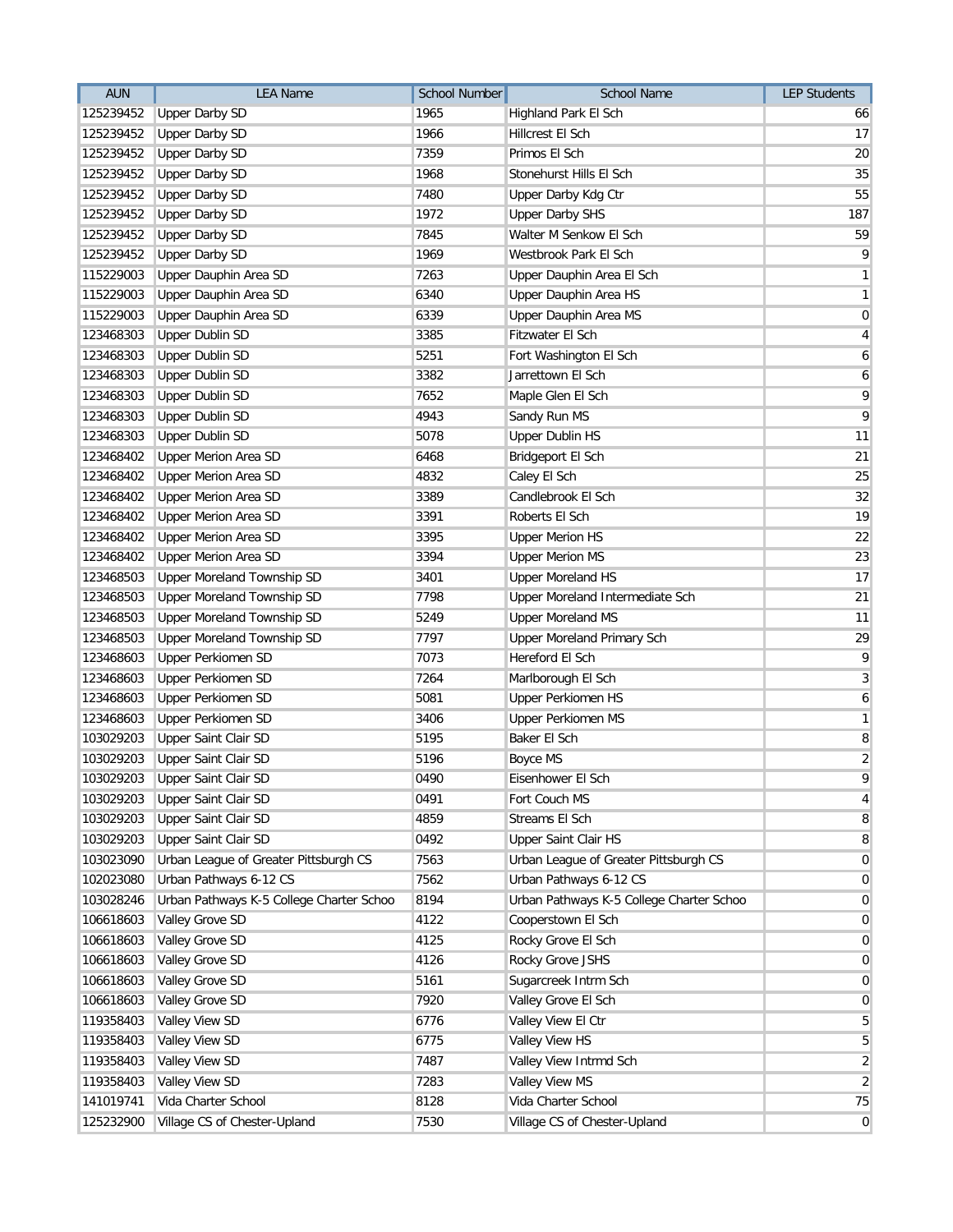| <b>AUN</b> | <b>LEA Name</b>                          | <b>School Number</b> | <b>School Name</b>                       | <b>LEP Students</b> |
|------------|------------------------------------------|----------------------|------------------------------------------|---------------------|
| 120480001  | Vitalistic Therapeutic CS of the Lehigh  | 7679                 | Vitalistic Therapeutic CS of the Lehigh  | 23                  |
| 126513220  | Wakisha CS                               | 7581                 | Wakisha CS                               | $\overline{0}$      |
| 119648303  | Wallenpaupack Area SD                    | 7773                 | Hawley Kindergarten Ctr                  | $\pmb{0}$           |
| 119648303  | Wallenpaupack Area SD                    | 4310                 | Wallenpaupack Area HS                    | 3                   |
| 119648303  | Wallenpaupack Area SD                    | 6956                 | Wallenpaupack Area MS                    | $\overline{2}$      |
| 119648303  | Wallenpaupack Area SD                    | 7169                 | Wallenpaupack North Intrmd Sch           | $\overline{2}$      |
| 119648303  | Wallenpaupack Area SD                    | 7417                 | Wallenpaupack Pri Sch                    | $\mathbf{1}$        |
| 119648303  | Wallenpaupack Area SD                    | 4305                 | Wallenpaupack South El Sch               | $\mathbf{1}$        |
| 125239603  | Wallingford-Swarthmore SD                | 1951                 | Kid's Place the                          | $\pmb{0}$           |
| 125239603  | Wallingford-Swarthmore SD                | 1905                 | Nether Providence El Sch                 | 10                  |
| 125239603  | Wallingford-Swarthmore SD                | 5287                 | Strath Haven HS                          | 8                   |
| 125239603  | Wallingford-Swarthmore SD                | 1908                 | Strath Haven MS                          | 6                   |
| 125239603  | Wallingford-Swarthmore SD                | 1952                 | Swarthmore-Rutledge Sch                  | 3                   |
| 125239603  | Wallingford-Swarthmore SD                | 1906                 | Wallingford El Sch                       | $\mathbf{1}$        |
| 126513490  | Walter D Palmer Leadership Learning Part | 7674                 | Walter D Palmer Leadership Learning Part | 51                  |
| 105628302  | Warren County SD                         | 6149                 | Allegheny Valley El Sch                  | $\mathbf 0$         |
| 105628302  | Warren County SD                         | 4148                 | Beaty-Warren MS                          | $\pmb{0}$           |
| 105628302  | Warren County SD                         | 4143                 | Eisenhower M/HS                          | $\mathbf{1}$        |
| 105628302  | Warren County SD                         | 4140                 | Russell El Sch                           | $\pmb{0}$           |
| 105628302  | Warren County SD                         | 4145                 | Sheffield El Sch                         | $\pmb{0}$           |
| 105628302  | Warren County SD                         | 4146                 | Sheffield M/HS                           | $\pmb{0}$           |
| 105628302  | Warren County SD                         | 6150                 | South Street Early LC                    | $\mathbf{1}$        |
| 105628302  | Warren County SD                         | 4142                 | Sugar Grove El Sch                       | $\mathbf{1}$        |
| 105628302  | Warren County SD                         | 7843                 | Warren Area El Ctr                       | $\mathbf{1}$        |
| 105628302  | Warren County SD                         | 4149                 | Warren Area HS                           | $\overline{a}$      |
| 105628302  | Warren County SD                         | 4133                 | Youngsville EI/MS                        | $\mathbf 0$         |
| 105628302  | Warren County SD                         | 4135                 | Youngsville HS                           | $\mathbf 0$         |
| 116498003  | Warrior Run SD                           | 3572                 | Turbotville El Sch                       | $\mathbf 0$         |
| 116498003  | Warrior Run SD                           | 5103                 | Warrior Run HS                           | $\mathbf 0$         |
| 116498003  | <b>Warrior Run SD</b>                    | 3575                 | Warrior Run MS                           | $\overline{2}$      |
| 116498003  | Warrior Run SD                           | 3574                 | Watsontown El Sch                        | 6                   |
| 113369003  | <b>Warwick SD</b>                        | 2661                 | John Beck El Sch                         | $\overline{2}$      |
| 113369003  | Warwick SD                               | 7420                 | John R Bonfield El Sch                   | 6                   |
| 113369003  | <b>Warwick SD</b>                        | 4823                 | Kissel Hill El Sch                       | $\, 8$              |
| 113369003  | Warwick SD                               | 2660                 | Lititz El Sch                            | 10                  |
| 113369003  | Warwick SD                               | 5336                 | Warwick MS                               | $\overline{7}$      |
| 113369003  | Warwick SD                               | 2663                 | <b>Warwick SHS</b>                       | 5                   |
| 101638803  | Washington SD                            | 4286                 | Washington HS                            | $\overline{2}$      |
| 101638803  | Washington SD                            | 6912                 | Washington Junior High School            | $\pmb{0}$           |
| 101638803  | Washington SD                            | 7456                 | Washington Park El Sch                   | 3                   |
| 105259703  | Wattsburg Area SD                        | 6148                 | Seneca HS                                | $\mathbf 0$         |
| 105259703  | Wattsburg Area SD                        | 7475                 | Wattsburg Area El Ctr                    | $\overline{2}$      |
| 105259703  | Wattsburg Area SD                        | 6654                 | Wattsburg Area MS                        | $\mathbf 0$         |
| 119648703  | Wayne Highlands SD                       | 6424                 | Damascus Area Sch                        | $\mathbf 0$         |
| 119648703  | Wayne Highlands SD                       | 4295                 | Honesdale HS                             | $\mathbf{1}$        |
| 119648703  | Wayne Highlands SD                       | 7446                 | Lakeside Elementary School               | 5                   |
| 119648703  | Wayne Highlands SD                       | 6425                 | Preston Sch                              | $\overline{a}$      |
| 119648703  | Wayne Highlands SD                       | 4291                 | Stourbridge Primary Ctr                  | 5                   |
| 119648703  | Wayne Highlands SD                       | 6865                 | Wayne Highlands MS                       | $\mathbf{1}$        |
| 112289003  | Waynesboro Area SD                       | 2233                 | Fairview Avenue El Sch                   | $\mathbf 0$         |
| 112289003  | Waynesboro Area SD                       | 2234                 | Hooverville El Sch                       | $\mathbf 0$         |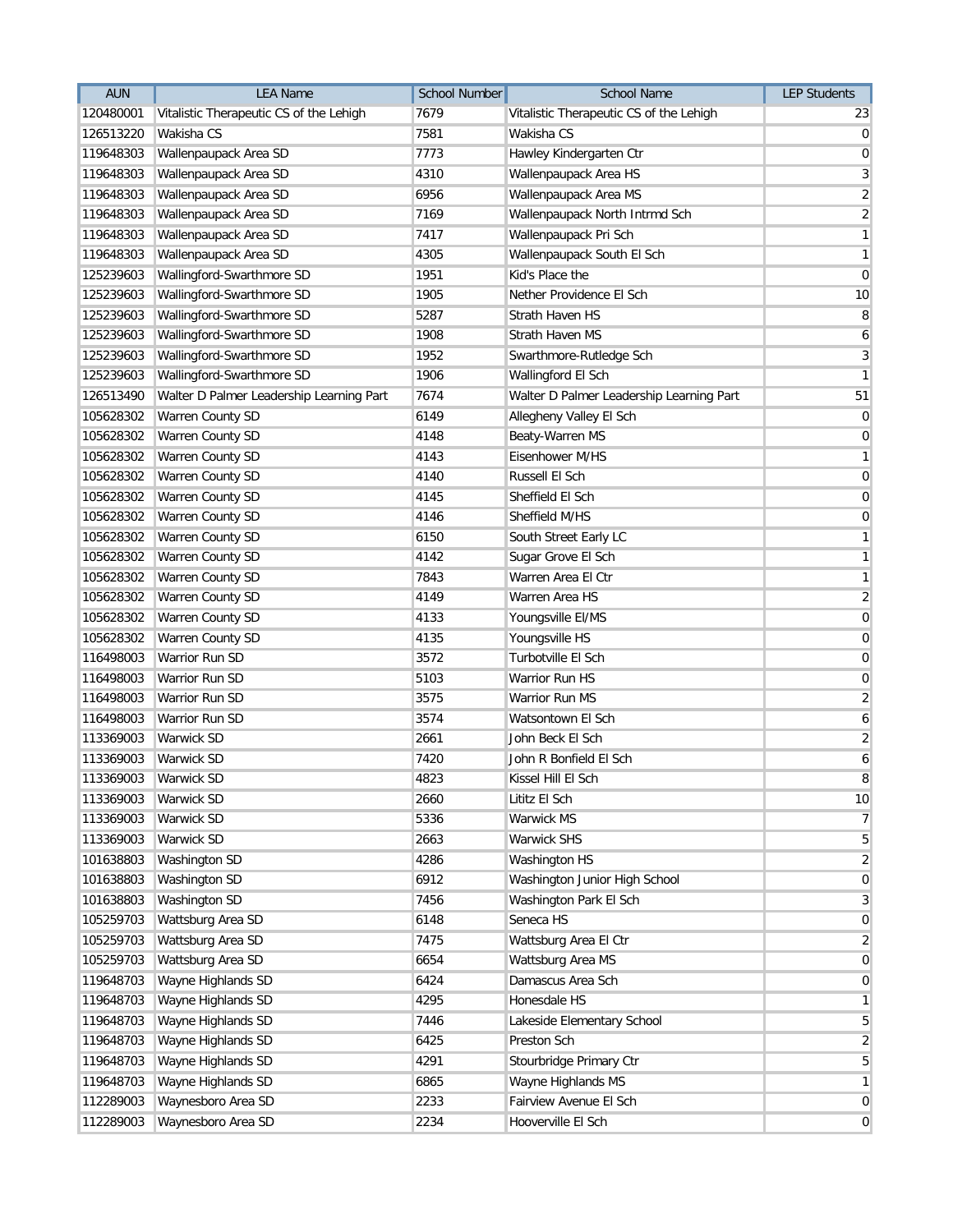| <b>AUN</b> | <b>LEA Name</b>         | <b>School Number</b> | <b>School Name</b>               | <b>LEP Students</b> |
|------------|-------------------------|----------------------|----------------------------------|---------------------|
| 112289003  | Waynesboro Area SD      | 2238                 | Mowrey El Sch                    | $\mathbf{1}$        |
| 112289003  | Waynesboro Area SD      | 5330                 | Summitview El Sch                | 13                  |
| 112289003  | Waynesboro Area SD      | 5331                 | Waynesboro Area MS               | $\overline{7}$      |
| 112289003  | Waynesboro Area SD      | 2243                 | Waynesboro Area SHS              | $\overline{4}$      |
| 121139004  | Weatherly Area SD       | 6446                 | Weatherly Area El Sch            | $\mathbf 0$         |
| 121139004  | Weatherly Area SD       | 6838                 | Weatherly Area MS                | $\mathbf 0$         |
| 121139004  | Weatherly Area SD       | 1327                 | Weatherly Area SHS               | $\pmb{0}$           |
| 117598503  | Wellsboro Area SD       | 4075                 | Charlotte Lappla El Sch          | $\pmb{0}$           |
| 117598503  | Wellsboro Area SD       | 5095                 | Don Gill El Sch                  | $\pmb{0}$           |
| 117598503  | Wellsboro Area SD       | 4079                 | Rock L Butler MS                 | $\mathbf{1}$        |
| 117598503  | Wellsboro Area SD       | 4080                 | Wellsboro Area HS                | $\mathbf 0$         |
| 103029403  | West Allegheny SD       | 7760                 | Donaldson Elem Sch               | 11                  |
| 103029403  | West Allegheny SD       | 5366                 | McKee El Sch                     | $\overline{0}$      |
| 103029403  | West Allegheny SD       | 6895                 | West Allegheny MS                | $\mathbf{1}$        |
| 103029403  | West Allegheny SD       | 0509                 | West Allegheny SHS               | $\mathbf{1}$        |
| 103029403  | West Allegheny SD       | 5367                 | Wilson El Sch                    | $\pmb{0}$           |
| 110179003  | West Branch Area SD     | 6599                 | West Branch Area El Sch          | $\mathbf{1}$        |
| 110179003  | West Branch Area SD     | 1566                 | West Branch Area JSHS            | $\mathbf 0$         |
| 124159002  | West Chester Area SD    | 1452                 | E N Peirce MS                    | 23                  |
| 124159002  | West Chester Area SD    | 1392                 | East Bradford El Sch             | 22                  |
| 124159002  | West Chester Area SD    | 1395                 | East Goshen El Sch               | 34                  |
| 124159002  | West Chester Area SD    | 1456                 | Exton El Sch                     | 18                  |
| 124159002  | West Chester Area SD    | 1454                 | Fern Hill El Sch                 | 27                  |
| 124159002  | West Chester Area SD    | 4812                 | Glen Acres El Sch                | 31                  |
| 124159002  | West Chester Area SD    | 6910                 | Hillsdale El Sch                 | 42                  |
| 124159002  | West Chester Area SD    | 5137                 | J R Fugett MS                    | 28                  |
| 124159002  | West Chester Area SD    | 1457                 | Mary C Howse El Sch              | 6                   |
| 124159002  | West Chester Area SD    | 4813                 | Penn Wood El Sch                 | 16                  |
| 124159002  | West Chester Area SD    | 7324                 | Sarah W Starkweather El Sch      | 25                  |
| 124159002  | West Chester Area SD    | 1451                 | <b>Stetson MS</b>                | 17                  |
| 124159002  | West Chester Area SD    | 7894                 | West Chester Bayard Rustin HS    | 17                  |
| 124159002  | West Chester Area SD    | 6734                 | West Chester East HS             | 28                  |
| 124159002  | West Chester Area SD    | 1453                 | West Chester Henderson HS        | 20                  |
| 124159002  | West Chester Area SD    | 1458                 | Westtown-Thornbury El Sch        | 10                  |
| 101308503  | West Greene SD          | 2285                 | Aleppo El Sch                    | 0                   |
| 101308503  | West Greene SD          | 5332                 | Graysville El Sch                | $\overline{0}$      |
| 101308503  | West Greene SD          | 2287                 | Springhill-Freeport El Sch       | $\mathbf 0$         |
| 101308503  | West Greene SD          | 7136                 | West Greene HS                   | $\overline{0}$      |
| 101308503  | West Greene SD          | 7496                 | West Greene MS                   | $\mathbf 0$         |
| 103029553  | West Jefferson Hills SD | 0516                 | Gill Hall El Sch                 | $\mathbf{1}$        |
| 103029553  | West Jefferson Hills SD | 7382                 | Jefferson El Sch                 | 4                   |
| 103029553  | West Jefferson Hills SD | 0519                 | McClellan El Sch                 | $\mathbf{1}$        |
| 103029553  | West Jefferson Hills SD | 4867                 | Pleasant Hills MS                | 0                   |
| 103029553  | West Jefferson Hills SD | 0523                 | Thomas Jefferson HS              | $\mathbf{1}$        |
| 104437503  | West Middlesex Area SD  | 6803                 | Luther W Low El Sch              | $\mathbf{1}$        |
| 104437503  | West Middlesex Area SD  | 7307                 | Oakview El Sch                   | $\overline{0}$      |
| 104437503  | West Middlesex Area SD  | 6129                 | West Middlesex Area HS           | $\mathbf 0$         |
| 104437503  | West Middlesex Area SD  | 8164                 | West Middlesex Area MS           | $\mathbf 0$         |
| 103029603  | West Mifflin Area SD    | 0528                 | Clara Barton El Sch              | $\mathbf 0$         |
| 103029603  | West Mifflin Area SD    | 7980                 | Early Childhood Education Center | $\mathbf 0$         |
| 103029603  | West Mifflin Area SD    | 0532                 | Homeville El Sch                 | $\overline{2}$      |
|            |                         |                      |                                  |                     |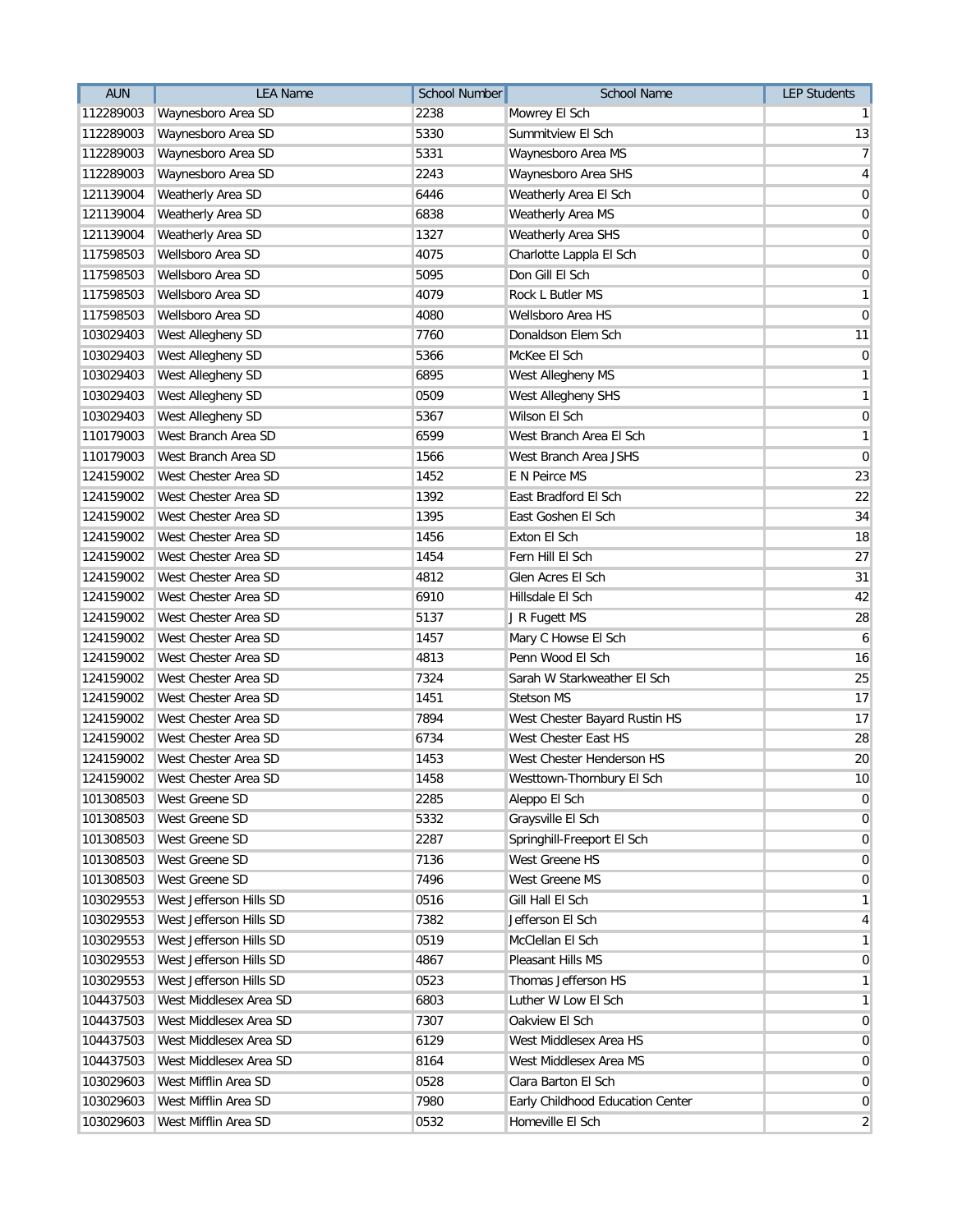| <b>AUN</b> | <b>LEA Name</b>             | <b>School Number</b> | <b>School Name</b>                      | <b>LEP Students</b> |
|------------|-----------------------------|----------------------|-----------------------------------------|---------------------|
| 103029603  | West Mifflin Area SD        | 0526                 | New Emerson El Sch                      | 0                   |
| 103029603  | West Mifflin Area SD        | 4953                 | New England El Sch                      | $\mathbf{1}$        |
| 103029603  | West Mifflin Area SD        | 0536                 | West Mifflin Area HS                    | $\mathbf{1}$        |
| 103029603  | West Mifflin Area SD        | 0535                 | West Mifflin Area MS                    | 3                   |
| 126513020  | West Oak Lane CS            | 7548                 | West Oak Lane CS                        | $\mathbf 0$         |
| 115508003  | West Perry SD               | 6344                 | <b>Blain El Sch</b>                     | $\overline{0}$      |
| 115508003  | West Perry SD               | 3594                 | Carroll El Sch                          | $\mathbf{1}$        |
| 115508003  | West Perry SD               | 7703                 | Hidden Valley Emotional Support Program | $\mathbf 0$         |
| 115508003  | West Perry SD               | 4920                 | New Bloomfield El Sch                   | $\pmb{0}$           |
| 115508003  | West Perry SD               | 3597                 | West Perry MS                           | $\mathbf{1}$        |
| 115508003  | West Perry SD               | 3596                 | <b>West Perry SHS</b>                   | $\mathbf 0$         |
| 126510006  | West Phila. Achievement CES | 7722                 | West Phila. Achievement CES             | $\overline{0}$      |
| 115219002  | <b>West Shore SD</b>        | 1741                 | Allen MS                                | 3                   |
| 115219002  | West Shore SD               | 1732                 | Cedar Cliff HS                          | 43                  |
| 115219002  | West Shore SD               | 7395                 | Crossroads MS                           | $\mathbf{1}$        |
| 115219002  | <b>West Shore SD</b>        | 4588                 | Fairview El Sch                         | 17                  |
| 115219002  | West Shore SD               | 4583                 | Fishing Creek El Sch                    | $\mathbf{3}$        |
| 115219002  | West Shore SD               | 1736                 | Highland El Sch                         | 29                  |
| 115219002  | <b>West Shore SD</b>        | 1716                 | Hillside El Sch                         | $\mathbf 0$         |
| 115219002  | West Shore SD               | 1740                 | Lemoyne MS                              | 17                  |
| 115219002  | <b>West Shore SD</b>        | 1735                 | Lower Allen El Sch                      | 16                  |
| 115219002  | <b>West Shore SD</b>        | 4584                 | Mt Zion El Sch                          | 20                  |
| 115219002  | West Shore SD               | 1718                 | New Cumberland MS                       | 17                  |
| 115219002  | West Shore SD               | 4585                 | Newberry El Sch                         | $\mathbf 0$         |
| 115219002  | West Shore SD               | 4704                 | <b>Red Land SHS</b>                     | 3                   |
| 115219002  | West Shore SD               | 7332                 | Red Mill El Sch                         | $\mathbf{1}$        |
| 115219002  | <b>West Shore SD</b>        | 1738                 | Rossmoyne El Sch                        | 8                   |
| 115219002  | West Shore SD               | 1734                 | Washington Heights El Sch               | 36                  |
| 118408707  | West Side CTC               | 5059                 | West Side CTC                           | $\overline{0}$      |
| 112678503  | West York Area SD           | 4625                 | Lincolnway El Sch                       | 15                  |
| 112678503  | West York Area SD           | 4627                 | Loucks El Sch                           | 12                  |
| 112678503  | West York Area SD           | 4629                 | Trimmer El Sch                          | $\pmb{0}$           |
| 112678503  | West York Area SD           | 4626                 | Wallace El Sch                          | $\mathbf{1}$        |
| 112678503  | West York Area SD           | 6705                 | West York Area HS                       | 9                   |
| 112678503  | West York Area SD           | 7286                 | West York Area MS                       | 16                  |
| 127049303  | Western Beaver County SD    | 0715                 | Fairview El Sch                         | $\overline{0}$      |
| 127049303  | Western Beaver County SD    | 0718                 | Snyder El Sch                           | $\mathbf 0$         |
| 127049303  | Western Beaver County SD    | 0719                 | Western Beaver Co JSHS                  | $\overline{0}$      |
| 119648903  | Western Wayne SD            | 8173                 | EverGreen El Sch                        | $\mathbf{1}$        |
| 119648903  | Western Wayne SD            | 6426                 | Hamlin El Ctr                           | 0                   |
| 119648903  | Western Wayne SD            | 6703                 | Lake Ariel El Sch                       | $\overline{0}$      |
| 119648903  | Western Wayne SD            | 6704                 | Western Wayne HS                        | $\mathbf 0$         |
| 119648903  | Western Wayne SD            | 7341                 | Western Wayne MS                        | 0                   |
| 119648903  | Western Wayne SD            | 4311                 | Wilson El Sch                           | $\mathbf 0$         |
| 108118503  | Westmont Hilltop SD         | 1290                 | Westmont Hilltop El Sch                 | $\overline{2}$      |
| 108118503  | Westmont Hilltop SD         | 1293                 | Westmont Hilltop HS                     | $\mathbf{1}$        |
| 108118503  | Westmont Hilltop SD         | 1292                 | Westmont Hilltop MS                     | $\boldsymbol{2}$    |
| 121397803  | Whitehall-Coplay SD         | 6983                 | Clarence M Gockley El Sch               | 13                  |
| 121397803  | Whitehall-Coplay SD         | 6841                 | George D Steckel El Sch                 | 37                  |
| 121397803  | Whitehall-Coplay SD         | 2848                 | Whitehall HS                            | 55                  |
| 121397803  | Whitehall-Coplay SD         | 5241                 | Whitehall-Coplay MS                     | 34                  |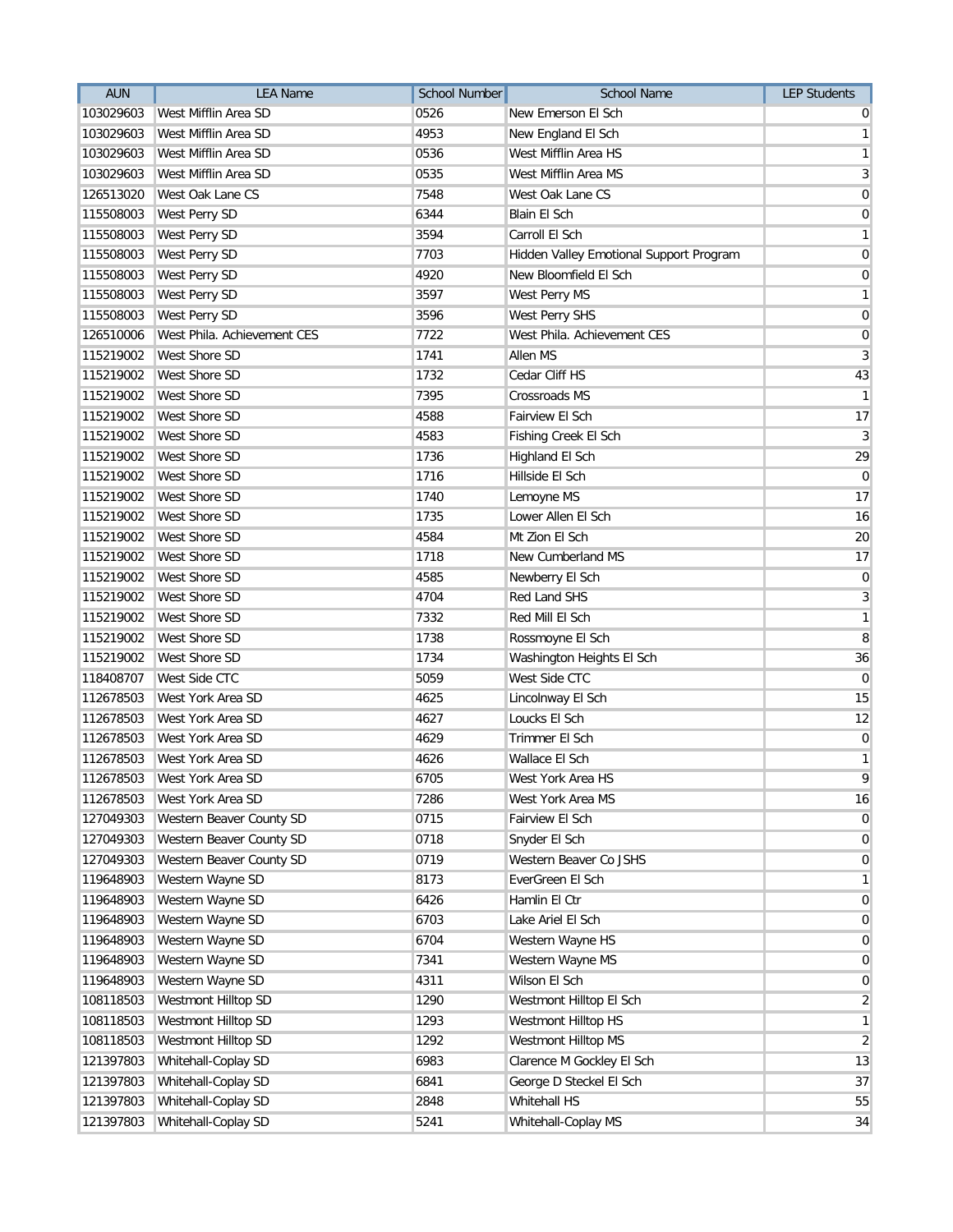| <b>AUN</b> | <b>LEA Name</b>                | School Number | <b>School Name</b>                | <b>LEP Students</b> |
|------------|--------------------------------|---------------|-----------------------------------|---------------------|
| 121397803  | Whitehall-Coplay SD            | 8048          | Zephyr El Sch                     | 34                  |
| 125230002  | Widener Partnership CS         | 7907          | Widener Partnership CS            | $\overline{0}$      |
| 118408852  | Wilkes-Barre Area SD           | 5152          | Daniel J Flood El Sch             | 49                  |
| 118408852  | Wilkes-Barre Area SD           | 2995          | Dodson El Sch                     | 45                  |
| 118408852  | Wilkes-Barre Area SD           | 6924          | Dr David W Kistler El Sch         | 65                  |
| 118408852  | Wilkes-Barre Area SD           | 3009          | Elmer L Meyers JSHS               | 72                  |
| 118408852  | Wilkes-Barre Area SD           | 3008          | <b>G A R Memorial JSHS</b>        | 82                  |
| 118408852  | Wilkes-Barre Area SD           | 6923          | Heights/Murray El Sch             | 57                  |
| 118408852  | Wilkes-Barre Area SD           | 3007          | James M Coughlin JSHS             | 45                  |
| 118408852  | Wilkes-Barre Area SD           | 7492          | Solomon/Plains El Sch             | $\overline{3}$      |
| 118408852  | Wilkes-Barre Area SD           | 7497          | Solomon/Plains JHS                | 17                  |
| 103029803  | Wilkinsburg Borough SD         | 0550          | Johnston El Sch                   | $\overline{0}$      |
| 103029803  | Wilkinsburg Borough SD         | 5106          | Kelly El Sch                      | $\mathbf{1}$        |
| 103029803  | Wilkinsburg Borough SD         | 0553          | Turner El Sch                     | $\mathbf 0$         |
| 103029803  | Wilkinsburg Borough SD         | 0554          | Wilkinsburg MS                    | $\mathbf 0$         |
| 103029803  | Wilkinsburg Borough SD         | 0555          | Wilkinsburg SHS                   | $\pmb{0}$           |
| 125239652  | William Penn SD                | 6509          | Aldan Magnet School               | $\mathbf{3}$        |
| 125239652  | William Penn SD                | 1887          | Ardmore Avenue Sch                | 8                   |
| 125239652  | William Penn SD                | 7385          | <b>Bell Avenue School</b>         | $\overline{7}$      |
| 125239652  | William Penn SD                | 1856          | Colwyn El Sch                     | $\pmb{0}$           |
| 125239652  | William Penn SD                | 1890          | East Lansdowne El Sch             | $\overline{4}$      |
| 125239652  | William Penn SD                | 7020          | Park Lane El Sch                  | 45                  |
| 125239652  | William Penn SD                | 8231          | Penn Wood HS                      | $\overline{0}$      |
| 125239652  | William Penn SD                | 7917          | Penn Wood HS - Cypress St. Campus | 28                  |
| 125239652  | William Penn SD                | 1892          | Penn Wood HS - Green Ave Campus   | 30                  |
| 125239652  | William Penn SD                | 7918          | Penn Wood MS                      | 32                  |
| 125239652  | William Penn SD                | 1974          | W B Evans Magnet Sch              | $\mathbf{1}$        |
| 125239652  | William Penn SD                | 8018          | Walnut Street El Sch              | $\mathbf{1}$        |
| 125239652  | William Penn SD                | 1857          | Walnut Street Sch                 | $\mathbf 0$         |
| 129548803  | Williams Valley SD             | 7357          | Williams Valley El Sch            | $\pmb{0}$           |
| 129548803  | Williams Valley SD             | 3914          | Williams Valley JSHS              | $\mathbf{3}$        |
| 108079004  | Williamsburg Community SD      | 0950          | Williamsburg Community El Sch     | $\pmb{0}$           |
| 108079004  | Williamsburg Community SD      | 0951          | Williamsburg Community JSHS       | $\boldsymbol{0}$    |
|            | 117417202 Williamsport Area SD | 3057          | Cochran El Sch                    | $\overline{4}$      |
| 117417202  | Williamsport Area SD           | 3073          | Curtin MS                         | $\overline{0}$      |
| 117417202  | Williamsport Area SD           | 6367          | Hepburn-Lycoming El Sch           | $\mathbf{1}$        |
| 117417202  | Williamsport Area SD           | 3058          | Jackson El Sch                    | $\mathbf 0$         |
| 117417202  | Williamsport Area SD           | 6861          | Lycoming Valley MS                | $\mathbf{1}$        |
| 117417202  | Williamsport Area SD           | 3074          | Roosevelt MS                      | $\overline{0}$      |
| 117417202  | Williamsport Area SD           | 3070          | Round Hills El Sch                | 0                   |
| 117417202  | Williamsport Area SD           | 3062          | Sheridan El Sch                   | $\overline{0}$      |
| 117417202  | Williamsport Area SD           | 7061          | Stevens El Sch                    | $\mathbf 0$         |
| 117417202  | Williamsport Area SD           | 7701          | Williamsport Area Alternative Sch | 0                   |
| 117417202  | Williamsport Area SD           | 6368          | Williamsport Area SHS             | 3                   |
| 104378003  | Wilmington Area SD             | 4864          | East Lawrence El Sch              | $\mathbf 0$         |
| 104378003  | Wilmington Area SD             | 6963          | New Wilmington El Sch             | $\mathbf{1}$        |
| 104378003  | Wilmington Area SD             | 4865          | Pulaski El Sch                    | $\mathbf 0$         |
| 104378003  | Wilmington Area SD             | 2721          | Wilmington Area HS                | 4                   |
| 104378003  | Wilmington Area SD             | 7352          | Wilmington Area MS                | $\mathbf 0$         |
| 114069103  | Wilson SD                      | 6773          | Cornwall Terrace El Sch           | 17                  |
| 114069103  | Wilson SD                      | 8234          | Green Valley El Sch               | $\mathbf 0$         |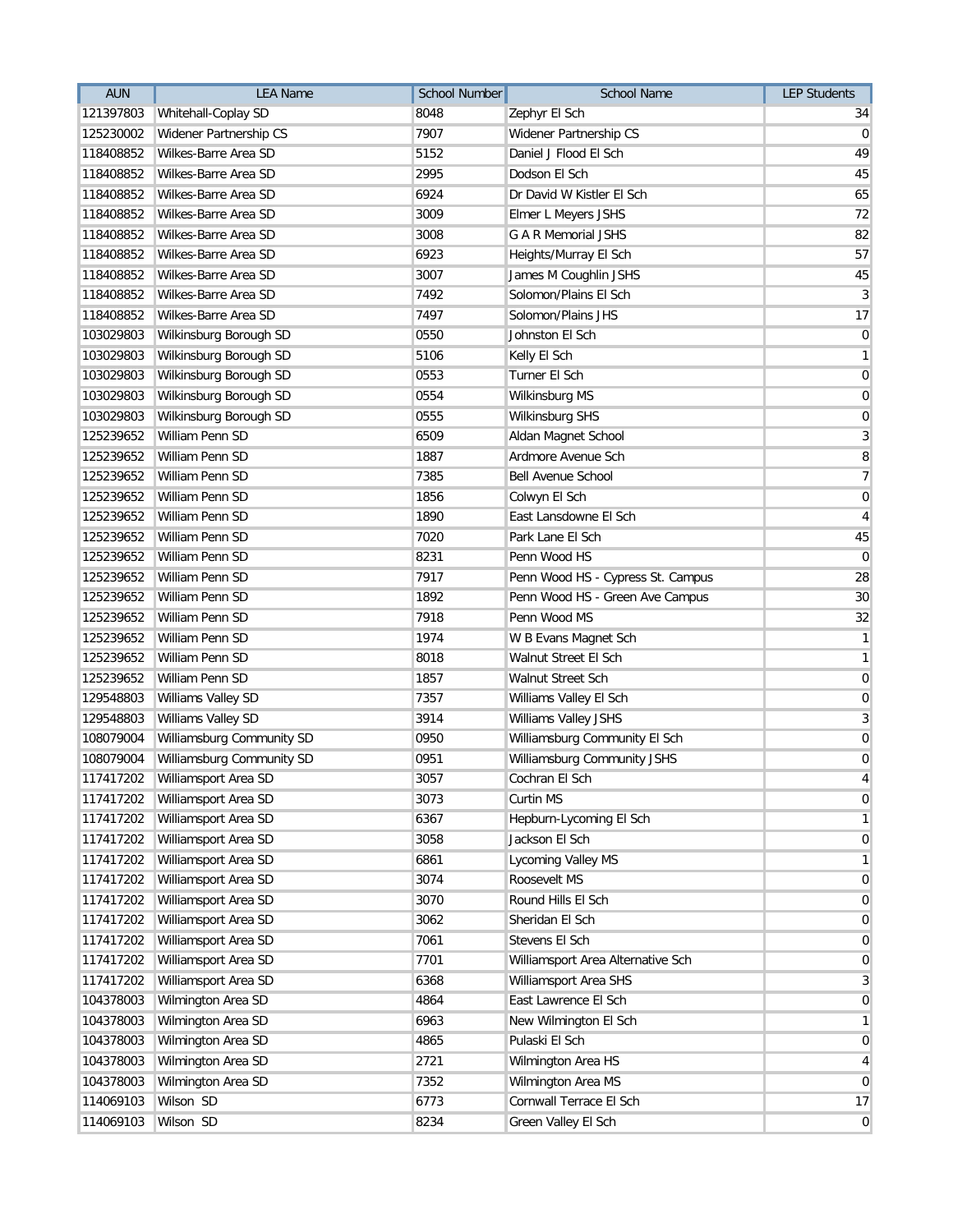| <b>AUN</b> | <b>LEA Name</b>          | <b>School Number</b> | <b>School Name</b>           | <b>LEP Students</b> |
|------------|--------------------------|----------------------|------------------------------|---------------------|
| 114069103  | Wilson SD                | 7864                 | Green Valley El Sch          | 5                   |
| 114069103  | Wilson SD                | 0880                 | Lincoln Park El Sch          | $\overline{4}$      |
| 114069103  | Wilson SD                | 8233                 | Shiloh Hills El Sch          | $\mathbf 0$         |
| 114069103  | Wilson SD                | 7659                 | Shiloh Hills El Sch          | $\overline{3}$      |
| 114069103  | Wilson SD                | 7436                 | Spring Ridge El Sch          | 23                  |
| 114069103  | Wilson SD                | 0882                 | West Wyomissing El Sch       | 8                   |
| 114069103  | Wilson SD                | 0883                 | Whitfield El Sch             | 28                  |
| 114069103  | Wilson SD                | 6980                 | <b>Wilson HS</b>             | 25                  |
| 114069103  | Wilson SD                | 6982                 | Wilson Southern MS           | 18                  |
| 114069103  | Wilson SD                | 6981                 | Wilson West MS               | 15                  |
| 120488603  | Wilson Area SD           | 3516                 | Avona El Sch                 | 15                  |
| 120488603  | Wilson Area SD           | 3520                 | Williams Township El Sch     | $\overline{0}$      |
| 120488603  | Wilson Area SD           | 3522                 | Wilson Area HS               | 6                   |
| 120488603  | Wilson Area SD           | 6785                 | Wilson Area Intermediate Sch | 10                  |
| 120488603  | Wilson Area SD           | 7053                 | Wilson Borough El Sch        | $\overline{0}$      |
| 108569103  | Windber Area SD          | 4026                 | Windber Area HS              | $\mathbf{1}$        |
| 108569103  | Windber Area SD          | 7145                 | Windber Area MS              | $\mathbf 0$         |
| 108569103  | Windber Area SD          | 7500                 | Windber El Sch               | $\overline{0}$      |
| 126510007  | <b>Wissahickon CS</b>    | 7724                 | Wissahickon CS               | $\mathbf 0$         |
| 123469303  | Wissahickon SD           | 6470                 | Blue Bell El Sch             | 15                  |
| 123469303  | Wissahickon SD           | 7491                 | Lower Gwynedd El Sch         | 20                  |
| 123469303  | Wissahickon SD           | 4914                 | Mattison Avenue El Sch       | 19                  |
| 123469303  | Wissahickon SD           | 6835                 | Shady Grove El Sch           | 15                  |
| 123469303  | Wissahickon SD           | 3414                 | Stony Creek El Sch           | $\overline{7}$      |
| 123469303  | Wissahickon SD           | 3245                 | Wissahickon MS               | 22                  |
| 123469303  | Wissahickon SD           | 3247                 | Wissahickon SHS              | 23                  |
| 110143310  | <b>Wonderland CS</b>     | 7626                 | <b>Wonderland CS</b>         | $\mathbf 0$         |
| 103029902  | Woodland Hills SD        | 6969                 | Dickson El Sch               | $\mathbf 0$         |
| 103029902  | Woodland Hills SD        | 8088                 | Edgewood El Sch              | $\mathbf{3}$        |
| 103029902  | Woodland Hills SD        | 0132                 | Edgewood Primary Sch         | $\mathbf 0$         |
| 103029902  | Woodland Hills SD        | 0274                 | Fairless El Sch              | $\mathbf{1}$        |
| 103029902  | Woodland Hills SD        | 0449                 | Rankin Intrmd Sch            | $\pmb{0}$           |
| 103029902  | Woodland Hills SD        | 8089                 | Shaffer El Sch               | $\boldsymbol{0}$    |
| 103029902  | <b>Woodland Hills SD</b> | 0104                 | Shaffer Primary Sch          | $\pmb{0}$           |
| 103029902  | Woodland Hills SD        | 8090                 | Wilkins El Sch               | $\overline{2}$      |
| 103029902  | Woodland Hills SD        | 0106                 | Wilkins Primary Sch          | $\overline{0}$      |
| 103029902  | Woodland Hills SD        | 8091                 | Woodland Hills Academy       | $\mathbf 0$         |
| 103029902  | Woodland Hills SD        | 8038                 | Woodland Hills JHS           | $\mathbf 0$         |
| 103029902  | Woodland Hills SD        | 6116                 | Woodland Hills JHS-East      | $\mathbf 0$         |
| 103029902  | Woodland Hills SD        | 0483                 | Woodland Hills JHS-West      | 0                   |
| 103029902  | Woodland Hills SD        | 0107                 | Woodland Hills SHS           | $\overline{0}$      |
| 126512860  | World Communications CS  | 7512                 | World Communications CS      | 15                  |
| 117089003  | Wyalusing Area SD        | 1001                 | Camptown El Sch              | $\mathbf 0$         |
| 117089003  | <b>Wyalusing Area SD</b> | 1004                 | Laceyville El Sch            | $\overline{0}$      |
| 117089003  | Wyalusing Area SD        | 1002                 | New Albany El Sch            | $\mathbf 0$         |
| 117089003  | <b>Wyalusing Area SD</b> | 1003                 | Wyalusing El Sch             | $\mathbf 0$         |
| 117089003  | <b>Wyalusing Area SD</b> | 8175                 | Wyalusing Valley El Sch      | 6                   |
| 117089003  | Wyalusing Area SD        | 1005                 | <b>Wyalusing Valley JSHS</b> | 4                   |
| 118409203  | Wyoming Area SD          | 2875                 | Kennedy El Ctr               | $\overline{2}$      |
| 118409203  | Wyoming Area SD          | 7273                 | Montgomery Avenue El Sch     | $\mathbf 0$         |
| 118409203  | Wyoming Area SD          | 6388                 | Sara J Dymond El Sch         | $\mathbf 0$         |